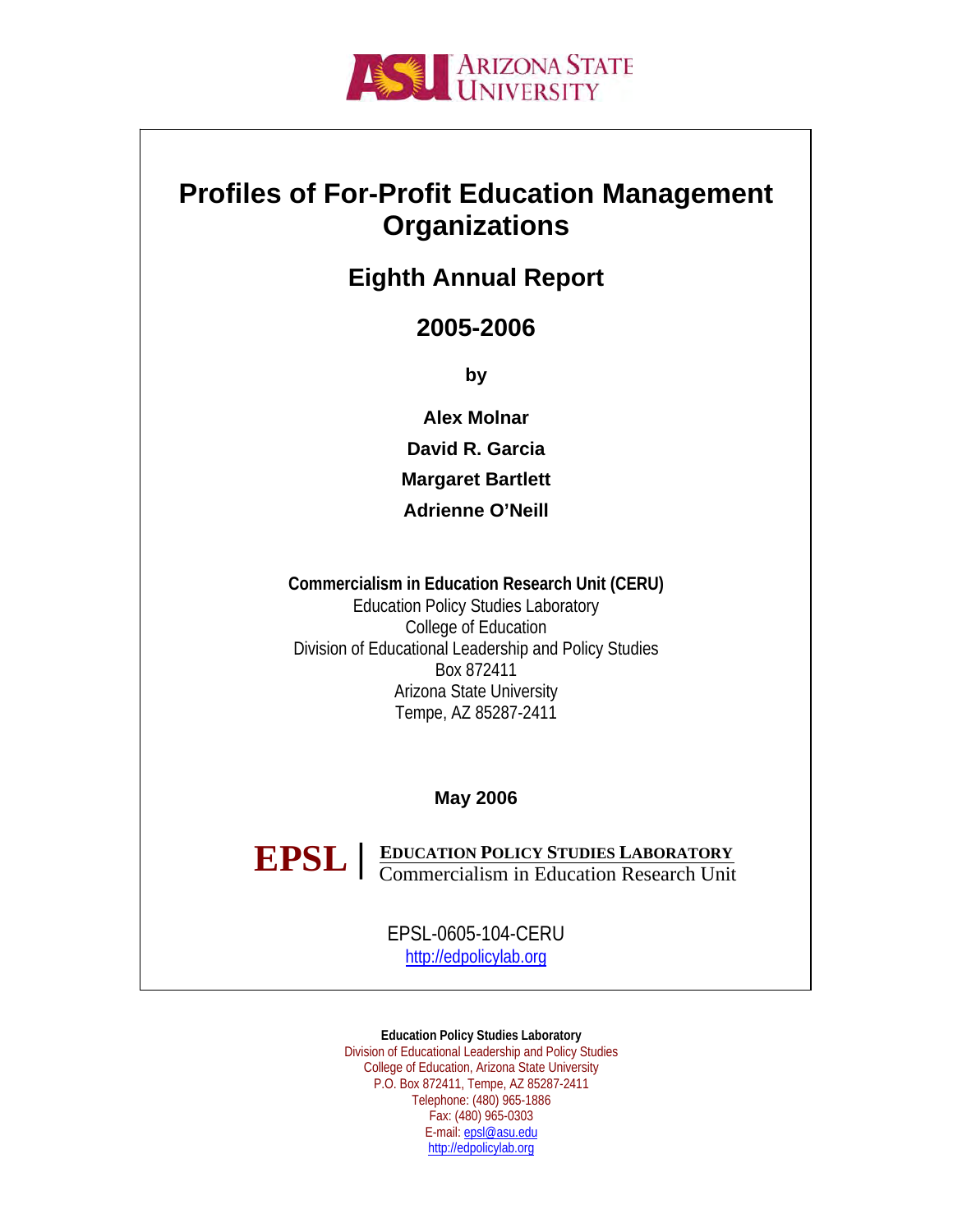# **Table of Contents**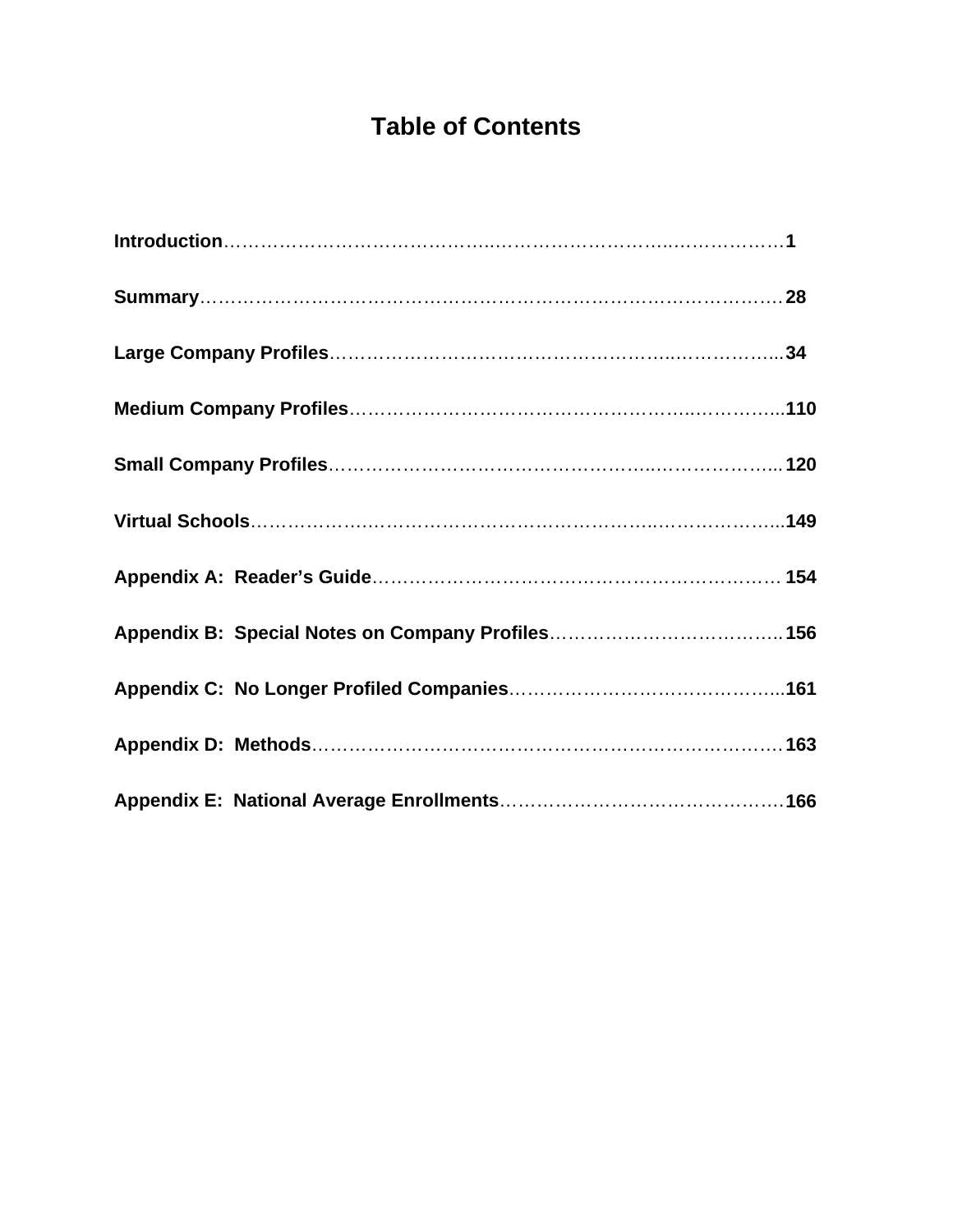# **Profiles of For-Profit Education Management Organizations: 2005-2006**

### **Introduction**

The principal conclusion to be drawn from data in the *Profiles of For-Profit Education Management Organizations: 2005-2006* is that after several years of growth, the EMO industry appears to be entering a period of reconfiguration. In this year's *Profiles*, the number of companies listed and the number of schools they manage are down slightly; student enrollment in EMO-managed schools remains steady. These data, however, are primarily driven by what is happening to smaller firms, particularly in Arizona. Thus, despite slight declines in numbers, this is not an industry in decline so much as one in transition.

An EMO, or Education Management Organization, is a for-profit firm that manages a school receiving public funds, including a conventional district public school or a publicly-funded charter school. Schools managed by the EMOs tracked in this report operate under the same admissions rules as regular public schools. The *Profiles* do not cover for-profit private schools, including those that may receive public funds under tuition voucher programs such as those that operate in Milwaukee, Cleveland, the District of Columbia, or until recently in the state of Florida.

## *Findings for 2005-2006*

The *Profiles of For-Profit Education Management Organizations: 2005-2006* is the eighth edition of this report. It identifies a total of 51 companies, down 13 percent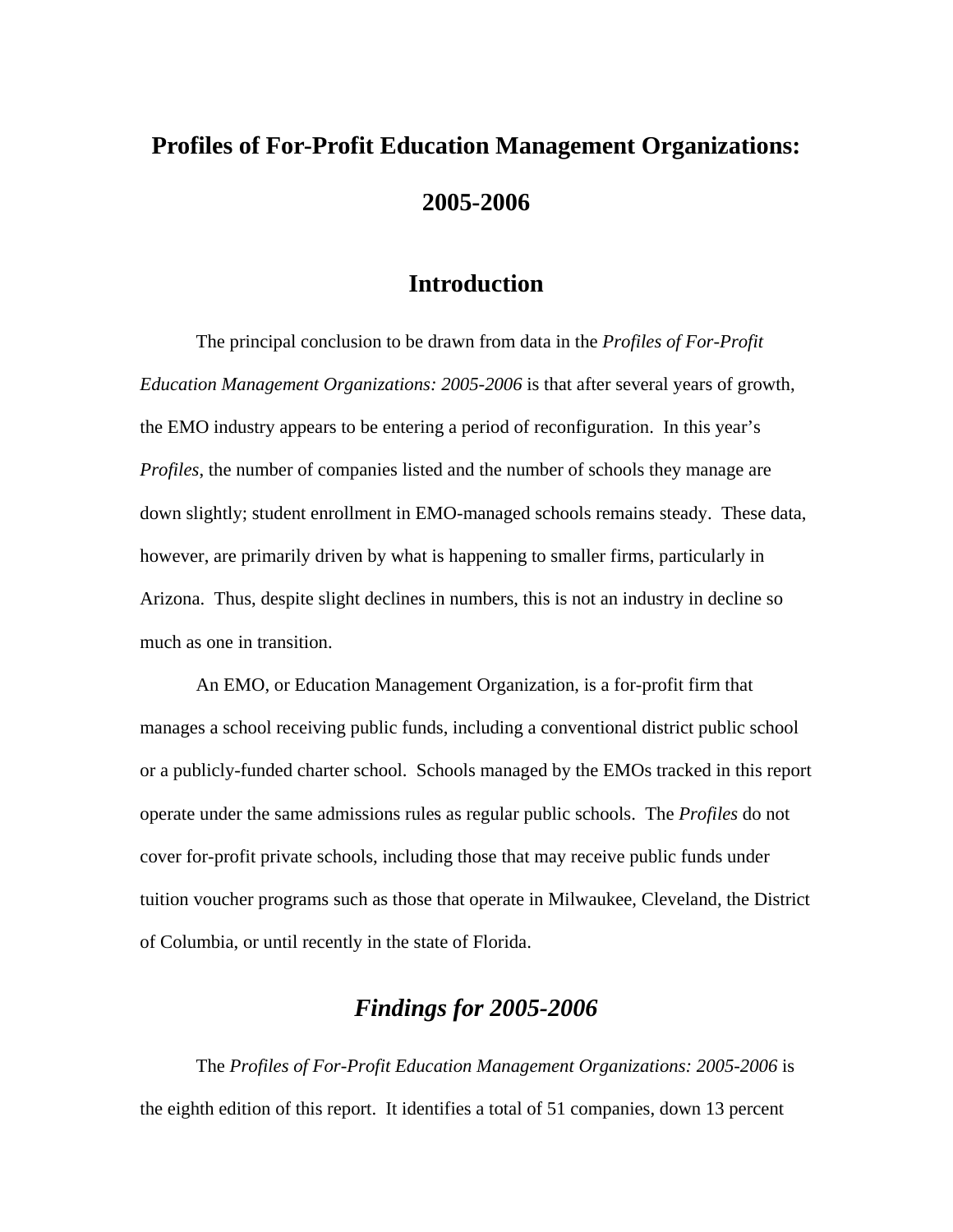from the 2004-2005 *Profiles*, which identified 59. The number of schools managed by these firms is down 2.6 percent, to 521, from the 535 in the 2004-2005 edition. Although the number of companies is down 13 percent and the number of managed schools is down 2.6 percent, the enrollments in EMO-managed schools remain steady.<sup>[1](#page-28-0)</sup> The number of states in which the companies operate, however, is up: 29, compared with 25 in 2004-2005.

Since 1999, the *Profiles* report has tracked the number of EMOs and the number of schools they manage; it started tracking the annual total enrollments in EMO-managed schools in 2001 (Table 1).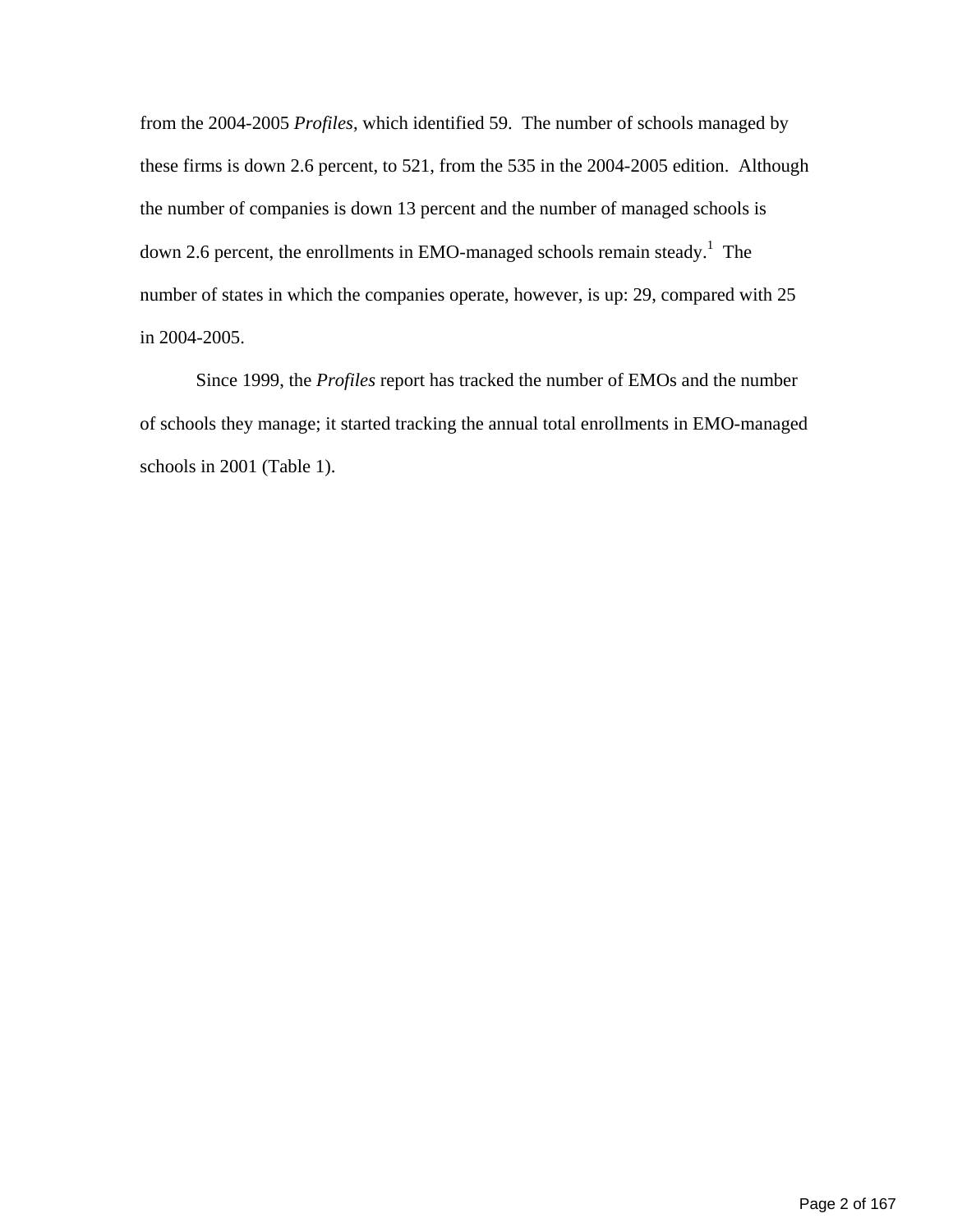| <b>School Year</b> | <b>Number of</b><br><b>Companies Profiled</b> | <b>Number of Schools</b><br><b>Managed by</b><br><b>Profiled Companies</b> | <b>Number of</b><br><b>Students Enrolled</b><br>by Profiled<br><b>Companies</b> | <b>Number of States in Which</b><br><b>Profiled Companies Operate</b> |
|--------------------|-----------------------------------------------|----------------------------------------------------------------------------|---------------------------------------------------------------------------------|-----------------------------------------------------------------------|
| 1998-1999          | 13                                            | 135                                                                        | $N/A^*$                                                                         | 15                                                                    |
| 1999-2000          | 20                                            | 230                                                                        | $N/A^*$                                                                         | 21                                                                    |
| 2000-2001          | 21                                            | 285                                                                        | $N/A^*$                                                                         | 22                                                                    |
| 2001-2002          | 36                                            | 368                                                                        | 142,709                                                                         | $25***$                                                               |
| 2002-2003          | 54                                            | 406                                                                        | 189,199                                                                         | $26***$                                                               |
| 2003-2004          | 51                                            | 463                                                                        | 200,403                                                                         | 29***                                                                 |
| 2004-2005          | 59                                            | 535                                                                        | 239,766**                                                                       | $25***$                                                               |
| 2005-2006          | 51                                            | 521                                                                        | 237,179                                                                         | 29***                                                                 |

**Table 1: Number of Companies, Schools, and States, and Annual Enrollment Totals Profiled by Year** 

\*Enrollment data was not tracked in the first three years of the *Profiles* report.

\*\*The 2004-2005 total annual enrollment was an estimated figure.

\*\*\*This includes the District of Columbia.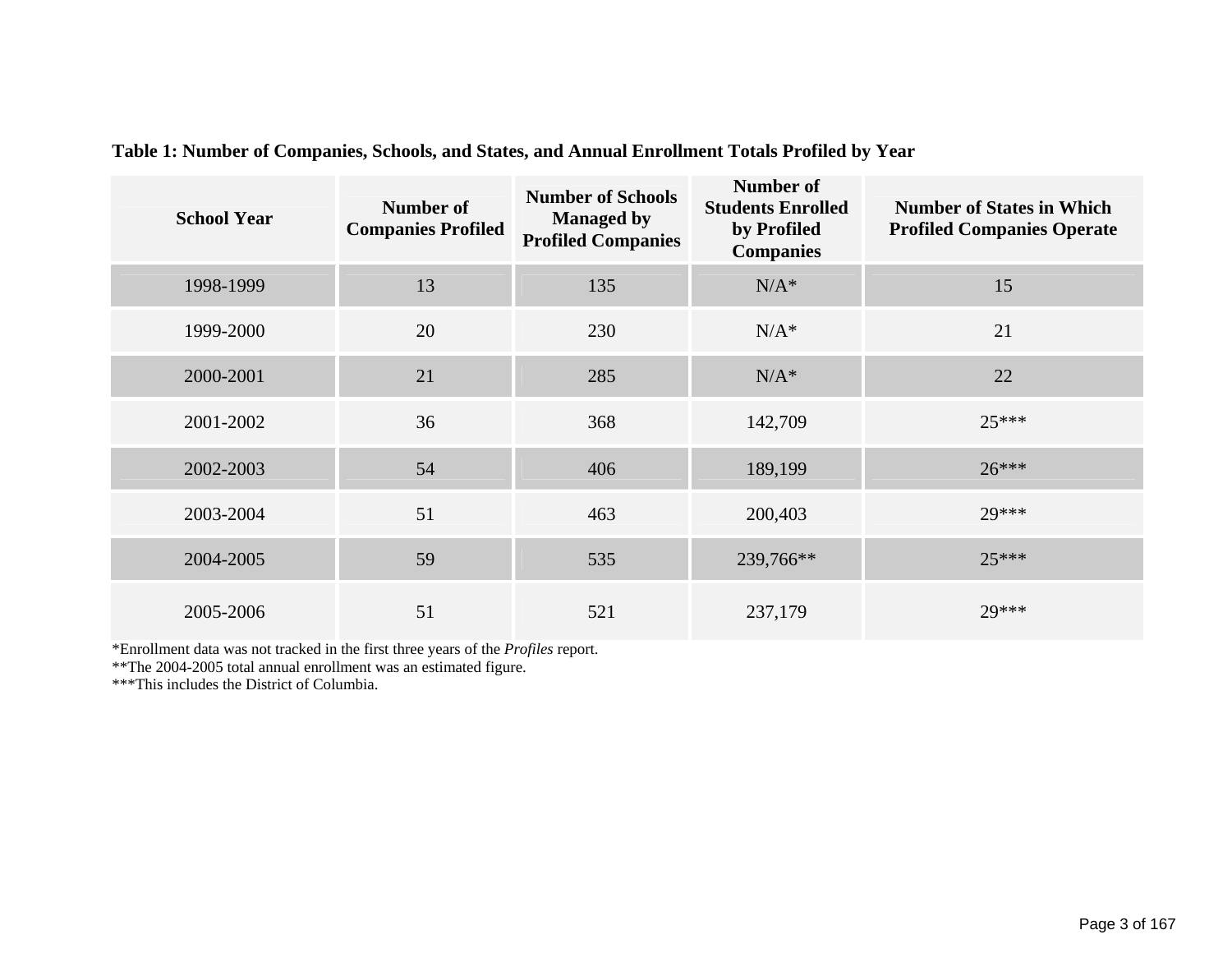The steady annual enrollment data along with the declines in number of EMO firms and in number of schools they manage reflect three possible developments, none of which are mutually exclusive. One source of decline may be consolidation in the EMO industry. The report documents a merger between two firms and an acquisition that resulted in the name change of a third. A second source arises from specific circumstances in Arizona. The U.S. Department of Education Office of the Inspector General's 2003 audit concluded that for-profit charter schools in Arizona did not qualify as public schools eligible for federal special education or Title I funds.<sup>[2](#page-28-1)</sup> While the state's Department of Education filed suit in 2005 seeking restoration of the funding, <sup>3</sup> a number of charter-school firms apparently responded by restructuring themselves as not-forprofits or establishing nonprofit boards. $4\,$  $4\,$  In October 2005 a federal judge upheld the U.S. Department of Education's position denying federal aid to for-profit charters in Arizona.<sup>5</sup>

A third factor may be that firms are shifting business models. The growth in demand for supplemental services such as operating summer schools, providing afterschool tutoring, and advising schools and districts on ways to ensure compliance with the requirements for "Adequate Yearly Progress" required by the No Child Left Behind Act may be leading some firms to move into these fields and away from school management. This is the case with Edison Schools, an EMO-industry leader discussed later in this introduction.

### *The Definition and Scope of EMOs*

EMOs typically operate schools under contracts issued either by school districts or by other groups authorized to hold charters. For more than a decade public school systems around the country, often under pressure from legislators, governors, or business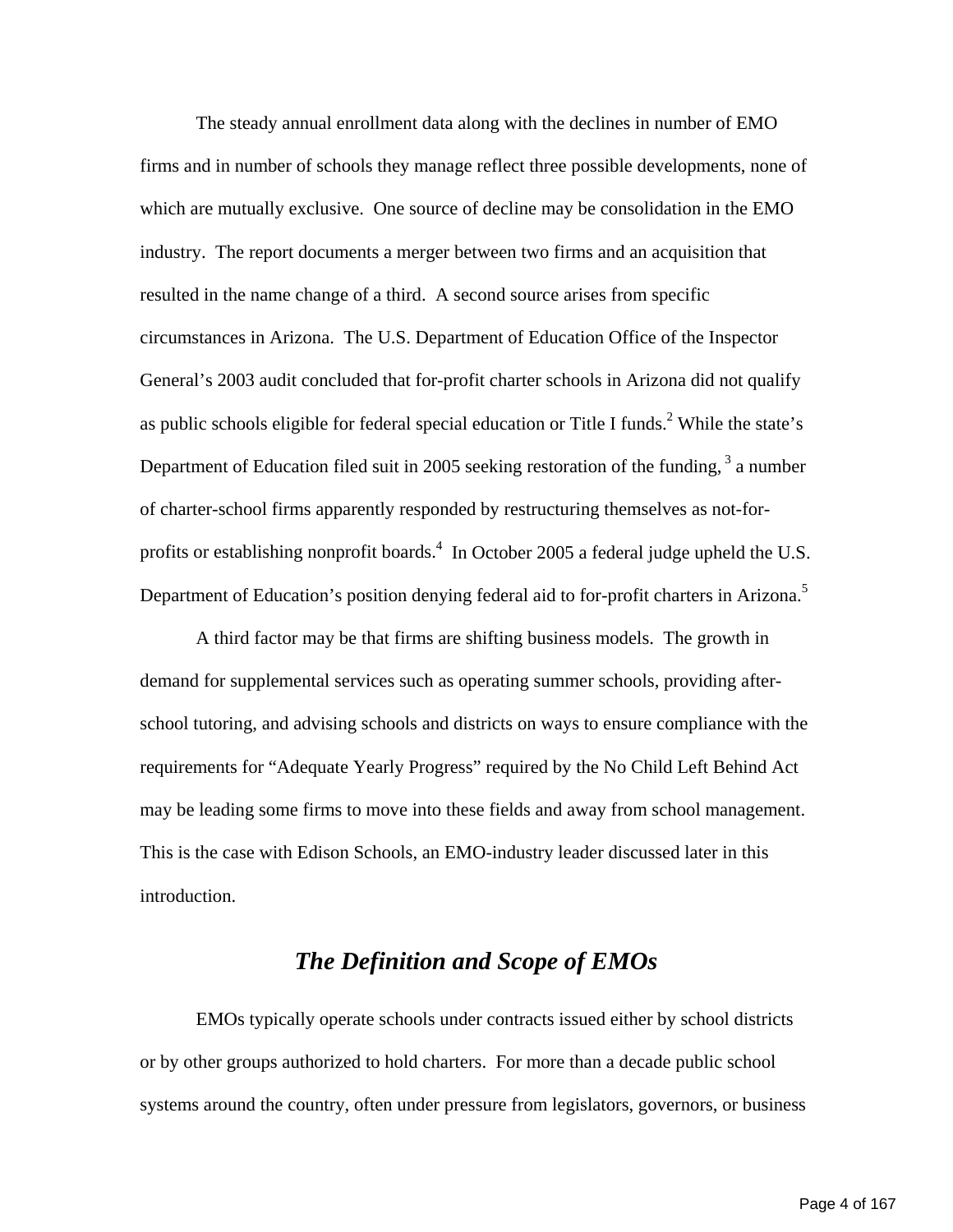leaders, have been experimenting with contracting out certain school management functions to private companies. While this practice has created a market for EMOs, the larger engine of EMO growth has been state charter school laws. Although charter schools are public schools operated with public funds, they are generally established by organizations independent of a school district and are given greater freedom in their dayto-day operations in return for achieving certain specified outcomes. Charter holders may include groups of parents, teachers, or both; academic institutions; and nonprofit or other organizations. Although not foreseen by early charter school advocates, it has become common for charter holders to hire EMOs to manage charter schools on their behalf. Charter schools continue to account for the bulk of EMO contracts. Of the 521 public schools managed by EMOs in this edition of the *Profiles* report, 438 (84%) are charter schools. This is down slightly from the 86 percent recorded in the 2004-2005 edition.

|                                                                      | <b>All School Levels</b> |           |  |  |
|----------------------------------------------------------------------|--------------------------|-----------|--|--|
|                                                                      | 2004-2005                | 2005-2006 |  |  |
| <b>Number of Charter Schools**</b>                                   | 2,010                    | 2,319     |  |  |
| <b>Number of Charter Schools</b><br><b>Managed by EMOs</b>           | 436                      | 438       |  |  |
| <b>Percentage of Charter Schools</b><br><b>Managed by EMOs</b>       | 21.7%                    | 18.8%     |  |  |
| <b>Number of Charter Schools</b><br><b>Managed by Large EMOs</b>     | 336                      | 347       |  |  |
| <b>Percentage of Charter Schools</b><br><b>Managed by Large EMOs</b> | $16.7\%$                 | 15.0%     |  |  |

**Table 2: Breakdown of U.S. Charter Schools and Those Managed by EMOs** 

Note: Non-charter schools are not included in these data. Virtual charter and virtual non-charter schools are not included in these data.

\*\*The number of U.S. charter schools was taken from the U.S. Department of Education's Common Core of Data.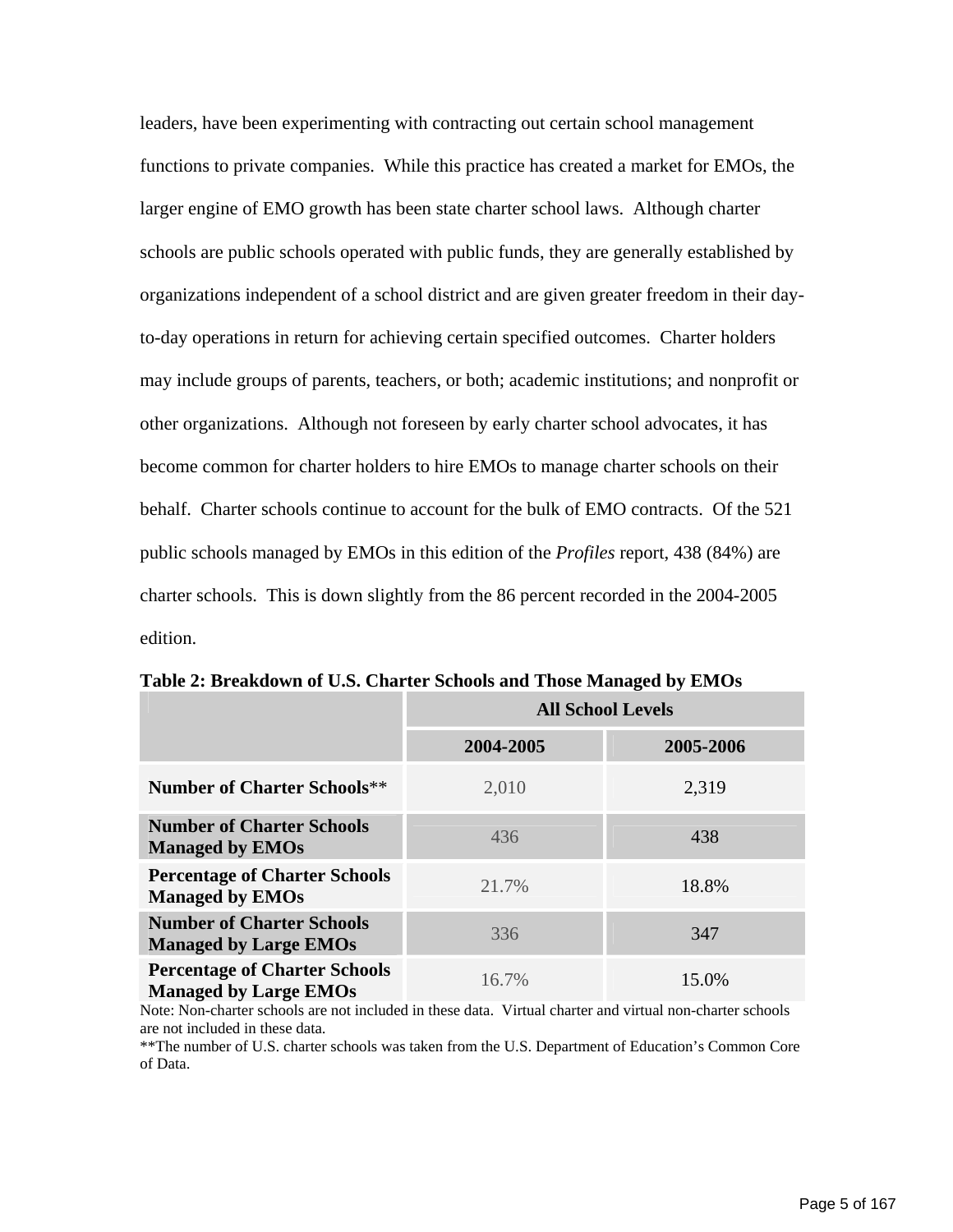#### **Table 3: U.S. Charter Schools by School Level**

|                                                                      | <b>Primary</b> |                  |               | <b>Middle</b>  | High          |                  | Other*        |               |
|----------------------------------------------------------------------|----------------|------------------|---------------|----------------|---------------|------------------|---------------|---------------|
|                                                                      | 2004-<br>2005  | $2005 -$<br>2006 | 2004-<br>2005 | 2005-<br>2006  | 2004-<br>2005 | $2005 -$<br>2006 | 2004-<br>2005 | 2005-<br>2006 |
| <b>Number of Charter Schools**</b>                                   | 965            | 1,054            | 177           | 221            | 558           | 542              | 310           | 502           |
| <b>Number of Charter Schools</b><br><b>Managed by EMOs</b>           | 257            | 256              | 12            | 9              | 96            | 96               | 71            | 77            |
| <b>Percentage of Charter Schools</b><br><b>Managed by EMOs</b>       | 26.7%          | 24.3%            | 6.8%          | 4.1%           | 17.2%         | 17.7%            | 22.9%         | 15.3%         |
| <b>Number of Charter Schools</b><br><b>Managed by Large EMOs</b>     | 214            | 213              | 8             | $\overline{7}$ | 67            | 62               | 47            | 60            |
| <b>Percentage of Charter Schools</b><br><b>Managed by Large EMOs</b> | 22.2%          | 20.2%            | 4.5%          | 3.2%           | 12.0%         | 11.4%            | 15.2%         | 12.0%         |

Note: Non-charter schools are not included in these data. Virtual charter and virtual non-charter schools are not included in these data.

\*The U.S. Department of Education defines "other" schools as schools that do not fall within the grade-level configurations of primary school, middle school, or high school. For definitions of school levels, see Appendix D.

\*\*The number of U.S. charter schools was taken from the U.S. Department of Education's Common Core of Data.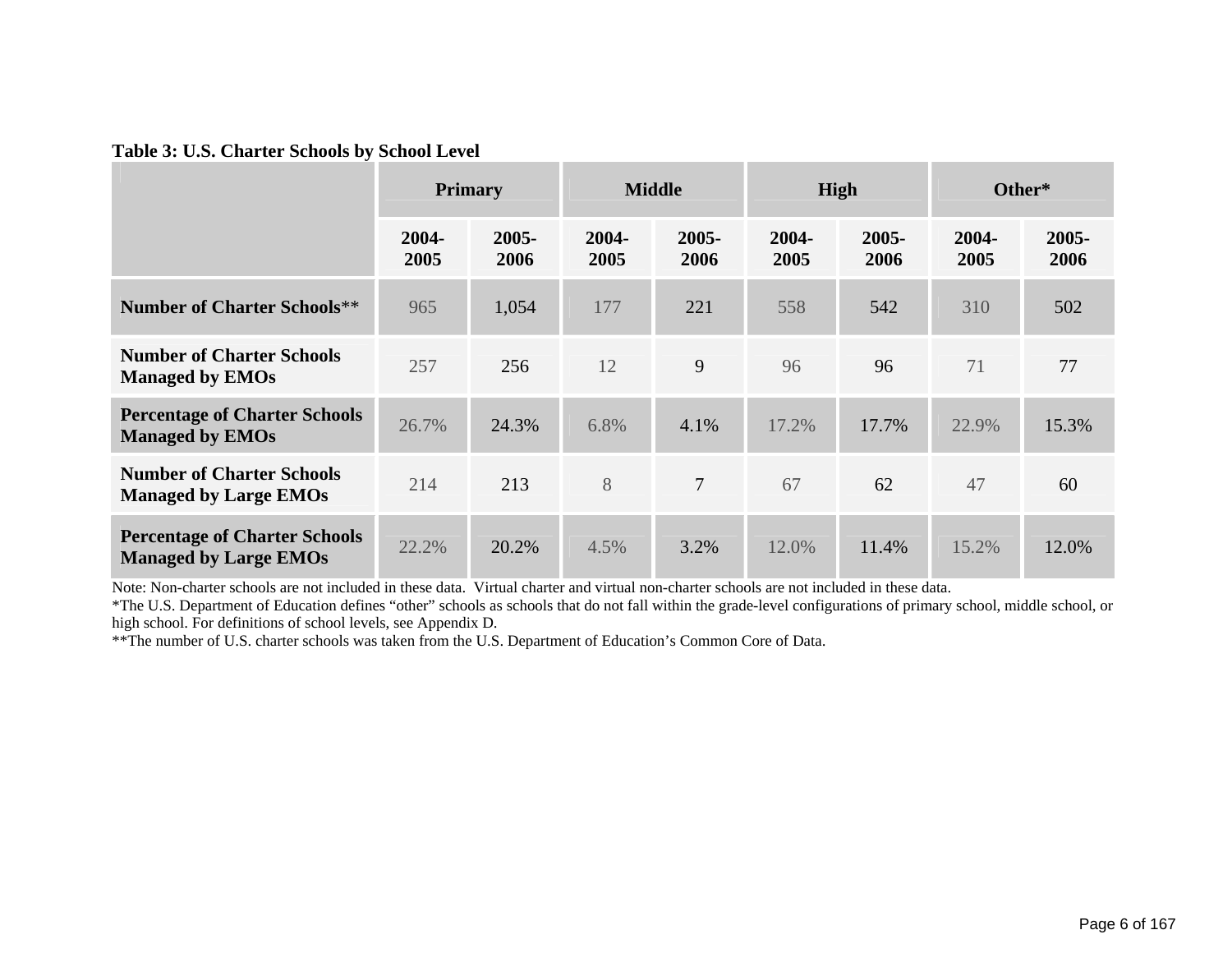As Table 2 indicates, there are 309 more charter schools at all levels in 2005-2006 than in 2004-2005. Two more charter schools, however, are managed by EMOs in the current year compared with the previous year. Additionally, the EMOs' "market share" of charters schools has declined. While they managed more than 21 percent of schools in 2004-2005, they manage slightly less than 19 percent in 2005-2006. In short, the EMO industry has not kept pace with the overall growth of charter schools. Finally, Table 3 shows that both EMOs in general and large EMOs (those that manage 10 or more schools) in particular are more heavily represented in the management of primary schools. EMOs manage one in four charter schools, and large EMOs manage one in five.

For some EMOs, however, managing schools actually is a shrinking segment of their business. This is clearly seen in the case of Edison Schools. The company's website includes the statement, "Edison Schools Inc. estimates that in the 2005-06 school year it will serve more than 330,000 public school students in 25 states, the District of Columbia, and the UK."<sup>[6](#page-28-5)</sup> The company, however, includes in that number its entire range of business lines: "whole school management partnerships with districts and charter schools, summer and after-school programs, and achievement management solutions for school systems."<sup>7</sup> Meanwhile, the data collected for this report show Edison-managed schools enroll 59,701 students, less than one-fifth of the number of students they report to "serve." It is also worth noting that Edison is one of the few EMOs for which charter schools represent less than half of its public-school-management business—43 charters out of a total of 101, or just over 42 percent.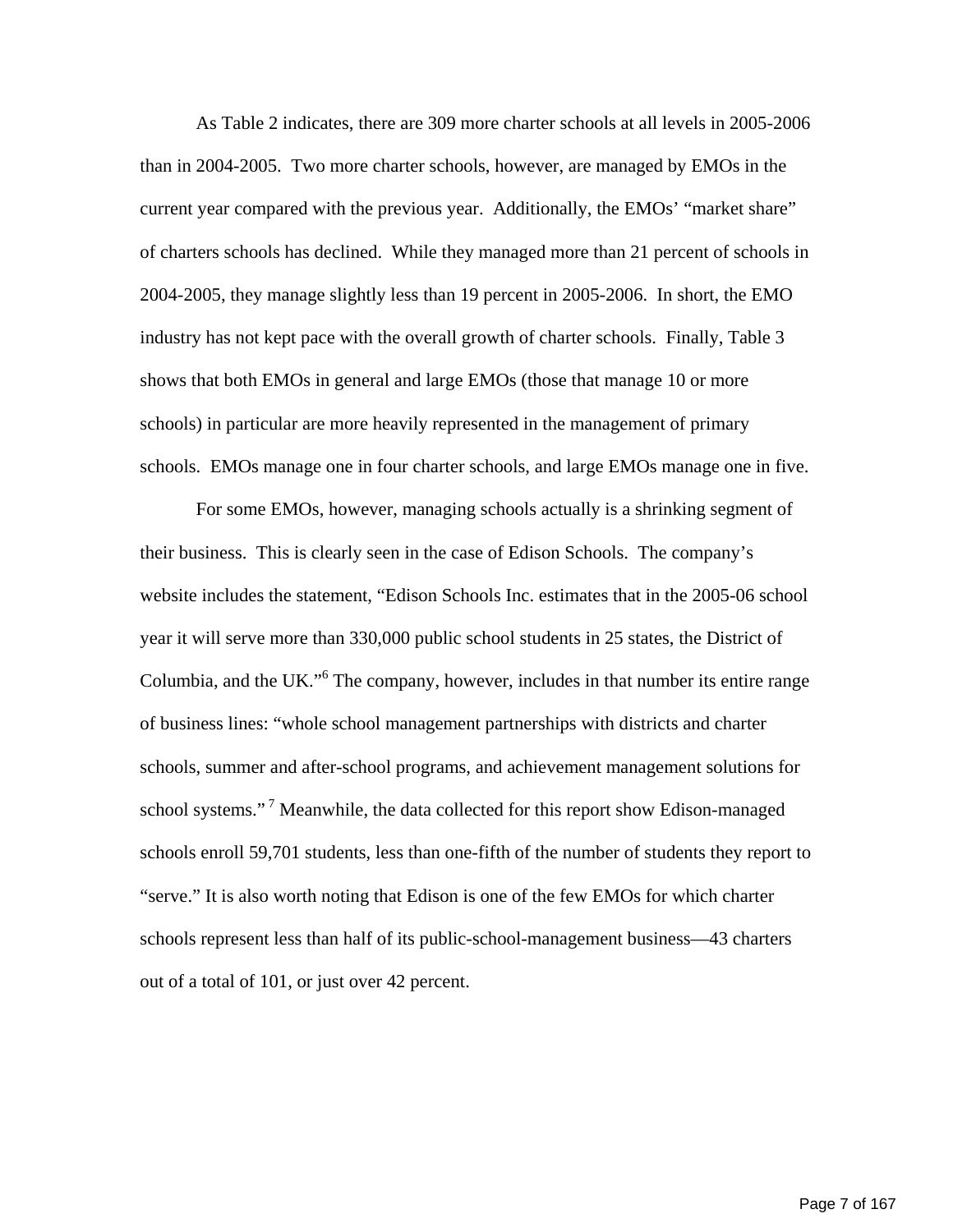#### *Factors Shaping the Industry*

Federal and state school accountability measures continue to help promote the growth of charter schools of all kinds. The growth of charter schools in turn sustains a market for the services of EMOs that manage them. At the federal level, the No Child Left Behind Act (NCLB) mandates that public schools failing to reach prescribed levels of achievement overall and for sub-populations of students may be subject to a variety of sanctions, including but not limited to orders to reorganize as charter schools or to turn management functions over to outside contractors. Many state laws also encourage the creation of charter schools. The Center for Education Reform reported in November 2005 that there were more than 3,600 charter schools in 40 states and the District of  $C$ olumbia. $8<sup>8</sup>$ 

 A belief in the benefit of market competition as a means of enforcing accountability underlies the promotion of EMOs both as charter school managers and as managers of District Schools. Charter-school advocates see their proffered solution as prodding district public schools to improve, or risk losing students. Supporters of EMOs as school managers suggest that when hiring outside contractors that can be fired for poor performance, school management can be held more directly accountable for results.

#### *The EMO Record*

 Reports on charter school effectiveness have been mixed and do not always clearly differentiate charters run by local or national nonprofits from those run by forprofit companies. A recent RAND Corp. brief on California charter schools found that in that state, "charter schools generally perform on par with traditional public schools, but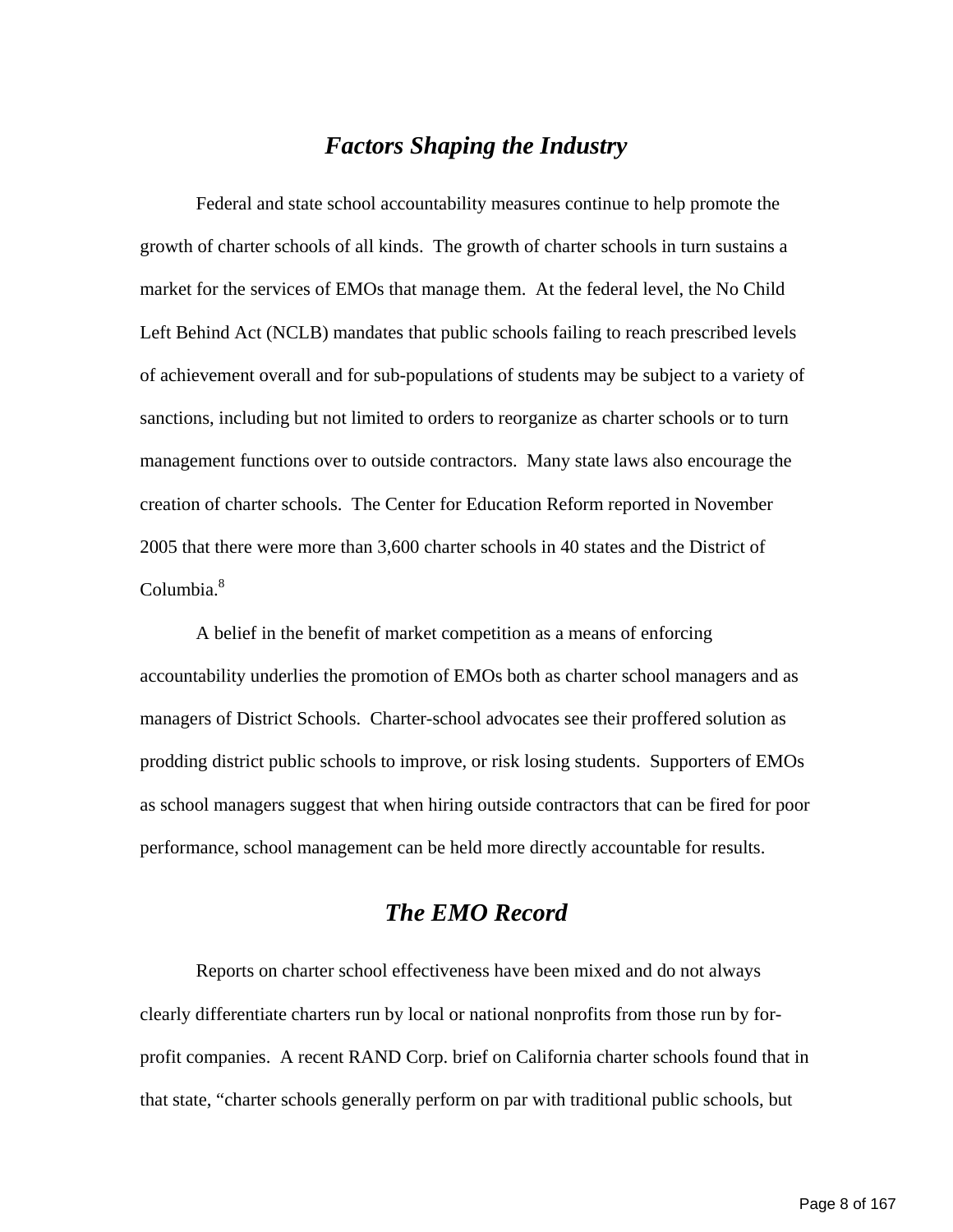they have not closed the achievement gap for minorities and have not had the expected competitive effects on traditional public schools.["9](#page-28-8) Another RAND Corp. report in October 2005 concluded that charter schools may help prompt "positive and significant" effects on student scores in reading and math at nearby public schools. The RAND study, in cooperation with researchers at the University of Tennessee and Texas A&M University, examined eight years of test-score data of individual Texas students, and tracked changes in scores following the introduction of charter schools.<sup>10</sup> Neither report, however, offered specific performance data on charters affiliated with for-profit firms.

 A variety of press reports continue to call into question the idea that charter schools, particularly those managed by for-profit EMOs, are more accountable and therefore can produce better results. Additionally, while EMO firms continue to sign new management contracts with charters, other schools are, for a variety of reasons, canceling their contracts. For example, the board of trustees at Seven Hills Charter School in Worcester, MA, decided in April 2005 to sever their contract with Edison Schools, opting instead for what the trustees' chairman Carlton Watson called "an independent, community-based management structure."<sup>11</sup> An Edison-run charter school in Washington, D.C., the Southeast Academy of Scholastic Excellence, had its charter revoked by the D.C. Public Charter School Board for failure to improve student academic performance.<sup>12</sup> In Rochester, NY, the mayor sought a state investigation and audit of the Edison-managed Charter School of Science and Technology. Mayor William A. Johnson Jr. said the school, which had received more than \$50 million in state funds over five years, had spent "hundreds of thousands of dollars" that were not accounted for. Moreover, the mayor said, the school's 2005 closing—after Edison only two years earlier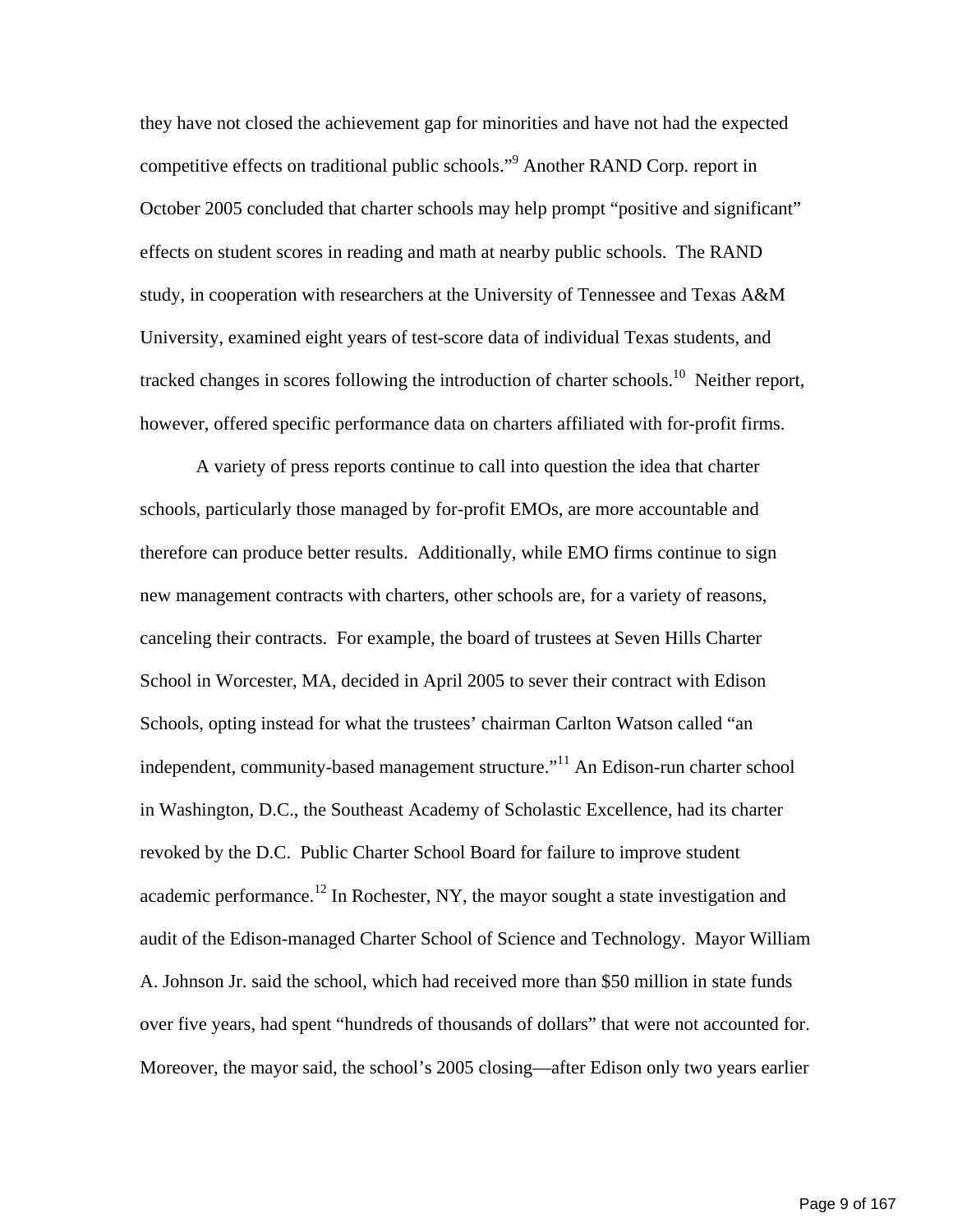named it as "one of its top 16 exemplary performing schools"—raised serious questions about oversight of the school. $^{13}$ 

Against this backdrop of continued controversy over Edison, RAND released in October 2005 a report Edison commissioned more than two years previously. The report, although couched in phrases favorable to Edison, reported uncertainty about whether Edison Schools' performance was comparable or superior to matched comparison schools. $14$ 

Reports of financial troubles and losses at various schools managed by EMOs suggest that some for-profit EMOs are struggling to live up to the expectations of delivering better achievement results at lower costs. Charter Schools USA, for example, reported in February 2005 that it had lost \$1.4 million managing four schools in Lee County, FL. The shortfalls led the company to hold back payment of \$24,349 in food service bills and another \$5,662 for utilities on four schools it managed. The county school district deducted unpaid bills from state funds that it passed through to the charters[.15](#page-28-14) One outcome of this sort of difficulty has been a new theme in charter school policy discussion: the assertion that charter schools are inadequately funded compared with district schools. Charter school advocate John Danner of Florida State University argues, for instance, that "Charters are under-funded by current legislation," producing as a consequence "inequities for the charter students relative to students in other public schools."<sup>16</sup>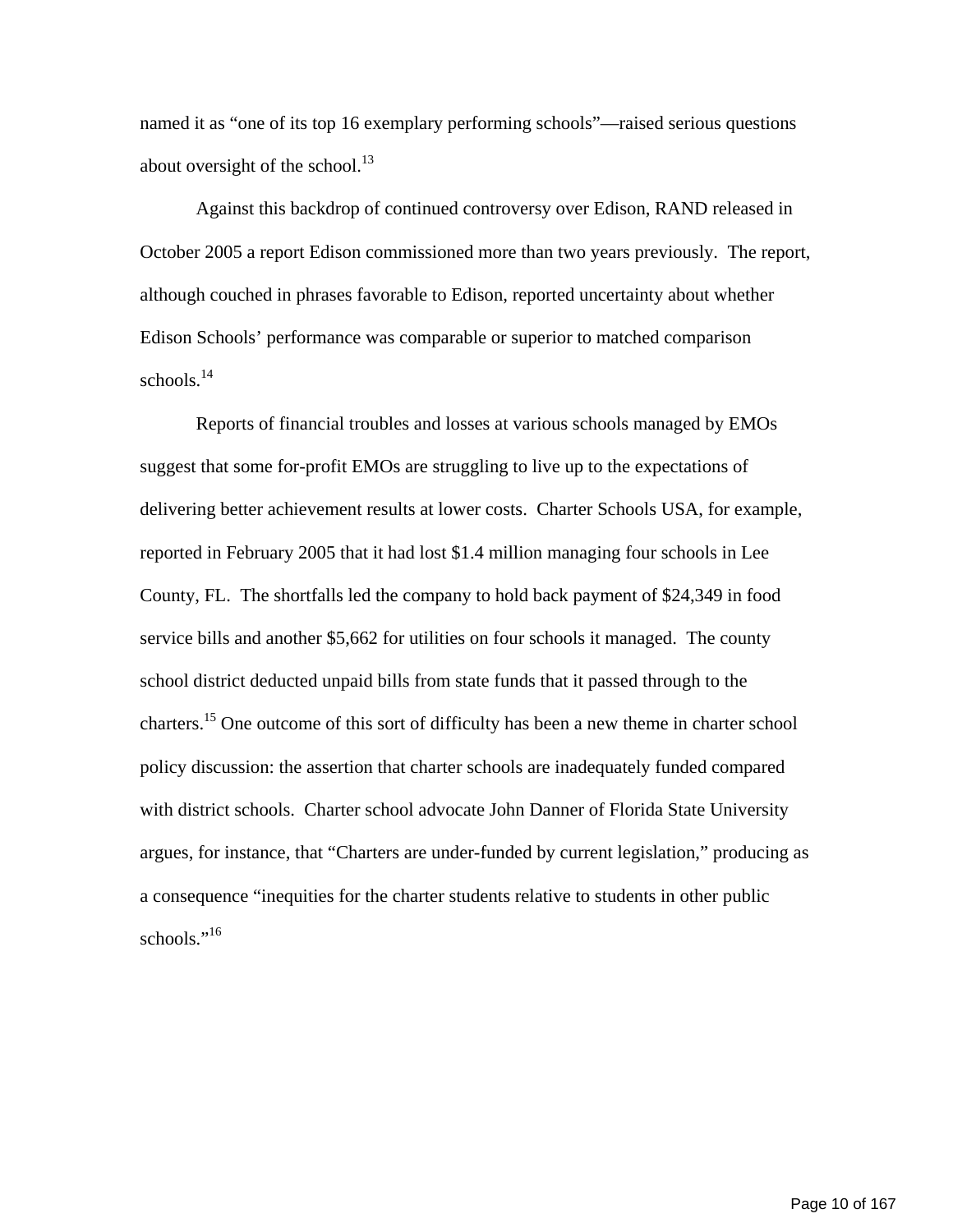## *"Virtual Schools": The Growing Edge*

So-called "virtual schools" that teach children online continue to expand. Various models for such arrangements exist, but the ones that appear to be growing currently rely on partnerships between for-profit firms and the local school districts with which they contract. A Center for Education Reform representative stated that 147 online schools operate in 18 states and enroll more than  $65,000$  students.<sup>[17](#page-28-16)</sup>

Political support for virtual schools has been uneven. A virtual school proposal was approved in Oregon in early 2005.<sup>18</sup> Under a relationship between Connections Academy and the Scio School Board near Salem, OR, the program employs both online materials and textbooks and other printed materials sent to the students' homes. Teaching is delivered by parents, who are in contact with district teachers for feedback and guidance, according to the program's organizers. The school has a student-teacher ratio of about 50 to  $1.^{19}$ 

As with a number of other virtual schools around the country, including Wisconsin, Ohio, and Pennsylvania, the Oregon Connections Academy is headquartered at a rural school. The common practice suggests that such schools may be turning to this kind of arrangement at least in part to raise revenues as demographic changes otherwise drain their traditional student populations. Connections Academy filed applications in Indiana to establish two virtual schools in  $2005<sup>20</sup>$  but proposals were delayed by regulatory concerns, primarily over how such schools would track attendance as required by state law.<sup>21</sup> In Arkansas, a second attempt to permit state funding of online charter schools was defeated in April  $2005.<sup>22</sup>$ 

Virtual school firms at times have run afoul of state laws governing them. In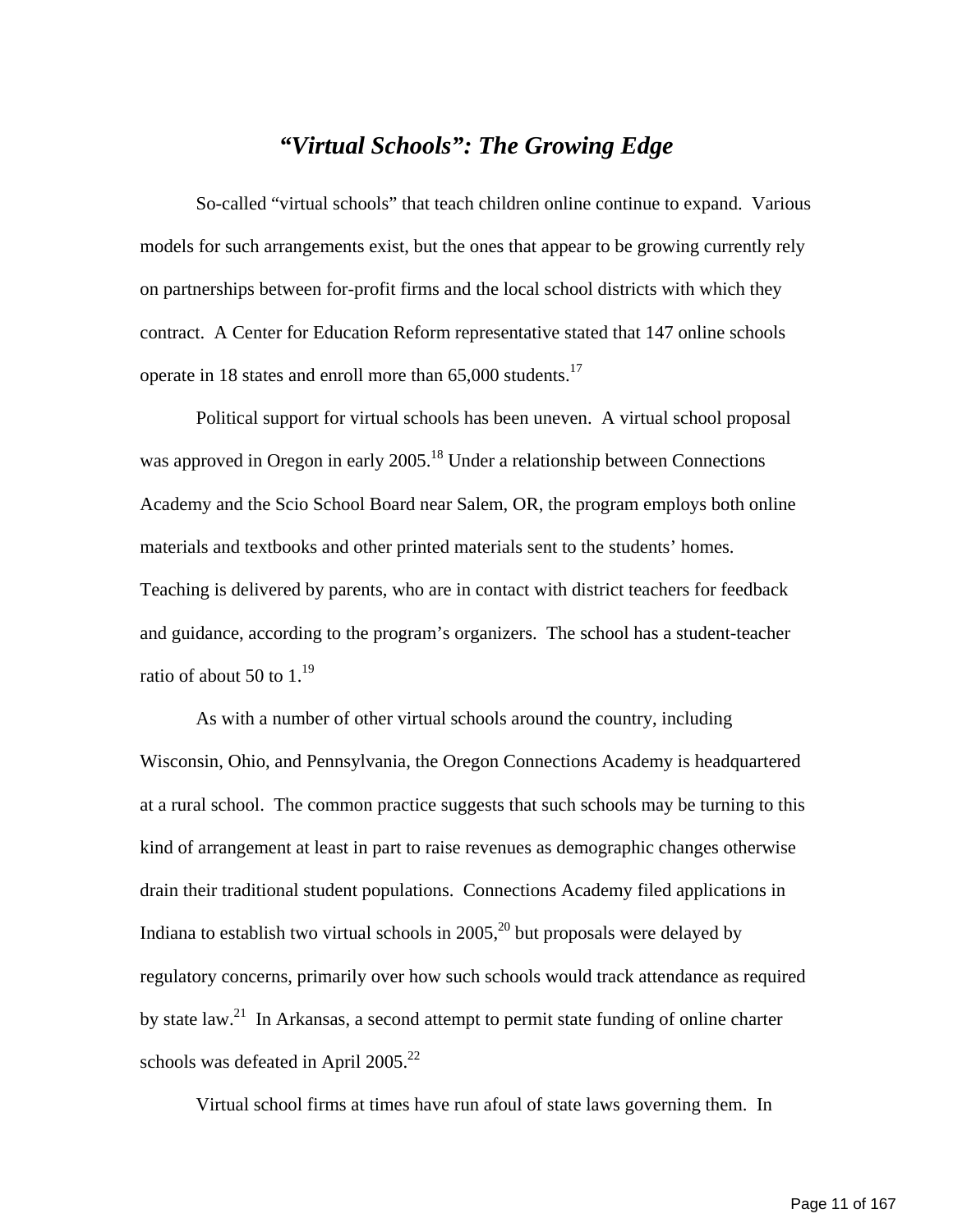Ohio, for example, the state Department of Education reported in June 2005 that an undisclosed number of students enrolled in Internet-based charter schools had not taken required state achievement tests. An official of one school told the *Akron Beacon Journal* that as many as 82 percent of his school's students had not taken the tests in the 2003-2004 school year. $23$ 

## *Questionable Relationships*

At times, the propriety of relationships between for-profit firms and the government agencies that fund and oversee them have raised questions. Historically the EMO industry has enjoyed a significant amount of influence in the writing of state charter school legislation that in turn sets the terms under which EMOs may operate in the state. A similar development has occurred in the area of virtual schools. The forprofit virtual EMOs K12 Inc. and Connections Academy worked with the American Legislative Exchange Council, a national organization of state legislators that seeks to advance conservative public policy programs, to draft model legislation governing virtual charter schools.<sup>24</sup>

At individual firms, stories of mismanagement and financial troubles continue to emerge. For instance, management turmoil at Imagine Schools, Inc.—the firm changed ownership three times in four years—was blamed for the failure in 2005 of the Central New York Charter School for Math and Science, according to former staff members.<sup>25</sup> While promising curriculum assistance, staff development, marketing, and other services in its contract with the school, Imagine's actual work diminished, a school official told the Syracuse (N.Y.) *Post-Standard.* At the same time, however, Imagine Schools' contracted fees rose to \$475,616 for the 2004-2005 academic year. The school stopped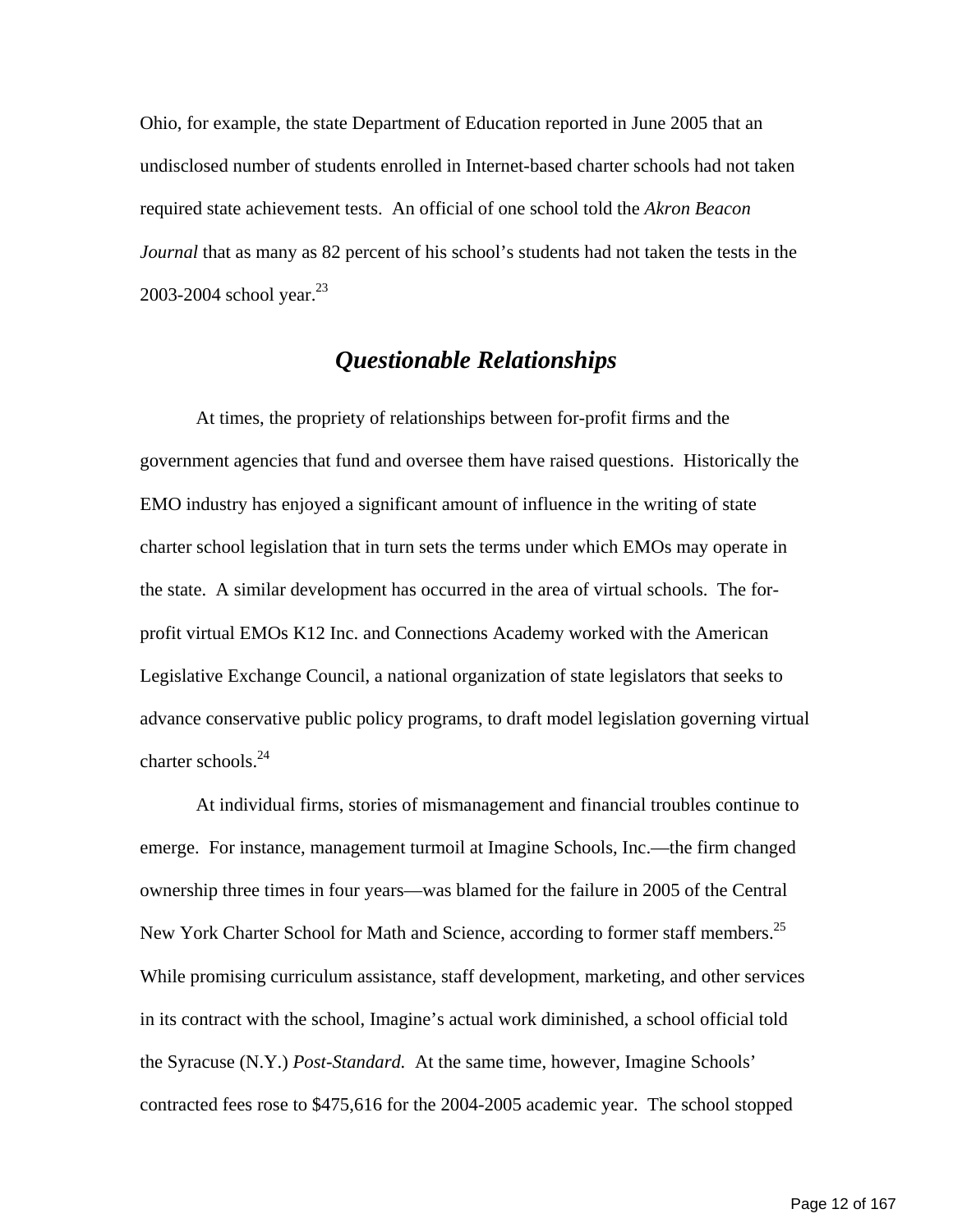paying fees as of March 30, cutting the company off at \$356,715 for the year.<sup>26</sup>

The problematic nature of involving a for-profit, private corporation in the delivery of public services is evident in another respect. Charter Schools USA in June 2005 threatened parents of children attending one of its charter schools with a lawsuit for libel and defamation because of complaints the parents posted on an Internet discussion board about the school.<sup>27</sup> Supreme Court rulings give public officials very narrow grounds to sue for libel, but this threat succeeded in one respect; the discussion forum where the critical comments originated was shut down.<sup>[28](#page-28-24)</sup>

#### *EMOs, School Levels and School Size*

The data on EMOs present a picture of an industry that increasingly is focused on the primary grades. As Tables 4 and 5 indicate, primary-level students account for 310,826 out of a total of 682,050 charter school enrollees, or 45.6 percent of all charter school enrollees. Of the 171,168 students attending EMO-managed charter schools, however, primary-level children account for 112,746 enrollees, or 65.8 percent of the total enrollment in EMO-managed charter schools. Of charter students in general, 36.3 percent at the primary level are enrolled in EMO-managed primary schools, compared with 5.7 percent in EMO-managed middle schools, 21.1 percent in EMO-managed high schools and 25.1 percent in EMO-managed schools that do not conform to traditional grade-level configurations.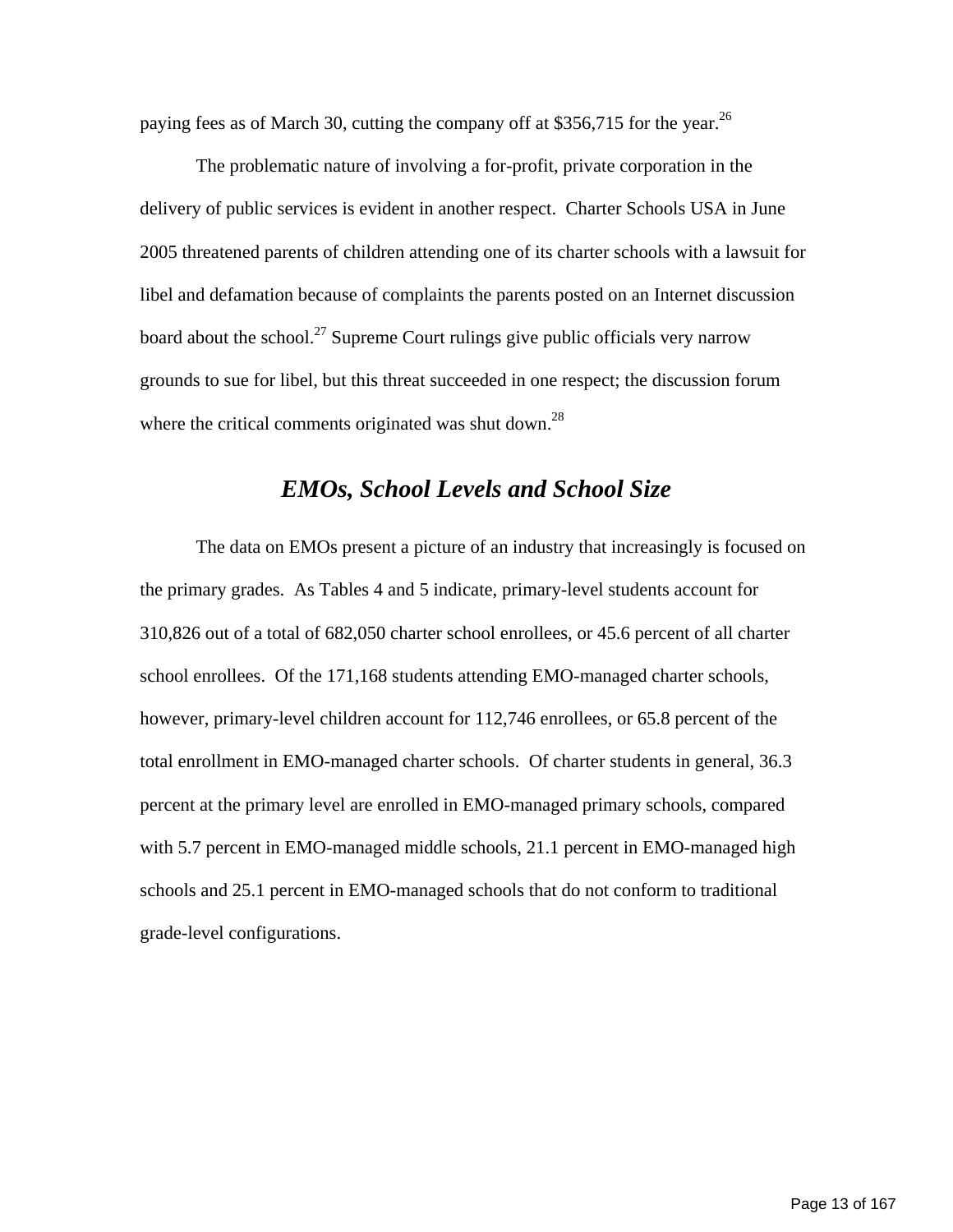|                                                                                                     | <b>All School Levels</b> |           |  |  |  |
|-----------------------------------------------------------------------------------------------------|--------------------------|-----------|--|--|--|
|                                                                                                     | 2004-2005                | 2005-2006 |  |  |  |
| <b>Number of Students Enrolled</b><br>in All Charter Schools*                                       | 565,648                  | 682,050   |  |  |  |
| <b>Number of Students Enrolled</b><br>in Charter Schools Managed<br>by EMOs                         | 175,350                  | 171,169   |  |  |  |
| <b>Percentage of Students</b><br><b>Enrolled in Charter Schools</b><br><b>Managed by EMOs</b>       | 31.0%                    | 25.1%     |  |  |  |
| <b>Number of Students Enrolled</b><br>in Charter Schools Managed<br>by Large EMOs                   | 148,031                  | 143,407   |  |  |  |
| <b>Percentage of Students</b><br><b>Enrolled in Charter Schools</b><br><b>Managed by Large EMOs</b> | 26.2%                    | 21.0%     |  |  |  |

#### **Table 4: Enrollment in U.S. Charter Schools and Those Managed by EMOs**

Note: Non-charter schools are not included in these data. Virtual charter and virtual non-charter schools are not included in these data.

\*The enrollment for U.S. charter schools was taken from the U.S. Department of Education's Common Core of Data.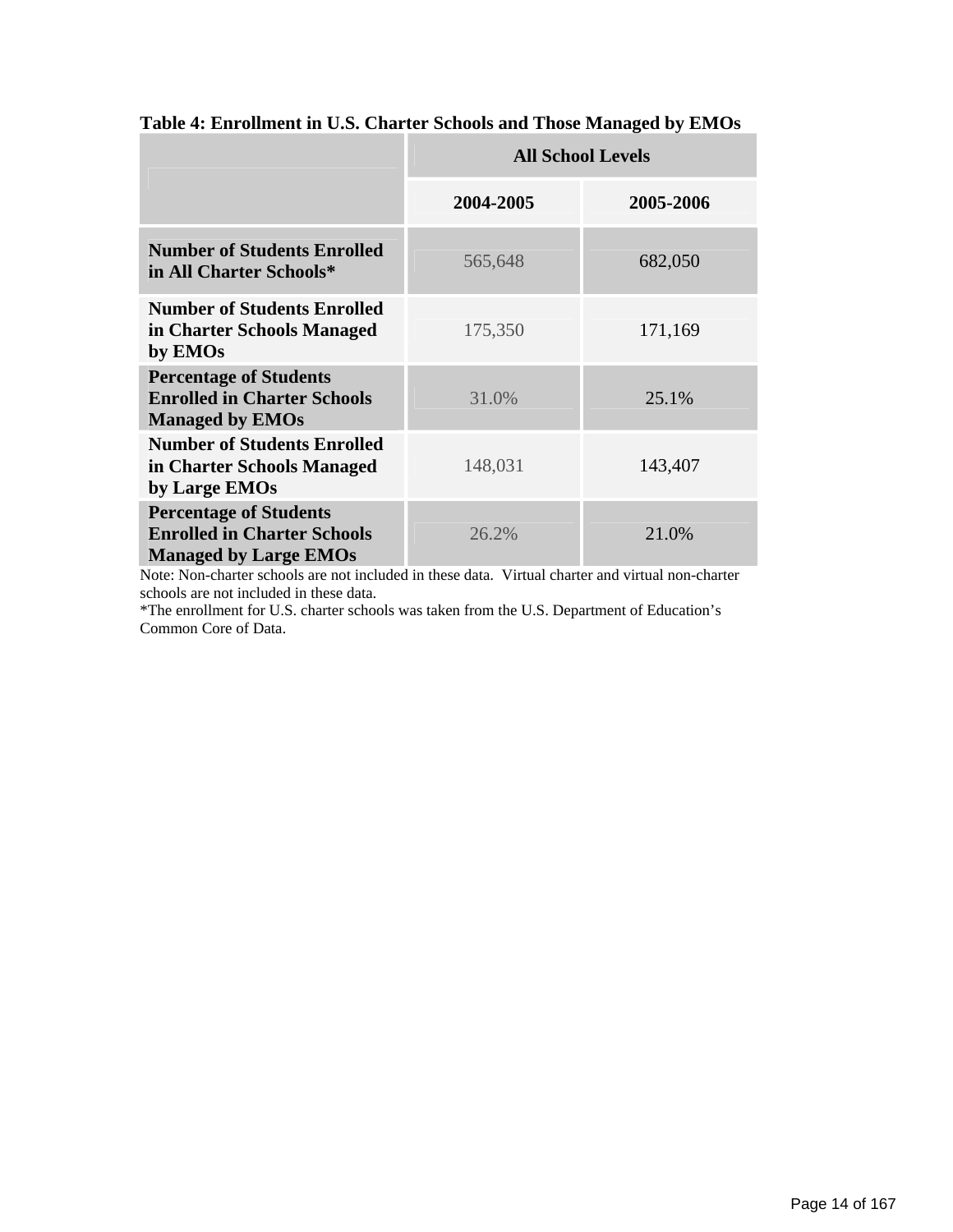|  |  |  | Table 5: U.S. Charter School Enrollment by School Level |
|--|--|--|---------------------------------------------------------|
|  |  |  |                                                         |

|                                                                                                 |               | <b>Primary</b>   | <b>Middle</b> |                  | High          |                  | Other*        |                  |
|-------------------------------------------------------------------------------------------------|---------------|------------------|---------------|------------------|---------------|------------------|---------------|------------------|
|                                                                                                 | 2004-<br>2005 | $2005 -$<br>2006 | 2004-<br>2005 | $2005 -$<br>2006 | 2004-<br>2005 | $2005 -$<br>2006 | 2004-<br>2005 | $2005 -$<br>2006 |
| <b>Number of Students Enrolled in</b><br><b>All Charter Schools**</b>                           | 277,240       | 310,826          | 43,768        | 53,338           | 119,999       | 132,676          | 124,641       | 185,210          |
| <b>Number of Students Enrolled in</b><br><b>Charter Schools Managed by</b><br><b>EMOs</b>       | 114,591       | 112,746          | 3,215         | 3,037            | 30,309        | 28,005           | 27,235        | 27,381           |
| <b>Percentage of Students Enrolled</b><br>in Charter Schools Managed by<br><b>EMOs</b>          | 41.3%         | 36.3%            | 7.3%          | 5.7%             | 25.3%         | 21.1%            | 21.9%         | 14.8%            |
| <b>Number of Students Enrolled in</b><br><b>Charter Schools Managed by</b><br><b>Large EMOs</b> | 102,165       | 99,865           | 2,111         | 2,391            | 25,047        | 22,198           | 18,708        | 18,953           |
| <b>Percentage of Students Enrolled</b><br>in Charter Schools Managed by<br><b>Large EMOs</b>    | 36.9%         | 32.1%            | 4.8%          | 4.5%             | 20.9%         | 16.7%            | 15.0%         | 10.2%            |

Note: Non-charter schools are not included in these data. Virtual charter and virtual non-charter schools are not included in these data.

\*The U.S. Department of Education defines "other" schools as schools that do not fall within the grade-level configurations of primary school, middle school, or high school. For definitions of school levels, see Appendix D.

\*\*The number of U.S. charter schools was taken from the U.S. Department of Education's Common Core of Data.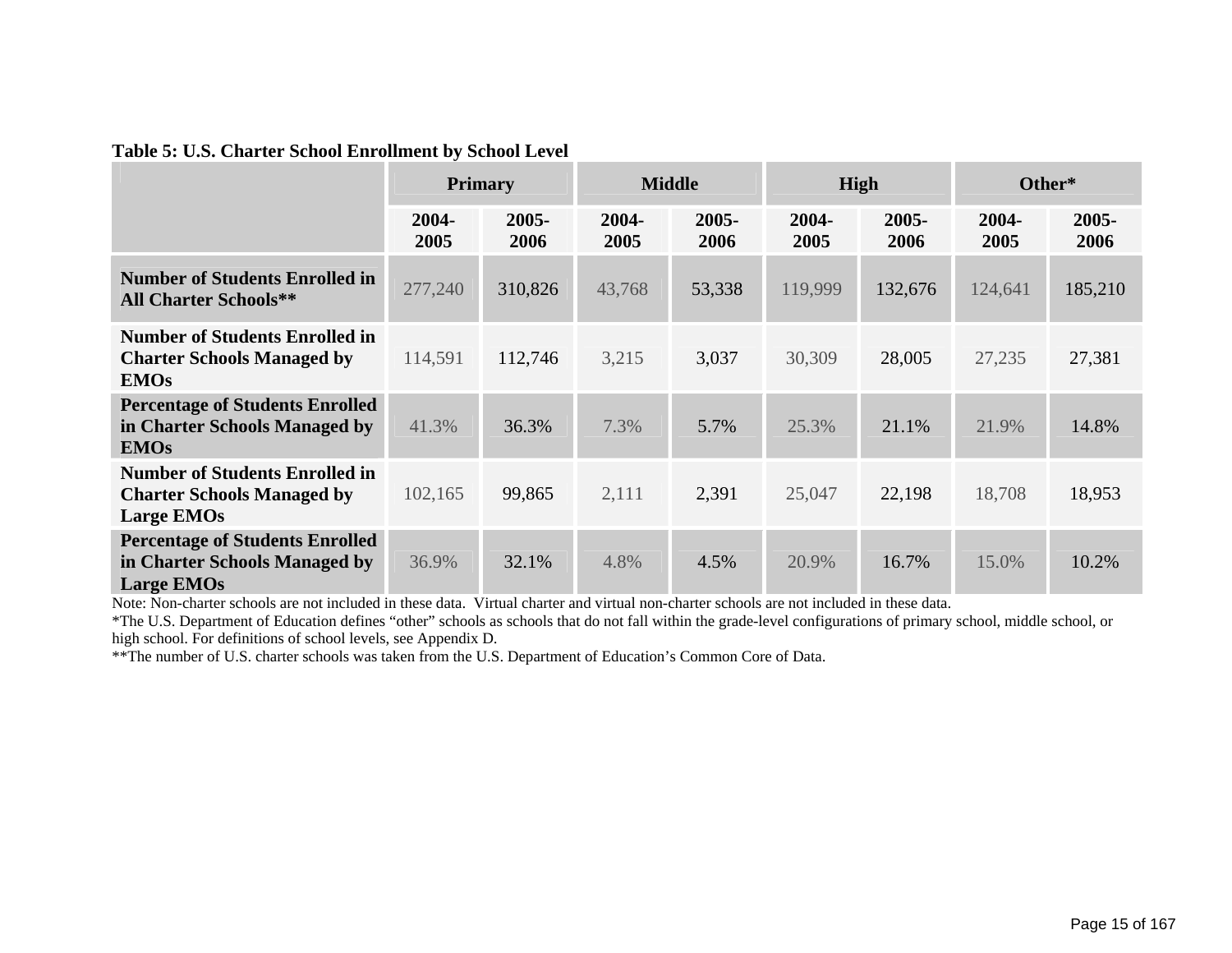Comparisons of these data with the statistics previously reported in Tables 2 and 3 show that schools managed by EMOs are collectively larger than other charter schools. EMOs manage slightly less than one in five schools (18.8%, Table 2), yet the schools they manage enroll one in four students (25.1%, Table 4)—a mathematical impossibility unless the EMO-managed charter schools are larger than the charter schools they do not manage. The concentration of enrollment in EMO-managed primary schools is even greater. While nearly one in four charter primary schools are under EMO management, more than one in three charter primary school students are enrolled in an EMO-managed school (24.3%, Table 3). This is possible only if the schools themselves are larger (36.3%, Table 5). Finally, the same trends show themselves in the case of large EMOs. Large EMOs manage one in five charter primary schools (20.2%, Table 3), but their schools enroll nearly one in three primary students (32.1%, Table 5).

Large EMOs tend to manage larger than average charter and district schools. As indicated in Table 6, which focuses on all charter schools, students enrolled in charter schools operated by eight of the 12 large EMOs have better than a 50-percent chance of being enrolled in a larger-than-average charter school. For students enrolled in a National Heritage Academies charter school, the chance of being enrolled in an aboveaverage-sized school is 100 percent; for those enrolled in charter schools managed Charter Schools USA and for Imagine Schools, the chance is 94.6 percent.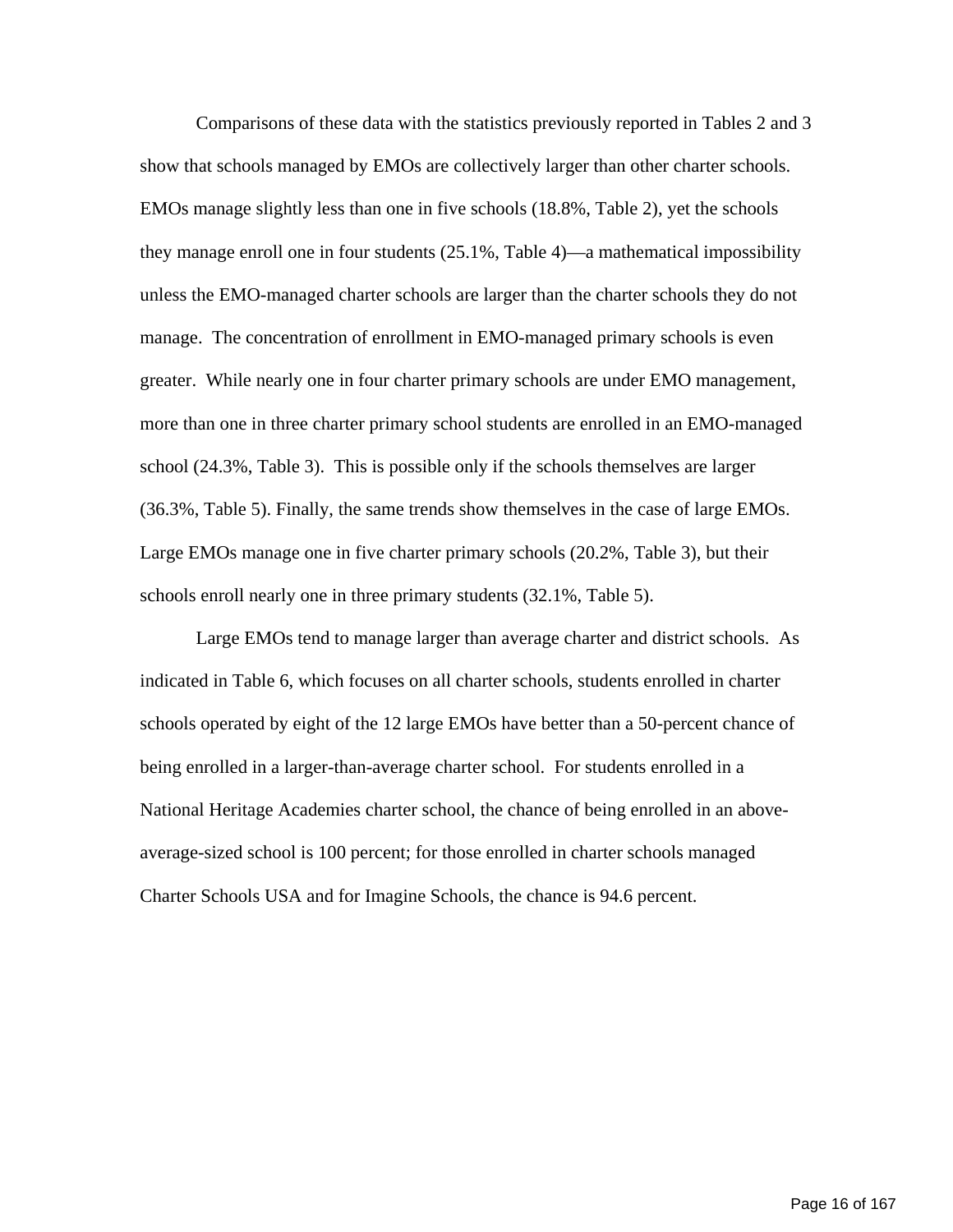| <b>Large EMOs</b>                             | <b>2004-2005 Percentage</b> | <b>2005-2006 Percentage</b> |
|-----------------------------------------------|-----------------------------|-----------------------------|
| <b>National Heritage Academies</b>            | $96.5*$                     | 100                         |
| <b>Charter Schools USA</b>                    | 94.5                        | 94.6                        |
| Imagine Schools                               | 92.4                        | 94.6                        |
| <b>Charter School Administrative Services</b> | 83.3                        | 88.0                        |
| White Hat Management                          | 87.0                        | 79.5                        |
| <b>Mosaica Schools</b>                        | 85.0                        | 76.8                        |
| The Leona Group                               | 78.1                        | 74.0                        |
| <b>Helicon Associates</b>                     | 63.9                        | 70.8                        |
| <b>Edison Schools</b>                         | 45.9                        | 46.1                        |
| <b>Victory Schools</b>                        | 26.8                        | 26.3                        |
| Richard Milburn High Schools, Inc.            | 56.2                        | 17.8                        |
| The Planagement Group                         |                             | $\overline{0}$              |

**Table 6: Percentage of Large EMO Charter School Students Who Attend Schools with Enrollments Above the Average U.S. Charter School Enrollment** 

Note: Non-charter schools are not included in these data. Virtual charter and virtual non-charter schools are not included in these data.

\* One school, Valor Campus of Detroit School of Industrial Arts (a charter primary school managed by National Heritage Academies), has unknown enrollment. Its enrollment is missing from these data.

Table 7 indicates similar patterns in the case of large EMOs operating charter primary schools. Primary school students enrolled in charter schools managed by four out of the 12 large EMOs have greater than a 50-percent chance of being enrolled in a larger-than-average school. Primary school students enrolled in National Heritage Academies have a 100-percent chance of being enrolled in a larger-than-average school; in Imagine Schools, an 86.8 percent chance, and in Mosaica and Charter Schools USA a

72 percent and 71 percent chance, respectively.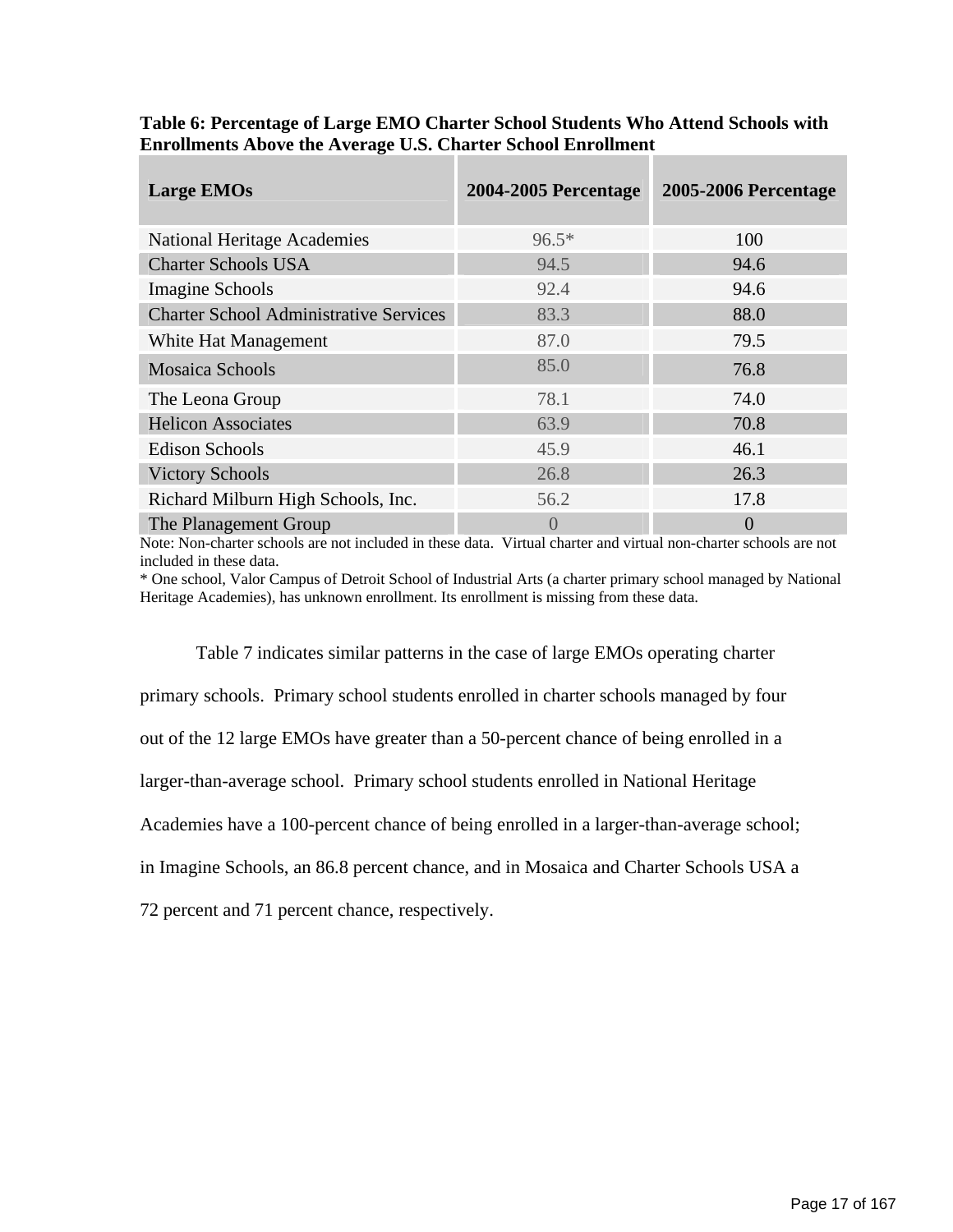| <b>Large EMOs</b>                             | <b>2004-2005 Percentage</b> | 2005-2006 Percentage |
|-----------------------------------------------|-----------------------------|----------------------|
| <b>National Heritage Academies</b>            | $96.5*$                     | 100                  |
| <b>Imagine Schools</b>                        | 76.8                        | 86.8                 |
| <b>Mosaica Schools</b>                        | 85.0                        | 72.0                 |
| <b>Charter Schools USA</b>                    | 71.0                        | 71.0                 |
| <b>Charter School Administrative Services</b> | 40.7                        | 40.7                 |
| <b>Edison Schools</b>                         | 38.0                        | 33.9                 |
| <b>Victory Schools</b>                        | 26.8                        | 26.3                 |
| <b>Helicon Associates</b>                     | 18.2                        | 25.1                 |
| White Hat Management                          | 15.3                        | 20.3                 |
| The Leona Group                               | 13.0                        | 14.6                 |
| Richard Milburn HS, Inc.                      | $\Omega$                    | $\overline{0}$       |
| The Planagement Group                         | $\overline{0}$              | $\overline{0}$       |

#### **Table 7: Percentage of Large EMO Charter Primary School Students Who Attend Schools with Enrollments Above the Average U.S. Charter Primary School**

Note: Non-charter schools are not included in these data. Virtual charter and virtual non-charter schools are not included in these data.

\* One school, Valor Campus of Detroit School of Industrial Arts (a charter primary school managed by National Heritage Academies), has unknown enrollment. Its enrollment is missing from these data.

Tables 6 and 7 show that since the 2004-2005 school year some large EMOs have shifted their enrollment patterns, and, in doing so, shuffled the rankings. Where all charter schools are considered (Table 6), four EMOs increased their percentage of students enrolled in larger-than-average charter schools, four stayed essentially even, and four decreased their percentage. Considering only primary charter schools (Table 7), the trend is slightly more pronounced: Five EMOs increased their percentage of students enrolled in larger-than-average charter primary schools, five stayed even, and three decreased their percentage.

Rankings shifted slightly as well. Where all charter schools are considered (Table 6), National Heritage Academies ranked No. 1 in both 2004-2005 and 2005-2006 for the percentage of students under the EMO's management who attended larger-than-average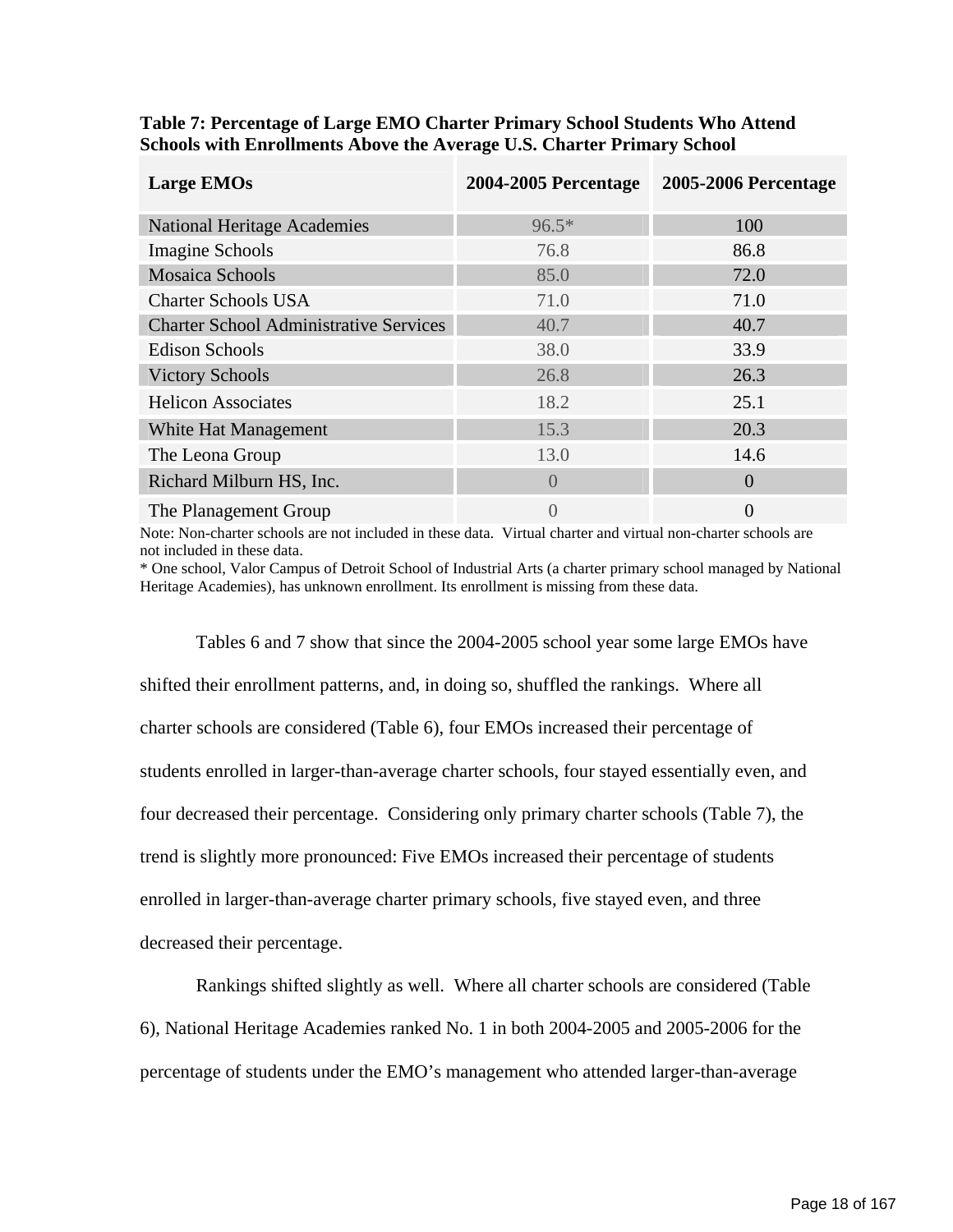charter schools. Additionally, No. 4-ranked Charter School Administrative Services moved up from No. 6 in 2004-2005; No. 5-ranked White Hat Management dropped from No. 4 in 2004-2005; and No. 6-ranked Mosaica Schools moved down from No. 5 in 2004-2005. Where only primary charter schools are considered (Table 7), National Heritage Academies again ranked No. 1 and Charter Schools USA No. 4 in both time periods, while Imagine Schools and Mosaica Schools traded No. 2 and No. 3 rankings from 2004-2005 to 2005-2006.

As Table 8 indicates, some students enrolled in charter schools managed by large EMOs attend schools larger than the average district school as well. Again, rankings have shifted and indeed the pattern itself has moderated. In 2004-2005, as Table 8 shows, Imagine Schools ranked first with 63 percent of its charter students attending schools that enrolled more than the average U.S. district schools. In 2005-2006, Imagine Schools has fallen to fifth with 49.8 percent of its charter school students in schools with enrollments above the average for U.S. district schools. The highest-ranking firm in 2005-2006, Charter Schools USA, has increased the percentage of its charter students who are enrolled in schools larger than the average district school, and is the only EMO to have done so.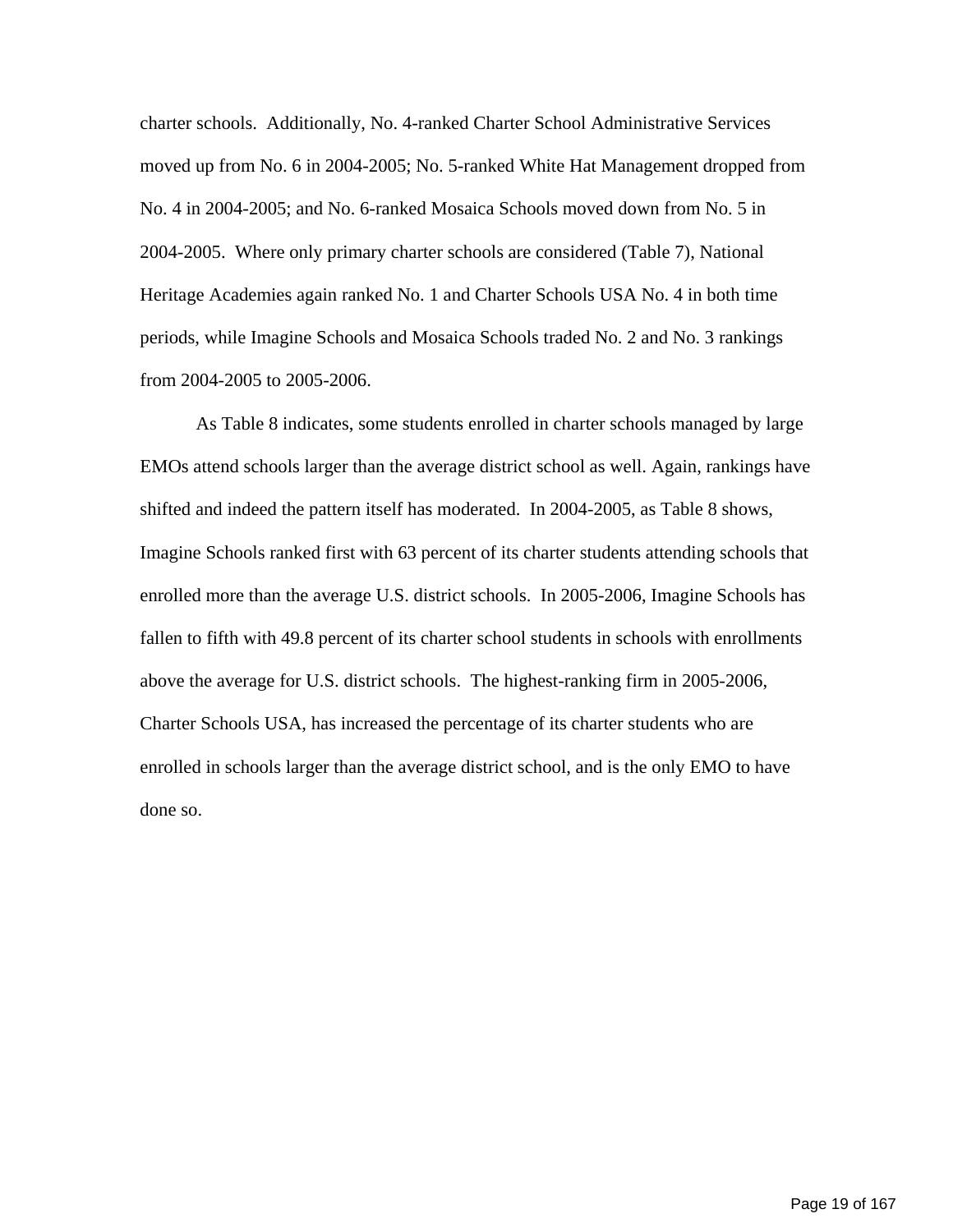| <b>Large EMOs</b>                             | <b>2004-2005 Percentage</b> | <b>2005-2006 Percentage</b> |
|-----------------------------------------------|-----------------------------|-----------------------------|
| <b>Charter Schools USA</b>                    | 62.9                        | 68.4                        |
| Imagine Schools                               | 63.0                        | 49.8                        |
| <b>Helicon Associates</b>                     | 45.8                        | 45.8                        |
| <b>Charter School Administrative Services</b> | 45.2                        | 45.2                        |
| <b>Edison Schools</b>                         | 35.5                        | 35.0                        |
| <b>Mosaica Schools</b>                        | 33.5                        | 22.9                        |
| White Hat Management                          | 17.6                        | 15.7                        |
| <b>National Heritage Academies</b>            | $15.1*$                     | 11.6                        |
| The Leona Group                               | 12.5                        | 7.6                         |
| <b>Victory Schools</b>                        | $\Omega$                    | $\Omega$                    |
| Richard Milburn HS, Inc.                      | $\left( \right)$            | $\Omega$                    |
| The Planagement Group                         |                             | $\left($                    |

**Table 6: Percentage of Large EMO Charter School Students Who Attend Schools with Enrollments Above the Average U.S. District School Enrollment** 

Note: Virtual charter and virtual non-charter schools are not included in these data.

\* One school, Valor Campus of Detroit School of Industrial Arts (a charter primary school managed by National Heritage Academies), has unknown enrollment. Its enrollment is missing from these data.

Similar patterns persist when only primary schools are considered, as shown in Table 9. Charter Schools USA ranked No. 1 in both 2005-2006 and 2004-2005, and the percentage of its primary charter school students enrolled in schools that were larger than the average U.S. district school rose to 54 percent. Imagine Schools, moved from No. 3 to No. 2 ranking, although its percentage declined slightly, to 44.8 percent, for 2005- 2006. Edison Schools' rank rose from No. 4 to No. 3, as did its percentage from 15.1 percent to 25.5 percent, while Mosaica Schools fell from No. 2 to No. 4 and its percentage declined sharply, from 48.1 percent to 18.1 percent.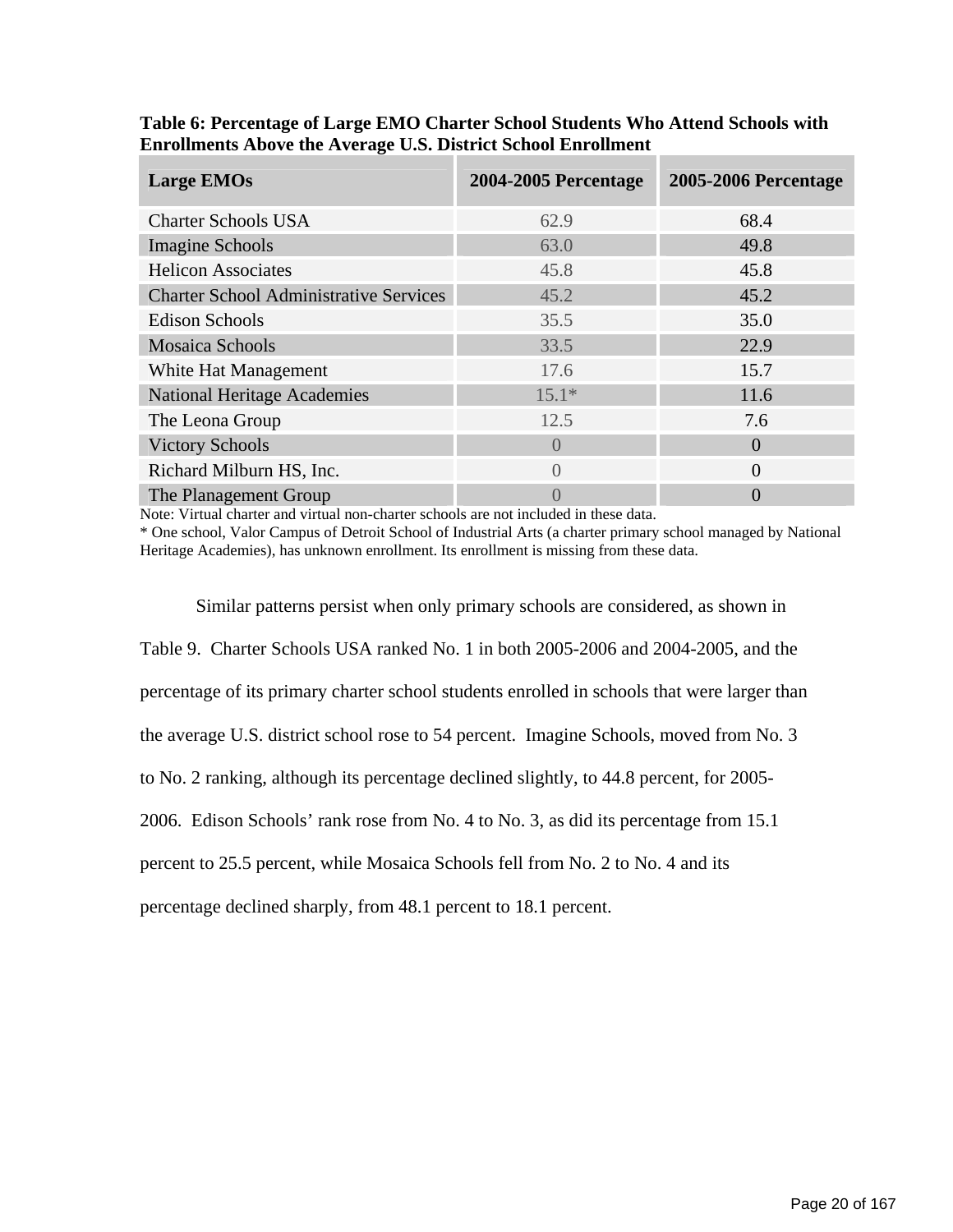| <b>Large EMOs</b>                             | <b>2004-2005 Percentage</b> | <b>2005-2006 Percentage</b> |
|-----------------------------------------------|-----------------------------|-----------------------------|
| <b>Charter Schools USA</b>                    | 48.5                        | 54.0                        |
| Imagine Schools                               | 47.5                        | 44.8                        |
| <b>Edison Schools</b>                         | 15.1                        | 25.5                        |
| <b>Mosaica Schools</b>                        | 48.5                        | 18.1                        |
| <b>National Heritage Academies</b>            | $15.1*$                     | 11.6                        |
| <b>Charter School Administrative Services</b> | 8.1                         | 8.1                         |
| White Hat Management                          | $\Omega$                    | $\Omega$                    |
| The Leona Group                               | $\Omega$                    | $\overline{0}$              |
| <b>Helicon Associates</b>                     | $\left( \right)$            | $\Omega$                    |
| Richard Milburn HS, Inc.                      | $\Omega$                    | $\Omega$                    |
| The Planagement Group                         |                             | $\left($                    |

**Table 7: Percentage of Large EMO Charter Primary School Students Who Attend Schools with Enrollments Above the Average U.S. District Primary School Enrollment** 

Note: Virtual charter and virtual non-charter schools are not included in these data.

\* One school, Valor Campus of Detroit School of Industrial Arts (a charter primary school managed by National Heritage Academies), has unknown enrollment. Its enrollment is missing from these data.

Finally, Tables 10 and 11 indicate these patterns do not extend to the small number of Large EMOs that operate district schools. This may reflect the fact that so few district schools are under EMO management. Moreover, both tables reflect a declining percentage on the part of both firms. It is not possible to meaningfully interpret with confidence the meaning of these declines without at least another year's worth of data. The decline of Edison's position on these various lists may further reflect its continuing shift, already noted, away from school management to the provision of supplemental services such as tutoring, summer schools, and the like. Finally, the growth of virtual schools and their enrollment may further complicate these trends.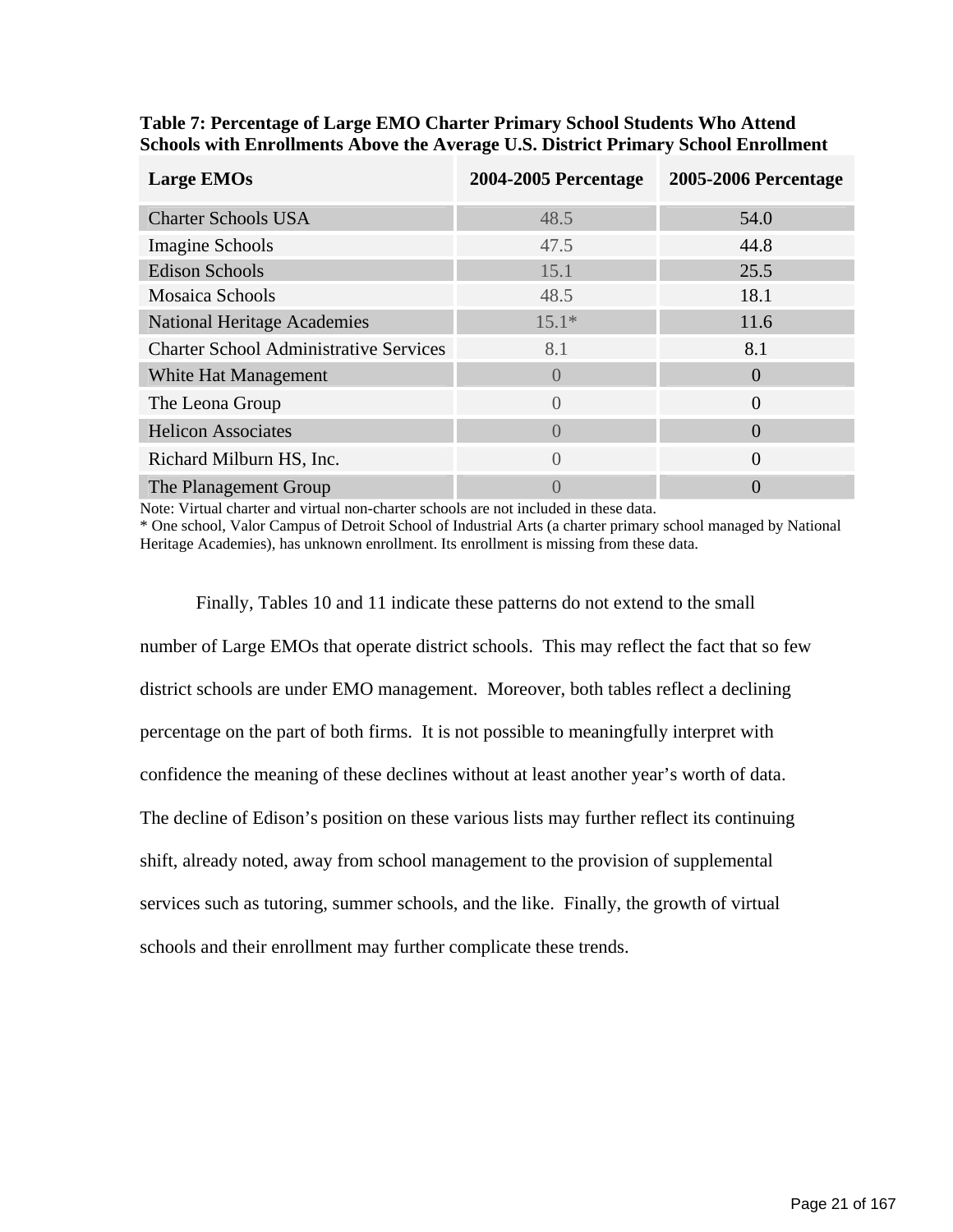| Table 8: Percentage of Large EMO District School Students Who Attend District     |
|-----------------------------------------------------------------------------------|
| <b>Schools with Enrollments Above the Average U.S. District School Enrollment</b> |

| <b>Large EMOs</b>      | <b>2004-2005 Percentage</b> | <b>2005-2006 Percentage</b> |
|------------------------|-----------------------------|-----------------------------|
| Edison Schools         | 31.1                        | 21.7                        |
| <b>Victory Schools</b> | 48.7                        | 22.8                        |

Note: Virtual schools are not included in these data. The companies displayed here are the only companies profiled that manage district schools.

#### **Table 9: Percentage of Large EMO District Primary School Students Who Attend District Schools with Enrollments Above the Average U.S. District Primary School Enrollment**

| <b>Large EMOs</b>      | <b>2004-2005 Percentage</b> | <b>2005-2006 Percentage</b> |
|------------------------|-----------------------------|-----------------------------|
| Edison Schools         | 23.9                        | 21.7                        |
| <b>Victory Schools</b> | 12.8                        | 10.3                        |

Note: Virtual schools are not included in these data. The companies displayed here are the only companies profiled that manage district primary schools.

While the school size data are much less dramatic than they have been in the past, there continues to be a likely financial basis for the focus on primary education. Primary education is less expensive than middle- and high-school education. It is not, therefore, unreasonable to suggest that where large EMOs continue to display larger enrollments of primary schools it is the result of a strategic business decision to increase profits. Further, Sharon Nichols, Gene Glass, and David Berliner have observed that at the primary-school level, achievement outcomes are most readily influenced by standardized curriculum using drill-and-practice-oriented instruction.<sup>29</sup> Such methods tend to require less training and talent among staff and can produce short-term test improvement regardless of long-term achievement. The resulting combination of cost-savings and the appearance of quick results may render such strategies appealing to EMOs, regardless of whether they produce long-term benefits for students.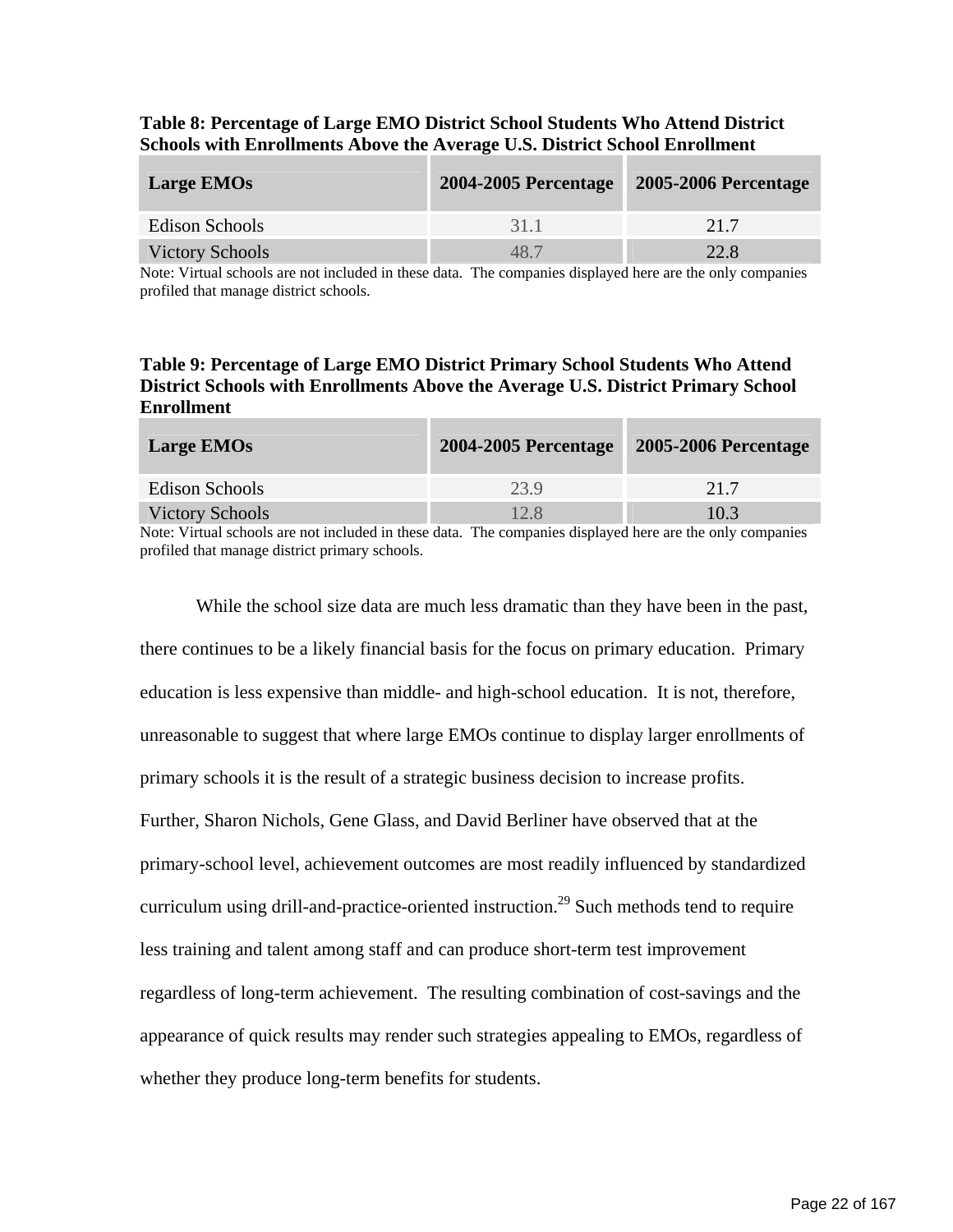## *Sources of Data*

Compiled each year since 1998-1999, *Profiles of For-Profit Education Management Organizations* documents the number of for-profit firms involved in managing publicly funded schools, identifies the schools they manage, and records the number of students those schools enroll.

The *Profiles* report is compiled from a combination of sources. Internet searches are conducted on the name of each known EMO to identify schools with which the EMOs have contractual relationships. The resulting lists of schools are compared with previous years' lists. When a school previously listed as having a relationship with a particular EMO appears to have dropped off the list, researchers use Internet search engines and news media databases, primarily Lexis-Nexis, to ascertain the reasons for the change. Information is sent to each EMO to verify accuracy, and each EMO is provided with the information that has been compiled and is given an opportunity to correct any errors in the record.

## *Using the Profiles*

The companies profiled represent those that Commercialism in Research Unit and Education Policy Research Unit researchers could identify as for-profit management companies, and are likely to represent only the larger or higher-profile companies in operation. A substantial number of EMOs that operate a small number of schools may not be included in the *Profiles*.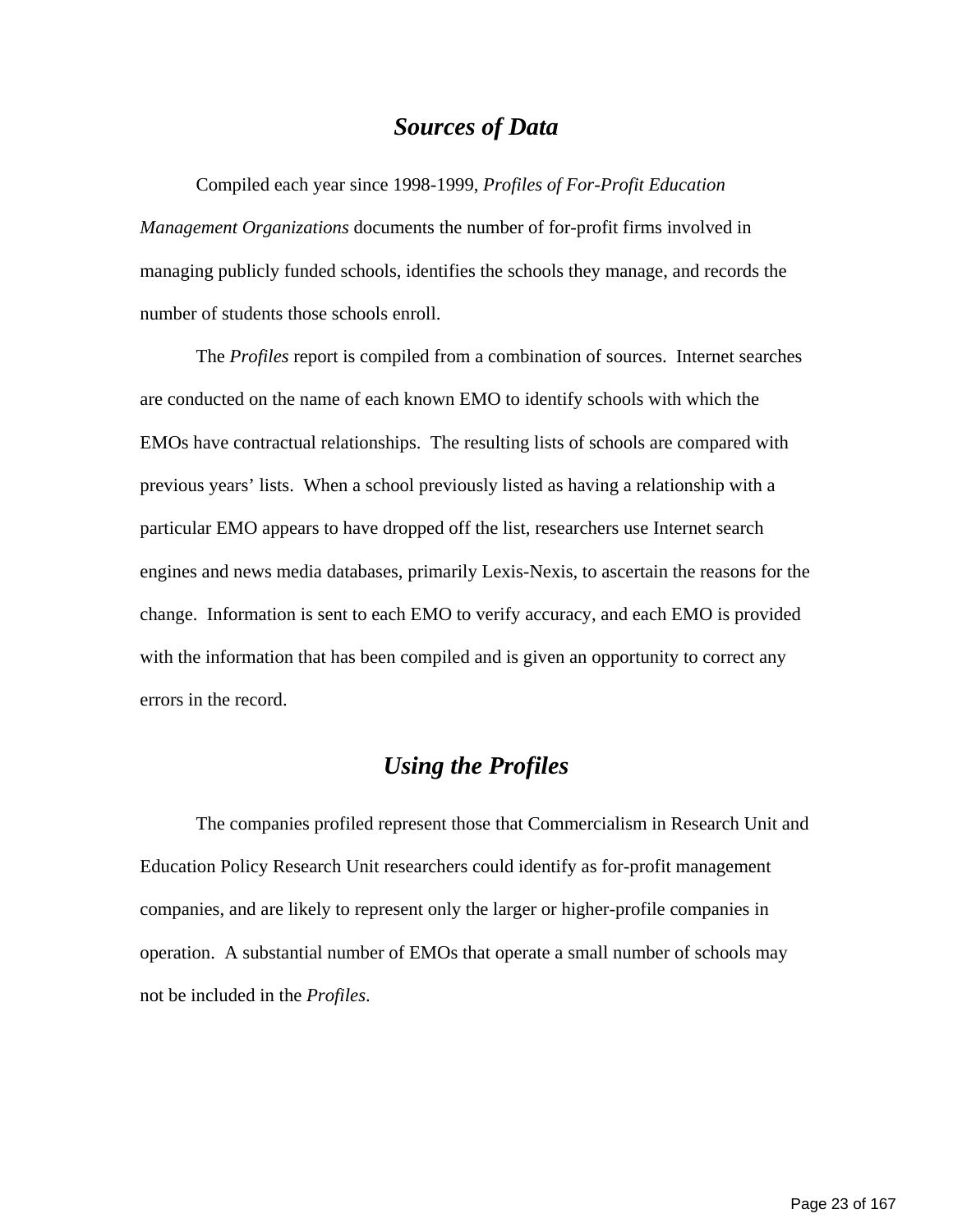Important changes in the 2006 report:

- A new column has been added to the company summaries. This column references the page number of the company's detailed profile.
- The historical data regarding schools no longer profiled for each company has been summarized as a table in the company profile. Schools that are no longer profiled in this reporting period are listed in detail.
- **Appendix A** contains definitions of terms and notes that will be helpful in understanding the company summaries and profiles.
- **Appendix B** contains detailed notes for each profiled company for the current reporting period and prior reports if applicable. These notes were previously included in the individual company profiles.

It is important to note that while this report labels education management organizations as "profitable" and "not profitable," the designation in the case of privately held companies is based on the companies' self-reports. Unlike publicly traded companies that are required by law to make earnings statements pubic, privately held companies have no such requirement. Fifty of the 51 companies profiled are privately held.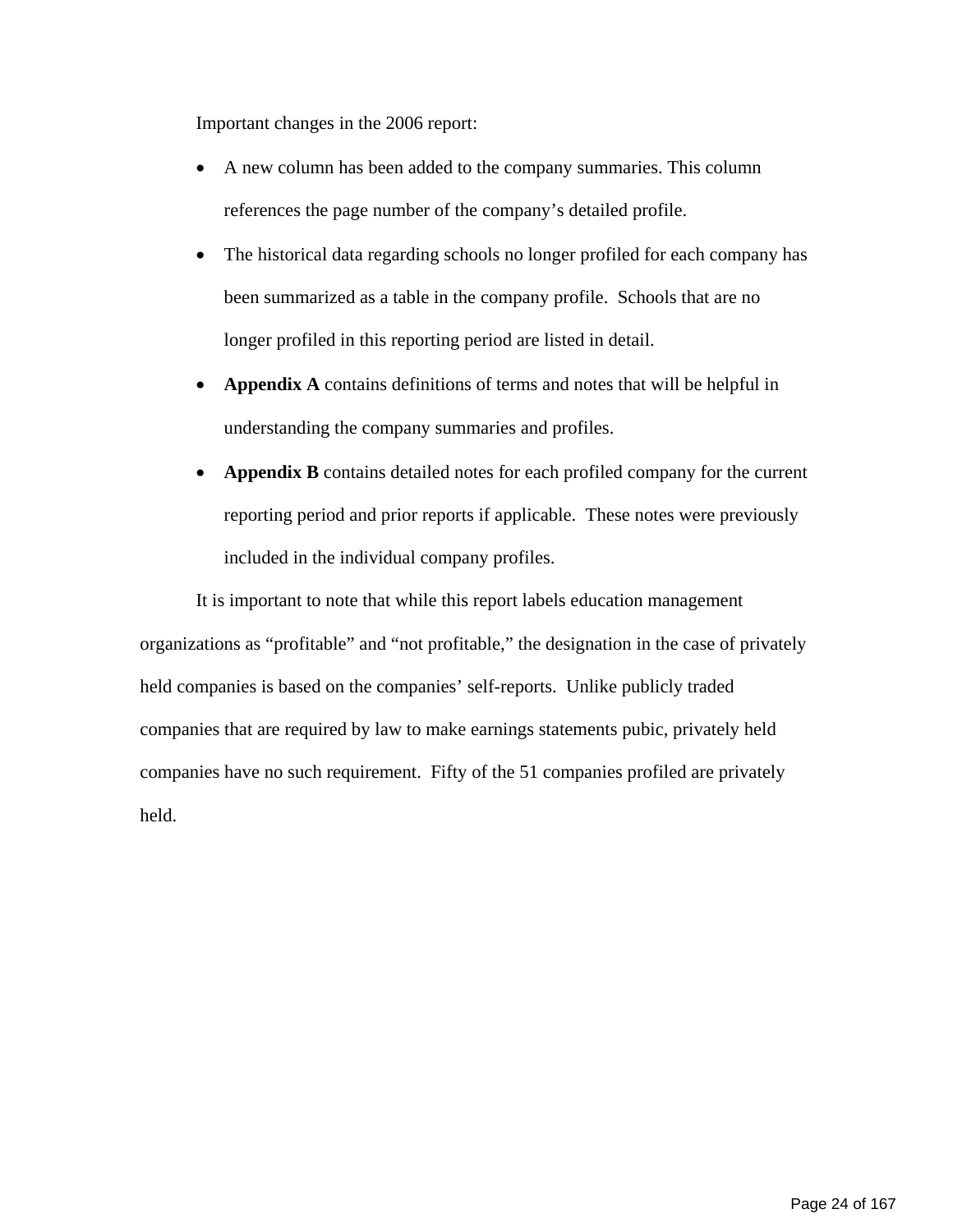## **Notes & References**

- <sup>1</sup> The 2005-2006 *Profiles* counts a total of 237,179 students enrolled in schools managed by for-profit firms, compared to 239,766 in the 2004-2005 edition, which was an estimated total.
- 2 Ryman, Anne (2005, June 16). Arizona wants charter-school funds restored. *Arizona Republic*. Retrieved February 27, 2006, from <http://www/azcentral.com/arizonarepublic/local/articles/061chartersuit16.html>
- 3 Ryman, Anne (2005, June 16). Arizona wants charter-school funds restored. *Arizona Republic*. Retrieved February 27, 2006, from <http://www/azcentral.com/arizonarepublic/local/articles/061chartersuit16.html>
- 4 Ryman, Anne (2005, June 16). Arizona wants charter-school funds restored. *Arizona Republic*. Retrieved February 27, 2006, from <http://www/azcentral.com/arizonarepublic/local/articles/061chartersuit16.html>
- Also: responses of individual charter firms to questionnaires distributed for this report
- 5 Fischer, Howard (2005, Oct. 13). Federal judge rules against for-profit charter schools. *East Valley Tribune*. Retrieved February 27, 2006, from <http://www.eastvalleytribune.com/index.php?sty=50438>
- 6 Edison Schools (n.d.) *Frequently Asked Questions*. Retrieved February 20, 2006, from [http://www.edisonschools.com/contact/con\\_faqs.html](http://www.edisonschools.com/contact/con_faqs.html)
- 7 Edison Schools (n.d.) *Frequently Asked Questions*. Retrieved February 20, 2006, from [http://www.edisonschools.com/contact/con\\_faqs.html](http://www.edisonschools.com/contact/con_faqs.html)
- 8 The numbers in the *Profiles* report are different because CERU researchers used the U.S. Department of Education's 2003-2004 Common Core of Data to compile charter school totals.
- For the Center for Education Reform data, see:
- Center for Education Reform. (2005, Nov. 1) *All about charter schools*. Author. Retrieved May 11, 2006, from <http://www.edreform.com/index.cfm?fuseAction=document&documentID=1964>
- 9 Zimmer, Ron & Buddin, Richard (2006) *Making sense of charter schools: Evidence from California.* Santa Monica, CA: RAND Corp. Retrieved February 28, 2006, from [http://www.rand.org/pubs/occasional\\_papers/2006/RAND\\_OP157.pdf](http://www.rand.org/pubs/occasional_papers/2006/RAND_OP157.pdf)
- $10$  Bushweiler, Kevin (2005, October 6). Charter growth seen to have positive effect on traditional schools. *Education Week*.
- 11 McFarlane, Clive (2005, April 7). Charter school will sever ties with Edison. *Telegram & Gazette* (Worcester, Mass.), A1.
- 12 Brinson, Stephanie (2005, April 19). Board votes to revoke charter at SE school. *The Common Denominator*. Retrieved April 19, 2005, from [http://www.thecommondenominator.com/041905\\_update1.html](http://www.thecommondenominator.com/041905_update1.html)
- 13 McKlendon, Gary (2005, April 22). "Charter school faces inquiry." *Democrat and Chronicle* (Rochester, N.Y.). Retrieved April 22, 2005, from [http://www.democratandchronicle.com/apps/pbcs.dll/article?AID=/20050422/NEWS01/50422041](http://www.democratandchronicle.com/apps/pbcs.dll/article?AID=/20050422/NEWS01/504220416/1002/NEWS) [6/1002/NEWS](http://www.democratandchronicle.com/apps/pbcs.dll/article?AID=/20050422/NEWS01/504220416/1002/NEWS)
- <sup>14</sup> RAND Corp. (2005, October) A decade of entrepreneurship in education [Research brief]. Santa Monica, CA: Author, p. 3 Retrieved October 11, 2005, from <http://www.rand.org/publications/RB/RB9149/>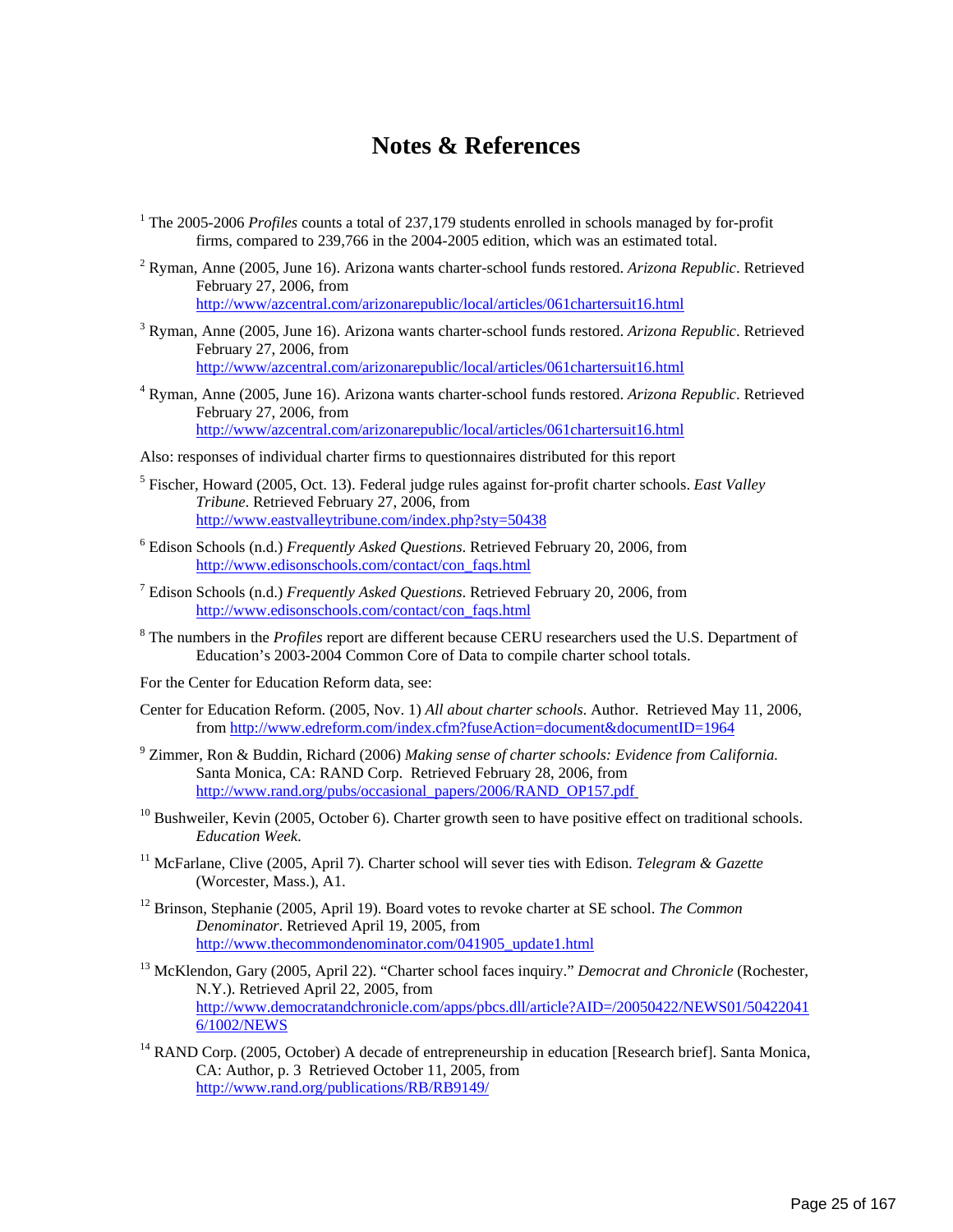See also,

- Gill, B.P., Hamilton, L.S., Lockwood, J.R., Marsh, J.A.. Zimmer, R.W., & Hill, D. (2005, October). *Inspiration, Perspiration and Time: Operations and Achievement in Edison Schools* (MG-351- EDU)*.* Santa Monica, CA: Rand Corp. Retrieved October 11, 2005, from <http://www.rand.org/publications/MG/MG351/>
- 15 Breitenstein, D. (2005, February 7). Charter USA loses money in Lee County. *News-Press* (Fort Myers, Fla.). Retrieved February 7, 2005, from [http://www.news](http://www.news-press.com/apps/pbcs.dll/article?AID=/20050207/NEWS0104/502070403/1075)[press.com/apps/pbcs.dll/article?AID=/20050207/NEWS0104/502070403/1075](http://www.news-press.com/apps/pbcs.dll/article?AID=/20050207/NEWS0104/502070403/1075)
- 16 Danner, J. & Bowman, J.C. (2003, December 12). The promise & peril of charter schools. In *Policy In Action*. Jacksonville, FL: Center for Education Innovation, Florida State University College of Education, Center for Educational Research & Policy Studies, p. 12.
- <sup>17</sup> Center for Education Reform's various publicly available lists and charts on charter schools do not appear to break out specific data on the number of online schools. CER representatives, however, were quoted on the subject in this op-ed article:
- Rotherham, A.J. (2006, April 7). Virtual schools, real innovation. *The New York Times*, A25.
- 18 McLain, T. (2005, February 7). Online charter school will be open to all students in state. *The Statesman Journal* (Salem, Ore.). Retrieved January 20, 2006, from <http://159.54.226.83/apps/pbcs.dll/article?AID=/20050207/ITK/502070306/1016>
- 19 Carter, S. (2005, February 6). Charter school a click away. *The Oregonian* (Portland). Retrieved March 7, 2005, from <http://www.oregonlive.com/news/Oregonian/index.ssf?/base/news/1107608696300720.xml>
- 20 Hupp, S. (2005, July 25). Internet-based charter schools may be on way. *Indianapolis Star*. Retrieved July 27, 2005, from [http://www.indystar.com/apps/pbcs.dll/article?AID=/20050725/NEWS01/507250349/1006/NEW](http://www.indystar.com/apps/pbcs.dll/article?AID=/20050725/NEWS01/507250349/1006/NEWS01) [S01](http://www.indystar.com/apps/pbcs.dll/article?AID=/20050725/NEWS01/507250349/1006/NEWS01)
- 21 Stockman, Krista J. (2006, February 24). Net-based school still awaits charter approval. *Fort Wayne Journal Gazette* (Indiana). Retrieved March 3, 2006, from <http://www.fortwayne.com/mld/journalgazette/news/local/13951310.htm>
- 22 Blomely, S. (2005, April 7). School-funding bill raises biting rebukes. *Arkansas Democrat-Gazette* (Little Rock). Retrieved April 7, 2005, from [http://epaper.ardemgaz.com/WebChannel/ShowStory.asp?Path=ArDemocrat/2005/04/07&ID=Ar0](http://epaper.ardemgaz.com/WebChannel/ShowStory.asp?Path=ArDemocrat/2005/04/07&ID=Ar00104) [0104](http://epaper.ardemgaz.com/WebChannel/ShowStory.asp?Path=ArDemocrat/2005/04/07&ID=Ar00104)
- 23 Oplinger, D., and Willard, D. (2005, June 3). Online students missing exams. *Akron Beacon Journal*, A1. Retrieved June 3, 2005, from<http://www.ohio.com/mld/ohio/living/education/11804765.htm>
- 24 Revenaugh, Mickey (2004). Toward rational state policies for virtual learning. *Virtual School Report.*  Baltimore, MD: Connections Academy, pp. 1, 4. Retrieved March 3, 2006, from <http://www.connectionsacademy.com/pdfs/VirtualNewsWinter2004.pdf>
- American Legislative Exchange Council (n.d.). Task force meeting, December 4, 2004. *Education Task Force*. Washington, DC: Author. Retrieved March 3, 2006, from [http://www.alec.org/task](http://www.alec.org/task-forces/education)[forces/education](http://www.alec.org/task-forces/education)
- 25 Pierce, F. (2005, August 28) How Syracuse school's bill grew, but help decreased. *The Post-Standard*  (Syracuse, N.Y.). Retrieved August 29, 2005, from <http://www.syracuse.com/search/index.ssf?/base/news-1/112521830644651.xml?syrneocit>
- 26 Pierce, F. (2005, August 28) How Syracuse school's bill grew, but help decreased. *The Post-Standard*  (Syracuse, N.Y.). Retrieved August 29, 2005, from <http://www.syracuse.com/search/index.ssf?/base/news-1/112521830644651.xml?syrneocit>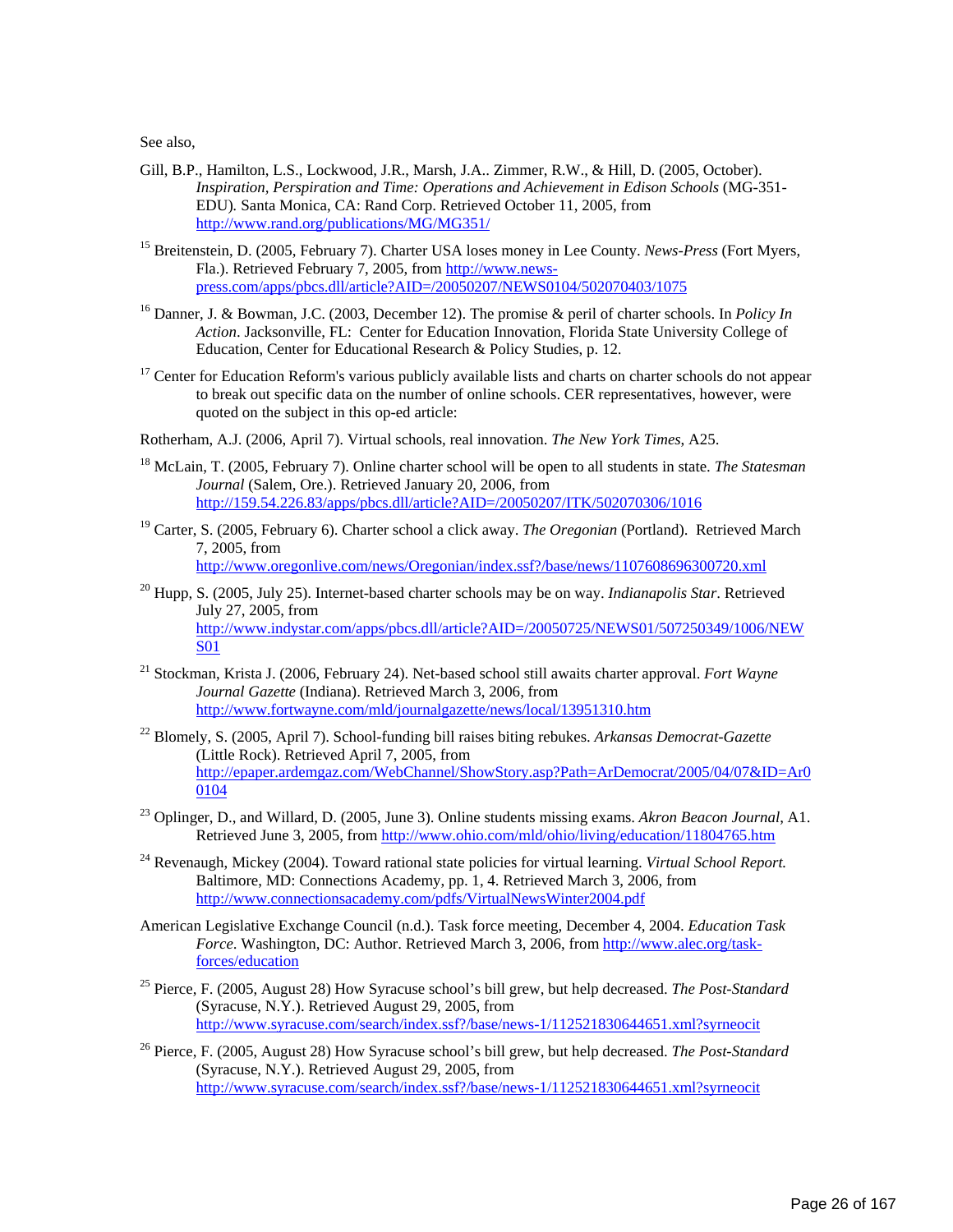- <span id="page-28-23"></span>27 Breitenstein, D. & Ramirez-Johnson, L. (2005, May 6). Charter threatens parents with lawsuit. *News-Press* (Fort Myers, Fla.). Retrieved June 14, 2005, from [http://www.news](http://www.news-press.com/apps/pbcs.dll/article?AID=/20050506/NEWS0104/505060461/1075)[press.com/apps/pbcs.dll/article?AID=/20050506/NEWS0104/505060461/1075](http://www.news-press.com/apps/pbcs.dll/article?AID=/20050506/NEWS0104/505060461/1075)
- <span id="page-28-24"></span><span id="page-28-0"></span><sup>28</sup> Breitenstein, D. (2005, May 10), "Parent shuts down forum critical of school; lawsuit was threatened," *News-Press* (Fort Myers, Fla.). Retrieved February 23, 2006, from [http://www.news](http://www.news-press.com/apps/pbcs.dll/article?AID=/20050510/NEWS01/50510013/1075)[press.com/apps/pbcs.dll/article?AID=/20050510/NEWS01/50510013/1075](http://www.news-press.com/apps/pbcs.dll/article?AID=/20050510/NEWS01/50510013/1075)
- <span id="page-28-25"></span><span id="page-28-22"></span><span id="page-28-21"></span><span id="page-28-20"></span><span id="page-28-19"></span><span id="page-28-18"></span><span id="page-28-17"></span><span id="page-28-16"></span><span id="page-28-15"></span><span id="page-28-14"></span><span id="page-28-13"></span><span id="page-28-12"></span><span id="page-28-11"></span><span id="page-28-10"></span><span id="page-28-9"></span><span id="page-28-8"></span><span id="page-28-7"></span><span id="page-28-6"></span><span id="page-28-5"></span><span id="page-28-4"></span><span id="page-28-3"></span><span id="page-28-2"></span><span id="page-28-1"></span>29 Nichols, S., Glass, G.V. & Berliner, D.C. (2005, September). *High-stakes testing and student achievement: Problems for the No Child Left Behind Act* (EPSL-0504-105-EPRU) [Executive Summary]. Tempe, AZ: Education Policy Research Unit, Education Policy Studies Laboratory, Arizona State University, p. ii. Retrieved May 10, 2006, from <http://www.asu.edu/educ/epsl/EPRU/documents/EPSL-0509-105-EPRU.pdf>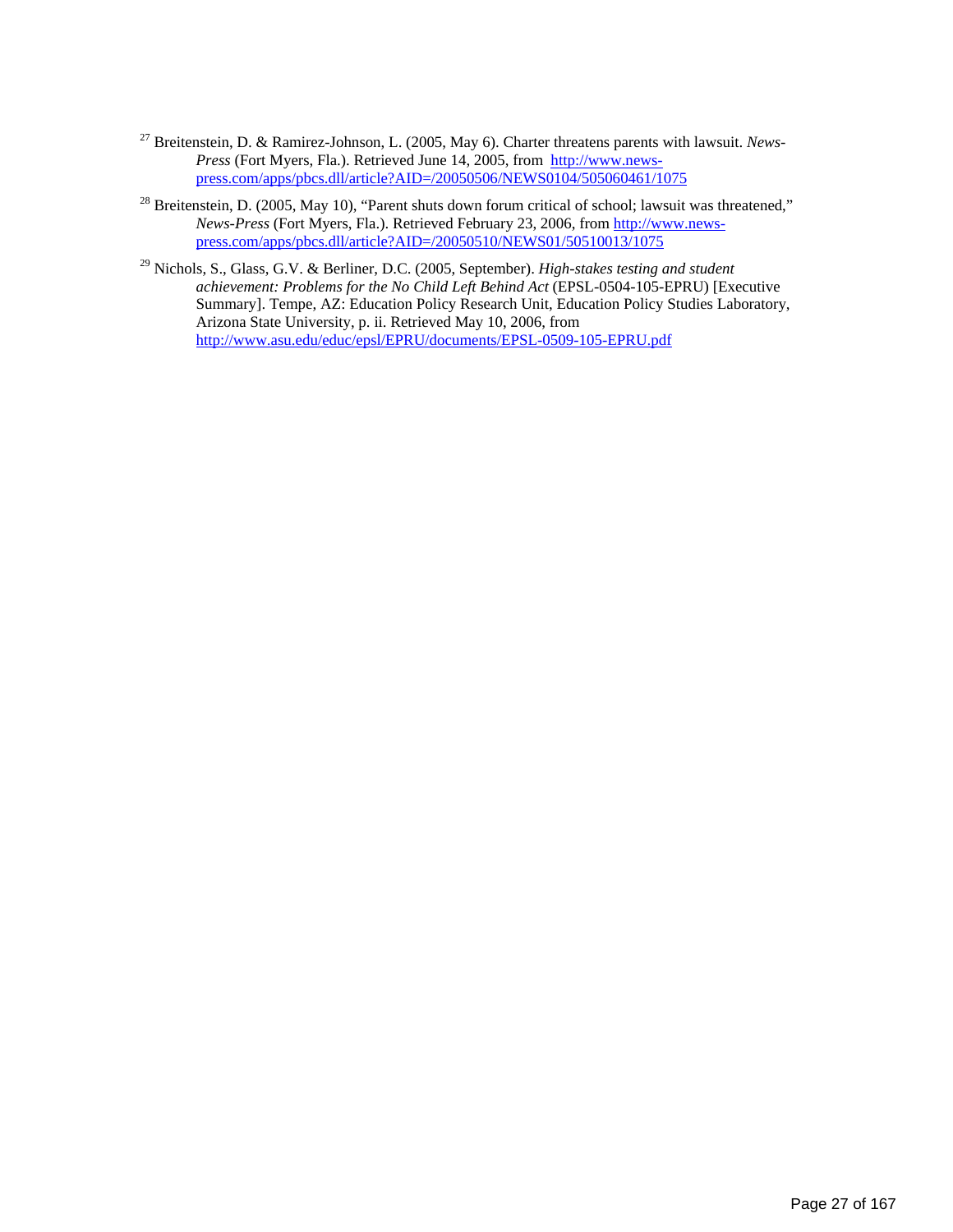# **PROFILES OF FOR-PROFIT EDUCATION MANAGEMENT ORGANIZATIONS: 2005-2006**

 **Company Summaries**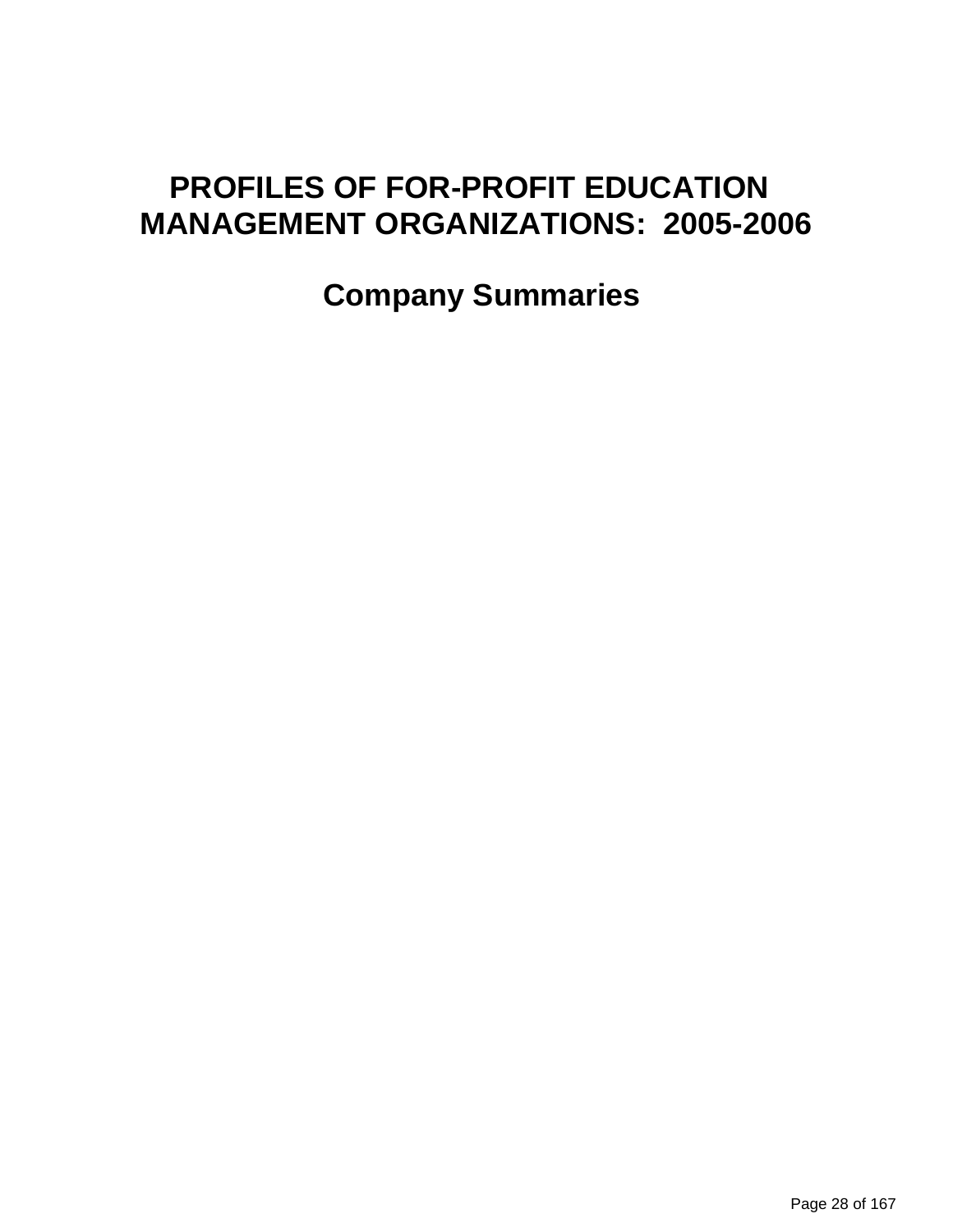#### **Large Company Summary**

#### **Summary of For-Profit Education Management Organizations Managing 10 or More Schools, Listed Alphabetically by Company Name**

|                                                         |                         |                 | <b>Public Schools Managed</b> |              |                                   | # of States<br>Where                 | <b>Detail</b> |
|---------------------------------------------------------|-------------------------|-----------------|-------------------------------|--------------|-----------------------------------|--------------------------------------|---------------|
| <b>Company Name</b>                                     | <b>Company Location</b> | <b>District</b> | <b>Charter</b>                | <b>Total</b> | <b>Total</b><br><b>Enrollment</b> | <b>Schools Are</b><br><b>Managed</b> | On<br>Page #  |
| <b>Charter School</b><br><b>Administrative Services</b> | Southfield, MI          | $\mathbf 0$     | 15                            | 15           | 7,295                             | 4                                    | 35            |
| <b>Charter Schools USA</b>                              | Fort Lauderdale, FL     | $\mathbf 0$     | 18                            | 18           | 11,197                            | 2                                    | 39            |
| <b>Connections Academy</b>                              | Baltimore, MD           | $\overline{4}$  | 8                             | 12           | 5,210                             | 10                                   | 43            |
| <b>Edison Schools</b>                                   | New York, NY            | 58              | 43                            | 101          | 60,491                            | 20                                   | 48            |
| <b>Helicon Associates</b>                               | Trenton, MI             | $\mathbf 0$     | 14                            | 14           | 5,522                             | 1                                    | 59            |
| Imagine Schools                                         | Arlington, VA           | $\mathbf{1}$    | 29                            | 32           | 16,097                            | 10                                   | 63            |
| K12, Inc.                                               | McLean, VA              | 2               | 13                            | 15           | 18,522                            | 10                                   | 70            |
| Leona Group, LLC, The                                   | Phoenix, AZ             | $\mathbf 0$     | 45                            | 45           | 16,090                            | $\overline{4}$                       | 75            |
| Mosaica Education, Inc.                                 | New York, NY            | $\mathbf{0}$    | 34                            | 34           | 12,157                            | 9                                    | 81            |
| National Heritage Academies                             | Grand Rapids, MI        | $\mathbf 0$     | 51                            | 51           | 29,848                            | 5                                    | 86            |
| Planagement Group, L.P.,<br>The                         | Lewisville, TX          | $\mathbf 0$     | 18                            | 18           | 2,379                             | 1                                    | 92            |
| Richard Milburn High School,<br>Inc.                    | Salem, MA               | 4               | 14                            | 18           | 3,234                             | 5                                    | 96            |
| Victory Schools, Inc.                                   | New York, NY            | 6               | $\overline{7}$                | 13           | 5,840                             | $\overline{2}$                       | 101           |
| White Hat Management                                    | Akron, OH               | $\mathbf{0}$    | 38                            | 38           | 15,613                            | 5                                    | 105           |
| <b>Large Company Totals:</b><br># of Large Companies =  | 14                      | 75              | 347                           | 424          | 209,495                           | 28                                   |               |

Notes: Washington, DC is counted as a state.

The Public Schools Managed totals for Large EMOs are not equal to the sum of District and Charter schools profiled because researchers were unable to determine the Charter/District status for two schools managed by Imagine Schools.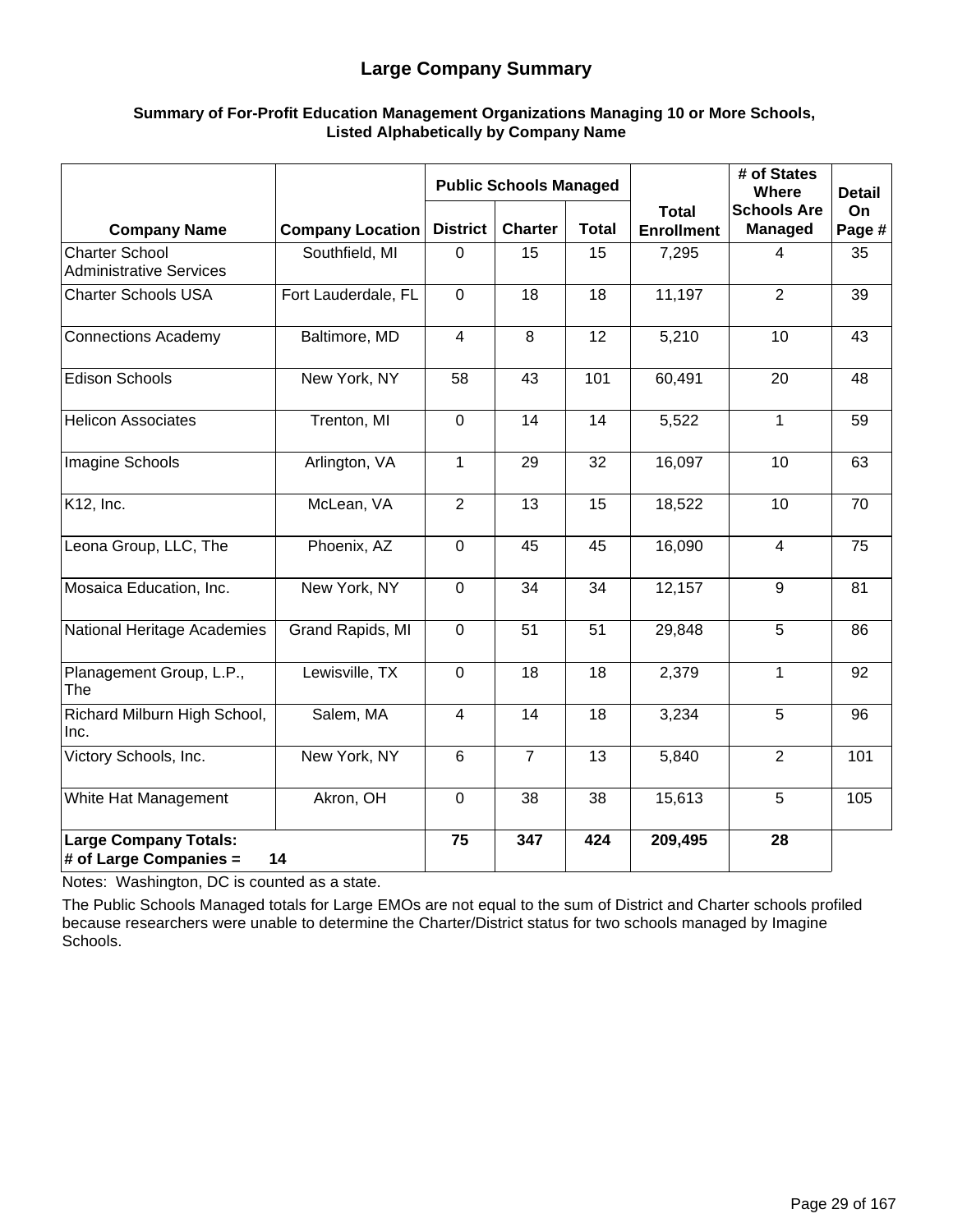#### **Medium Company Summary**

#### **Summary of For-Profit Education Management Organizations Managing 4 to 9 Schools, Listed Alphabetically by Company Name**

|                                                            |                         |                 | <b>Public Schools Managed</b> |                |                                   | # of States<br>Where                 | <b>Detail</b> |
|------------------------------------------------------------|-------------------------|-----------------|-------------------------------|----------------|-----------------------------------|--------------------------------------|---------------|
| <b>Company Name</b>                                        | <b>Company Location</b> | <b>District</b> | <b>Charter</b>                | <b>Total</b>   | <b>Total</b><br><b>Enrollment</b> | <b>Schools Are</b><br><b>Managed</b> | On.<br>Page # |
| <b>Choice Schools Associates</b>                           | Grand Rapids, MI        | $\Omega$        | 8                             | 8              | 1,682                             |                                      | 111           |
| CS Partners, LLC                                           | Howell, MI              | $\Omega$        | 5                             | 5              | 2,035                             | 1                                    | 112           |
| <b>Educational Services of</b><br>America, Inc.            | Liberty, IL             | $\Omega$        | 5                             | 5              | 448                               | 1                                    | 113           |
| Excel Education Centers, Inc.                              | Prescott, AZ            | $\mathbf 0$     | 8                             | 8              | 687                               | 1                                    | 114           |
| <b>Global Educational</b><br>Excellence                    | Ann Arbor, MI           | $\mathbf 0$     | 4                             | $\overline{4}$ | 1,218                             | 1                                    | 115           |
| Nobel Learning<br>Communities, Inc.                        | West Chester, PA        | $\Omega$        | $\overline{4}$                | 4              | 2,109                             | 1                                    | 116           |
| Pinnacle Education, Inc.                                   | Tempe, AZ               | $\Omega$        | 9                             | 9              | 1,327                             | 1                                    | 117           |
| Romine Group, LLC, The                                     | Utica, MI               | $\Omega$        | 5                             | 5              | 1,295                             | 1                                    | 118           |
| <b>SABIS Educational Systems</b>                           | Eden Prairie, MN        | 1               | $\overline{7}$                | 8              | 5,170                             | $\overline{7}$                       | 119           |
| <b>Medium Company Totals:</b><br>$#$ of Medium Companies = | 9                       | 1               | 55                            | 56             | 15,971                            | 8                                    |               |

Notes: Washington, DC is counted as a state.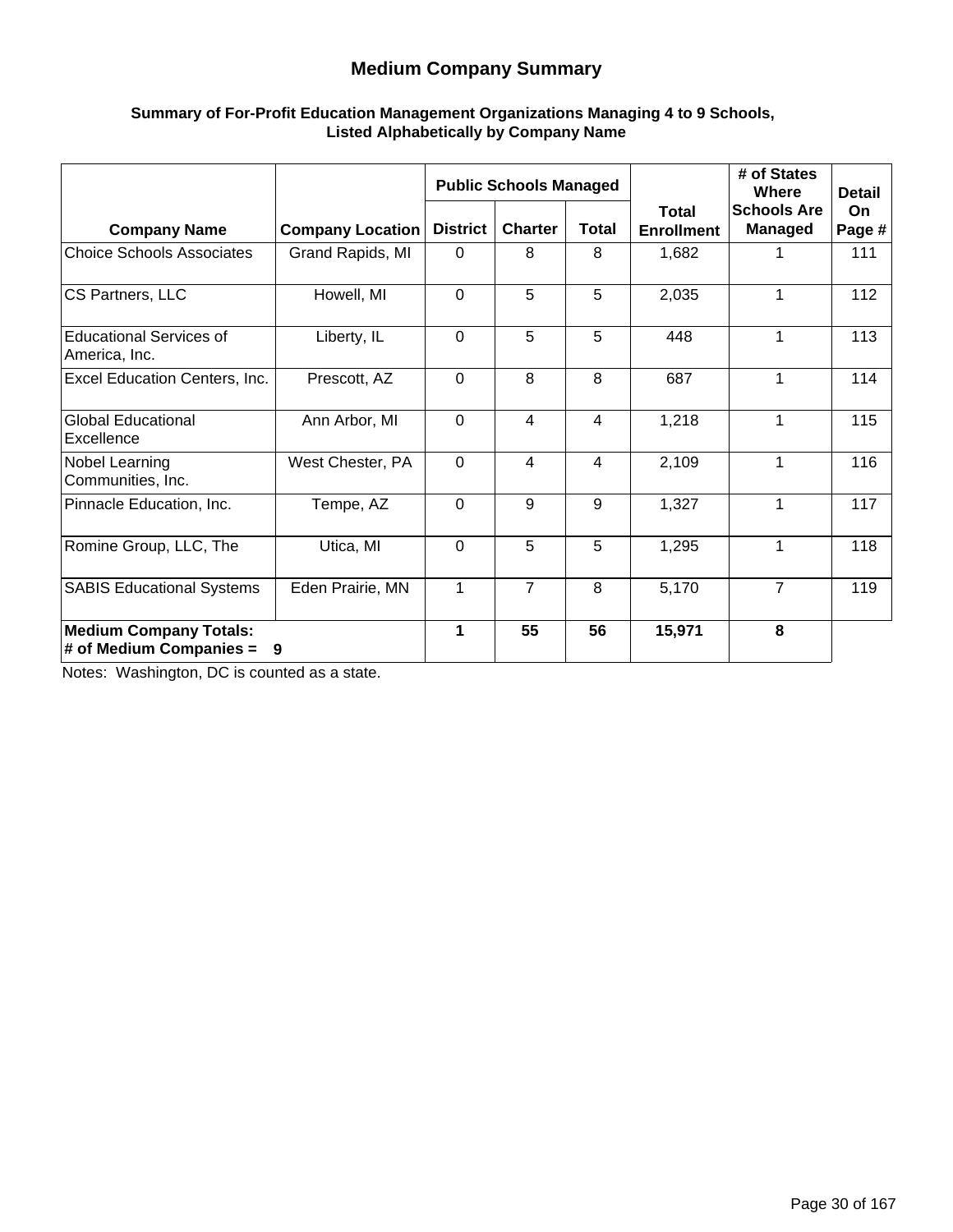#### **Small Company Summary**

#### **Summary of For-Profit Education Management Organizations Managing 3 or Fewer Schools, Listed Alphabetically by Company Name**

|                                                     |                         |                 | <b>Public Schools Managed</b> |                |                                   | # of States<br>Where          | <b>Detail</b> |
|-----------------------------------------------------|-------------------------|-----------------|-------------------------------|----------------|-----------------------------------|-------------------------------|---------------|
| <b>Company Name</b>                                 | <b>Company Location</b> | <b>District</b> | <b>Charter</b>                | <b>Total</b>   | <b>Total</b><br><b>Enrollment</b> | <b>Schools Are</b><br>Managed | On<br>Page #  |
| Accelerated Elementary and<br>Secondary Schools     | Tucson, AZ              | 0               | 1                             | 1              | 320                               | 1                             | 121           |
| Accelerated Learning Center,<br>Inc.                | Phoenix, AZ             | $\mathbf 0$     | 1                             | 1              | 220                               | 1                             | 122           |
| Allen-Cochran Enterprises                           | Chandler, AZ            | $\mathbf 0$     | $\mathbf{1}$                  | $\mathbf{1}$   | 266                               | $\mathbf{1}$                  | 123           |
| American Basic Schools, LLC                         | Mesa, AZ                | 0               | 1                             | 1              | 650                               | 1                             | 124           |
| <b>APEX Education Systems,</b><br>Inc.              | Phoenix, AZ             | $\mathbf 0$     | $\mathbf{1}$                  | $\mathbf{1}$   | 176                               | $\mathbf{1}$                  | 125           |
| Benjamin Franklin Charter<br>School                 | Gilbert, AZ             | $\mathbf 0$     | 3                             | 3              | 1,254                             | 1                             | 126           |
| <b>Black Star Educational</b><br>Management         | Oak Park, MI            | $\overline{0}$  | $\mathbf{1}$                  | $\mathbf{1}$   | 267                               | $\mathbf 1$                   | 127           |
| Bright Beginnings School, Inc.                      | Chandler, AZ            | $\mathbf 0$     | 1                             | $\mathbf{1}$   | 413                               | 1                             | 128           |
| Compass High School, Inc.                           | Tucson, AZ              | 0               | $\mathbf{1}$                  | $\mathbf{1}$   | 184                               | 1                             | 129           |
| Cornerstone Charter School,<br>Inc.                 | Phoenix, AZ             | $\mathbf 0$     | 1                             | $\mathbf{1}$   | 81                                | 1                             | 130           |
| <b>Country Gardens Educational</b><br>Services, LLC | Laveen, AZ              | $\overline{0}$  | $\mathbf 1$                   | $\mathbf{1}$   | 348                               | $\mathbf 1$                   | 131           |
| <b>Desert Springs Academy</b>                       | Tucson, AZ              | 0               | $\overline{2}$                | $\overline{2}$ | 298                               | $\mathbf{1}$                  | 132           |
| Eastpointe High School, Inc.                        | Tucson, AZ              | 0               | $\mathbf{1}$                  | $\mathbf{1}$   | 245                               | $\mathbf{1}$                  | 133           |
| Educational Impact, Inc.                            | Tucson, AZ              | $\mathbf 0$     | $\overline{2}$                | $\overline{2}$ | 105                               | 1                             | 134           |
| GAR, LLC                                            | Tempe, AZ               | $\mathbf 0$     | 1                             | 1              | 113                               | 1                             | 135           |
| Hamadeh Educational<br>Services, LLC                | Dearborn, MI            | $\mathbf 0$     | $\mathbf{3}$                  | $\mathbf{3}$   | 1,714                             | 1                             | 136           |
| Heritage Academy, Inc.                              | Mesa, AZ                | $\mathbf 0$     | 1                             | $\mathbf{1}$   | 392                               | 1                             | 137           |
| Innovative Teaching Solutions                       | Southfield, MI          | 0               | $\mathbf{3}$                  | $\mathbf{3}$   | 1,248                             | 1                             | 138           |
| Montessori Charter School of<br>Flagstaff, Inc.     | Flagstaff, AZ           | $\mathbf 0$     | 1                             | 1              | 254                               | 1                             | 139           |
| Montessori Schoolhouse of<br>Tucson                 | Tucson, AZ              | $\mathbf 0$     | 1                             | 1              | 70                                | 1                             | 140           |
| <b>ORBIS Management Group,</b><br><b>LLC</b>        | Clinton Township, MI    | $\mathbf 0$     | $\mathbf{1}$                  | $\mathbf{1}$   | 106                               | $\mathbf{1}$                  | 141           |
| Rose Mangement Group                                | Tucson, AZ              | $\mathbf 0$     | 3                             | $\mathbf{3}$   | 675                               | 1                             | 142           |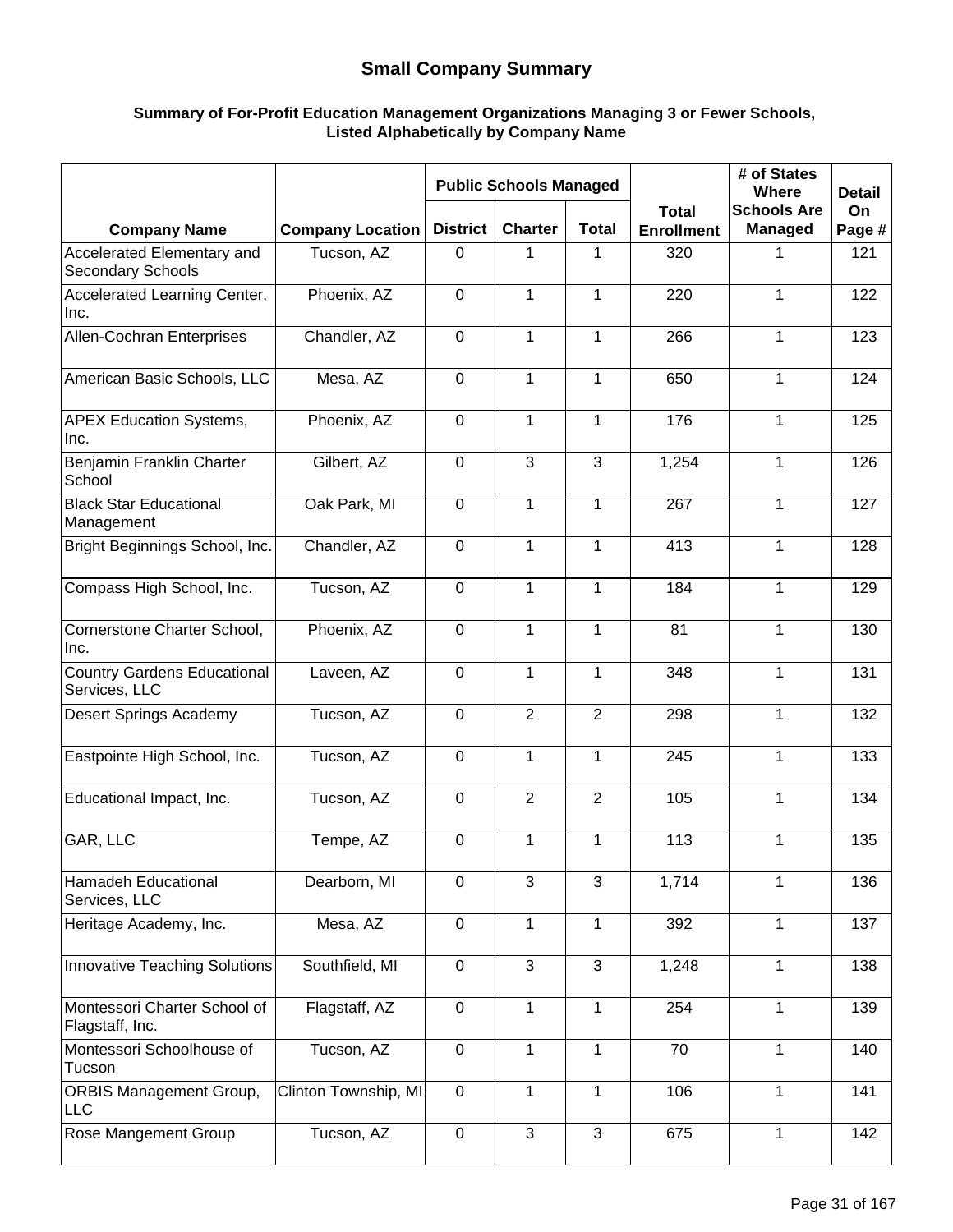#### **Small Company Summary**

|                                                           |                         |                 | <b>Public Schools Managed</b> |                | <b>Total</b><br><b>Enrollment</b> | # of States<br>Where<br><b>Schools Are</b><br>Managed | <b>Detail</b><br><b>On</b><br>Page # |
|-----------------------------------------------------------|-------------------------|-----------------|-------------------------------|----------------|-----------------------------------|-------------------------------------------------------|--------------------------------------|
| <b>Company Name</b>                                       | <b>Company Location</b> | <b>District</b> | <b>Charter</b>                | Total          |                                   |                                                       |                                      |
| Schoolhouse Services and<br>Staffing, Inc.                | Detroit, MI             | 0               | 3                             | 3              | 1,164                             |                                                       | 143                                  |
| Self Development Charter<br>School                        | Mesa, AZ                | $\Omega$        | 1                             | 1              | 160                               | 1                                                     | 144                                  |
| <b>Smart Schools Management</b>                           | Traverse City, MI       | $\mathbf 0$     | 1                             | 1              | 800                               | 1                                                     | 145                                  |
| Southern Arizona Community<br>Academy, Inc.               | Tucson, AZ              | 0               | 1                             | 1              | 238                               |                                                       | 146                                  |
| <b>Synergy Training Solutions</b>                         | St.Clair Shores, MI     | $\mathbf 0$     | $\overline{2}$                | $\overline{2}$ | 382                               |                                                       | 147                                  |
| Talented and Gifted Charter<br>School, LLC                | Tucson, AZ              | $\Omega$        | 1                             | 1              | 360                               | 1                                                     | 148                                  |
| <b>Small Company Totals:</b><br>$\#$ of Small Companies = | 28                      | $\bf{0}$        | 41                            | 41             | 12,503                            | $\overline{2}$                                        |                                      |

#### **Summary of For-Profit Education Management Organizations Managing 3 or Fewer Schools, Listed Alphabetically by Company Name**

Notes: Washington, DC is counted as a state.

# **REPORT TOTALS FOR ALL COMPANIES**

|                             |                 | <b>Total Public Schools Managed</b> |              |                                   | <b>Total # of States</b>                   |
|-----------------------------|-----------------|-------------------------------------|--------------|-----------------------------------|--------------------------------------------|
| <b>Total # of Companies</b> | <b>District</b> | <b>Charter</b>                      | <b>Total</b> | <b>Total</b><br><b>Enrollment</b> | <b>Where Schools</b><br><b>Are Managed</b> |
| 51                          | 76              | 443                                 | 521          | 237,969                           | 29                                         |

Notes: The Public Schools Managed totals for all EMOs are not equal to the sum of District and Charter schools profiled because researchers were unable to determine the Charter/District status for two schools managed by Imagine Schools.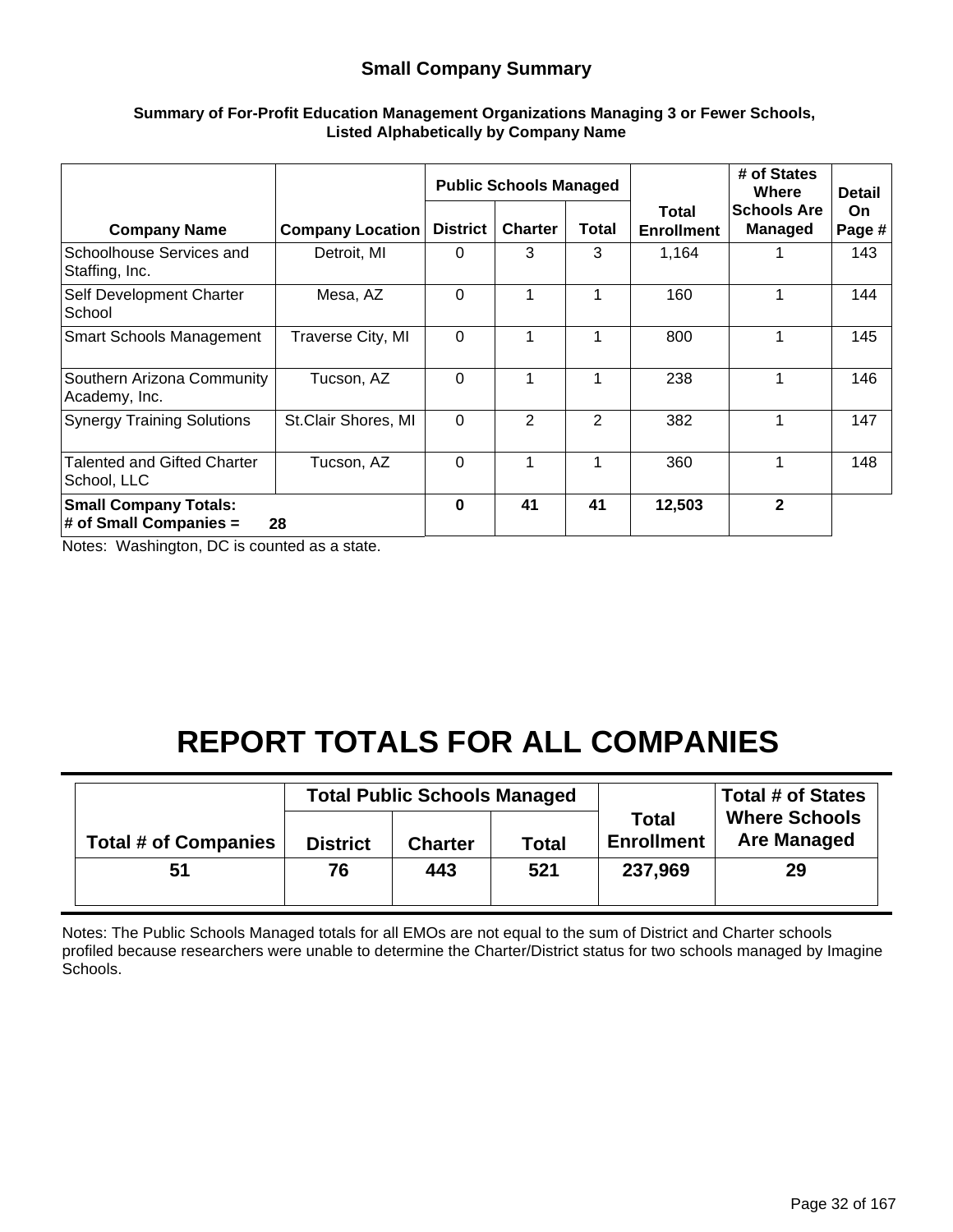## **Virtual Company Summary**

#### **Summary of For-Profit Education Management Organizations Managing Virtual Schools, Listed Alphabetically by Company Name**

| <b>Company Name</b>                                            | <b>Company Location</b> | <b>Public</b><br><b>Schools</b><br>Managed | <b>Public Schools</b><br><b>Managed That</b><br><b>Are Virtual</b> | Total<br><b>Enrollment</b> | # of States<br>Where<br><b>Schools Are</b><br><b>Managed</b> | <b>Detail</b><br><b>On</b><br>Page # |
|----------------------------------------------------------------|-------------------------|--------------------------------------------|--------------------------------------------------------------------|----------------------------|--------------------------------------------------------------|--------------------------------------|
| Connections Academy                                            | Baltimore, MD           | 12 <sup>2</sup>                            | 12                                                                 | 5,210                      | 10                                                           | 43                                   |
| $K12$ , Inc.                                                   | McLean, VA              | 15                                         | 15                                                                 | 18,522                     | 10                                                           | 70                                   |
| Pinnacle Education, Inc.                                       | Tempe, AZ               | 9                                          |                                                                    | 212                        |                                                              | 117                                  |
| White Hat Management                                           | Akron, OH               | 38                                         | 2                                                                  | 2,762                      | 2                                                            | 105                                  |
| <b>Virtual Company Totals:</b><br># of Virtual Companies = $4$ |                         | 74                                         | 30                                                                 | 26,706                     | $12 \,$                                                      |                                      |

Note: These companies and related data are also listed in the Summary of Companies by Size.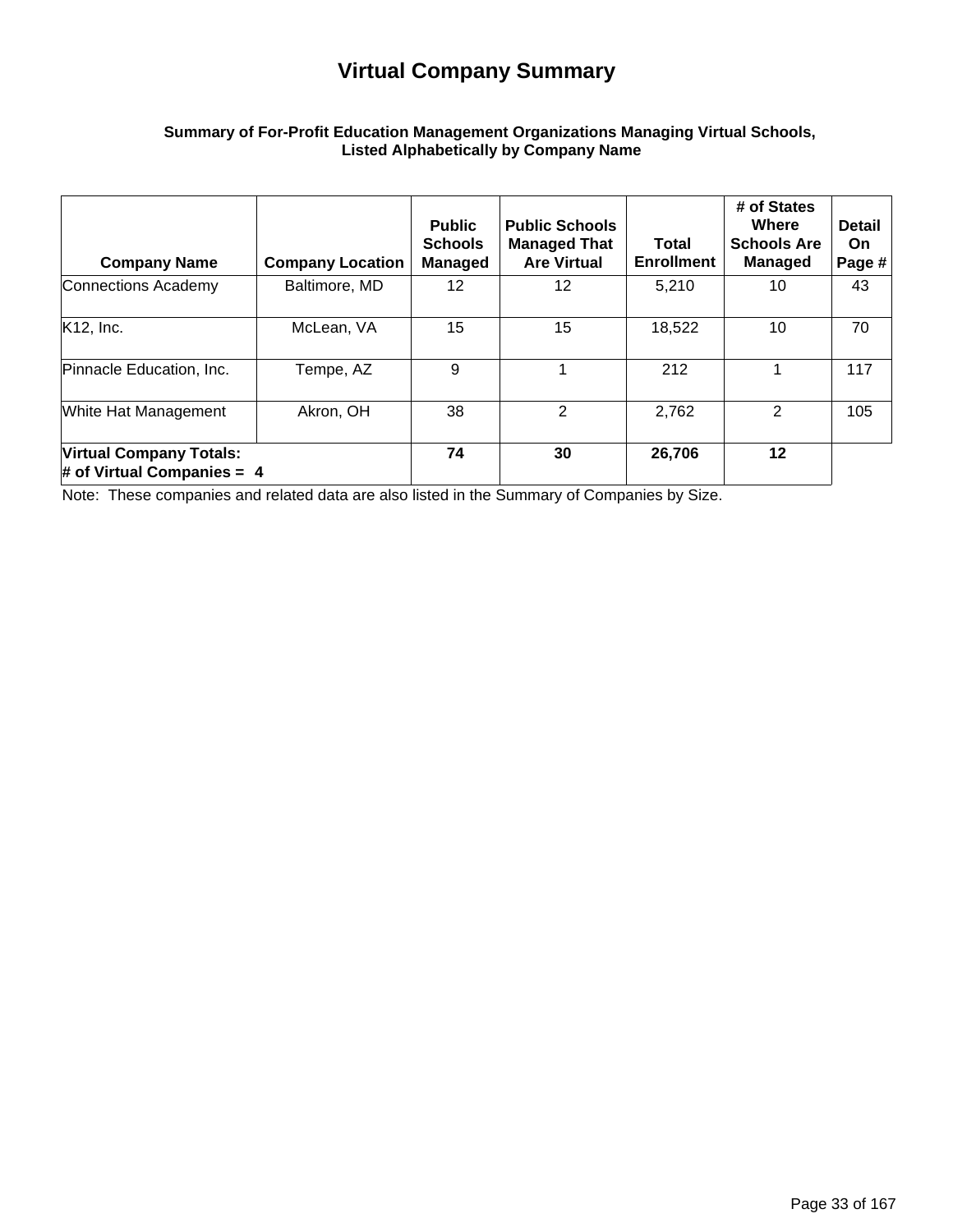# **PROFILES OF FOR-PROFIT EDUCATION MANAGEMENT ORGANIZATIONS: 2005-2006**

**Large Companies: Managing 10 or More Schools**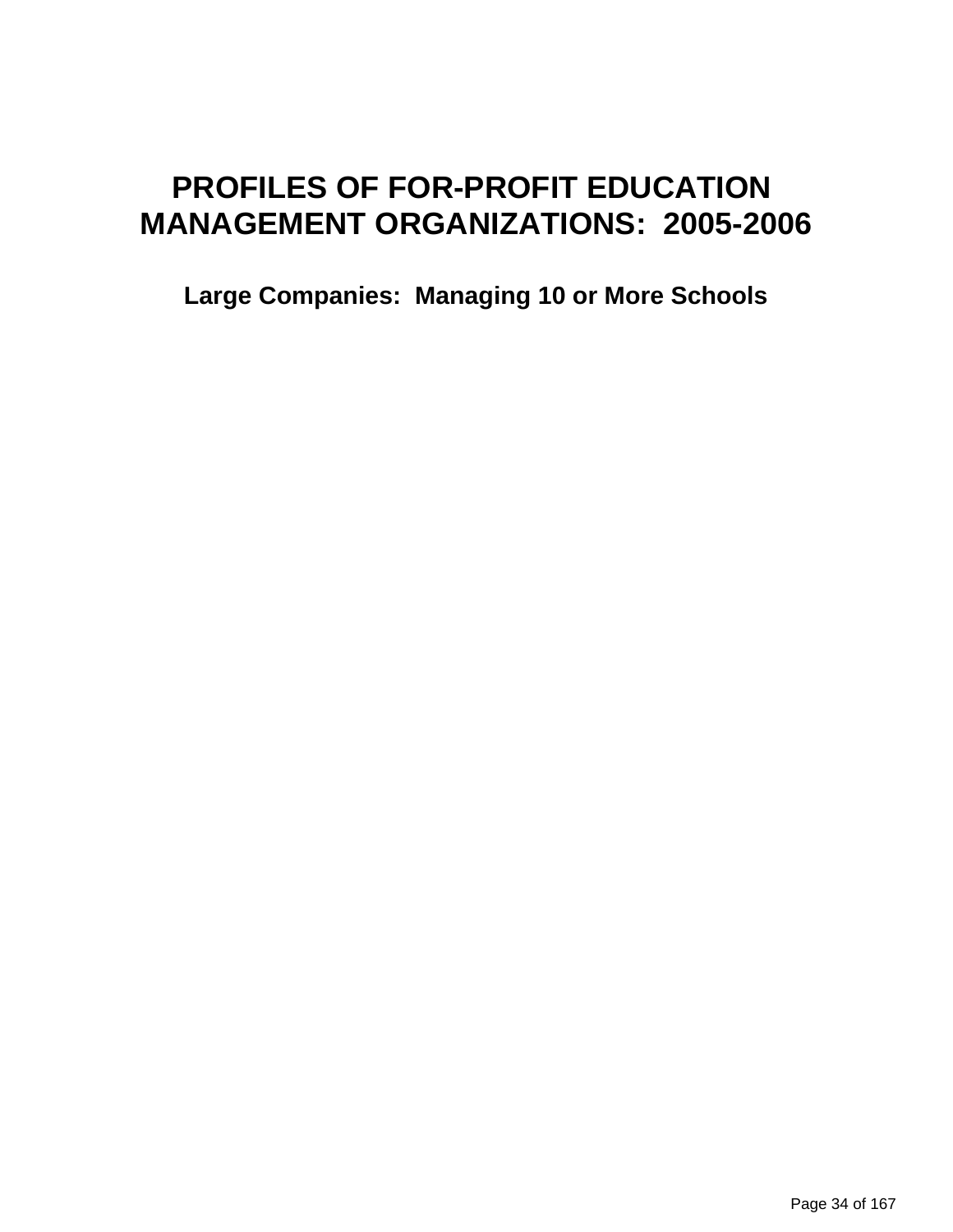### **Large Company: Managing 10 or More Schools**

| <b>Address</b>              | <b>Telephone</b><br>and Fax | <b>Web Address</b> | Year | <b>Privately Held /</b><br><b>Founded Publicly Traded Profitability</b> |         |
|-----------------------------|-----------------------------|--------------------|------|-------------------------------------------------------------------------|---------|
| 20755 Greenfield Rd, Ste 30 | 248-567-7787                | None               | 1995 | Private                                                                 | Unknown |
| Southfield, MI 48075        | 248-569-6674                |                    |      |                                                                         |         |

## **Company Schools by State**

### **Florida**

| <b>School Name</b>                   | <b>School Location</b> | Year<br>Founded | Grade<br>Levels<br><b>Served</b> | <b>Enrollment School?</b> | <b>Charter</b> | <b>Virtual</b><br>School? |
|--------------------------------------|------------------------|-----------------|----------------------------------|---------------------------|----------------|---------------------------|
| <b>Tampa United Methodist School</b> | Tampa, FL              | 1998            | K-5                              | 249                       | Yes            | No                        |

| <b>Michigan</b>                          |                        |                        |                                         |                   |                           |                           |
|------------------------------------------|------------------------|------------------------|-----------------------------------------|-------------------|---------------------------|---------------------------|
| <b>School Name</b>                       | <b>School Location</b> | Year<br><b>Founded</b> | Grade<br><b>Levels</b><br><b>Served</b> | <b>Enrollment</b> | <b>Charter</b><br>School? | <b>Virtual</b><br>School? |
| Academy of Detroit West                  | Detroit, MI            | 1995                   | K-6                                     | 475               | Yes                       | No                        |
| Academy of Flint                         | Flint, MI              | 1999                   | K-8                                     | 504               | Yes                       | No                        |
| Academy of Inkster                       | Inkster, MI            | 1999                   | $9 - 12$                                | 80                | Yes                       | No                        |
| Academy of Lathrup Village               | Lathrup Village, MI    | 1995                   | K-8                                     | 555               | Yes                       | No                        |
| Academy of Michigan                      | Oak Park, MI           | 1997                   | $9 - 12$                                | 397               | Yes                       | No                        |
| Academy of Oak Park                      | Ferndale, MI           | 1995                   | $K-12$                                  | 1459              | Yes                       | No                        |
| Academy of Southfield                    | Southfield, MI         | 1995                   | K-6                                     | 500               | Yes                       | No                        |
| Academy of Westland                      | Westland, MI           | 1996                   | K-6                                     | 348               | Yes                       | No                        |
| Cherry Hill School of Performing<br>Arts | Inkster, MI            | 1999                   | $K-12$                                  | 1250              | Yes                       | No                        |

### **Missouri**

| <b>School Name</b>     | <b>School Location</b> | Year<br><b>Founded</b> | Grade<br>Levels<br>Served | <b>Enrollment School?</b> | <b>Charter</b> | <b>Virtual</b><br>School? |
|------------------------|------------------------|------------------------|---------------------------|---------------------------|----------------|---------------------------|
| Academy of Kansas City | Kansas City, MO        | 1999                   | $6 - 12$                  | 342                       | Yes            | No                        |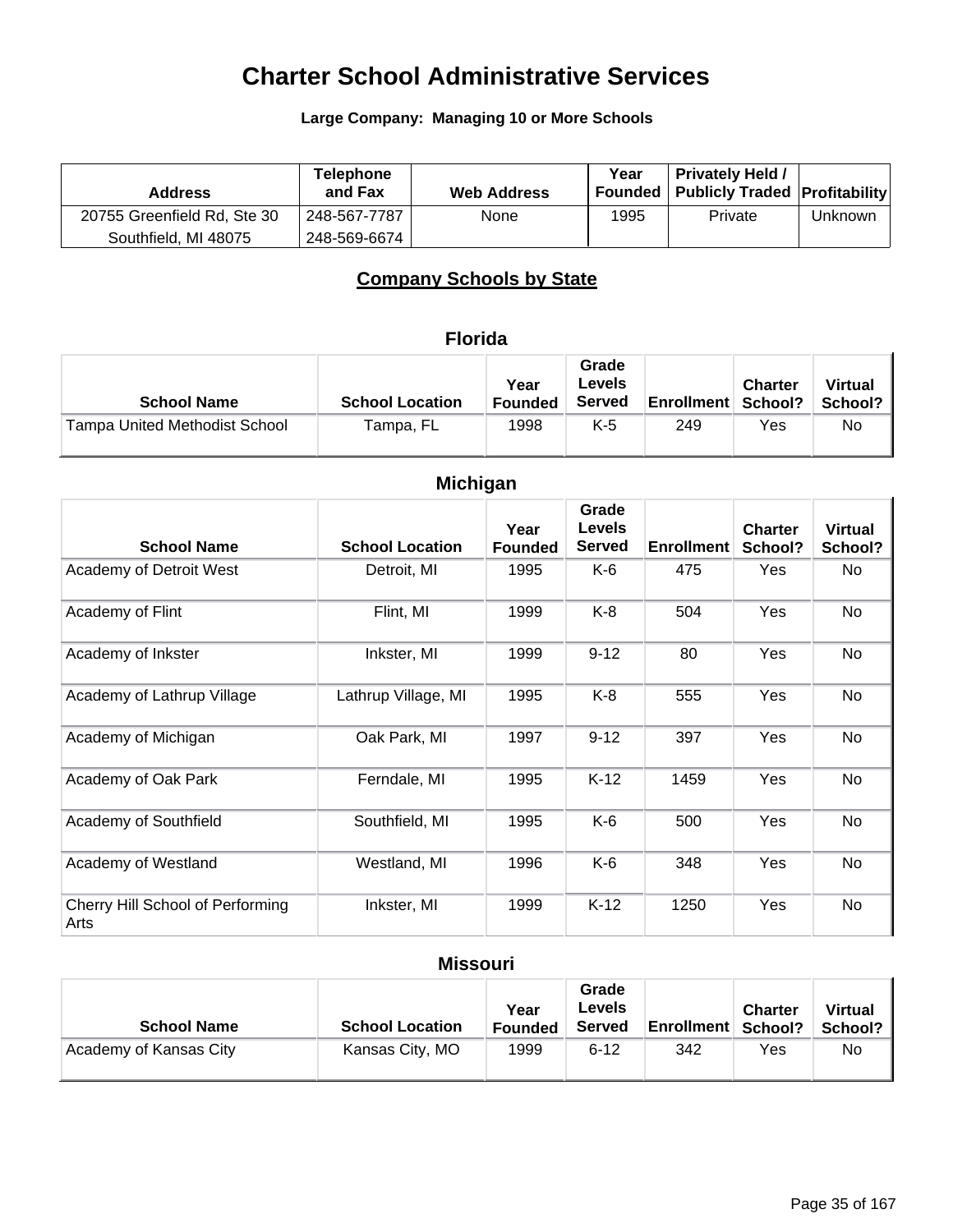**Large Company: Managing 10 or More Schools**

| <b>Texas</b>         |                        |                        |                                         |                   |                           |                           |
|----------------------|------------------------|------------------------|-----------------------------------------|-------------------|---------------------------|---------------------------|
| <b>School Name</b>   | <b>School Location</b> | Year<br><b>Founded</b> | Grade<br><b>Levels</b><br><b>Served</b> | <b>Enrollment</b> | <b>Charter</b><br>School? | <b>Virtual</b><br>School? |
| Academy of Beaumont  | Beaumont, TX           | 1998                   | K-6                                     | 183               | <b>Yes</b>                | <b>No</b>                 |
| Academy of Dallas    | Dallas, TX             | 1998                   | $K-7$                                   | 249               | <b>Yes</b>                | <b>No</b>                 |
| Academy of Houston   | Houston, TX            | 1997                   | K-6                                     | 589               | Yes                       | <b>No</b>                 |
| Bexar County Academy | San Antonio, TX        | 1998                   | K-6                                     | 115               | Yes                       | No                        |

#### **Total Number of Schools: 15**

**Total Enrollment: 7,295**

**States Operated in: FL, MI, MO, TX**

| <b>Number of Schools No Longer Profiled</b> |  |
|---------------------------------------------|--|
|                                             |  |

| Year | # of Schools |
|------|--------------|
| 1999 | 1            |
| 2000 | n            |
| 2001 | ი            |
| 2002 | ი            |
| 2003 | n            |
| 2004 | U            |
| 2005 |              |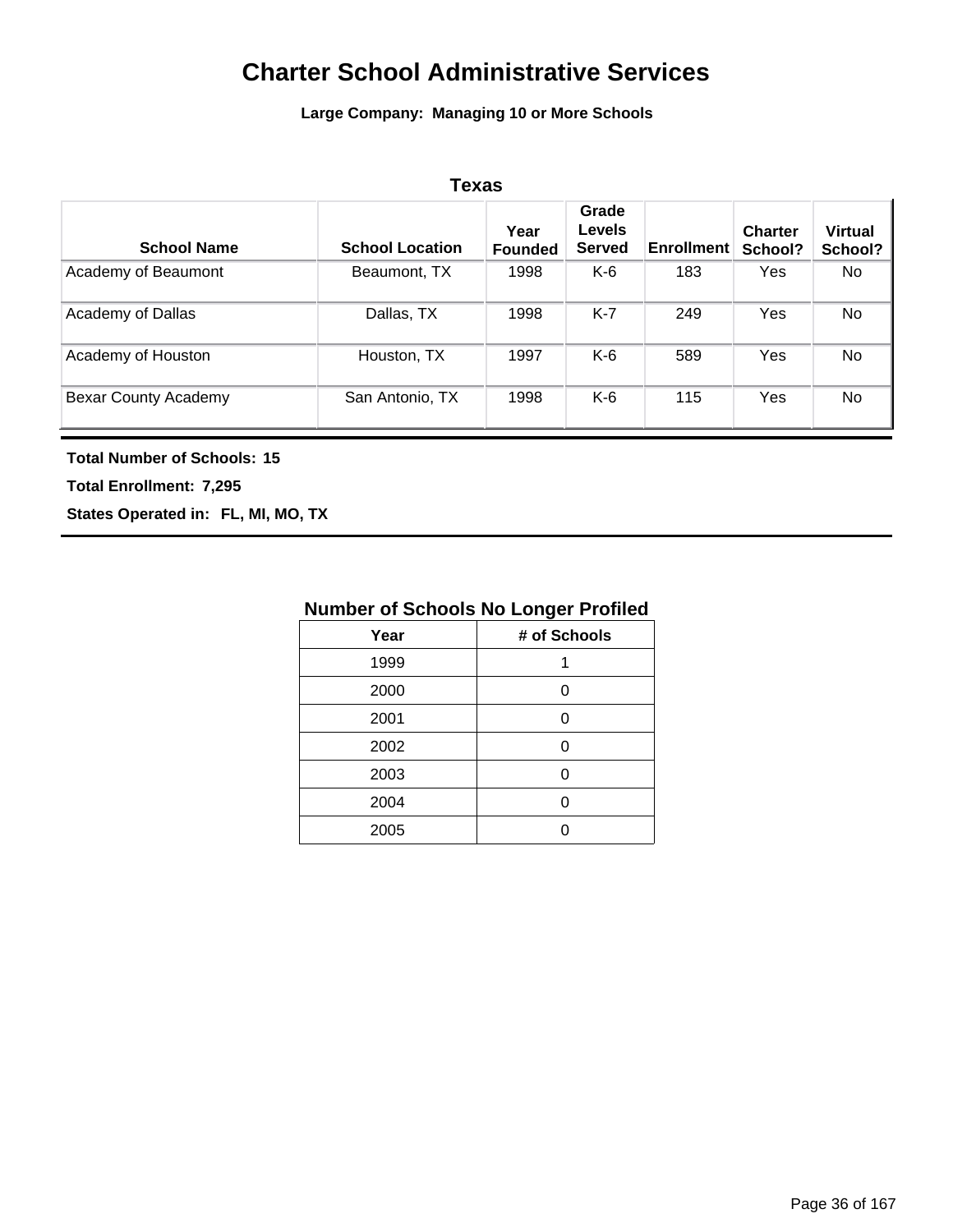





| <b>Report Year</b> | # of Schools |
|--------------------|--------------|
| 1998-99            | 5            |
| 1999-00            | 7            |
| 2000-01            | 15           |
| 2001-02            | 15           |
| 2002-03            | 15           |
| 2003-04            | 15           |
| 2004-05            | 15           |
| 2005-06            | 15           |
|                    |              |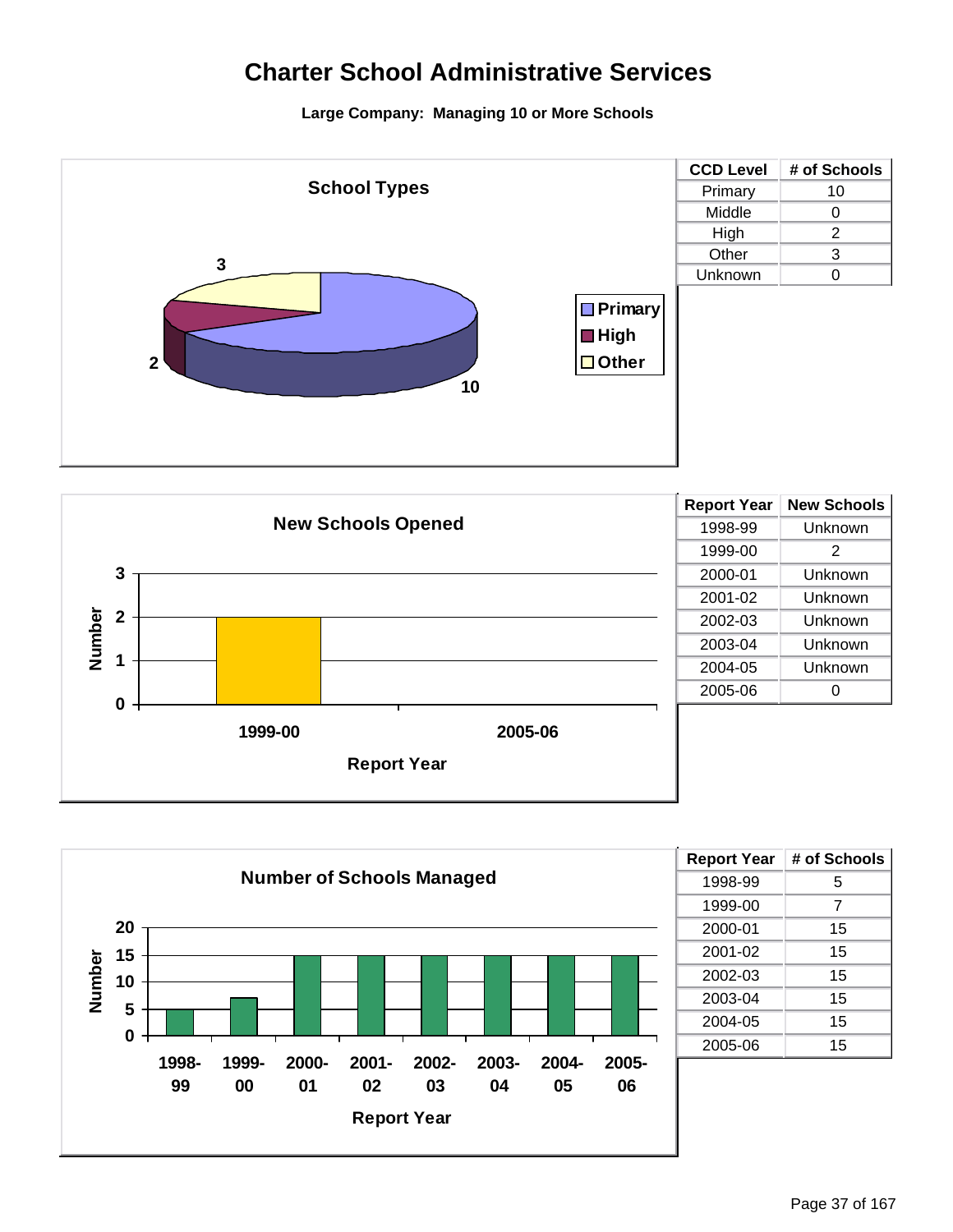

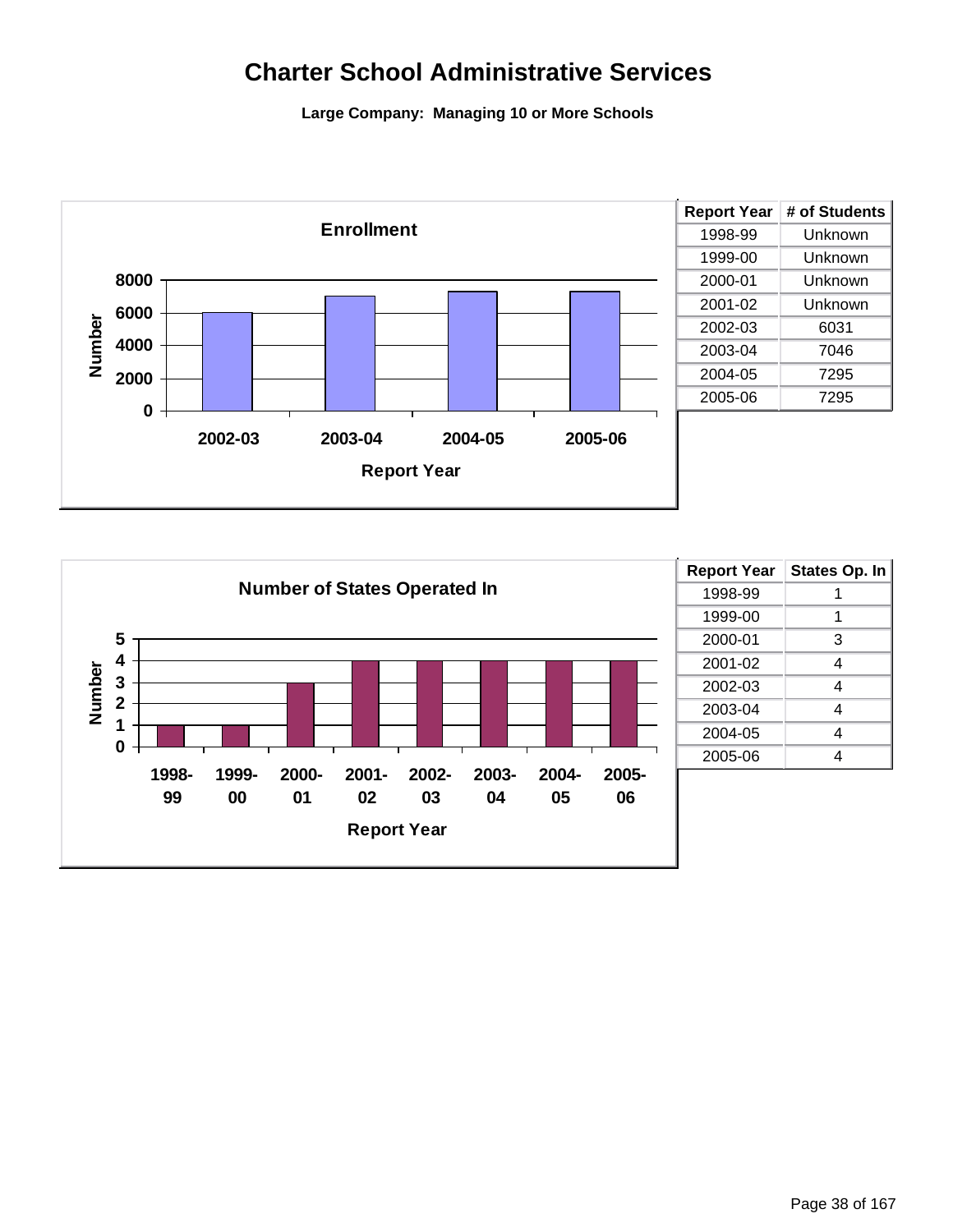### **Large Company: Managing 10 or More Schools**

| <b>Address</b>             | Telephone<br>and Fax | <b>Web Address</b>                  | Year | <b>Privately Held /</b><br><b>Founded Publicly Traded Profitability</b> |            |
|----------------------------|----------------------|-------------------------------------|------|-------------------------------------------------------------------------|------------|
| 6245 N Federal Hwy, 5th Fl |                      | 954-202-3500 www.charterschoolsusa. | 1998 | Private                                                                 | <b>Not</b> |
| Fort Lauderdale, FL 33308  | 954-202-3512丨        | com                                 |      |                                                                         | Profitable |

### **Company Schools by State**

| <b>School Name</b>                        | <b>School Location</b> | Year<br><b>Founded</b> | Grade<br><b>Levels</b><br><b>Served</b> | Enrollment | <b>Charter</b><br>School? | <b>Virtual</b><br>School? |
|-------------------------------------------|------------------------|------------------------|-----------------------------------------|------------|---------------------------|---------------------------|
| Academy of Arts and Minds                 | Coconut Grove, FL      | 2004                   | 9                                       | 76         | Yes                       | No                        |
| <b>Aventura Charter Elementary</b>        | Aventura, FL           | 2003                   | $K-5$                                   | 602        | Yes                       | No                        |
| Bay Haven Charter Academy                 | Panama City, FL        | 2001                   | $K-8$                                   | 946        | Yes                       | <b>No</b>                 |
| <b>Bonita Springs Charter School</b>      | Bonita Springs, FL     | 2002                   | $K-8$                                   | 1269       | Yes                       | <b>No</b>                 |
| Cape Coral Charter School                 | Cape Coral, FL         | 2004                   | $K-6$                                   | 361        | Yes                       | <b>No</b>                 |
| <b>Coral Springs Charter School</b>       | Coral Springs, FL      | 1999                   | $6 - 12$                                | 1611       | Yes                       | <b>No</b>                 |
| Delray Youth Vocational Charter<br>School | Delray Beach, FL       | 2002                   | $10 - 11$                               | 24         | Yes                       | <b>No</b>                 |
| Downtown Miami Charter School             | Miami, FL              | 2002                   | $K-5$                                   | 605        | Yes                       | <b>No</b>                 |
| <b>Gateway Charter High School</b>        | Fort Myers, FL         | 2004                   | $9 - 12$                                | 411        | Yes                       | No                        |
| <b>Gateway Charter School</b>             | Fort Myers, FL         | 2003                   | $K-8$                                   | 1480       | Yes                       | No                        |
| Hollywood Academy of Arts and<br>Science  | Hollywood, FL          | 2004                   | $K-5$                                   | 433        | Yes                       | No                        |
| Keys Gate Charter School                  | Homestead, FL          | 2003                   | $K-8$                                   | 1146       | Yes                       | No                        |
| North Broward Academy of<br>Excellence    | North Lauderdale, FL   | 2001                   | $K-5$                                   | 206        | Yes                       | <b>No</b>                 |
| North County Charter School               | Miami, FL              | 2001                   | $K-5$                                   | 189        | Yes                       | <b>No</b>                 |
| Northeast Academy                         | North Miami Beach, FL  | 2001                   | $K-5$                                   | 189        | Yes                       | <b>No</b>                 |
| Parkway Academy                           | Miramar, FL            | 2001                   | $9 - 12$                                | 539        | Yes                       | <b>No</b>                 |
| Renaissance Elementary Charter<br>School  | Miami, FL              | 1999                   | $K-5$                                   | 488        | Yes                       | No                        |

### **Florida**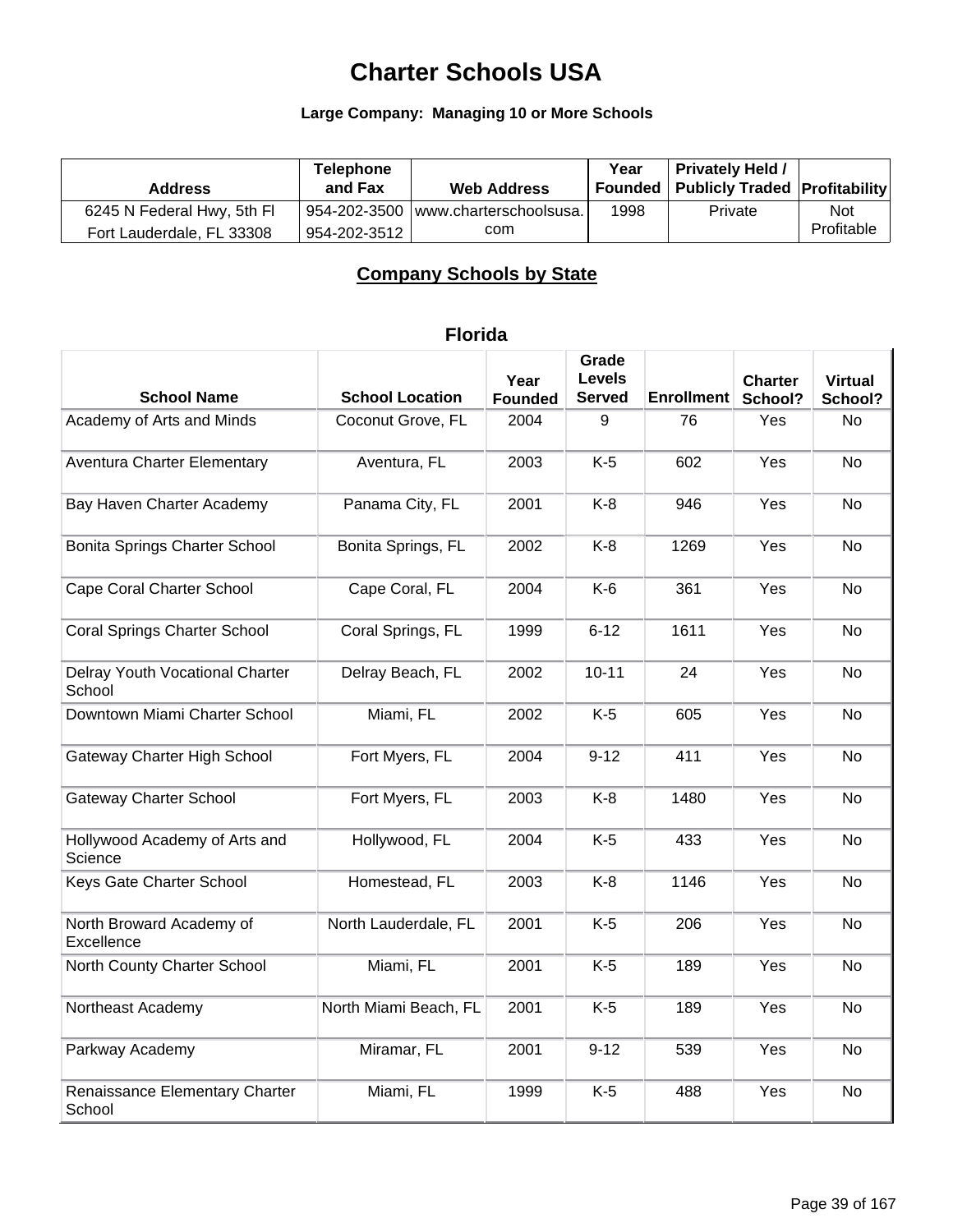#### **Large Company: Managing 10 or More Schools**

|                                    |                        | Texas                  |                                         |                             |                |                           |
|------------------------------------|------------------------|------------------------|-----------------------------------------|-----------------------------|----------------|---------------------------|
| <b>School Name</b>                 | <b>School Location</b> | Year<br><b>Founded</b> | Grade<br><b>Levels</b><br><b>Served</b> | <b>Enrollment   School?</b> | <b>Charter</b> | <b>Virtual</b><br>School? |
| New Frontiers Charter School       | San Antonio, TX        | 2001                   | K-8                                     | 622                         | Yes            | No.                       |
| <b>Total Number of Schools: 18</b> |                        |                        |                                         |                             |                |                           |

**Total Enrollment: 11,197**

#### **States Operated in: FL, TX**

### **Number of Schools No Longer Profiled Year # of Schools**

| Year | # of Schools |
|------|--------------|
| 1999 | n            |
| 2000 | 0            |
| 2001 | 0            |
| 2002 | 1            |
| 2003 |              |
| 2004 |              |
| 2005 |              |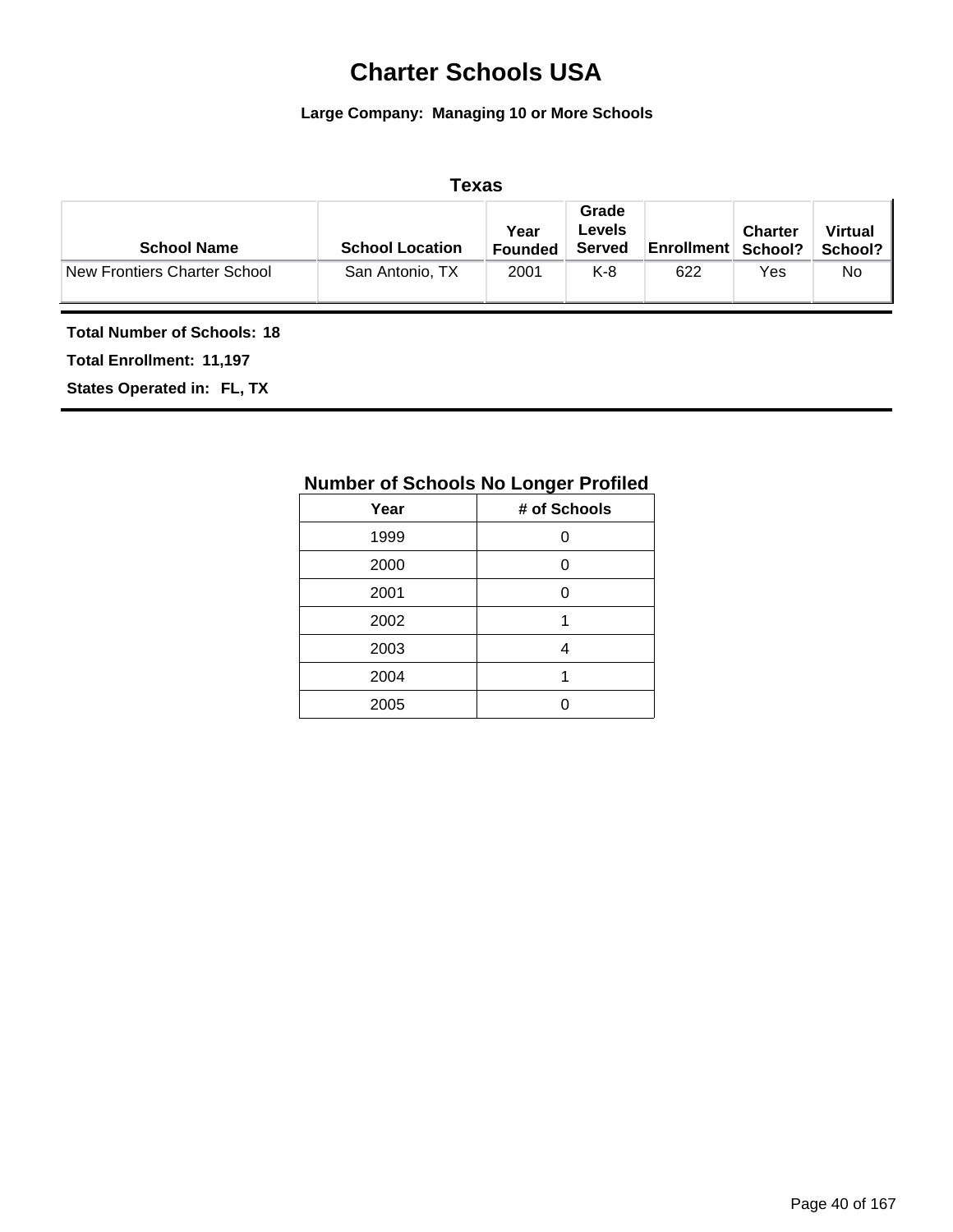





| <b>Report Year</b> | # of Schools |
|--------------------|--------------|
| 1998-99            | N/A          |
| 1999-00            | 5            |
| 2000-01            | 4            |
| 2001-02            | 15           |
| 2002-03            | 15           |
| 2003-04            | 15           |
| 2004-05            | 18           |
| 2005-06            | 18           |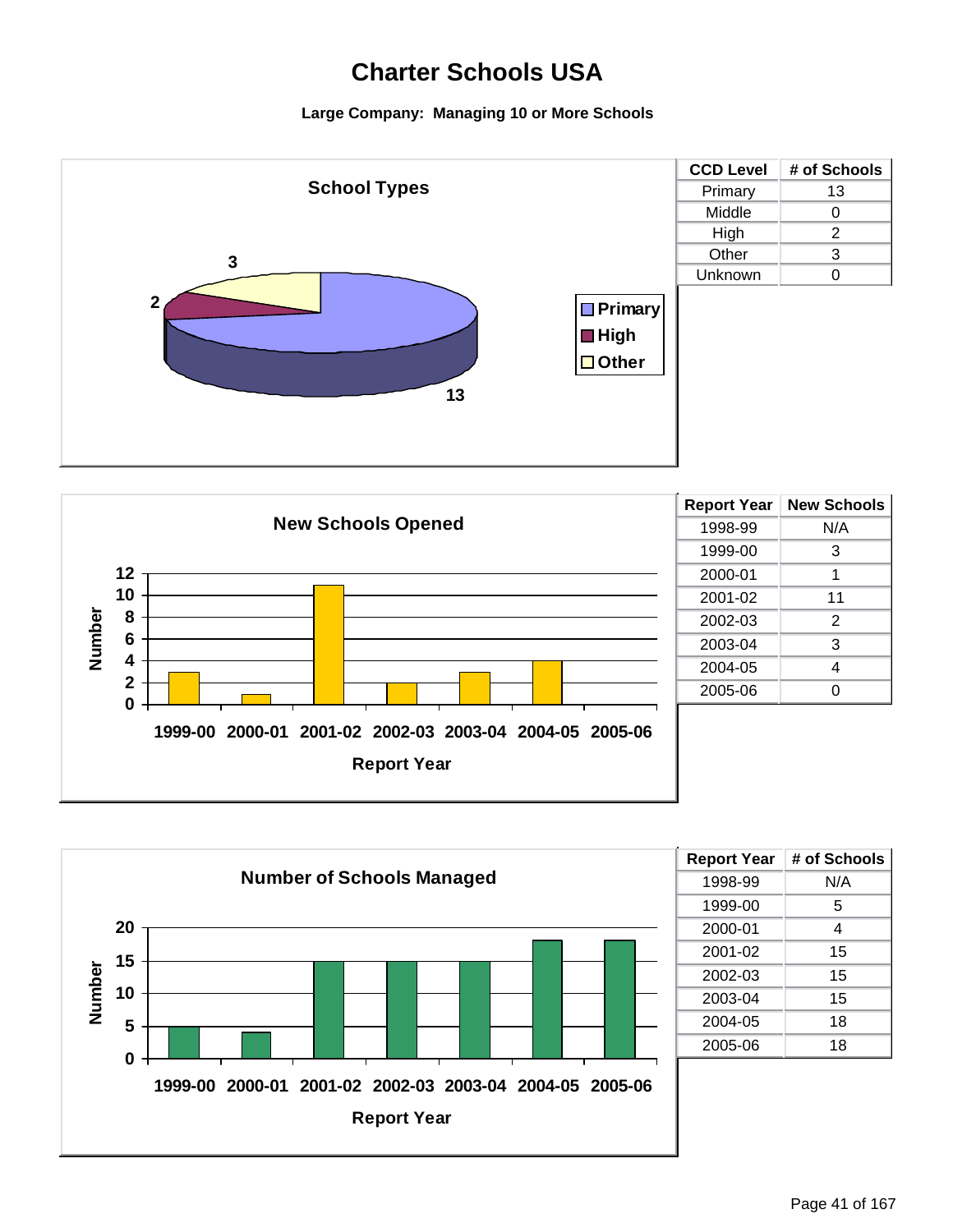

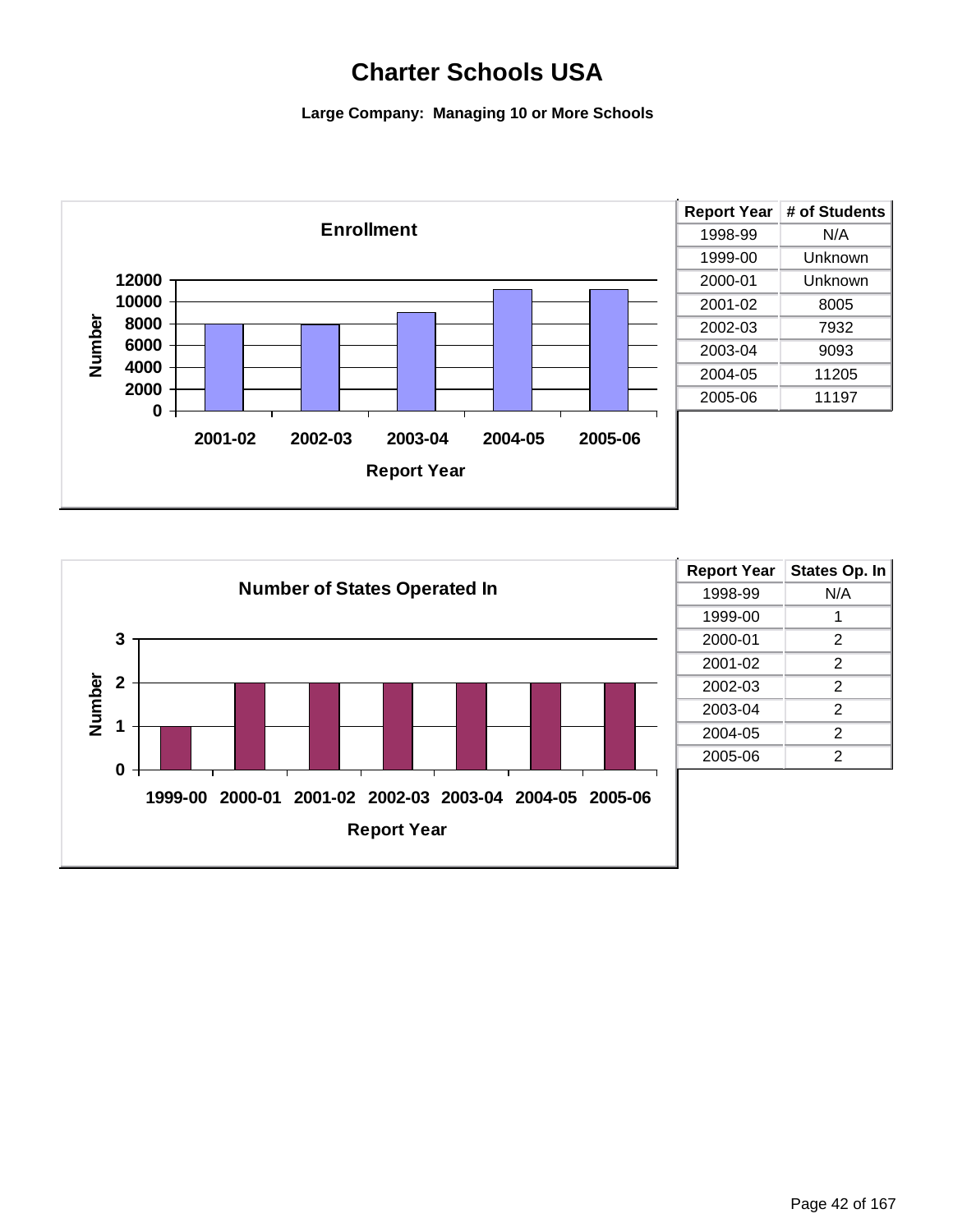#### **Large Company: Managing 10 or More Schools**

| <b>Address</b>               | <b>Telephone</b><br>and Fax | <b>Web Address</b>   | Year | <b>Privately Held /</b><br>  Founded   Publicly Traded   Profitability |         |
|------------------------------|-----------------------------|----------------------|------|------------------------------------------------------------------------|---------|
| 1000 Lancaster St, 6th Floor | 410-843-6010                | www.connectionsacade | 2001 | Private                                                                | Unknown |
| Baltimore, MD 21202          | 410-843-6262                | mv.com               |      |                                                                        |         |

### **Company Schools by State**

#### **Arizona**

| <b>School Name</b>          | <b>School Location</b> | Year<br><b>Founded</b> | Grade<br>Levels<br><b>Served</b> | <b>Enrollment School?</b> | <b>Charter</b> | <b>Virtual</b><br>School? |
|-----------------------------|------------------------|------------------------|----------------------------------|---------------------------|----------------|---------------------------|
| Arizona Connections Academy | Mesa, AZ               | 2005                   | K-9                              | 400                       | Yes            | Yes                       |

### **California**

| <b>School Name</b>                         | <b>School Location</b> | Year<br><b>Founded</b> | Grade<br>Levels<br><b>Served</b> | Enrollment | <b>Charter</b><br>School? | <b>Virtual</b><br>School? |
|--------------------------------------------|------------------------|------------------------|----------------------------------|------------|---------------------------|---------------------------|
| Capistrano Connections Academy             | Mission Viejo, CA      | 2004                   | $K-9$                            | 400        | Yes                       | Yes                       |
| Southern California Connections<br>Academy | СA                     | 2004                   | $K-8$                            | 0          | Yes                       | Yes                       |

#### **School Name School Location Year Founded Grade Levels Served Enrollment Charter School? Colorado Virtual School?** Denver Connections Academy Littleton, CO 2002 K-9 400 No Yes Littleton Connections Academy Part-Time Littleton, CO 2004 K-8 10 No Yes

| <b>Florida</b>                     |                        |                        |                                  |                           |                |                           |  |
|------------------------------------|------------------------|------------------------|----------------------------------|---------------------------|----------------|---------------------------|--|
| <b>School Name</b>                 | <b>School Location</b> | Year<br><b>Founded</b> | Grade<br>Levels<br><b>Served</b> | <b>Enrollment School?</b> | <b>Charter</b> | <b>Virtual</b><br>School? |  |
| <b>Florida Connections Academy</b> | Orlando, FL            | 2003                   | K-8                              | 500                       | No             | Yes                       |  |

#### **Idaho**

| <b>School Name</b> | <b>School Location</b> | Year<br><b>Founded</b> | Grade<br>Levels<br>Served | <b>Enrollment School?</b> | <b>Charter</b> | <b>Virtual</b><br>School? |
|--------------------|------------------------|------------------------|---------------------------|---------------------------|----------------|---------------------------|
| <b>INSPIRE</b>     | Boise, ID              | 2005                   | K-9                       | 150                       | Yes            | Yes                       |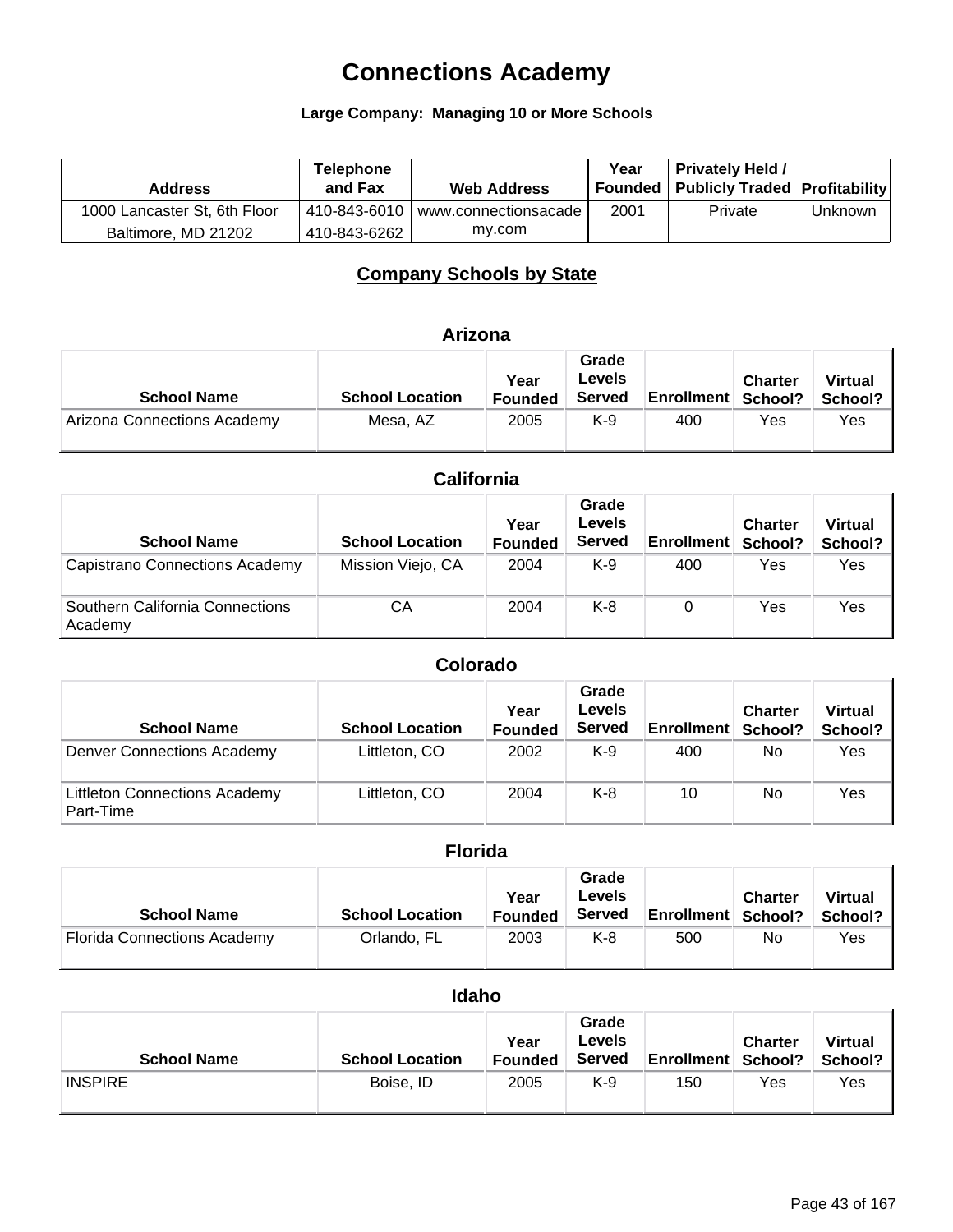#### **Large Company: Managing 10 or More Schools**

#### **Minnesota**

| <b>School Name</b>                   | <b>School Location</b> | Year<br><b>Founded</b> | Grade<br>Levels<br><b>Served</b> | <b>Enrollment School?</b> | <b>Charter</b> | <b>Virtual</b><br>School? |
|--------------------------------------|------------------------|------------------------|----------------------------------|---------------------------|----------------|---------------------------|
| MTS Minnesota Connections<br>Academy | Minneapolis, MN        | 2005                   | K-9                              | 200                       | No             | Yes                       |

#### **Ohio**

| <b>School Name</b>              | <b>School Location</b> | Year<br><b>Founded</b> | Grade<br><b>Levels</b><br><b>Served</b> | <b>Enrollment School?</b> | <b>Charter</b> | <b>Virtual</b><br>School? |
|---------------------------------|------------------------|------------------------|-----------------------------------------|---------------------------|----------------|---------------------------|
| <b>Ohio Connections Academy</b> | Cincinnati, OH         | 2003                   | K-9                                     | 900                       | Yes            | Yes                       |

| Oregon                            |                        |                        |                                  |                             |                |                           |  |
|-----------------------------------|------------------------|------------------------|----------------------------------|-----------------------------|----------------|---------------------------|--|
| <b>School Name</b>                | <b>School Location</b> | Year<br><b>Founded</b> | Grade<br>Levels<br><b>Served</b> | <b>Enrollment   School?</b> | <b>Charter</b> | <b>Virtual</b><br>School? |  |
| <b>Oregon Connections Academy</b> | Scio, OR               | 2005                   | K-9                              | 700                         | Yes            | Yes                       |  |

### **Pennsylvania**

| <b>School Name</b>                  | <b>School Location</b> | Year<br><b>Founded</b> | Grade<br>Levels<br><b>Served</b> | <b>Enrollment School?</b> | <b>Charter</b> | <b>Virtual</b><br>School? |
|-------------------------------------|------------------------|------------------------|----------------------------------|---------------------------|----------------|---------------------------|
| Commonwealth Connections<br>Academy | Mechanicsburg, PA      | 2003                   | K-9                              | 1100                      | Yes            | Yes                       |

### **Wisconsin**

| <b>School Name</b>            | <b>School Location</b> | Year<br>Founded | Grade<br>Levels<br><b>Served</b> | <b>Enrollment School?</b> | <b>Charter</b> | <b>Virtual</b><br>School? |
|-------------------------------|------------------------|-----------------|----------------------------------|---------------------------|----------------|---------------------------|
| Wisconsin Connections Academy | Appleton, WI           | 2002            | K-8                              | 450                       | Yes            | Yes                       |

#### **Total Number of Schools: 12**

**Total Enrollment: 5,210**

**States Operated in: AZ, CA, CO, FL, ID, MN, OH, OR, PA, WI**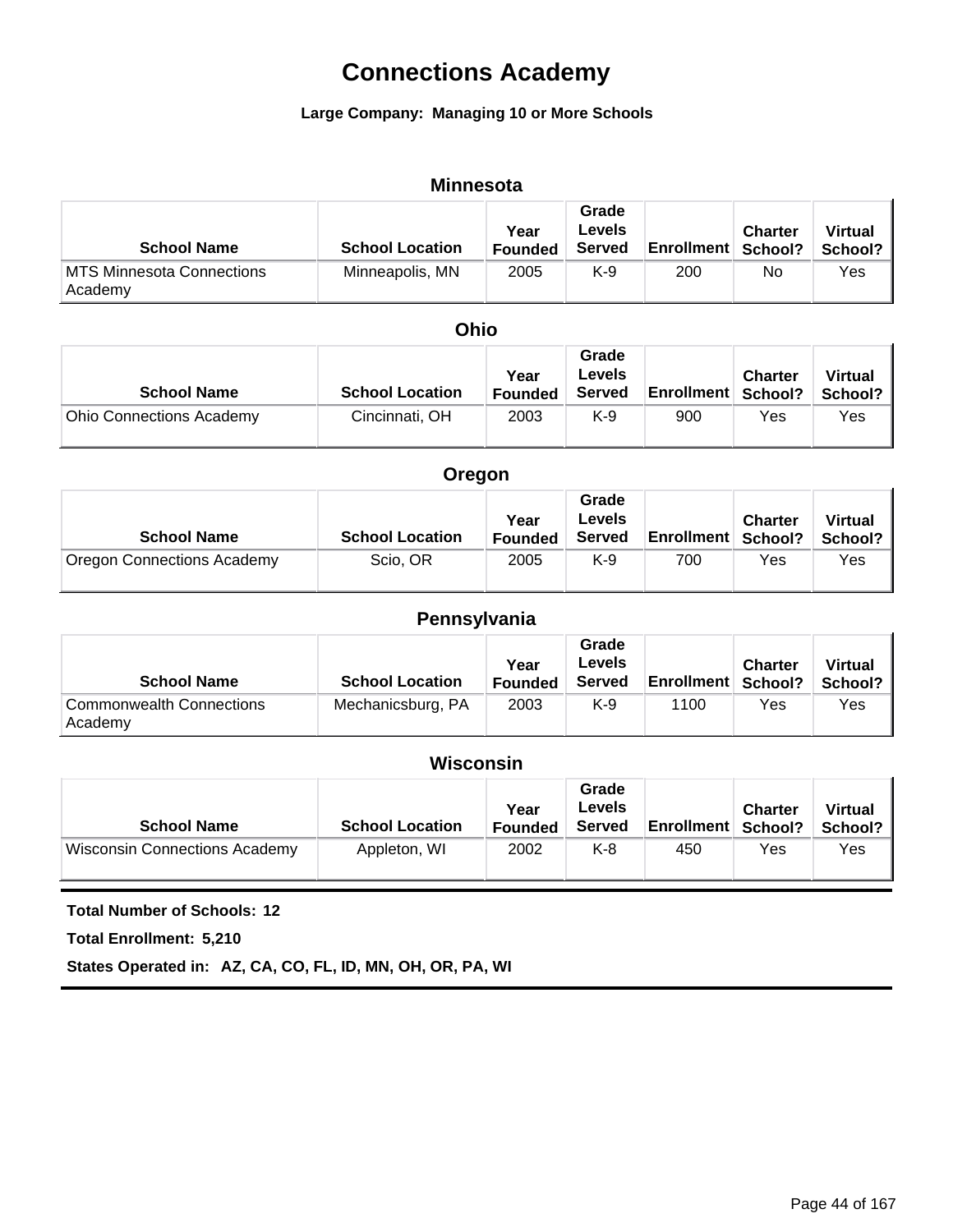**Large Company: Managing 10 or More Schools**

| Number of Schools No Longer Profiled |              |
|--------------------------------------|--------------|
| Year                                 | # of Schools |
| 1999                                 | N/A          |
| 2000                                 | N/A          |
| 2001                                 | N/A          |
| 2002                                 | N/A          |
| 2003                                 | N/A          |
| 2004                                 | O            |
| 2005                                 |              |
|                                      |              |

## **Number of Schools No Longer Profiled**

### **Schools No Longer Profiled for this Reporting Period**

### **Arizona**

| <b>School Name</b>                               | <b>School Location</b> | <b>Reason No Longer Profiled</b>                                                                                                                                           |
|--------------------------------------------------|------------------------|----------------------------------------------------------------------------------------------------------------------------------------------------------------------------|
| <b>Chancellor Arizona Connections</b><br>Academy | Phoenix, AZ            | Profile response states school is no longer operational<br>as "the state approved the transfer of an approved pilot<br>to Arizona Connections Academy instead." (12/15/05) |

### **Unknown**

| <b>School Name</b>                       | <b>School Location</b> | <b>Reason No Longer Profiled</b>                                                 |
|------------------------------------------|------------------------|----------------------------------------------------------------------------------|
| Southern Colorado Connections<br>Academy | Unknown, XX            | Profile response on 12/15/05 reports that the school<br>was "discontinued" 6/05. |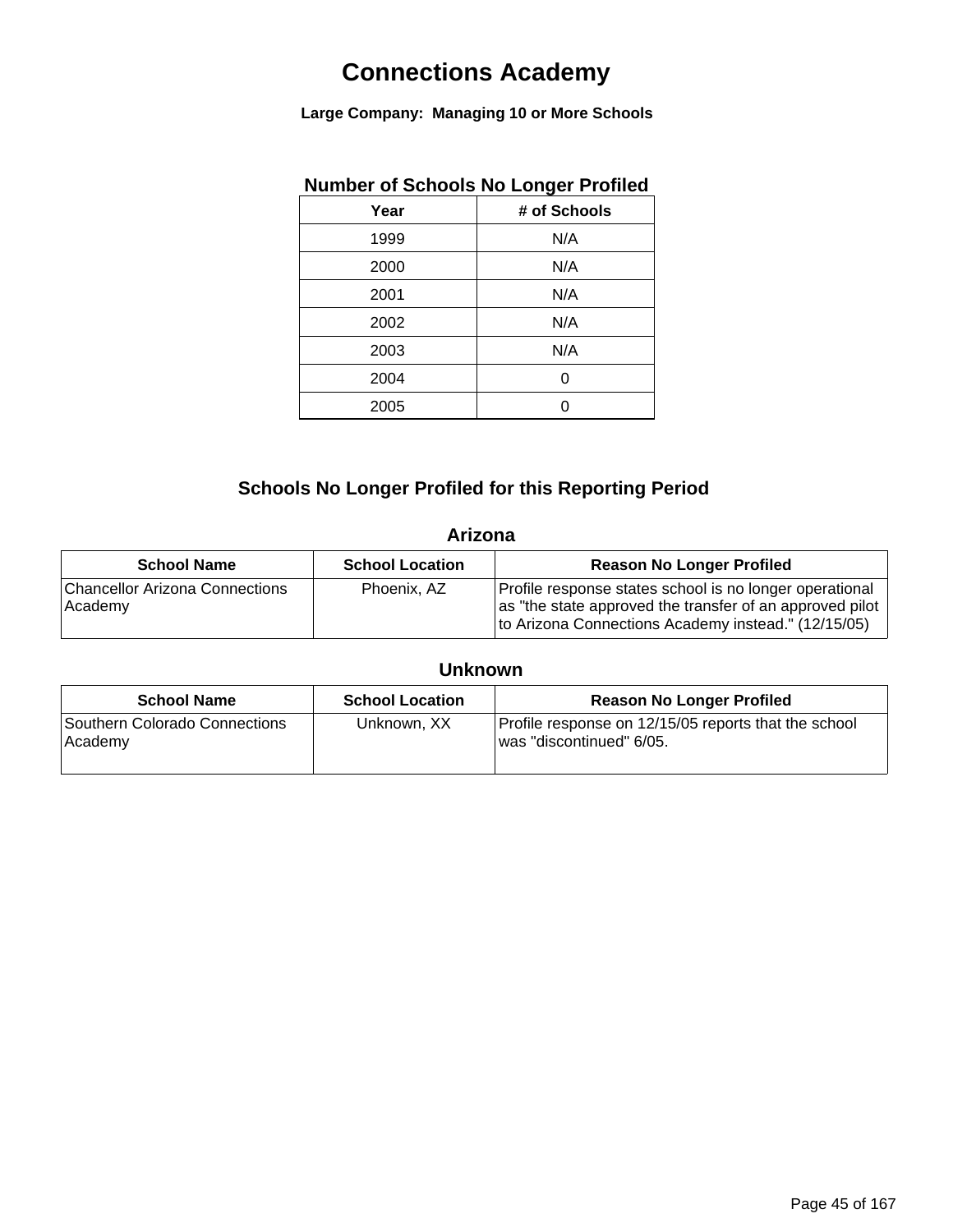



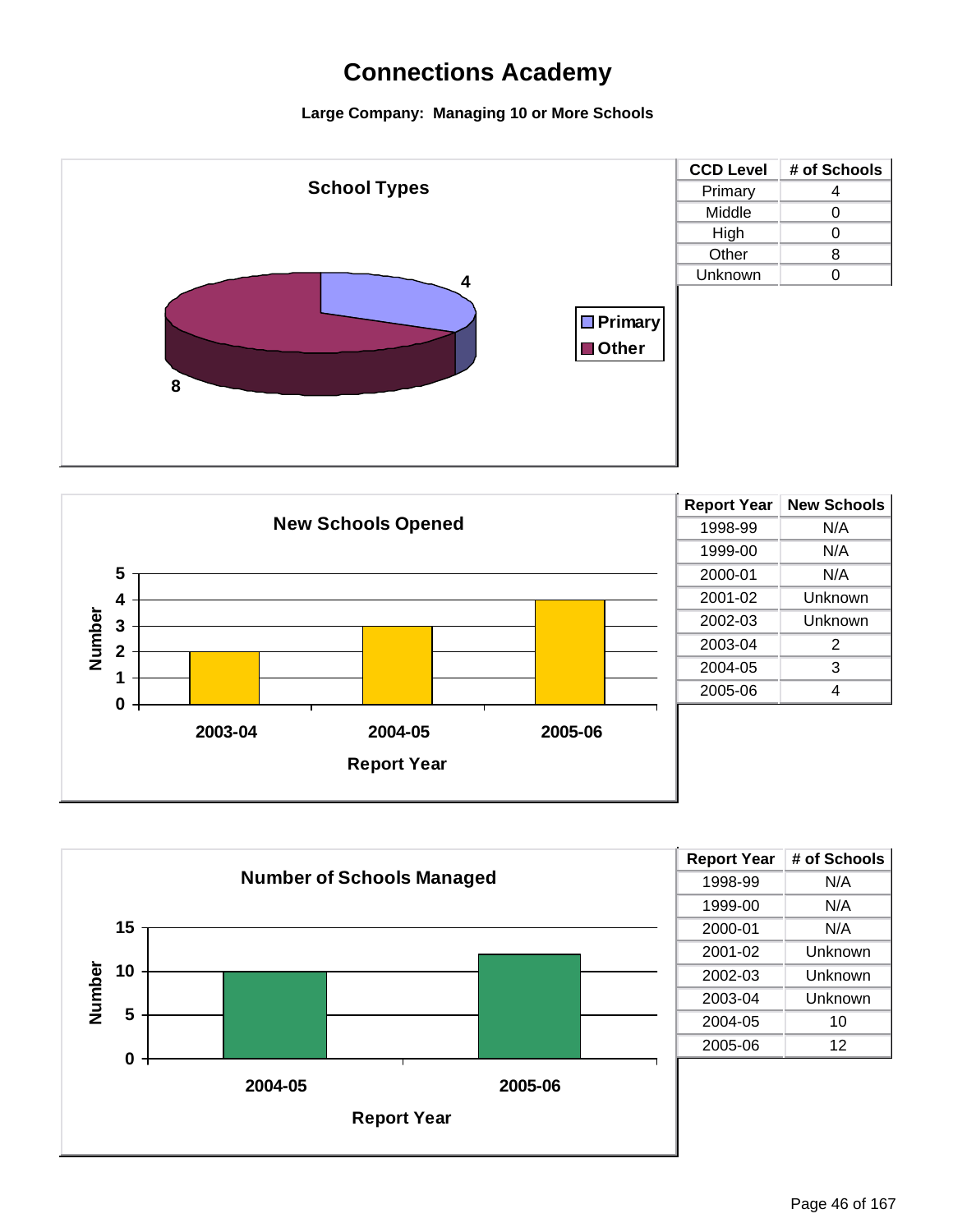

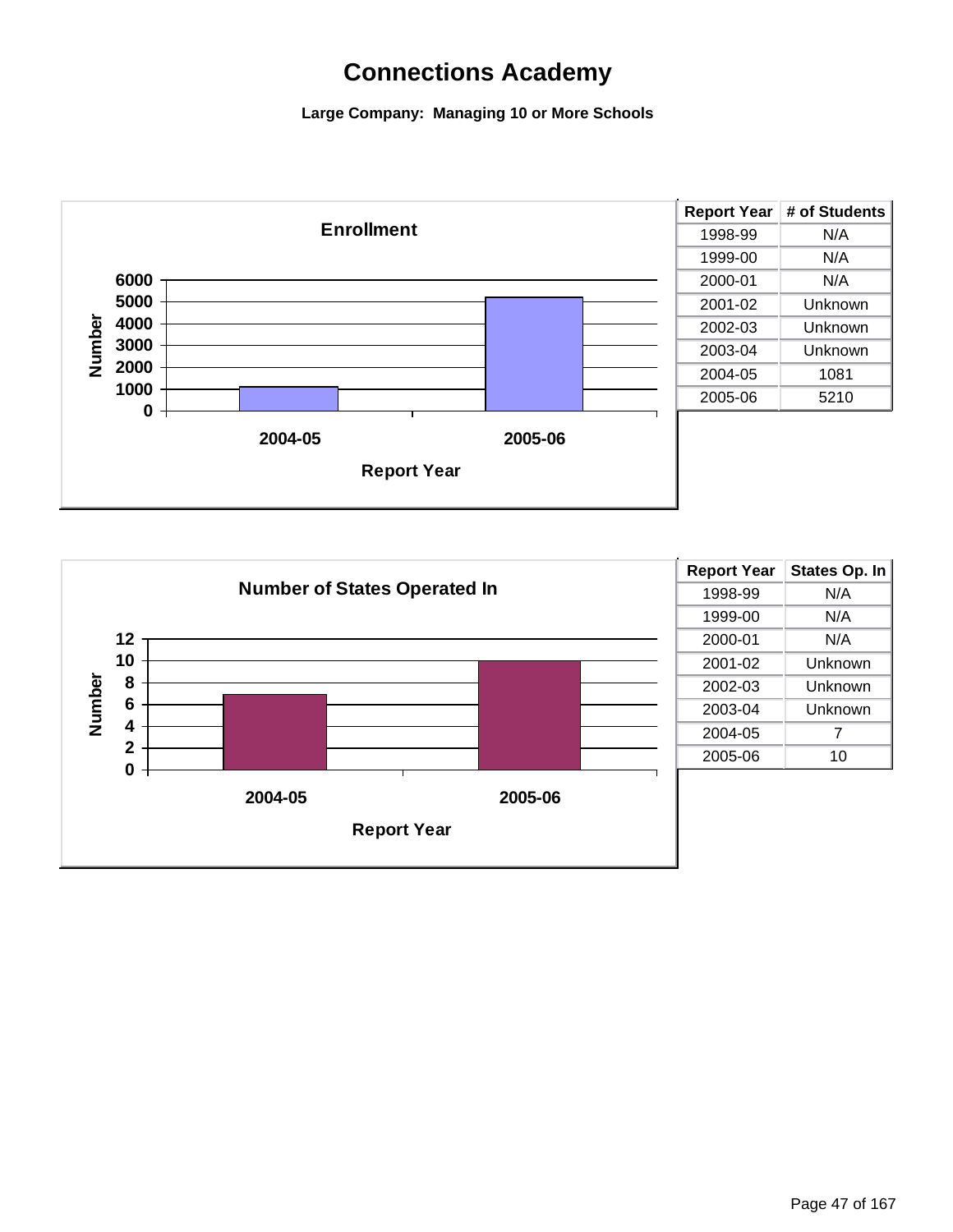### **Large Company: Managing 10 or More Schools**

| <b>Address</b>          | <b>Telephone</b><br>and Fax | <b>Web Address</b>                 | Year | <b>Privately Held /</b><br>  Founded   Publicly Traded   Profitability |            |
|-------------------------|-----------------------------|------------------------------------|------|------------------------------------------------------------------------|------------|
| 521 5th Ave, 11th Floor |                             | 212-419-1600 www.edisonschools.com | 1992 | Private                                                                | Profitable |
| New York, NY 10175      | 212-419-1604                |                                    |      |                                                                        |            |

### **Company Schools by State**

| <b>School Name</b>                   | <b>School Location</b> | Year<br><b>Founded</b> | Grade<br><b>Levels</b><br><b>Served</b> | <b>Enrollment</b> | <b>Charter</b><br>School? | <b>Virtual</b><br>School? |
|--------------------------------------|------------------------|------------------------|-----------------------------------------|-------------------|---------------------------|---------------------------|
| Edison - Bethune Charter Academy     | Fresno, CA             | 1999                   | $K-6$                                   | 631               | Yes                       | No.                       |
| Edison Brentwood Academy             | East Palo Alto, CA     | 1998                   | $K-3$                                   | 435               | Yes                       | <b>No</b>                 |
| Edison Charter Academy               | San Francisco, CA      | 1998                   | $K-7$                                   | 430               | Yes                       | <b>No</b>                 |
| Edison McNair Academy                | East Palo Alto, CA     | 1998                   | $4 - 8$                                 | 514               | Yes                       | No.                       |
| Feaster - Edison Charter School      | Chula Vista, CA        | 1997                   | $K-6$                                   | 1080              | Yes                       | <b>No</b>                 |
| Phillips - Edison Partnership School | Napa, CA               | 1998                   | $K-6$                                   | 567               | Yes                       | No.                       |
| San Jose - Edison Academy            | West Covina, CA        | 1998                   | $K-8$                                   | 1159              | Yes                       | <b>No</b>                 |

### **California**

### **Colorado**

| <b>School Name</b>                     | <b>School Location</b> | Year<br><b>Founded</b> | Grade<br>Levels<br><b>Served</b> | <b>Enrollment</b> | <b>Charter</b><br>School? | <b>Virtual</b><br>School? |
|----------------------------------------|------------------------|------------------------|----------------------------------|-------------------|---------------------------|---------------------------|
| Emerson - Edison Partnership<br>School | Colorado Springs, CO   | 1997                   | $6 - 8$                          | 423               | Yes                       | No.                       |
| Omar D. Blair School                   | Denver, CO             | 2004                   | K-8                              | 793               | Yes                       | No                        |
| Roosevelt - Edison Charter School      | Colorado Springs, CO   | 1996                   | K-5                              | 616               | Yes                       | No                        |
| Wyatt - Edison Charter School          | Denver, CO             | 1998                   | K-8                              | 672               | Yes                       | No                        |

#### **Delaware**

| <b>School Name</b>              | <b>School Location</b> | Year<br><b>Founded</b> | Grade<br>Levels<br><b>Served</b> | <b>Enrollment School?</b> | <b>Charter</b> | <b>Virtual</b><br>School? |
|---------------------------------|------------------------|------------------------|----------------------------------|---------------------------|----------------|---------------------------|
| Thomas A. Edison Charter School | Wilmington, DE         | 2000                   | K-8                              | 783                       | Yes            | No                        |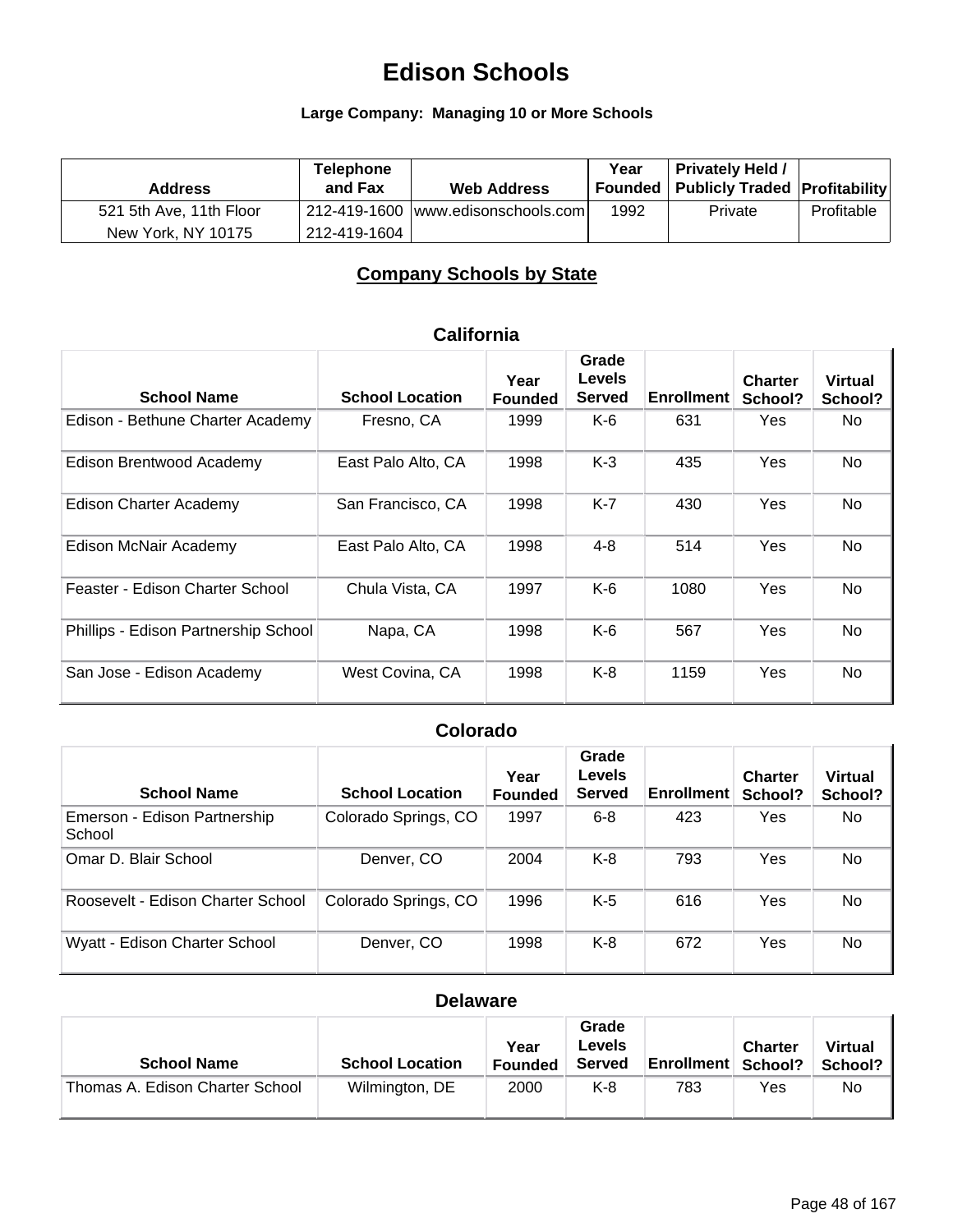### **Large Company: Managing 10 or More Schools**

## **District Of Columbia**

| <b>School Name</b>                                       | <b>School Location</b> | Year<br><b>Founded</b> | Grade<br><b>Levels</b><br><b>Served</b> | <b>Enrollment</b> | <b>Charter</b><br>School? | <b>Virtual</b><br>School? |
|----------------------------------------------------------|------------------------|------------------------|-----------------------------------------|-------------------|---------------------------|---------------------------|
| Friendship Public Charter School<br>(Blow Pierce Campus) | Washington, DC         | 1999                   | $6 - 8$                                 | 705               | Yes                       | No.                       |
| Friendship Public Charter School<br>(Chamberlain Campus) | Washington, DC         | 1998                   | $K-5$                                   | 725               | Yes                       | No                        |
| Friendship Public Charter School<br>(Woodridge Campus)   | Washington, DC         | 1998                   | K-7                                     | 551               | Yes                       | No.                       |
| Friendship Senior Academy<br>(Carter G. Woodson Campus)  | Washington, DC         | 2000                   | $9 - 12$                                | 1213              | Yes                       | <b>No</b>                 |

## **Georgia**

| <b>School Name</b>             | <b>School Location</b> | Year<br><b>Founded</b> | Grade<br>Levels<br><b>Served</b> | <b>Enrollment School?</b> | <b>Charter</b> | <b>Virtual</b><br>School? |
|--------------------------------|------------------------|------------------------|----------------------------------|---------------------------|----------------|---------------------------|
| Charles R. Drew Charter School | Atlanta, GA            | 2000                   | K-8                              | 793                       | Yes            | No                        |

### **Hawaii**

| <b>School Name</b>                  | <b>School Location</b> | Year<br><b>Founded</b> | Grade<br><b>Levels</b><br><b>Served</b> | <b>Enrollment</b> | <b>Charter</b><br>School? | Virtual<br>School? |
|-------------------------------------|------------------------|------------------------|-----------------------------------------|-------------------|---------------------------|--------------------|
| Aiea Elementary School              | Honolulu, HI           | 2005                   | K-6                                     | 390               | No.                       | No.                |
| Central Middle School               | Honolulu, HI           | 2005                   | $6 - 8$                                 | 489               | No.                       | No                 |
| Ka Hului Elementary School          | Kahului, HI            | 2005                   | $K-5$                                   | 865               | No                        | No                 |
| Paia Elementary School              | Kahului, HI            | 2005                   | K-6                                     | 195               | No                        | No                 |
| Palolo Elementary School            | Honolulu, HI           | 2005                   | K-5                                     | 262               | No                        | No                 |
| Sanford B Dole International School | Honolulu, HI           | 2005                   | $6 - 8$                                 | 769               | No.                       | No                 |
| William Paul Jarrett Middle School  | Honolulu, HI           | 2005                   | $6 - 8$                                 | 314               | No.                       | No                 |

### **Illinois**

| <b>School Name</b>                                        | <b>School Location</b> | Year<br><b>Founded</b> | Grade<br>Levels<br><b>Served</b> | <b>Enrollment</b> | <b>Charter</b><br>School? | <b>Virtual</b><br>School? |
|-----------------------------------------------------------|------------------------|------------------------|----------------------------------|-------------------|---------------------------|---------------------------|
| Chicago International Charter<br>School (Longwood Campus) | Chicago, IL            | 1999                   | $K-12$                           | 1436              | Yes                       | No                        |
| Franklin - Edison School                                  | Peoria, IL             | 1999                   | $K-4$                            | 397               | No                        | No                        |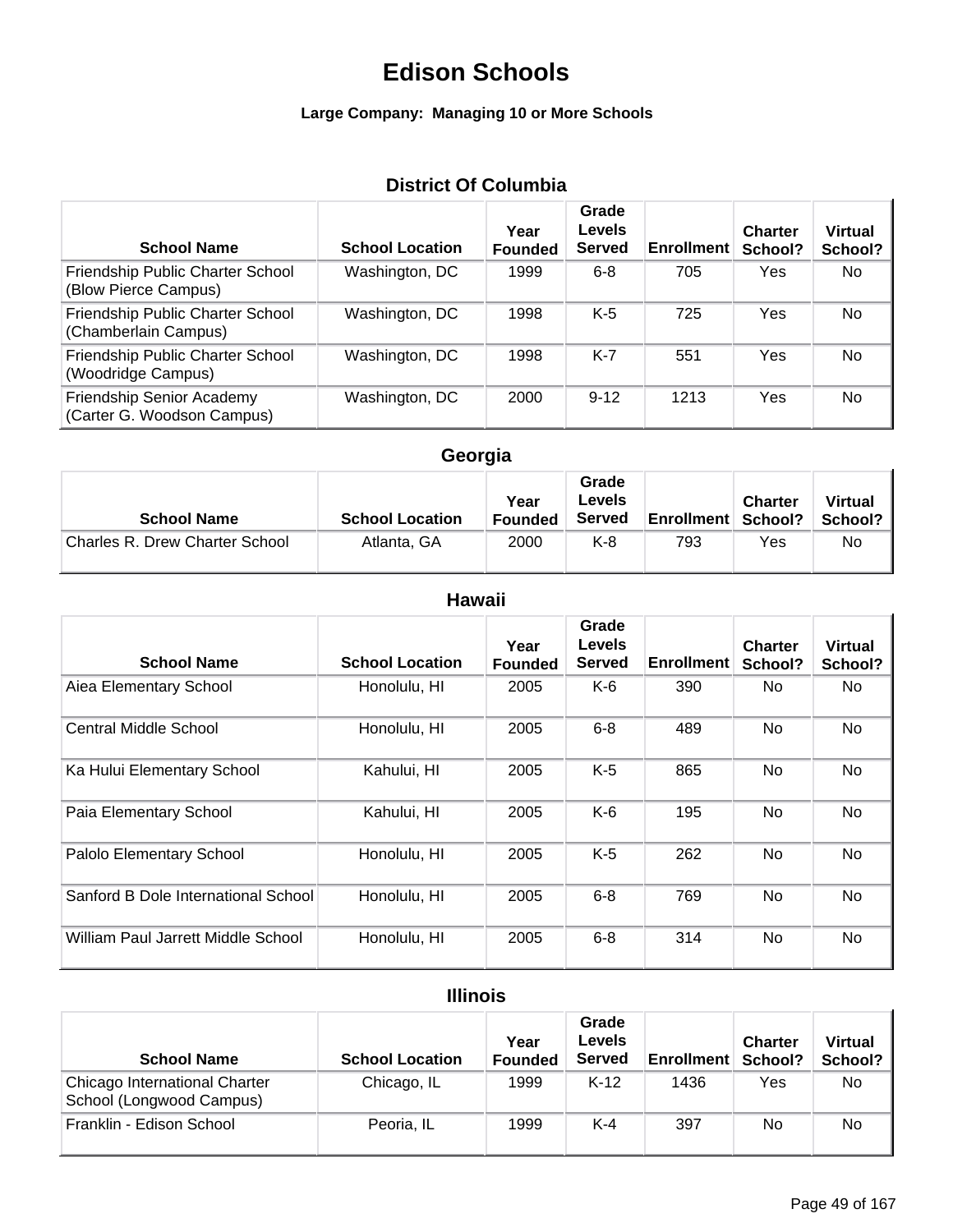### **Large Company: Managing 10 or More Schools**

| Loucks Edison Junior Academy | Peoria, IL | 2000 | $5 - 8$ | 412 | No | No        |
|------------------------------|------------|------|---------|-----|----|-----------|
| Northmoor - Edison School    | Peoria, IL | 1999 | $K-4$   | 458 | No | No        |
| Rolling Acres Junior Academy | Peoria, IL | 2001 | $5 - 8$ | 326 | No | <b>No</b> |

### **Indiana**

| <b>School Name</b>                                 | <b>School Location</b> | Year<br><b>Founded</b> | Grade<br>Levels<br><b>Served</b> | <b>Enrollment</b> | <b>Charter</b><br>School? | <b>Virtual</b><br>School? |
|----------------------------------------------------|------------------------|------------------------|----------------------------------|-------------------|---------------------------|---------------------------|
| Christel House Academy                             | Indianapolis, IN       | 2004                   | K-7                              | 360               | Yes                       | No.                       |
| Jeremiah Gray - Edison<br><b>Elementary School</b> | Indianapolis, IN       | 2002                   | K-5                              | 653               | No.                       | No.                       |
| Rosa Parks - Edison Elementary<br>School           | Indianapolis, IN       | 2003                   | K-5                              | 688               | No.                       | No                        |

### **Iowa**

| <b>School Name</b>                      | <b>School Location</b> | Year<br><b>Founded</b> | Grade<br>Levels<br><b>Served</b> | <b>Enrollment   School?</b> | <b>Charter</b> | <b>Virtual</b><br>School? |
|-----------------------------------------|------------------------|------------------------|----------------------------------|-----------------------------|----------------|---------------------------|
| Jefferson - Edison Elementary<br>School | Davenport, IA          | 1999                   | K-5                              | 461                         | No             | No.                       |

## **Maryland**

| <b>School Name</b>          | <b>School Location</b> | Year<br><b>Founded</b> | Grade<br><b>Levels</b><br><b>Served</b> | <b>Enrollment</b> | <b>Charter</b><br>School? | <b>Virtual</b><br>School? |
|-----------------------------|------------------------|------------------------|-----------------------------------------|-------------------|---------------------------|---------------------------|
| Furman Templeton Elementary | Baltimore, MD          | 2000                   | K-6                                     | 684               | No.                       | No                        |
| <b>Gilmor Elementary</b>    | Baltimore, MD          | 2000                   | K-6                                     | 548               | No.                       | No                        |
| Montebello Elementary       | Baltimore, MD          | 2000                   | K-6                                     | 944               | No.                       | No                        |

### **Massachusetts**

| <b>School Name</b>         | <b>School Location</b> | Year<br><b>Founded</b> | Grade<br>Levels<br><b>Served</b> | <b>Enrollment School?</b> | <b>Charter</b> | <b>Virtual</b><br>School? |
|----------------------------|------------------------|------------------------|----------------------------------|---------------------------|----------------|---------------------------|
| Seven Hills Charter School | Worchester, MA         | 1996                   | K-8                              | 649                       | Yes            | No                        |

## **Michigan**

| <b>School Name</b>             | <b>School Location</b> | Year<br><b>Founded</b> | Grade<br>Levels<br><b>Served</b> | <b>Enrollment School?</b> | <b>Charter</b> | <b>Virtual</b><br>School? |
|--------------------------------|------------------------|------------------------|----------------------------------|---------------------------|----------------|---------------------------|
| Ben Ross Public School Academy | Warren, MI             | 2004                   | K-8                              | 817                       | Yes            | No                        |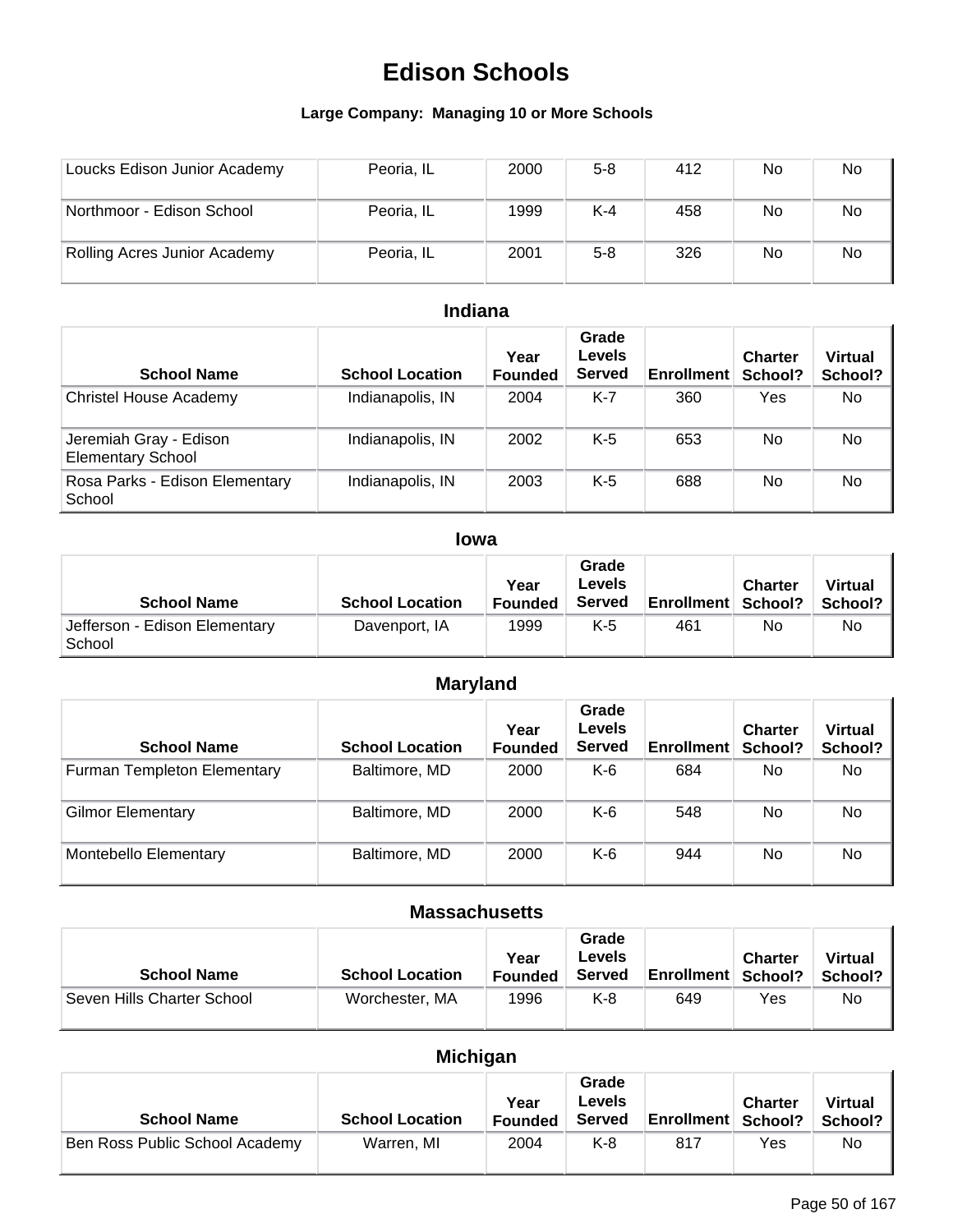### **Large Company: Managing 10 or More Schools**

| Edison - Oakland Public School<br>Academy | Ferndale, MI | 1999 | K-6 | 837  | Yes | No |
|-------------------------------------------|--------------|------|-----|------|-----|----|
| <b>YMCA Service Learning Academy</b>      | Detroit, MI  | 1999 | K-8 | 1138 | Yes | No |

### **Minnesota**

| <b>School Name</b>                  | <b>School Location</b> | Year<br><b>Founded</b> | Grade<br><b>Levels</b><br><b>Served</b> | <b>Enrollment</b> | <b>Charter</b><br>School? | <b>Virtual</b><br>School? |
|-------------------------------------|------------------------|------------------------|-----------------------------------------|-------------------|---------------------------|---------------------------|
| Kenwood - Edison Charter School     | Duluth, MN             | 1997                   | K-5                                     | 366               | Yes                       | No                        |
| Raleigh - Edison Academy            | Duluth, MN             | 1997                   | K-5                                     | 193               | Yes                       | No                        |
| Washburn - Edison Junior<br>Academy | Duluth, MN             | 1997                   | $6 - 8$                                 | 217               | Yes                       | No                        |

### **Missouri**

| <b>School Name</b>                         | <b>School Location</b> | Year<br><b>Founded</b> | Grade<br>Levels<br><b>Served</b> | <b>Enrollment</b> | <b>Charter</b><br>School? | <b>Virtual</b><br>School? |
|--------------------------------------------|------------------------|------------------------|----------------------------------|-------------------|---------------------------|---------------------------|
| Allen - Edison Village School              | Kansas City, MO        | 1999                   | $K-8$                            | 445               | Yes                       | No                        |
| Confluence Academy - Old North<br>Campus   | St. Louis, MO          | 2003                   | $K-5$                            | 712               | <b>Yes</b>                | <b>No</b>                 |
| Confluence Academy - Walnut<br>Park Campus | St. Louis, MO          | 2004                   | $K-5$                            | 749               | Yes                       | No                        |
| Derrick Thomas Academy                     | Kansas City, MO        | 2002                   | $K-8$                            | 790               | Yes                       | <b>No</b>                 |

## **Nevada**

| <b>School Name</b>                         | <b>School Location</b> | Year<br><b>Founded</b> | Grade<br><b>Levels</b><br><b>Served</b> | <b>Enrollment</b> | <b>Charter</b><br>School? | <b>Virtual</b><br>School? |
|--------------------------------------------|------------------------|------------------------|-----------------------------------------|-------------------|---------------------------|---------------------------|
| Ann T. Lynch - Edison Elementary           | Las Vegas, NV          | 2001                   | $K-5$                                   | 937               | No.                       | No.                       |
| C.C.Ronnow - Edison Elementary             | Las Vegas, NV          | 2001                   | $K-5$                                   | 1009              | No                        | <b>No</b>                 |
| Cahlan - Edison Elementary                 | North Las Vegas, NV    | 2001                   | $K-5$                                   | 774               | No.                       | No.                       |
| Charles I. West - Edison Junior<br>Academy | Las Vegas, NV          | 2001                   | $6 - 8$                                 | 723               | <b>No</b>                 | <b>No</b>                 |
| Crestwood - Edison Elementary              | Las Vegas, NV          | 2001                   | $K-5$                                   | 762               | <b>No</b>                 | <b>No</b>                 |
| John S. Park - Edison Elementary           | Las Vegas, NV          | 2001                   | $K-5$                                   | 822               | <b>No</b>                 | <b>No</b>                 |
| Lincoln - Edison Elementary                | North Las Vegas, NV    | 2001                   | K-5                                     | 843               | No                        | <b>No</b>                 |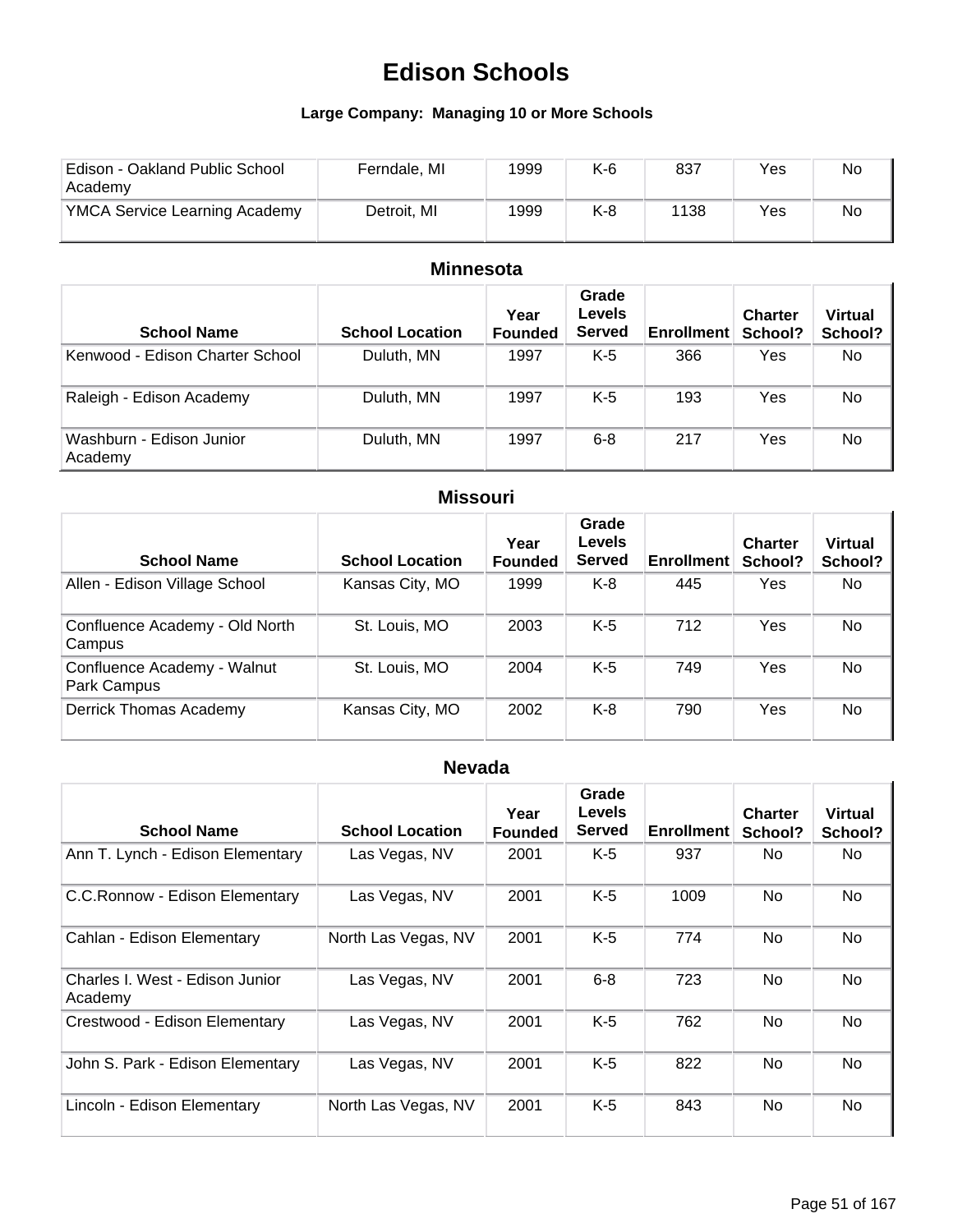### **Large Company: Managing 10 or More Schools**

### **New York**

| <b>School Name</b>                                       | <b>School Location</b> | Year<br><b>Founded</b> | Grade<br><b>Levels</b><br><b>Served</b> | <b>Enrollment</b> | <b>Charter</b><br>School? | <b>Virtual</b><br>School? |
|----------------------------------------------------------|------------------------|------------------------|-----------------------------------------|-------------------|---------------------------|---------------------------|
| <b>Charter School for Applied</b><br><b>Technologies</b> | Buffalo, NY            | 2001                   | $K-10$                                  | 1034              | Yes                       | No.                       |
| Harriet Tubman Charter                                   | Bronx, NY              | 2001                   | $K-7$                                   | 335               | Yes                       | No                        |
| New Covenant Charter School                              | Albany, NY             | 2000                   | K-6                                     | 781               | Yes                       | No.                       |
| <b>Riverhead Charter School</b>                          | Riverhead, NY          | 2001                   | $K-5$                                   | 221               | Yes                       | No                        |
| Stepping Stone Academy Charter<br>School                 | Buffalo, NY            | 2001                   | $K-8$                                   | 614               | Yes                       | No.                       |

### **Ohio**

| <b>School Name</b>  | <b>School Location</b> | Year<br><b>Founded</b> | Grade<br><b>Levels</b><br><b>Served</b> | <b>Enrollment</b> | <b>Charter</b><br>School? | <b>Virtual</b><br>School? |
|---------------------|------------------------|------------------------|-----------------------------------------|-------------------|---------------------------|---------------------------|
| Dayton View Academy | Dayton, OH             | 2000                   | K-8                                     | 722               | Yes                       | No.                       |
| The Dayton Academy  | Dayton, OH             | 1999                   | K-8                                     | 803               | Yes                       | No                        |

## **Pennsylvania**

| <b>School Name</b>                 | <b>School Location</b> | Year<br><b>Founded</b> | Grade<br><b>Levels</b><br><b>Served</b> | <b>Enrollment</b> | <b>Charter</b><br>School? | <b>Virtual</b><br>School? |
|------------------------------------|------------------------|------------------------|-----------------------------------------|-------------------|---------------------------|---------------------------|
| <b>Alcorn Elementary School</b>    | Philadelphia, PA       | 2002                   | K-8                                     | 728               | No.                       | No                        |
| Anderson Elementary School         | Philadelphia, PA       | 2002                   | $K-5$                                   | 415               | No                        | <b>No</b>                 |
| <b>Barratt Middle School</b>       | Philadelphia, PA       | 2002                   | $5 - 8$                                 | 530               | No                        | <b>No</b>                 |
| <b>Comegys Elementary School</b>   | Philadelphia, PA       | 2002                   | $K-5$                                   | 418               | No                        | No                        |
| Gillespie Middle School            | Philadelphia, PA       | 2002                   | $6 - 8$                                 | 452               | No                        | No                        |
| <b>Harrity Elementary School</b>   | Philadelphia, PA       | 2002                   | K-5                                     | 544               | No                        | <b>No</b>                 |
| <b>Hartranft Elementary School</b> | Philadelphia, PA       | 2005                   | $K-8$                                   | 774               | No                        | <b>No</b>                 |
| <b>Huey Elementary School</b>      | Philadelphia, PA       | 2005                   | $K-8$                                   | 584               | No                        | <b>No</b>                 |
| <b>Kelley Elementary School</b>    | Philadelphia, PA       | 2002                   | $K-8$                                   | 419               | No                        | No                        |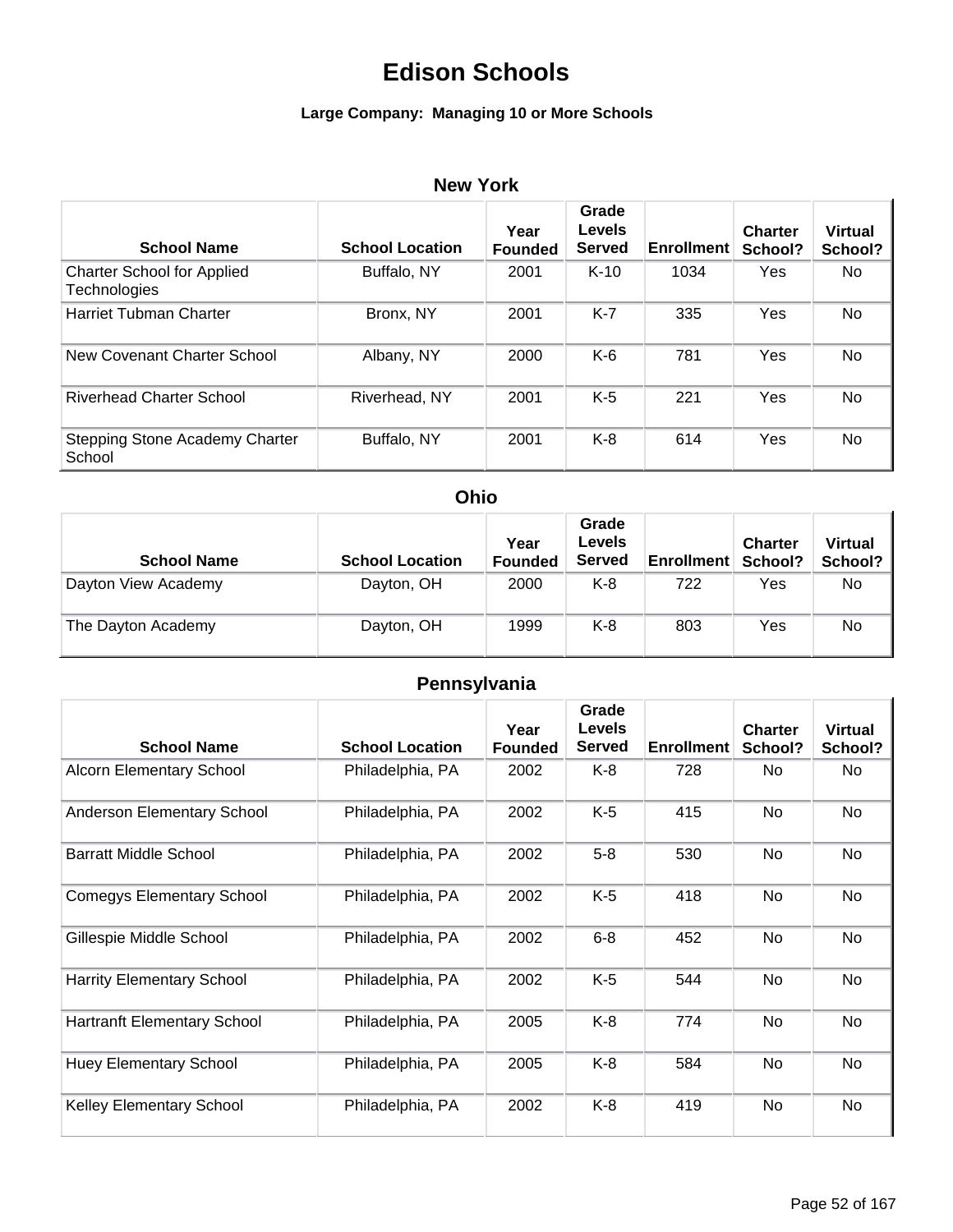### **Large Company: Managing 10 or More Schools**

| Kenderton Elementary School                              | Philadelphia, PA | 2002 | $K-8$    | 572  | <b>No</b> | <b>No</b> |
|----------------------------------------------------------|------------------|------|----------|------|-----------|-----------|
| Lincoln - Edison Charter School                          | York, PA         | 2000 | $K-5$    | 105  | Yes       | <b>No</b> |
| Locke Elementary School                                  | Philadelphia, PA | 2002 | $K-5$    | 343  | <b>No</b> | <b>No</b> |
| <b>Ludlow Elementary School</b>                          | Philadelphia, PA | 2002 | $K-8$    | 323  | No        | <b>No</b> |
| Mariana Bracetti Academy Charter                         | Philadelphia, PA | 2001 | $6 - 12$ | 1125 | Yes       | No        |
| Morton - McMichael Elementary                            | Philadelphia, PA | 2002 | $K-8$    | 502  | <b>No</b> | <b>No</b> |
| Munoz - Marin Elementary School                          | Philadelphia, PA | 2002 | $K-8$    | 897  | <b>No</b> | <b>No</b> |
| Penn Treaty Middle School                                | Philadelphia, PA | 2002 | $5-8$    | 699  | <b>No</b> | No        |
| Potter - Thomas Elementary School                        | Philadelphia, PA | 2002 | $K-7$    | 615  | No        | No        |
| Renaissance Academy of<br>Pittsburgh Alternative of Hope | Pittsburgh, PA   | 2003 | $K-5$    | 245  | Yes       | <b>No</b> |
| Renaissance Advantage Charter<br>School                  | Philadelphia, PA | 2004 | $K-8$    | 865  | Yes       | No        |
| Shaw Middle School                                       | Philadelphia, PA | 2002 | $5-8$    | 578  | <b>No</b> | <b>No</b> |
| <b>Stetson Middle School</b>                             | Philadelphia, PA | 2002 | $5-8$    | 879  | No        | No        |
| Stoddart - Fleisher Middle School                        | Philadelphia, PA | 2002 | $6 - 8$  | 169  | No        | No        |
| Sulzberger Middle School                                 | Philadelphia, PA | 2002 | $6 - 8$  | 555  | <b>No</b> | <b>No</b> |
| The Renaissance Academy                                  | Phoenixville, PA | 2000 | $K-12$   | 873  | Yes       | <b>No</b> |
| <b>Tilden Middle School</b>                              | Philadelphia, PA | 2002 | $5-8$    | 919  | <b>No</b> | <b>No</b> |
| <b>Waring Elementary School</b>                          | Philadelphia, PA | 2002 | $K-7$    | 226  | No        | <b>No</b> |

### **South Carolina**

| <b>School Name</b>                | <b>School Location</b> | Year<br><b>Founded</b> | Grade<br>Levels<br>Served | <b>Enrollment</b> | <b>Charter</b><br>School? | <b>Virtual</b><br>School? |
|-----------------------------------|------------------------|------------------------|---------------------------|-------------------|---------------------------|---------------------------|
| Allendale - Fairfax Middle School | Fairfax, SC            | 2004                   | $6 - 8$                   | 400               | No.                       | No.                       |
| Allendale County High School      | Fairfax, SC            | 2004                   | $9 - 12$                  | 450               | No.                       | No.                       |
| <b>Allendale Elementary</b>       | Allendale, SC          | 2004                   | K-5                       | 550               | No                        | No                        |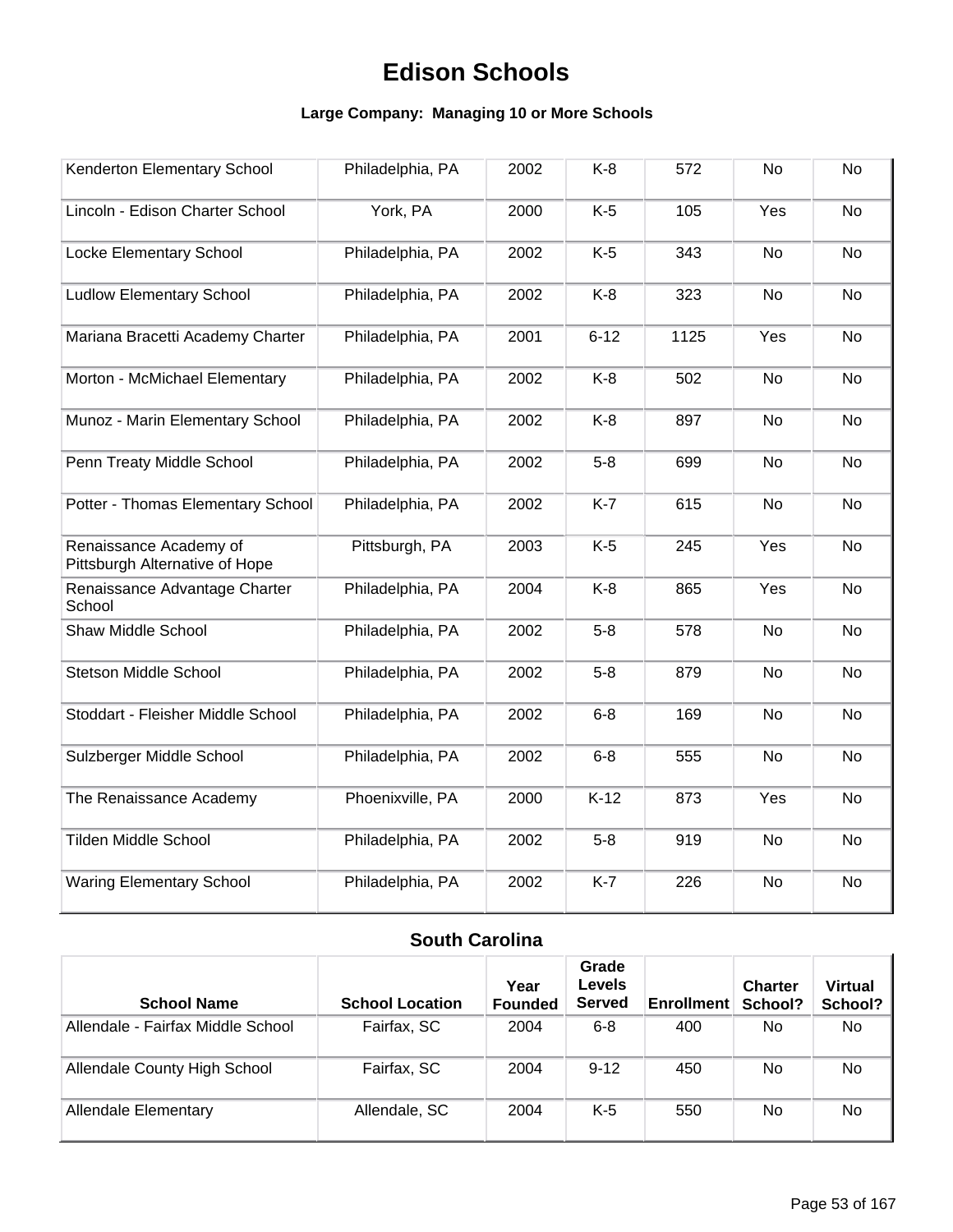### **Large Company: Managing 10 or More Schools**

| <b>Baptist Hill High</b>         | Hollywood, SC        | 2004 | $9 - 12$ | 455 | No | No |
|----------------------------------|----------------------|------|----------|-----|----|----|
| <b>Brentwood Middle School</b>   | North Charleston, SC | 2004 | $6 - 8$  | 780 | No | No |
| <b>CC Blaney Elementary</b>      | Hollywood, SC        | 2004 | $K-5$    | 189 | No | No |
| E.B. Ellington Elementary School | Ravenel, SC          | 2004 | $K-5$    | 310 | No | No |
| <b>Fairfax Elementary</b>        | Fairfax, SC          | 2004 | $K-6$    | 300 | No | No |
| Jane Edwards Elementary          | Edisto Island, SC    | 2004 | $K-8$    | 151 | No | No |
| Minnie Hughes Elementary         | Hollywood, SC        | 2004 | $K-5$    | 175 | No | No |
| R.D. Schrode Middle School       | Hollywood, SC        | 2004 | $6 - 8$  | 365 | No | No |
| Sanders Clyde Elementary School  | Charleston, SC       | 2004 | K-6      | 192 | No | No |

### **Wisconsin**

| <b>School Name</b>                                | <b>School Location</b> | Year<br><b>Founded</b> | Grade<br><b>Levels</b><br>Served | Enrollment   School? | <b>Charter</b> | <b>Virtual</b><br>School? |
|---------------------------------------------------|------------------------|------------------------|----------------------------------|----------------------|----------------|---------------------------|
| Milwaukee Urban League<br>Academy of Business and | Milwaukee, WI          | 2001                   | K-7                              | 786                  | Yes            | No.                       |

#### **Total Number of Schools: 101**

**Total Enrollment: 60,491**

**States Operated in: CA, CO, DC, DE, GA, HI, IA, IL, IN, MA, MD, MI, MN, MO, NV, NY, OH, PA, SC, WI**

### **Number of Schools No Longer Profiled**

| Year | # of Schools |
|------|--------------|
| 1999 | 0            |
| 2000 | 2            |
| 2001 | 2            |
| 2002 | 12           |
| 2003 | 25           |
| 2004 | 3            |
| 2005 |              |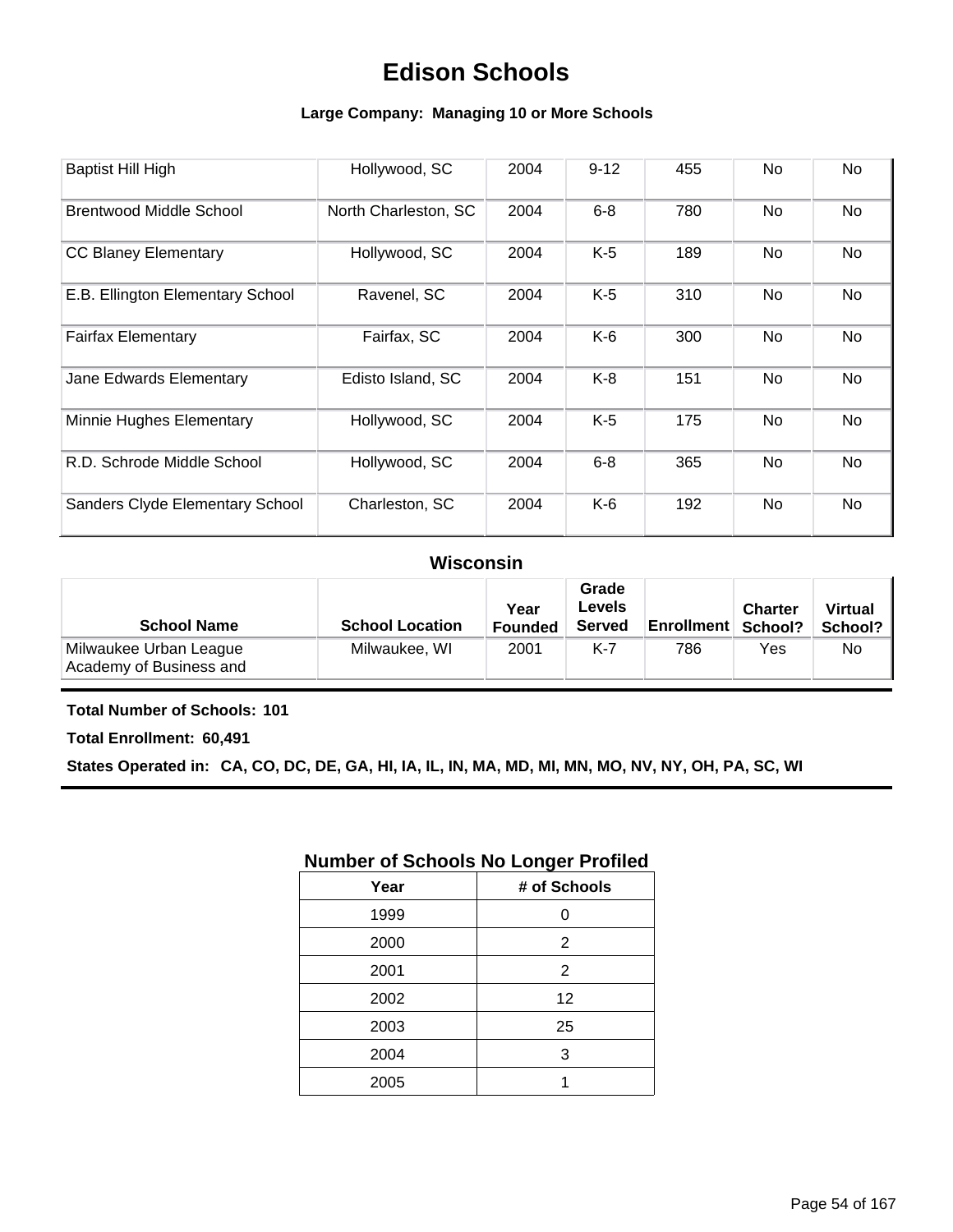#### **Large Company: Managing 10 or More Schools**

### **Schools No Longer Profiled for this Reporting Period**

### **California**

| <b>School Name</b>          | <b>School Location</b> | <b>Reason No Longer Profiled</b>                                       |
|-----------------------------|------------------------|------------------------------------------------------------------------|
| Starr King - Edison Academy | Long Beach, CA         | School "discontinued" per Edison Company profile<br>response, 1/12/06. |

### **District Of Columbia**

| <b>School Name</b>                                                        | <b>School Location</b> | <b>Reason No Longer Profiled</b>                                       |
|---------------------------------------------------------------------------|------------------------|------------------------------------------------------------------------|
| <b>SE Academy for Scholastic</b><br><b>Excellence (LearnNow Division)</b> | Washington, DC         | School "discontinued" per Edison Company profile<br>response, 1/12/06. |

#### **Illinois**

| <b>School Name</b> | <b>School Location</b> | <b>Reason No Longer Profiled</b>                                       |
|--------------------|------------------------|------------------------------------------------------------------------|
| Feitshans          | Springfield, IL        | School "discontinued" per Edison Company profile<br>response, 1/12/06. |

### **Michigan**

| <b>School Name</b>                                         | <b>School Location</b> | <b>Reason No Longer Profiled</b>                                       |
|------------------------------------------------------------|------------------------|------------------------------------------------------------------------|
| <b>Baylor Woodson</b>                                      | Inkster, MI            | School "discontinued" per Edison Company profile<br>response, 1/12/06. |
| <b>Blanchette Middle School</b>                            | Inkster, MI            | School "discontinued" per Edison Company profile<br>response, 1/12/06. |
| Flint Northwestern Comm. High<br>School Edison Partnership | Flint, MI              | School "discontinued" per Edison Company profile<br>response, 1/12/06. |
| Garfield - Edison Partnership<br>School                    | Flint, MI              | School "discontinued" per Edison Company profile<br>response, 1/12/06. |
| Inkster High School                                        | Inkster, MI            | School "discontinued" per Edison Company profile<br>response, 1/12/06. |
| Meek - Milton Primary Academy                              | Inkster, MI            | School "discontinued" per Edison Company profile<br>response, 1/12/06. |
| Williams - Edison Partnership<br>School                    | Flint, MI              | School "discontinued" per Edison Company profile<br>response, 1/12/06. |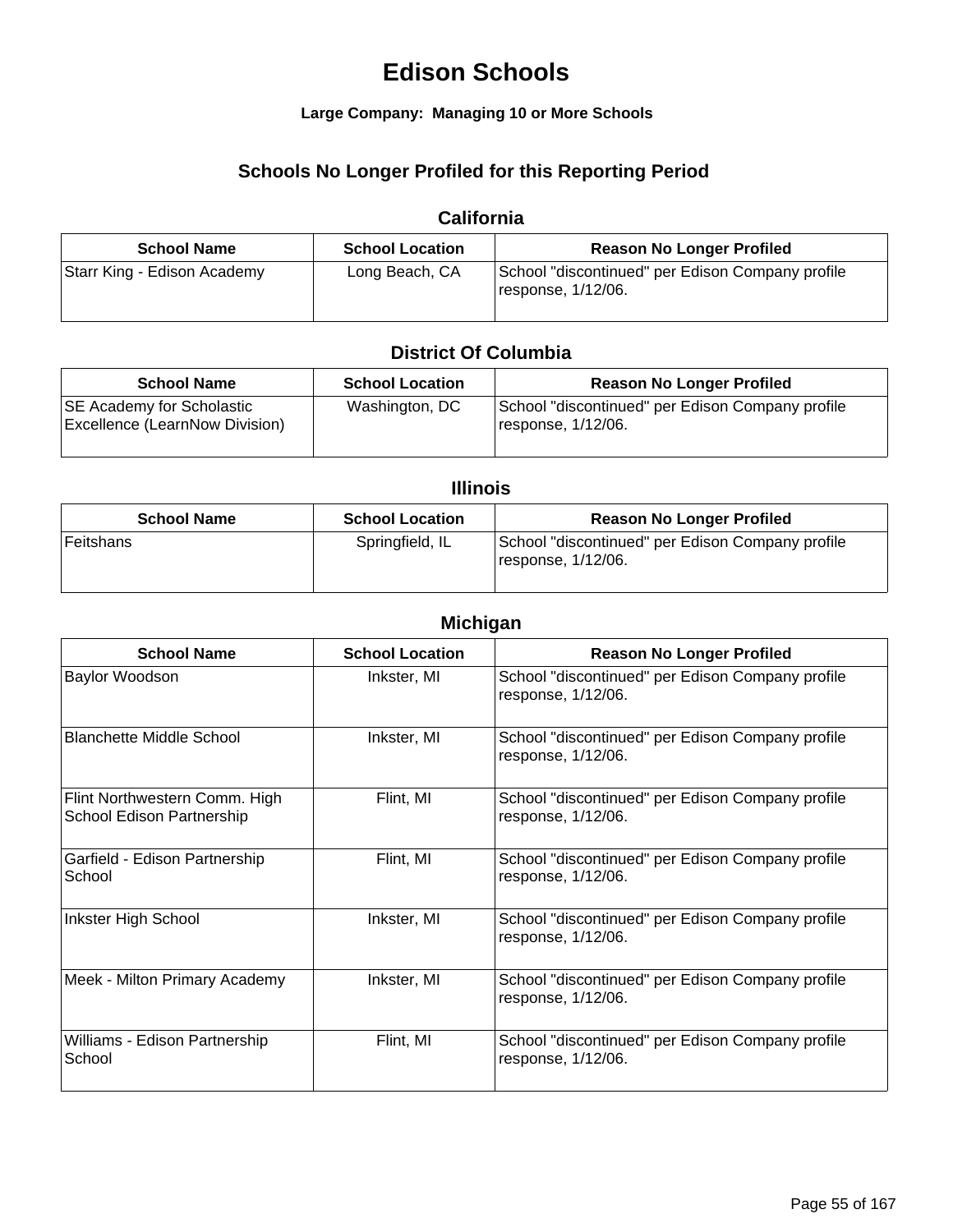### **Large Company: Managing 10 or More Schools**

### **Minnesota**

| <b>School Name</b>                     | <b>School Location</b> | <b>Reason No Longer Profiled</b>                                                                                                         |
|----------------------------------------|------------------------|------------------------------------------------------------------------------------------------------------------------------------------|
| Duluth - Edison Partnership<br>Schools | Duluth, MN             | Edison reports that this school is now three separate<br>schools that are now tracked as such, per company<br>profile response, 1/12/06. |

### **New York**

| <b>School Name</b>                            | <b>School Location</b> | <b>Reason No Longer Profiled</b>                                        |
|-----------------------------------------------|------------------------|-------------------------------------------------------------------------|
| The Charter School of Science &<br>Technology | Rochester, NY          | School "discontinued" per Edison Company profile<br>Iresponse, 1/12/06. |

### **Pennsylvania**

| <b>School Name</b>                                  | <b>School Location</b> | <b>Reason No Longer Profiled</b>                                       |
|-----------------------------------------------------|------------------------|------------------------------------------------------------------------|
| Chester High School LearnNow<br><b>Division</b>     | Chester, PA            | School "discontinued" per Edison Company profile<br>response, 1/12/06. |
| <b>Columbus Edison Elementary</b>                   | Chester, PA            | School "discontinued" per Edison Company profile<br>response, 1/12/06. |
| Main Street Edison Academy                          | Brookhaven, PA         | School "discontinued" per Edison Company profile<br>response, 1/12/06. |
| Pulaski Middle School                               | Chester, PA            | School "discontinued" per Edison Company profile<br>response, 1/12/06. |
| Showalter Edison Junior Academy                     | Chester, PA            | School "discontinued" per Edison Company profile<br>response, 1/12/06. |
| <b>Smedley Middle School</b><br>(LearnNow Division) | Chester, PA            | School "discontinued" per Edison Company profile<br>response, 1/12/06. |
| <b>Stetser Elementary (LearnNow</b><br>Division)    | Chester, PA            | School "discontinued" per Edison Company profile<br>response, 1/12/06. |
| William Penn Edison Elementary                      | Chester, PA            | School "discontinued" per Edison Company profile<br>response, 1/12/06. |

### **Wisconsin**

| <b>School Name</b>        | <b>School Location</b> | <b>Reason No Longer Profiled</b>                                       |
|---------------------------|------------------------|------------------------------------------------------------------------|
| Milwaukee Science Academy | Milwaukee, WI          | School "discontinued" per Edison Company profile<br>response, 1/12/06. |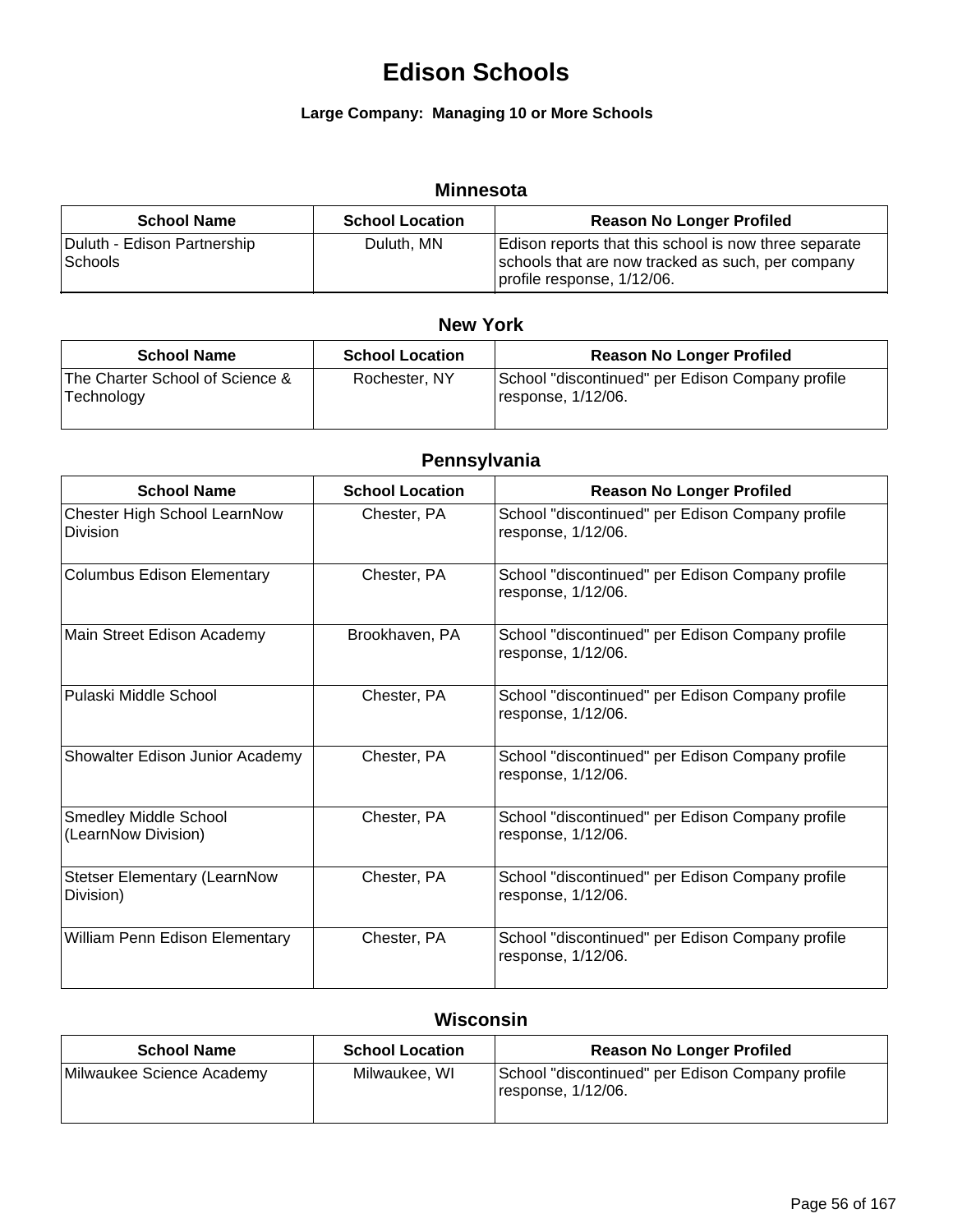



| <b>Report Year</b> | <b>New Schools</b> |
|--------------------|--------------------|
| 1998-99            | 15                 |
| 1999-00            | 21                 |
| 2000-01            | 27                 |
| 2001-02            | 28                 |
| 2002-03            | 20                 |
| 2003-04            | 0                  |
| 2004-05            | 9                  |
| 2005-06            | 24                 |
|                    |                    |



| <b>Report Year</b> | # of Schools |
|--------------------|--------------|
| 1998-99            | 38           |
| 1999-00            | 60           |
| 2000-01            | 84           |
| 2001-02            | 109          |
| 2002-03            | 116          |
| 2003-04            | 109          |
| 2004-05            | 98           |
| 2005-06            | 101          |
|                    |              |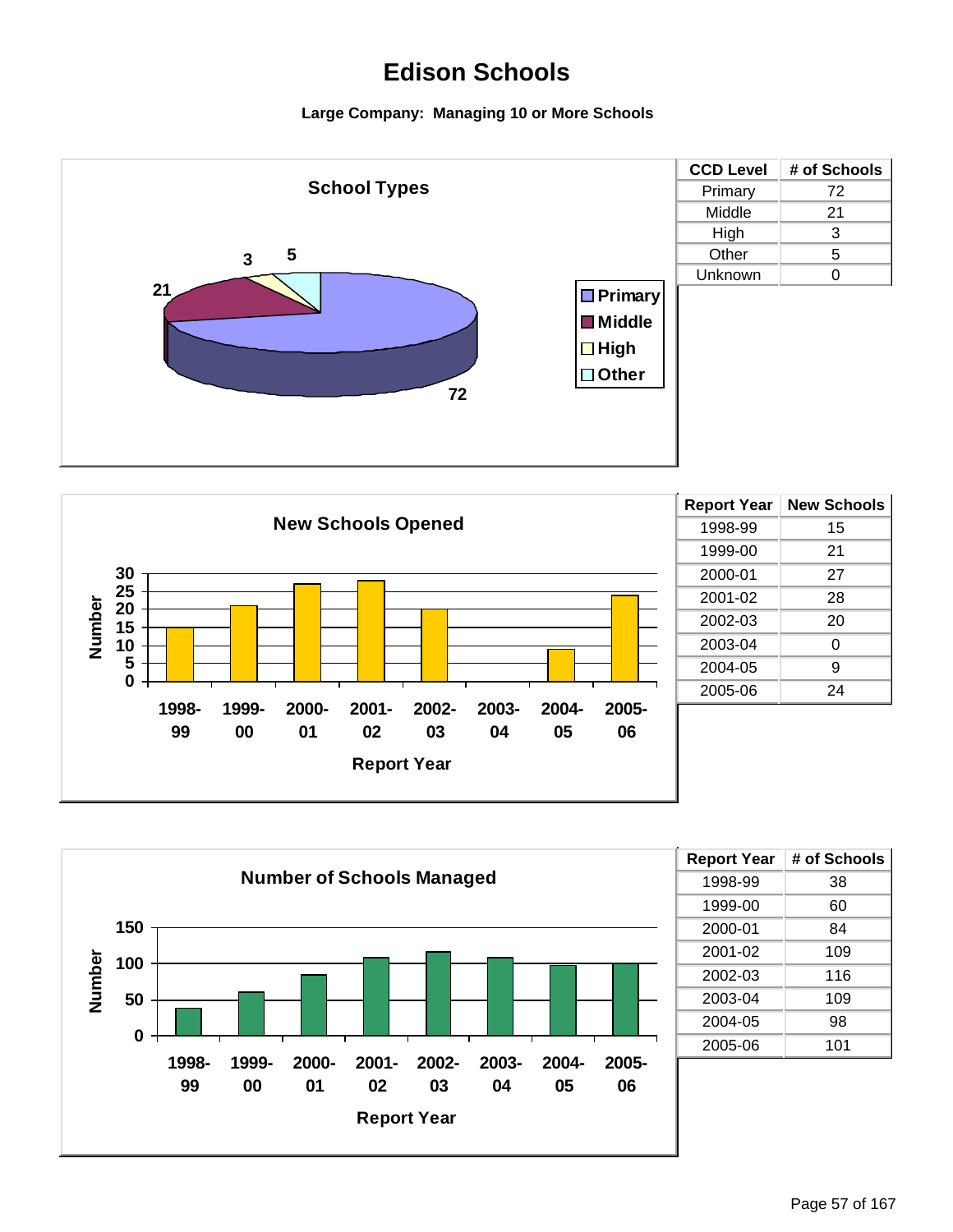

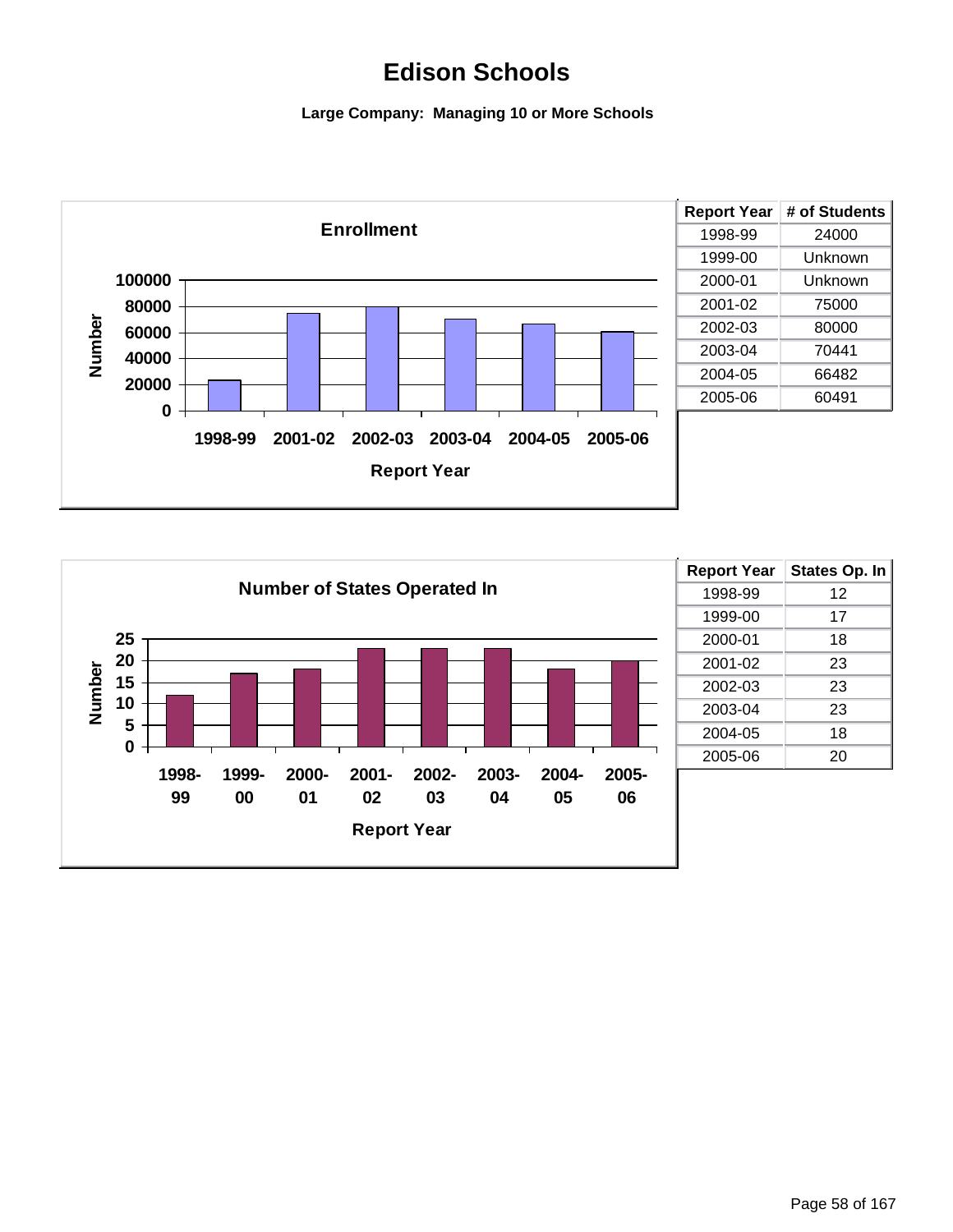#### **Large Company: Managing 10 or More Schools**

| <b>Address</b>      | <b>Telephone</b><br>and Fax | <b>Web Address</b>                   | Year | <b>Privately Held /</b><br>  Founded   Publicly Traded   Profitability |         |
|---------------------|-----------------------------|--------------------------------------|------|------------------------------------------------------------------------|---------|
| 2525 W Jefferson ST |                             | 734-675-5505 www.heliconassociates.c | 1993 | Private                                                                | Unknown |
| Trenton, MI 48183   | 734-675-6553                | om.                                  |      |                                                                        |         |

### **Company Schools by State**

| <b>School Location</b> | Year<br><b>Founded</b> | Grade<br><b>Levels</b><br><b>Served</b> | <b>Enrollment</b> | <b>Charter</b><br>School? | <b>Virtual</b><br>School? |
|------------------------|------------------------|-----------------------------------------|-------------------|---------------------------|---------------------------|
| Livonia, MI            | 2004                   | $K-3$                                   | 165               | Yes                       | <b>No</b>                 |
| Southfield, MI         | 2004                   | $K-6$                                   | 246               | Yes                       | <b>No</b>                 |
| Ann Arbor, MI          | 2004                   | $K-8$                                   | 81                | Yes                       | No                        |
| Highland Park, MI      | 1999                   | $K-7$                                   | 628               | Yes                       | <b>No</b>                 |
| Marshall, MI           | 2000                   | $K-8$                                   | 215               | Yes                       | <b>No</b>                 |
| Romulus, MI            | 1995                   | $K-12$                                  | 1223              | Yes                       | No                        |
| Mt. Clemens, MI        | 2003                   | $K-5$                                   | 217               | Yes                       | <b>No</b>                 |
| Lambertville, MI       | 1998                   | $K-8$                                   | 105               | Yes                       | No                        |
| Coldwater, MI          | 1995                   | $K-12$                                  | 242               | Yes                       | No                        |
| Hillsdale, MI          | 1997                   | $K-8$                                   | 105               | Yes                       | <b>No</b>                 |
| Flat Rock, MI          | 1996                   | $K-7$                                   | 381               | Yes                       | <b>No</b>                 |
| Romulus, Mi            | 1998                   | $K-12$                                  | 1304              | Yes                       | No                        |
| Inkster, MI            | 1995                   | $K-8$                                   | 375               | Yes                       | No                        |
| Hillsdale, MI          | 1998                   | $K-12$                                  | 235               | Yes                       | <b>No</b>                 |
|                        |                        |                                         |                   |                           |                           |

#### **Michigan**

**Total Number of Schools: 14**

**Total Enrollment: 5,522**

**States Operated in: MI**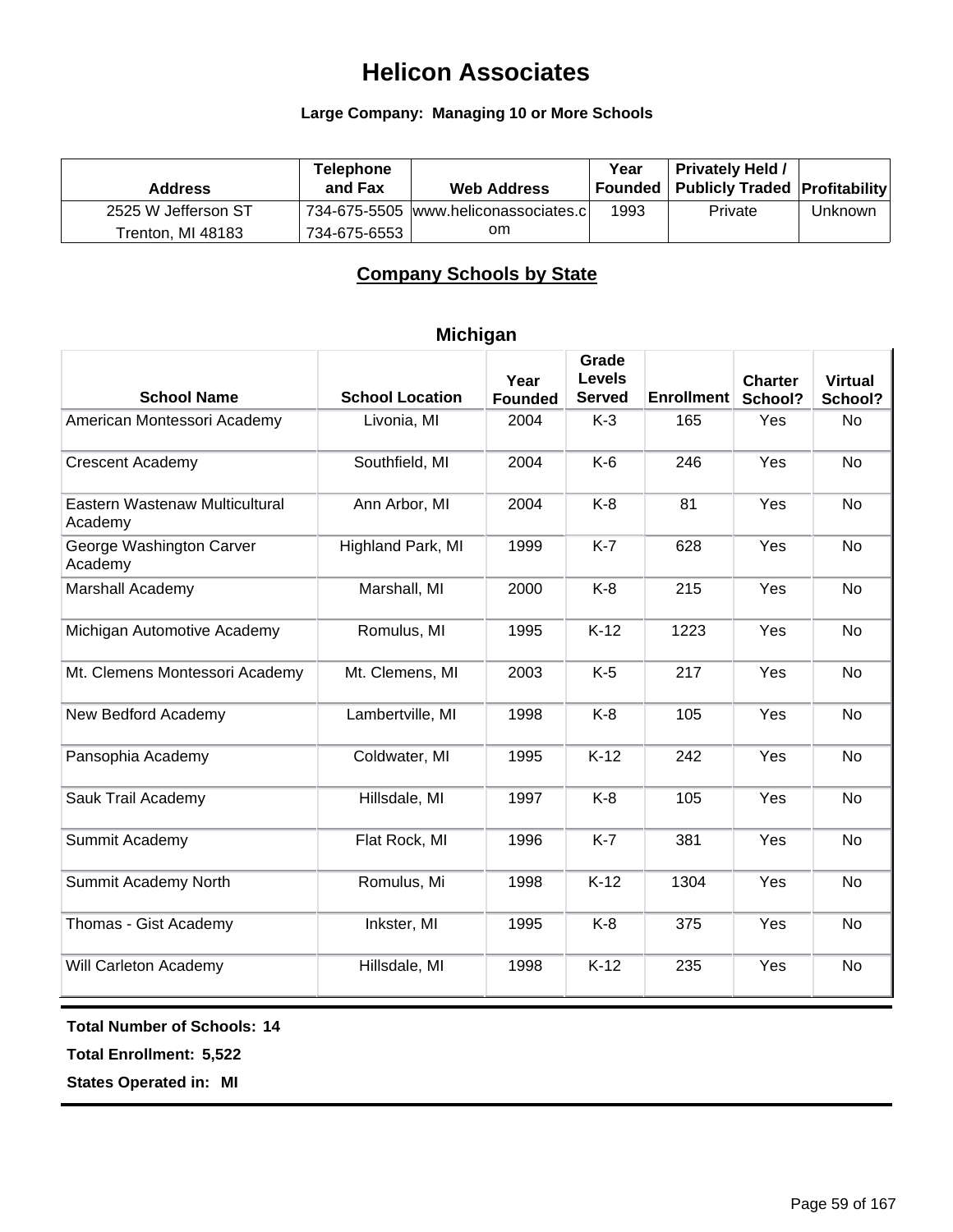**Large Company: Managing 10 or More Schools**

| namber of concels no Longer riomea |              |
|------------------------------------|--------------|
| Year                               | # of Schools |
| 1999                               |              |
| 2000                               | 0            |
| 2001                               | ∩            |
| 2002                               | Ω            |
| 2003                               | Ω            |
| 2004                               | O            |
| 2005                               |              |
|                                    |              |

### **Number of Schools No Longer Profiled**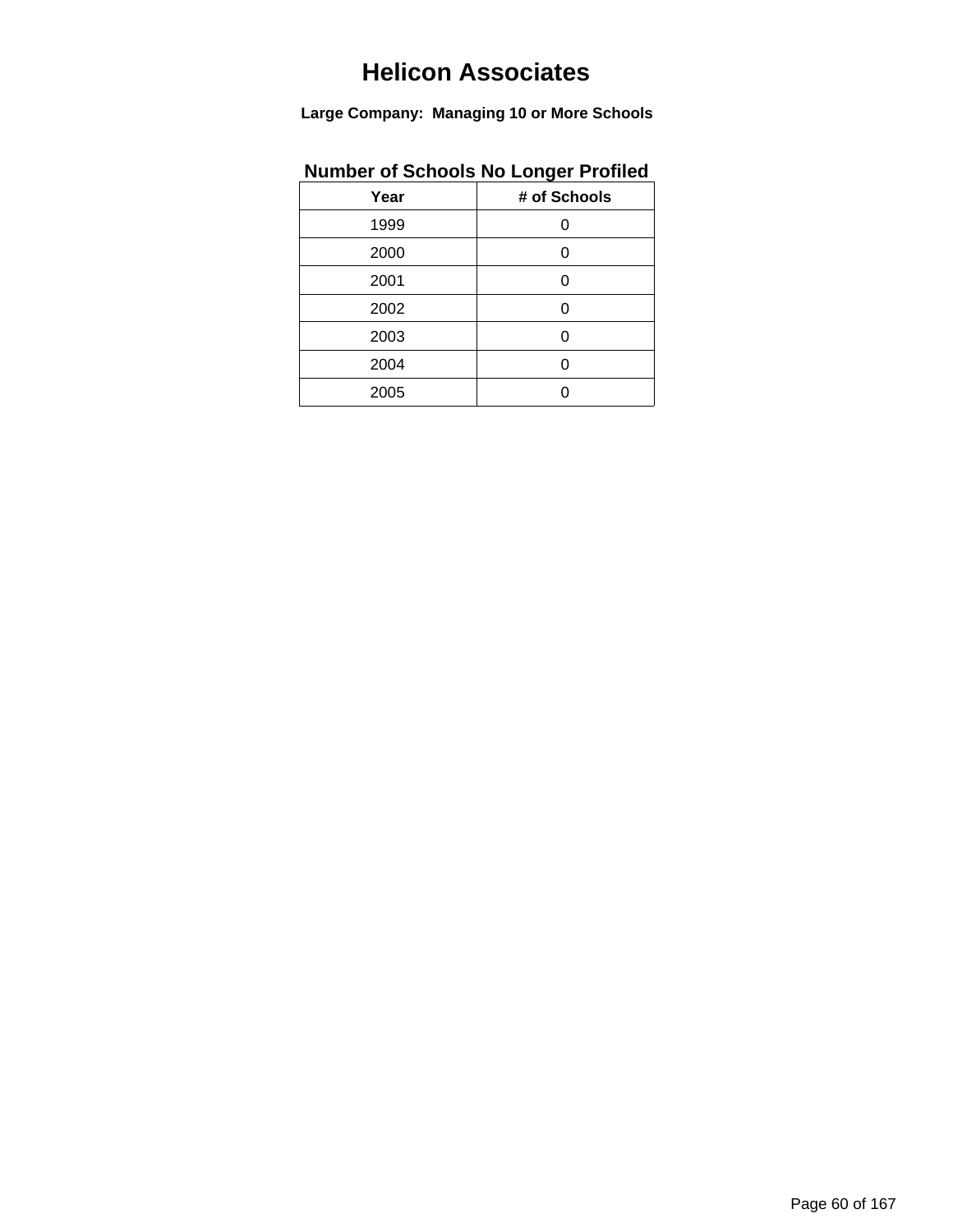





| <b>Report Year</b> | # of Schools |
|--------------------|--------------|
| 1998-99            | 6            |
| 1999-00            | 6            |
| 2000-01            | 8            |
| 2001-02            | 9            |
| 2002-03            | 9            |
| 2003-04            | 11           |
| 2004-05            | 14           |
| 2005-06            | 14           |
|                    |              |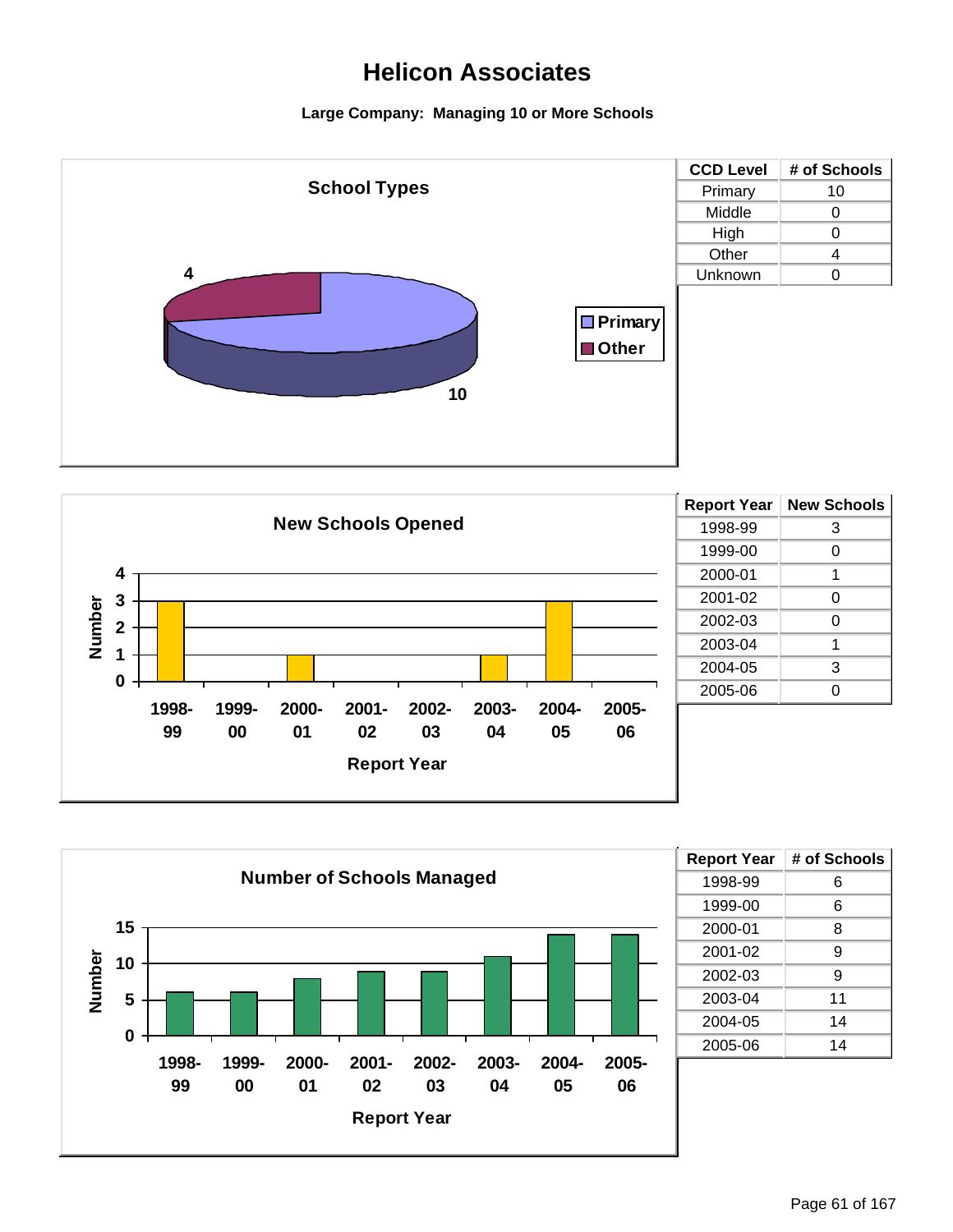

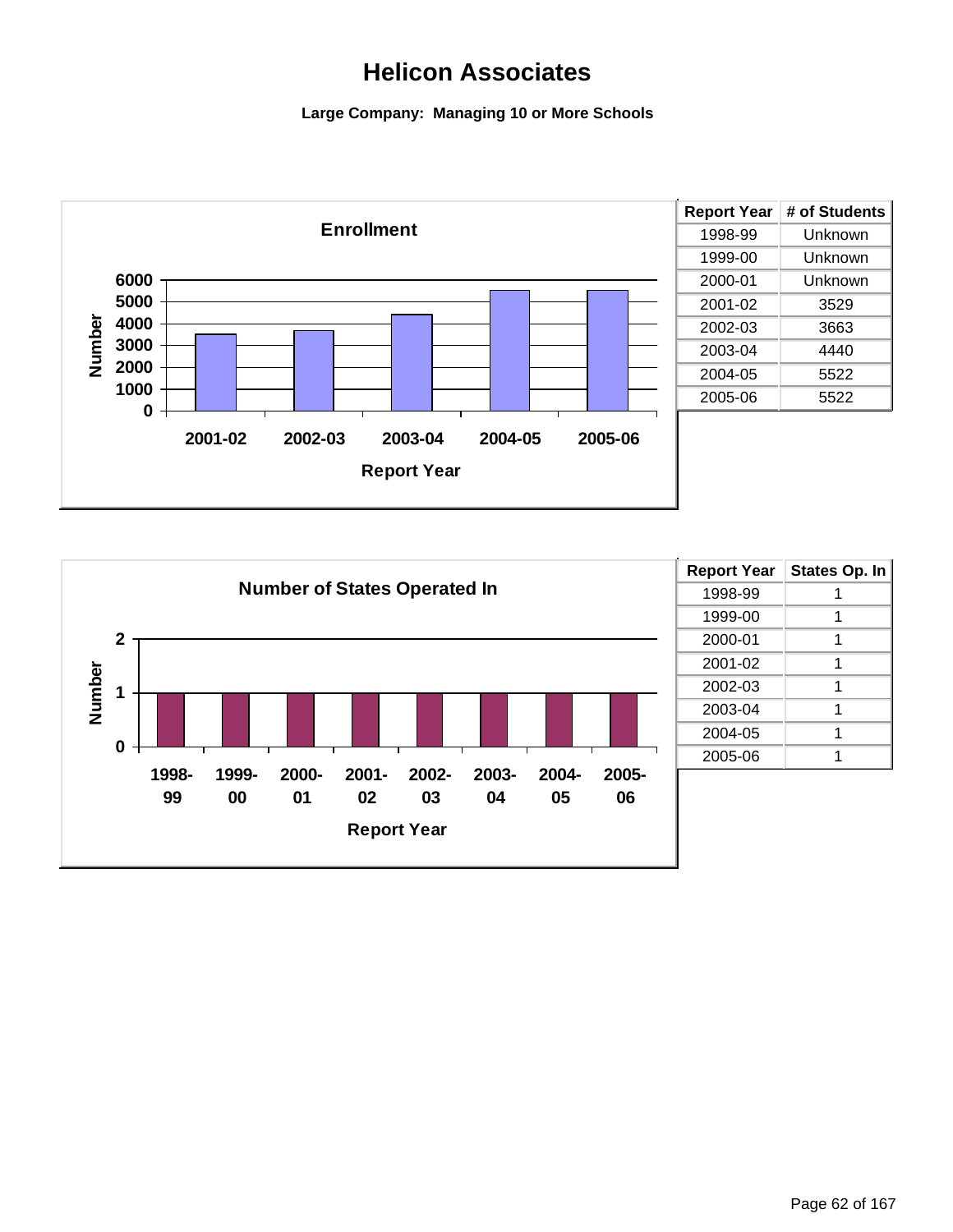## **Large Company: Managing 10 or More Schools**

| <b>Address</b>           | <b>Telephone</b><br>and Fax | <b>Web Address</b>                   | Year | <b>Privately Held /</b><br>Founded   Publicly Traded   Profitability |            |
|--------------------------|-----------------------------|--------------------------------------|------|----------------------------------------------------------------------|------------|
| 1005 N Glebe Rd, Ste 610 |                             | 703-527-2600   www.imagineschools.co | 1999 | Private                                                              | Profitable |
| Arlington, VA 22201      | 703-527-0038                |                                      |      |                                                                      |            |

### **Company Schools by State**

| <b>School Name</b>                                              | <b>School Location</b> | Year<br><b>Founded</b> | Grade<br>Levels<br><b>Served</b> | <b>Enrollment</b> | <b>Charter</b><br>School? | <b>Virtual</b><br>School? |
|-----------------------------------------------------------------|------------------------|------------------------|----------------------------------|-------------------|---------------------------|---------------------------|
| Imagine Charter Elementary and<br>Middle School at Cortez Park  | Phoenix, AZ            | 2001                   | $K-8$                            | 701               | Yes                       | No.                       |
| Imagine Charter Elementary and<br>Middle School at West Gilbert | Gilbert, AZ            | 2001                   | $K-8$                            | 658               | Yes                       | No                        |
| <b>Imagine Charter Elementary</b><br>School at East Mesa        | Mesa, AZ               | 2005                   | <b>Unknown</b>                   | 390               | <b>Yes</b>                | No                        |
| <b>Imagine Charter Elementary</b><br>School at Rosefield        | Surprise, AZ           | 2005                   | Unknown                          | 417               | <b>Yes</b>                | No                        |
| Imagine Charter School at Bell<br>Canyon                        | Phoenix, AZ            | 2001                   | $K-6$                            | 309               | Yes                       | No                        |
| Imagine Charter School at Sierra<br>Vista                       | Sierra Vista, AZ       | 1998                   | $K-8$                            | 450               | Yes                       | No                        |

#### **Arizona**

### **District Of Columbia**

| <b>School Name</b>            | <b>School Location</b> | Year<br><b>Founded</b> | Grade<br>Levels<br><b>Served</b> | <b>Enrollment School?</b> | <b>Charter</b> | <b>Virtual</b><br>School? |
|-------------------------------|------------------------|------------------------|----------------------------------|---------------------------|----------------|---------------------------|
| Hope Community Charter School | Washington, DC         | 2005                   | K-5                              | 110                       | Yes            | No                        |

### **Florida**

| <b>School Name</b>                                    | <b>School Location</b> | Year<br><b>Founded</b> | Grade<br>Levels<br><b>Served</b> | <b>Enrollment</b> | <b>Charter</b><br>School? | <b>Virtual</b><br>School? |
|-------------------------------------------------------|------------------------|------------------------|----------------------------------|-------------------|---------------------------|---------------------------|
| Canoe Creek Charter Elementary<br>and Middle School   | St. Cloud, FL          | 2003                   | $K-8$                            | 519               | Yes                       | No.                       |
| <b>Chancellor Charter School at</b><br>Lantana        | Lantana, FL            | 2001                   | $K-5$                            | 519               | Yes                       | No.                       |
| Chancellor Charter School at North<br>Lauderdale      | North Lauderdale, FL   | 2001                   | $K-8$                            | 698               | Yes                       | No.                       |
| <b>Chancellor Charter School at</b><br>Weston         | Weston, FL             | 2001                   | $K-5$                            | 1022              | Yes                       | No.                       |
| Four Corners Charter Elementary<br>and Middle Schools | Davenport, FL          | 2000                   | $K-8$                            | 1108              | Yes                       | <b>No</b>                 |
| Kissimmee Charter Elementary<br>School                | Kissimmee, FL          | 2000                   | $K-5$                            | 763               | Yes                       | <b>No</b>                 |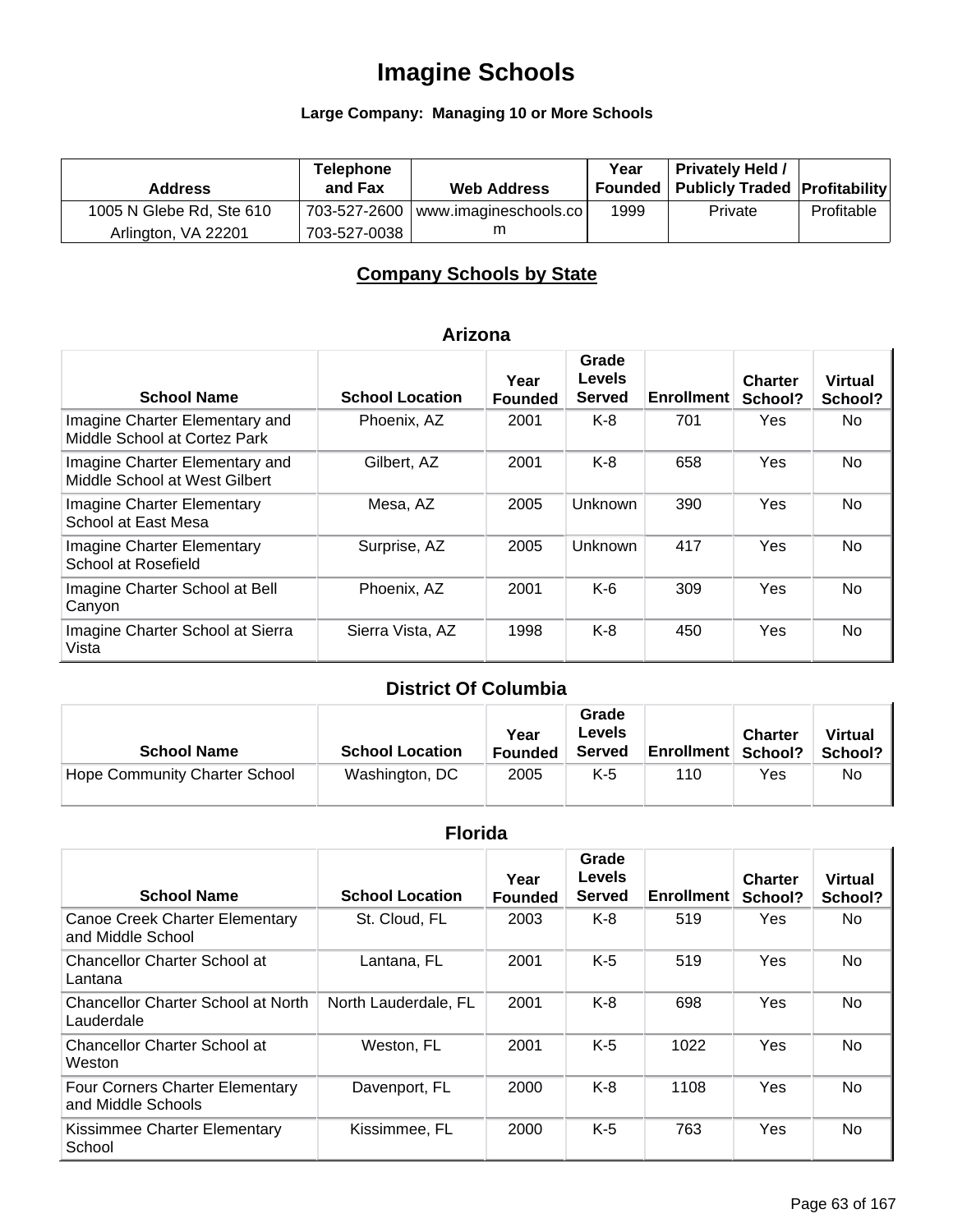### **Large Company: Managing 10 or More Schools**

| Oakland Avenue Charter School                                | Oakland, FL       | 2003    | $K-5$   | 685 | Yes | No        |
|--------------------------------------------------------------|-------------------|---------|---------|-----|-----|-----------|
| P.M. Wells Elementary and<br><b>Foundation Middle School</b> | Kissimmee, FL     | 2001    | $K-8$   | 756 | Yes | <b>No</b> |
| Rivers Edge Charter Academy                                  | Palm Bay, FL      | 2001    | K-8     | 522 | Yes | No.       |
| South Lake Charter School                                    | Clermont, FL      | 2005    | Unknown | 551 | Yes | <b>No</b> |
| The Day School at Coral Springs                              | Coral Springs, FL | Unknown | Unknown | 410 | No. | <b>No</b> |

## **Georgia**

| <b>School Name</b>      | <b>School Location</b> | Year<br>Founded | Grade<br><b>Levels</b><br><b>Served</b> | <b>Enrollment School?</b> | <b>Charter</b> | <b>Virtual</b><br>School? |
|-------------------------|------------------------|-----------------|-----------------------------------------|---------------------------|----------------|---------------------------|
| Kennesaw Charter School | Kennesaw, GA           | 2003            | K-5                                     | 459                       | Yes            | No.                       |

## **Maryland**

| <b>School Name</b>                      | <b>School Location</b> | Year<br><b>Founded</b> | Grade<br>Levels<br><b>Served</b> | <b>Enrollment School?</b> | <b>Charter</b> | <b>Virtual</b><br>School? |
|-----------------------------------------|------------------------|------------------------|----------------------------------|---------------------------|----------------|---------------------------|
| Patterson Park Public Charter<br>School | Baltimore, MD          | 2005                   | Unknown                          | 309                       | Yes            | No                        |

## **Michigan**

| <b>School Name</b>                   | <b>School Location</b> | Year<br><b>Founded</b> | Grade<br>Levels<br><b>Served</b> | <b>Enrollment</b> | <b>Charter</b><br>School? | <b>Virtual</b><br>School? |
|--------------------------------------|------------------------|------------------------|----------------------------------|-------------------|---------------------------|---------------------------|
| Conner Creek Academy                 | Warren, MI             | 1999                   | $K-10$                           | 649               | Yes                       | No.                       |
| Renaissance Public School<br>Academy | Mt. Pleasant, MI       | 1996                   | $K-6$                            | 248               | Yes                       | <b>No</b>                 |
| White Pine Academy                   | Leslie, MI             | 1999                   | $K-8$                            | 185               | Yes                       | <b>No</b>                 |
| <b>Woodmont Academy</b>              | Southfield, MI         | 2004                   | K-5                              | 309               | Yes                       | <b>No</b>                 |

### **Missouri**

| <b>School Name</b>                                         | <b>School Location</b> | Year<br><b>Founded</b> | Grade<br>Levels<br><b>Served</b> | <b>Enrollment</b> | <b>Charter</b><br>School? | <b>Virtual</b><br>School? |
|------------------------------------------------------------|------------------------|------------------------|----------------------------------|-------------------|---------------------------|---------------------------|
| Ethel Hedgeman Lyle Academy                                | St. Louis, MO          | 2000                   | $K-6$                            | 565               | Yes                       | No                        |
| Ethel Hedgeman Lyle Middle and<br><b>High College Prep</b> | St. Louis, MO          | 2005                   | Unknown                          | 634               | Yes                       | No                        |
| Southwest Charter School-<br><b>Kensington Campus</b>      | Kansas City, MO        | 2005                   | Unknown                          | 272               | <b>Unknown</b>            | No                        |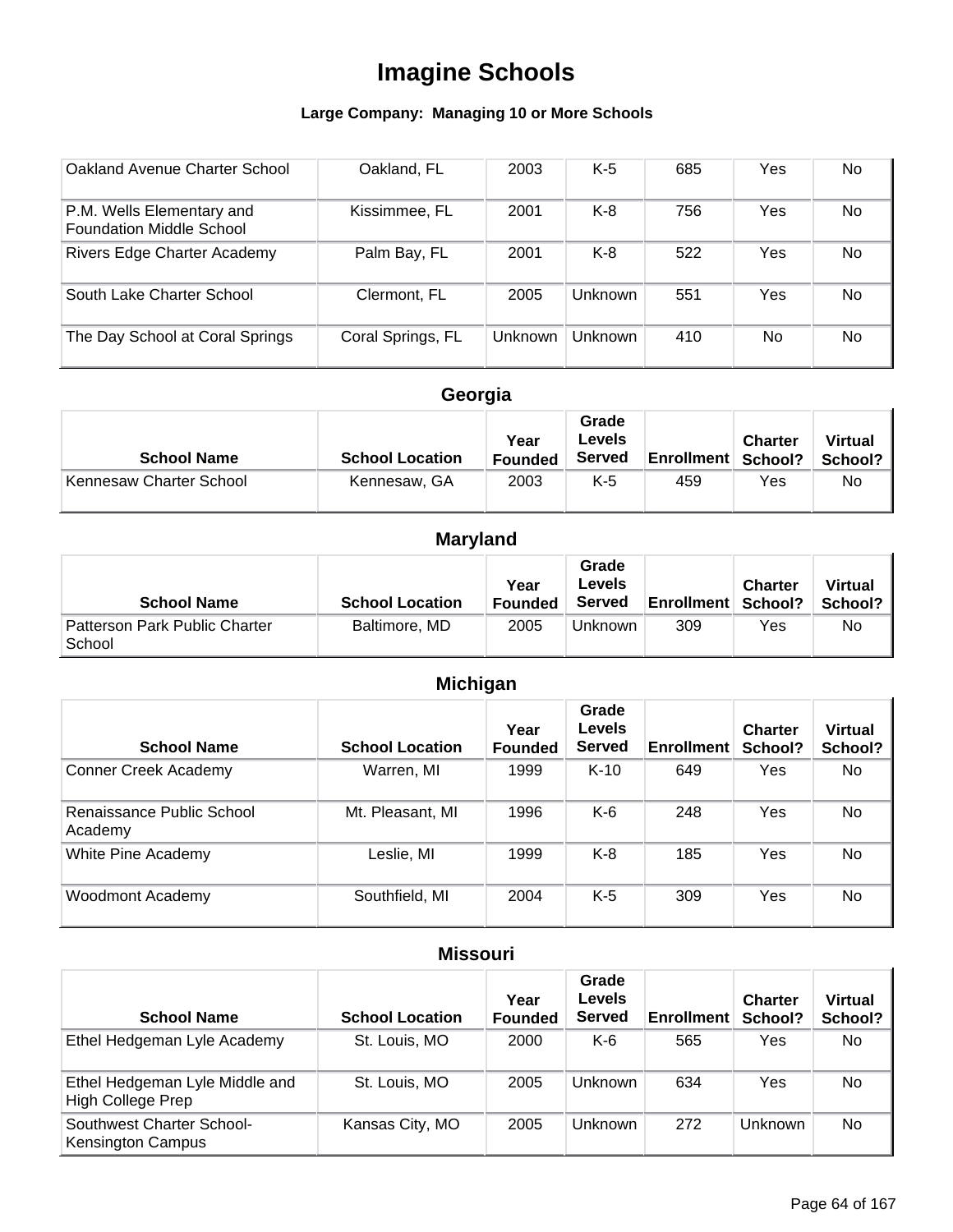#### **Large Company: Managing 10 or More Schools**

| Southwest Charter School-Wallace<br>Campus | Kansas City, MO | 1999 | $6 - 12$ | 347 | Yes | No |
|--------------------------------------------|-----------------|------|----------|-----|-----|----|
| St. Louis Charter School                   | St. Louis, MO   | 2000 | K-8      | 927 | Yes | No |

#### **New York**

| <b>School Name</b>              | <b>School Location</b> | Year<br><b>Founded</b> | Grade<br>Levels<br><b>Served</b> | <b>Enrollment School?</b> | <b>Charter</b> | <b>Virtual</b><br>School? |
|---------------------------------|------------------------|------------------------|----------------------------------|---------------------------|----------------|---------------------------|
| <b>COMMUNITY Charter School</b> | Buffalo, NY            | 2003                   | $K-4$                            | 245                       | Yes            | No                        |

| <b>North Carolina</b>         |                        |                        |                                         |                           |                |                           |
|-------------------------------|------------------------|------------------------|-----------------------------------------|---------------------------|----------------|---------------------------|
| <b>School Name</b>            | <b>School Location</b> | Year<br><b>Founded</b> | Grade<br><b>Levels</b><br><b>Served</b> | <b>Enrollment School?</b> | <b>Charter</b> | <b>Virtual</b><br>School? |
| <b>Kestrel Heights School</b> | Durham, NC             | <b>Unknown</b>         | $6 - 10$                                | 160                       | Yes            | No.                       |

| <b>Ohio</b>         |                        |                        |                                         |                           |                |                           |
|---------------------|------------------------|------------------------|-----------------------------------------|---------------------------|----------------|---------------------------|
| <b>School Name</b>  | <b>School Location</b> | Year<br><b>Founded</b> | Grade<br><b>Levels</b><br><b>Served</b> | <b>Enrollment School?</b> | <b>Charter</b> | <b>Virtual</b><br>School? |
| Academy of Columbus | Columbus, OH           | 2005                   | <b>Unknown</b>                          | 200                       | <b>Unknown</b> | <b>No</b>                 |

#### **Total Number of Schools: 32**

**Total Enrollment: 16,097**

**States Operated in: AZ, DC, FL, GA, MD, MI, MO, NC, NY, OH**

### **Number of Schools No Longer Profiled**

| Year | # of Schools |
|------|--------------|
| 1999 | N/A          |
| 2000 | N/A          |
| 2001 | N/A          |
| 2002 | N/A          |
| 2003 | N/A          |
| 2004 | 5            |
| 2005 |              |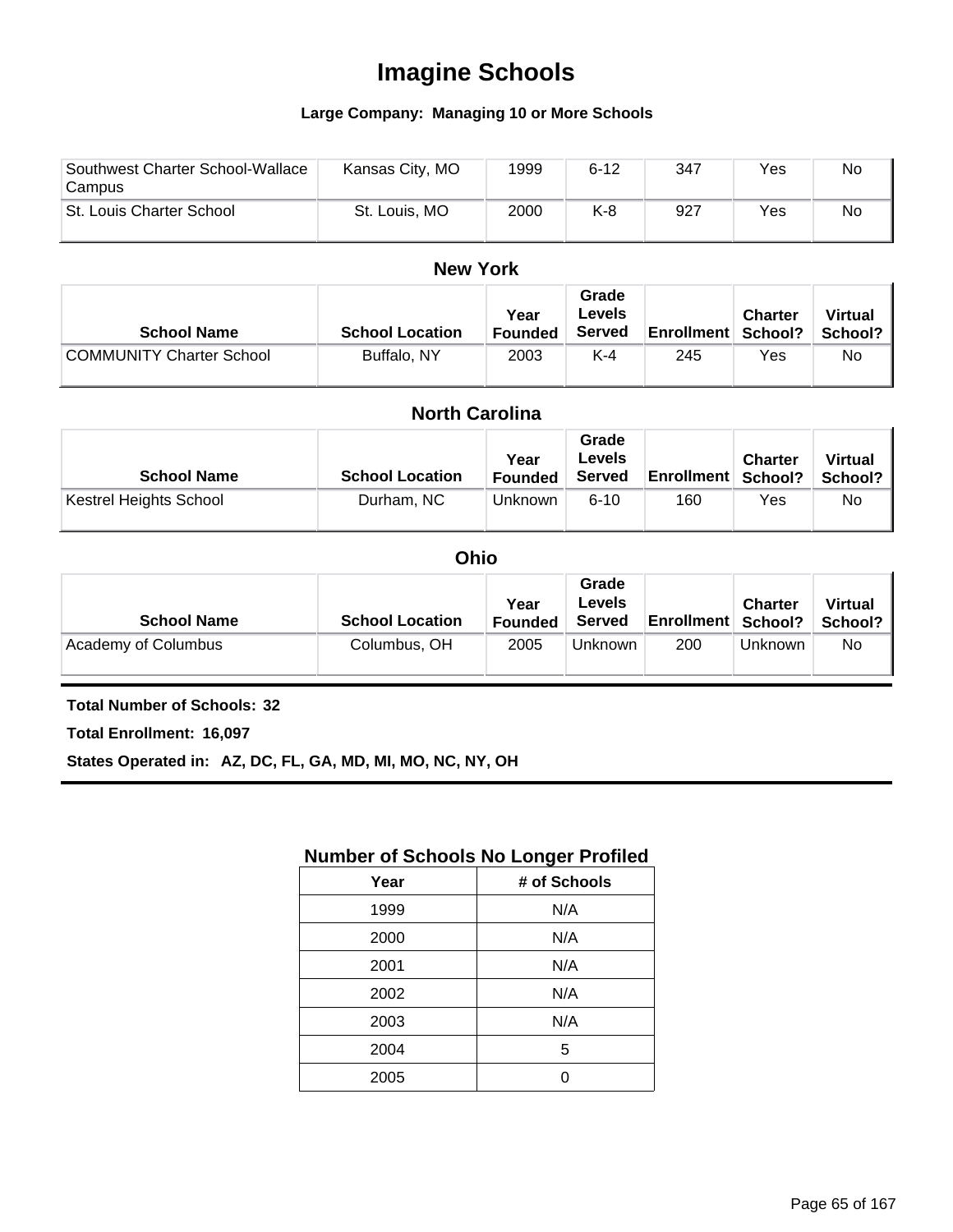#### **Large Company: Managing 10 or More Schools**

### **Schools No Longer Profiled for this Reporting Period**

#### **Arizona**

| <b>School Name</b>                           | <b>School Location</b> | <b>Reason No Longer Profiled</b>                                                                                     |
|----------------------------------------------|------------------------|----------------------------------------------------------------------------------------------------------------------|
| Chancellor Charter School at<br>Sierra Vista | Sierra Vista, AZ       | Imagine Schools reports name change to Imagine<br>Early Learning Center, per company profile response,<br>$1/5/06$ . |

#### **District Of Columbia**

| <b>School Name</b>             | <b>School Location</b> | <b>Reason No Longer Profiled</b>                                                                |
|--------------------------------|------------------------|-------------------------------------------------------------------------------------------------|
| Meridian Public Charter School | Washington, DC         | Imagine Schools reports that this school is 'deleted,'<br>per company profile response, 1/5/06. |

#### **Massachusetts**

| <b>School Name</b>              | <b>School Location</b> | <b>Reason No Longer Profiled</b>                                                               |
|---------------------------------|------------------------|------------------------------------------------------------------------------------------------|
| Lowell Community Charter School | Lowell, MA             | Imagine Schools reports that this school is 'deleted,<br>per company profile response, 1/5/06. |

#### **Michigan**

| <b>School Name</b>            | <b>School Location</b> | <b>Reason No Longer Profiled</b>                                                                |
|-------------------------------|------------------------|-------------------------------------------------------------------------------------------------|
| Great Lakes Academy           | Pontiac, MI            | Imagine Schools reports that this school is 'deleted,'<br>per company profile response, 1/5/06. |
| Huron Academy                 | Sterling Heights, MI   | Imagine Schools reports that this school is 'deleted,'<br>per company profile response, 1/5/06. |
| Pontiac Academy of Excellence | Pontiac, MI            | Imagine Schools reports that this school is 'deleted,'<br>per company profile response, 1/5/06. |

### **Missouri**

| <b>School Name</b>        | <b>School Location</b> | <b>Reason No Longer Profiled</b>                                                                |
|---------------------------|------------------------|-------------------------------------------------------------------------------------------------|
| Thurgood Marshall Academy | St. Louis, MO          | Imagine Schools reports that this school is 'deleted,'<br>per company profile response, 1/5/06. |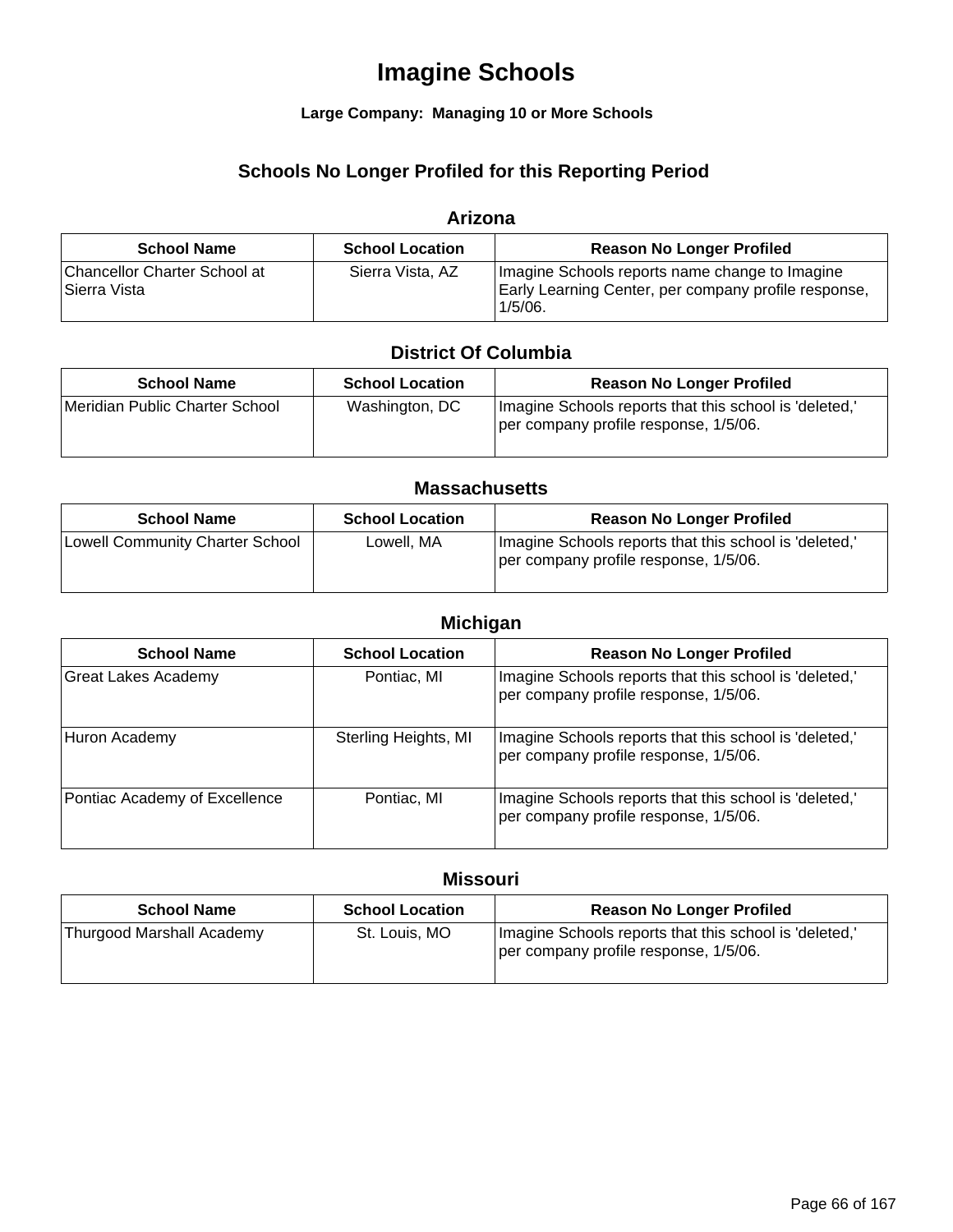### **Large Company: Managing 10 or More Schools**

#### **New York**

| <b>School Name</b>                                      | <b>School Location</b> | <b>Reason No Longer Profiled</b>                                                                |
|---------------------------------------------------------|------------------------|-------------------------------------------------------------------------------------------------|
| Central New York Charter School<br>for Math and Science | Syracuse, NY           | Imagine Schools reports that this school is 'deleted,'<br>per company profile response, 1/5/06. |
| ISouth Buffalo Charter School                           | Buffalo, NY            | Imagine Schools reports that this school is 'deleted,'<br>per company profile response, 1/5/06. |

### **North Carolina**

| <b>School Name</b>                  | <b>School Location</b> | <b>Reason No Longer Profiled</b>                                                                |
|-------------------------------------|------------------------|-------------------------------------------------------------------------------------------------|
| Alpha Academy                       | Fayetteville, NC       | Imagine Schools reports that this school is 'deleted,'<br>per company profile response, 1/5/06. |
| <b>Guilford Preparatory Academy</b> | Greensboro, NC         | Imagine Schools reports that this school is 'deleted,'<br>per company profile response, 1/5/06. |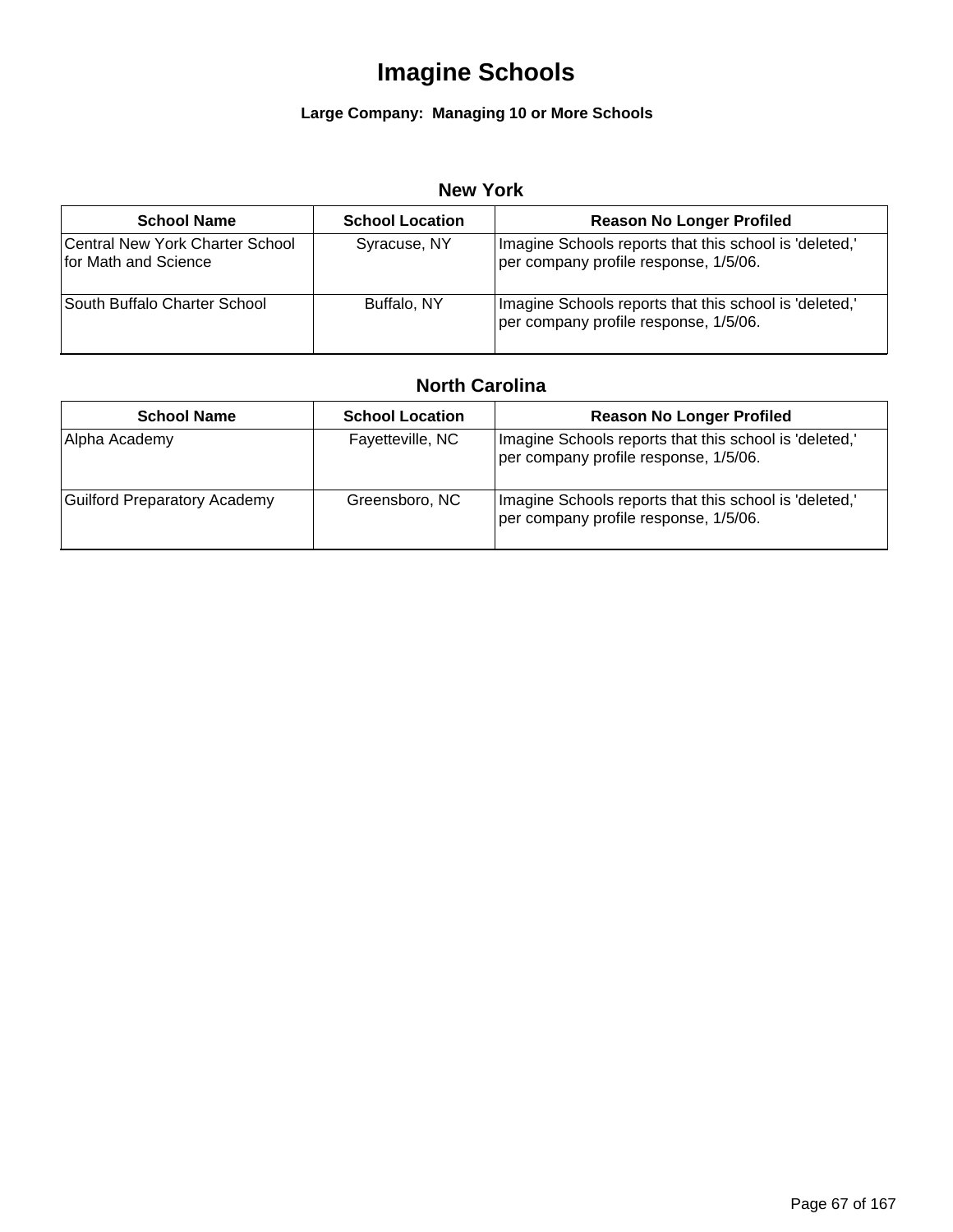





| <b>Report Year</b> | # of Schools |
|--------------------|--------------|
| 1998-99            | N/A          |
| 1999-00            | 22           |
| 2000-01            | 25           |
| 2001-02            | 44           |
| 2002-03            | 44           |
| 2003-04            | 35           |
| 2004-05            | 33           |
| 2005-06            | 32           |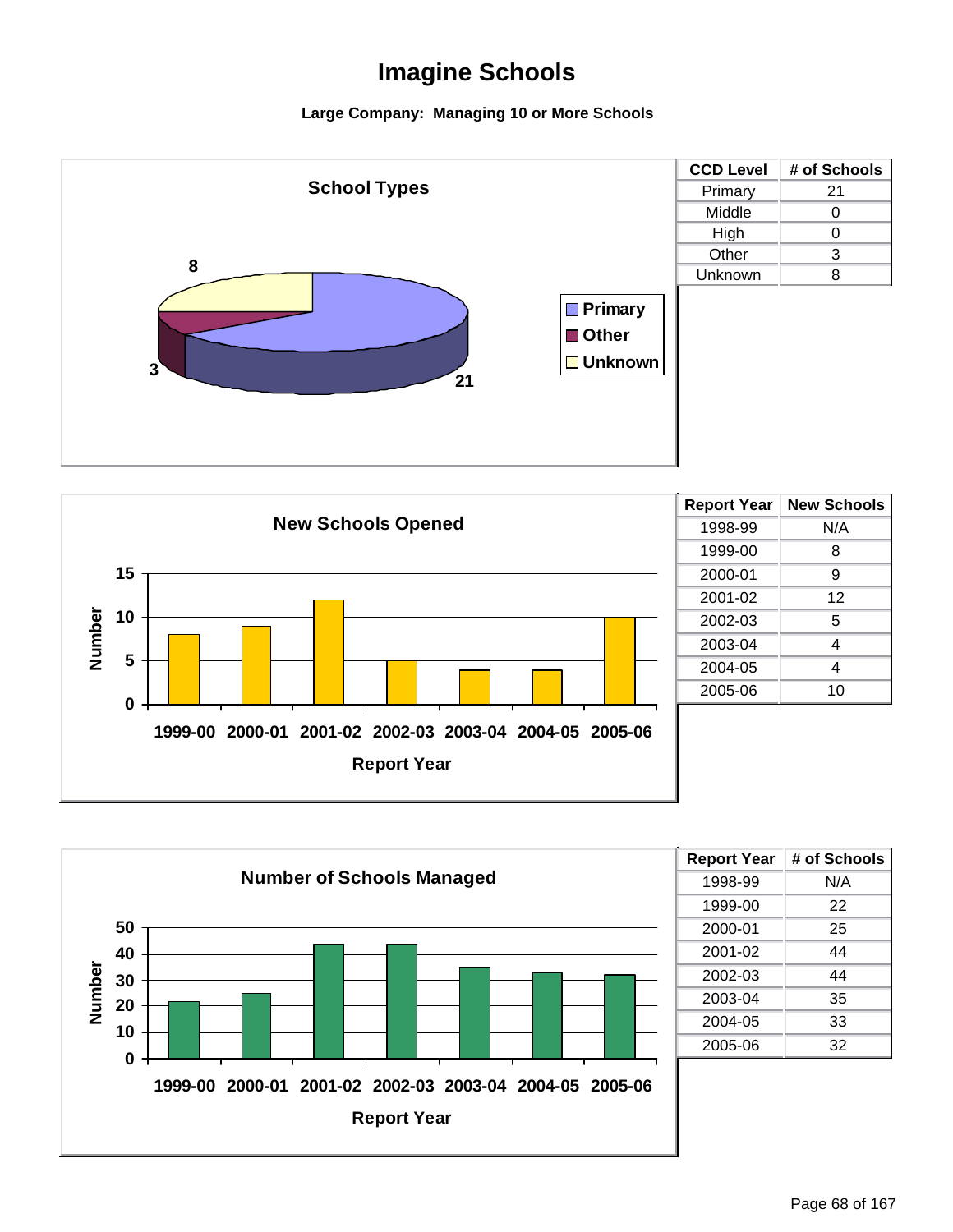

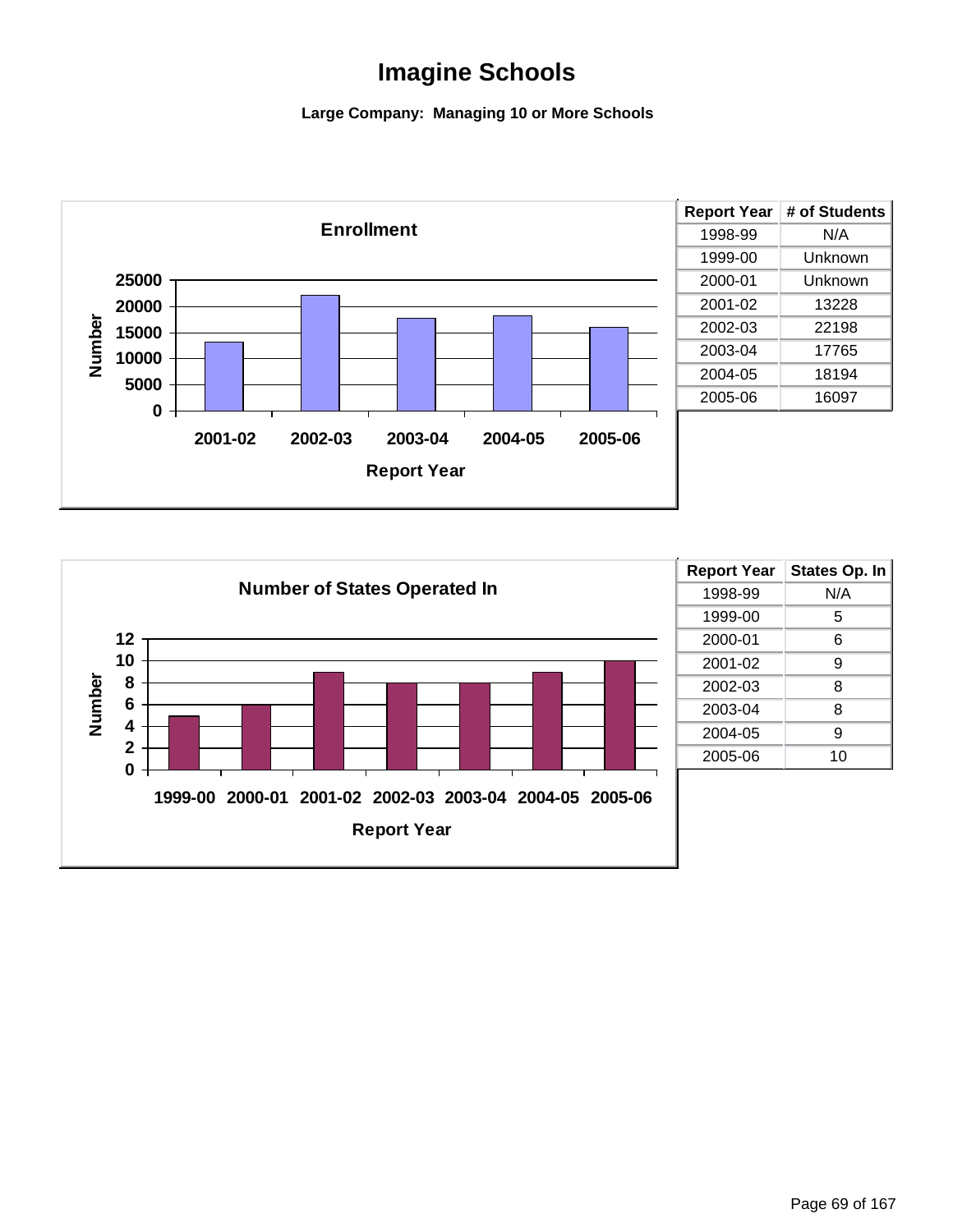## **K12, Inc.**

## **Large Company: Managing 10 or More Schools**

| <b>Address</b>             | <b>Telephone</b><br>and Fax | <b>Web Address</b> | Year | <b>Privately Held /</b><br>Founded   Publicly Traded   Profitability |         |
|----------------------------|-----------------------------|--------------------|------|----------------------------------------------------------------------|---------|
| 8000 Westpark Dr. Ste. 500 | 703-970-8000                | www.k12.com        | 1999 | Private                                                              | Unknown |
| McLean. VA 22102           | 703-288-6740                |                    |      |                                                                      |         |

### **Company Schools by State**

## **Arizona**

| <b>School Name</b>      | <b>School Location</b> | Year<br><b>Founded</b> | Grade<br>Levels<br><b>Served</b> | <b>Enrollment School?</b> | <b>Charter</b> | <b>Virtual</b><br>School? |
|-------------------------|------------------------|------------------------|----------------------------------|---------------------------|----------------|---------------------------|
| Arizona Virtual Academy | Tucson, AZ             | 2003                   | K-9                              | 1540                      | Yes            | Yes                       |

| <b>Arkansas</b>         |                        |                        |                                  |                           |                |                           |  |
|-------------------------|------------------------|------------------------|----------------------------------|---------------------------|----------------|---------------------------|--|
| <b>School Name</b>      | <b>School Location</b> | Year<br><b>Founded</b> | Grade<br>Levels<br><b>Served</b> | <b>Enrollment School?</b> | <b>Charter</b> | <b>Virtual</b><br>School? |  |
| Arkansas Virtual School | Little Rock, AR        | 2002                   | K-8                              | 400                       | No             | Yes                       |  |

### **California**

| <b>School Name</b>                         | <b>School Location</b> | Year<br><b>Founded</b> | Grade<br>Levels<br><b>Served</b> | <b>Enrollment</b> | <b>Charter</b><br>School? | <b>Virtual</b><br>School? |
|--------------------------------------------|------------------------|------------------------|----------------------------------|-------------------|---------------------------|---------------------------|
| California Virtual Academy at<br>Jamestown | Simi Valley, CA        | 2002                   | $K-9$                            | 580               | Yes                       | Yes                       |
| California Virtual Academy at Kern         | Simi Valley, CA        | 2002                   | $K-9$                            | 580               | Yes                       | Yes                       |
| California Virtual Academy at Kings        | Simi Valley, CA        | 2002                   | $K-9$                            | 580               | Yes                       | <b>Yes</b>                |
| California Virtual Academy at San<br>Diego | Simi Valley, CA        | 2002                   | $K-9$                            | 582               | Yes                       | <b>Yes</b>                |
| California Virtual Academy at San<br>Mateo | Simi Valley, CA        | 2004                   | $K-9$                            | 580               | Yes                       | <b>Yes</b>                |
| California Virtual Academy at<br>Sonoma    | Simi Valley, CA        | 2004                   | $K-9$                            | 580               | Yes                       | Yes                       |

### **Colorado**

| <b>School Name</b>       | <b>School Location</b> | Year<br><b>Founded</b> | Grade<br>Levels<br><b>Served</b> | <b>Enrollment School?</b> | <b>Charter</b> | <b>Virtual</b><br>School? |
|--------------------------|------------------------|------------------------|----------------------------------|---------------------------|----------------|---------------------------|
| Colorado Virtual Academy | Northglenn, CO         | 2001                   | K-9                              | 2350                      | Yes            | Yes                       |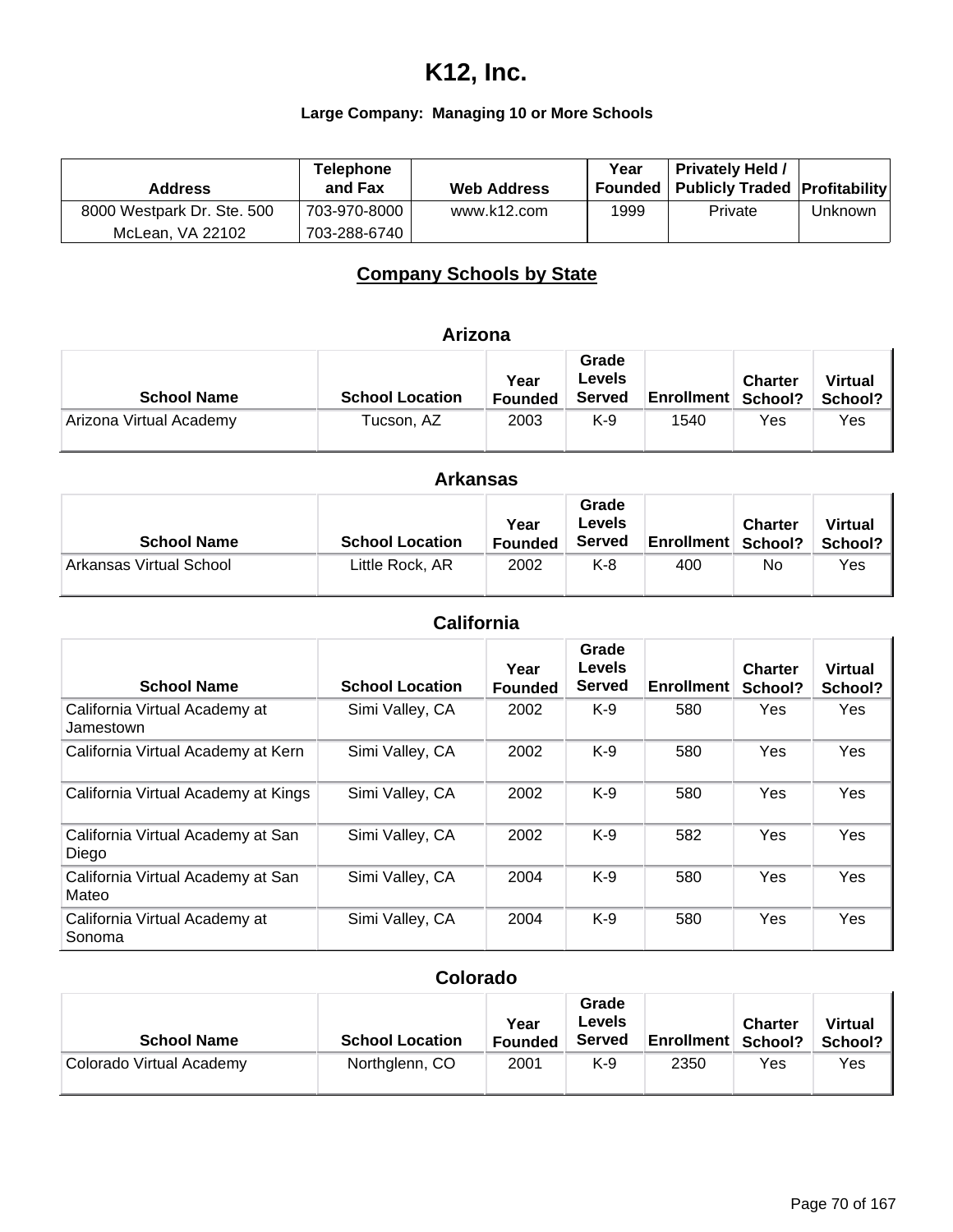### **Large Company: Managing 10 or More Schools**

### **Florida**

| <b>School Name</b>      | <b>School Location</b> | Year<br><b>Founded</b> | Grade<br>Levels<br><b>Served</b> | <b>Enrollment School?</b> | <b>Charter</b> | <b>Virtual</b><br>School? |
|-------------------------|------------------------|------------------------|----------------------------------|---------------------------|----------------|---------------------------|
| Florida Virtual Academy | Jacksonville, FL       | 2003                   | K-8                              | 500                       | No             | Yes                       |

#### **Idaho**

| <b>School Name</b>    | <b>School Location</b> | Year<br><b>Founded</b> | Grade<br>Levels<br><b>Served</b> | <b>Enrollment School?</b> | <b>Charter</b> | <b>Virtual</b><br>School? |
|-----------------------|------------------------|------------------------|----------------------------------|---------------------------|----------------|---------------------------|
| Idaho Virtual Academy | Boise, ID              | 2002                   | K-9                              | 1800                      | Yes            | Yes                       |

| <b>Maryland</b>                                   |                        |                        |                                         |                           |                |                           |  |  |
|---------------------------------------------------|------------------------|------------------------|-----------------------------------------|---------------------------|----------------|---------------------------|--|--|
| <b>School Name</b>                                | <b>School Location</b> | Year<br><b>Founded</b> | Grade<br><b>Levels</b><br><b>Served</b> | <b>Enrollment School?</b> | <b>Charter</b> | <b>Virtual</b><br>School? |  |  |
| Community Academy Public<br><b>Charter School</b> | Baltimore, MD          | 2004                   | $K-8$                                   | 20                        | Yes            | Yes                       |  |  |

#### **Ohio**

| <b>School Name</b>   | <b>School Location</b> | Year<br><b>Founded</b> | Grade<br>Levels<br><b>Served</b> | <b>Enrollment School?</b> | <b>Charter</b> | <b>Virtual</b><br>School? |
|----------------------|------------------------|------------------------|----------------------------------|---------------------------|----------------|---------------------------|
| Ohio Virtual Academy | Maumee, OH             | 2002                   | K-9                              | 3300                      | Yes            | Yes                       |

### **Pennsylvania**

| <b>School Name</b>                     | <b>School Location</b> | Year<br><b>Founded</b> | Grade<br>Levels<br><b>Served</b> | <b>Enrollment School?</b> | <b>Charter</b> | <b>Virtual</b><br>School? |
|----------------------------------------|------------------------|------------------------|----------------------------------|---------------------------|----------------|---------------------------|
| Pennsylvania Virtual Charter<br>School | Norristown, PA         | 2001                   | K-9                              | 4500                      | Yes            | Yes                       |

### **Wisconsin**

| <b>School Name</b>        | <b>School Location</b> | Year<br><b>Founded</b> | Grade<br>Levels<br><b>Served</b> | <b>Enrollment School?</b> | <b>Charter</b> | <b>Virtual</b><br>School? |
|---------------------------|------------------------|------------------------|----------------------------------|---------------------------|----------------|---------------------------|
| Wisconsin Virtual Academy | Fredonia, WI           | 2003                   | K-8                              | 630                       | Yes            | Yes                       |

**Total Number of Schools: 15**

**Total Enrollment: 18,522**

**States Operated in: AR, AZ, CA, CO, FL, ID, MD, OH, PA, WI**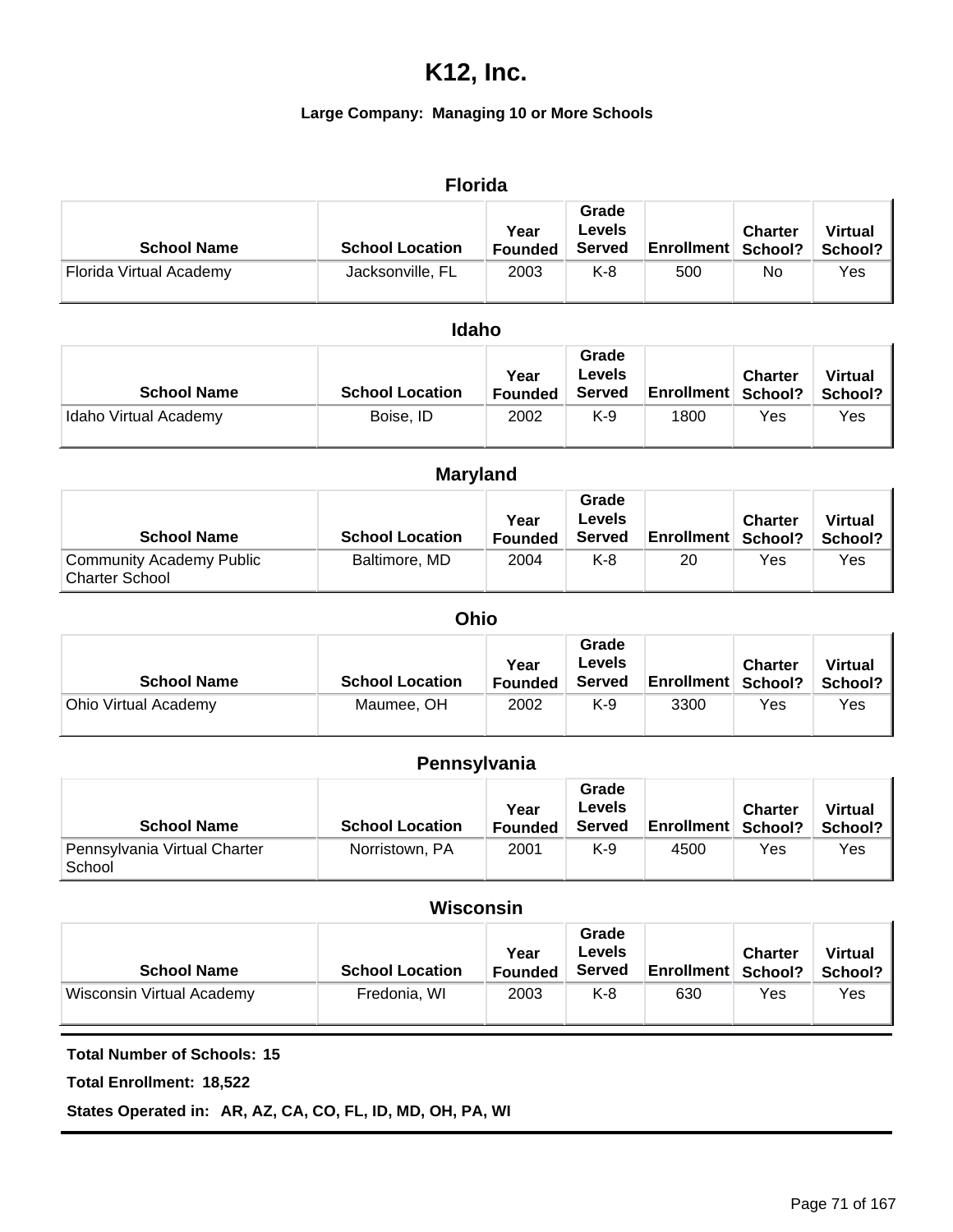|  | <b>Number of Schools No Longer Profiled</b> |  |  |
|--|---------------------------------------------|--|--|
|  |                                             |  |  |

| Year | # of Schools |
|------|--------------|
| 1999 | N/A          |
| 2000 | N/A          |
| 2001 | N/A          |
| 2002 | N/A          |
| 2003 | ი            |
| 2004 | 2            |
| 2005 |              |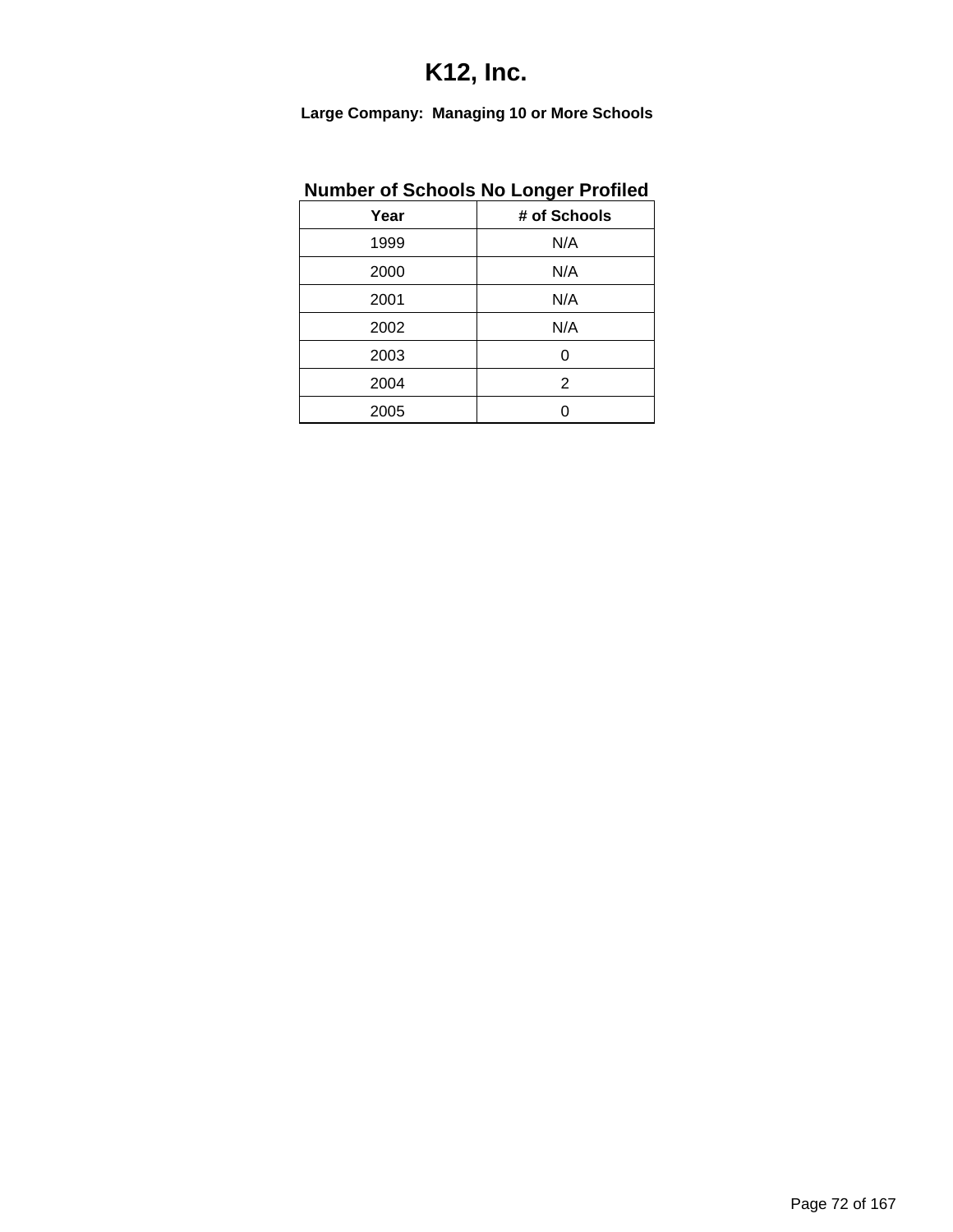





| <b>Report Year</b> | # of Schools |
|--------------------|--------------|
| 1998-99            | N/A          |
| 1999-00            | N/A          |
| 2000-01            | N/A          |
| 2001-02            | 1            |
| 2002-03            | 8            |
| 2003-04            | 14           |
| 2004-05            | 15           |
| 2005-06            | 15           |
|                    |              |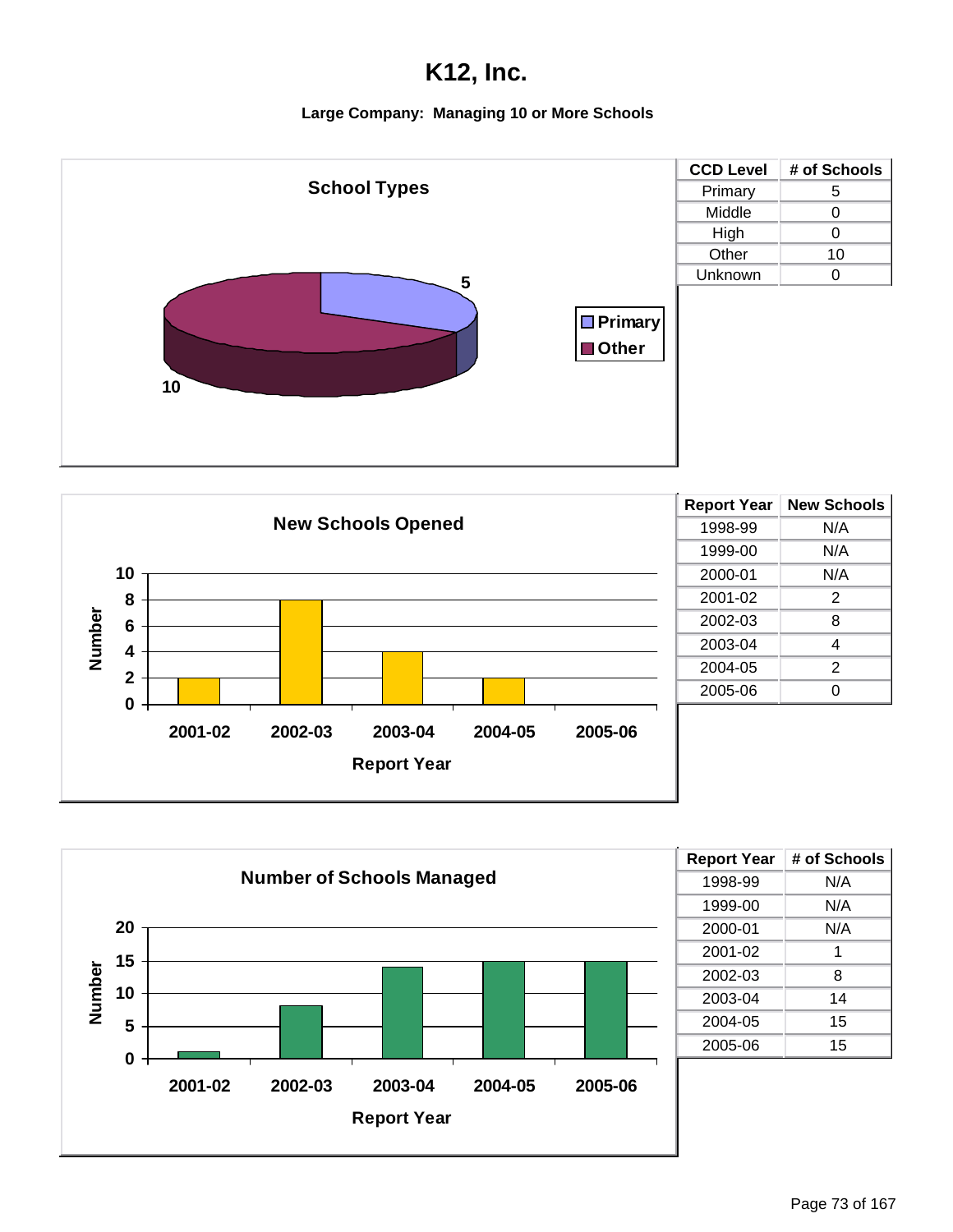

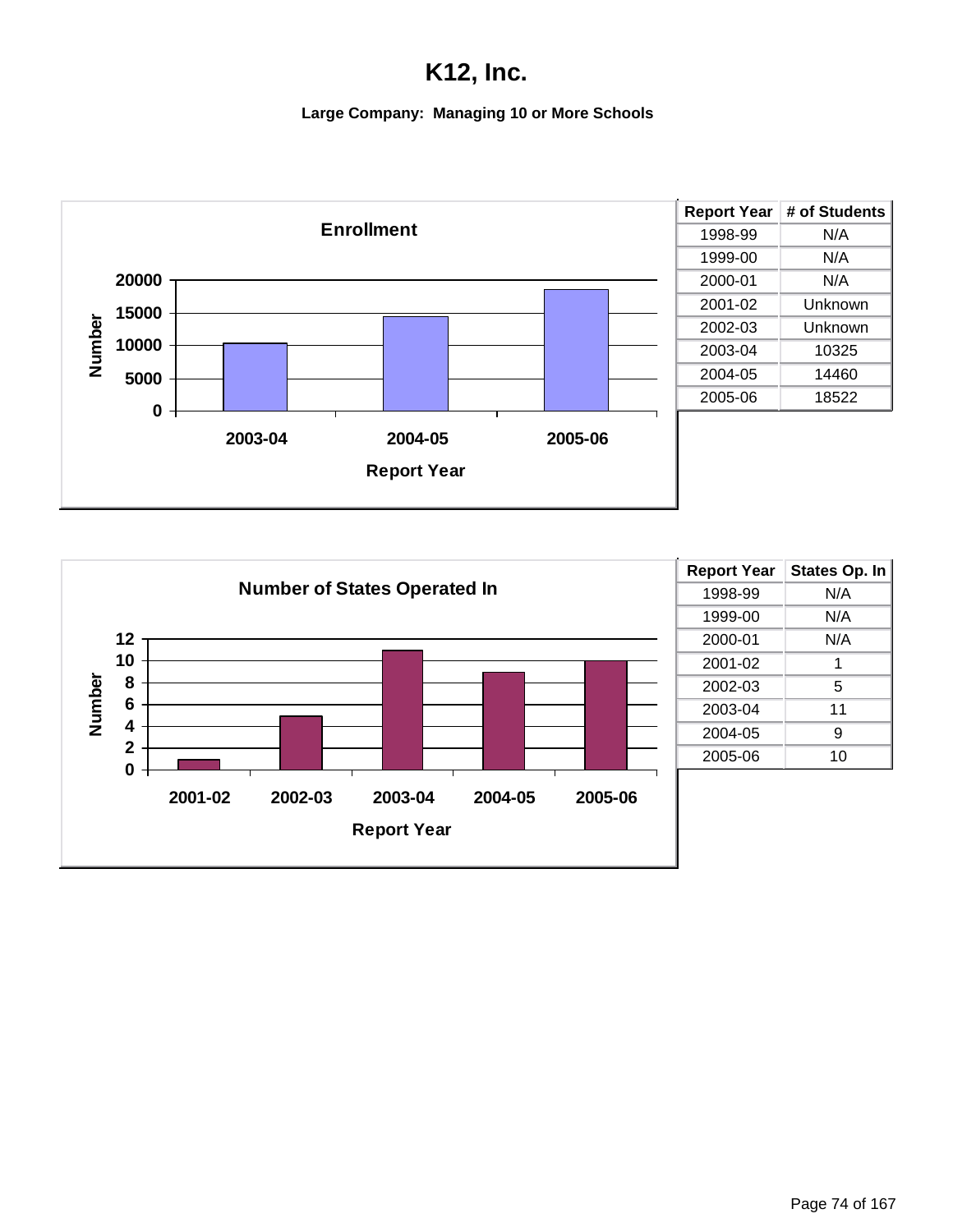### **Large Company: Managing 10 or More Schools**

| <b>Address</b>           | <b>Telephone</b><br>and Fax | <b>Web Address</b> | Year | <b>Privately Held /</b><br>Founded   Publicly Traded   Profitability |            |
|--------------------------|-----------------------------|--------------------|------|----------------------------------------------------------------------|------------|
| 1313 E Osborn Rd Ste 100 | 602-953-2933                | www.leonagroup.com | 1996 | Private                                                              | Profitable |
| Phoenix, AZ 85014        | 602-953-0831                |                    |      |                                                                      |            |

### **Company Schools by State**

| <b>School Name</b>                    | <b>School Location</b> | Year<br><b>Founded</b> | Grade<br><b>Levels</b><br><b>Served</b> | <b>Enrollment</b> | <b>Charter</b><br>School? | <b>Virtual</b><br>School? |
|---------------------------------------|------------------------|------------------------|-----------------------------------------|-------------------|---------------------------|---------------------------|
| Alta Vista High School                | Tucson, AZ             | 2003                   | $9 - 12$                                | 425               | Yes                       | No                        |
| Apache Trail High School              | Apache Junction, AZ    | 1997                   | $9 - 12$                                | 147               | Yes                       | No                        |
| <b>APEX Academy</b>                   | Apache Junction, AZ    | 2001                   | $K-8$                                   | 39                | Yes                       | No                        |
| Desert Hills High School              | Gilbert, AZ            | 1999                   | $9 - 12$                                | 475               | Yes                       | No                        |
| El Dorado High School                 | Chandler, AZ           | 1999                   | $9 - 12$                                | 260               | Yes                       | No                        |
| Estrella High School                  | Avondale, AZ           | 1999                   | $9 - 12$                                | 577               | Yes                       | No                        |
| Maya High School                      | Phoenix, AZ            | 1998                   | $9 - 12$                                | 517               | Yes                       | No                        |
| Montezuma Middle School               | Tempe, AZ              | 2003                   | $6 - 8$                                 | 30                | Yes                       | No                        |
| Ocotillo High School                  | Phoenix, AZ            | 1999                   | $9 - 12$                                | 446               | Yes                       | No                        |
| Peoria Accelerated High School        | Peoria, AZ             | 1999                   | $9 - 12$                                | 551               | Yes                       | No                        |
| South Pointe High School              | Phoenix, AZ            | 2003                   | $9 - 12$                                | 620               | Yes                       | <b>No</b>                 |
| Summit High School                    | Phoenix, AZ            | 1998                   | $9 - 12$                                | 498               | Yes                       | No                        |
| Sun Valley High School                | Mesa, AZ               | 1997                   | $9 - 12$                                | 977               | Yes                       | No                        |
| Sun Valley Middle School              | Mesa, AZ               | 2001                   | $6 - 8$                                 | 52                | Yes                       | No                        |
| Tempe Accelerated High School         | Tempe, AZ              | 1997                   | $9 - 12$                                | 385               | Yes                       | No                        |
| <b>Tucson Accelerated High School</b> | Tucson, AZ             | 1997                   | $9 - 12$                                | 539               | Yes                       | No                        |
| West Phoenix High School              | Phoenix, AZ            | 1997                   | $9 - 12$                                | 676               | Yes                       | No                        |

### **Arizona**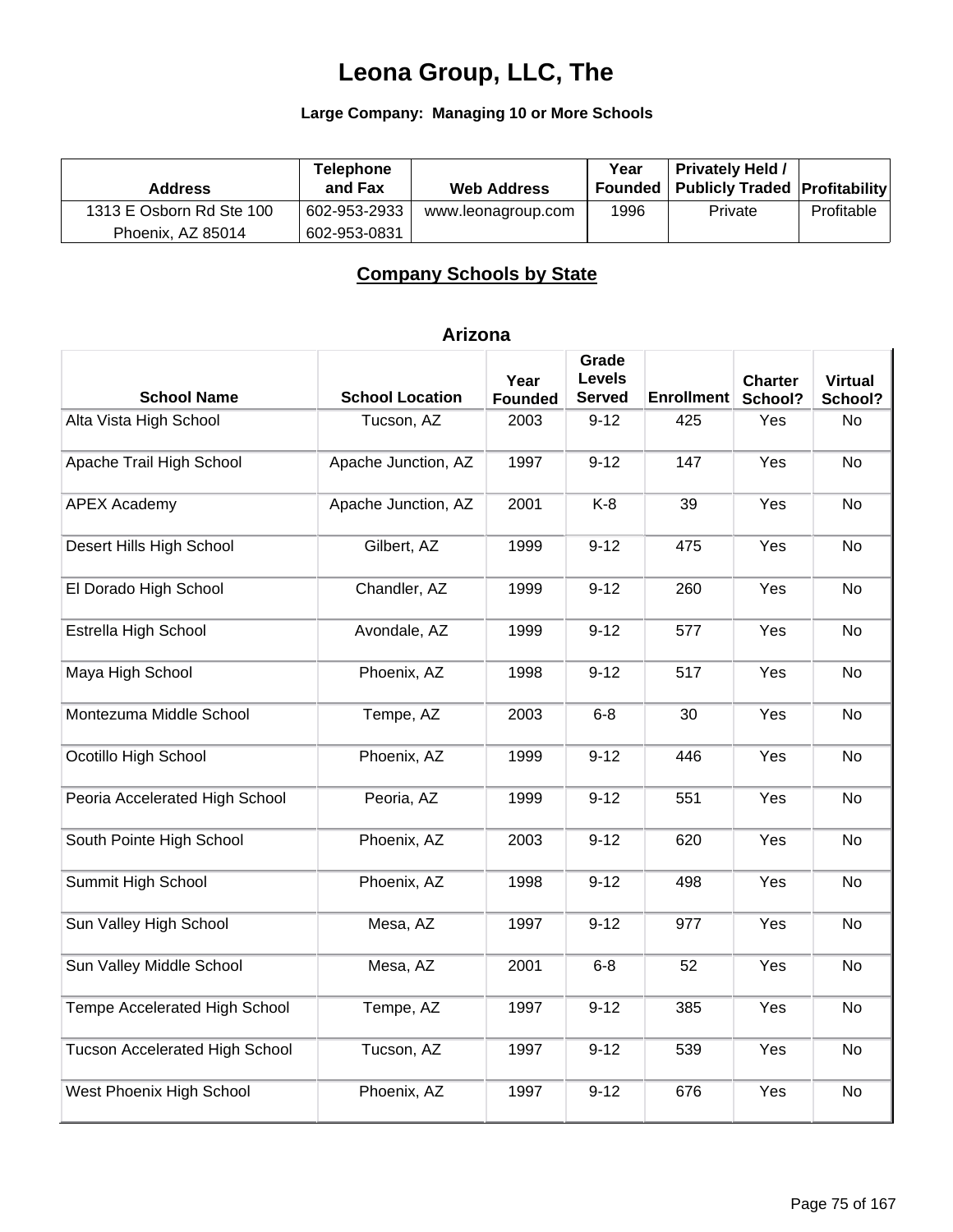| <b>School Name</b>         | <b>School Location</b> | Year<br><b>Founded</b> | Grade<br>Levels<br>Served | <b>Enrollment School?</b> | <b>Charter</b> | <b>Virtual</b><br>School? |
|----------------------------|------------------------|------------------------|---------------------------|---------------------------|----------------|---------------------------|
| Timothy L. Johnson Academy | Fort Wayne, IN         | 2002                   | K-8                       | 225                       | Yes            | No                        |

| <b>Michigan</b>                                             |                        |                        |                                         |                   |                           |                           |  |  |  |
|-------------------------------------------------------------|------------------------|------------------------|-----------------------------------------|-------------------|---------------------------|---------------------------|--|--|--|
| <b>School Name</b>                                          | <b>School Location</b> | Year<br><b>Founded</b> | Grade<br><b>Levels</b><br><b>Served</b> | <b>Enrollment</b> | <b>Charter</b><br>School? | <b>Virtual</b><br>School? |  |  |  |
| <b>ABT Elementary</b>                                       | Dearborn, MI           | 2003                   | $K-5$                                   | 316               | Yes                       | No                        |  |  |  |
| Academy for Business and<br>Technology                      | Melvindale, MI         | 1998                   | $6 - 12$                                | 390               | Yes                       | <b>No</b>                 |  |  |  |
| Allen Academy                                               | Detroit, MI            | 1999                   | $K-11$                                  | 827               | Yes                       | No                        |  |  |  |
| Cesar Chavez Academy<br>Elementary                          | Detroit, MI            | 1995                   | $K-5$                                   | 465               | Yes                       | <b>No</b>                 |  |  |  |
| Cesar Chavez Academy High                                   | Detroit, MI            | 2001                   | $9 - 12$                                | 464               | Yes                       | No                        |  |  |  |
| Cesar Chavez Academy Middle                                 | Detroit, MI            | 1997                   | $6 - 8$                                 | 450               | Yes                       | No                        |  |  |  |
| <b>Charlotte Forten Academy</b>                             | Detroit, MI            | 1998                   | $7 - 12$                                | 261               | Yes                       | <b>No</b>                 |  |  |  |
| <b>Consortium College Preparatory</b><br><b>High School</b> | Detroit, MI            | 2002                   | $7 - 12$                                | 494               | Yes                       | No                        |  |  |  |
| Francis Reh Public School<br>Academy                        | Saginaw, MI            | 1998                   | $K-8$                                   | 306               | Yes                       | No                        |  |  |  |
| George Crockett Academy                                     | Detroit, MI            | 1998                   | $K-8$                                   | 372               | Yes                       | <b>No</b>                 |  |  |  |
| Hope of Detroit Academy                                     | Detroit, MI            | 1999                   | $K-12$                                  | 425               | Yes                       | <b>No</b>                 |  |  |  |
| Joy Preparatory Academy - Dexter<br>Campus                  | Detroit, MI            | 2003                   | $3 - 8$                                 | 299               | Yes                       | No                        |  |  |  |
| Joy Preparatory Academy -<br>Oakman Campus                  | Detroit, MI            | 1999                   | $K-2$                                   | 157               | Yes                       | No                        |  |  |  |
| Mildred C Wells Academy                                     | Benton Harbor, MI      | 2005                   | $K-5$                                   | 164               | Yes                       | No                        |  |  |  |
| New City Academy                                            | Lansing, MI            | 1999                   | $K-8$                                   | 149               | Yes                       | No                        |  |  |  |
| Northridge Academy                                          | Flint, MI              | 1999                   | $K-8$                                   | 348               | Yes                       | No                        |  |  |  |
| Pierre Toussaint Academy                                    | Detroit, MI            | 1998                   | $K-8$                                   | 362               | Yes                       | No                        |  |  |  |
| Saginaw Preparatory Academy                                 | Saginaw, MI            | 1997                   | K-6                                     | 172               | Yes                       | No                        |  |  |  |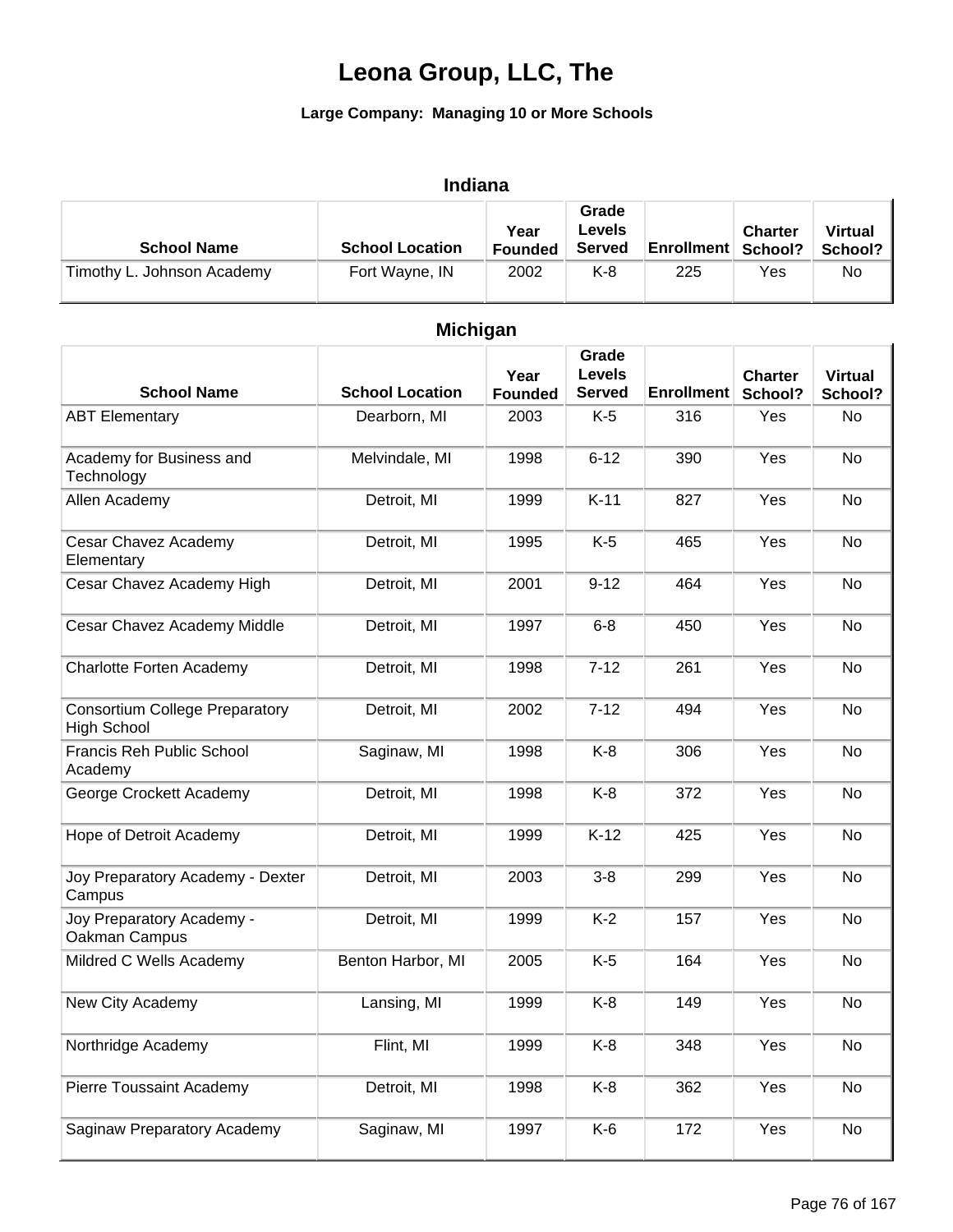### **Large Company: Managing 10 or More Schools**

| Tri-Valley Academy of Arts and<br>Academics | Muskegon, MI     | 1995 | K-8    | 296 | Yes | No |
|---------------------------------------------|------------------|------|--------|-----|-----|----|
| Voyageur Academy                            | Detroit, MI      | 1998 | $K-12$ | 321 | Yes | No |
| William C. Abney Academy                    | Grand Rapids, MI | 1998 | K-5    | 371 | Yes | No |

| ----                              |                        |                        |                                  |                   |                           |                           |  |  |
|-----------------------------------|------------------------|------------------------|----------------------------------|-------------------|---------------------------|---------------------------|--|--|
| <b>School Name</b>                | <b>School Location</b> | Year<br><b>Founded</b> | Grade<br>Levels<br><b>Served</b> | <b>Enrollment</b> | <b>Charter</b><br>School? | <b>Virtual</b><br>School? |  |  |
| Eagle Academy                     | Toledo, OH             | 2001                   | K-6                              | 115               | <b>Yes</b>                | No.                       |  |  |
| George A. Phillips Academy        | Toledo, OH             | 2003                   | $K-8$                            | 263               | Yes                       | No                        |  |  |
| Lake Erie Academy                 | Toledo, OH             | 2002                   | $K-8$                            | 333               | Yes                       | No.                       |  |  |
| Paul Laurence Dunbar Academy      | Toledo, OH             | 2002                   | K-6                              | 200               | <b>Yes</b>                | No                        |  |  |
| <b>Toledo Accelerated Academy</b> | Toledo, OH             | 2002                   | $6 - 12$                         | 151               | <b>Yes</b>                | No                        |  |  |
| Wildwood Environmental Academy    | Maumee, OH             | 2004                   | $K-8$                            | 180               | Yes                       | No                        |  |  |

### **Ohio**

#### **Total Number of Schools: 45**

**Total Enrollment: 16,090**

**States Operated in: AZ, IN, MI, OH**

### **Number of Schools No Longer Profiled**

| Year | # of Schools |
|------|--------------|
| 1999 |              |
| 2000 |              |
| 2001 | 1            |
| 2002 |              |
| 2003 |              |
| 2004 | ი            |
| 2005 |              |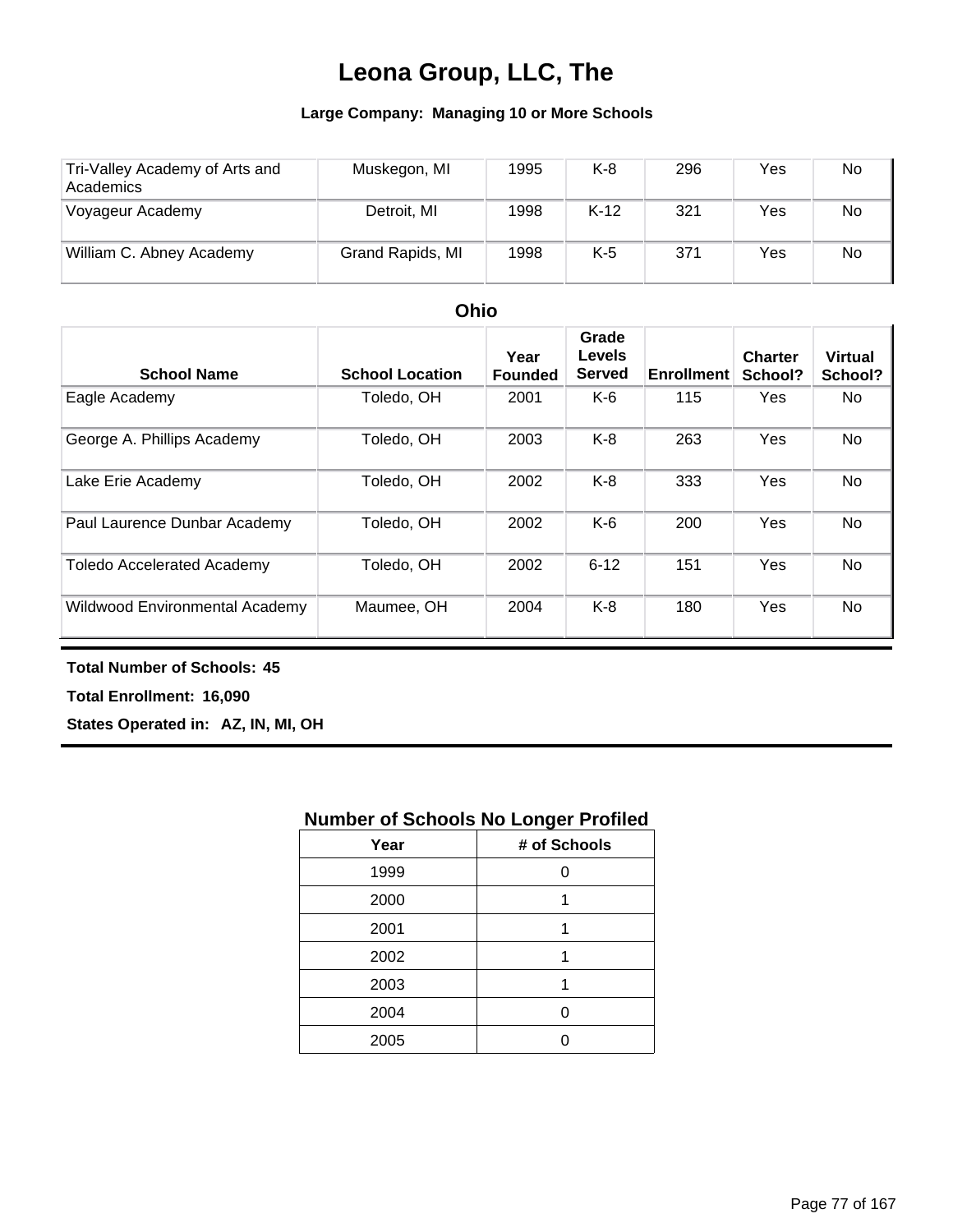**Large Company: Managing 10 or More Schools**

### **Schools No Longer Profiled for this Reporting Period**

|                    | ------                 |                                                                            |
|--------------------|------------------------|----------------------------------------------------------------------------|
| <b>School Name</b> | <b>School Location</b> | <b>Reason No Longer Profiled</b>                                           |
| Maumee Bay Academy | Toledo. OH             | School never opened, per Leona Group company<br>profile response, 1/12/06. |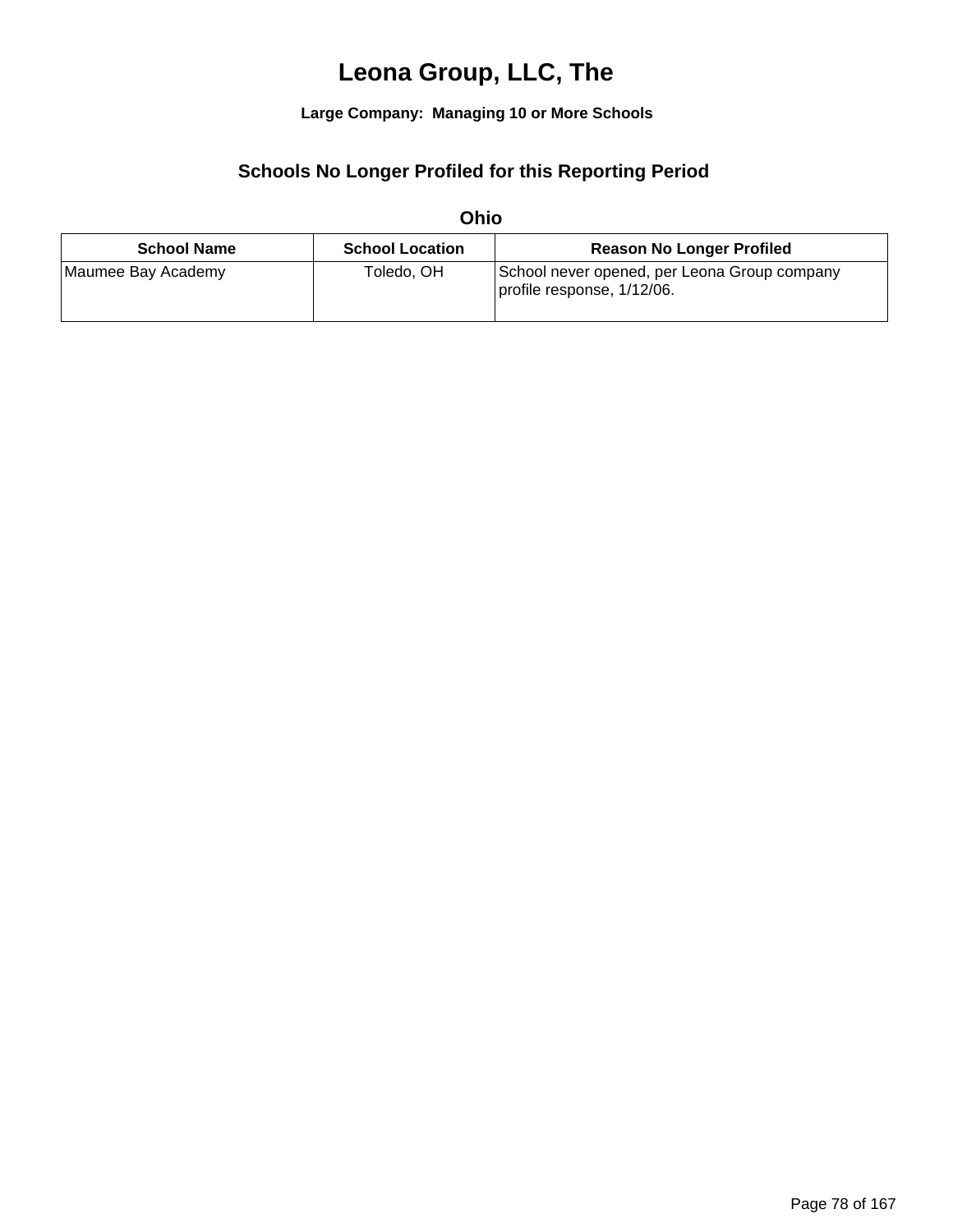





| <b>Report Year</b> | # of Schools |
|--------------------|--------------|
| 1998-99            | 25           |
| 1999-00            | 34           |
| 2000-01            | 34           |
| 2001-02            | 33           |
| 2002-03            | 37           |
| 2003-04            | 41           |
| 2004-05            | 45           |
| 2005-06            | 45           |
|                    |              |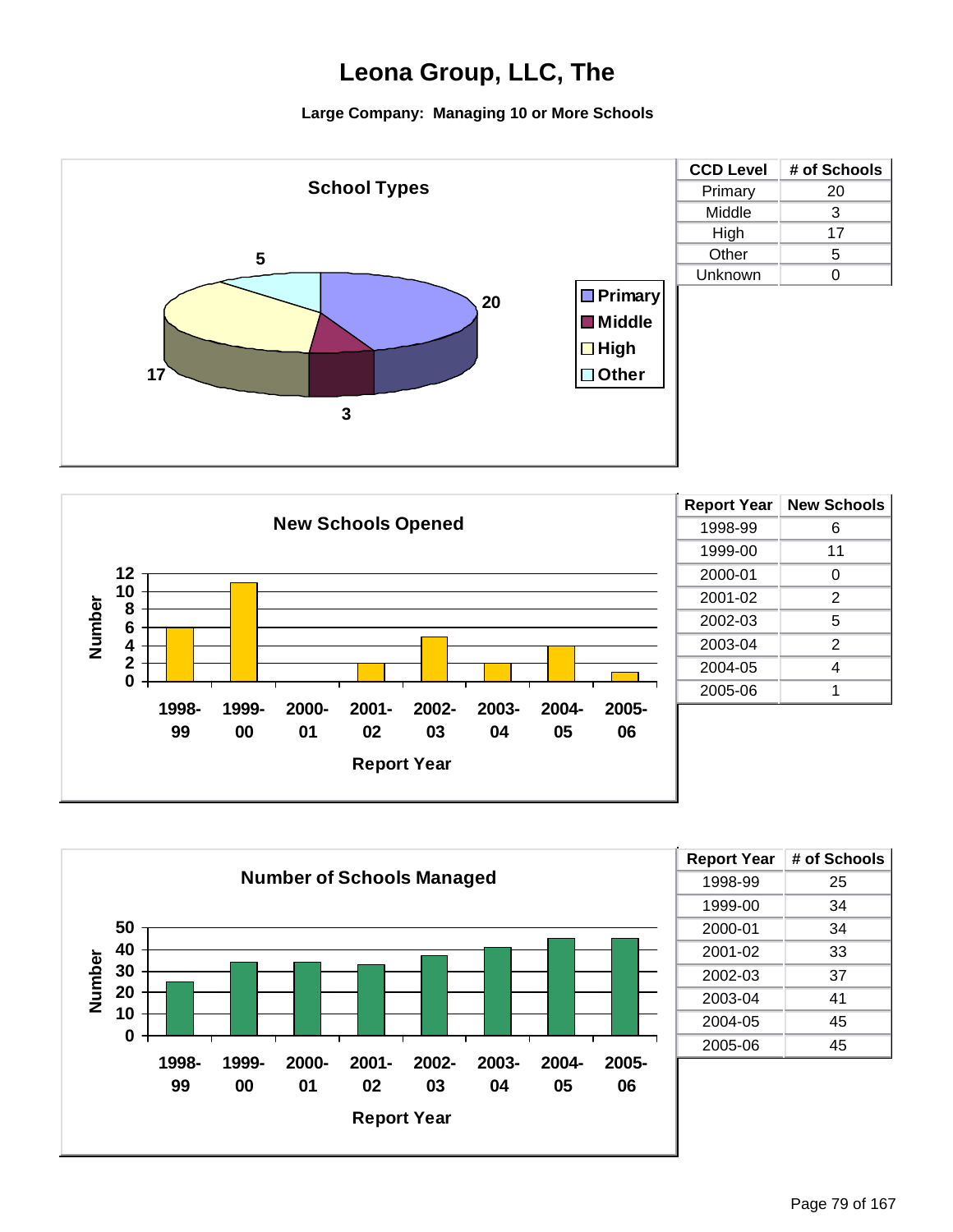

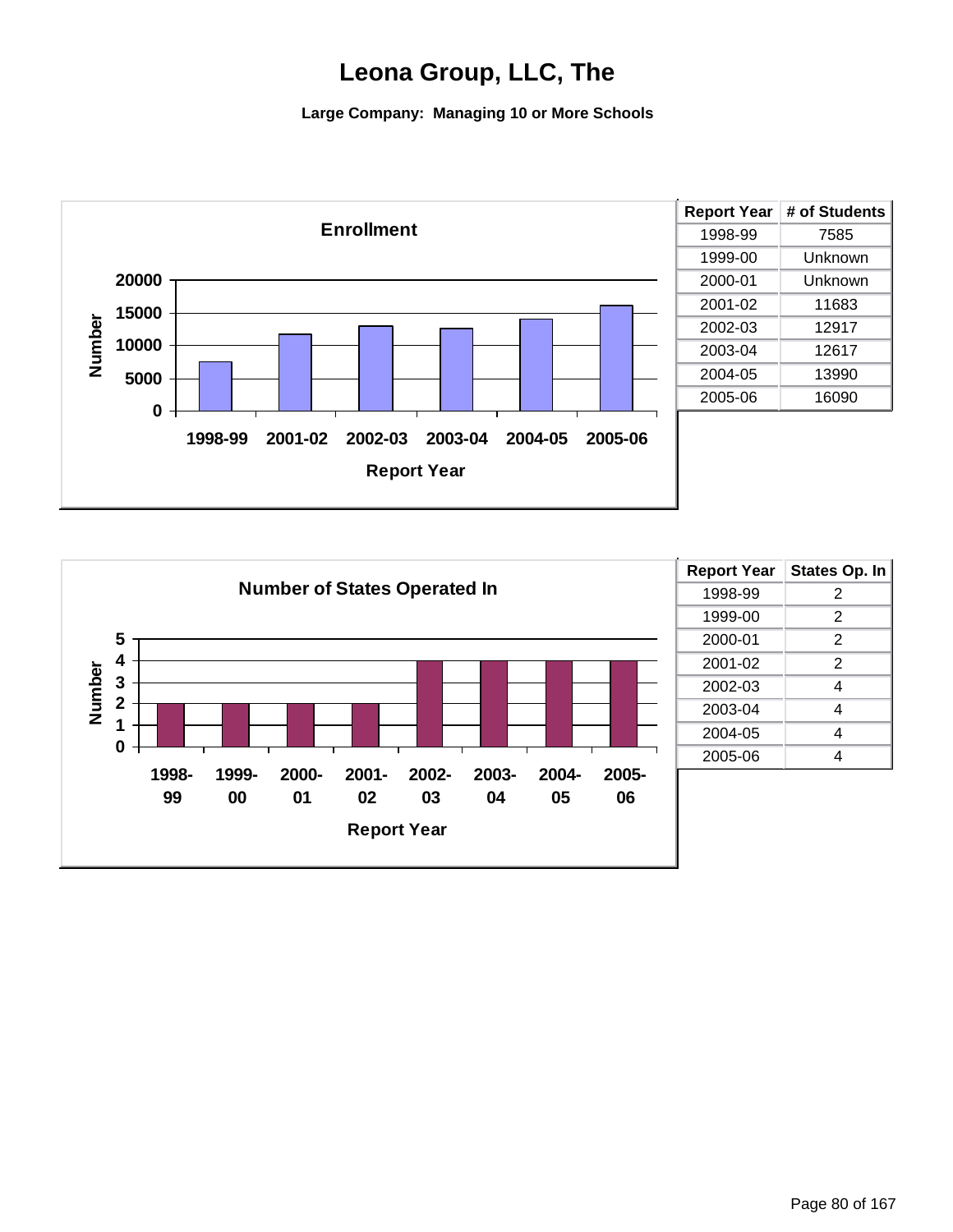#### **Large Company: Managing 10 or More Schools**

| <b>Address</b>        | <b>Telephone</b><br>and Fax | <b>Web Address</b>                 | Year | <b>Privately Held /</b><br>Founded   Publicly Traded   Profitability |         |
|-----------------------|-----------------------------|------------------------------------|------|----------------------------------------------------------------------|---------|
| 100 Wall St, Ninth Fl |                             | 212-232-0305 www.mosaicaeducation. | 1997 | Private                                                              | Unknown |
| New York, NY 10005    | 212-232-0309                | com                                |      |                                                                      |         |

### **Company Schools by State**

#### **Arizona**

| <b>School Name</b>               | <b>School Location</b> | Year<br><b>Founded</b> | Grade<br><b>Levels</b><br><b>Served</b> | <b>Enrollment</b> | <b>Charter</b><br>School? | <b>Virtual</b><br>School? |
|----------------------------------|------------------------|------------------------|-----------------------------------------|-------------------|---------------------------|---------------------------|
| Ahwatukee Foothills Prep         | Phoenix, AZ            | 2004                   | K-6                                     | 223               | Yes                       | No                        |
| Phoenix Advantage Charter School | Phoenix, AZ            | 1997                   | K-8                                     | 867               | Yes                       | No                        |

### **Colorado**

| <b>School Name</b>                    | <b>School Location</b> | Year<br><b>Founded</b> | Grade<br>Levels<br><b>Served</b> | <b>Enrollment School?</b> | <b>Charter</b> | <b>Virtual</b><br>School? |
|---------------------------------------|------------------------|------------------------|----------------------------------|---------------------------|----------------|---------------------------|
| Denver Arts and Technology<br>Academy | Denver, CO             | 2000                   | K-8                              | 448                       | Yes            | No.                       |

### **Delaware**

| <b>School Name</b> | <b>School Location</b> | Year<br>Founded | Grade<br>Levels<br>Served | <b>Enrollment School?</b> | <b>Charter</b> | <b>Virtual</b><br>School? |
|--------------------|------------------------|-----------------|---------------------------|---------------------------|----------------|---------------------------|
| Academy of Dover   | Dover, DE              | 2003            | K-6                       | 383                       | Yes            | No                        |

### **District Of Columbia**

| <b>School Name</b>          | <b>School Location</b> | Year<br><b>Founded</b> | Grade<br><b>Levels</b><br><b>Served</b> | <b>Enrollment</b> | <b>Charter</b><br>School? | <b>Virtual</b><br>School? |
|-----------------------------|------------------------|------------------------|-----------------------------------------|-------------------|---------------------------|---------------------------|
| Arts and Technology Academy | Washington, DC         | 1999                   | K-6                                     | 606               | Yes                       | No                        |
| Howard Road Academy         | Washington, DC         | 2001                   | K-7                                     | 573               | Yes                       | No                        |

### **Indiana**

| <b>School Name</b>                 | <b>School Location</b> | Year<br><b>Founded</b> | Grade<br><b>Levels</b><br><b>Served</b> | <b>Enrollment School?</b> | Charter | <b>Virtual</b><br>School? |
|------------------------------------|------------------------|------------------------|-----------------------------------------|---------------------------|---------|---------------------------|
| <b>Charter School of the Dunes</b> | Gary, IN               | 2003                   | K-7                                     | 511                       | Yes     | No                        |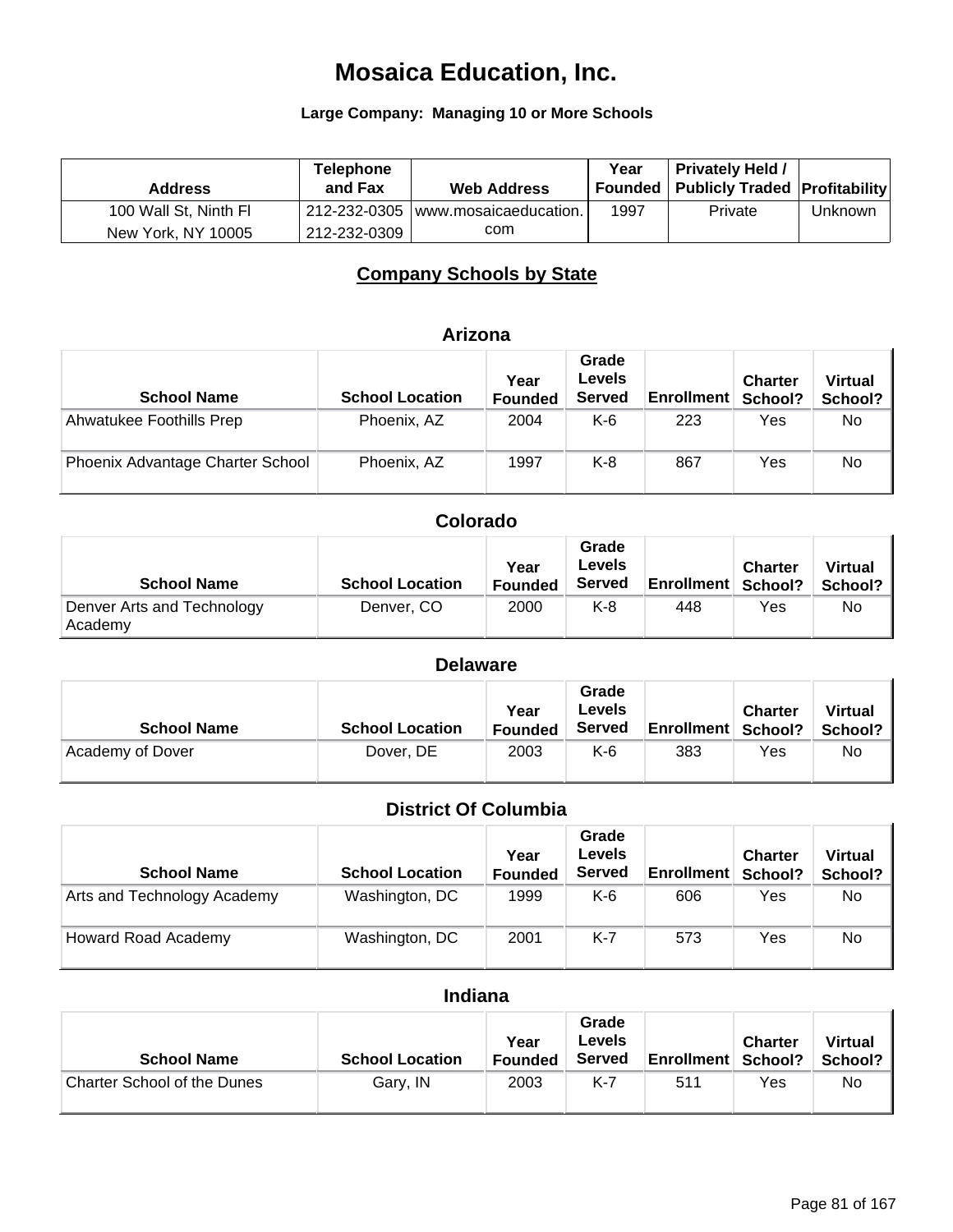#### **Large Company: Managing 10 or More Schools**

| <b>Michigan</b> |  |  |
|-----------------|--|--|
|                 |  |  |

| <b>School Name</b>                                                | <b>School Location</b> | Year<br><b>Founded</b> | Grade<br><b>Levels</b><br><b>Served</b> | <b>Enrollment</b> | <b>Charter</b><br>School? | <b>Virtual</b><br>School? |
|-------------------------------------------------------------------|------------------------|------------------------|-----------------------------------------|-------------------|---------------------------|---------------------------|
| Arts and Technology Academy of<br>Pontiac                         | Pontiac, MI            | 2001                   | $K-8$                                   | 385               | <b>Yes</b>                | <b>No</b>                 |
| <b>Bay County Public School</b><br>Academy                        | Bay City, MI           | 2001                   | $K-8$                                   | 334               | Yes                       | No                        |
| Bingham Arts Academy                                              | Alpena, MI             | 2004                   | $K-6$                                   | 149               | Yes                       | <b>No</b>                 |
| <b>Business Entrepreneurship</b><br>Science and Technology Public | Highland Park, MI      | 2004                   | $K-6$                                   | 338               | Yes                       | No                        |
| Capital Area Academy                                              | Lansing, MI            | 1999                   | $K-8$                                   | 192               | Yes                       | <b>No</b>                 |
| Center Academy                                                    | Flint, MI              | 1999                   | $K-8$                                   | 430               | Yes                       | <b>No</b>                 |
| Discovery Arts & Technology                                       | Inkster, MI            | 2005                   | $K-4$                                   | 103               | Yes                       | No                        |
| <b>Grand Blanc Academy</b>                                        | Grand Blanc, MI        | 1999                   | $K-8$                                   | 452               | Yes                       | <b>No</b>                 |
| Jackson Arts and Technology<br>Academy                            | Jackson, MI            | 2003                   | $K-6$                                   | 214               | Yes                       | No                        |
| Kalamazoo Advantage Academy                                       | Kalamazoo, MI          | 1998                   | $K-8$                                   | 405               | Yes                       | <b>No</b>                 |
| Ojibwe Charter School                                             | Brimley, MI            | 2003                   | $K-10$                                  | 103               | Yes                       | <b>No</b>                 |
| Richfield Public School Academy                                   | Flint, MI              | 2003                   | $K-7$                                   | 450               | Yes                       | No                        |

#### **New York**

| <b>School Name</b>                       | <b>School Location</b> | Year<br><b>Founded</b> | Grade<br>Levels<br><b>Served</b> | <b>Enrollment School?</b> | <b>Charter</b> | <b>Virtual</b><br>School? |
|------------------------------------------|------------------------|------------------------|----------------------------------|---------------------------|----------------|---------------------------|
| Our World Neighborhood Charter<br>School | Astoria, NY            | 2002                   | K-8                              | 650                       | Yes            | No                        |

#### **School Name School Location Year Founded Grade Levels Served Enrollment Charter School? Ohio Virtual School?** Academy of Arts & Humanities Warren, OH 2005 K-5 101 Yes No Cleveland Arts & Social Sciences Academy Cleveland, OH 2005 K-5 295 Yes No Columbus Arts and Technology Academy Columbus, OH 2004 K-6 537 Yes No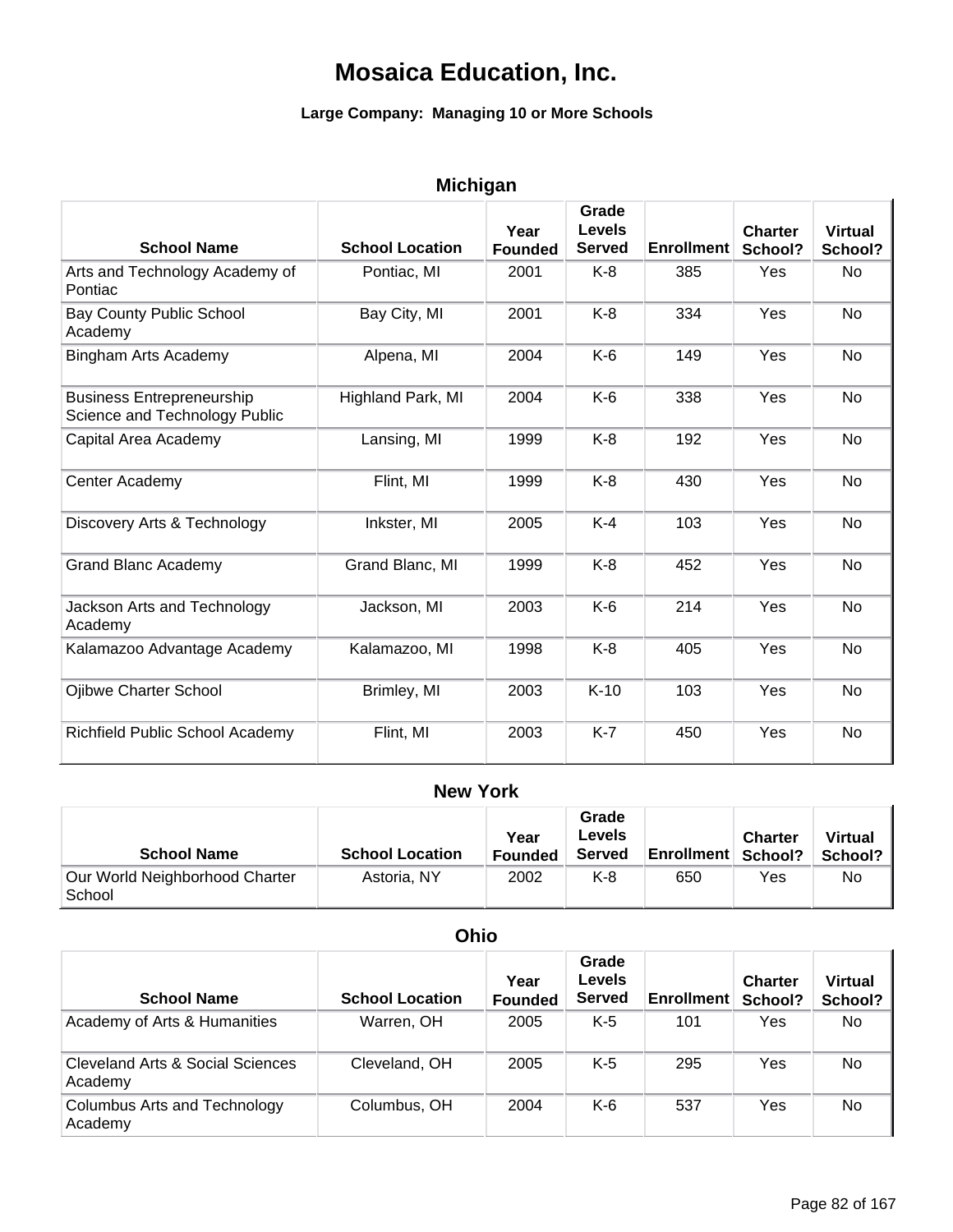### **Large Company: Managing 10 or More Schools**

| Columbus Cornerstone Literacy &<br>Technology             | Columbus, OH      | 2005 | $K-4$ | 55  | Yes | <b>No</b> |
|-----------------------------------------------------------|-------------------|------|-------|-----|-----|-----------|
| Columbus Humanities Arts and<br><b>Technology Academy</b> | Columbus, OH      | 2004 | $K-6$ | 339 | Yes | <b>No</b> |
| <b>Columbus Preparatory Academy</b>                       | Columbus, OH      | 2004 | $K-6$ | 359 | Yes | No        |
| Lorain Preparatory Academy                                | Lorain. OH        | 2005 | $K-5$ | 129 | Yes | <b>No</b> |
| <b>Preparing Academic Leaders</b><br>Academy              | Maple Heights, OH | 2005 | $K-5$ | 237 | Yes | <b>No</b> |
| Youngstown Academy of<br>Excellence                       | Youngstown, OH    | 2005 | $K-5$ | 107 | Yes | <b>No</b> |

### **Pennsylvania**

| <b>School Name</b>                                    | <b>School Location</b> | Year<br><b>Founded</b> | Grade<br><b>Levels</b><br><b>Served</b> | <b>Enrollment</b> | <b>Charter</b><br>School? | <b>Virtual</b><br>School? |
|-------------------------------------------------------|------------------------|------------------------|-----------------------------------------|-------------------|---------------------------|---------------------------|
| <b>Bear Creek Community Charter</b><br>School         | Wilkes Barre, PA       | 2004                   | $K-7$                                   | 263               | Yes                       | No.                       |
| <b>Fell Charter School</b>                            | Simpson, PA            | 2002                   | $K-9$                                   | 263               | Yes                       | No.                       |
| <b>Graystone Academy Charter</b><br>School            | Coatesville, PA        | 2002                   | $K-9$                                   | 581               | Yes                       | No                        |
| Leadership Learning Partners<br><b>Charter School</b> | Philadelphia, PA       | 2000                   | $K-8$                                   | 725               | Yes                       | N <sub>o</sub>            |
| Ronald H. Brown Academy                               | Harrisburg, PA         | 2000                   | K-8                                     | 350               | Yes                       | <b>No</b>                 |

#### **Total Number of Schools: 34**

**Total Enrollment: 12,157**

**States Operated in: AZ, CO, DC, DE, IN, MI, NY, OH, PA**

### **Number of Schools No Longer Profiled**

| Year | # of Schools |
|------|--------------|
| 1999 | ი            |
| 2000 | ი            |
| 2001 | ი            |
| 2002 | 4            |
| 2003 | 2            |
| 2004 | 4            |
| 2005 |              |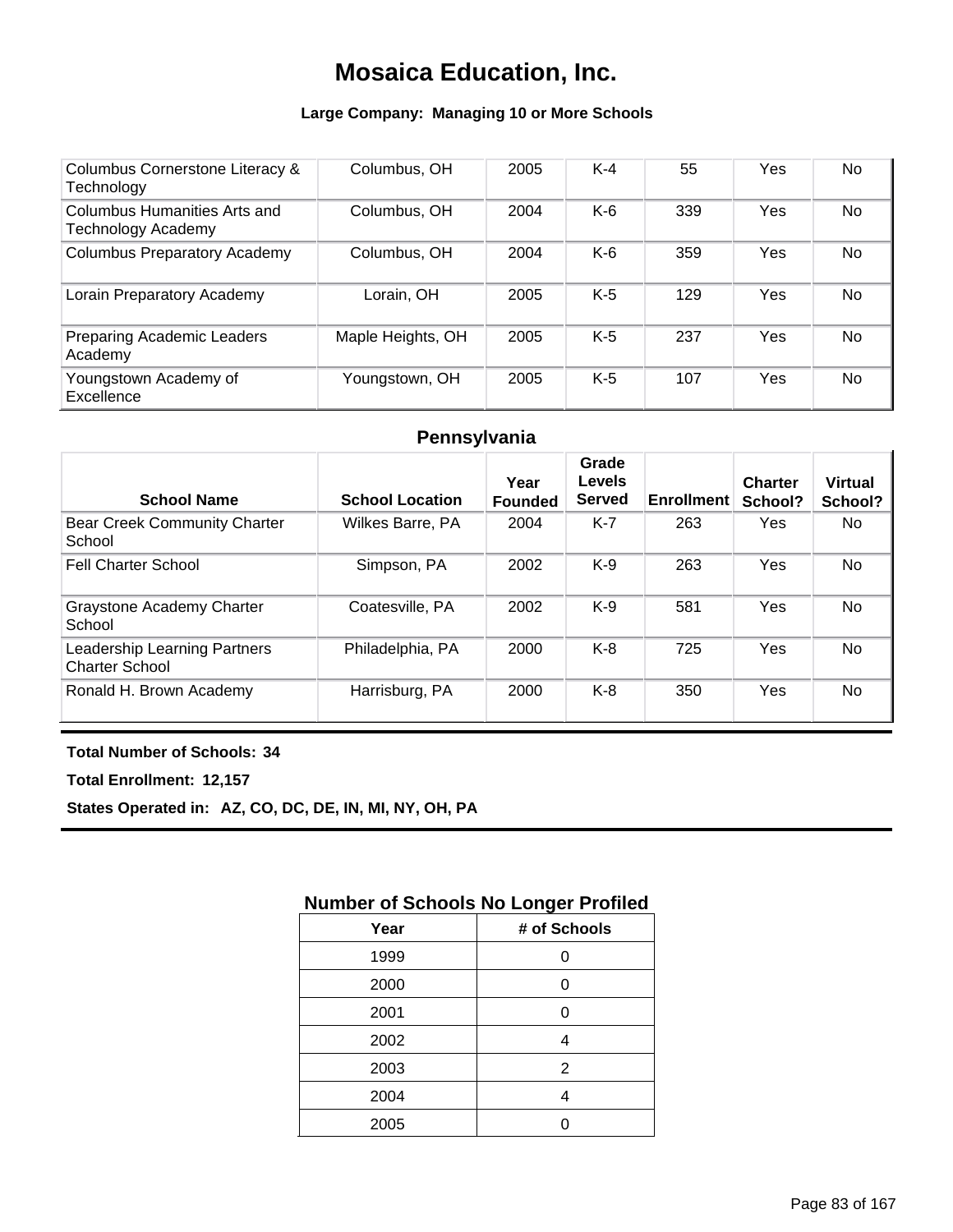



| 6 |
|---|
| 4 |
| 2 |
| 3 |
| 5 |
| 7 |
| 7 |
|   |



| <b>Report Year</b> | # of Schools |
|--------------------|--------------|
| 1998-99            | 2            |
| 1999-00            | 8            |
| 2000-01            | 12           |
| 2001-02            | 22           |
| 2002-03            | 21           |
| 2003-04            | 24           |
| 2004-05            | 27           |
| 2005-06            | 34           |
|                    |              |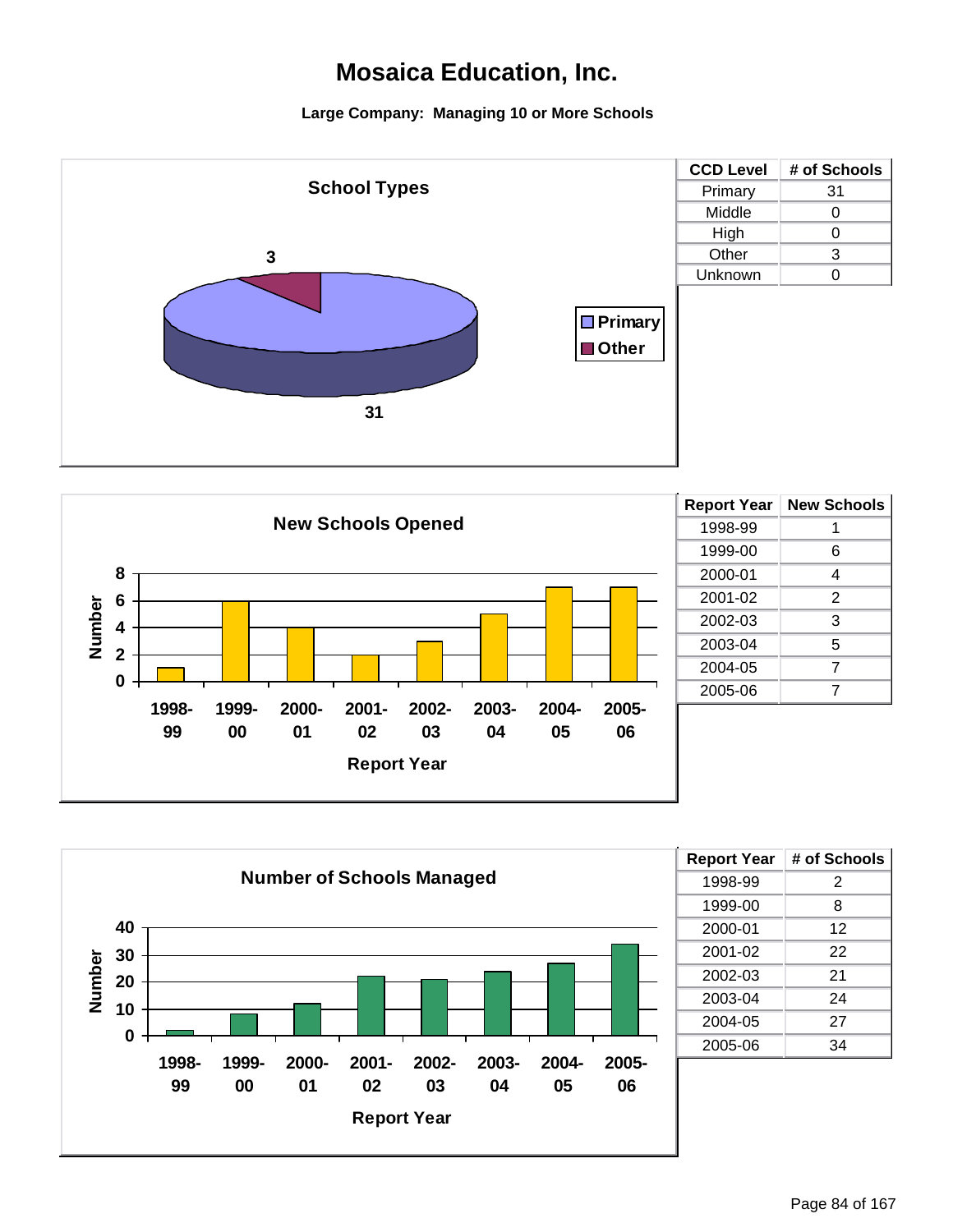

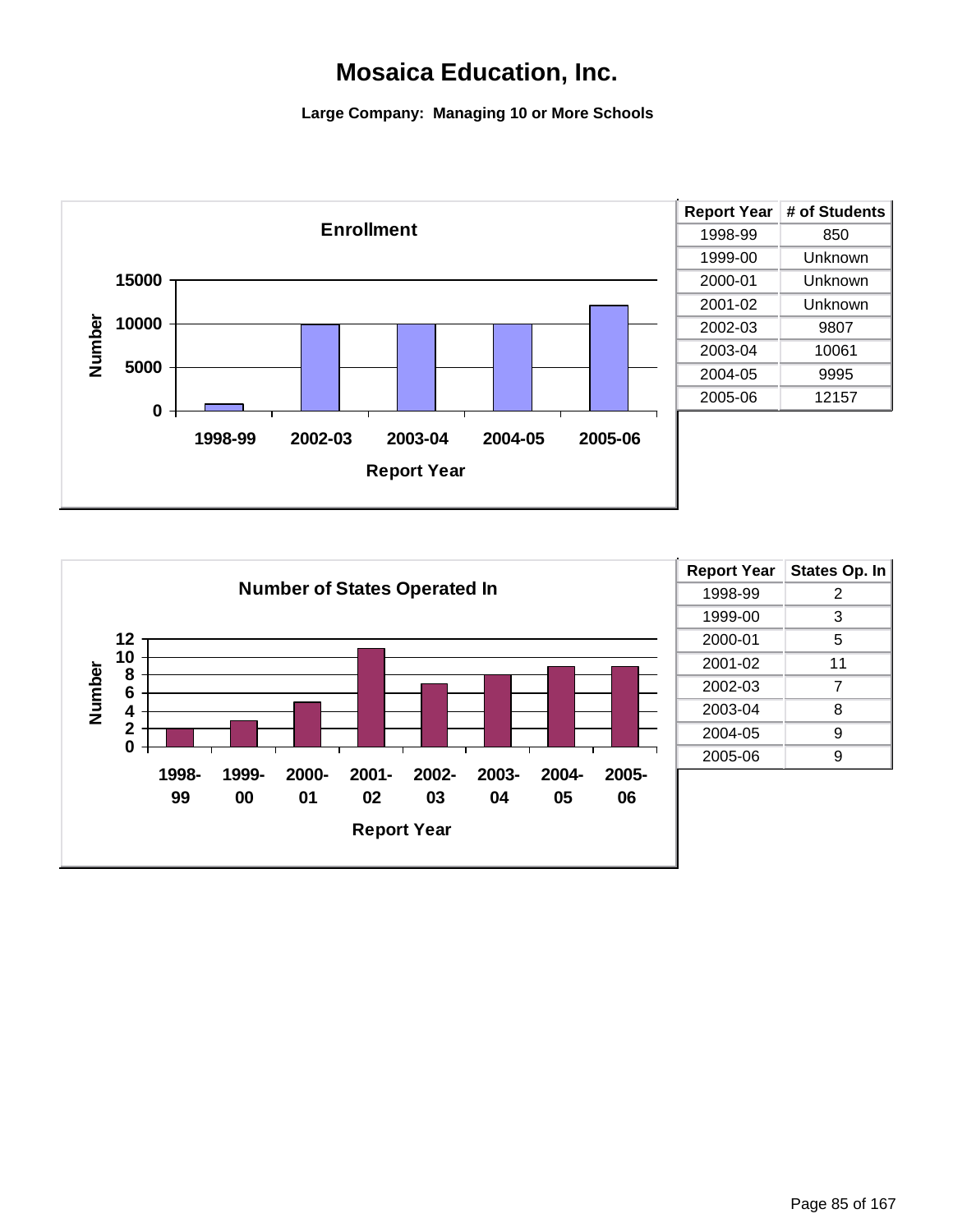**Large Company: Managing 10 or More Schools**

| <b>Address</b>                                                    | <b>Telephone</b><br>and Fax | <b>Web Address</b> | Year | <b>Privately Held /</b><br>Founded   Publicly Traded   Profitability |            |
|-------------------------------------------------------------------|-----------------------------|--------------------|------|----------------------------------------------------------------------|------------|
| 3850 Broadmoor Ave SE, Ste 201 616-575-6800 www.heritageacademies |                             |                    | 1995 | Private                                                              | Profitable |
| Grand Rapids, MI 49512                                            | 616-575-6801                | .com               |      |                                                                      |            |

### **Company Schools by State**

### **Indiana**

| <b>School Name</b>      | <b>School Location</b> | Year<br><b>Founded</b> | Grade<br>Levels<br><b>Served</b> | <b>Enrollment School?</b> | <b>Charter</b> | <b>Virtual</b><br>School? |
|-------------------------|------------------------|------------------------|----------------------------------|---------------------------|----------------|---------------------------|
| Andrew J. Brown Academy | Indianapolis, IN       | 2003                   | K-7                              | 580                       | Yes            | No                        |

| <b>Michigan</b>                    |                        |                        |                                         |                   |                           |                           |  |  |  |
|------------------------------------|------------------------|------------------------|-----------------------------------------|-------------------|---------------------------|---------------------------|--|--|--|
| <b>School Name</b>                 | <b>School Location</b> | Year<br><b>Founded</b> | Grade<br><b>Levels</b><br><b>Served</b> | <b>Enrollment</b> | <b>Charter</b><br>School? | <b>Virtual</b><br>School? |  |  |  |
| <b>Burton Glen Charter Academy</b> | Burton, MI             | 1999                   | $K-8$                                   | 715               | Yes                       | <b>No</b>                 |  |  |  |
| <b>Canton Charter Academy</b>      | Canton, MI             | 2000                   | $K-8$                                   | 687               | Yes                       | <b>No</b>                 |  |  |  |
| Chandler Woods Charter Academy     | Belmont, MI            | 1999                   | $K-8$                                   | 618               | Yes                       | <b>No</b>                 |  |  |  |
| <b>Cross Creek Charter Academy</b> | Byron Center, MI       | 1997                   | $K-8$                                   | 702               | Yes                       | No                        |  |  |  |
| Detroit Enterprise Academy         | Detroit, MI            | 2004                   | $K-6$                                   | 554               | Yes                       | <b>No</b>                 |  |  |  |
| Detroit Merit Charter Academy      | Detroit, MI            | 2002                   | $K-8$                                   | 681               | Yes                       | No                        |  |  |  |
| Detroit Valor Academy              | Detroit, MI            | 2004                   | $K-6$                                   | 520               | Yes                       | <b>No</b>                 |  |  |  |
| Eagle Crest Charter Academy        | Holland, MI            | 1997                   | $K-8$                                   | 648               | Yes                       | <b>No</b>                 |  |  |  |
| <b>Endeavor Charter Academy</b>    | Springfield, MI        | 1998                   | $K-8$                                   | 603               | Yes                       | <b>No</b>                 |  |  |  |
| <b>Excel Charter Academy</b>       | Grand Rapids, MI       | 1995                   | $K-8$                                   | 701               | Yes                       | <b>No</b>                 |  |  |  |
| Fortis Academy                     | Ypsilanti, MI          | 2004                   | $K-6$                                   | 559               | Yes                       | <b>No</b>                 |  |  |  |
| <b>Great Oaks Academy</b>          | Madison Heights, MI    | 2004                   | K-6                                     | 296               | Yes                       | <b>No</b>                 |  |  |  |
| Hamtramck Academy                  | Hamtramck, MI          | 2003                   | $K-6$                                   | 393               | Yes                       | <b>No</b>                 |  |  |  |
| Keystone Academy                   | Belleville, MI         | 2003                   | $K-7$                                   | 567               | Yes                       | No                        |  |  |  |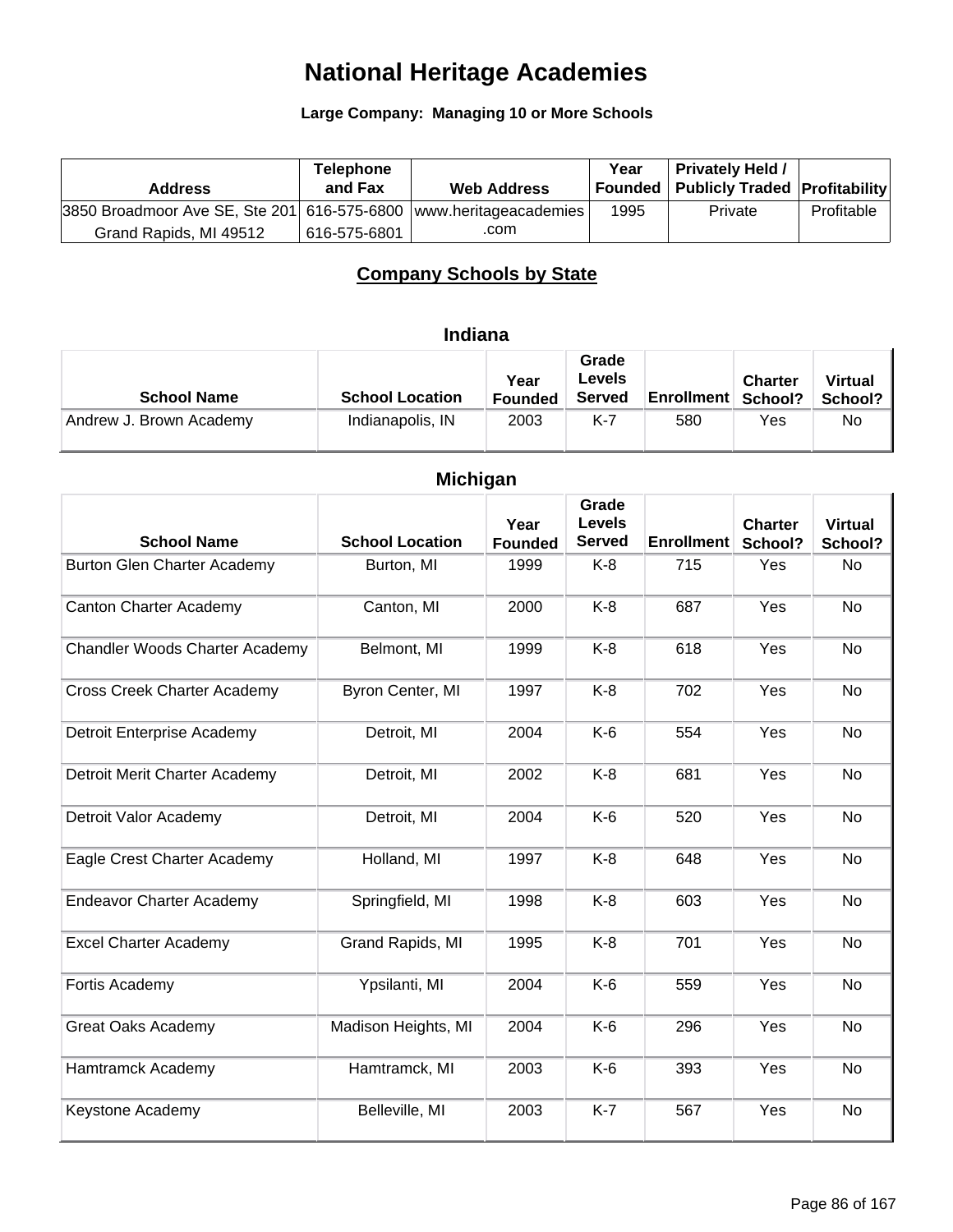### **Large Company: Managing 10 or More Schools**

| Knapp Charter Academy             | Grand Rapids, MI  | 1997 | $K-8$ | 681 | Yes | No        |
|-----------------------------------|-------------------|------|-------|-----|-----|-----------|
| Laurus Academy                    | Southfield, MI    | 2004 | $K-6$ | 515 | Yes | No        |
| Linden Charter Academy            | Flint, MI         | 1999 | $K-8$ | 638 | Yes | <b>No</b> |
| Metro Charter Academy             | Romulus, MI       | 2000 | $K-8$ | 653 | Yes | <b>No</b> |
| North Saginaw Charter Academy     | Saginaw, MI       | 1999 | $K-8$ | 578 | Yes | <b>No</b> |
| Paragon Charter Academy           | Jackson, MI       | 1998 | $K-8$ | 634 | Yes | No        |
| Paramount Charter Academy         | Kalamazoo, MI     | 1998 | $K-8$ | 622 | Yes | <b>No</b> |
| Prevail Academy                   | Mount Clemens, MI | 2004 | $K-6$ | 438 | Yes | <b>No</b> |
| Ridge Park Charter Academy        | Kentwood, MI      | 1998 | $K-8$ | 568 | Yes | <b>No</b> |
| South Arbor Charter Academy       | Ypsilanti, MI     | 1999 | $K-8$ | 678 | Yes | <b>No</b> |
| <b>Timberland Charter Academy</b> | Muskegon, MI      | 1998 | $K-8$ | 593 | Yes | <b>No</b> |
| Triumph Academy                   | Monroe, MI        | 2004 | $K-6$ | 381 | Yes | <b>No</b> |
| Vanderbilt Charter Academy        | Holland, MI       | 1996 | $K-8$ | 438 | Yes | No        |
| Vanguard Charter Academy          | Wyoming, MI       | 1996 | $K-8$ | 659 | Yes | No        |
| Vista Charter Academy             | Grand Rapids, MI  | 1996 | $K-8$ | 660 | Yes | No        |
| <b>Walker Charter Academy</b>     | Walker, MI        | 1997 | $K-8$ | 662 | Yes | <b>No</b> |
| <b>Walton Charter Academy</b>     | Pontiac, MI       | 1999 | $K-8$ | 689 | Yes | No        |
| Warrendale Charter Academy        | Detroit, MI       | 2001 | $K-8$ | 684 | Yes | No        |
| Windemere Park Charter Academy    | Lansing, MI       | 1999 | $K-8$ | 704 | Yes | No        |

### **New York**

| <b>School Name</b>                       | <b>School Location</b> | Year<br><b>Founded</b> | Grade<br>Levels<br><b>Served</b> | <b>Enrollment</b> | <b>Charter</b><br>School? | <b>Virtual</b><br>School? |
|------------------------------------------|------------------------|------------------------|----------------------------------|-------------------|---------------------------|---------------------------|
| <b>Brooklyn Excelsior Charter School</b> | Brooklyn, NY           | 2003                   | K-6                              | 564               | Yes                       | No                        |
| <b>Buffalo United Charter School</b>     | Buffalo, NY            | 2003                   | K-6                              | 439               | Yes                       | No                        |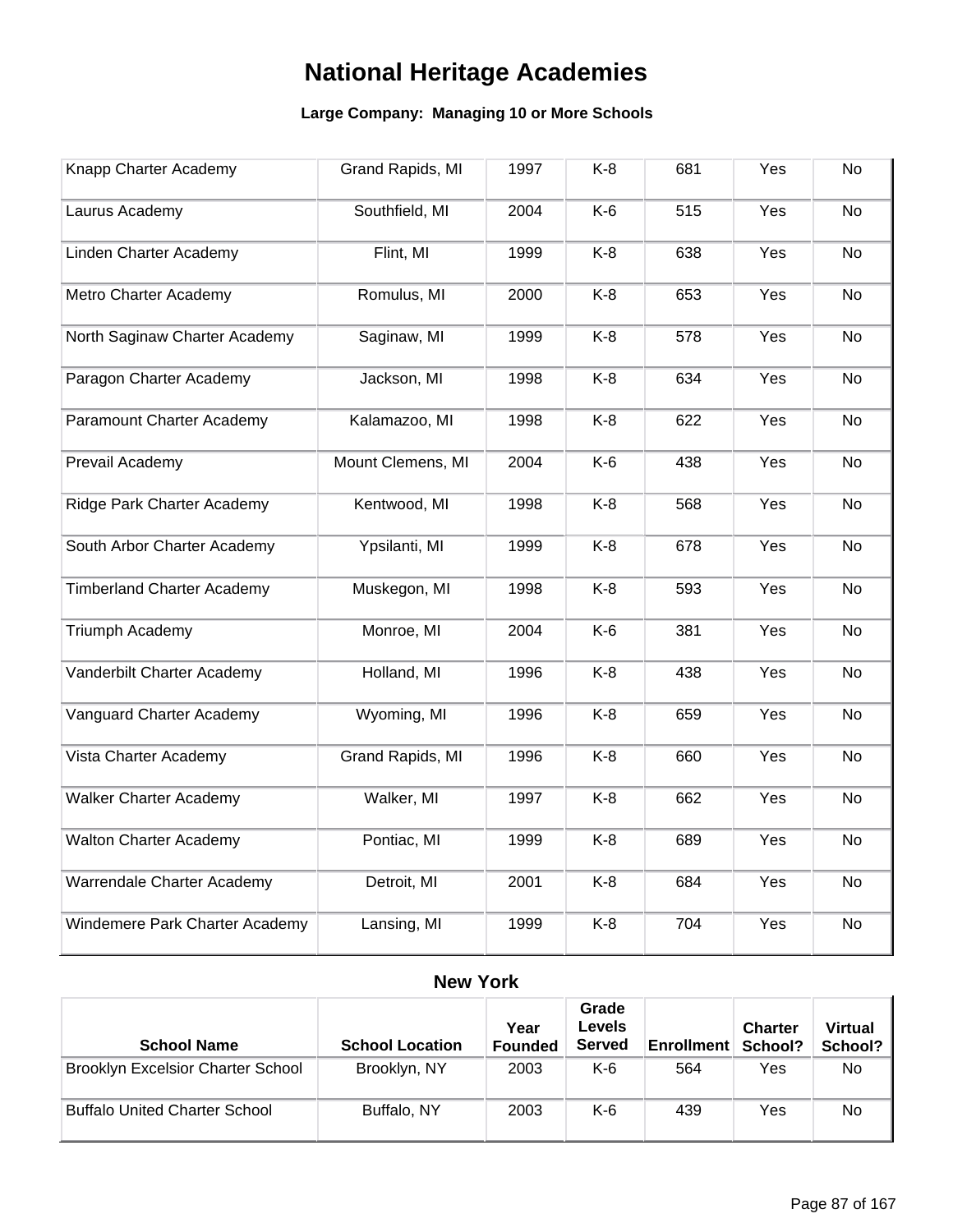### **Large Company: Managing 10 or More Schools**

| Southside Charter School | Syracuse, NY | 2002 | 380 | ರು | Nc. |
|--------------------------|--------------|------|-----|----|-----|
|                          |              |      |     |    |     |

### **North Carolina**

| <b>School Name</b>                   | <b>School Location</b>             | Year<br><b>Founded</b> | Grade<br><b>Levels</b><br><b>Served</b> | <b>Enrollment</b> | <b>Charter</b><br>School? | <b>Virtual</b><br>School? |
|--------------------------------------|------------------------------------|------------------------|-----------------------------------------|-------------------|---------------------------|---------------------------|
| Forsyth Academies                    | Winston Salem, NC<br>1999<br>$K-8$ |                        | 683                                     | <b>Yes</b>        | No.                       |                           |
| Greensboro Academy                   | Greensboro, NC                     | 1999                   | K-8                                     | 723               | Yes                       | No                        |
| <b>PreEminent Charter School</b>     | Raleigh, NC                        | 2000                   | K-8                                     | 617               | Yes                       | No                        |
| Queens Grant Community School        | Mint Hill, NC                      | 2002                   | K-8                                     | 721               | Yes                       | <b>No</b>                 |
| Research Triangle Charter<br>Academy | Durham, NC                         | 2000                   | $K-8$                                   | 721               | Yes                       | <b>No</b>                 |

### **Ohio**

| <b>School Name</b>               | <b>School Location</b> | Year<br><b>Founded</b> | Grade<br><b>Levels</b><br><b>Served</b> | <b>Enrollment</b> | <b>Charter</b><br>School? | <b>Virtual</b><br>School? |
|----------------------------------|------------------------|------------------------|-----------------------------------------|-------------------|---------------------------|---------------------------|
| Alliance Academy of Cincinnati   | Cincinnatti, OH        | 2003                   | K-7                                     | 501               | Yes                       | No                        |
| Apex Academy                     | Cleveland, OH          | 2004                   | K-6                                     | 504               | Yes                       | No                        |
| <b>Bennett Venture Academy</b>   | Toledo, OH             | 2005                   | $K-5$                                   | 414               | Yes                       | No                        |
| Emerson Academy of Dayton        | Dayton, OH             | 2004                   | K-6                                     | 371               | Yes                       | No                        |
| North Dayton School of Discovery | Dayton, OH             | 2002                   | K-8                                     | 688               | Yes                       | No                        |
| Orion Academy                    | Cincinnatti, OH        | 2004                   | K-6                                     | 482               | Yes                       | No                        |
| Pathway School of Discovery      | Dayton, OH             | 2003                   | $K-7$                                   | 637               | Yes                       | No                        |
| Pinnacle Academy                 | Euclid, OH             | 2004                   | K-6                                     | 570               | Yes                       | No                        |
| Winterfield Venture Academy      | Toledo, OH             | 2004                   | K-6                                     | 534               | Yes                       | <b>No</b>                 |

#### **Total Number of Schools: 51**

**Total Enrollment: 29,848**

**States Operated in: IN, MI, NC, NY, OH**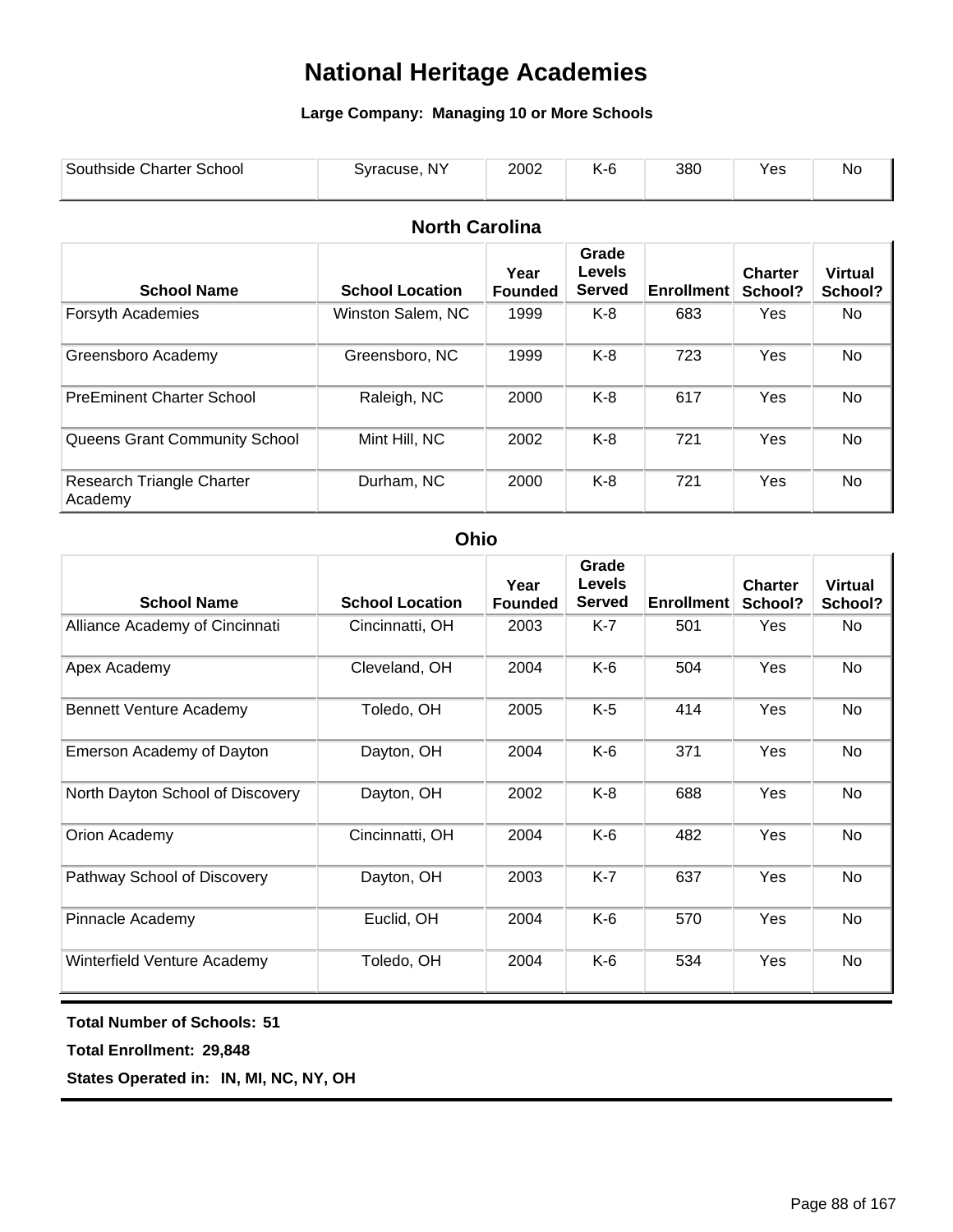**Large Company: Managing 10 or More Schools**

| Year | # of Schools |
|------|--------------|
| 1999 | Ω            |
| 2000 | ი            |
| 2001 | ი            |
| 2002 | Ω            |
| 2003 |              |
| 2004 |              |
| 2005 |              |
|      |              |

### **Number of Schools No Longer Profiled**

### **Schools No Longer Profiled for this Reporting Period**

#### **New York**

| <b>School Name</b>                             | <b>School Location</b> | <b>Reason No Longer Profiled</b>                                                                                                                               |
|------------------------------------------------|------------------------|----------------------------------------------------------------------------------------------------------------------------------------------------------------|
| Rochester Leadership Academy<br>Charter School | Rochester, NY          | National Heritage Academies reports "Rochester<br>Leadership closed in June 2005 due to non-renewal by<br>authorizer," per company profile response, 12/22/05. |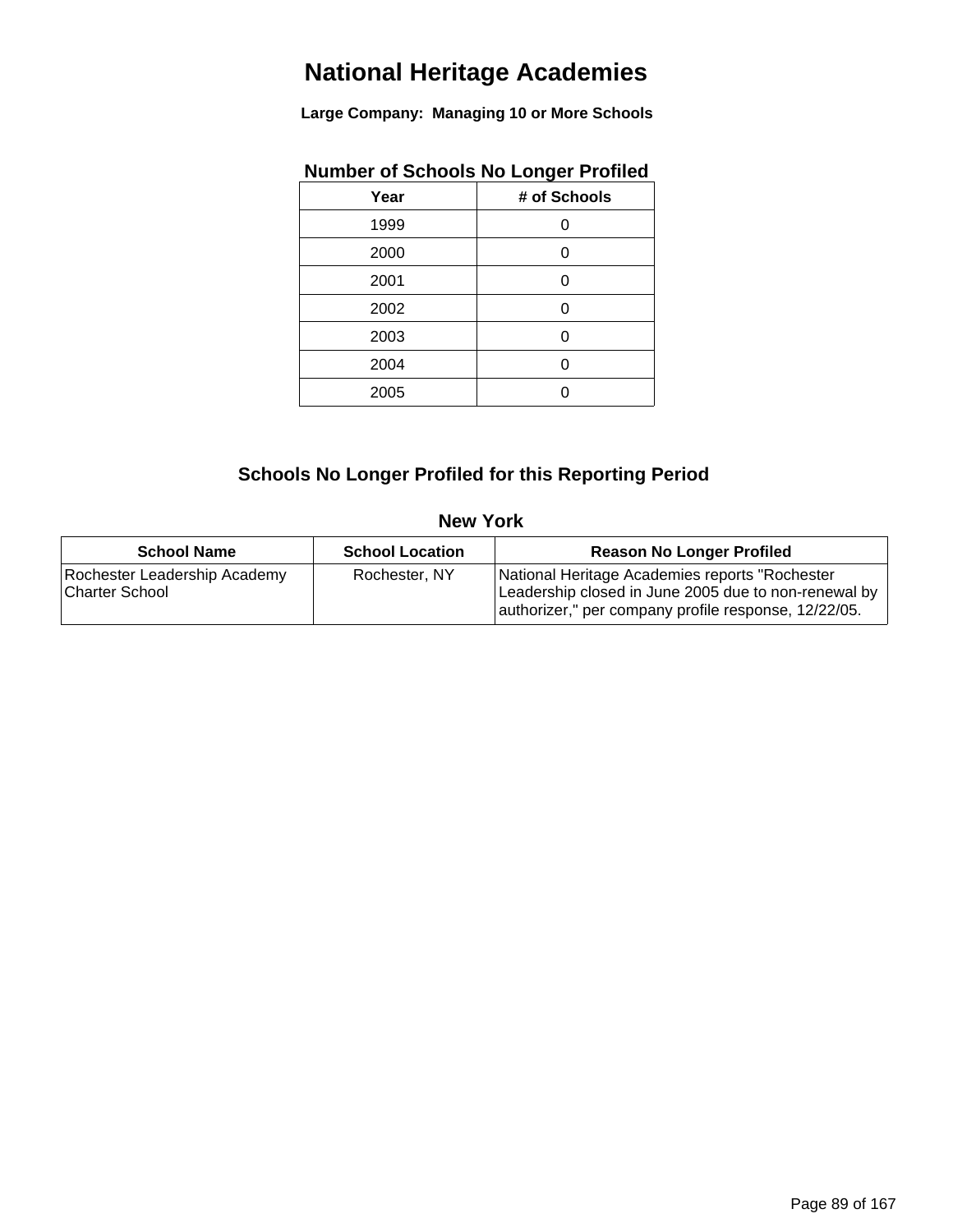



| <b>Report Year</b> | <b>New Schools</b> |
|--------------------|--------------------|
| 1998-99            | 6                  |
| 1999-00            | 9                  |
| 2000-01            | 5                  |
| 2001-02            | 1                  |
| 2002-03            | 4                  |
| 2003-04            | 7                  |
| 2004-05            | 12                 |
| 2005-06            |                    |
|                    |                    |



| <b>Report Year</b> | # of Schools |
|--------------------|--------------|
| 1998-99            | 14           |
| 1999-00            | 22           |
| 2000-01            | 27           |
| 2001-02            | 28           |
| 2002-03            | 32           |
| 2003-04            | 39           |
| 2004-05            | 51           |
| 2005-06            | 51           |
|                    |              |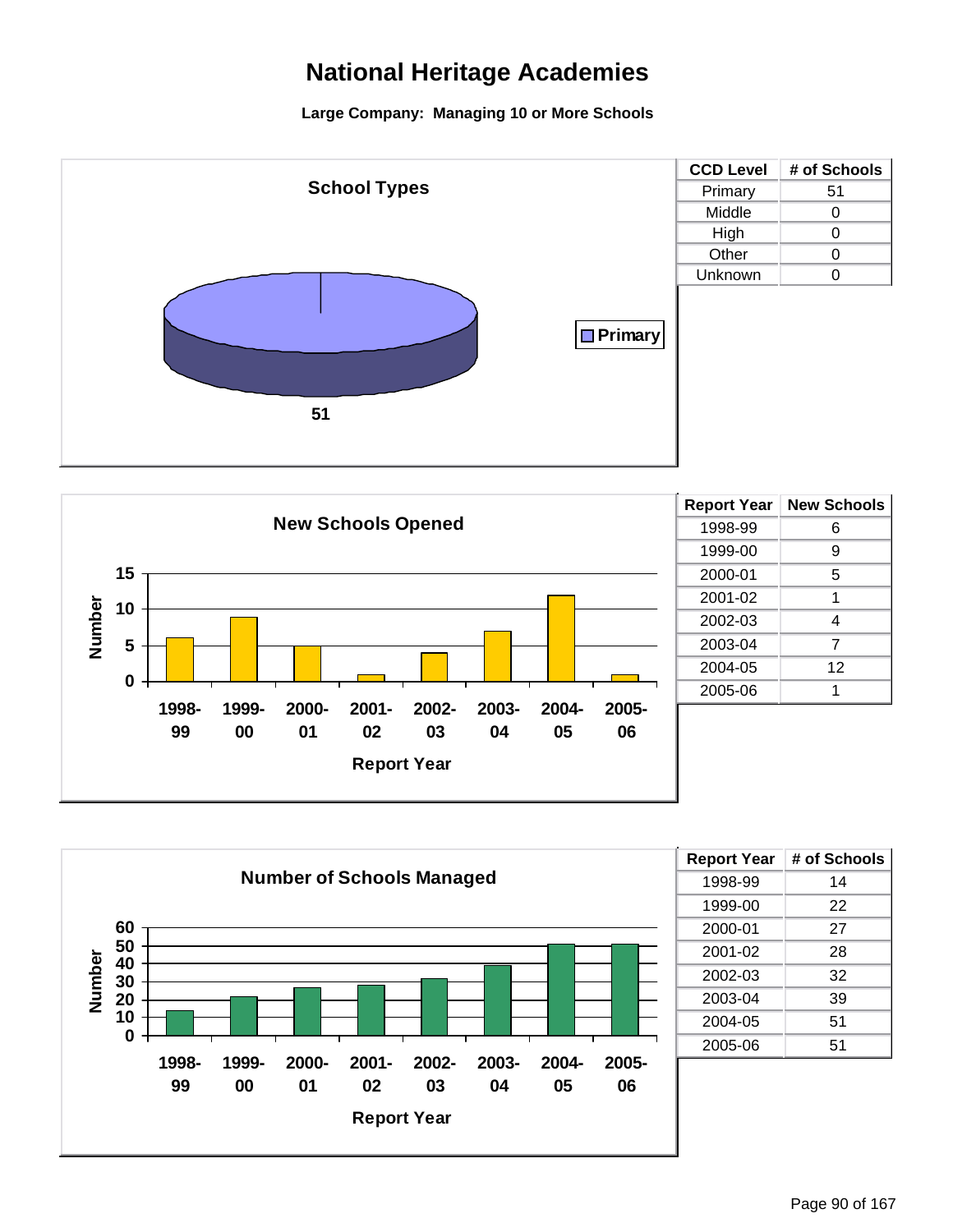

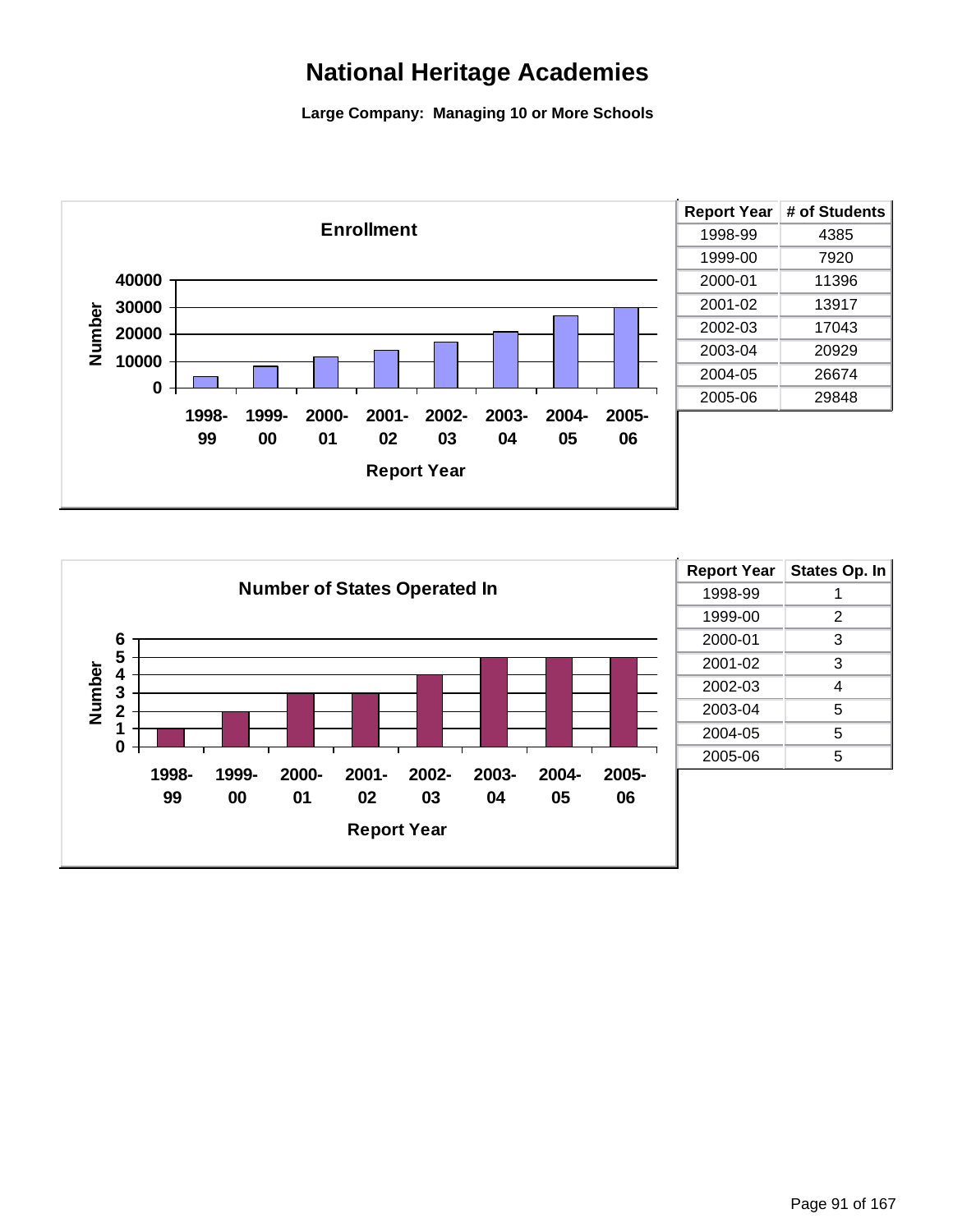**Large Company: Managing 10 or More Schools**

| <b>Address</b>                               | <b>Telephone</b><br>and Fax | <b>Web Address</b>  | Year | <b>Privately Held /</b><br>  Founded   Publicly Traded   Profitability |            |
|----------------------------------------------|-----------------------------|---------------------|------|------------------------------------------------------------------------|------------|
| 05 SH 121 Bypass, Bldg D Ste 10 972-316-3663 |                             | www.planagement.org | 2001 | Private                                                                | <b>Not</b> |
| Lewisville, TX 75067                         | 972-315-9506                |                     |      |                                                                        | Profitable |

### **Company Schools by State**

| <b>School Name</b>                               | <b>School Location</b> | Year<br><b>Founded</b> | Grade<br><b>Levels</b><br><b>Served</b> | <b>Enrollment</b> | <b>Charter</b><br>School? | <b>Virtual</b><br>School? |
|--------------------------------------------------|------------------------|------------------------|-----------------------------------------|-------------------|---------------------------|---------------------------|
| Eagle Academies of Texas -<br>Abilene            | Abilene, TX            | 1999                   | $6 - 12$                                | 206               | Yes                       | No                        |
| Eagle Academies of Texas - Austin                | Austin, TX             | 2001                   | $6 - 12$                                | 217               | Yes                       | No                        |
| Eagle Academies of Texas -<br><b>Beaumont</b>    | Beaumont, TX           | 1999                   | $6 - 12$                                | 194               | Yes                       | No                        |
| Eagle Academies of Texas -<br><b>Brownsville</b> | Brownsville, TX        | 1999                   | $6 - 12$                                | 155               | Yes                       | No                        |
| Eagle Academies of Texas - Bryan                 | Bryan, TX              | 1999                   | $6 - 12$                                | 95                | Yes                       | No                        |
| Eagle Academies of Texas - Dallas                | Dallas, TX             | 1999                   | $6 - 12$                                | 115               | Yes                       | No                        |
| Eagle Academies of Texas - Del<br>Rio            | Del Rio, TX            | 1999                   | $6 - 12$                                | 92                | Yes                       | No                        |
| Eagle Academies of Texas - Fort<br>Worth         | Fort Worth, TX         | 1999                   | $6 - 12$                                | 143               | Yes                       | No                        |
| Eagle Academies of Texas - Laredo                | Laredo, TX             | 1999                   | $6 - 12$                                | 88                | Yes                       | No                        |
| Eagle Academies of Texas -<br>Lubbock            | Lubbock, TX            | 1999                   | $6 - 12$                                | 112               | Yes                       | No                        |
| Eagle Academies of Texas -<br>Midland            | Midland, TX            | 1999                   | $6 - 12$                                | 172               | Yes                       | No                        |
| Eagle Academies of Texas -<br>Mission            | Mission, TX            | 2004                   | $7 - 12$                                | 88                | Yes                       | No                        |
| Eagle Academies of Texas - Pharr                 | Pharr, TX              | 1998                   | $6 - 12$                                | 153               | Yes                       | No                        |
| Eagle Academies of Texas - San<br>Antonio        | San Antonio, TX        | 1999                   | $6 - 12$                                | 125               | Yes                       | No                        |
| Eagle Academies of Texas - Trinity               | Trinity, TX            | 2003                   | $6 - 12$                                | 90                | Yes                       | No                        |
| Eagle Academies of Texas - Tyler                 | Tyler, TX              | 1999                   | $6 - 12$                                | 162               | Yes                       | No                        |
| Eagle Academies of Texas - Waco                  | Waco, TX               | 1999                   | $6 - 12$                                | 162               | Yes                       | No                        |
| Eagle Academy of Lindale                         | Lindale, TX            | 2003                   | $8 - 12$                                | $10$              | Yes                       | No                        |

### **Texas**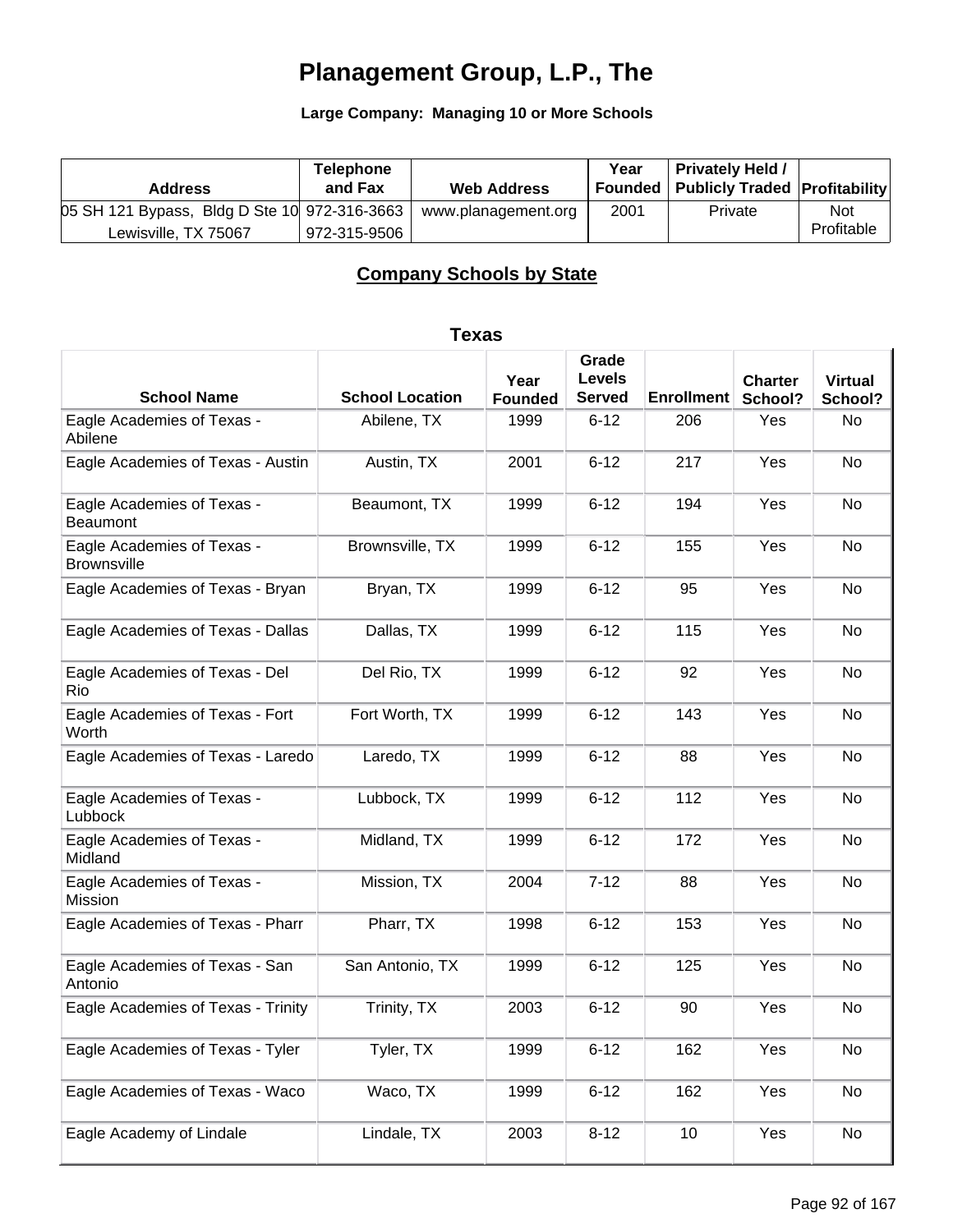**Large Company: Managing 10 or More Schools**

**Total Number of Schools: 18**

**Total Enrollment: 2,379**

**States Operated in: TX**

| Year | # of Schools |
|------|--------------|
| 1999 | N/A          |
| 2000 | N/A          |
| 2001 | N/A          |
| 2002 | N/A          |
| 2003 | N/A          |
| 2004 | 0            |
| 2005 | በ            |

### **Number of Schools No Longer Profiled**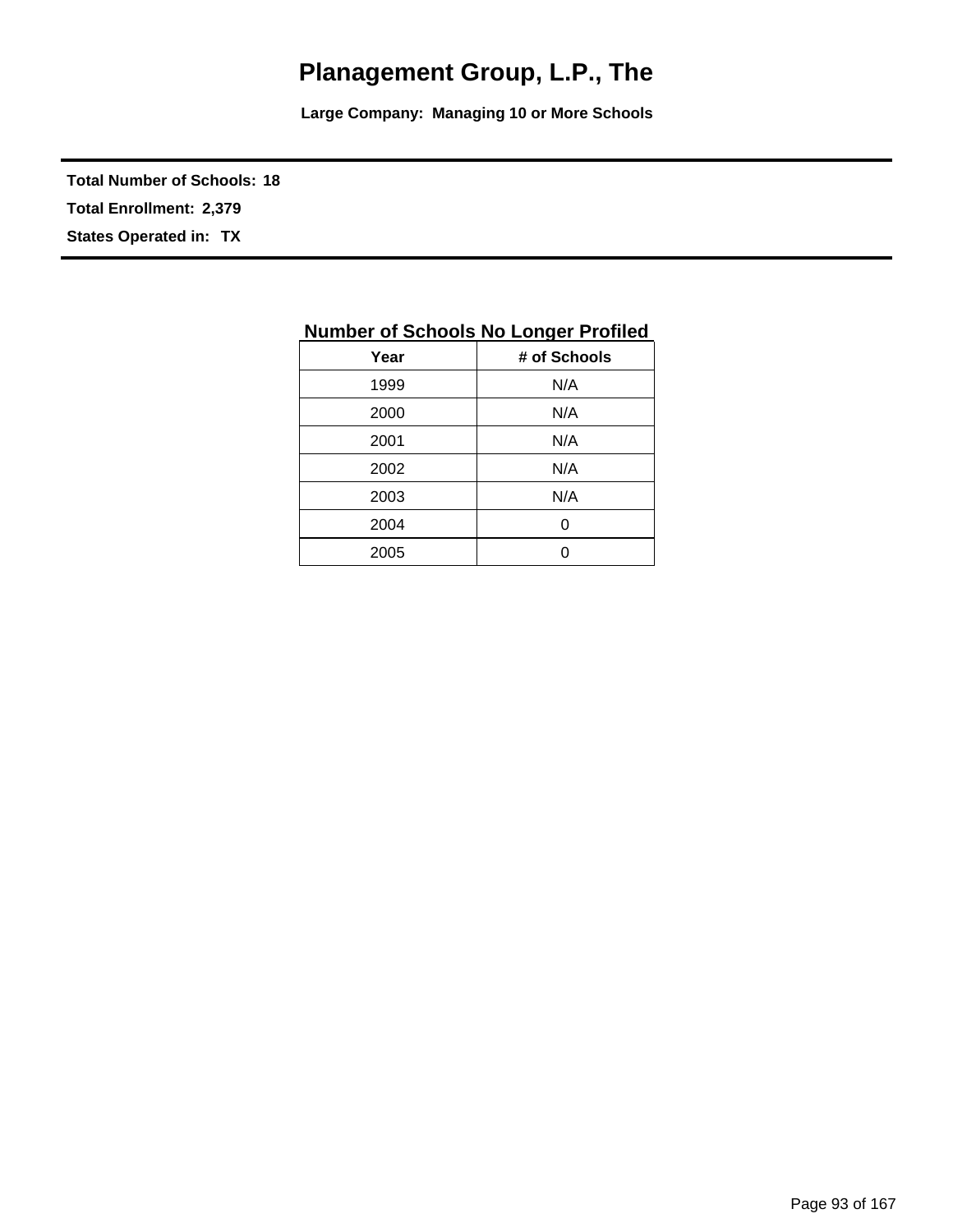





| N/A |
|-----|
| 15  |
| 15  |
| 16  |
| 15  |
| 17  |
| 18  |
| 18  |
|     |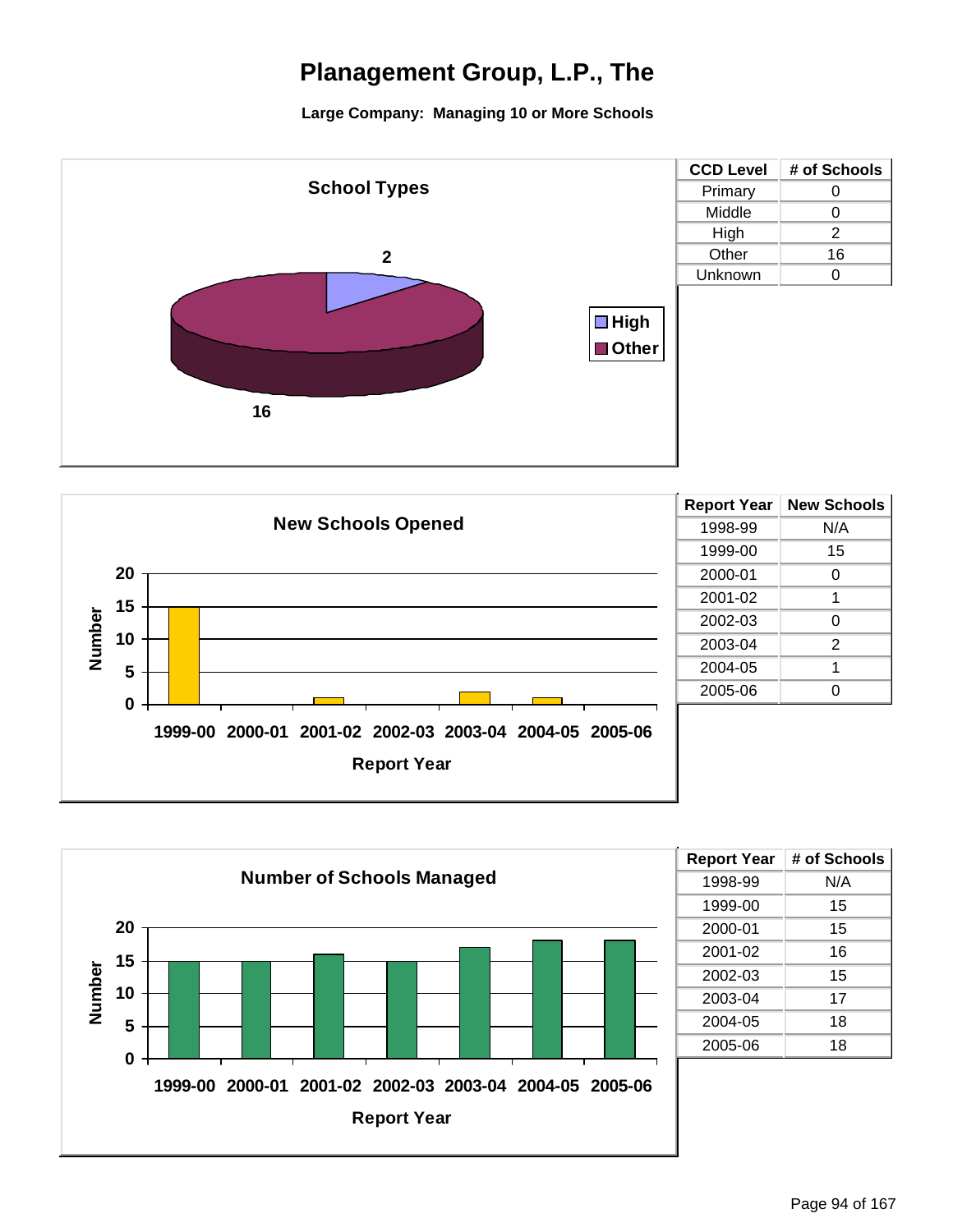

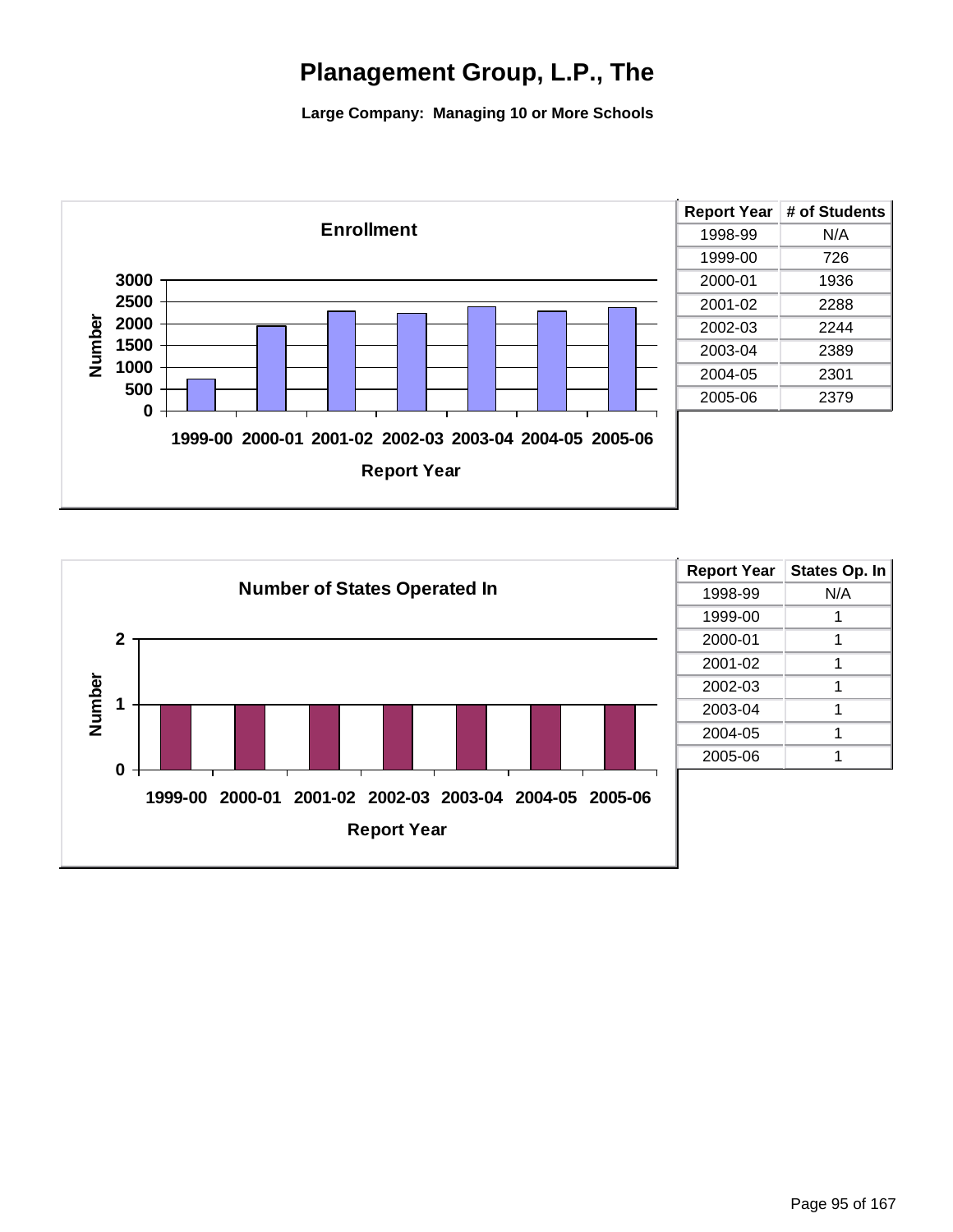**Large Company: Managing 10 or More Schools**

| <b>Address</b>          | <b>Telephone</b><br>and Fax | <b>Web Address</b> | Year | <b>Privately Held /</b><br>Founded   Publicly Traded   Profitability |            |
|-------------------------|-----------------------------|--------------------|------|----------------------------------------------------------------------|------------|
| 27 Congress St, Ste 204 | 978-741-7161                | www.nesihg.org     | 1975 | Private                                                              | Profitable |
| Salem, MA 09170         | 978-741-0414                |                    |      |                                                                      |            |

### **Company Schools by State**

|                              | <b>Florida</b>         |                        |                                         |                   |                           |                           |  |
|------------------------------|------------------------|------------------------|-----------------------------------------|-------------------|---------------------------|---------------------------|--|
| <b>School Name</b>           | <b>School Location</b> | Year<br><b>Founded</b> | Grade<br><b>Levels</b><br><b>Served</b> | <b>Enrollment</b> | <b>Charter</b><br>School? | <b>Virtual</b><br>School? |  |
| RMA - Bradenton              | Bradenton, FL          | 2000                   | $9 - 12$                                | 230               | Yes                       | No.                       |  |
| <b>RMA - Fort Myers</b>      | Fort Myers, FL         | 2000                   | $9 - 12$                                | 299               | Yes                       | No                        |  |
| <b>RMA - New Port Richey</b> | New Port Richey, FL    | 2000                   | $9 - 12$                                | 174               | Yes                       | No                        |  |
| RMA - Sarasota               | Sarasota, FL           | 2000                   | $9 - 12$                                | 107               | Yes                       | No                        |  |
| RMA - Tampa                  | Tampa, FL              | 2000                   | $9 - 12$                                | 278               | Yes                       | No                        |  |

### **Illinois**

| <b>School Name</b> | <b>School Location</b> | Year<br><b>Founded</b> | Grade<br>Levels<br>Served | <b>Enrollment School?</b> | <b>Charter</b> | <b>Virtual</b><br>School? |
|--------------------|------------------------|------------------------|---------------------------|---------------------------|----------------|---------------------------|
| RMHS - Chicago     | Chicago, IL            | 1997                   | $9 - 12$                  | 79                        | No             | No                        |

### **North Carolina**

| <b>School Name</b>        | <b>School Location</b> | Year<br><b>Founded</b> | Grade<br>Levels<br><b>Served</b> | <b>Enrollment School?</b> | <b>Charter</b> | <b>Virtual</b><br>School? |
|---------------------------|------------------------|------------------------|----------------------------------|---------------------------|----------------|---------------------------|
| <b>RMHS - Wake County</b> | Raleigh, NC            | 1996                   | $6 - 12$                         | 277                       | No             | No                        |

### **Texas**

| <b>School Name</b>   | <b>School Location</b> | Year<br><b>Founded</b> | Grade<br>Levels<br><b>Served</b> | <b>Enrollment</b> | <b>Charter</b><br>School? | <b>Virtual</b><br>School? |
|----------------------|------------------------|------------------------|----------------------------------|-------------------|---------------------------|---------------------------|
| RMA - Amarillo       | Amarillo, TX           | 2000                   | $9 - 12$                         | 150               | Yes                       | No.                       |
| RMA - Beaumont       | Beaumont, TX           | 2000                   | $9 - 12$                         | 235               | Yes                       | No                        |
| RMA - Corpus Christi | Corpus Christi, TX     | 1998                   | $9 - 12$                         | 182               | Yes                       | No                        |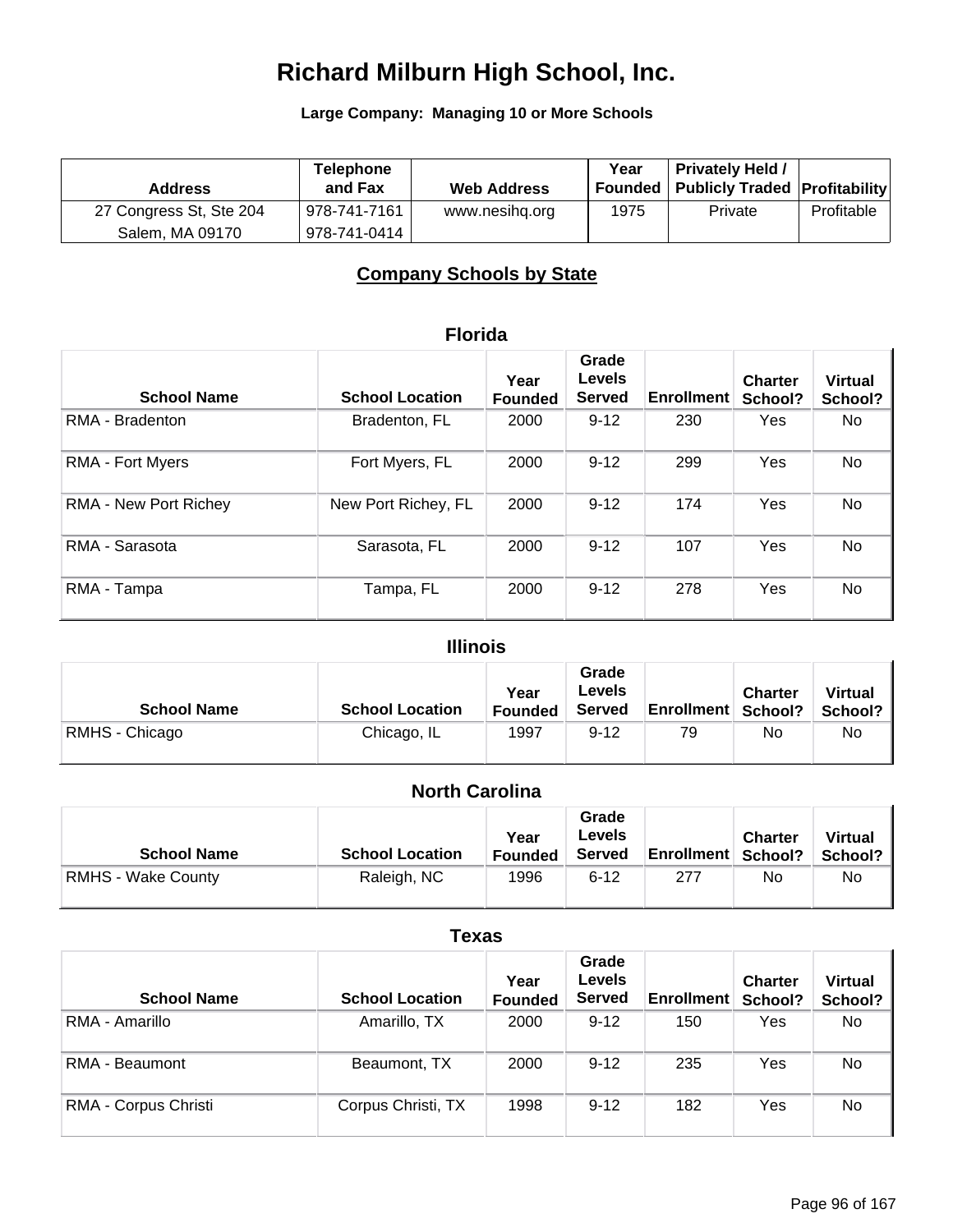### **Large Company: Managing 10 or More Schools**

| RMA - Fort Worth | Fort Worth, TX | 2003 | $9 - 12$ | 159 | Yes | No |
|------------------|----------------|------|----------|-----|-----|----|
| RMA - Houston    | Houston, TX    | 2003 | $9 - 12$ | 185 | Yes | No |
| RMA - Killeen    | Kileen, TX     | 1998 | $9 - 12$ | 185 | Yes | No |
| RMA - Lubbock    | Lubbock, TX    | 2000 | $9 - 12$ | 155 | Yes | No |
| RMA - Midland    | Midland, TX    | 1998 | $9 - 12$ | 194 | Yes | No |
| RMA-Odessa       | Odessa, TX     | 2003 | $9 - 12$ | 168 | Yes | No |

### **Virginia**

| <b>School Name</b>                  | <b>School Location</b> | Year<br><b>Founded</b> | Grade<br>Levels<br><b>Served</b> | Enrollment   School? | <b>Charter</b> | <b>Virtual</b><br>School? |
|-------------------------------------|------------------------|------------------------|----------------------------------|----------------------|----------------|---------------------------|
| <b>RMHS - Fairfax County</b>        | Dumfries, VA           | 1994                   | $7-12$                           | 29                   | No.            | No.                       |
| <b>RMHS</b> - Prince William County | Dumfries, VA           | 1989                   | $7 - 12$                         | 148                  | No.            | No                        |

**Total Number of Schools: 18**

**Total Enrollment: 3,234**

**States Operated in: FL, IL, NC, TX, VA**

### **Number of Schools No Longer Profiled**

| # of Schools |
|--------------|
| N/A          |
| N/A          |
| N/A          |
| N/A          |
| ი            |
| 1            |
|              |
|              |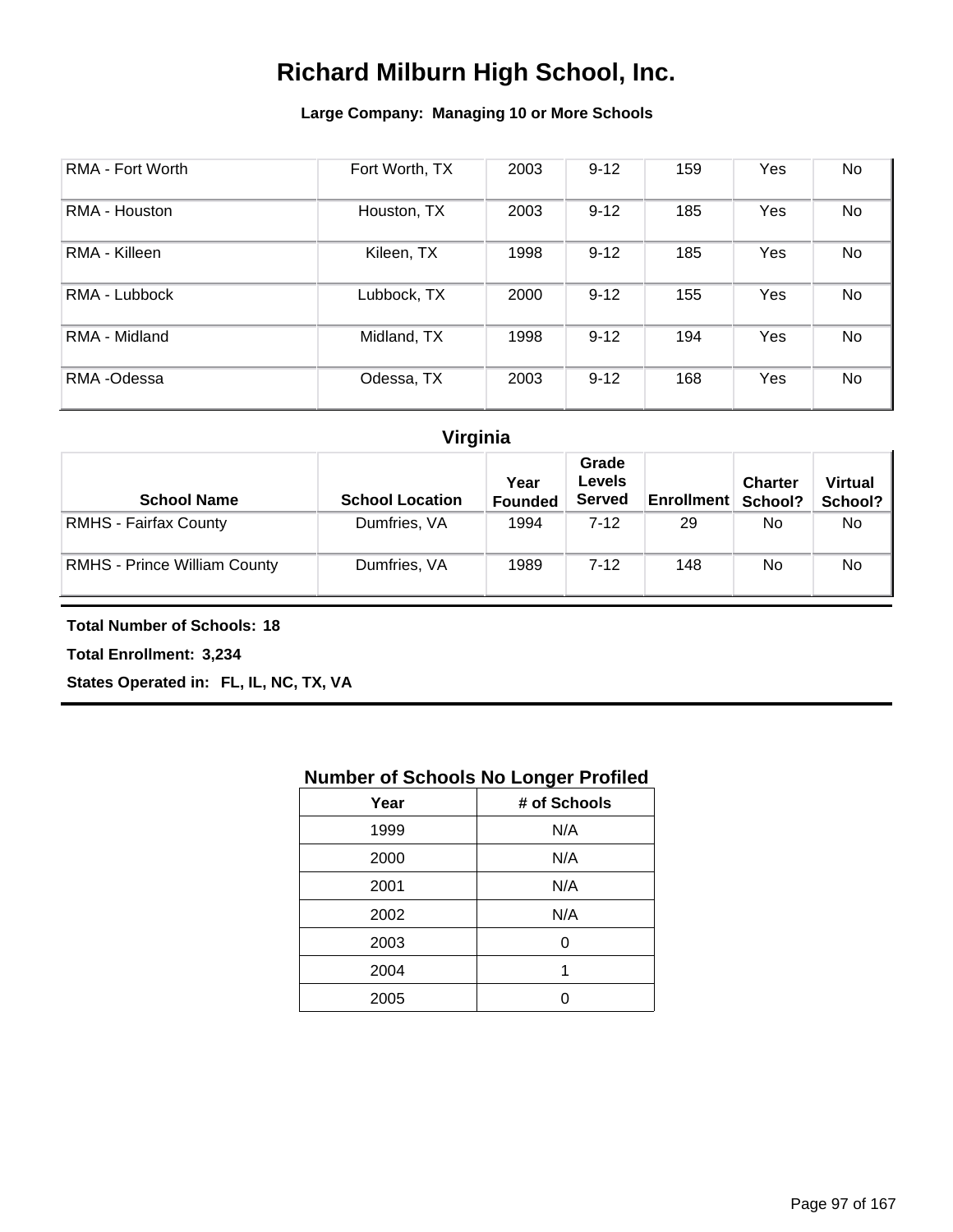**Large Company: Managing 10 or More Schools**

### **Schools No Longer Profiled for this Reporting Period**

### **Delaware**

| <b>School Name</b> | <b>School Location</b> | <b>Reason No Longer Profiled</b>                                                                                                                         |
|--------------------|------------------------|----------------------------------------------------------------------------------------------------------------------------------------------------------|
| RMA - Delaware     | Wilmington, DE         | Richard Milburn High School, Inc. representative<br>Robert H. Crosby reports that the "internal Charter"<br>Board decided to close its school," 10/7/05. |

### **District Of Columbia**

| <b>School Name</b>                                         | <b>School Location</b> | <b>Reason No Longer Profiled</b>                                                                                                                         |
|------------------------------------------------------------|------------------------|----------------------------------------------------------------------------------------------------------------------------------------------------------|
| Richared Milburn Public Charter<br>Alternative High School | Washington D.C., DC    | Richard Milburn High School, Inc. representative<br>Robert H. Crosby reports that the "internal Charter"<br>Board decided to close its school," 10/7/05. |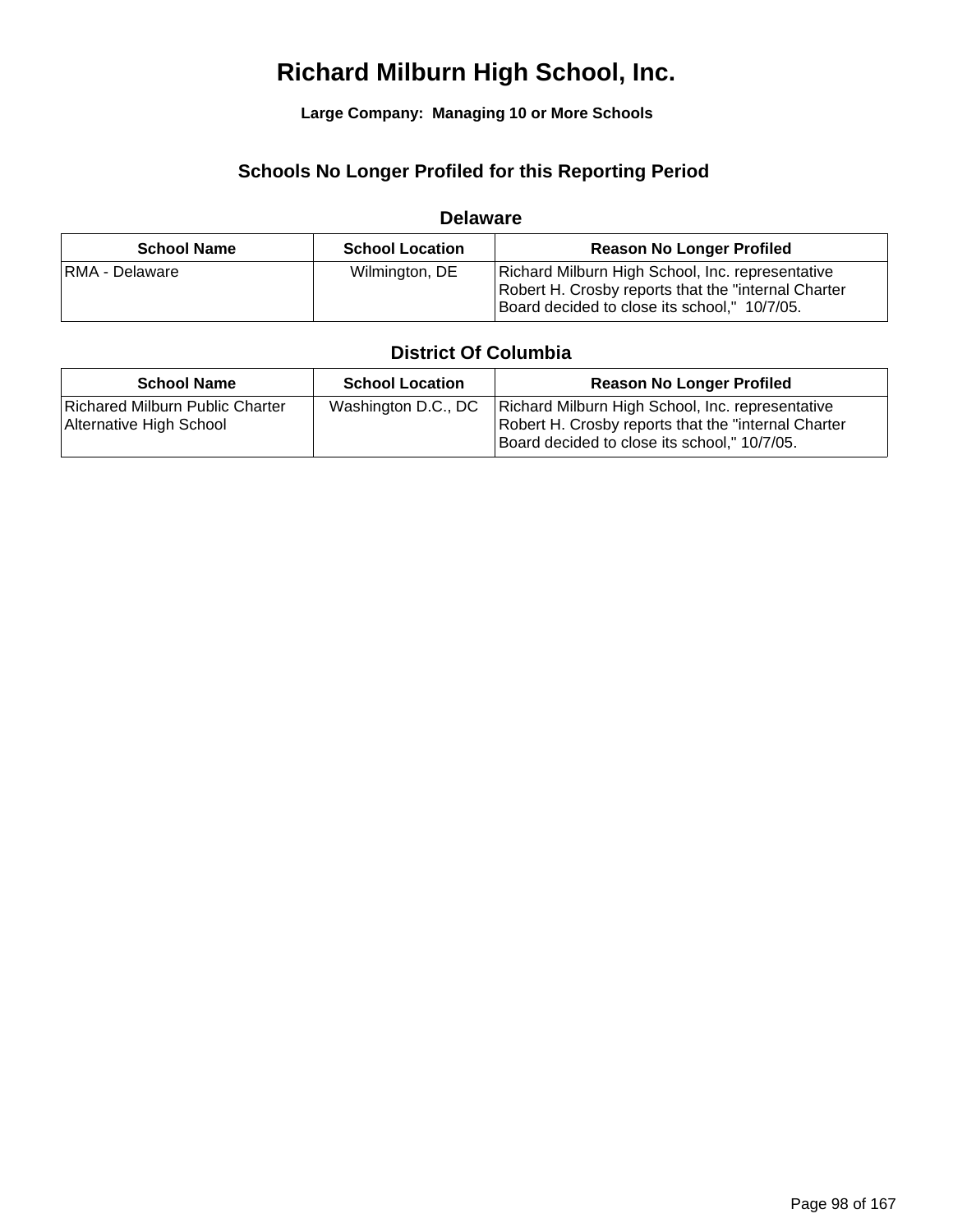





| <b>Report Year</b> | # of Schools |
|--------------------|--------------|
| 1998-99            | 12           |
| 1999-00            | 14           |
| 2000-01            | 17           |
| 2001-02            | 16           |
| 2002-03            | 17           |
| 2003-04            | 18           |
| 2004-05            | 18           |
| 2005-06            | 18           |
|                    |              |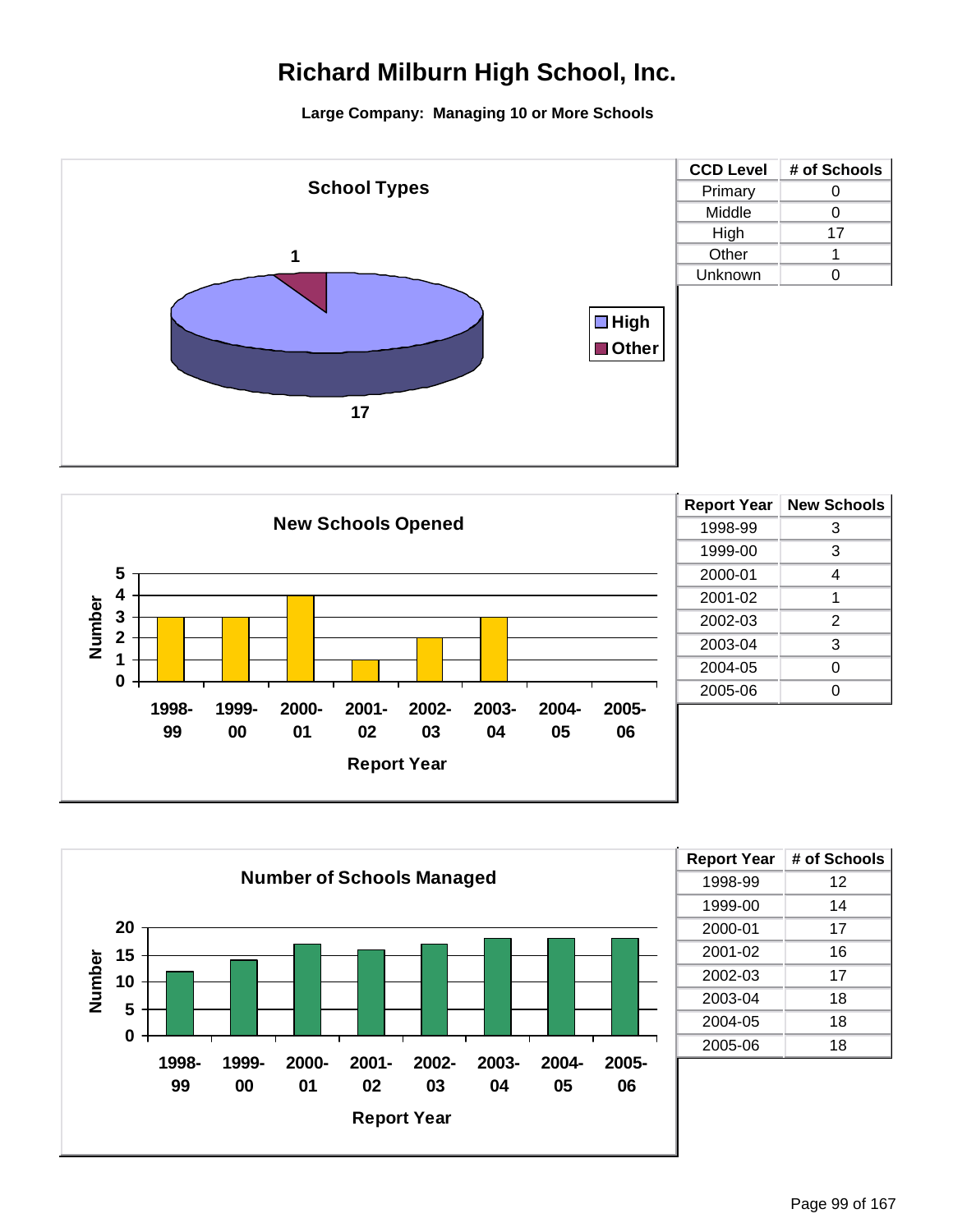

| <b>Report Year</b> | # of Students |
|--------------------|---------------|
| 1998-99            | 1560          |
| 1999-00            | 2024          |
| 2000-01            | 2602          |
| 2001-02            | 3294          |
| 2002-03            | 3485          |
| 2003-04            | 4485          |
| 2004-05            | 4339          |
| 2005-06            | 3234          |
|                    |               |

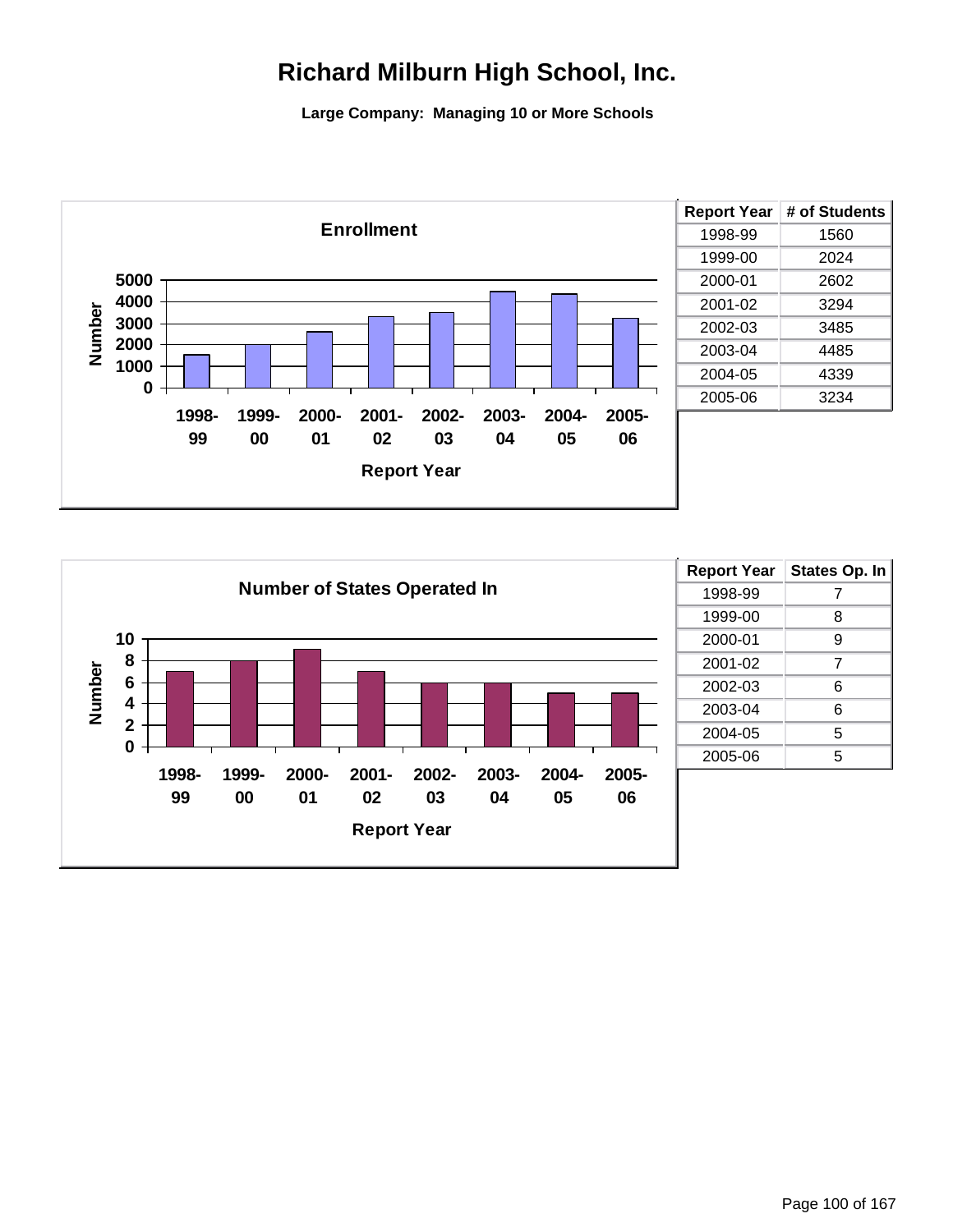#### **Large Company: Managing 10 or More Schools**

| <b>Address</b>         | <b>Telephone</b><br>and Fax | <b>Web Address</b>                    | Year | <b>Privately Held /</b><br>  Founded   Publicly Traded   Profitability |            |
|------------------------|-----------------------------|---------------------------------------|------|------------------------------------------------------------------------|------------|
| 111 W 57th St, Ste 525 |                             | 212-786-7900   www.victoryschools.com | 1999 | Private                                                                | Profitable |
| New York, NY 10019     | 212-265-1742                |                                       |      |                                                                        |            |

### **Company Schools by State**

| <b>New York</b>                                                      |                        |                        |                                         |                   |                           |                           |  |
|----------------------------------------------------------------------|------------------------|------------------------|-----------------------------------------|-------------------|---------------------------|---------------------------|--|
| <b>School Name</b>                                                   | <b>School Location</b> | Year<br><b>Founded</b> | Grade<br><b>Levels</b><br><b>Served</b> | <b>Enrollment</b> | <b>Charter</b><br>School? | <b>Virtual</b><br>School? |  |
| <b>Charter School of Educational</b><br>Excellence                   | Yonkers, NY            | 2004                   | K-4                                     | 175               | Yes                       | No                        |  |
| Grand Concourse Academy<br><b>Charter School</b>                     | Bronx, NY              | 2004                   | $K-3$                                   | 235               | Yes                       | No                        |  |
| Merrick Academy                                                      | Queens Village, NY     | 2000                   | $K-6$                                   | 500               | Yes                       | No                        |  |
| Peninsula Preparatory Academy                                        | Far Rockaway, NY       | 2004                   | $K-3$                                   | 200               | Yes                       | No                        |  |
| Roosevelt Chidrens Academy                                           | Roosevelt, NY          | 2000                   | K-7                                     | 450               | Yes                       | No                        |  |
| Sisulu-Walker Charter School of<br>Harlem                            | New York, NY           | 1999                   | $K-5$                                   | 225               | Yes                       | <b>No</b>                 |  |
| South Bronx Charter School for<br>International Culture and the Arts | Bronx, NY              | 2004                   | $K-1$                                   | 150               | Yes                       | <b>No</b>                 |  |

### **Pennsylvania**

| <b>School Name</b>                                  | <b>School Location</b> | Year<br><b>Founded</b> | Grade<br>Levels<br><b>Served</b> | <b>Enrollment</b> | <b>Charter</b><br>School? | <b>Virtual</b><br>School? |
|-----------------------------------------------------|------------------------|------------------------|----------------------------------|-------------------|---------------------------|---------------------------|
| Anna B. Pratt Elementary                            | Philadelphia, PA       | 2002                   | $K-6$                            | 410               | No.                       | No.                       |
| E.W. Washington Rhodes Middle<br>School             | Philadelphia, PA       | 2003                   | $6 - 11$                         | 730               | No.                       | No.                       |
| George W. Pepper Middle School                      | Philadelphia, PA       | 2002                   | $5-8$                            | 1000              | <b>No</b>                 | No.                       |
| Mary McLeod Bethune Academy                         | Philadelphia, PA       | 2002                   | $K-6$                            | 600               | <b>No</b>                 | No.                       |
| Richard R. Wright Academy                           | Philadelphia, PA       | 2002                   | $K-6$                            | 415               | <b>No</b>                 | No.                       |
| <b>Thomas FitzSimons Mens</b><br>Leadership Academy | Philadelphia, PA       | 2002                   | $7 - 11$                         | 750               | <b>No</b>                 | No.                       |

#### **Total Number of Schools: 13**

**Total Enrollment: 5,840**

**States Operated in: NY, PA**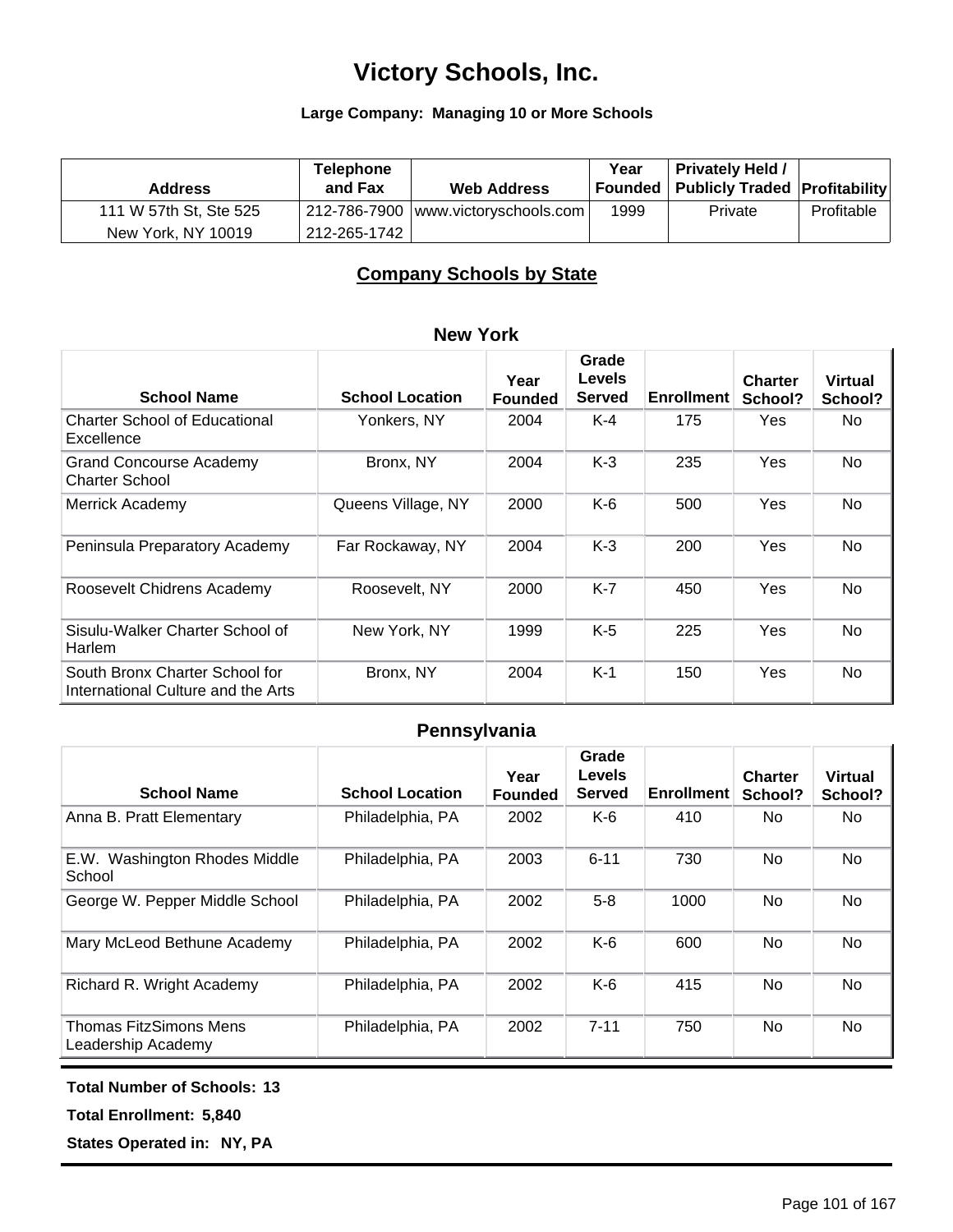**Large Company: Managing 10 or More Schools**

### **Number of Schools No Longer Profiled**

| Year | # of Schools |
|------|--------------|
| 1999 | U            |
| 2000 | 0            |
| 2001 | Ω            |
| 2002 | U            |
| 2003 | ი            |
| 2004 | 1            |
| 2005 |              |

### **Schools No Longer Profiled for this Reporting Period**

### **Pennsylvania**

| <b>School Name</b>                                | <b>School Location</b> | <b>Reason No Longer Profiled</b>                                                                            |
|---------------------------------------------------|------------------------|-------------------------------------------------------------------------------------------------------------|
| 'Thomas FitzSimon's Women's<br>Leadership Academy | Philadelphia, PA       | Victory Schools, Inc. reports that school no longer in<br>operation per company profile response, 12/21/05. |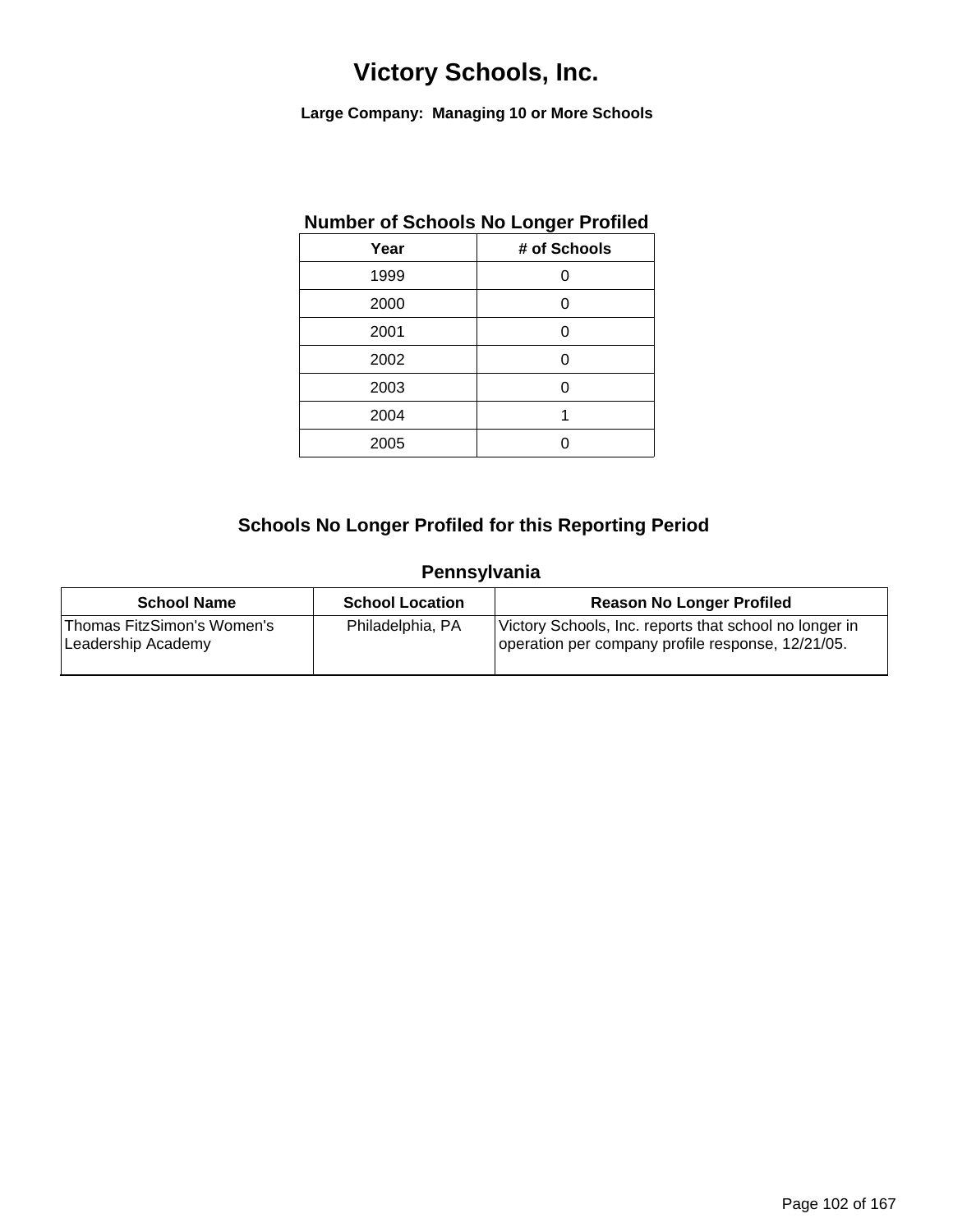





| # of Schools |
|--------------|
| N/A          |
| 2            |
| 3            |
| 5            |
| 10           |
| 11           |
| 13           |
| 13           |
|              |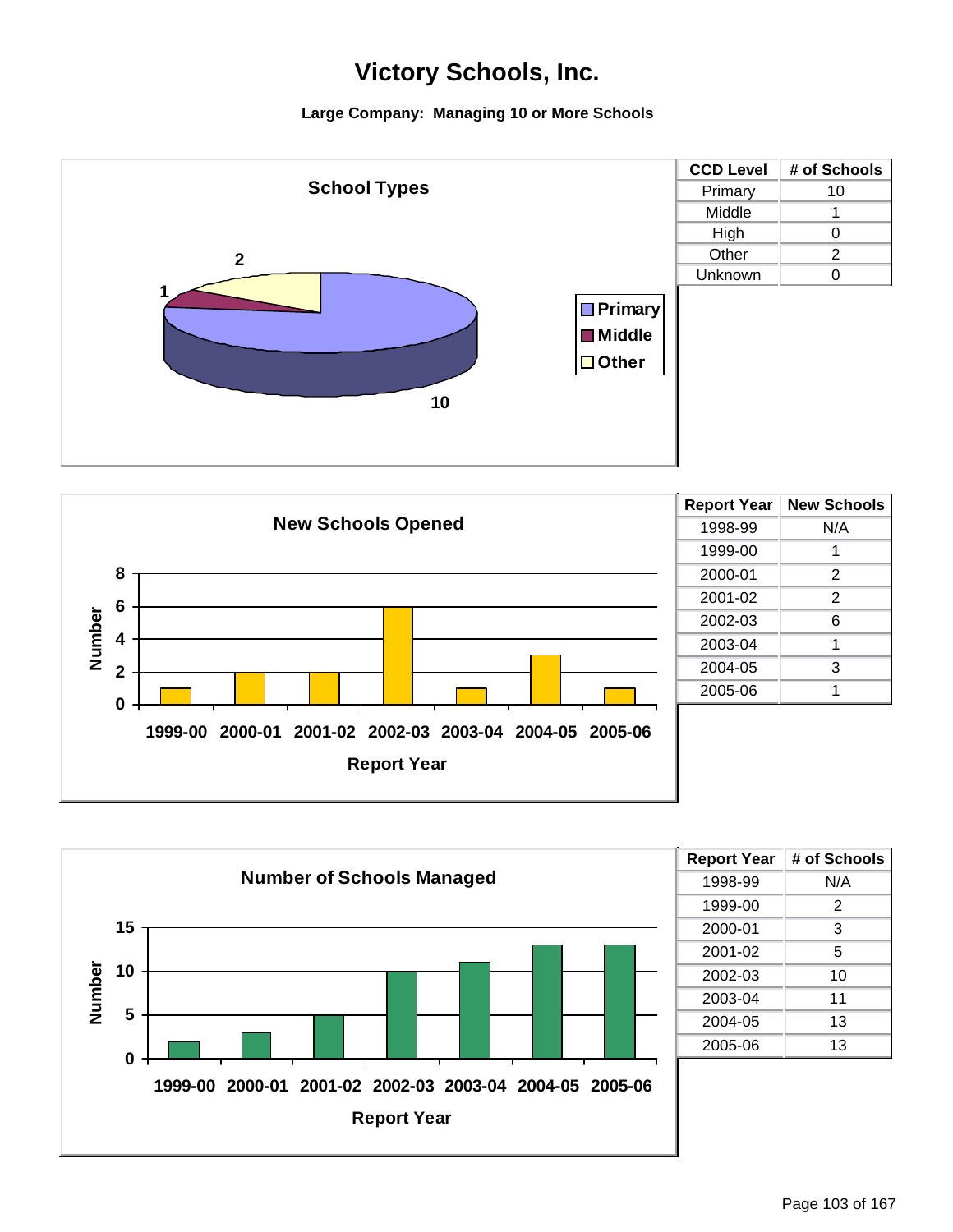

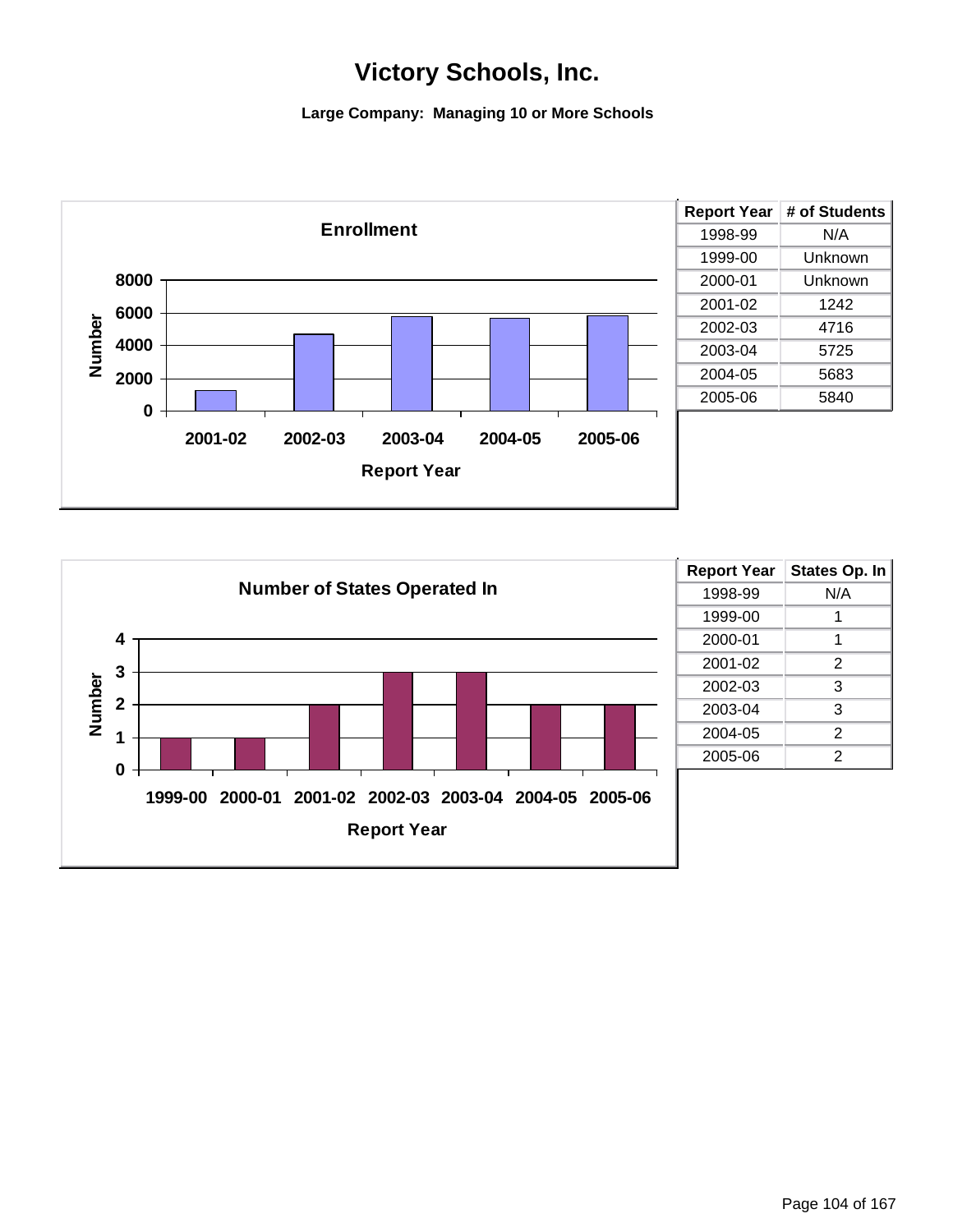## **White Hat Management**

#### **Large Company: Managing 10 or More Schools**

| <b>Address</b>             | <b>Telephone</b><br>and Fax | <b>Web Address</b>                  | Year | <b>Privately Held /</b><br><b>Founded   Publicly Traded   Profitability </b> |         |
|----------------------------|-----------------------------|-------------------------------------|------|------------------------------------------------------------------------------|---------|
| 159 South Main St, Ste 600 |                             | 330-535-6868   www.whitehatmgmt.com | 1998 | Private                                                                      | Unknown |
| Akron, OH 44308            | 330-535-5055                |                                     |      |                                                                              |         |

### **Company Schools by State**

### **Arizona**

| <b>School Name</b>            | <b>School Location</b> | Year<br><b>Founded</b> | Grade<br>Levels<br><b>Served</b> | <b>Enrollment School?</b> | <b>Charter</b> | <b>Virtual</b><br>School? |
|-------------------------------|------------------------|------------------------|----------------------------------|---------------------------|----------------|---------------------------|
| Life Skills Center of Arizona | Phoenix, AZ            | 2002                   | $9 - 12$                         | 136                       | Yes            | No                        |

| Colorado |
|----------|
|----------|

| <b>School Name</b>                        | <b>School Location</b> | Year<br><b>Founded</b> | Grade<br>Levels<br><b>Served</b> | <b>Enrollment</b> | <b>Charter</b><br>School? | <b>Virtual</b><br>School? |
|-------------------------------------------|------------------------|------------------------|----------------------------------|-------------------|---------------------------|---------------------------|
| Life Skills Center of Colorado<br>Springs | Colorado Springs, CO   | 2004                   | $9 - 12$                         | 180               | Yes                       | No                        |
| Life Skills Center of Denver              | Denver, CO             | 2003                   | $9 - 12$                         | 383               | Yes                       | No                        |

| <b>Michigan</b>                               |                        |                 |                                  |                      |                |                           |  |
|-----------------------------------------------|------------------------|-----------------|----------------------------------|----------------------|----------------|---------------------------|--|
| <b>School Name</b>                            | <b>School Location</b> | Year<br>Founded | Grade<br>Levels<br><b>Served</b> | Enrollment   School? | <b>Charter</b> | <b>Virtual</b><br>School? |  |
| Life Skills Center of Metropolitan<br>Detroit | Detroit, MI            | 2004            | $9 - 12$                         | 567                  | Yes            | No                        |  |
| Life Skills Center of Pontiac                 | Burton, MI             | 2004            | $9 - 12$                         | 243                  | Yes            | No                        |  |

| <b>Ohio</b>                 |                        |                        |                                  |                   |                           |                           |  |  |  |  |
|-----------------------------|------------------------|------------------------|----------------------------------|-------------------|---------------------------|---------------------------|--|--|--|--|
| <b>School Name</b>          | <b>School Location</b> | Year<br><b>Founded</b> | Grade<br>Levels<br><b>Served</b> | <b>Enrollment</b> | <b>Charter</b><br>School? | <b>Virtual</b><br>School? |  |  |  |  |
| Hope Academy - Broadway     | Cleveland, OH          | 1998                   | $K-8$                            | 488               | Yes                       | No.                       |  |  |  |  |
| Hope Academy - Brown Street | Akron, OH              | 1998                   | $K-8$                            | 256               | Yes                       | No                        |  |  |  |  |
| Hope Academy - Cathedral    | Cleveland, OH          | 1998                   | $K-8$                            | 537               | Yes                       | No.                       |  |  |  |  |
| Hope Academy - Chapelside   | Cleveland, OH          | 1998                   | $K-8$                            | 453               | Yes                       | No                        |  |  |  |  |
| Hope Academy - Lincoln Park | Cleveland, OH          | 1999                   | $K-8$                            | 182               | Yes                       | No                        |  |  |  |  |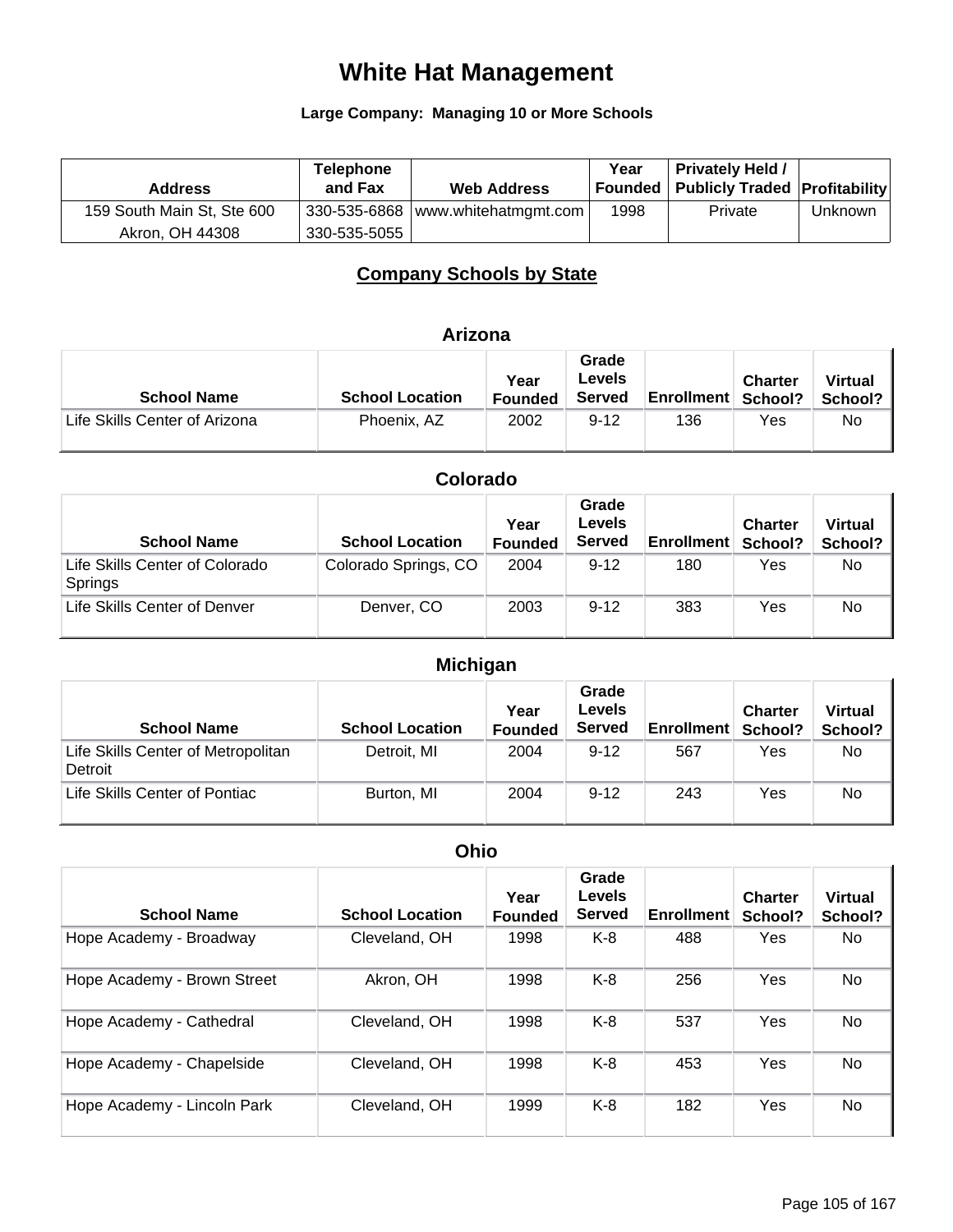## **White Hat Management**

| Hope Academy - North Coast                       | Cleveland, OH   | 2002 | $K-8$    | 278 | Yes | No |
|--------------------------------------------------|-----------------|------|----------|-----|-----|----|
| Hope Academy - University                        | Akron, OH       | 1998 | K-8      | 201 | Yes | No |
| Hope Academy- West Cuyahoga<br>Campus            | Cleveland, OH   | 2001 | $K-8$    | 390 | Yes | No |
| Hope Academy-Canton                              | Canton, OH      | 2002 | $K-8$    | 433 | Yes | No |
| Hope Academy-East Campus                         | Cleveland, OH   | 2003 | $K-8$    | 395 | Yes | No |
| Hope Academy-High School<br>Campus               | Cleveland, OH   | 2003 | $9 - 12$ | 224 | Yes | No |
| Hope Academy-Northwest                           | Cleveland, OH   | 2004 | $K-8$    | 323 | Yes | No |
| Life Skills Center - Canton                      | Canton, OH      | 2002 | $9 - 12$ | 316 | Yes | No |
| Life Skills Center - Northern<br>Columbus        | Columbus, OH    | 2002 | $9 - 12$ | 516 | Yes | No |
| Life Skills Center - Southeastern<br>Columbus    | Columbus, OH    | 2002 | $9 - 12$ | 447 | Yes | No |
| Life Skills Center - Southwestern<br>Columbus    | Grove City, OH  | 2002 | $9 - 12$ | 315 | Yes | No |
| Life Skills Center of Akron                      | Akron, OH       | 1999 | $9 - 12$ | 512 | Yes | No |
| Life Skills Center of Cincinnati                 | Cincinnatti, OH | 1999 | $9 - 12$ | 467 | Yes | No |
| Life Skills Center of Cleveland<br>(East)        | Cleveland, OH   | 1999 | $9 - 12$ | 456 | Yes | No |
| Life Skills Center of Elyria                     | Elyria, OH      | 2003 | $9 - 12$ | 420 | Yes | No |
| Life Skills Center of Hamilton<br>County (North) | Cincinnatti, OH | 2003 | $9 - 12$ | 330 | Yes | No |
| Life Skills Center of Lake Erie                  | Cleveland, OH   | 2003 | $9 - 12$ | 466 | Yes | No |
| Life Skills Center of Middletown                 | Middletown, OH  | 2001 | $9 - 12$ | 227 | Yes | No |
| Life Skills Center of Northeast Ohio             | Cleveland, OH   | 2003 | $9 - 12$ | 557 | Yes | No |
| Life Skills Center of Springfield                | Springfield, OH | 2001 | $9 - 12$ | 197 | Yes | No |
| Life Skills Center of Summit County              | Akron, OH       | 2003 | $9 - 12$ | 250 | Yes | No |
| Life Skills Center of Trumbull<br>County         | Warren, OH      | 2000 | $9 - 12$ | 306 | Yes | No |
| Life Skills Center of Youngstown                 | Youngstown, OH  | 1999 | $9 - 12$ | 317 | Yes | No |
| Life Skills Center-Toledo                        | Toledo, OH      | 2002 | $9 - 12$ | 419 | Yes | No |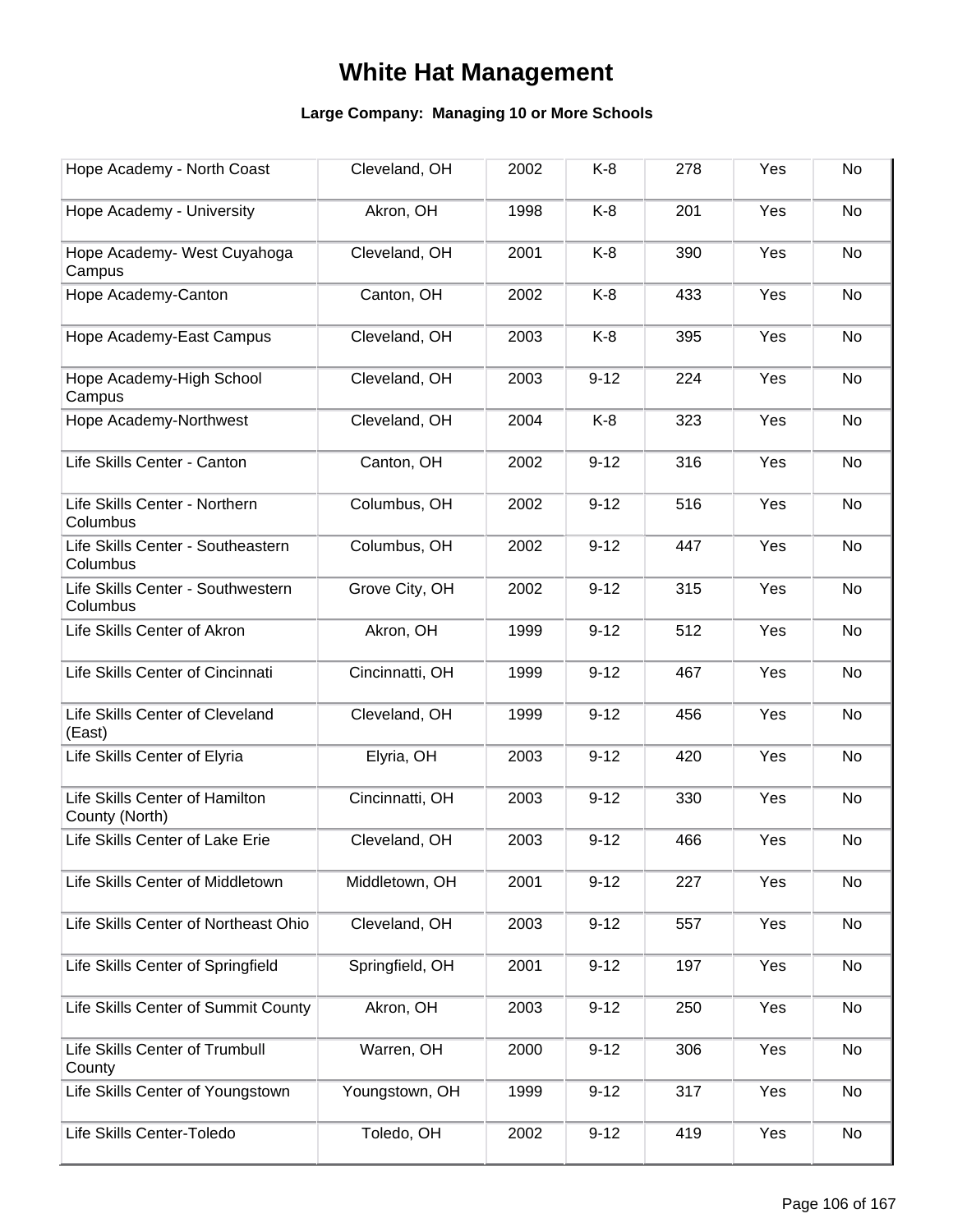## **White Hat Management**

#### **Large Company: Managing 10 or More Schools**

| Life Skils Center of Metro<br>Cleveland | Cleveland, OH   | 2004 | $9 - 12$ | 196  | Yes | No  |
|-----------------------------------------|-----------------|------|----------|------|-----|-----|
| <b>ODELHA Academy</b>                   | Akron, OH       | 2002 | $K-12$   | 2455 | Yes | Yes |
| Riverside Academy                       | Cincinnatti, OH | 1999 | K-8      | 468  | Yes | No  |

### **Pennsylvania**

| <b>School Name</b> | <b>School Location</b> | Year<br><b>Founded</b> | Grade<br>Levels<br><b>Served</b> | <b>Enrollment School?</b> | <b>Charter</b> | Virtual<br>School? |
|--------------------|------------------------|------------------------|----------------------------------|---------------------------|----------------|--------------------|
| <b>PDELA</b>       | Swickley, PA           | 2004                   | $K-12$                           | 307                       | Yes            | Yes                |

#### **Total Number of Schools: 38**

**Total Enrollment: 15,613**

**States Operated in: AZ, CO, MI, OH, PA**

| Year | # of Schools |
|------|--------------|
| 1999 | በ            |
| 2000 | n            |
| 2001 | ი            |
| 2002 |              |
| 2003 | ∩            |
| 2004 | 2            |
| 2005 |              |
|      |              |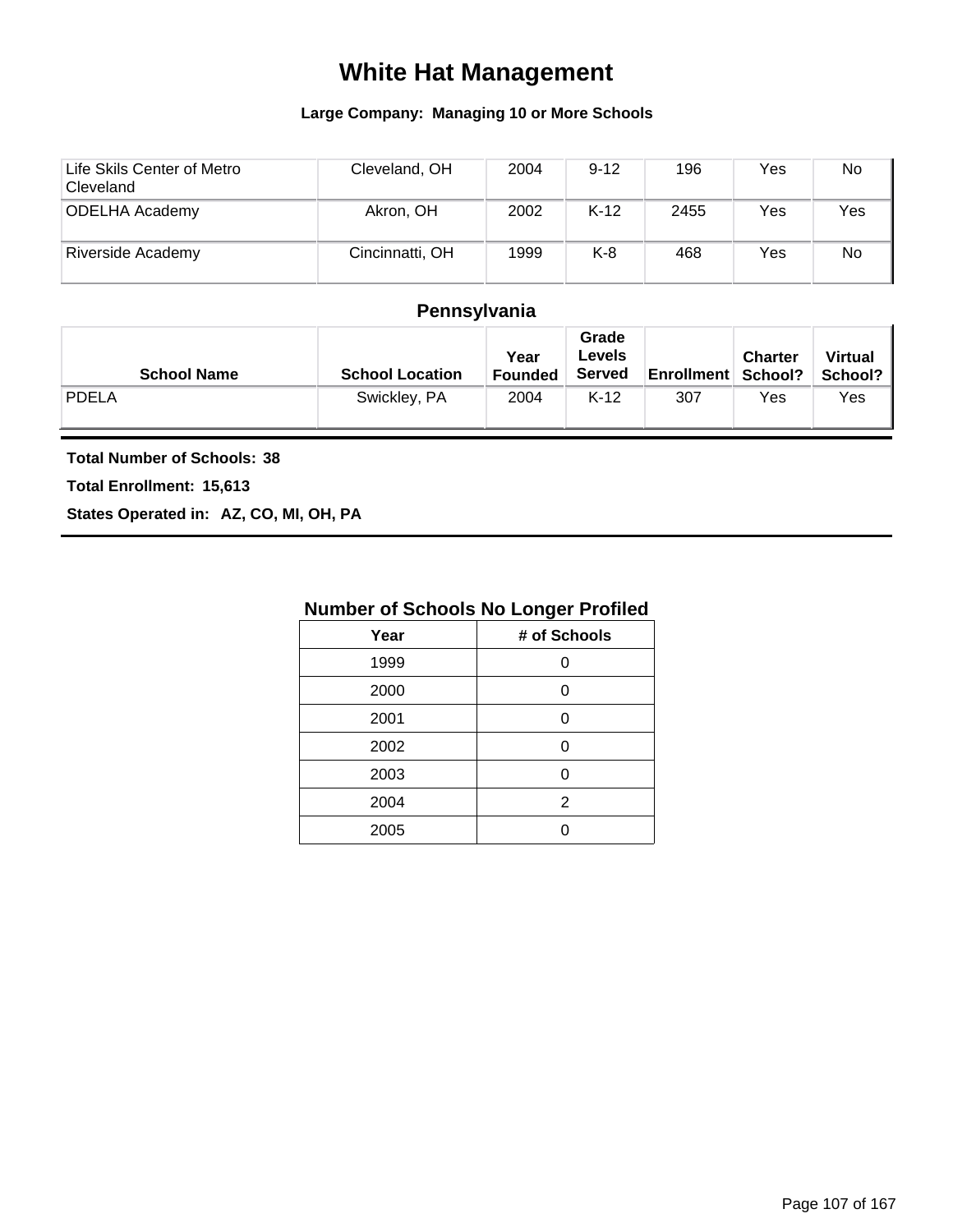## **White Hat Management**

#### **Large Company: Managing 10 or More Schools**







| <b>Report Year</b> | # of Schools |
|--------------------|--------------|
| 1998-99            | Unknown      |
| 1999-00            | 12           |
| 2000-01            | 9            |
| 2001-02            | 15           |
| 2002-03            | 25           |
| 2003-04            | 30           |
| 2004-05            | 38           |
| 2005-06            | 38           |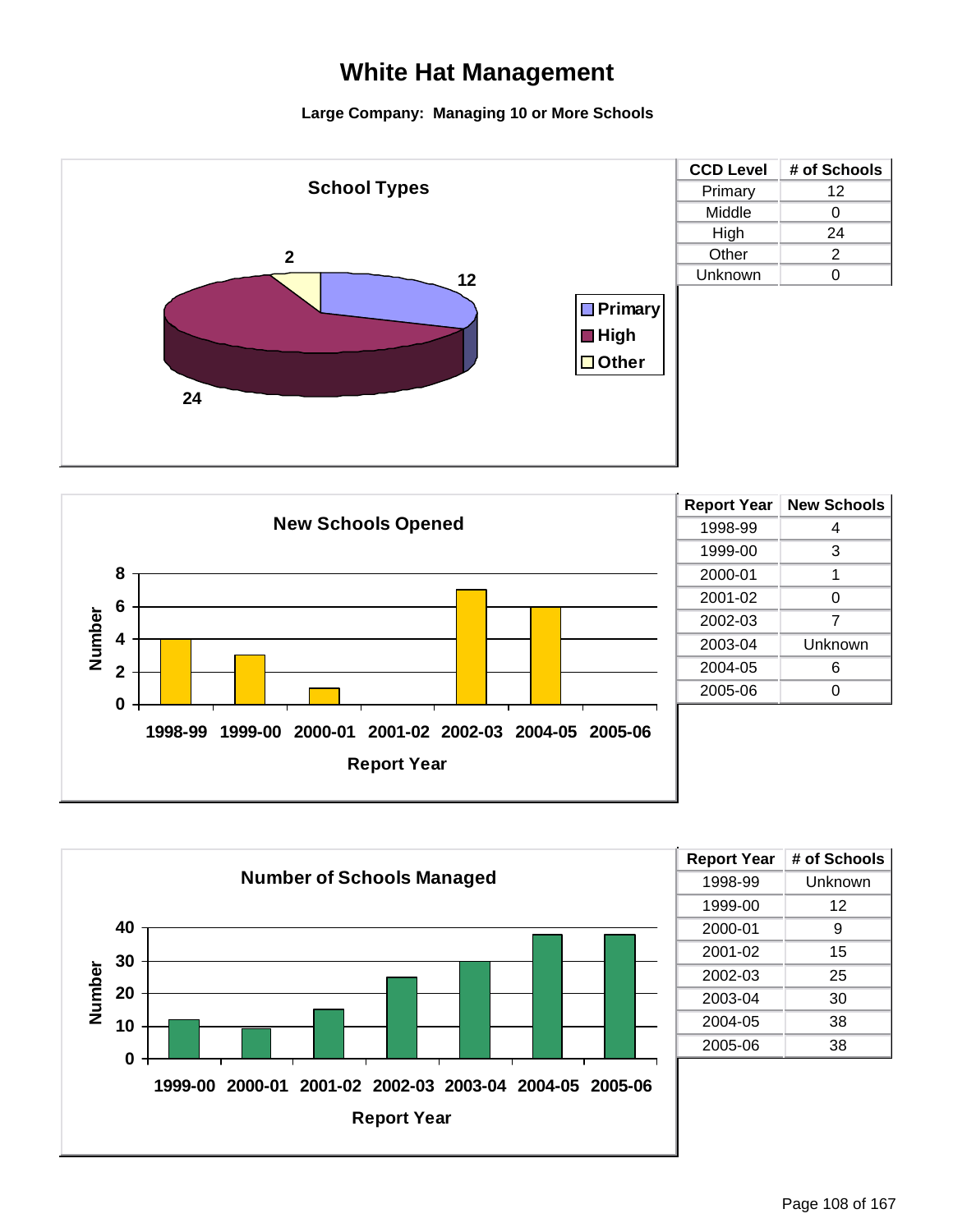## **White Hat Management**

#### **Large Company: Managing 10 or More Schools**



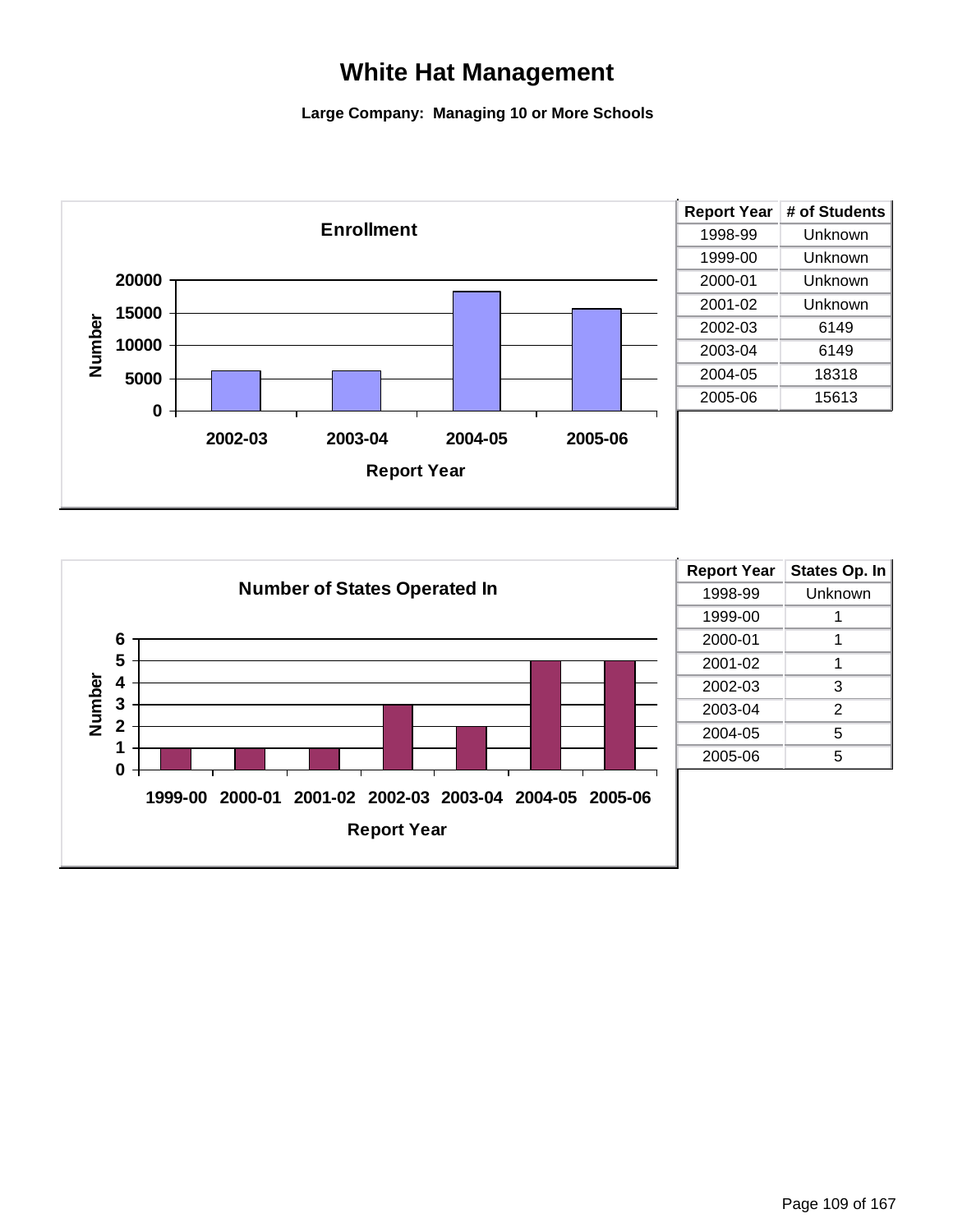# **PROFILES OF FOR-PROFIT EDUCATION MANAGEMENT ORGANIZATIONS: 2005-2006**

**Medium Companies: Managing 4 to 9 Schools**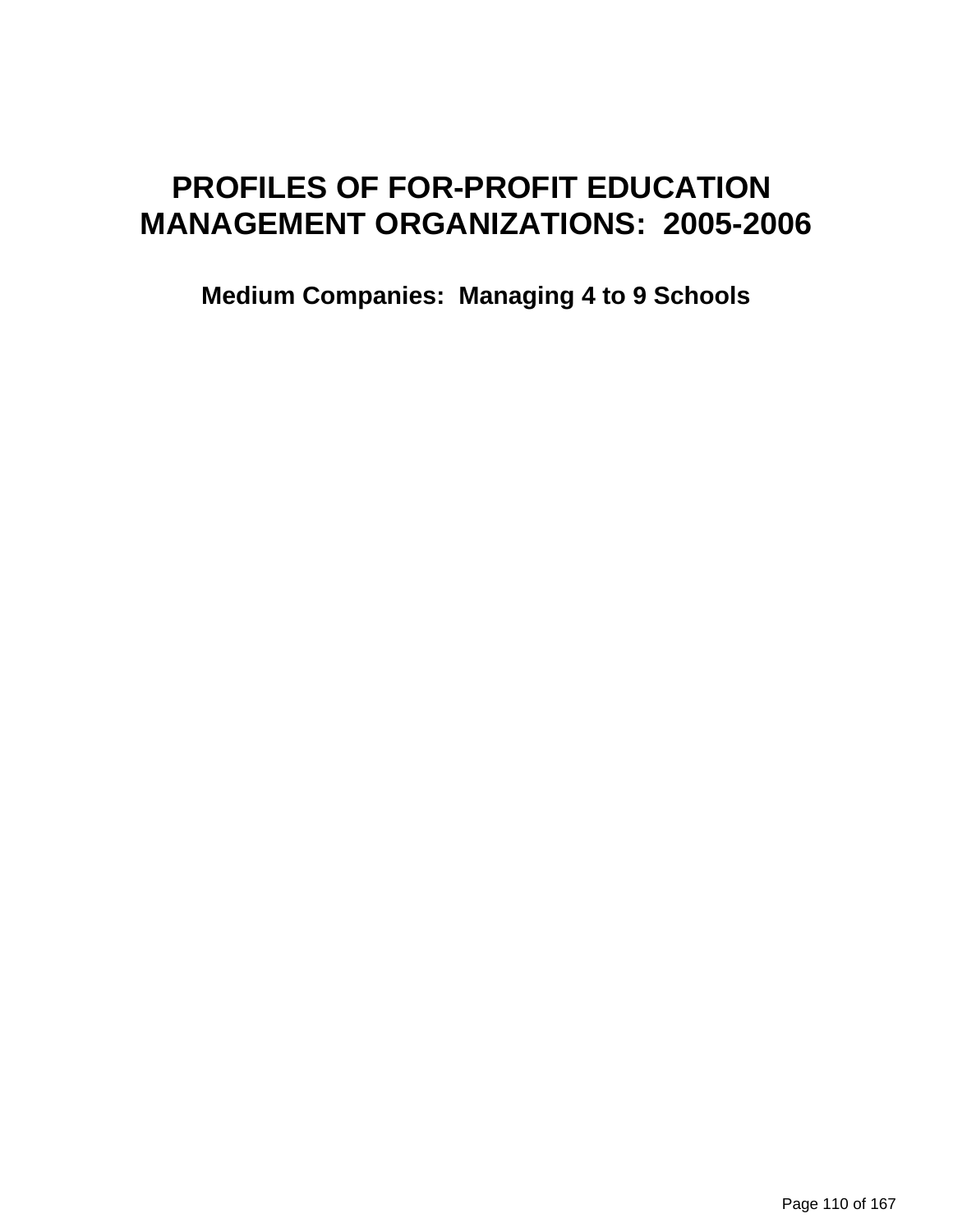## **Choice Schools Associates**

#### **Medium Company: Managing 4 to 9 Schools**

| <b>Address</b>         | <b>Telephone</b><br>and Fax | <b>Web Address</b>                   | Year | <b>Privately Held /</b><br><b>Founded Publicly Traded Profitability</b> |            |
|------------------------|-----------------------------|--------------------------------------|------|-------------------------------------------------------------------------|------------|
| PO Box 141493          |                             | 616-785-8440   www.choiceschools.com | 1998 | Private                                                                 | Profitable |
| Grand Rapids, MI 49514 | 616-785-8455丨               |                                      |      |                                                                         |            |

### **Company Schools**

| <b>School Name</b>                                                  | <b>School Location</b> | Year<br><b>Founded</b> | Grade<br><b>Levels</b><br><b>Served</b> | <b>Enrollment</b> | <b>Charter</b><br>School? | <b>Virtual</b><br>School? |
|---------------------------------------------------------------------|------------------------|------------------------|-----------------------------------------|-------------------|---------------------------|---------------------------|
| Benton Harbor Charter School                                        | Benton Harbor, MI      | 1999                   | $K-6$                                   | 462               | Yes                       | No.                       |
| Creative Learning Academy of<br>Science, Mathematics and Humanities | Beaverton, MI          | 1996                   | K-8                                     | 57                | Yes                       | <b>No</b>                 |
| Creative Montessori Academy                                         | Southgate, MI          | 2001                   | K-8                                     | 529               | Yes                       | <b>No</b>                 |
| <b>Grattan Academy Elementary School</b>                            | Belding, MI            | 1996                   | K-8                                     | 125               | Yes                       | <b>No</b>                 |
| Grattan Academy High School                                         | Greenville, MI         | 2003                   | $9 - 12$                                | 37                | Yes                       | <b>No</b>                 |
| <b>Sunrise Education Center</b>                                     | Tawas City, MI         | 1996                   | K-6                                     | 46                | Yes                       | <b>No</b>                 |
| Three Oaks Academy                                                  | Muskegon, MI           | 2003                   | K-8                                     | 88                | Yes                       | <b>No</b>                 |
| West Michigan Academy of<br><b>Environmental Science</b>            | Walker, MI             | 1996                   | $K-12$                                  | 338               | Yes                       | <b>No</b>                 |

**Total # of Schools: 8**

**Total Enrollment: 1,682**

**States Operated in: MI**

| Year | # of Schools |
|------|--------------|
| 1999 | N/A          |
| 2000 | N/A          |
| 2001 | 0            |
| 2002 | 0            |
| 2003 | ი            |
| 2004 | 0            |
| 2005 |              |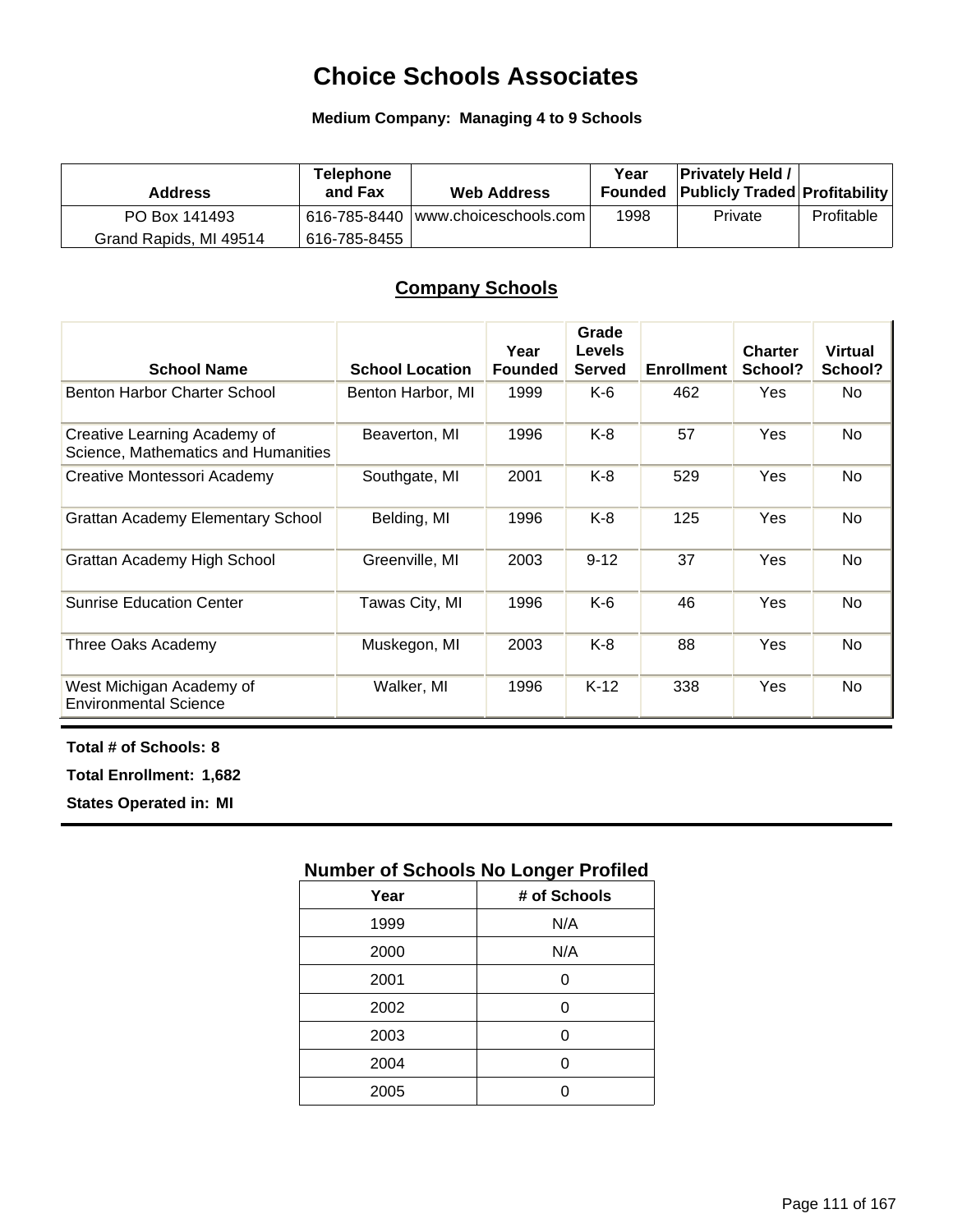## **CS Partners, LLC**

#### **Medium Company: Managing 4 to 9 Schools**

| <b>Address</b>                                                         | <b>Telephone</b><br>and Fax | <b>Web Address</b> | Year | <b>Privately Held /</b><br><b>Founded Publicly Traded Profitability</b> |         |
|------------------------------------------------------------------------|-----------------------------|--------------------|------|-------------------------------------------------------------------------|---------|
| 10051 E. Highland Rd, Ste 29-360 810-632-5113   www.charterschoolpartn |                             |                    | 2004 | Private                                                                 | Unknown |
| <b>Howell, MI 48843</b>                                                | 810-632-6074                | ers.com            |      |                                                                         |         |

#### **Company Schools**

| <b>School Name</b>               | <b>School Location</b> | Year<br><b>Founded</b> | Grade<br><b>Levels</b><br><b>Served</b> | <b>Enrollment</b> | <b>Charter</b><br>School? | <b>Virtual</b><br>School? |
|----------------------------------|------------------------|------------------------|-----------------------------------------|-------------------|---------------------------|---------------------------|
| Charyl Stockwell Academy         | Howell, MI             | 1996                   | K-8                                     | 611               | Yes                       | No.                       |
| <b>Conner Creek Academy East</b> | Roseville, MI          | 1996                   | $K-12$                                  | 720               | Yes                       | No                        |
| Hillsdale Preparatory School     | Hillsdale, MI          | 1998                   | $K-6$                                   | 39                | Yes                       | No                        |
| Huron Academy                    | Sterling Heights, MI   | 1999                   | $K-8$                                   | 455               | Yes                       | No.                       |
| Kinsington Woods High School     | Howell, MI             | 1995                   | $9 - 12$                                | 210               | Yes                       | No                        |

**Total # of Schools: 5**

**Total Enrollment: 2,035**

**States Operated in: MI**

| Year | # of Schools |
|------|--------------|
| 1999 | N/A          |
| 2000 | N/A          |
| 2001 | N/A          |
| 2002 | N/A          |
| 2003 | N/A          |
| 2004 | 0            |
| 2005 |              |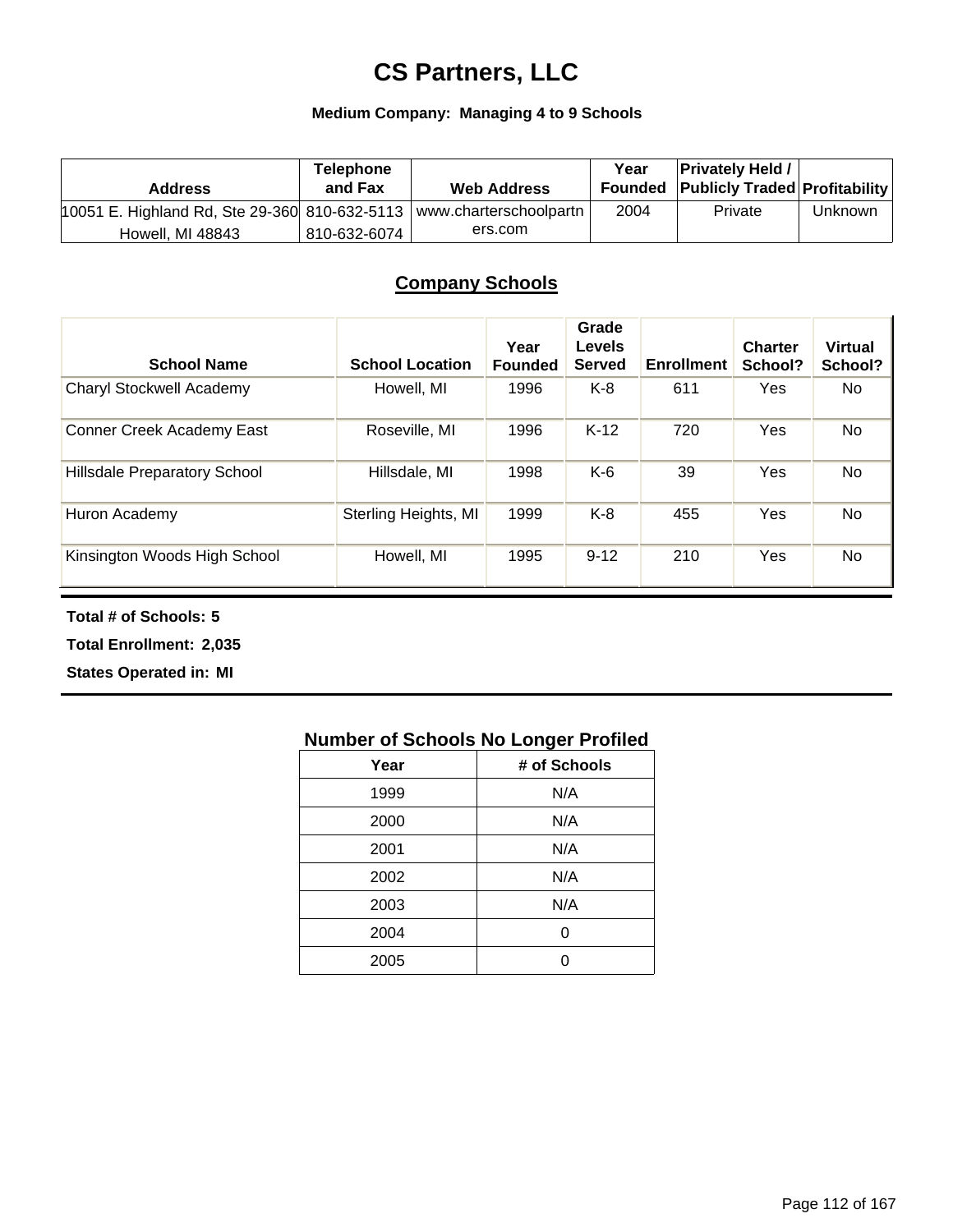## **Educational Services of America, Inc.**

**Medium Company: Managing 4 to 9 Schools**

| <b>Address</b>        | <b>Telephone</b><br>and Fax | <b>Web Address</b> | Year | <b>Privately Held /</b><br><b>Founded Publicly Traded Profitability</b> |            |
|-----------------------|-----------------------------|--------------------|------|-------------------------------------------------------------------------|------------|
| 1585 N. Milwaukee Ave | 847-367-6383                | www.ombudsman.com  | 2005 | Private                                                                 | Profitable |
| Liberty, IL 60048     | 847-367-0367                |                    |      |                                                                         |            |

### **Company Schools**

| <b>School Name</b>                                     | <b>School Location</b> | Year<br><b>Founded</b> | Grade<br><b>Levels</b><br><b>Served</b> | <b>Enrollment</b> | <b>Charter</b><br>School? | <b>Virtual</b><br>School? |
|--------------------------------------------------------|------------------------|------------------------|-----------------------------------------|-------------------|---------------------------|---------------------------|
| Ombudsman Learning Center - East                       | Phoenix, AZ            | 1996                   | $6 - 12$                                | 89                | Yes                       | No                        |
| Ombudsman Learning Center - Metro                      | Phoenix, AZ            | 1999                   | $9 - 12$                                | 100               | Yes                       | No                        |
| <b>Ombudsman Learning Center -</b><br>Northeast        | Phoenix, AZ            | 2000                   | $6 - 12$                                | 98                | Yes                       | No                        |
| <b>Ombudsman Learning Center -</b><br><b>Northwest</b> | Phoenix, AZ            | 2002                   | $6 - 12$                                | 86                | Yes                       | <b>No</b>                 |
| <b>Ombudsman Learning Center - West</b>                | Glendale, AZ           | 1998                   | $9 - 12$                                | 75                | Yes                       | No                        |

**Total # of Schools: 5**

**Total Enrollment: 448**

**States Operated in: AZ**

| Year | # of Schools |
|------|--------------|
| 1999 | N/A          |
| 2000 | N/A          |
| 2001 | N/A          |
| 2002 | N/A          |
| 2003 | N/A          |
| 2004 | N/A          |
| 2005 |              |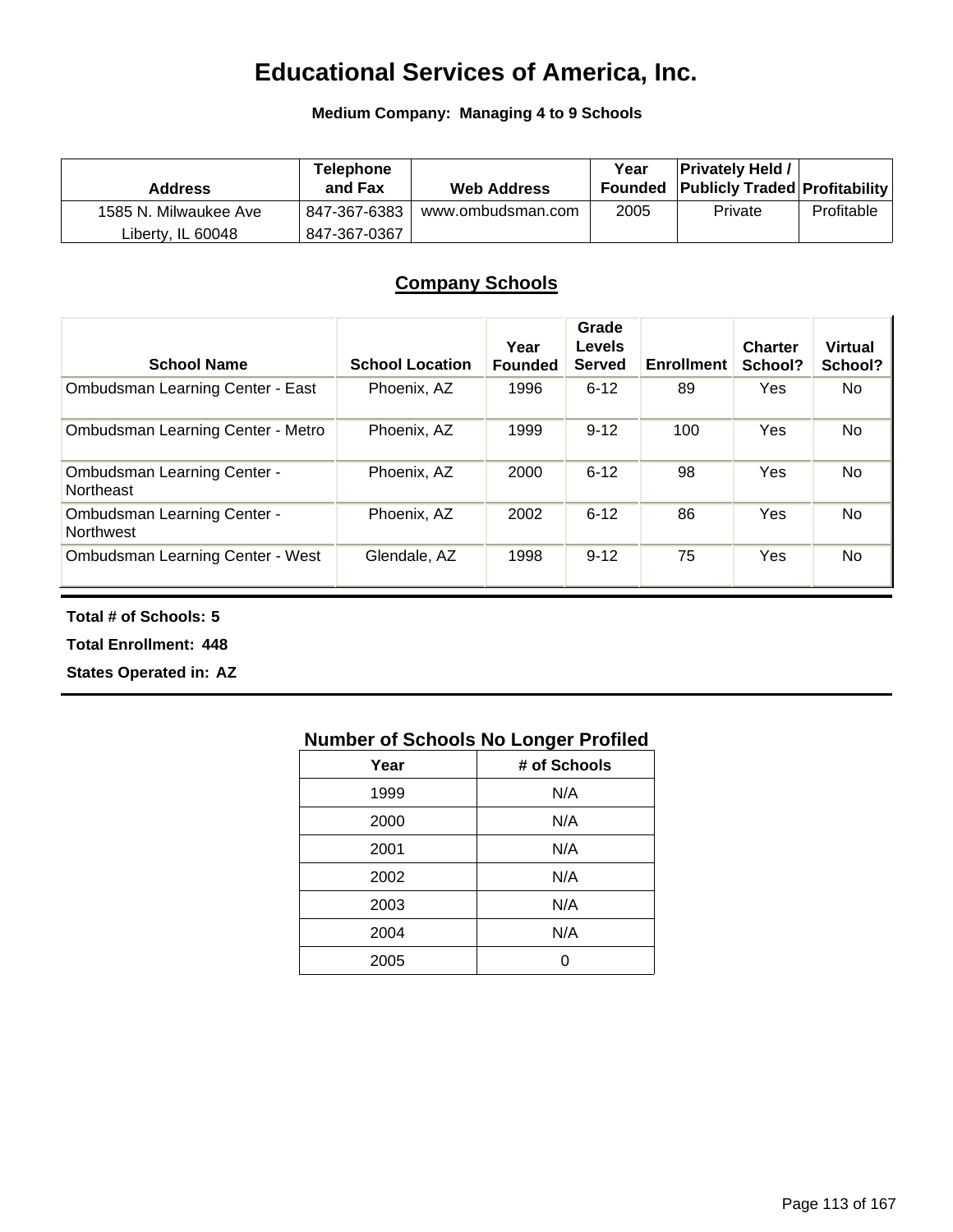## **Excel Education Centers, Inc.**

#### **Medium Company: Managing 4 to 9 Schools**

| <b>Address</b>            | <b>Telephone</b><br>and Fax | <b>Web Address</b>                   | Year | <b>Privately Held /</b><br><b>Founded Publicly Traded Profitability</b> |            |
|---------------------------|-----------------------------|--------------------------------------|------|-------------------------------------------------------------------------|------------|
| 1040 Whipple St. Ste. 324 |                             | 928-778-5764  www.exceleducationcent | 1995 | Private                                                                 | Break-even |
| Prescott, AZ 86305        | 928-445-2989                | ers.org                              |      |                                                                         |            |

#### **Company Schools**

| <b>School Name</b>                                                  | <b>School Location</b> | Year<br><b>Founded</b> | Grade<br><b>Levels</b><br><b>Served</b> | <b>Enrollment</b> | <b>Charter</b><br>School? | <b>Virtual</b><br>School? |
|---------------------------------------------------------------------|------------------------|------------------------|-----------------------------------------|-------------------|---------------------------|---------------------------|
| <b>Excel Education Center - Chino Valley</b>                        | Chino Valley, AZ       | 1999                   | $9 - 12$                                | 84                | Yes                       | No.                       |
| <b>Excel Education Center - Cottonwood</b>                          | Cottonwood, AZ         | 1995                   | $9 - 12$                                | 49                | <b>Yes</b>                | No                        |
| <b>Excel Education Center - Flagstaff</b>                           | Flagstaff, AZ          | 1996                   | $9 - 12$                                | 144               | Yes                       | No                        |
| <b>Excel Education Center - Flagstaff</b><br><b>Williams Campus</b> | Williams, AZ           | 2003                   | $9 - 12$                                | 40                | <b>Yes</b>                | No                        |
| Excel Education Center - Fort Mohave                                | Fort Mohave, AZ        | 2001                   | $9 - 12$                                | 100               | <b>Yes</b>                | No                        |
| <b>Excel Education Center - Prescott</b>                            | Prescott, AZ           | 1995                   | $9 - 12$                                | 82                | Yes                       | No                        |
| <b>Excel Education Center - Prescott</b><br>Valley                  | Prescott Valley, AZ    | 1996                   | $9 - 12$                                | 123               | <b>Yes</b>                | No                        |
| Excel Education Center - San Carlos                                 | Peridot, AZ            | 1996                   | $9 - 12$                                | 65                | Yes                       | No                        |

**Total # of Schools: 8**

**Total Enrollment: 687**

**States Operated in: AZ**

| Year | # of Schools |
|------|--------------|
| 1999 | ი            |
| 2000 | 0            |
| 2001 | 0            |
| 2002 | ი            |
| 2003 | ი            |
| 2004 | 0            |
| 2005 |              |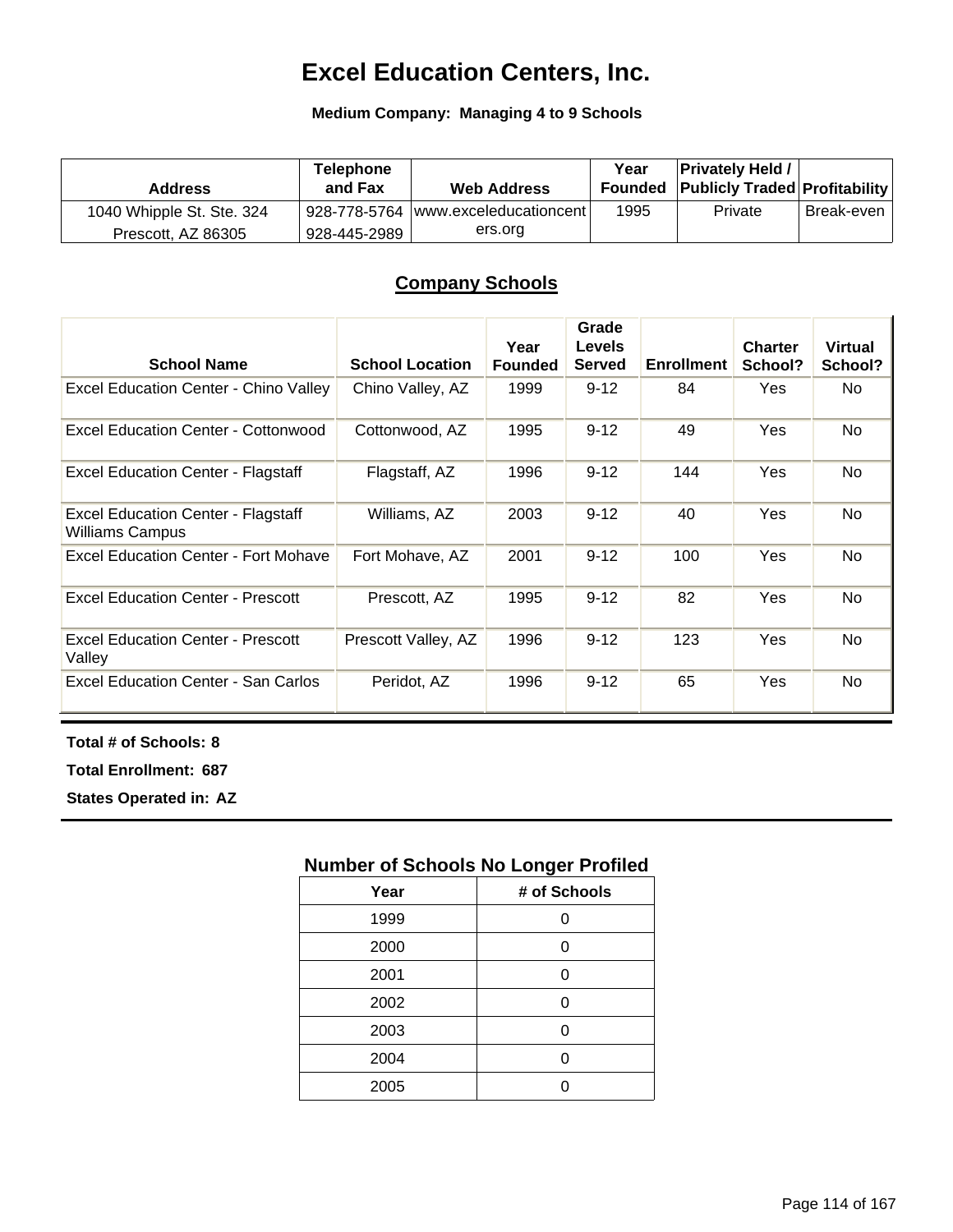## **Global Educational Excellence**

**Medium Company: Managing 4 to 9 Schools**

| <b>Address</b>      | <b>Telephone</b><br>and Fax | <b>Web Address</b> | Year | <b>Privately Held /</b><br><b>Founded Publicly Traded Profitability</b> |            |
|---------------------|-----------------------------|--------------------|------|-------------------------------------------------------------------------|------------|
| 341 E. Huron        | 734-662-7050                | gee-edu.com        | 1996 | Private                                                                 | Profitable |
| Ann Arbor, MI 48104 | 734-662-7756                |                    |      |                                                                         |            |

### **Company Schools**

| <b>School Name</b>                    | <b>School Location</b> | Year<br><b>Founded</b> | Grade<br>Levels<br><b>Served</b> | <b>Enrollment</b> | <b>Charter</b><br>School? | <b>Virtual</b><br>School? |
|---------------------------------------|------------------------|------------------------|----------------------------------|-------------------|---------------------------|---------------------------|
| <b>Bridge Academy</b>                 | Hamtramck, MI          | 2004                   | K-8                              | 309               | Yes                       | No                        |
| Central Academy                       | Ann Arbor, MI          | 1996                   | $K-12$                           | 368               | Yes                       | No                        |
| <b>Frontier International Academy</b> | Hamtramck, MI          | 2005                   | $6 - 11$                         | 320               | Yes                       | No                        |
| Riverside Academy                     | Dearborne, MI          | 2003                   | $K-5$                            | 221               | Yes                       | No                        |

#### **Total # of Schools: 4**

**Total Enrollment: 1,218**

**States Operated in: MI**

| Year | # of Schools |
|------|--------------|
| 1999 | N/A          |
| 2000 | N/A          |
| 2001 | N/A          |
| 2002 | N/A          |
| 2003 | O            |
| 2004 | O            |
| 2005 |              |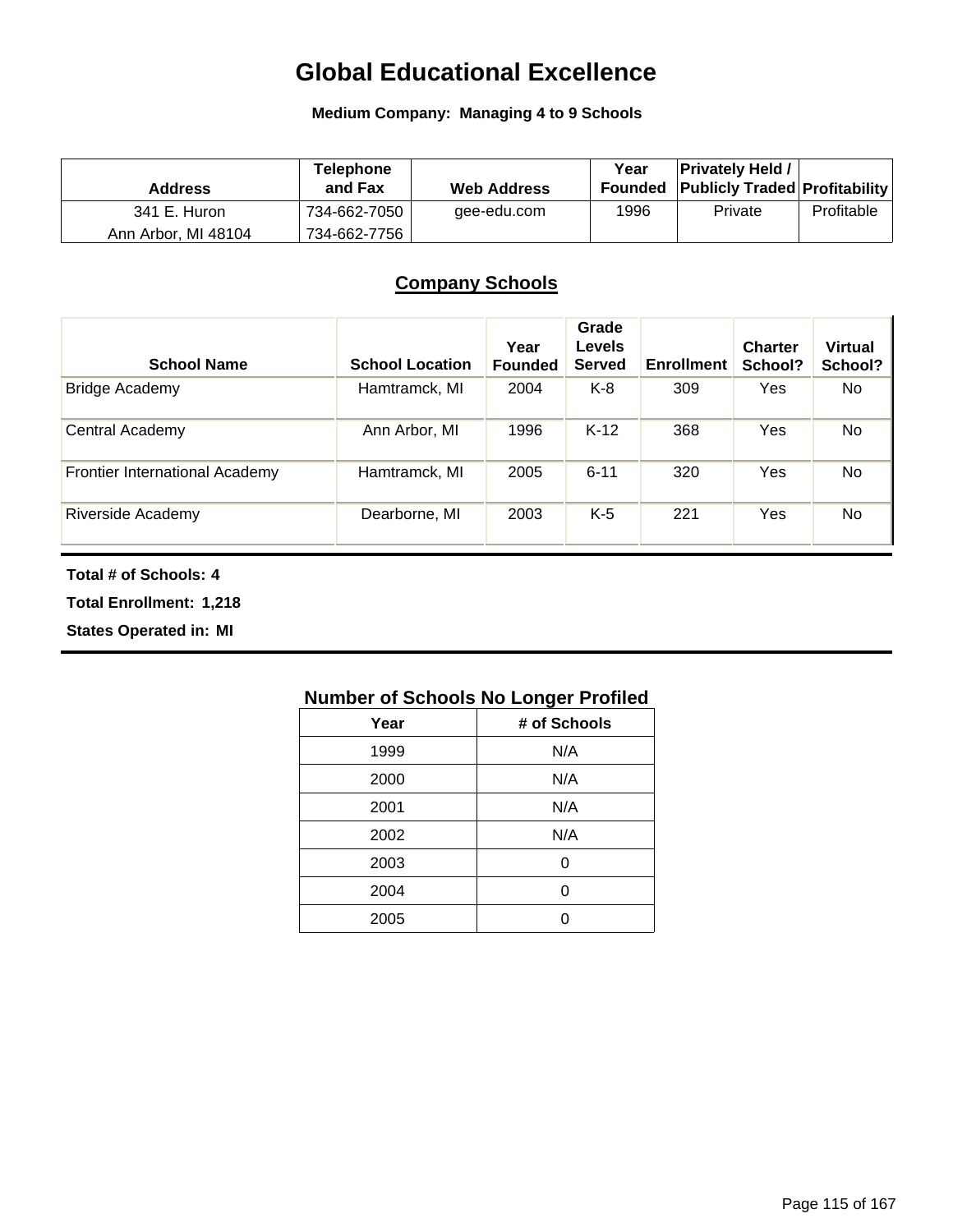## **Nobel Learning Communities, Inc.**

**Medium Company: Managing 4 to 9 Schools**

| <b>Address</b>         | <b>Telephone</b><br>and Fax | <b>Web Address</b>                         | Year | <b>Privately Held /</b><br><b>Founded Publicly Traded Profitability</b> |            |
|------------------------|-----------------------------|--------------------------------------------|------|-------------------------------------------------------------------------|------------|
| 1615 West Chester Pike |                             | $\pm$ 484-947-2000   www.nobellearning.com | 1984 | <b>Public</b>                                                           | Profitable |
| West Chester, PA 19382 | 484-947-2003                |                                            |      |                                                                         |            |

### **Company Schools**

| <b>School Name</b>                                     | <b>School Location</b> | Year<br><b>Founded</b> | Grade<br>Levels<br><b>Served</b> | <b>Enrollment</b> | <b>Charter</b><br>School? | <b>Virtual</b><br>School? |
|--------------------------------------------------------|------------------------|------------------------|----------------------------------|-------------------|---------------------------|---------------------------|
| Franklin Towne Charter School                          | Philadelphia, PA       | 2000                   | $9 - 12$                         | 685               | Yes                       | No                        |
| People for People Charter School                       | Philadelphia, PA       | 2001                   | $K-5$                            | 360               | Yes                       | No.                       |
| Philadelphia Academy Charter School                    | Philadelphia, PA       | 1999                   | $K-8$                            | 764               | Yes                       | <b>No</b>                 |
| Philadelphia Maritime Academy<br><b>Charter School</b> | Philadelphia, PA       | 2003                   | $5 - 8$                          | 300               | Yes                       | No.                       |

#### **Total # of Schools: 4**

**Total Enrollment: 2,109**

**States Operated in: PA**

| Year | # of Schools |
|------|--------------|
| 1999 | N/A          |
| 2000 | ი            |
| 2001 | ი            |
| 2002 | ი            |
| 2003 | 2            |
| 2004 | ი            |
| 2005 |              |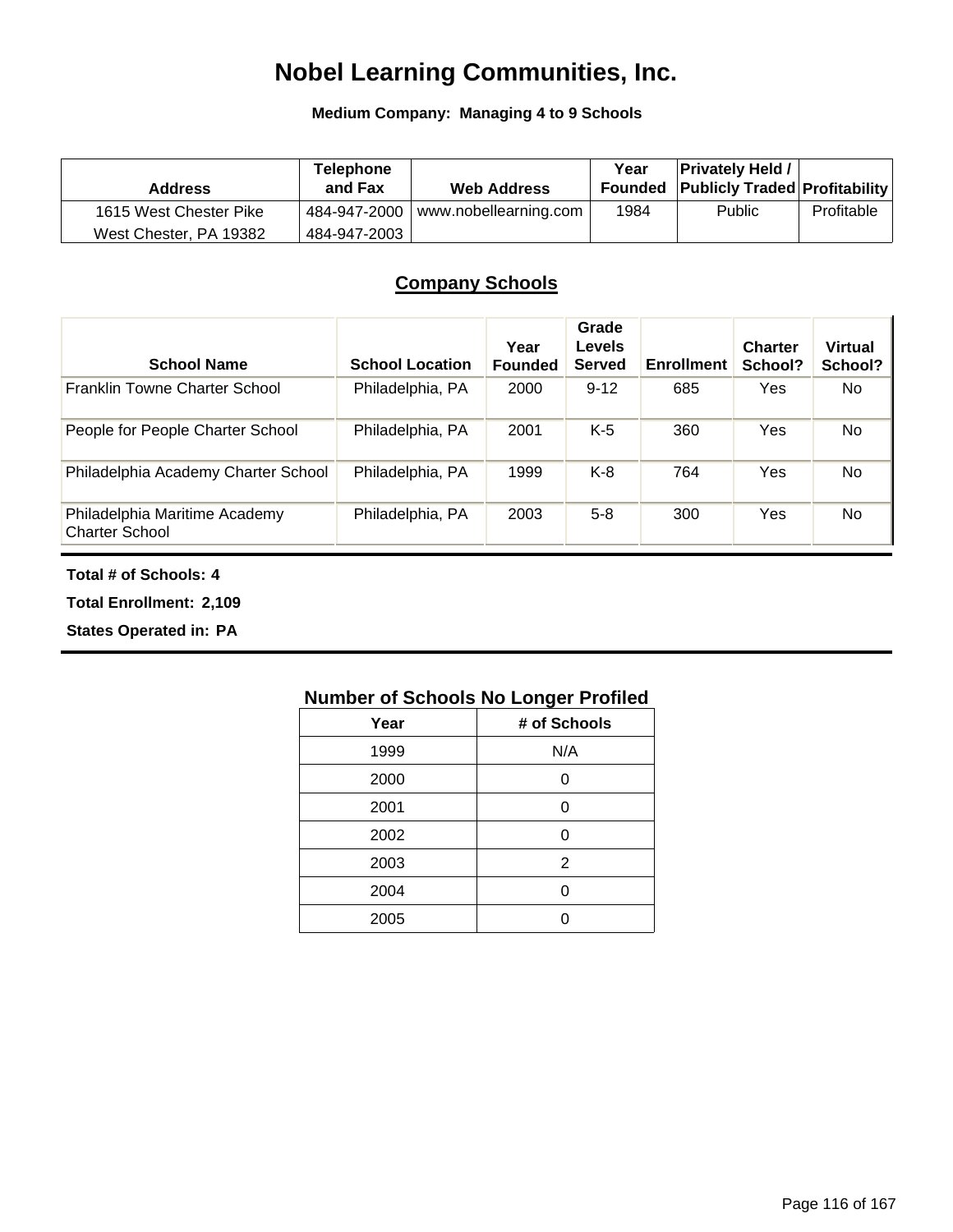## **Pinnacle Education, Inc.**

#### **Medium Company: Managing 4 to 9 Schools**

| <b>Address</b>          | <b>Telephone</b><br>and Fax | <b>Web Address</b> | Year | <b>Privately Held /</b><br><b>Founded Publicly Traded Profitability</b> |            |
|-------------------------|-----------------------------|--------------------|------|-------------------------------------------------------------------------|------------|
| 2224 W. Southern, Ste 1 | 480-755-8222                | www.pin-ed.com     | 1995 | Private                                                                 | Profitable |
| Tempe, AZ 85282         | 480-755-8111                |                    |      |                                                                         |            |

#### **Company Schools**

| <b>School Name</b>                 | <b>School Location</b> | Year<br><b>Founded</b> | Grade<br><b>Levels</b><br><b>Served</b> | <b>Enrollment</b> | <b>Charter</b><br>School? | <b>Virtual</b><br>School? |
|------------------------------------|------------------------|------------------------|-----------------------------------------|-------------------|---------------------------|---------------------------|
| Day Star Academy                   | Phoenix, AZ            | 2001                   | K-8                                     | 185               | Yes                       | No.                       |
| Freedom Academy                    | Scottsdale, AZ         | 2002                   | $K-8$                                   | 150               | Yes                       | No                        |
| Kino Academy                       | Nogales, AZ            | 2001                   | $9 - 12$                                | 140               | Yes                       | No.                       |
| <b>Pinnacle Education</b>          | Tempe, AZ              | 2001                   | $9 - 12$                                | 90                | Yes                       | No                        |
| Pinnacle High School - Casa Grande | Casa Grande, AZ        | 1999                   | $9 - 12$                                | 145               | Yes                       | No                        |
| Pinnacle High School - Mesa        | Mesa, AZ               | 1999                   | $9 - 12$                                | 180               | Yes                       | No                        |
| Pinnacle High School - Tempe       | Tempe, AZ              | 1995                   | $9 - 12$                                | 145               | Yes                       | No                        |
| Pinnacle Virtual High School       | Tempe, AZ              | 2003                   | $9 - 12$                                | 212               | Yes                       | Yes                       |
| Westmark High School               | Chandler, AZ           | 2001                   | $9 - 12$                                | 80                | Yes                       | No                        |

#### **Total # of Schools: 9**

**Total Enrollment: 1,327**

**States Operated in: AZ**

| Year | # of Schools |
|------|--------------|
| 1999 | N/A          |
| 2000 | N/A          |
| 2001 | Ω            |
| 2002 | n            |
| 2003 | ⋂            |
| 2004 | n            |
| 2005 |              |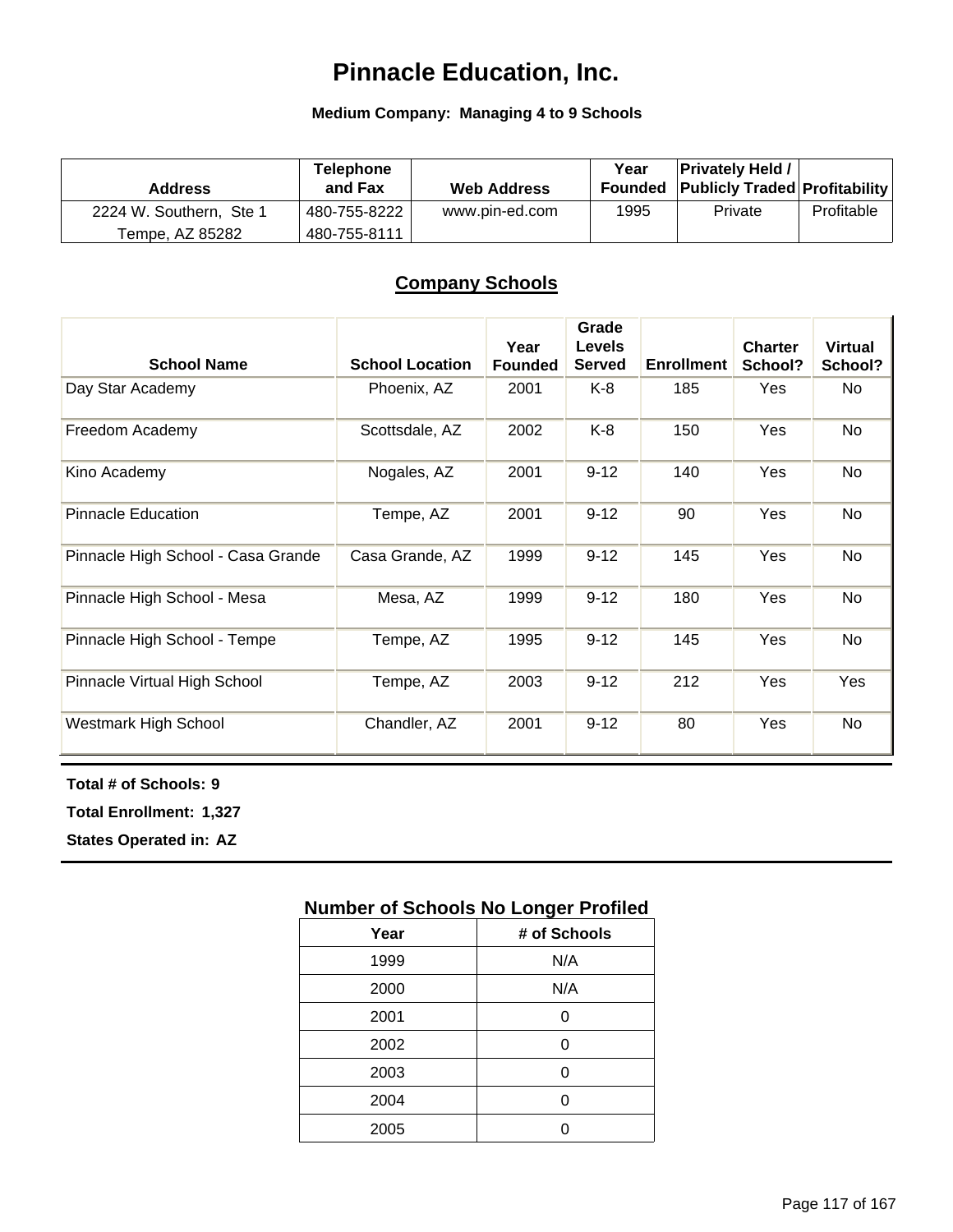## **Romine Group, LLC, The**

#### **Medium Company: Managing 4 to 9 Schools**

| <b>Address</b>      | <b>Telephone</b><br>and Fax | <b>Web Address</b>                    | Year | <b>Privately Held /</b><br><b>Founded Publicly Traded Profitability</b> |            |
|---------------------|-----------------------------|---------------------------------------|------|-------------------------------------------------------------------------|------------|
| 7877 Stead, Ste 100 |                             | $-586-731-5300$ www.therominegroup.co | 1994 | Private                                                                 | Profitable |
| Utica, MI 48317     | 586-731-5307                |                                       |      |                                                                         |            |

### **Company Schools**

| <b>School Name</b>           | <b>School Location</b> | Year<br><b>Founded</b> | Grade<br><b>Levels</b><br><b>Served</b> | <b>Enrollment</b> | <b>Charter</b><br>School? | <b>Virtual</b><br>School? |
|------------------------------|------------------------|------------------------|-----------------------------------------|-------------------|---------------------------|---------------------------|
| <b>Bradford Academy</b>      | Southfield, MI         | 2003                   | K-5                                     | 440               | <b>Yes</b>                | No.                       |
| Hanley International Academy | Hamtramck, MI          | 2005                   | $K-5$                                   | 200               | Yes                       | No                        |
| <b>Madison Academy</b>       | Burton, MI             | 2004                   | K-5                                     | 125               | <b>Yes</b>                | No                        |
| Merritt Academy              | New Haven, MI          | 2002                   | $K-7$                                   | 260               | <b>Yes</b>                | No                        |
| <b>Trillium Academy</b>      | Taylor, MI             | 2002                   | K-8                                     | 270               | <b>Yes</b>                | No                        |

**Total # of Schools: 5**

**Total Enrollment: 1,295**

**States Operated in: MI**

| Year | # of Schools |
|------|--------------|
| 1999 | N/A          |
| 2000 | N/A          |
| 2001 | N/A          |
| 2002 | N/A          |
| 2003 | N/A          |
| 2004 | 0            |
| 2005 |              |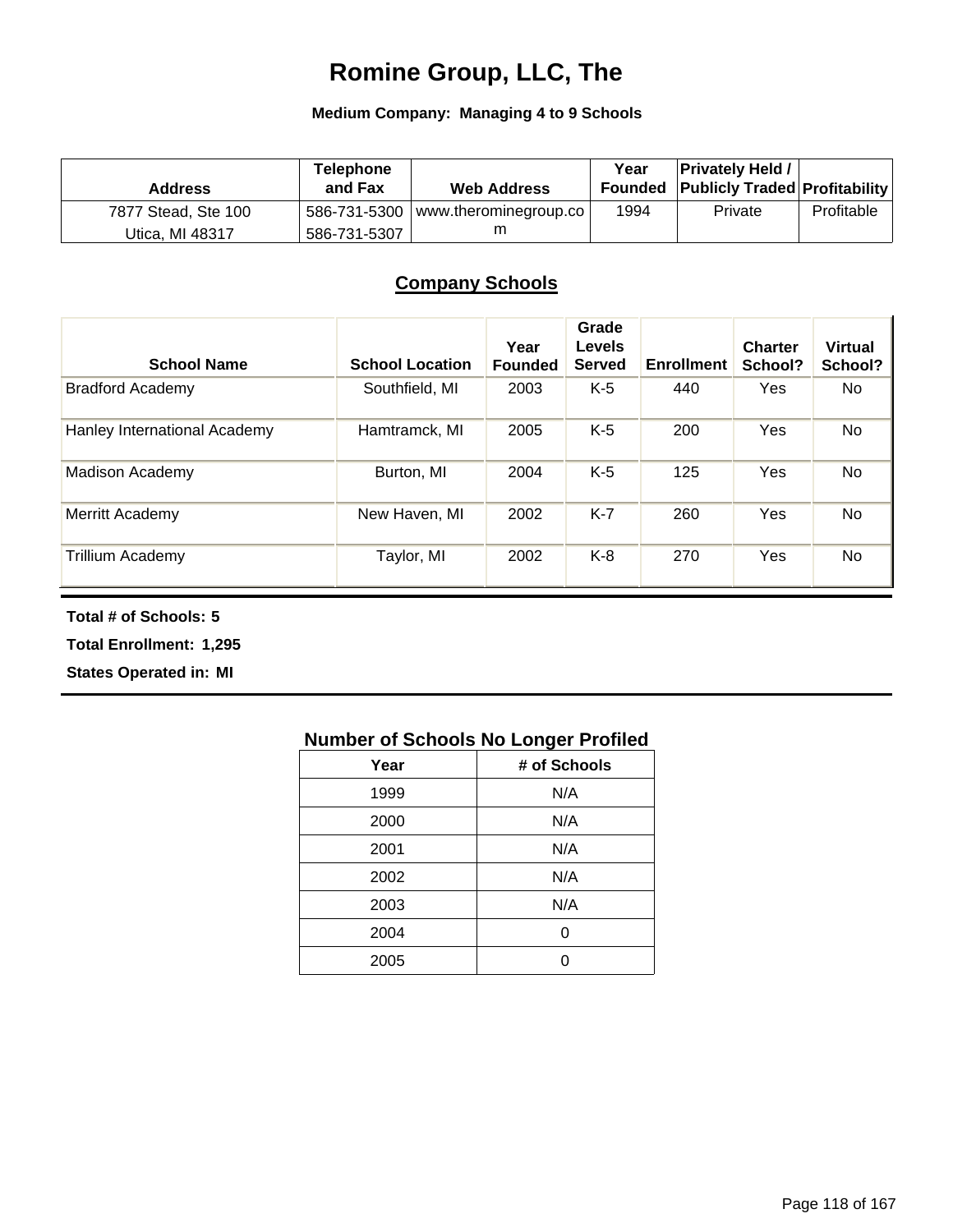## **SABIS Educational Systems**

**Medium Company: Managing 4 to 9 Schools**

| <b>Address</b>         | <b>Telephone</b><br>and Fax | <b>Web Address</b> | Year | <b>Privately Held /</b><br><b>Founded Publicly Traded Profitability</b> |            |
|------------------------|-----------------------------|--------------------|------|-------------------------------------------------------------------------|------------|
| 6385 Beach Rd          | 952-918-1850                | www.sabis.net      | 1985 | Private                                                                 | Profitable |
| Eden Prairie, MN 55344 | 952-918-1851                |                    |      |                                                                         |            |

### **Company Schools**

| <b>School Name</b>                                             | <b>School Location</b> | Year<br><b>Founded</b> | Grade<br><b>Levels</b><br><b>Served</b> | <b>Enrollment</b> | <b>Charter</b><br>School? | <b>Virtual</b><br>School? |
|----------------------------------------------------------------|------------------------|------------------------|-----------------------------------------|-------------------|---------------------------|---------------------------|
| Holyoke Community Charter School                               | Holyoke, MA            | 2005                   | K-7                                     | 600               | <b>Yes</b>                | No.                       |
| International Academy of Flint                                 | Flint, MI              | 1999                   | $K-11$                                  | 735               | <b>Yes</b>                | No                        |
| <b>SABIS International Charter School</b>                      | Springfield, MA        | 1995                   | $K-12$                                  | 1375              | Yes                       | <b>No</b>                 |
| <b>SABIS International School</b>                              | Phoenix, AZ            | 2001                   | $K-12$                                  | 680               | Yes                       | <b>No</b>                 |
| <b>SABIS Milestone Academy of New</b><br>Orleans               | New Orleans, LA        | 2002                   | K-8                                     | 200               | Yes                       | No                        |
| The International Charter School of<br>Schenectady             | Schenectady, NY        | 2002                   | $K-7$                                   | 580               | Yes                       | <b>No</b>                 |
| The International College Preparatory<br>Academy of Cincinnati | Cincinnatti, OH        | 2003                   | K-8                                     | 500               | Yes                       | <b>No</b>                 |
| The International School of Minnesota                          | Eden Prarie, MN        | 1985                   | $K-12$                                  | 500               | No                        | No                        |

**Total # of Schools: 8**

**Total Enrollment: 5,170**

**States Operated in: AZ, LA, MA, MI, MN, NY, OH**

| Year | # of Schools |
|------|--------------|
| 1999 | ი            |
| 2000 | 0            |
| 2001 | 0            |
| 2002 | ი            |
| 2003 |              |
| 2004 | 1            |
| 2005 |              |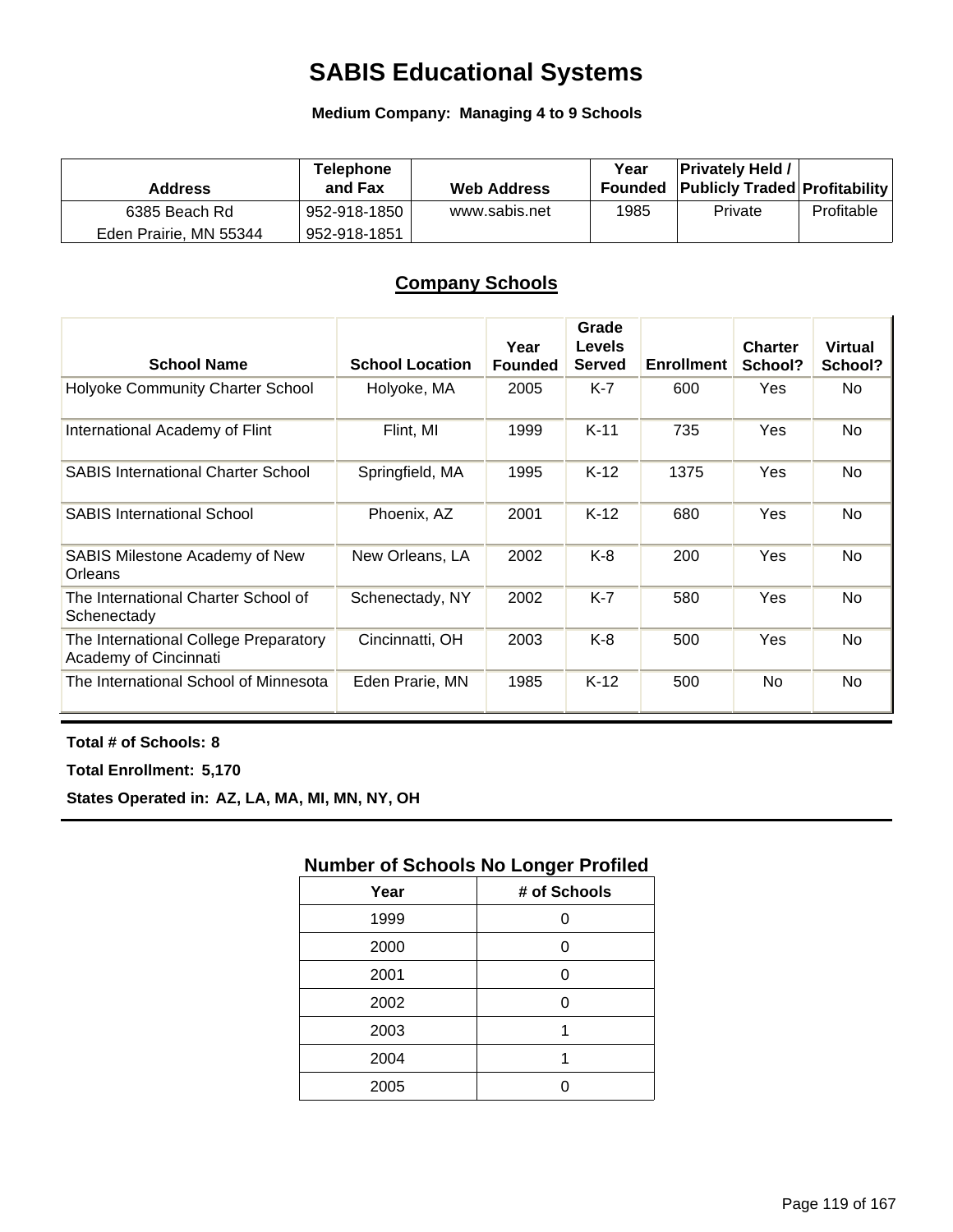# **PROFILES OF FOR-PROFIT EDUCATION MANAGEMENT ORGANIZATIONS: 2005-2006**

**Small Companies: Managing 3 or Fewer Schools**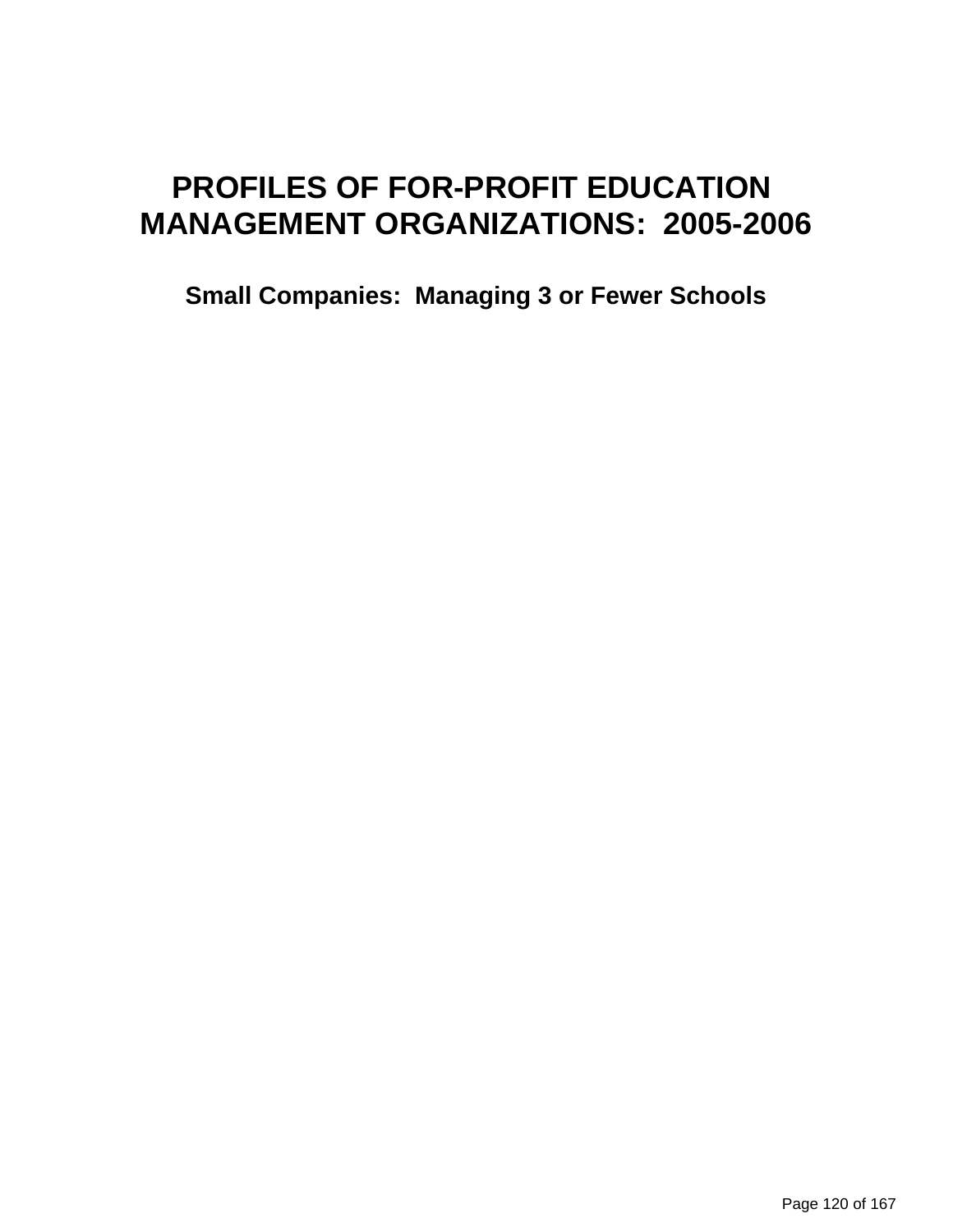## **Accelerated Elementary and Secondary Schools**

**Small Company: Managing 3 or fewer Schools**

| <b>Address</b>         | Telephone<br>and Fax | <b>Web Address</b> | Year<br>Founded | <b>Privately Held /</b><br><b>Publicly Traded Profitability</b> |         |
|------------------------|----------------------|--------------------|-----------------|-----------------------------------------------------------------|---------|
| 5245 N Camino de Oeste | 520-743-1113丨        | allgrades.com      | 1998            | Private                                                         | Unknown |
| Tucson. AZ 85745       | 520-743-2417         |                    |                 |                                                                 |         |

## **Company Schools**

| <b>School Name</b>                              | <b>School Location</b> | Year<br><b>Founded</b> | Grade<br><b>Levels</b><br>Served | Enrollment   School? | <b>Charter</b> | <b>Virtual</b><br>School? |
|-------------------------------------------------|------------------------|------------------------|----------------------------------|----------------------|----------------|---------------------------|
| Accelerated Elementary and<br>Secondary Schools | Tucson, AZ             | 1998                   | $K-12$                           | 320                  | Yes            | No                        |

**Total # of Schools: 1**

**Total Enrollment: 320**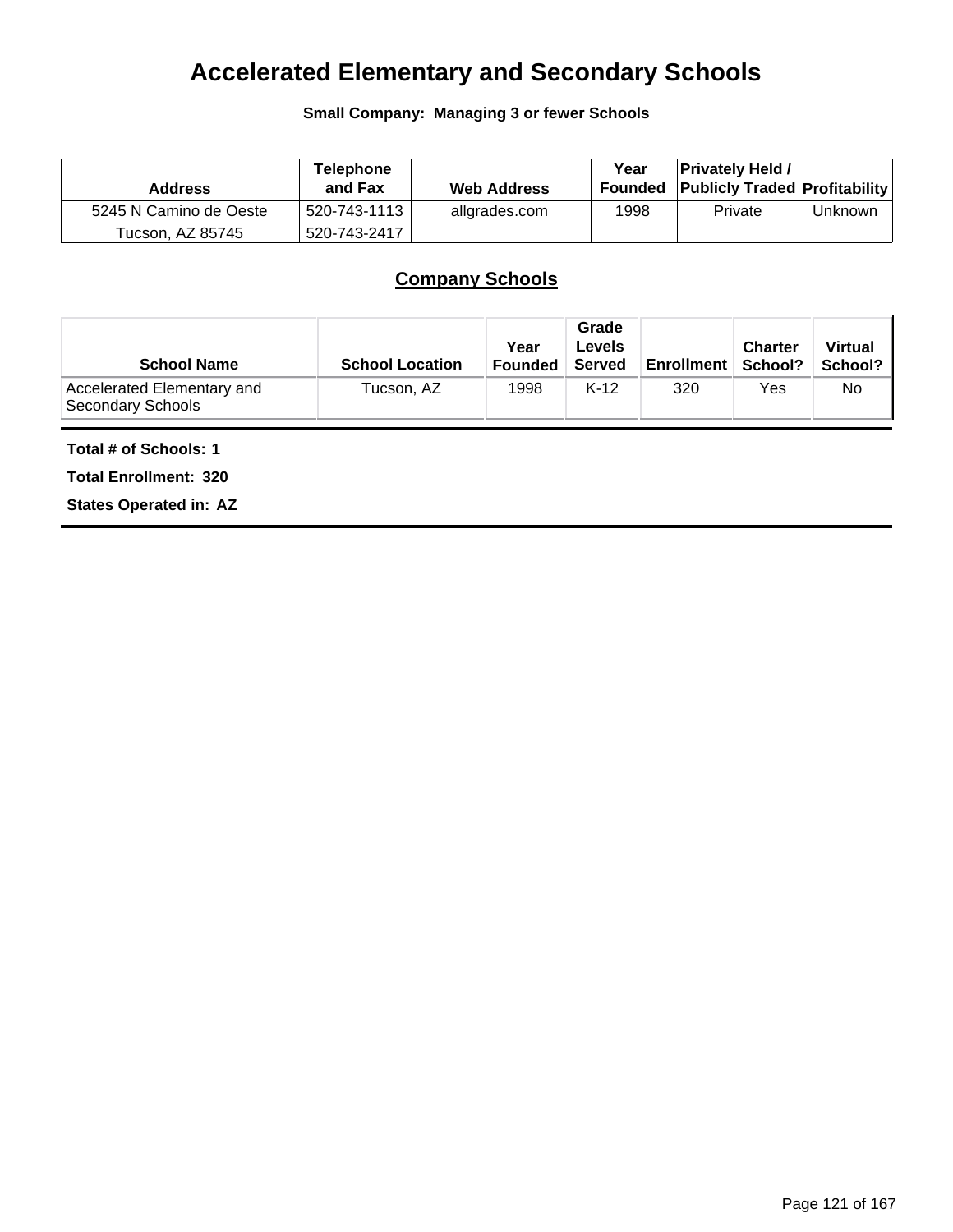# **Accelerated Learning Center, Inc.**

**Small Company: Managing 3 or fewer Schools**

| <b>Address</b>    | <b>Telephone</b><br>and Fax | <b>Web Address</b> | Year<br>Founded | <b>Privately Held</b><br><b>Publicly Traded Profitability</b> |         |
|-------------------|-----------------------------|--------------------|-----------------|---------------------------------------------------------------|---------|
| 4105 E Shea Blvd  | 602-485-0309                | None               | 1997            | Private                                                       | Unknown |
| Phoenix. AZ 85028 | 602-485-9356                |                    |                 |                                                               |         |

## **Company Schools**

| <b>School Name</b>          | <b>School Location</b> | Year<br><b>Founded</b> | Grade<br><b>Levels</b><br>Served | <b>Enrollment</b> | <b>Charter</b><br>School? | <b>Virtual</b><br>School? |
|-----------------------------|------------------------|------------------------|----------------------------------|-------------------|---------------------------|---------------------------|
| Accelerated Learning Center | Phoenix, AZ            | 1997                   | $9 - 12$                         | 220               | Yes                       | No                        |

**Total # of Schools: 1**

**Total Enrollment: 220**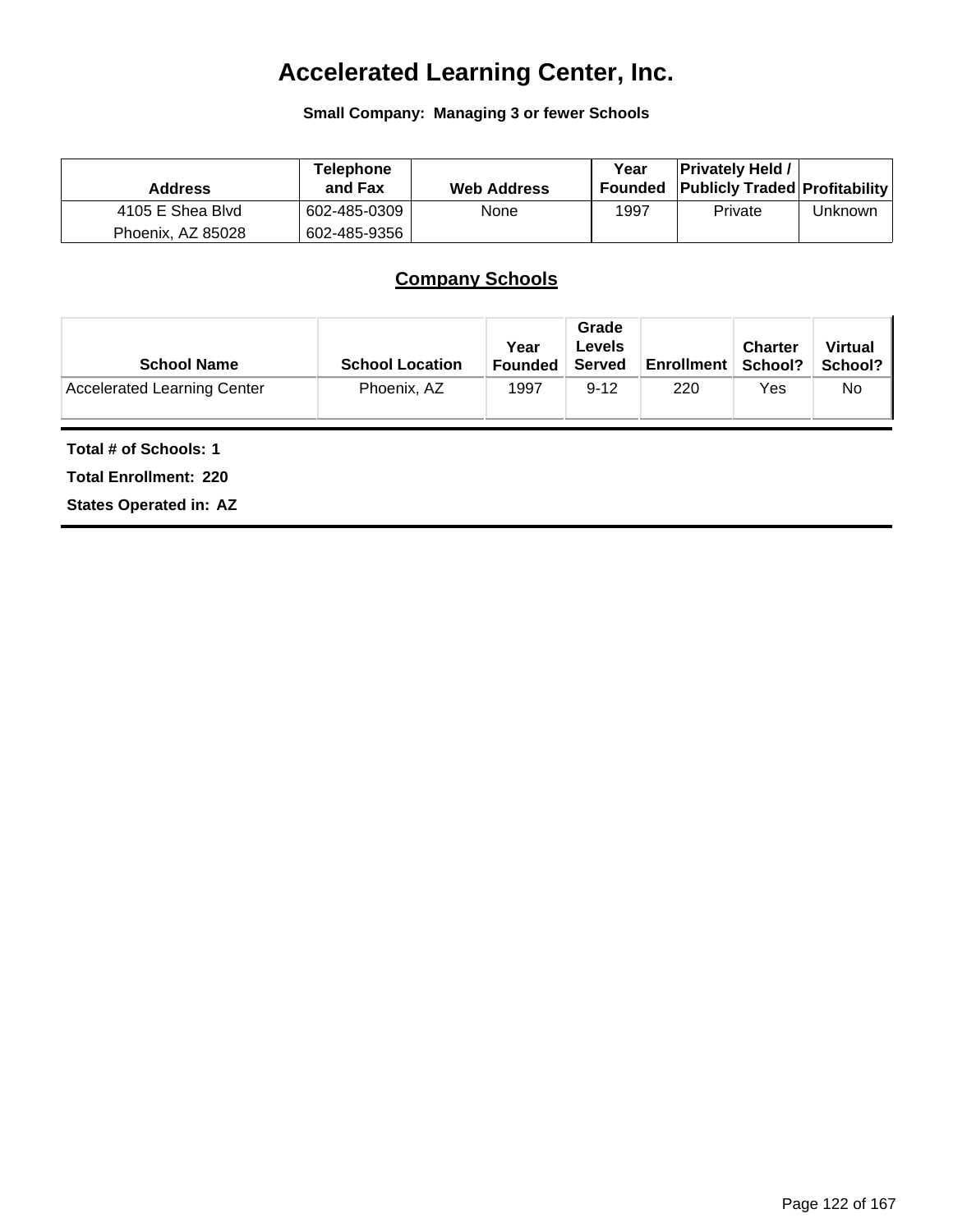# **Allen-Cochran Enterprises**

**Small Company: Managing 3 or fewer Schools**

| <b>Address</b>         | Telephone<br>and Fax | <b>Web Address</b> | Year | <b>Privately Held /</b><br>Founded Publicly Traded Profitability |            |
|------------------------|----------------------|--------------------|------|------------------------------------------------------------------|------------|
| 1691 W Grand Canyon Dr | 480-632-1940         | None               | 1997 | Private                                                          | Profitable |
| Chandler, AZ 85248     | 480-632-1398         |                    |      |                                                                  |            |

## **Company Schools**

| <b>School Name</b>                       | <b>School Location</b> | Year<br><b>Founded</b> | Grade<br><b>Levels</b><br>Served | <b>Enrollment</b> | <b>Charter</b><br>∣ School? | <b>Virtual</b><br>School? |
|------------------------------------------|------------------------|------------------------|----------------------------------|-------------------|-----------------------------|---------------------------|
| <b>Center for Educational Excellence</b> | Tempe, AZ              | 1997                   | K-8                              | 266               | Yes                         | No                        |

**Total # of Schools: 1**

**Total Enrollment: 266**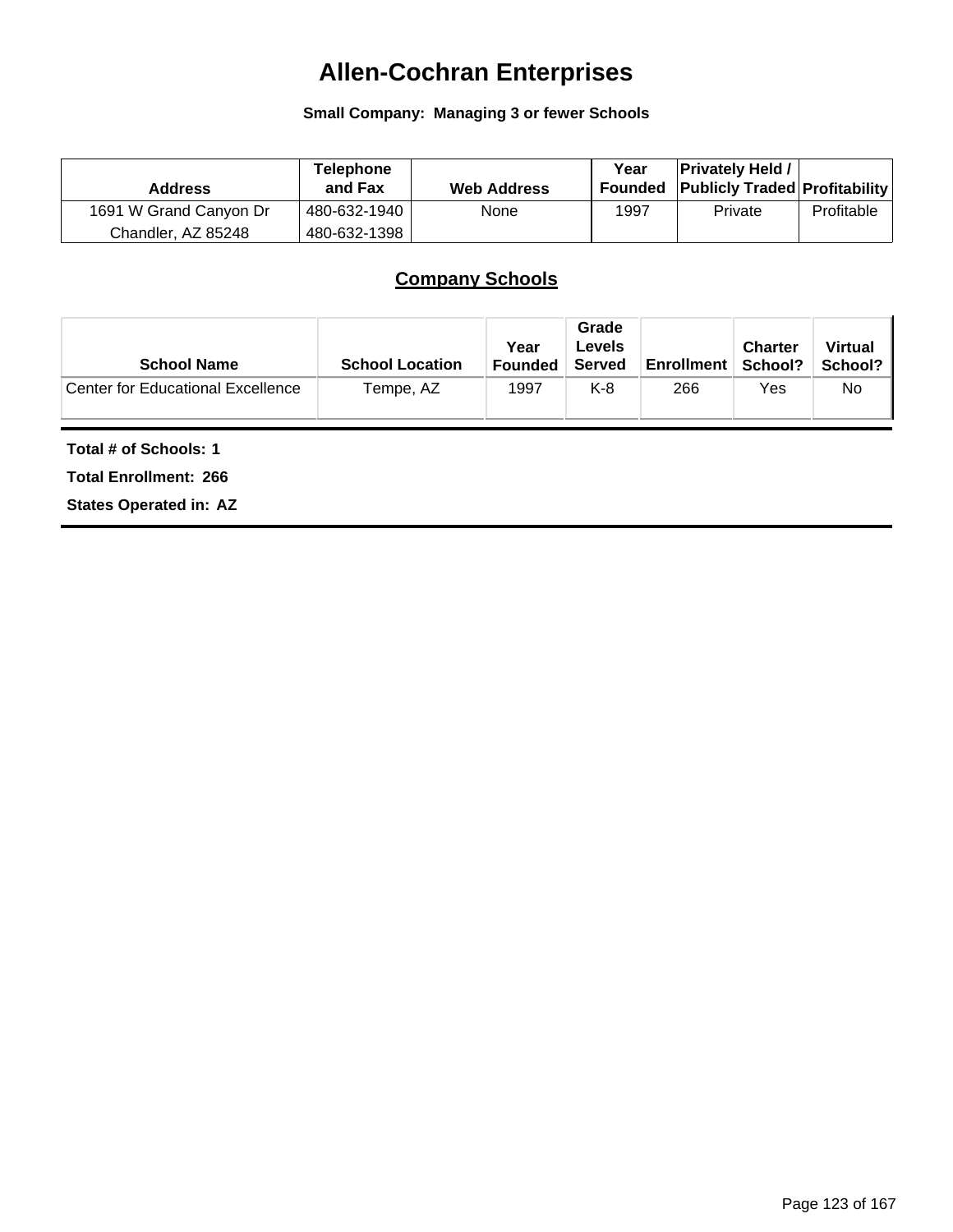# **American Basic Schools, LLC**

**Small Company: Managing 3 or fewer Schools**

| <b>Address</b> | <b>Telephone</b><br>and Fax | <b>Web Address</b>                   | Year | <b>Privately Held /</b><br><b>Founded Publicly Traded Profitability</b> |            |
|----------------|-----------------------------|--------------------------------------|------|-------------------------------------------------------------------------|------------|
| 827 E 6th Ave  |                             | 480-964-4602 www.burkebasicschool.cl | 1999 | Private                                                                 | Profitable |
| Mesa, AZ 85204 | 480-655-7870                | om                                   |      |                                                                         |            |

## **Company Schools**

| <b>School Name</b>        | <b>School Location</b> | Year<br><b>Founded</b> | Grade<br>Levels<br><b>Served</b> | <b>Enrollment</b> | <b>Charter</b><br>School? | <b>Virtual</b><br>School? I |
|---------------------------|------------------------|------------------------|----------------------------------|-------------------|---------------------------|-----------------------------|
| <b>Burke Basic School</b> | Mesa, AZ               | 1999                   | K-6                              | 650               | Yes                       | No                          |

**Total # of Schools: 1**

**Total Enrollment: 650**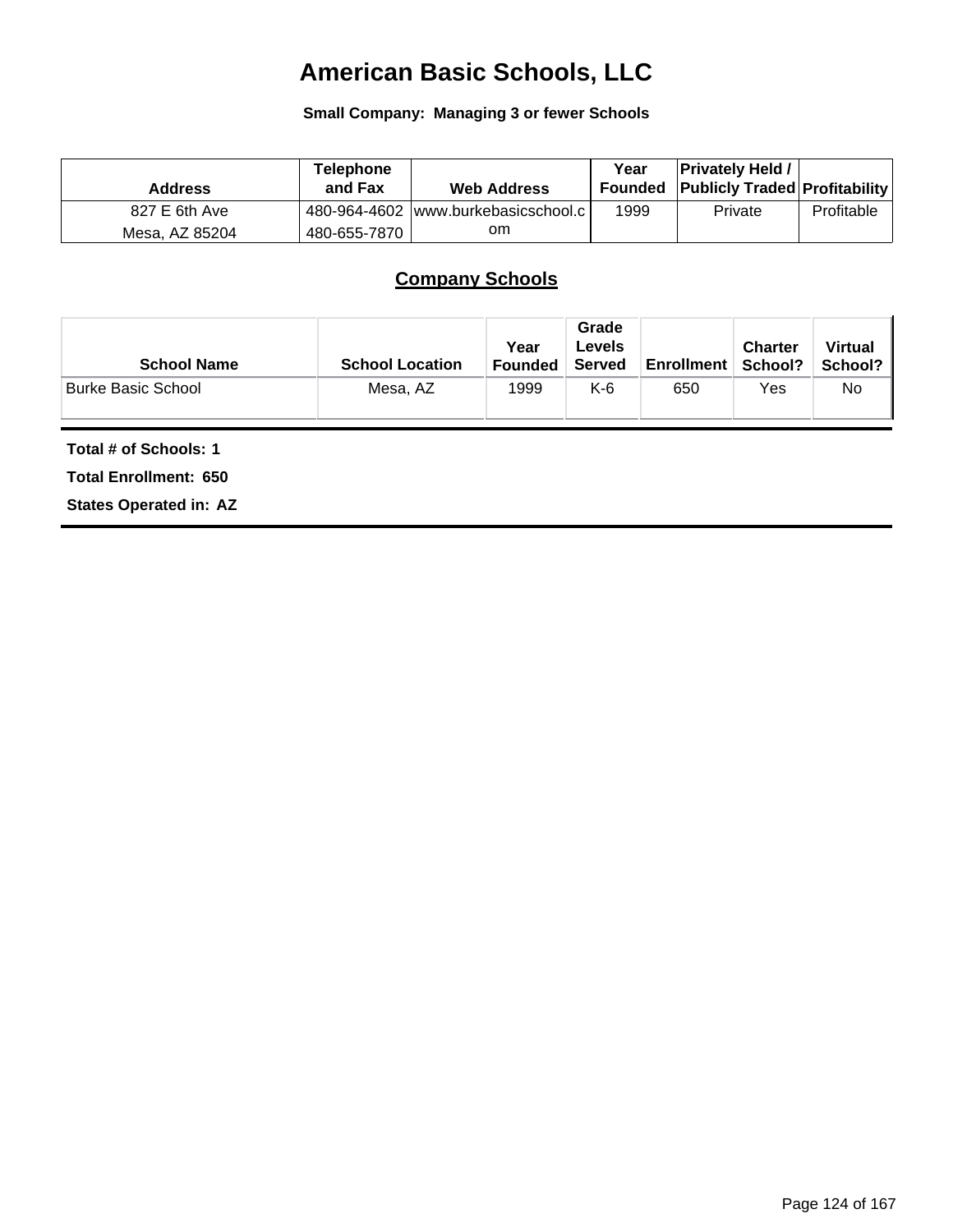# **APEX Education Systems, Inc.**

#### **Small Company: Managing 3 or fewer Schools**

| <b>Address</b>     | <b>Telephone</b><br>and Fax | <b>Web Address</b>    | Year | <b>Privately Held /</b><br><b>Founded Publicly Traded Profitability</b> |            |
|--------------------|-----------------------------|-----------------------|------|-------------------------------------------------------------------------|------------|
| 1313 N 2nd St, #17 | 602-252-7727                | www.summitelementary. | 1999 | Private                                                                 | Profitable |
| Phoenix, AZ 85004  | 602-252-7729                | com                   |      |                                                                         |            |

## **Company Schools**

| <b>School Name</b>       | <b>School Location</b> | Year<br><b>Founded</b> | Grade<br><b>Levels</b><br>Served | <b>Enrollment</b> | <b>Charter</b><br>School? | <b>Virtual</b><br>School? I |
|--------------------------|------------------------|------------------------|----------------------------------|-------------------|---------------------------|-----------------------------|
| <b>Summit Elementary</b> | Phoenix, AZ            | 1999                   | K-6                              | 176               | Yes                       | No                          |

**Total # of Schools: 1**

**Total Enrollment: 176**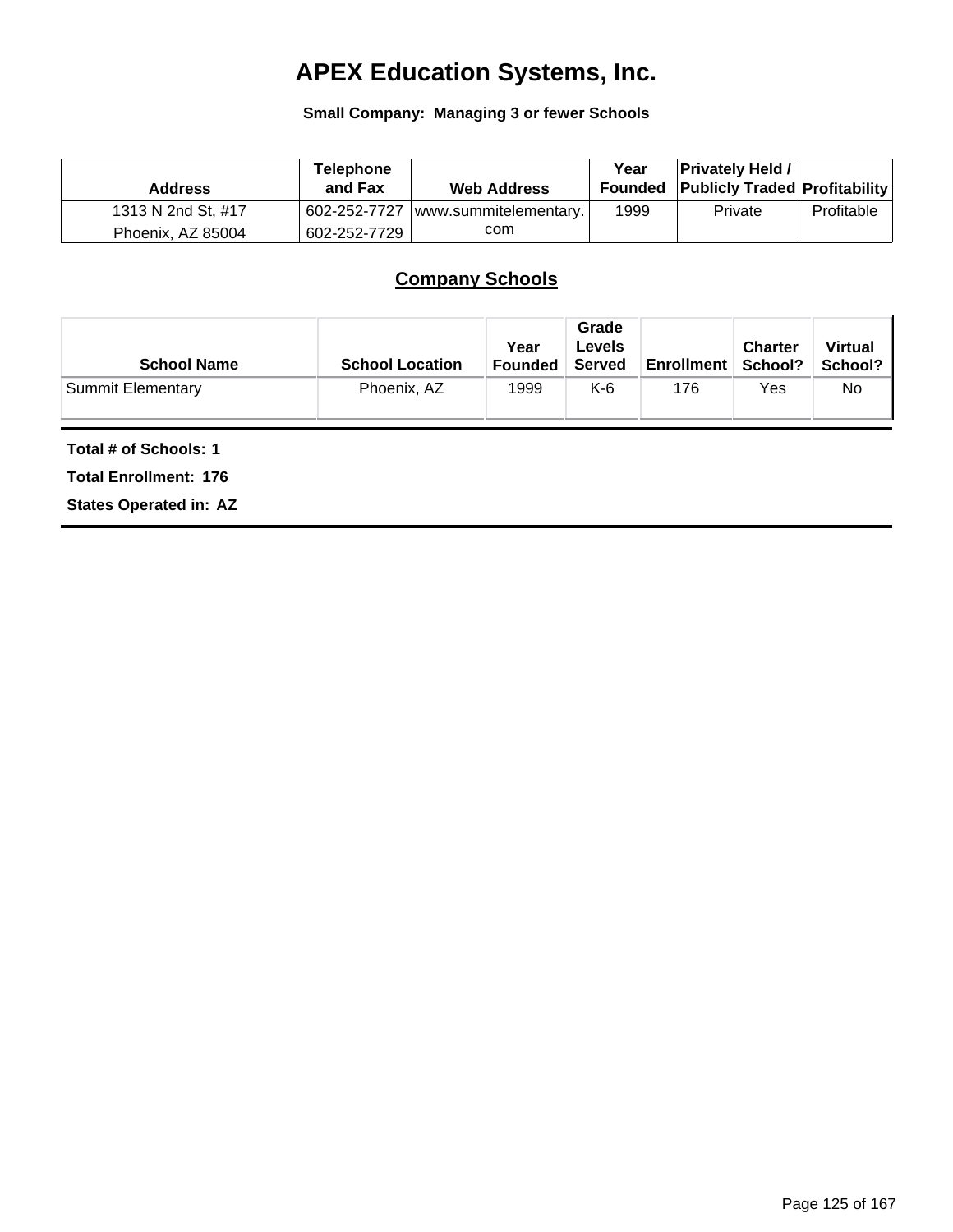# **Benjamin Franklin Charter School**

**Small Company: Managing 3 or fewer Schools**

| <b>Address</b>      | <b>Telephone</b><br>and Fax | <b>Web Address</b> | Year<br>Founded | <b>Privately Held /</b><br><b>Publicly Traded Profitability</b> |         |
|---------------------|-----------------------------|--------------------|-----------------|-----------------------------------------------------------------|---------|
| 13732 E. Warner Rd. | 480-632-0722                | None               | 1995            | Private                                                         | Unknown |
| Gilbert. AZ 85296   | 480-632-8716                |                    |                 |                                                                 |         |

## **Company Schools**

| <b>School Name</b>                                | <b>School Location</b> | Year<br><b>Founded</b> | Grade<br>Levels<br><b>Served</b> | <b>Enrollment</b> | <b>Charter</b><br>School? | <b>Virtual</b><br>School? |
|---------------------------------------------------|------------------------|------------------------|----------------------------------|-------------------|---------------------------|---------------------------|
| Benjamin Franklin Charter School -<br>Queen Creek | Queen Creek, AZ        | 1996                   | K-8                              | 475               | Yes                       | No.                       |
| Benjamin Franklin Charter School -<br>Gilbert     | Gilbert, AZ            | 1997                   | K-6                              | 501               | Yes                       | No                        |
| Benjamin Franklin Charter School -<br>Mesa        | Mesa, AZ               | 1995                   | $K-5$                            | 278               | Yes                       | No                        |

#### **Total # of Schools: 3**

**Total Enrollment: 1,254**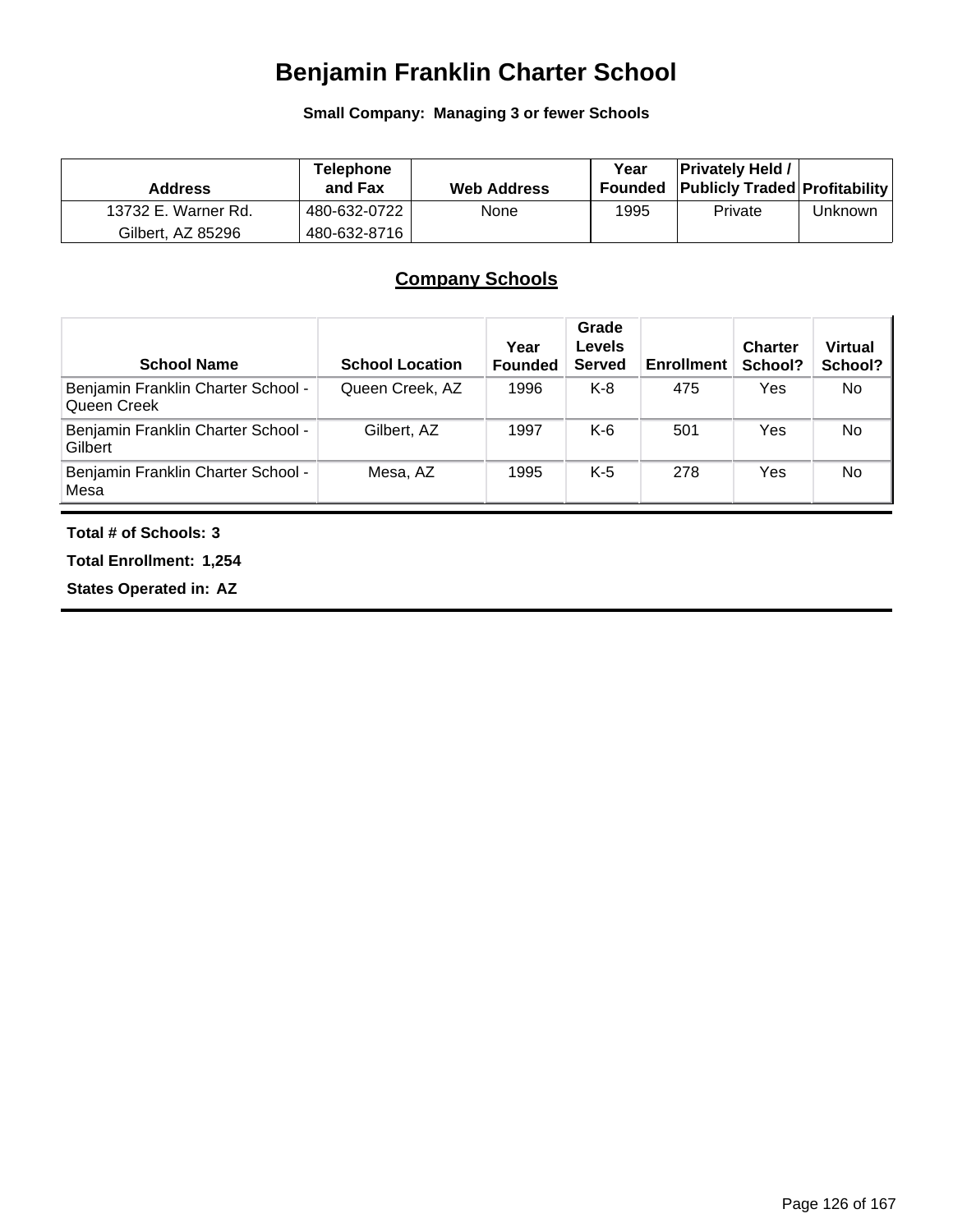# **Black Star Educational Management**

**Small Company: Managing 3 or fewer Schools**

| <b>Address</b>     | <b>Telephone</b><br>and Fax | <b>Web Address</b> | Year | <b>Privately Held /</b><br><b>Founded Publicly Traded Profitability</b> |         |
|--------------------|-----------------------------|--------------------|------|-------------------------------------------------------------------------|---------|
| 22180 Parklawn     | 248-541-2548                | None               | 1996 | Private                                                                 | Unknown |
| Oak Park, MI 48237 | 248-541-2594                |                    |      |                                                                         |         |

## **Company Schools**

| <b>School Name</b> | <b>School Location</b> | Year<br><b>Founded</b> | Grade<br><b>Levels</b><br>Served | <b>Enrollment</b> | <b>Charter</b><br>School? | <b>Virtual</b><br>School? |
|--------------------|------------------------|------------------------|----------------------------------|-------------------|---------------------------|---------------------------|
| ⊦Nsoroma Institute | Oak Park, MI           | 1997                   | K-8                              | 267               | Yes                       | No                        |

**Total # of Schools: 1**

**Total Enrollment: 267**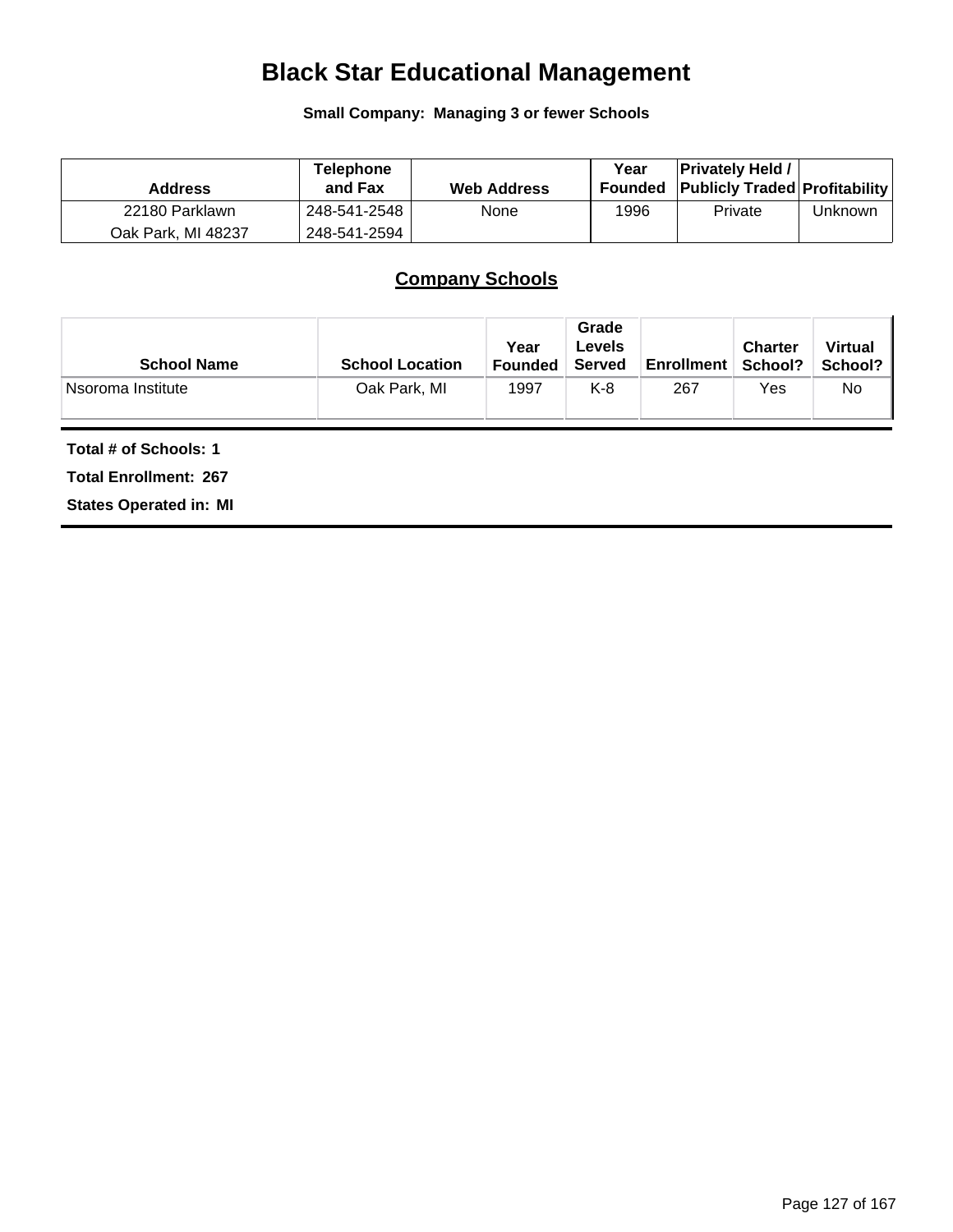# **Bright Beginnings School, Inc.**

**Small Company: Managing 3 or fewer Schools**

| <b>Address</b>      | <b>Telephone</b><br>and Fax | <b>Web Address</b>                   | Year | <b>Privately Held /</b><br>Founded Publicly Traded Profitability |         |
|---------------------|-----------------------------|--------------------------------------|------|------------------------------------------------------------------|---------|
| 400 N Andersen Blvd |                             | 480-821-1404 www.brightbeginnings.k1 | 1994 | Private                                                          | Unknown |
| Chandler, AZ 85224  | 480-821-1463                | 2.az.us                              |      |                                                                  |         |

## **Company Schools**

| <b>School Name</b>              | <b>School Location</b> | Year<br><b>Founded</b> | Grade<br>Levels<br>Served | <b>Enrollment</b> | <b>Charter</b><br>School? | <b>Virtual</b><br>School? I |
|---------------------------------|------------------------|------------------------|---------------------------|-------------------|---------------------------|-----------------------------|
| <b>Bright Beginnings School</b> | Chandler, AZ           | 1994                   | K-6                       | 413               | Yes                       | No                          |

**Total # of Schools: 1**

**Total Enrollment: 413**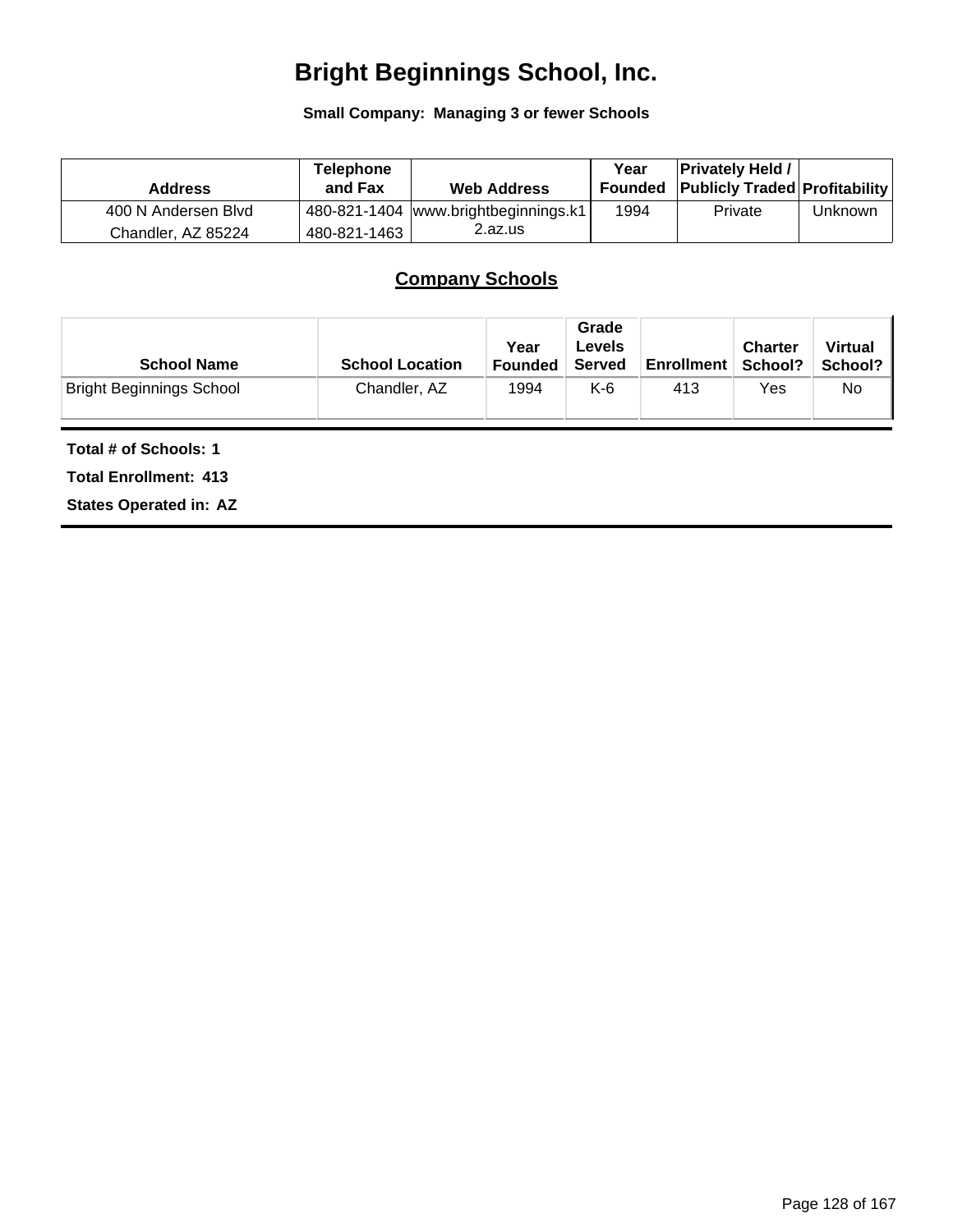# **Compass High School, Inc.**

**Small Company: Managing 3 or fewer Schools**

| <b>Address</b>       | <b>Telephone</b><br>and Fax | <b>Web Address</b>                    | Year | <b>Privately Held /</b><br><b>Founded Publicly Traded Profitability</b> |         |
|----------------------|-----------------------------|---------------------------------------|------|-------------------------------------------------------------------------|---------|
| 8250 E 22nd St, #128 |                             | $520-296-4070$ www.compasshsgators.ol | 2001 | Private                                                                 | Unknown |
| Tucson, AZ 85710     | 520-296-4103丨               | ra                                    |      |                                                                         |         |

## **Company Schools**

| <b>School Name</b>  | <b>School Location</b> | Year<br><b>Founded</b> | Grade<br>Levels<br>Served | <b>Enrollment</b> | <b>Charter</b><br>School? | <b>Virtual</b><br>School? I |
|---------------------|------------------------|------------------------|---------------------------|-------------------|---------------------------|-----------------------------|
| Compass High School | Tucson, AZ             | 2001                   | $9 - 12$                  | 184               | Yes                       | No                          |

**Total # of Schools: 1**

**Total Enrollment: 184**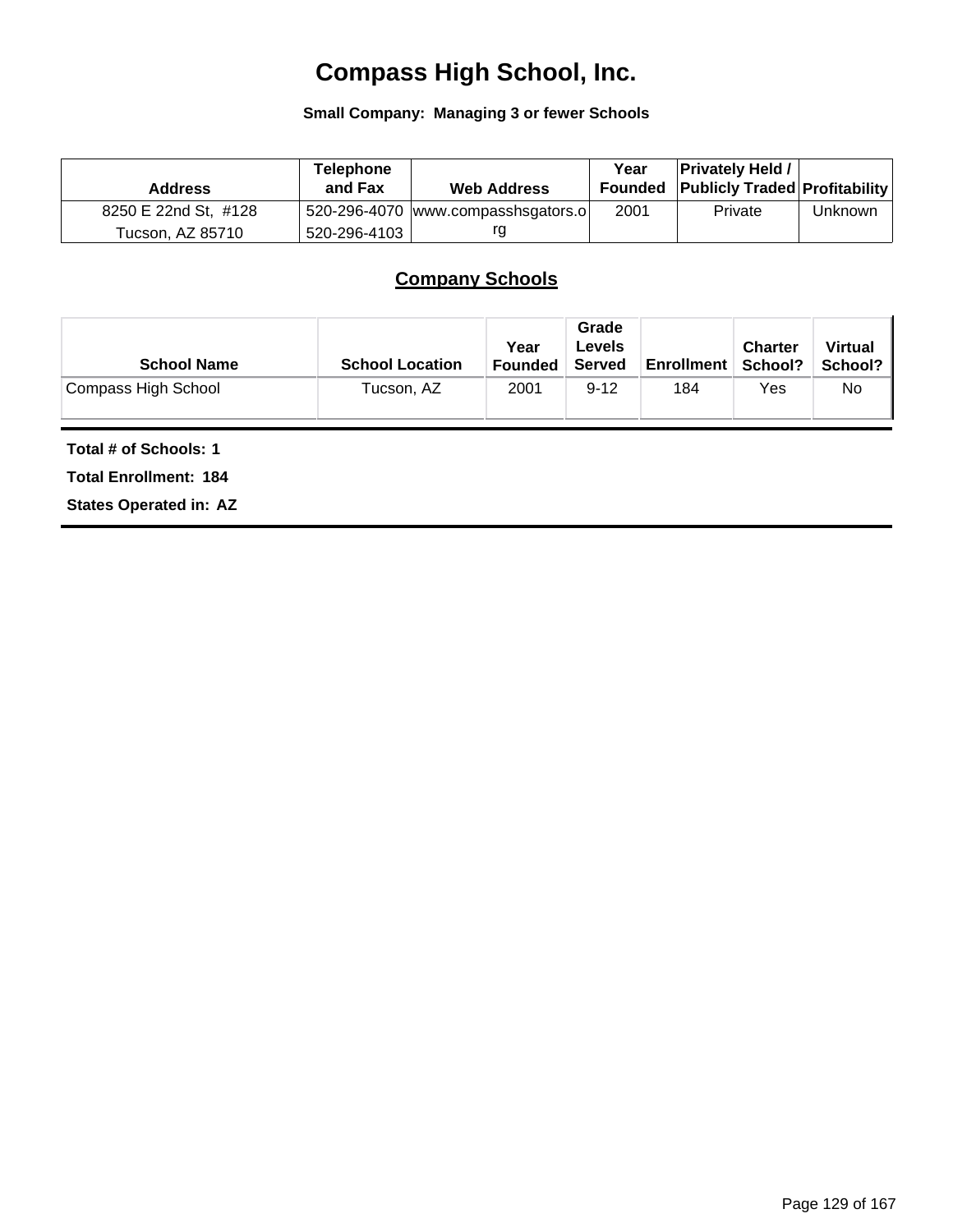# **Cornerstone Charter School, Inc.**

**Small Company: Managing 3 or fewer Schools**

| <b>Address</b>      | Telephone<br>and Fax | <b>Web Address</b> | Year | <b>Privately Held /</b><br>Founded Publicly Traded Profitability |         |
|---------------------|----------------------|--------------------|------|------------------------------------------------------------------|---------|
| 7107 N Black Canyon | 602-595-2198         | <b>None</b>        | 2000 | Private                                                          | Unknown |
| Phoenix, AZ 85021   | 602-242-2398         |                    |      |                                                                  |         |

## **Company Schools**

| <b>School Name</b>         | <b>School Location</b> | Year<br><b>Founded</b> | Grade<br><b>Levels</b><br>Served | <b>Enrollment</b> | <b>Charter</b><br>School? | <b>Virtual</b><br>School? I |
|----------------------------|------------------------|------------------------|----------------------------------|-------------------|---------------------------|-----------------------------|
| Cornerstone Charter School | Phoenix, AZ            | 2000                   | $9 - 12$                         | 81                | Yes                       | No.                         |

**Total # of Schools: 1**

**Total Enrollment: 81**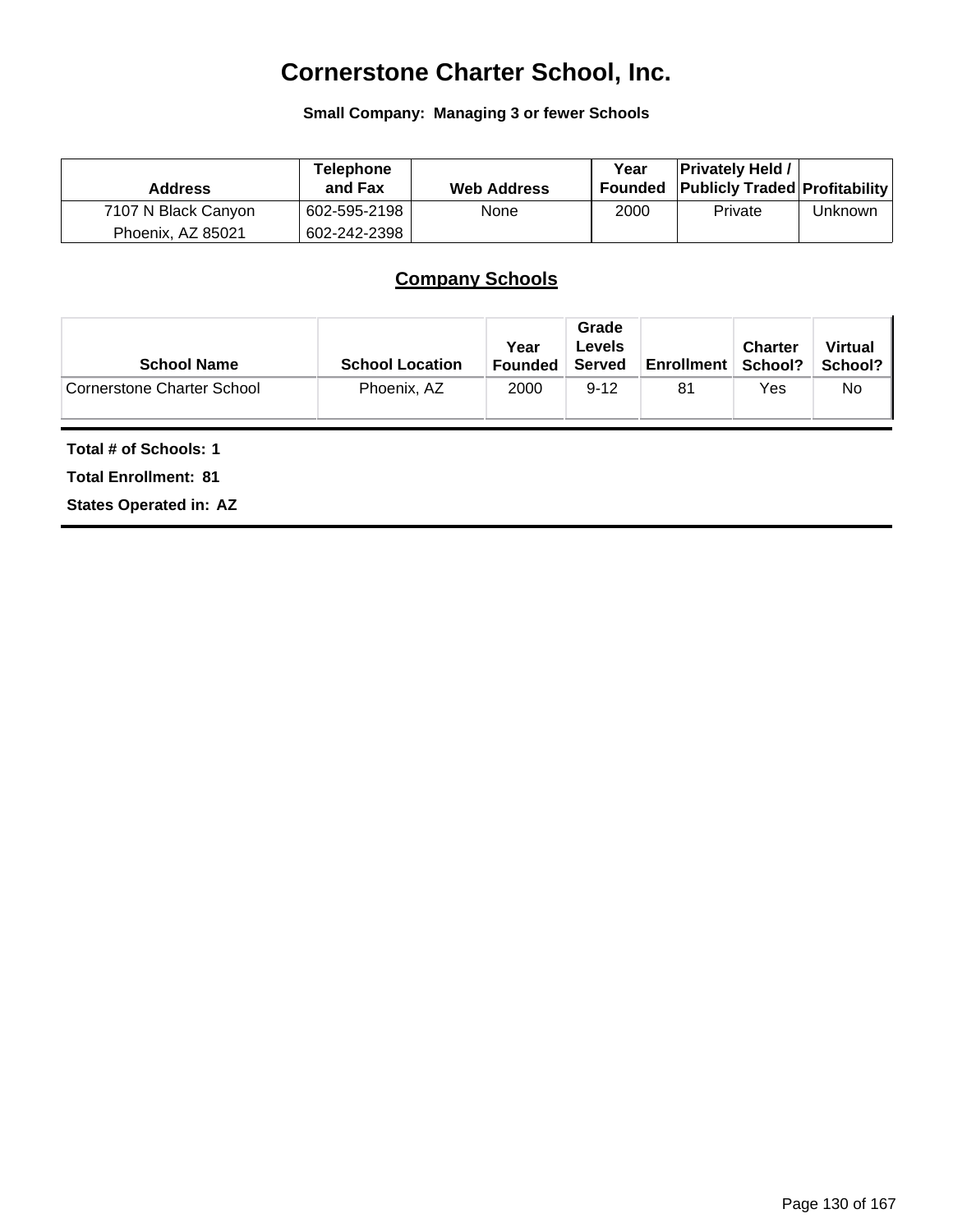## **Country Gardens Educational Services, LLC**

**Small Company: Managing 3 or fewer Schools**

| <b>Address</b>       | <b>Telephone</b><br>and Fax | <b>Web Address</b> | Year<br>Founded | <b>Privately Held /</b><br><b>Publicly Traded Profitability</b> |         |
|----------------------|-----------------------------|--------------------|-----------------|-----------------------------------------------------------------|---------|
| 6313 W. Southern Rd. | 602-237-3741                | None               | 2000            | Private                                                         | Unknown |
| Laveen, AZ 85339     | 602-237-3892                |                    |                 |                                                                 |         |

## **Company Schools**

| <b>School Name</b>             | <b>School Location</b> | Year<br><b>Founded</b> | Grade<br><b>Levels</b><br>Served | <b>Enrollment</b> | <b>Charter</b><br>School? | <b>Virtual</b><br>School? |
|--------------------------------|------------------------|------------------------|----------------------------------|-------------------|---------------------------|---------------------------|
| Country Gardens Charter School | Laveen, AZ             | 2000                   | $K-12$                           | 348               | Yes                       | No                        |

**Total # of Schools: 1**

**Total Enrollment: 348**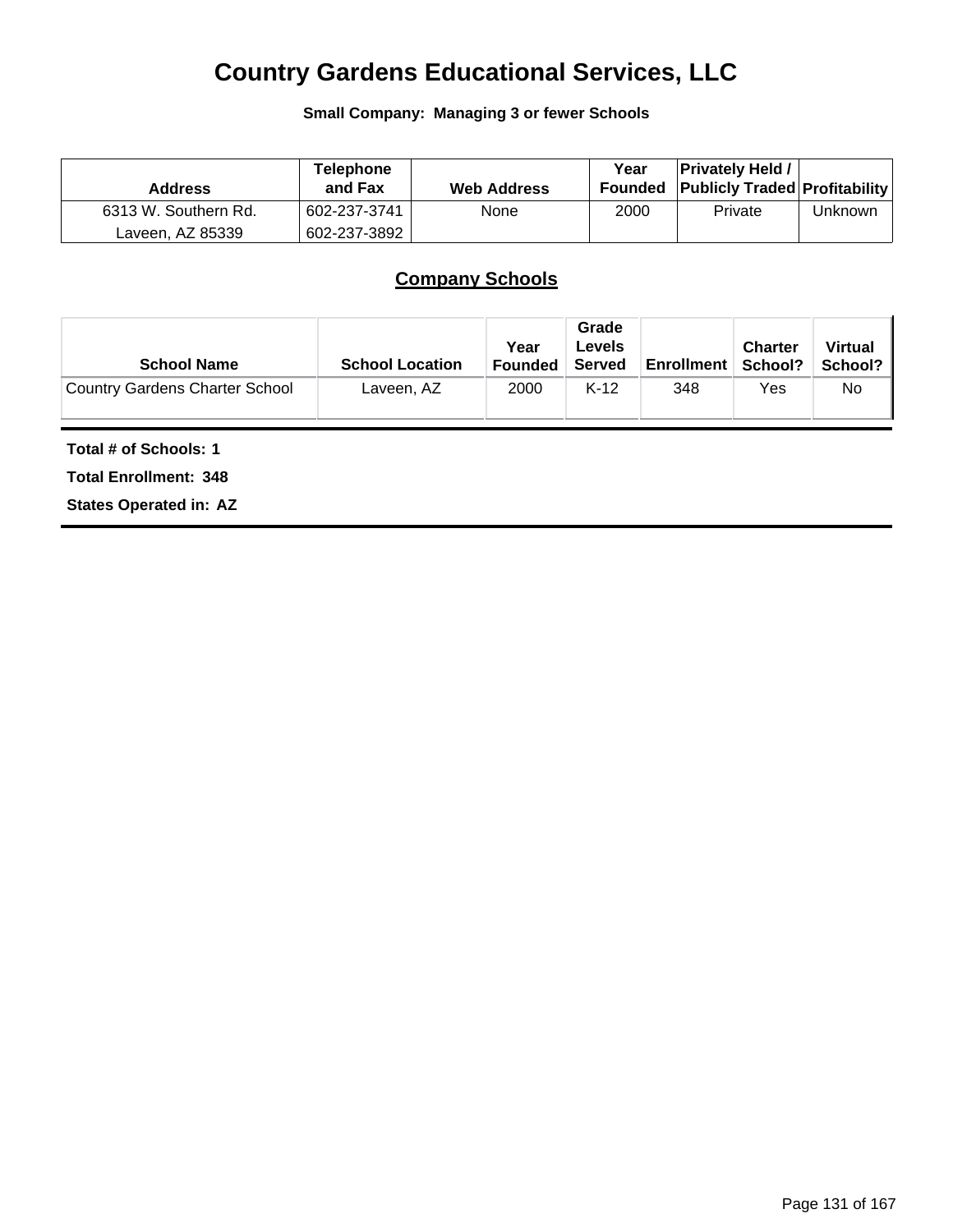# **Desert Springs Academy**

#### **Small Company: Managing 3 or fewer Schools**

| <b>Address</b>   | <b>Telephone</b><br>and Fax | <b>Web Address</b>                   | Year | <b>Privately Held /</b><br><b>Founded Publicly Traded Profitability</b> |            |
|------------------|-----------------------------|--------------------------------------|------|-------------------------------------------------------------------------|------------|
| 3833 E 2nd St    |                             | 520-321-9233   www.desertspringsacad | 1999 | Private                                                                 | Profitable |
| Tucson, AZ 85716 | 520-321-9316                | emy.com                              |      |                                                                         |            |

## **Company Schools**

| <b>School Name</b>     | <b>School Location</b> | Year<br><b>Founded</b> | Grade<br><b>Levels</b><br><b>Served</b> | <b>Enrollment</b> | <b>Charter</b><br>School? | <b>Virtual</b><br>School? |
|------------------------|------------------------|------------------------|-----------------------------------------|-------------------|---------------------------|---------------------------|
| Desert Springs Academy | Tucson, AZ             | 2000                   | K-6                                     | 116               | Yes                       | No                        |
| Desert Springs Academy | Tucson, AZ             | 1999                   | K-8                                     | 182               | Yes                       | No                        |

**Total # of Schools: 2**

**Total Enrollment: 298**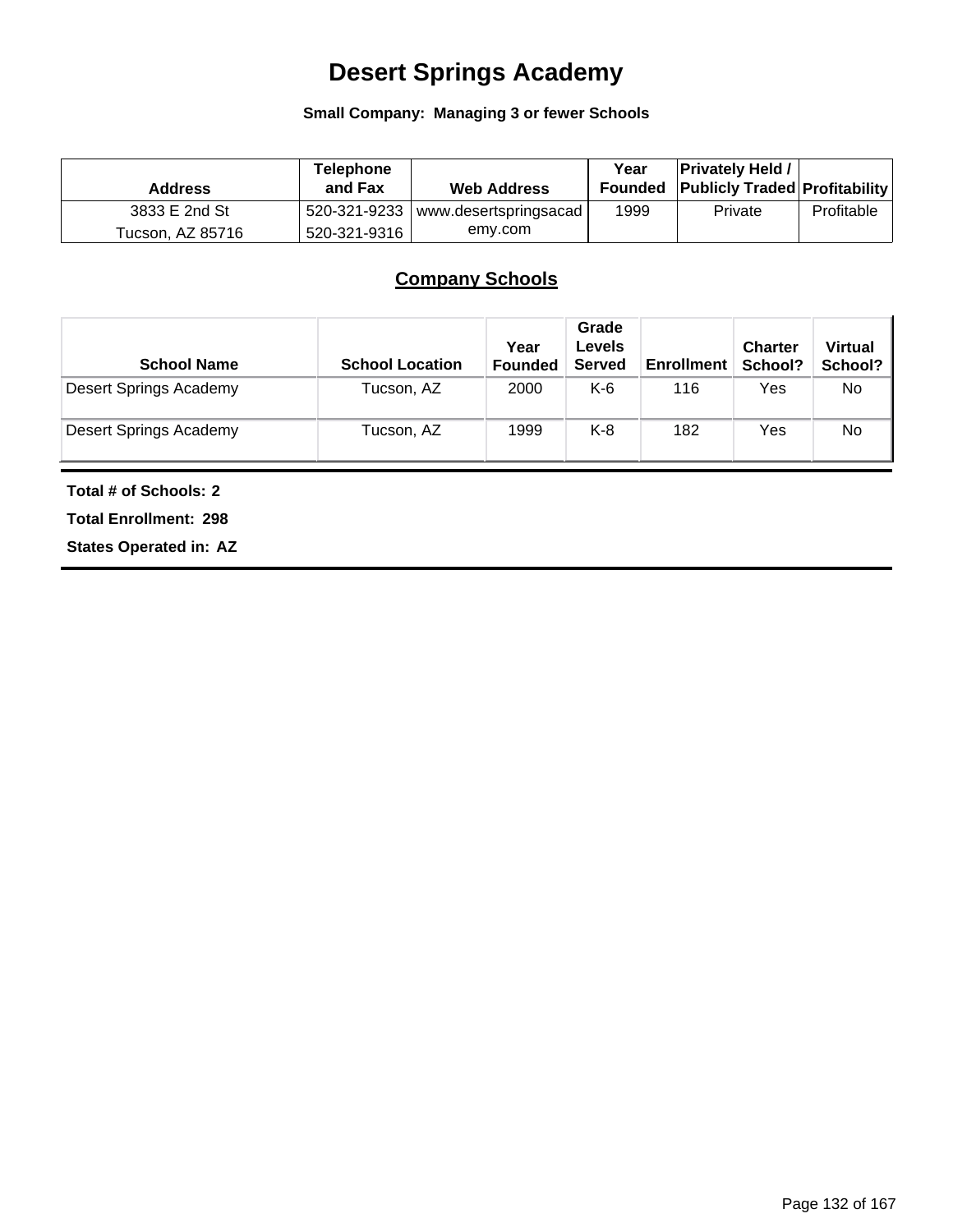# **Eastpointe High School, Inc.**

**Small Company: Managing 3 or fewer Schools**

| <b>Address</b>   | <b>Telephone</b><br>and Fax | <b>Web Address</b>   | Year | <b>Privately Held</b><br><b>Founded Publicly Traded Profitability</b> |         |
|------------------|-----------------------------|----------------------|------|-----------------------------------------------------------------------|---------|
| 8495 E Broadway  | 520-731-8180                | www.eastpointehs.com | 1999 | Private                                                               | Unknown |
| Tucson, AZ 85710 | 520-731-8179                |                      |      |                                                                       |         |

## **Company Schools**

| <b>School Name</b>     | <b>School Location</b> | Year<br><b>Founded</b> | Grade<br>Levels<br>Served | <b>Enrollment</b> | <b>Charter</b><br>School? | <b>Virtual</b><br>School? I |
|------------------------|------------------------|------------------------|---------------------------|-------------------|---------------------------|-----------------------------|
| Eastpointe High School | Tucson, AZ             | 1999                   | $9 - 12$                  | 245               | Yes                       | No                          |

**Total # of Schools: 1**

**Total Enrollment: 245**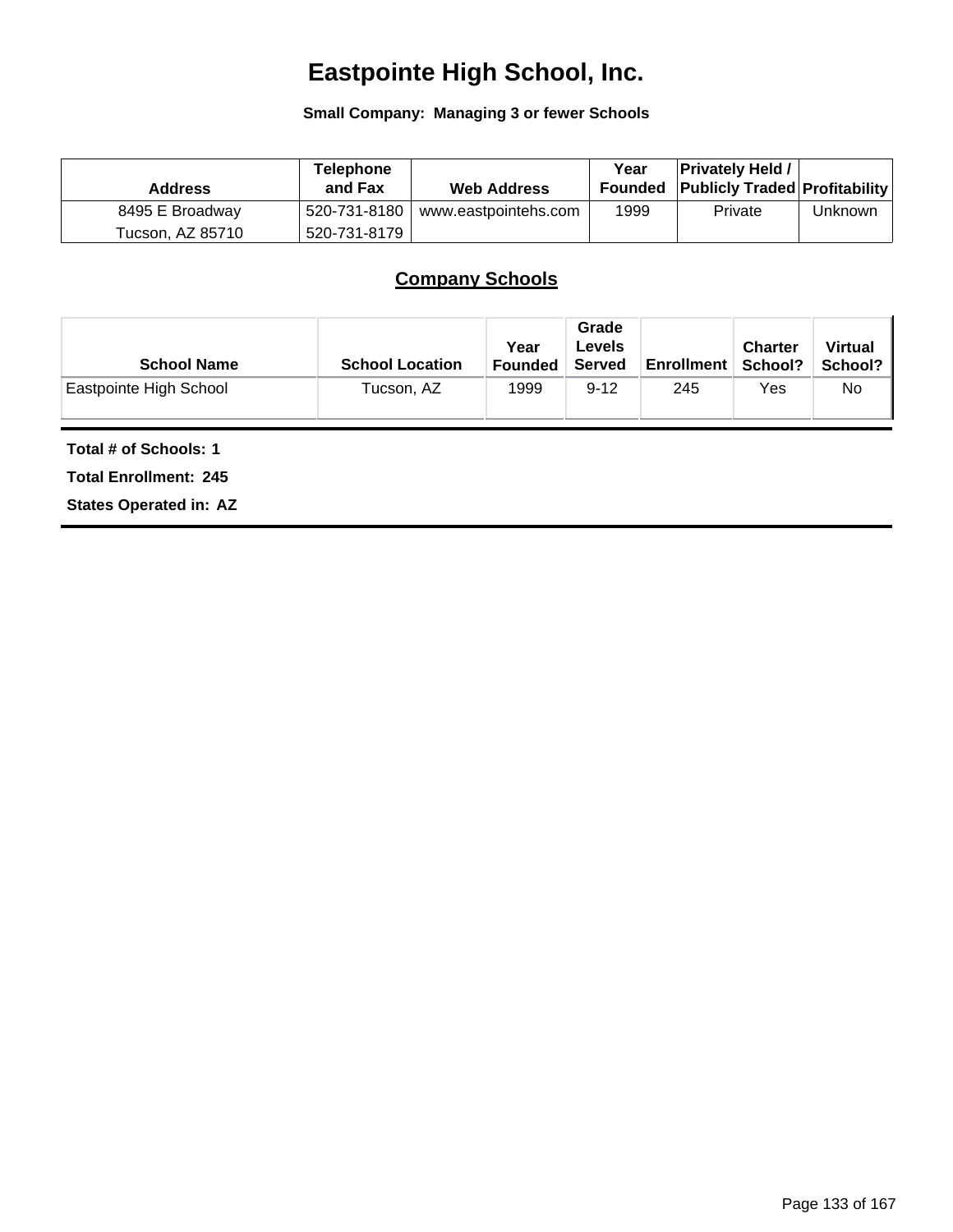# **Educational Impact, Inc.**

#### **Small Company: Managing 3 or fewer Schools**

| <b>Address</b>           | <b>Telephone</b><br>and Fax | <b>Web Address</b> | Year | <b>Privately Held /</b><br><b>Founded Publicly Traded Profitability</b> |         |
|--------------------------|-----------------------------|--------------------|------|-------------------------------------------------------------------------|---------|
| 33902 N Flowing Wells Rd | 502-407-1200                | None               | 2003 | Private                                                                 | Unknown |
| Tucson, AZ 85705         | 520-407-1201                |                    |      |                                                                         |         |

## **Company Schools**

| <b>School Name</b>                          | <b>School Location</b> | Year<br><b>Founded</b> | Grade<br><b>Levels</b><br><b>Served</b> | <b>Enrollment</b> | <b>Charter</b><br>School? | <b>Virtual</b><br>School? |
|---------------------------------------------|------------------------|------------------------|-----------------------------------------|-------------------|---------------------------|---------------------------|
| <b>Academy Adventures Primary</b><br>School | Tucson, AZ             | 2003                   | $K-4$                                   | 90                | Yes                       | No                        |
| Adventure School                            | Tucson, AZ             | 2003                   | к                                       | 15                | Yes                       | No                        |

**Total # of Schools: 2**

**Total Enrollment: 105**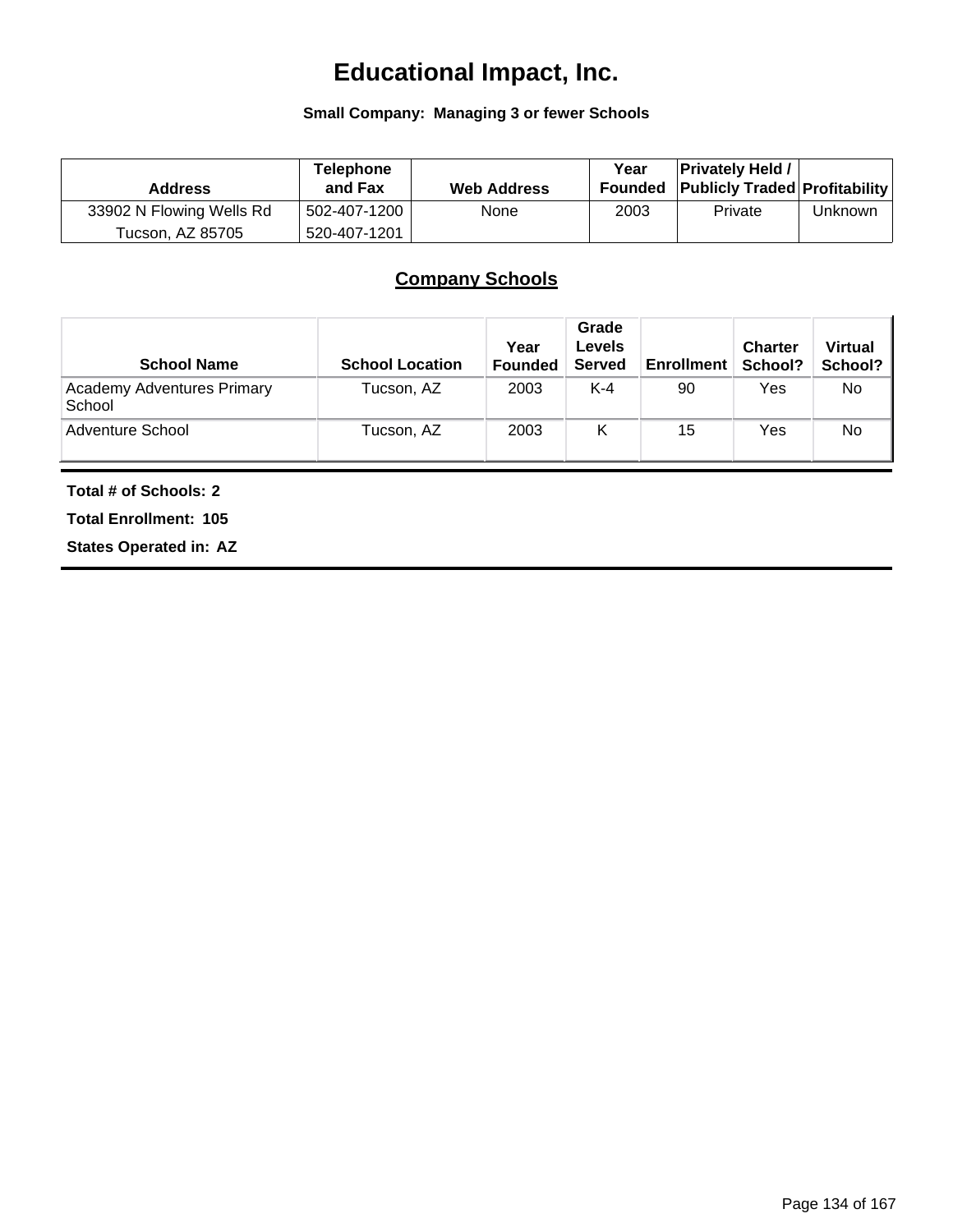## **GAR, LLC**

#### **Small Company: Managing 3 or fewer Schools**

| <b>Address</b>       | <b>Telephone</b><br>and Fax | <b>Web Address</b>     | Year | <b>Privately Held /</b><br><b>Founded Publicly Traded Profitability</b> |         |
|----------------------|-----------------------------|------------------------|------|-------------------------------------------------------------------------|---------|
| 1833 N Scottsdale Rd | 480-947-9511                | www.studentchoicehighs | 2000 | Private                                                                 | Unknown |
| Tempe, AZ 85281      | 480-947-9624                | chool.net              |      |                                                                         |         |

## **Company Schools**

| <b>School Name</b>                | <b>School Location</b> | Year<br><b>Founded</b> | Grade<br><b>Levels</b><br>Served | <b>Enrollment</b> | <b>Charter</b><br>School? | <b>Virtual</b><br>School? |
|-----------------------------------|------------------------|------------------------|----------------------------------|-------------------|---------------------------|---------------------------|
| <b>Student Choice High School</b> | Tempe, AZ              | 2000                   | $9 - 12$                         | 113               | Yes                       | No                        |

#### **Total # of Schools: 1**

**Total Enrollment: 113**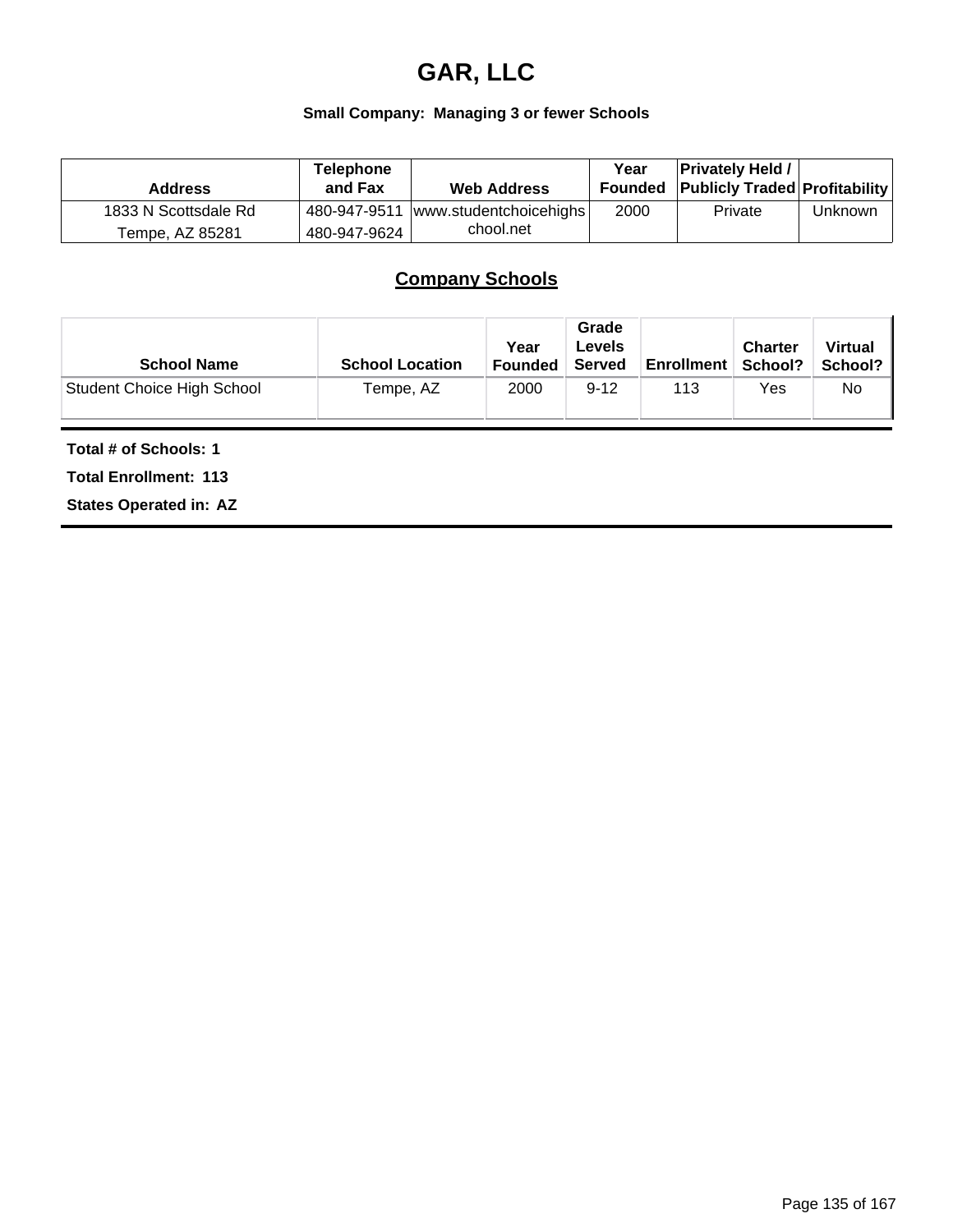# **Hamadeh Educational Services, LLC**

**Small Company: Managing 3 or fewer Schools**

| <b>Address</b>     | <b>Telephone</b><br>and Fax | <b>Web Address</b> | Year | <b>Privately Held /</b><br>Founded Publicly Traded Profitability |         |
|--------------------|-----------------------------|--------------------|------|------------------------------------------------------------------|---------|
| PO Box 1440        | 313-724-8990                | None               | 1998 | Private                                                          | Unknown |
| Dearborn, MI 48121 | 313-724-8995                |                    |      |                                                                  |         |

### **Company Schools**

| <b>School Name</b>                | <b>School Location</b> | Year<br><b>Founded</b> | Grade<br><b>Levels</b><br><b>Served</b> | <b>Enrollment</b> | <b>Charter</b><br>School? | <b>Virtual</b><br>School? |
|-----------------------------------|------------------------|------------------------|-----------------------------------------|-------------------|---------------------------|---------------------------|
| Universal Learning Academy        | Dearborn Heights, MI   | 2004                   | $K-2$                                   | 162               | Yes                       | No.                       |
| Universal Academy                 | Detroit, MI            | 1998                   | $K-11$                                  | 347               | Yes                       | No                        |
| <b>Star International Academy</b> | Dearborn Heights, MI   | 1998                   | $K-12$                                  | 1205              | Yes                       | No                        |

**Total # of Schools: 3**

**Total Enrollment: 1,714**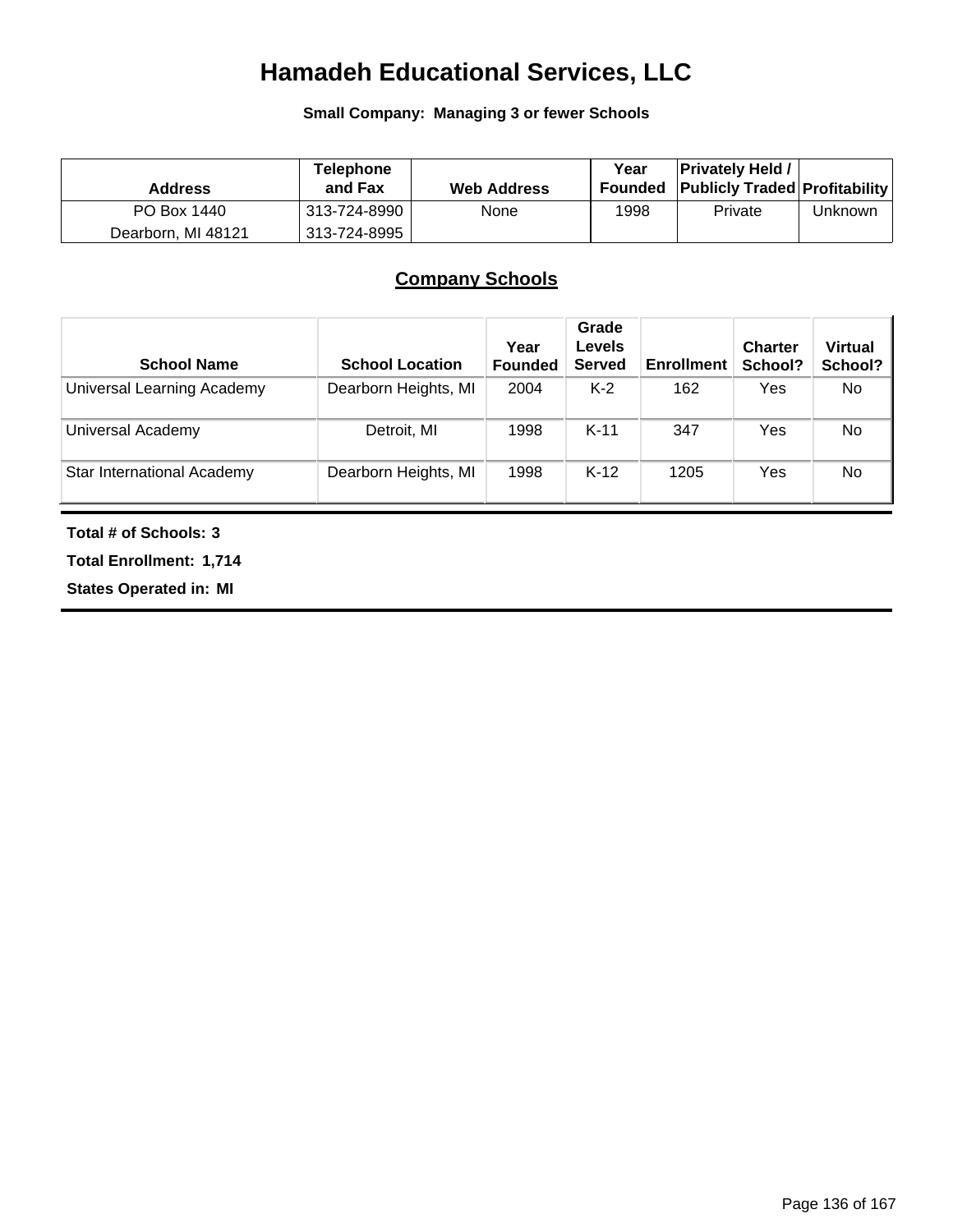# **Heritage Academy, Inc.**

#### **Small Company: Managing 3 or fewer Schools**

| <b>Address</b> | <b>Telephone</b><br>and Fax | <b>Web Address</b>   | Year<br>Founded | <b>Privately Held /</b><br><b>Publicly Traded Profitability</b> |         |
|----------------|-----------------------------|----------------------|-----------------|-----------------------------------------------------------------|---------|
| 32 S Center    | 480-969-5641                | www.heritageacademya | 1995            | Private                                                         | Unknown |
| Mesa, AZ 85210 | 480-969-6972                | z.com                |                 |                                                                 |         |

## **Company Schools**

| <b>School Name</b> | <b>School Location</b> | Year<br><b>Founded</b> | Grade<br><b>Levels</b><br>Served | <b>Enrollment</b> | <b>Charter</b><br>∣ School? | <b>Virtual</b><br>School? |
|--------------------|------------------------|------------------------|----------------------------------|-------------------|-----------------------------|---------------------------|
| Heritage Academy   | Mesa, AZ               | 1995                   | 7-12                             | 392               | Yes                         | No                        |

**Total # of Schools: 1**

**Total Enrollment: 392**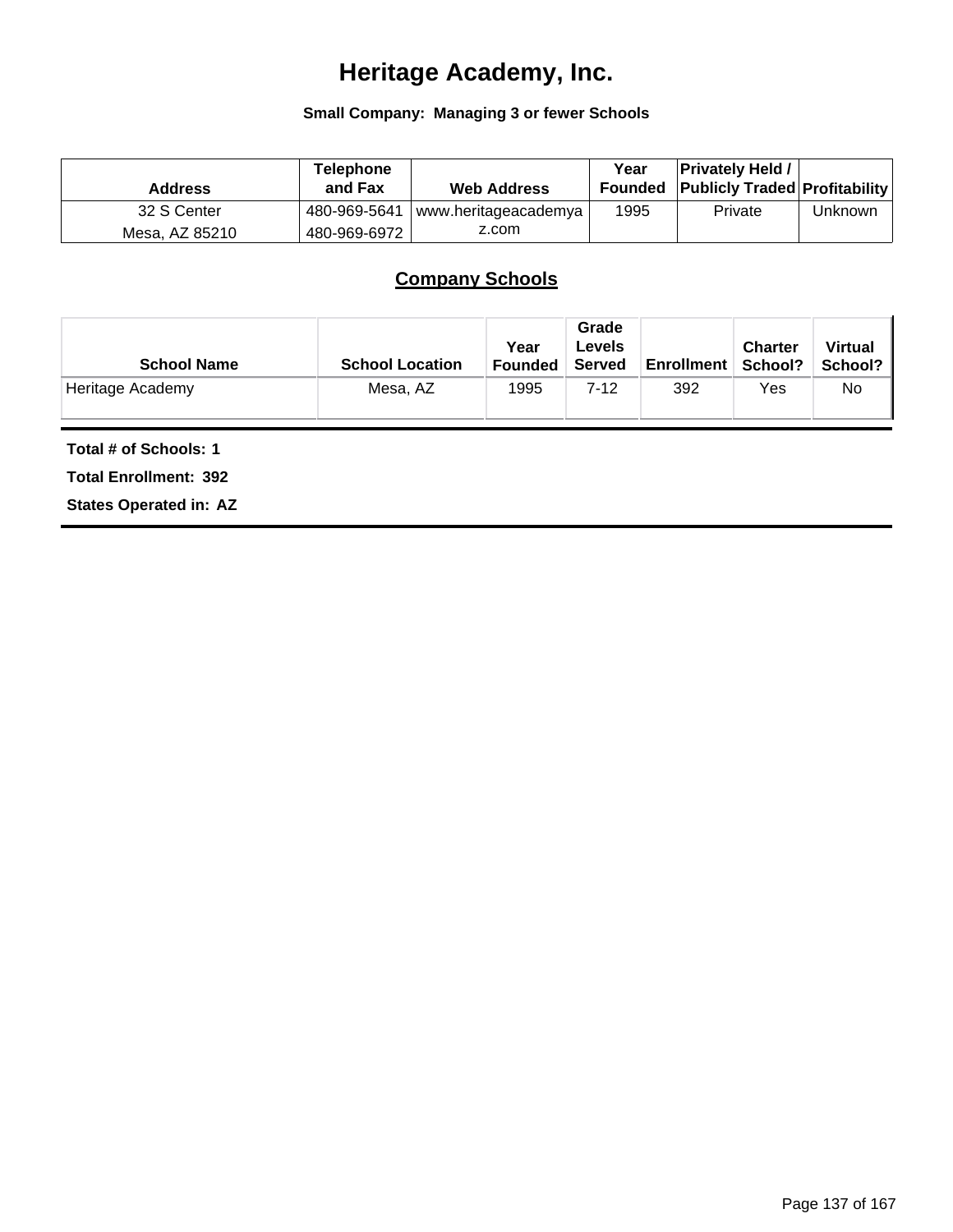# **Innovative Teaching Solutions**

#### **Small Company: Managing 3 or fewer Schools**

| <b>Address</b>                 | <b>Telephone</b><br>and Fax | <b>Web Address</b> | Year<br>Founded | <b>Privately Held /</b><br><b>Publicly Traded Profitability</b> |            |
|--------------------------------|-----------------------------|--------------------|-----------------|-----------------------------------------------------------------|------------|
| 26211 Central Pk Blvd, Ste 300 | 248-799-2780                | www.oldredford.com | 1999            | Private                                                         | Profitable |
| Southfield, MI 48076           | 248-799-2317                |                    |                 |                                                                 |            |

## **Company Schools**

| <b>School Name</b>                                    | <b>School Location</b> | Year<br><b>Founded</b> | Grade<br>Levels<br><b>Served</b> | <b>Enrollment</b> | <b>Charter</b><br>School? | <b>Virtual</b><br>School? |
|-------------------------------------------------------|------------------------|------------------------|----------------------------------|-------------------|---------------------------|---------------------------|
| Old Redford Academy Elementary<br>School              | Detroit, MI            | 1999                   | $K-5$                            | 468               | Yes                       | No                        |
| Old Redford Academy Preparatory<br><b>High School</b> | Detroit, MI            | 2004                   | $9 - 12$                         | 434               | Yes                       | No                        |
| Old Redford Academy Middle<br>School                  | Detroit, MI            | 1999                   | $6 - 8$                          | 346               | Yes                       | <b>No</b>                 |

#### **Total # of Schools: 3**

**Total Enrollment: 1,248**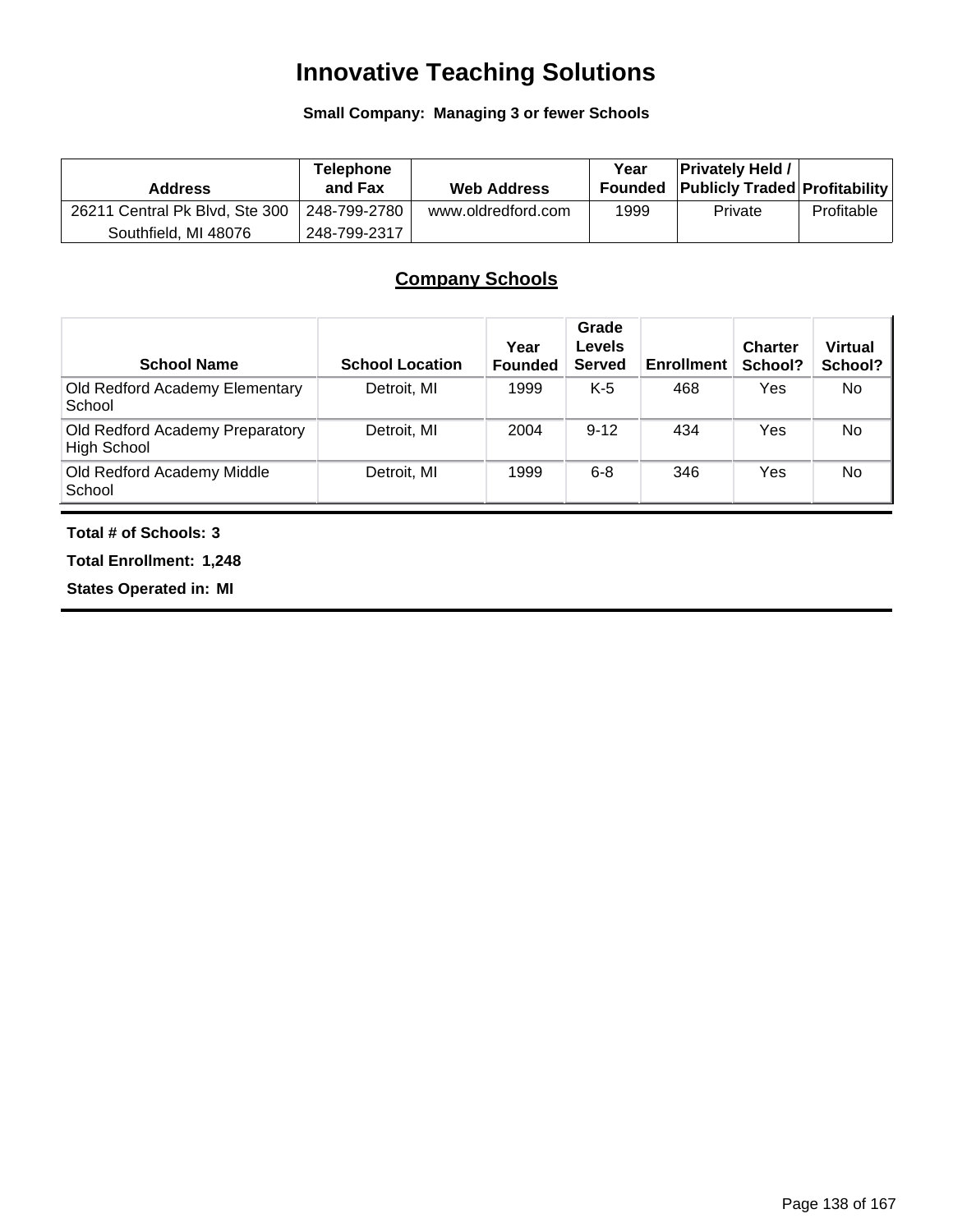# **Montessori Charter School of Flagstaff, Inc.**

**Small Company: Managing 3 or fewer Schools**

| <b>Address</b>        | Telephone<br>and Fax | <b>Web Address</b>                  | Year | <b>Privately Held /</b><br>Founded Publicly Traded Profitability |            |
|-----------------------|----------------------|-------------------------------------|------|------------------------------------------------------------------|------------|
| 1000 E Appalachian Rd |                      | 928-774-8685 www.flagmontessori.com | 1995 | Private                                                          | Profitable |
| Flagstaff, AZ 86004   | 928-774-7690丨        |                                     |      |                                                                  |            |

## **Company Schools**

| <b>School Name</b>                        | <b>School Location</b> | Year<br><b>Founded</b> | Grade<br><b>Levels</b><br><b>Served</b> | <b>Enrollment</b> | <b>Charter</b><br>∣ School? | <b>Virtual</b><br>School? |
|-------------------------------------------|------------------------|------------------------|-----------------------------------------|-------------------|-----------------------------|---------------------------|
| Montessori Charter School of<br>Flagstaff | Flagstaff, AZ          | 1995                   | K-8                                     | 254               | Yes                         | No                        |

#### **Total # of Schools: 1**

**Total Enrollment: 254**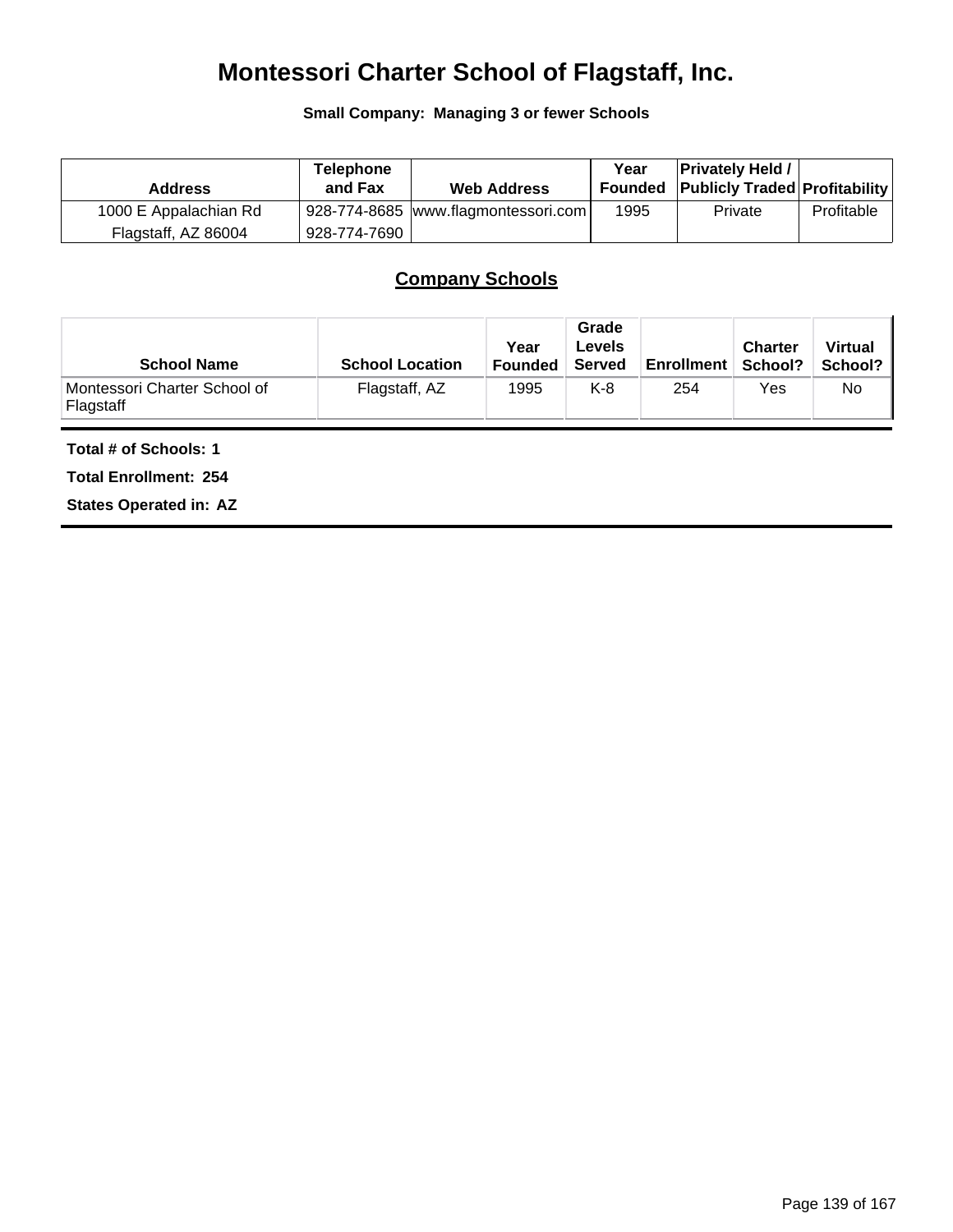## **Montessori Schoolhouse of Tucson**

**Small Company: Managing 3 or fewer Schools**

| <b>Address</b>        | Telephone<br>and Fax | <b>Web Address</b> | Year | <b>Privately Held /</b><br><b>Founded Publicly Traded Profitability</b> |            |
|-----------------------|----------------------|--------------------|------|-------------------------------------------------------------------------|------------|
| 1301 E Fort Lowell Rd | 520-319-8668         | <b>None</b>        | 1997 | Private                                                                 | Profitable |
| Tucson. AZ 85719      | 520-881-4096         |                    |      |                                                                         |            |

## **Company Schools**

| <b>School Name</b>     | <b>School Location</b> | Year<br>⊦Founded | Grade<br>Levels<br>Served | <b>Enrollment</b> | <b>Charter</b><br>School? | <b>Virtual</b><br>School? I |
|------------------------|------------------------|------------------|---------------------------|-------------------|---------------------------|-----------------------------|
| Montessori Schoolhouse | Tucson, AZ             | 1997             | K-6                       | 70                | Yes                       | No                          |

**Total # of Schools: 1**

**Total Enrollment: 70**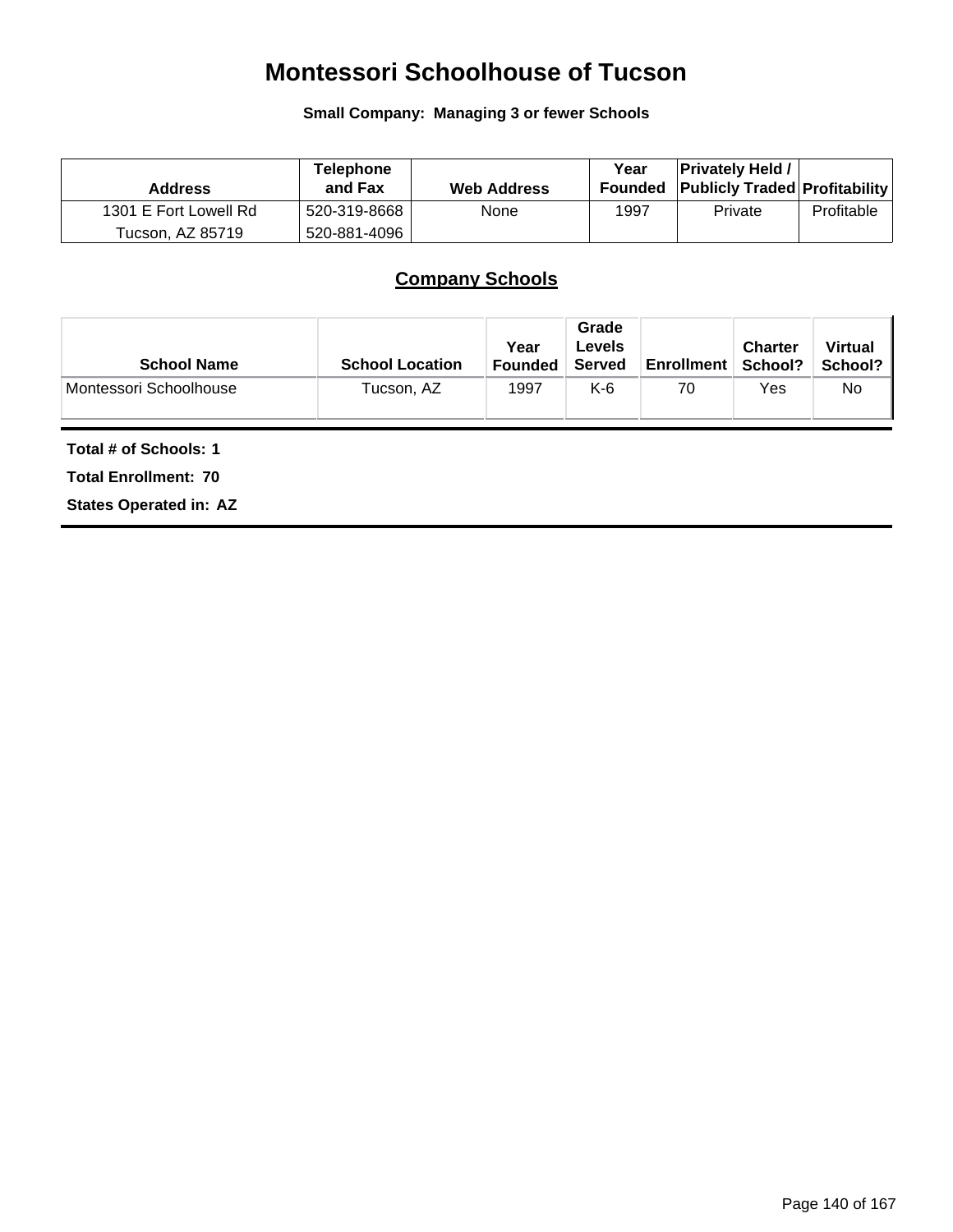# **ORBIS Management Group, LLC**

**Small Company: Managing 3 or fewer Schools**

| <b>Address</b>             | <b>Telephone</b><br>and Fax | <b>Web Address</b> | Year<br>Founded | <b>Privately Held /</b><br><b>Publicly Traded Profitability</b> |         |
|----------------------------|-----------------------------|--------------------|-----------------|-----------------------------------------------------------------|---------|
| 23885 Denton St            | 586-738-9999                | www.orbisgroup.com | 1994            | Private                                                         | Unknown |
| Clinton Township, MI 48036 | 586-738-9998                |                    |                 |                                                                 |         |

## **Company Schools**

| <b>School Name</b>      | <b>School Location</b> | Year<br>Founded | Grade<br>Levels<br>Served | <b>Enrollment</b> | <b>Charter</b><br>School? | <b>Virtual</b><br>School? I |
|-------------------------|------------------------|-----------------|---------------------------|-------------------|---------------------------|-----------------------------|
| Walden Green Day School | Spring Lake, MI        | 1994            | $K-9$                     | 106               | Yes                       | No                          |

**Total # of Schools: 1**

**Total Enrollment: 106**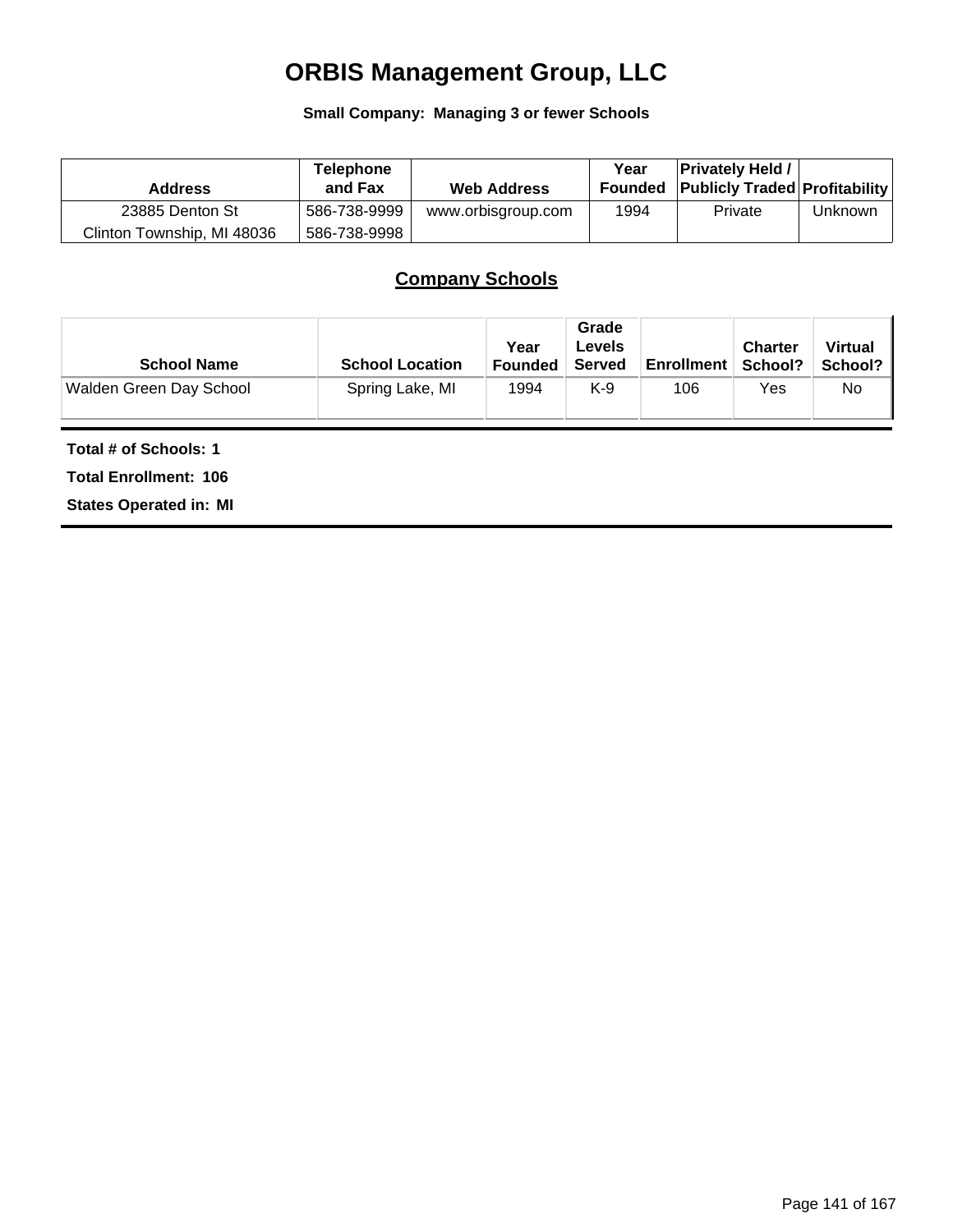## **Rose Mangement Group**

#### **Small Company: Managing 3 or fewer Schools**

| <b>Address</b>                                                     | <b>Telephone</b><br>and Fax | <b>Web Address</b> | Year | <b>Privately Held /</b><br><b>Founded Publicly Traded Profitability</b> |         |
|--------------------------------------------------------------------|-----------------------------|--------------------|------|-------------------------------------------------------------------------|---------|
| 3686 W Orange Grove Rd, #192   520-229-1777   www.rosemanagement.c |                             |                    | 1998 | Private                                                                 | Unknown |
| Tucson, AZ 85741                                                   | 520-797-8868                | om                 |      |                                                                         |         |

## **Company Schools**

| <b>School Name</b>    | <b>School Location</b> | Year<br><b>Founded</b> | Grade<br><b>Levels</b><br><b>Served</b> | <b>Enrollment</b> | <b>Charter</b><br>School? | <b>Virtual</b><br>School? |
|-----------------------|------------------------|------------------------|-----------------------------------------|-------------------|---------------------------|---------------------------|
| Desert Rose Academy   | Tucson, AZ             | 2001                   | $9 - 12$                                | 160               | Yes                       | No                        |
| Canyon Rose Academy   | Tucson, AZ             | 2003                   | $9 - 12$                                | 250               | Yes                       | No                        |
| Mountain Rose Academy | Tucson, AZ             | 1999                   | $9 - 12$                                | 265               | Yes                       | No                        |

**Total # of Schools: 3**

**Total Enrollment: 675**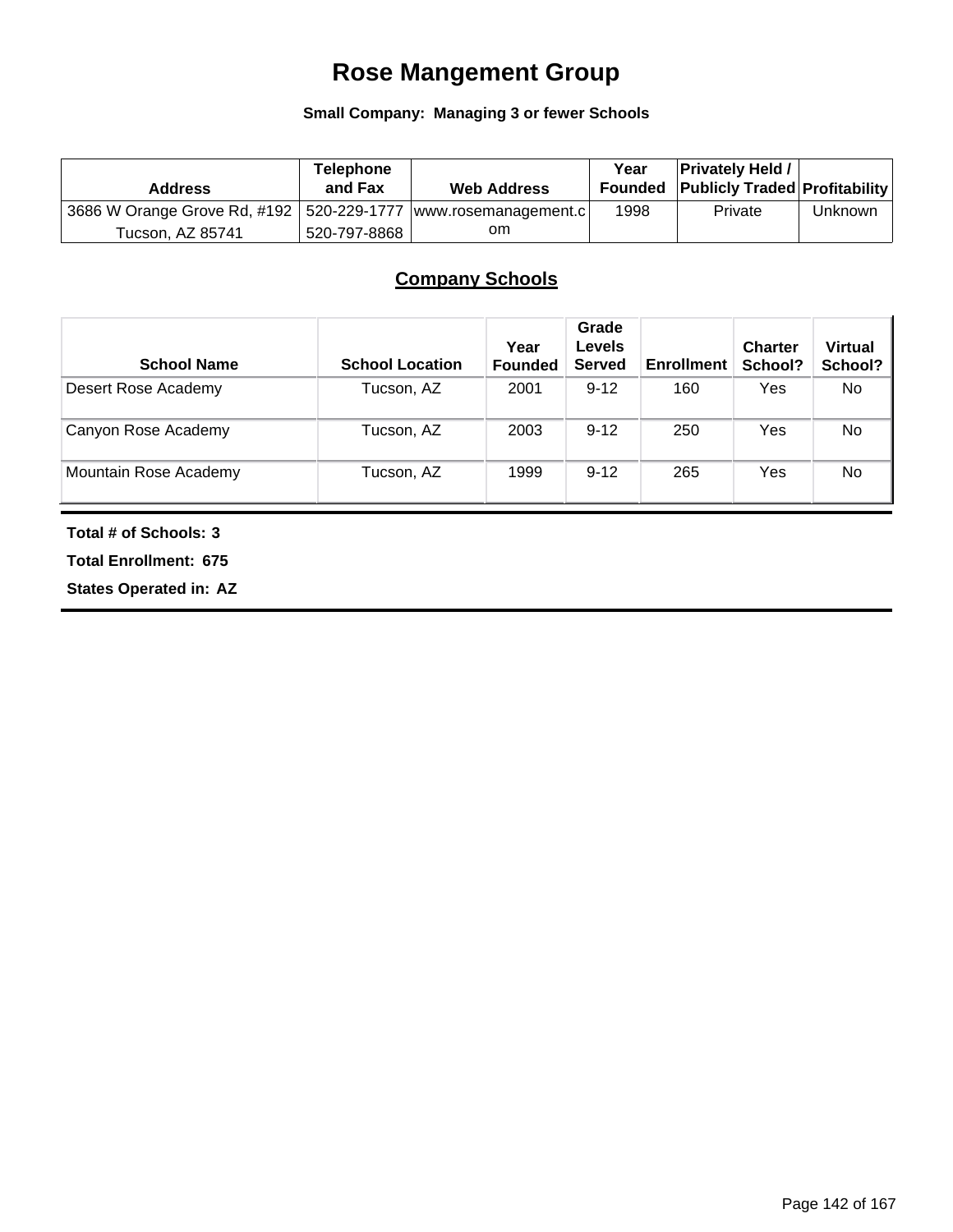# **Schoolhouse Services and Staffing, Inc.**

**Small Company: Managing 3 or fewer Schools**

| <b>Address</b>    | <b>Telephone</b><br>and Fax | <b>Web Address</b> | Year<br>Founded | <b>Privately Held /</b><br><b>Publicly Traded Profitability</b> |         |
|-------------------|-----------------------------|--------------------|-----------------|-----------------------------------------------------------------|---------|
| 22930 Chippewa    | 248-538-0072                | None               | 1996            | Private                                                         | Unknown |
| Detroit. MI 48219 | 248-538-0073                |                    |                 |                                                                 |         |

## **Company Schools**

| <b>School Name</b>                | <b>School Location</b> | Year<br><b>Founded</b> | Grade<br><b>Levels</b><br><b>Served</b> | <b>Enrollment</b> | <b>Charter</b><br>School? | <b>Virtual</b><br>School? |
|-----------------------------------|------------------------|------------------------|-----------------------------------------|-------------------|---------------------------|---------------------------|
| Dove Academy                      | Detroit, MI            | 1997                   | K-6                                     | 402               | Yes                       | No.                       |
| <b>Weston Technical Academy</b>   | Detroit, MI            | 1998                   | $6 - 12$                                | 493               | Yes                       | No                        |
| Detroit School of Industrial Arts | Detroit, MI            | 1996                   | $9 - 12$                                | 269               | Yes                       | No                        |

**Total # of Schools: 3**

**Total Enrollment: 1,164**

**States Operated in: MI**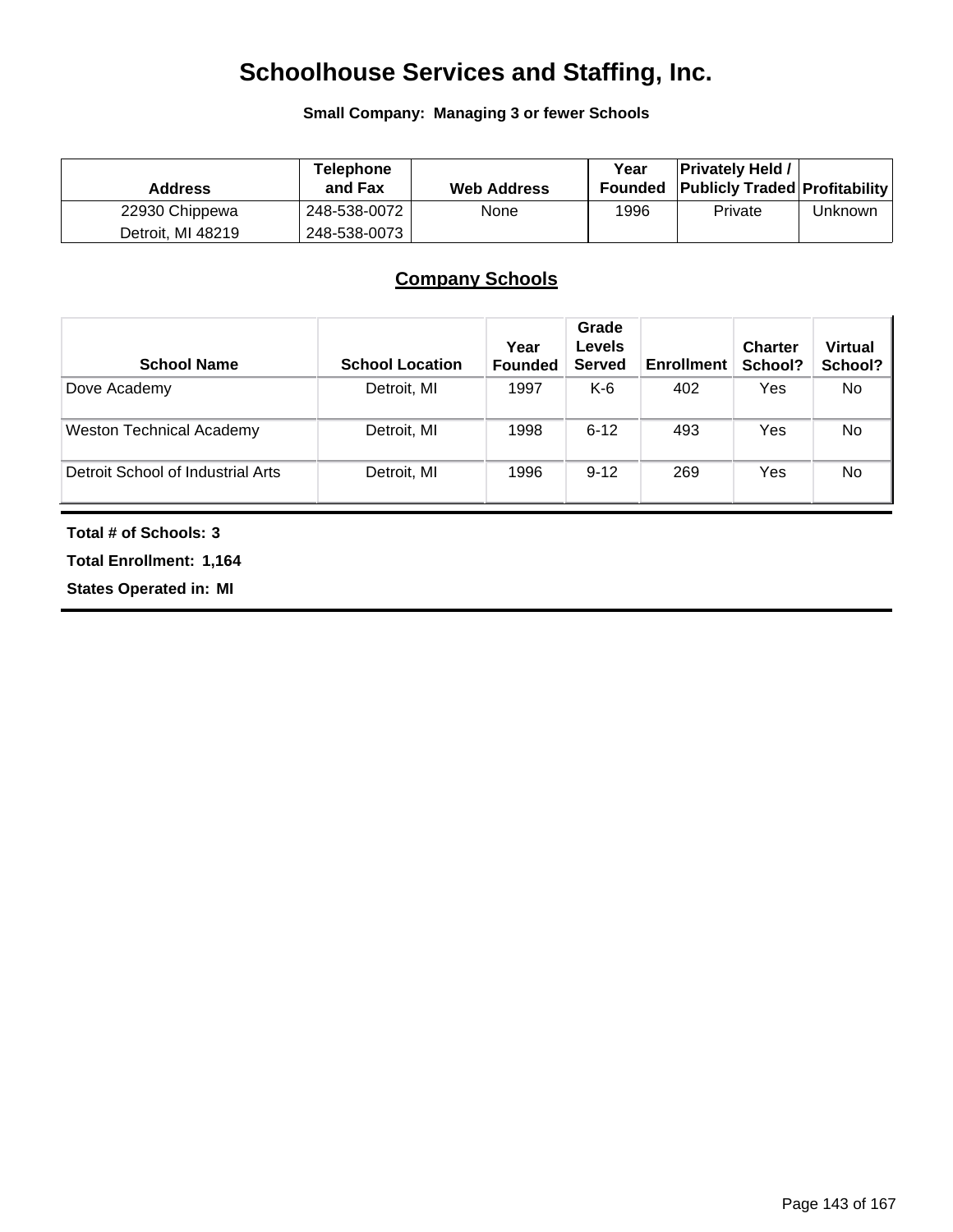# **Self Development Charter School**

**Small Company: Managing 3 or fewer Schools**

| <b>Address</b>         | Telephone<br>and Fax | <b>Web Address</b> | Year | <b>Privately Held /</b><br>Founded Publicly Traded Profitability |         |
|------------------------|----------------------|--------------------|------|------------------------------------------------------------------|---------|
| 1709 N. Greenfield Rd. | 480-641-2640         | None               | 2000 | Private                                                          | Unknown |
| Mesa. AZ 85205         | 480-641-2678丨        |                    |      |                                                                  |         |

# **Company Schools**

| <b>School Name</b>              | <b>School Location</b> | Year<br><b>Founded</b> | Grade<br>Levels<br><b>Served</b> | <b>Enrollment</b> | <b>Charter</b><br>School? | <b>Virtual</b><br>School? I |
|---------------------------------|------------------------|------------------------|----------------------------------|-------------------|---------------------------|-----------------------------|
| Self Development Charter School | Mesa, AZ               | 2000                   | K-6                              | 160               | Yes                       | No                          |

**Total # of Schools: 1**

**Total Enrollment: 160**

**States Operated in: AZ**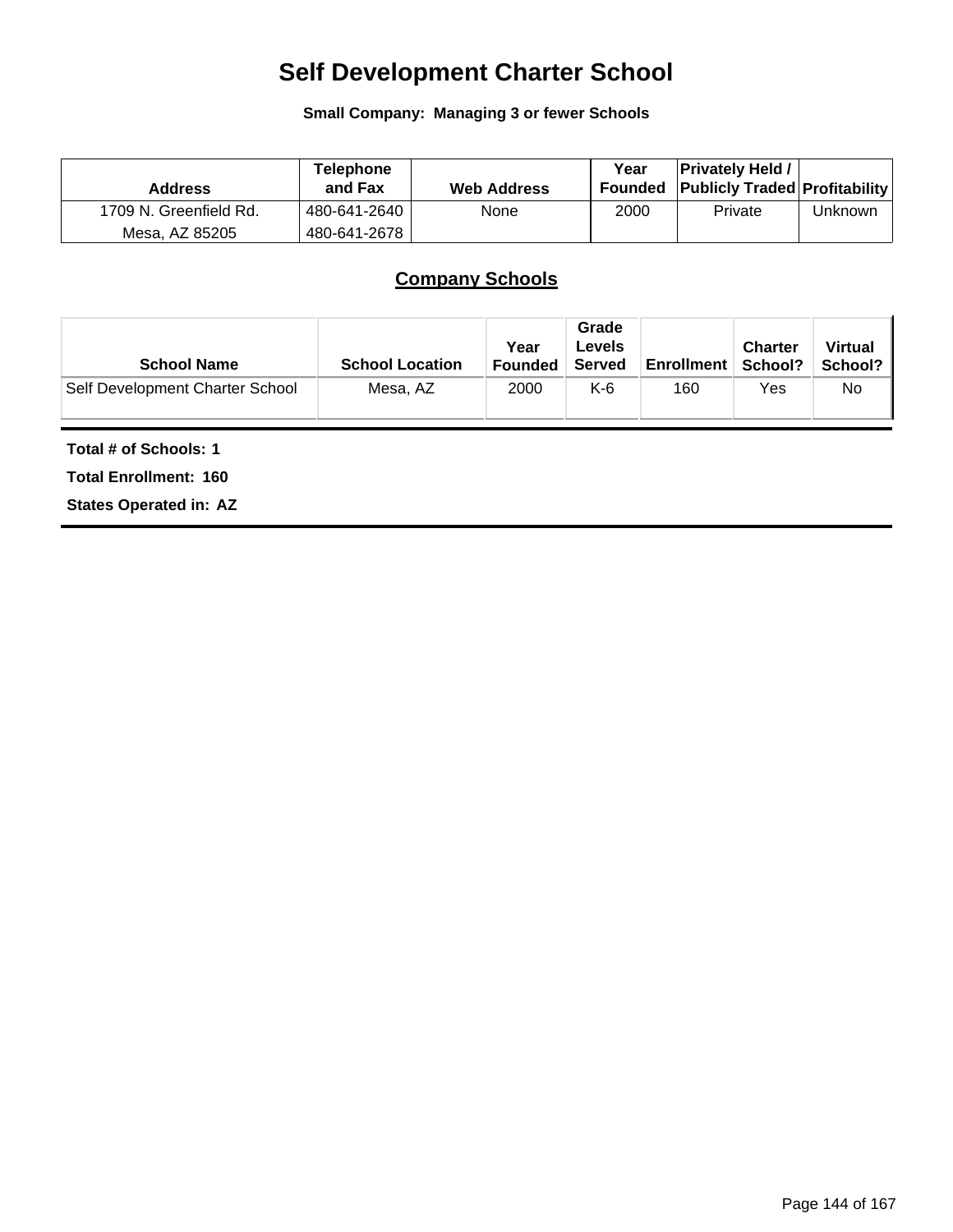# **Smart Schools Management**

## **Small Company: Managing 3 or fewer Schools**

| <b>Address</b>          | <b>Telephone</b><br>and Fax | <b>Web Address</b>                  | Year | <b>Privately Held /</b><br>Founded Publicly Traded Profitability |         |
|-------------------------|-----------------------------|-------------------------------------|------|------------------------------------------------------------------|---------|
| 1245 E Hammond Rd       |                             | 231-932-6015 www.smartschoolsinc.co | 1996 | Private                                                          | Unknown |
| Traverse City, MI 49686 | 231-922-9392                |                                     |      |                                                                  |         |

# **Company Schools**

| <b>School Name</b>            | <b>School Location</b> | Year<br><b>Founded</b> | Grade<br>Levels<br>Served | <b>Enrollment</b> | <b>Charter</b><br>School? | <b>Virtual</b><br>School? I |
|-------------------------------|------------------------|------------------------|---------------------------|-------------------|---------------------------|-----------------------------|
| <b>Grand Traverse Academy</b> | Traverse City, MI      | 2000                   | $K-11$                    | 800               | Yes                       | No.                         |

### **Total # of Schools: 1**

**Total Enrollment: 800**

**States Operated in: MI**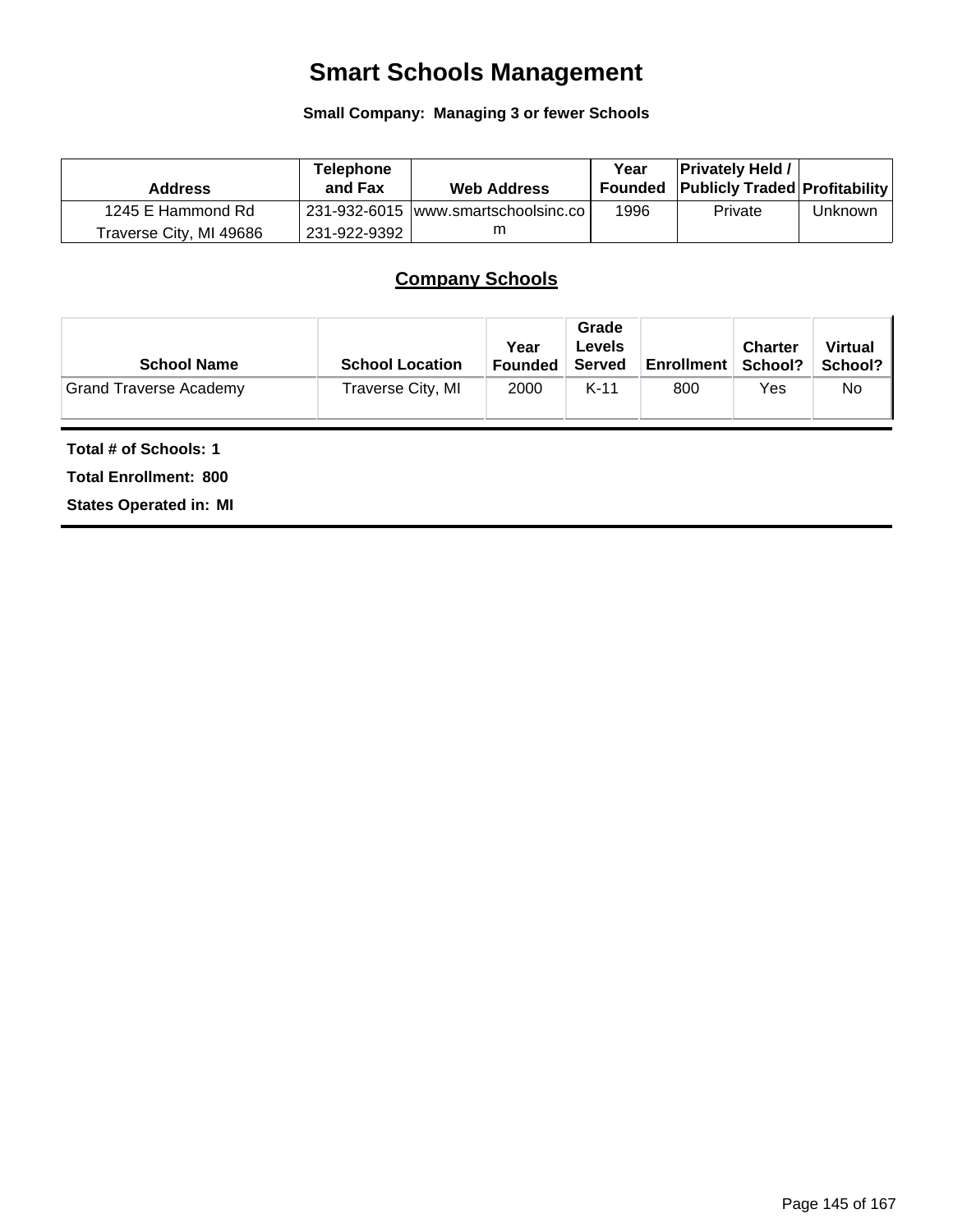# **Southern Arizona Community Academy, Inc.**

**Small Company: Managing 3 or fewer Schools**

| <b>Address</b>       | Telephone<br>and Fax | <b>Web Address</b> | Year | <b>Privately Held /</b><br><b>Founded Publicly Traded Profitability</b> |         |
|----------------------|----------------------|--------------------|------|-------------------------------------------------------------------------|---------|
| 2470 N. Tucson Blvd. | 520-319-6113         | None               | 2000 | Private                                                                 | Unknown |
| Tucson, AZ 85716     | 520-319-6115         |                    |      |                                                                         |         |

# **Company Schools**

| <b>School Name</b>                        | <b>School Location</b> | Year<br><b>Founded</b> | Grade<br><b>Levels</b><br>Served | Enrollment   School? | <b>Charter</b> | <b>Virtual</b><br>School? |
|-------------------------------------------|------------------------|------------------------|----------------------------------|----------------------|----------------|---------------------------|
| Southern Arizona Community High<br>School | Tucson, AZ             | 2000                   | $9 - 12$                         | 238                  | Yes            | No                        |

### **Total # of Schools: 1**

**Total Enrollment: 238**

**States Operated in: AZ**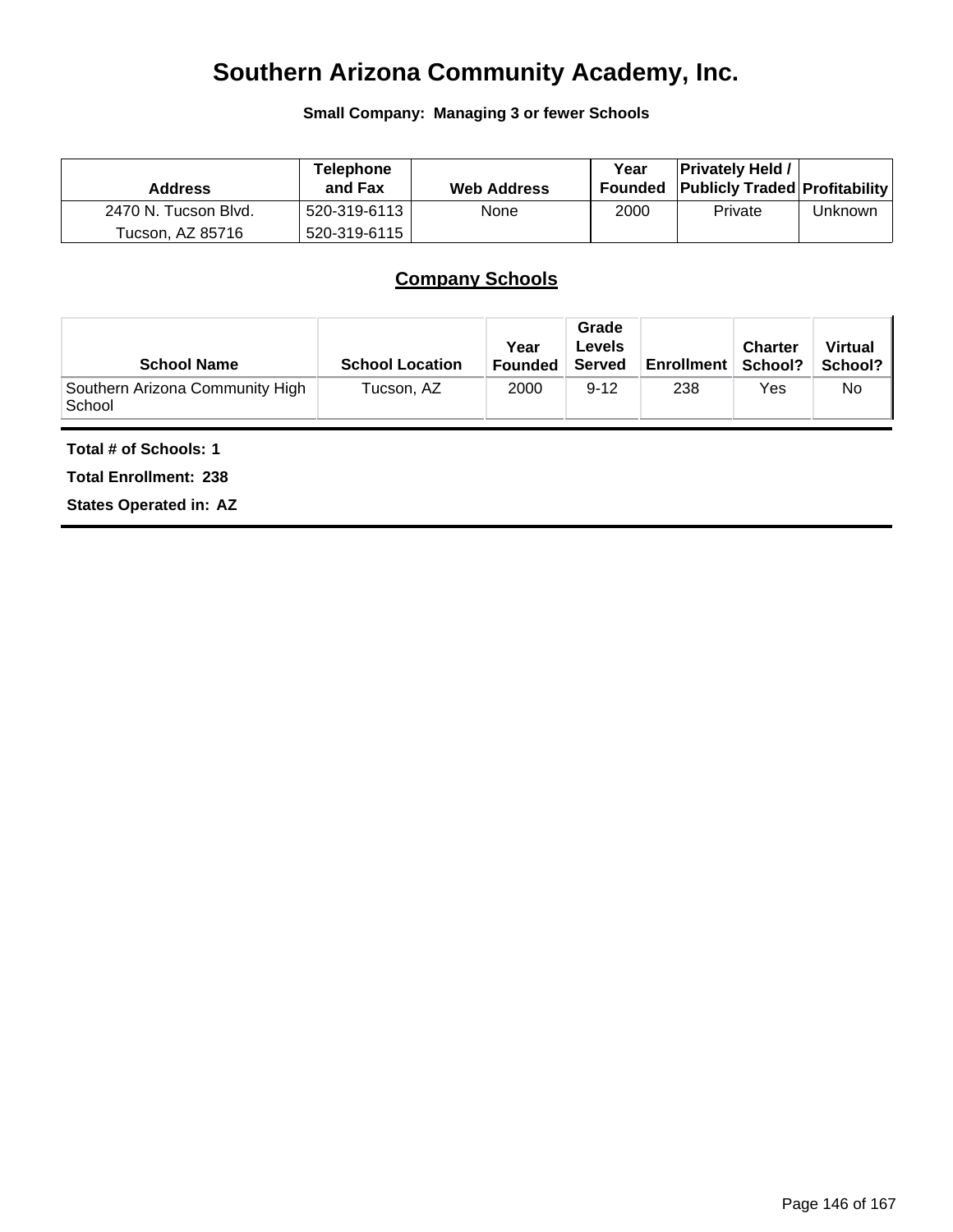# **Synergy Training Solutions**

**Small Company: Managing 3 or fewer Schools**

| <b>Address</b>            | <b>Telephone</b><br>and Fax | <b>Web Address</b> | Year<br>Founded | <b>Privately Held</b><br><b>Publicly Traded Profitability</b> |         |
|---------------------------|-----------------------------|--------------------|-----------------|---------------------------------------------------------------|---------|
| 24535 Jefferson           | 586-445-7069                | None               | 1996            | Private                                                       | Unknown |
| St.Clair Shores, MI 48080 | 586-445-9139                |                    |                 |                                                               |         |

# **Company Schools**

| <b>School Name</b>      | <b>School Location</b> | Year<br>Founded | Grade<br><b>Levels</b><br><b>Served</b> | <b>Enrollment</b> | <b>Charter</b><br>School? | <b>Virtual</b><br>School? |
|-------------------------|------------------------|-----------------|-----------------------------------------|-------------------|---------------------------|---------------------------|
| Michigan Health Academy | Detroit, MI            | 1996            | $9 - 12$                                | 128               | Yes                       | No                        |
| <b>HEART Academy</b>    | Harper Woods, MI       | 1997            | $9 - 12$                                | 254               | Yes                       | No                        |

**Total # of Schools: 2**

**Total Enrollment: 382**

**States Operated in: MI**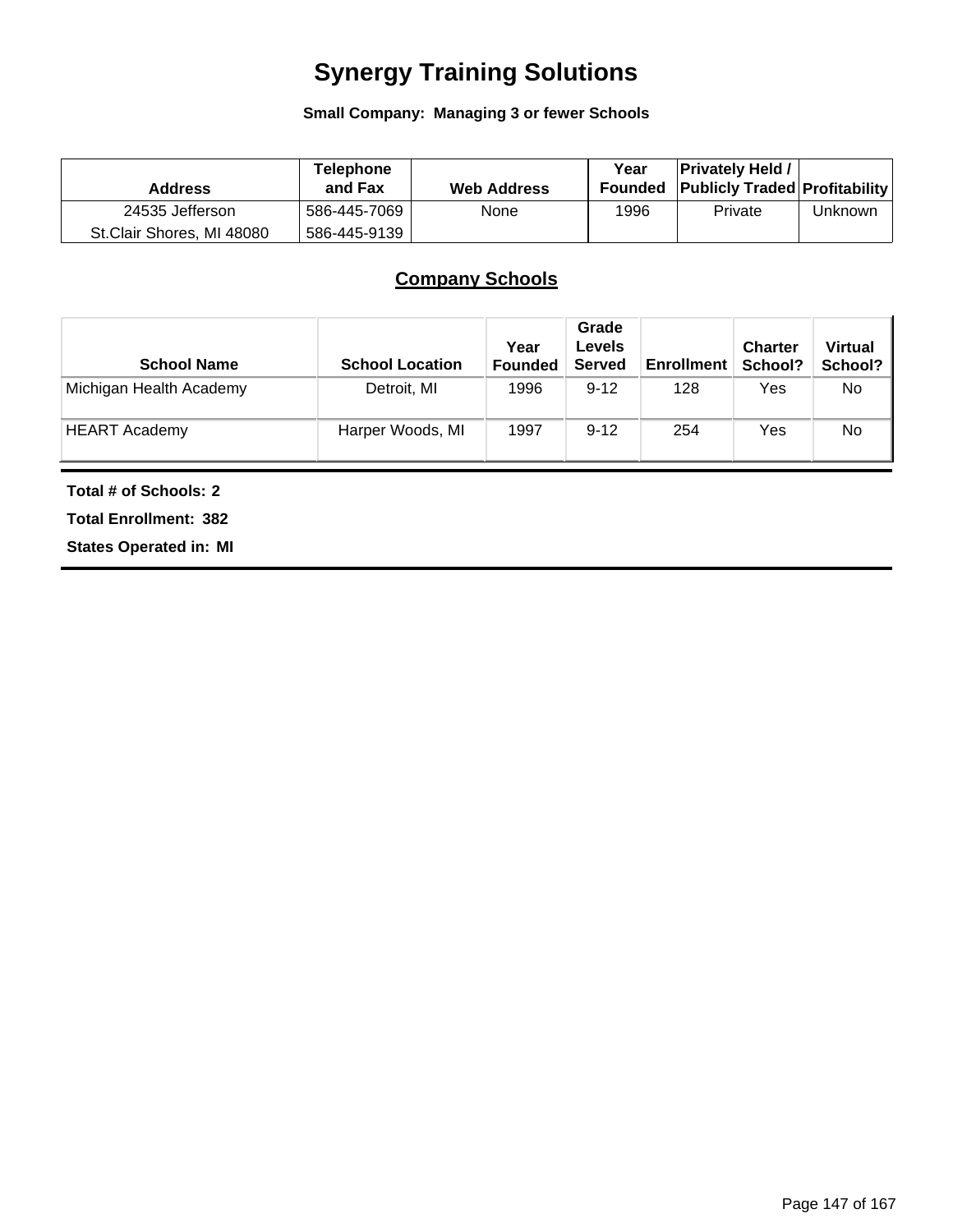# **Talented and Gifted Charter School, LLC**

**Small Company: Managing 3 or fewer Schools**

| <b>Address</b>        | <b>Telephone</b><br>and Fax | <b>Web Address</b> | Year<br>Founded | <b>Privately Held /</b><br><b>Publicly Traded Profitability</b> |            |
|-----------------------|-----------------------------|--------------------|-----------------|-----------------------------------------------------------------|------------|
| 10129 E Speedway Blvd | 520-296-0006                | None               | 1998            | Private                                                         | Profitable |
| Tucson. AZ 85748      | 520-296-0046                |                    |                 |                                                                 |            |

# **Company Schools**

| <b>School Name</b>        | <b>School Location</b> | Year<br><b>Founded</b> | Grade<br>Levels<br>Served | <b>Enrollment</b> | <b>Charter</b><br>School? | <b>Virtual</b><br>School? I |
|---------------------------|------------------------|------------------------|---------------------------|-------------------|---------------------------|-----------------------------|
| <b>TAG Charter School</b> | Tucson, AZ             | 1998                   | K-8                       | 360               | Yes                       | No                          |

**Total # of Schools: 1**

**Total Enrollment: 360**

**States Operated in: AZ**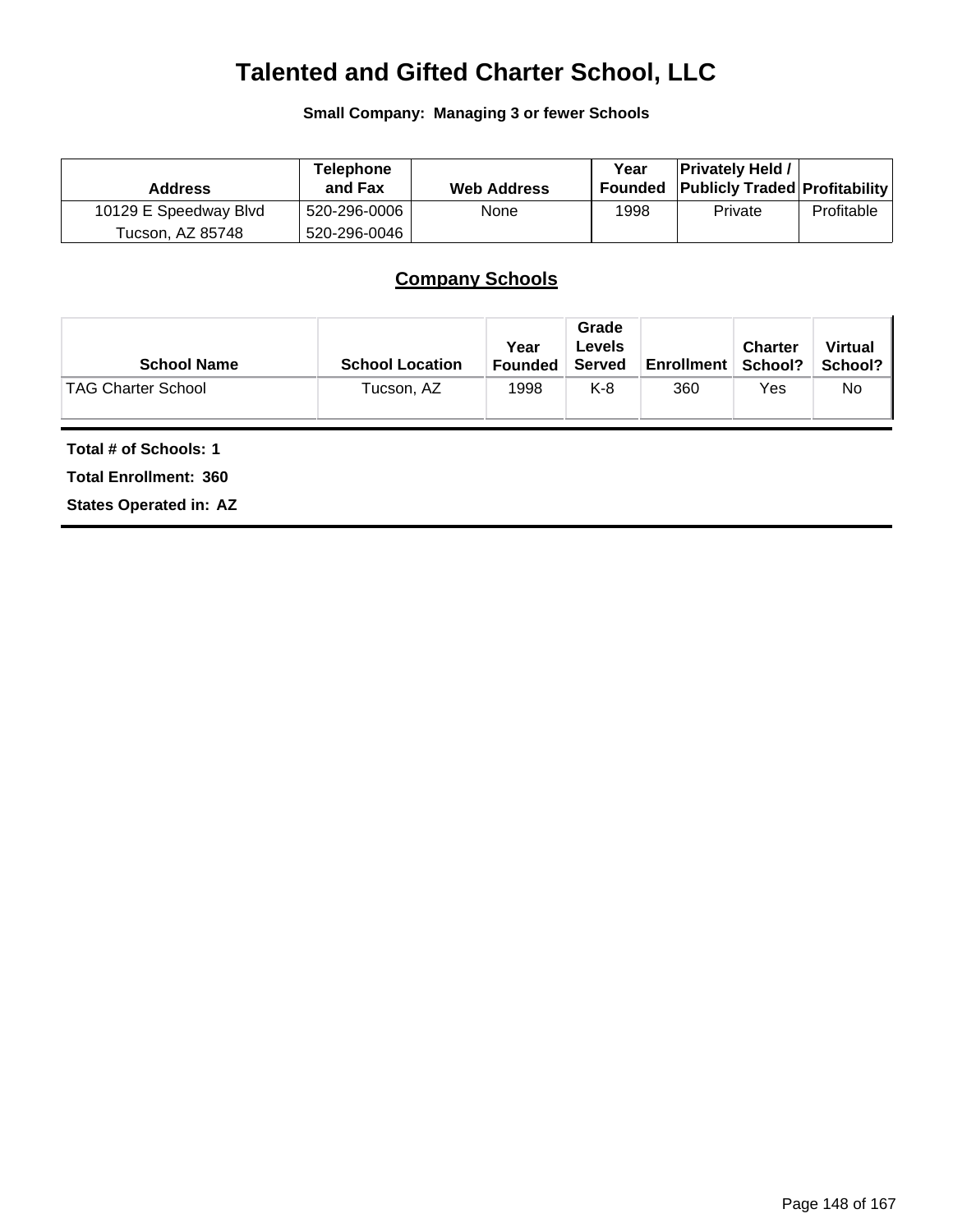# **PROFILES OF FOR-PROFIT EDUCATION MANAGEMENT ORGANIZATIONS: 2005-2006**

**Virtual Schools**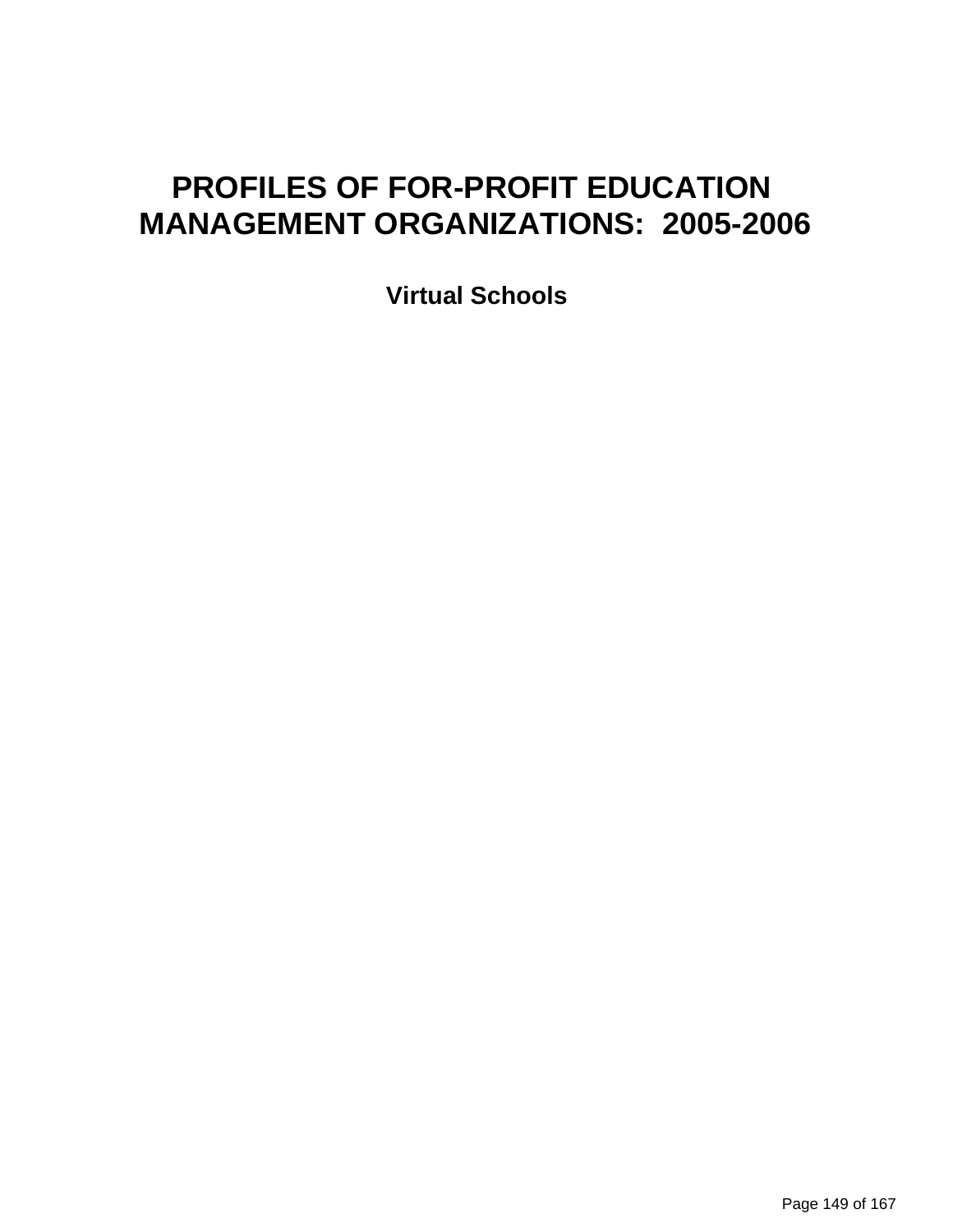## **For-Profit Virtual Schools Listed by State**

The following is a list of virtual schools which are managed by for-profit education management organizations.

## **Arizona**

| <b>School Name</b>             | <b>Parent Company</b>            | Telephone    | <b>Web Address</b> | Year<br>Founded | <b>Enrollment School?</b> | <b>Charter</b> |
|--------------------------------|----------------------------------|--------------|--------------------|-----------------|---------------------------|----------------|
| Arizona Virtual Academy        | K12, Inc.                        | Unknown      | www.azva.org       | 2003            | 1540                      | Yes            |
| Pinnacle Virtual High School   | Pinnacle Education,<br>Inc.      | 602-414-0950 | pin-ed.com         | 2003            | 212                       | Yes            |
| Arizona Connections<br>Academy | Connections Academy 480-782-5842 |              | Unknown            | 2005            | 400                       | Yes            |

## **Arkansas**

| <b>School Name</b>      | <b>Parent Company</b> | Telephone | <b>Web Address</b> | Year | Founded Enrollment   School? | <b>Charter</b> |
|-------------------------|-----------------------|-----------|--------------------|------|------------------------------|----------------|
| Arkansas Virtual School | $K12.$ Inc.           | Unknown   | www.arvs.org       | 2002 | 400                          | No             |

## **California**

| <b>School Name</b>                                | <b>Parent Company</b>            | <b>Telephone</b> | <b>Web Address</b> | Year | <b>Founded Enrollment</b> | <b>Charter</b><br>School? |
|---------------------------------------------------|----------------------------------|------------------|--------------------|------|---------------------------|---------------------------|
| Capistrano Connections<br>Academy                 | Connections Academy 949-249-2260 |                  | <b>Unknown</b>     | 2004 | 400                       | Yes                       |
| Southern California<br><b>Connections Academy</b> | <b>Connections Academy</b>       | <b>Unknown</b>   | Unknown            | 2004 | 0                         | Yes                       |
| California Virtual Academy<br>at Jamestown        | K12, Inc.                        | <b>Unknown</b>   | www.caliva.org     | 2002 | 580                       | Yes                       |
| California Virtual Academy<br>at Kern             | K12, Inc.                        | <b>Unknown</b>   | www.caliva.org     | 2002 | 580                       | Yes                       |
| California Virtual Academy<br>at San Diego        | K12, Inc.                        | <b>Unknown</b>   | www.caliva.org     | 2002 | 582                       | Yes                       |
| California Virtual Academy<br>at San Mateo        | K12, Inc.                        | Unknown          | www.caliva.org     | 2004 | 580                       | Yes                       |
| California Virtual Academy<br>at Sonoma           | K12, Inc.                        | <b>Unknown</b>   | www.caliva.org     | 2004 | 580                       | Yes                       |
| California Virtual Academy<br>at Kings            | K12, Inc.                        | <b>Unknown</b>   | www.caliva.org     | 2002 | 580                       | Yes                       |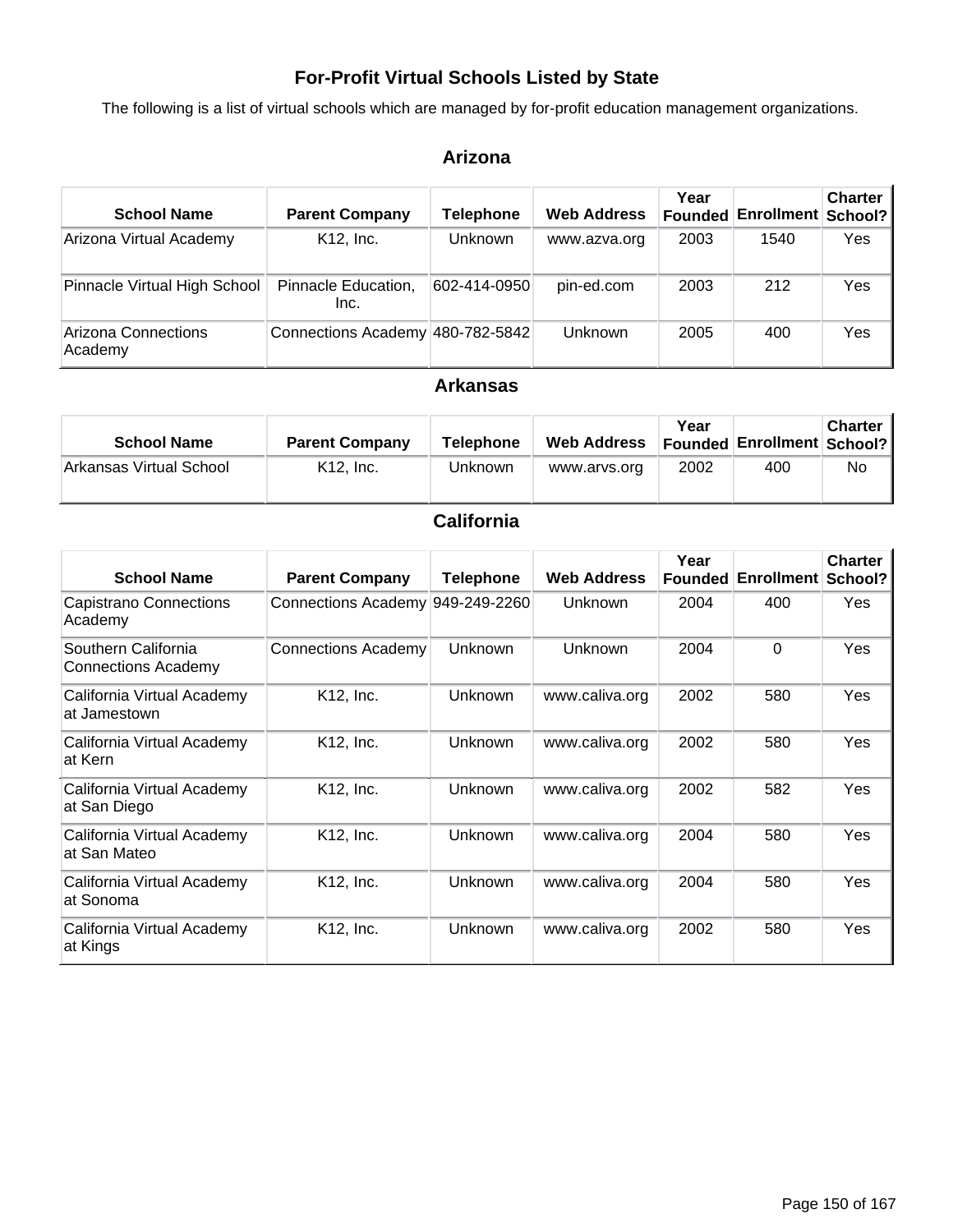## **For-Profit Virtual Schools Listed by State**

The following is a list of virtual schools which are managed by for-profit education management organizations.

## **Colorado**

| <b>School Name</b>                                | <b>Parent Company</b>            | Telephone | <b>Web Address</b> | Year<br><b>Founded</b> | <b>Enrollment School?</b> | <b>Charter</b> |
|---------------------------------------------------|----------------------------------|-----------|--------------------|------------------------|---------------------------|----------------|
| <b>Denver Connections</b><br>Academy              | Connections Academy 303-794-2312 |           | Unknown            | 2002                   | 400                       | No.            |
| <b>Littleton Connections</b><br>Academy Part-Time | Connections Academy 303-347-4725 |           | Unknown            | 2004                   | 10                        | No.            |
| Colorado Virtual Academy                          | K12, Inc.                        | Unknown   | www.covcs.org      | 2001                   | 2350                      | Yes            |

### **Florida**

| <b>School Name</b>                    | <b>Parent Company</b>            | <b>Telephone</b> | <b>Web Address</b> | Year | <b>Founded Enrollment School?</b> | <b>Charter</b> |
|---------------------------------------|----------------------------------|------------------|--------------------|------|-----------------------------------|----------------|
| <b>Florida Connections</b><br>Academy | Connections Academy 407-353-5203 |                  | <b>Unknown</b>     | 2003 | 500                               | No             |
| Florida Virtual Academy               | $K12$ , Inc.                     | <b>Unknown</b>   | www.flva.org       | 2003 | 500                               | No             |

### **Idaho**

| <b>School Name</b>    | <b>Parent Company</b>            | <b>Telephone</b> | <b>Web Address</b> | Year | <b>Founded Enrollment School?</b> | <b>Charter</b> |
|-----------------------|----------------------------------|------------------|--------------------|------|-----------------------------------|----------------|
| <b>INSPIRE</b>        | Connections Academy 208-433-3090 |                  | <b>Unknown</b>     | 2005 | 150                               | Yes            |
| Idaho Virtual Academy | $K12$ , Inc.                     | <b>Unknown</b>   | www.idahova.org    | 2002 | 1800                              | Yes            |

## **Maryland**

| <b>School Name</b>                         | <b>Parent Company</b> | <b>Telephone</b> | <b>Web Address</b>      | Year | Founded Enrollment School? | <b>Charter</b> |
|--------------------------------------------|-----------------------|------------------|-------------------------|------|----------------------------|----------------|
| Community Academy Public<br>Charter School | $K12.$ Inc.           | Unknown          | www.capcsonline<br>.ora | 2004 | 20                         | Yes            |

## **Minnesota**

| <b>School Name</b>                           | <b>Parent Company</b>            | <b>Telephone</b> | <b>Web Address</b> | Year | Founded   Enrollment   School? | Charter |
|----------------------------------------------|----------------------------------|------------------|--------------------|------|--------------------------------|---------|
| <b>IMTS Minnesota</b><br>Connections Academy | Connections Academy 617-729-1090 |                  | Unknown            | 2005 | 200                            | No      |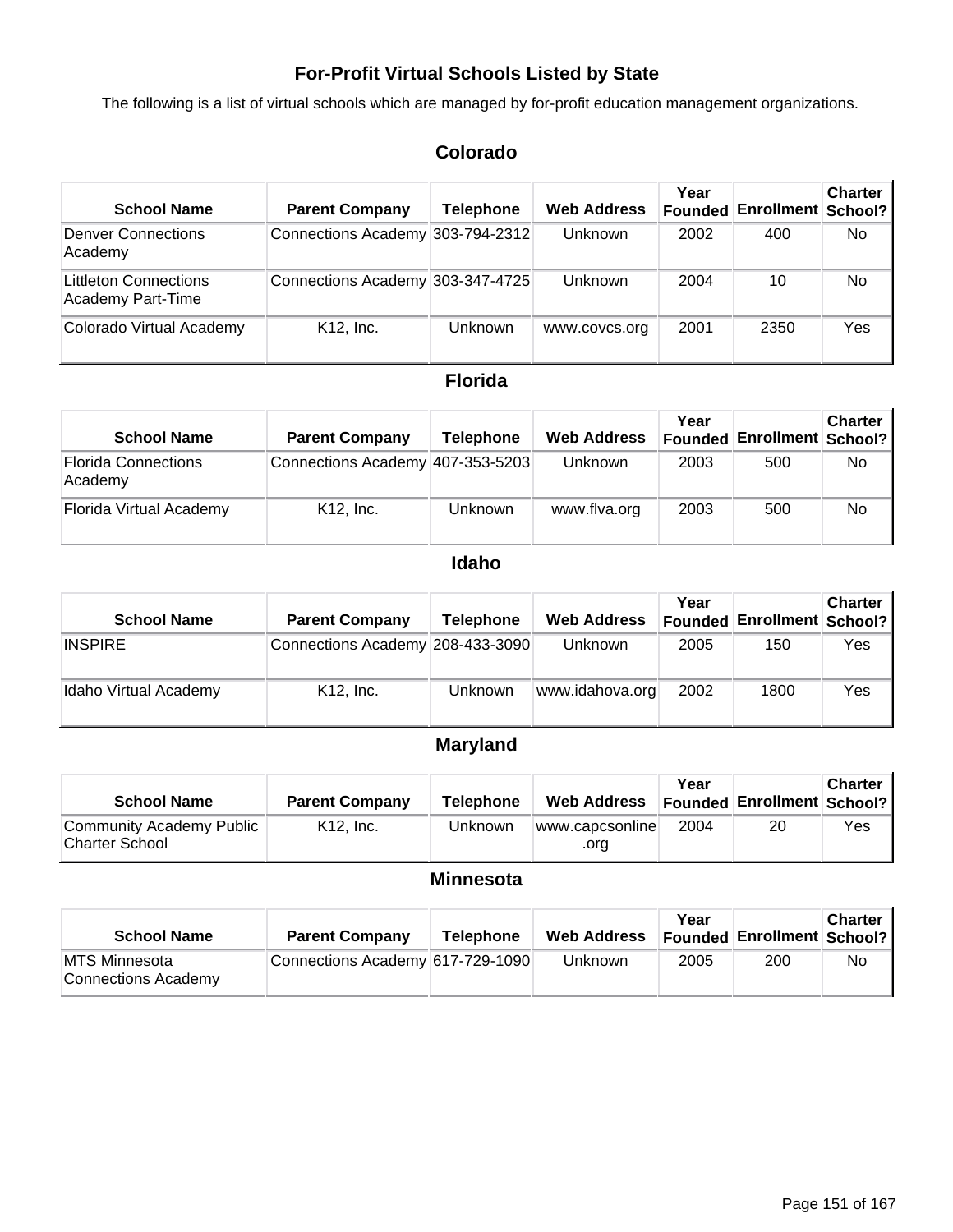## **For-Profit Virtual Schools Listed by State**

The following is a list of virtual schools which are managed by for-profit education management organizations.

## **Ohio**

| <b>School Name</b>              | <b>Parent Company</b>            | Telephone      | <b>Web Address</b> | Year<br>Founded | <b>Enrollment School?</b> | <b>Charter</b> |
|---------------------------------|----------------------------------|----------------|--------------------|-----------------|---------------------------|----------------|
| <b>Ohio Virtual Academy</b>     | K12, Inc.                        | <b>Unknown</b> | www.ohva.org       | 2002            | 3300                      | Yes            |
| <b>ODELHA Academy</b>           | White Hat<br>Management          | Unknown        | Unknown            | 2002            | 2455                      | Yes            |
| <b>Ohio Connections Academy</b> | Connections Academy 513-533-3230 |                | Unknown            | 2003            | 900                       | Yes            |

## **Oregon**

| <b>School Name</b>            | <b>Parent Company</b>            | <b>Telephone</b> | <b>Web Address</b> | Year | <b>Founded Enrollment School?</b> | <b>Charter</b> |
|-------------------------------|----------------------------------|------------------|--------------------|------|-----------------------------------|----------------|
| Oregon Connections<br>Academy | Connections Academy 506-394-4315 |                  | <b>Unknown</b>     | 2005 | 700                               | Yes            |

## **Pennsylvania**

| <b>School Name</b>                     | <b>Parent Company</b>            | Telephone      | <b>Web Address</b> | Year<br>Founded | <b>Enrollment School?</b> | <b>Charter</b> |
|----------------------------------------|----------------------------------|----------------|--------------------|-----------------|---------------------------|----------------|
| <b>PDELA</b>                           | White Hat<br>Management          | <b>Unknown</b> | Unknown            | 2004            | 307                       | Yes            |
| Pennsylvania Virtual Charter<br>School | K <sub>12</sub> . Inc.           | Unknown        | www.pavcs.org      | 2001            | 4500                      | Yes            |
| Commonwealth<br>Connections Academy    | Connections Academy 717-605-8900 |                | Unknown            | 2003            | 1100                      | Yes            |

## **Wisconsin**

| <b>School Name</b>                      | <b>Parent Company</b>            | Telephone      | <b>Web Address</b> | Year | <b>Founded Enrollment School?</b> | <b>Charter</b> |
|-----------------------------------------|----------------------------------|----------------|--------------------|------|-----------------------------------|----------------|
| <b>Wisconsin Connections</b><br>Academy | Connections Academy 920-993-7076 |                | Unknown            | 2002 | 450                               | Yes            |
| <b>Wisconsin Virtual Academy</b>        | $K12$ , Inc.                     | <b>Unknown</b> | www.wivcs.org      | 2003 | 630                               | Yes            |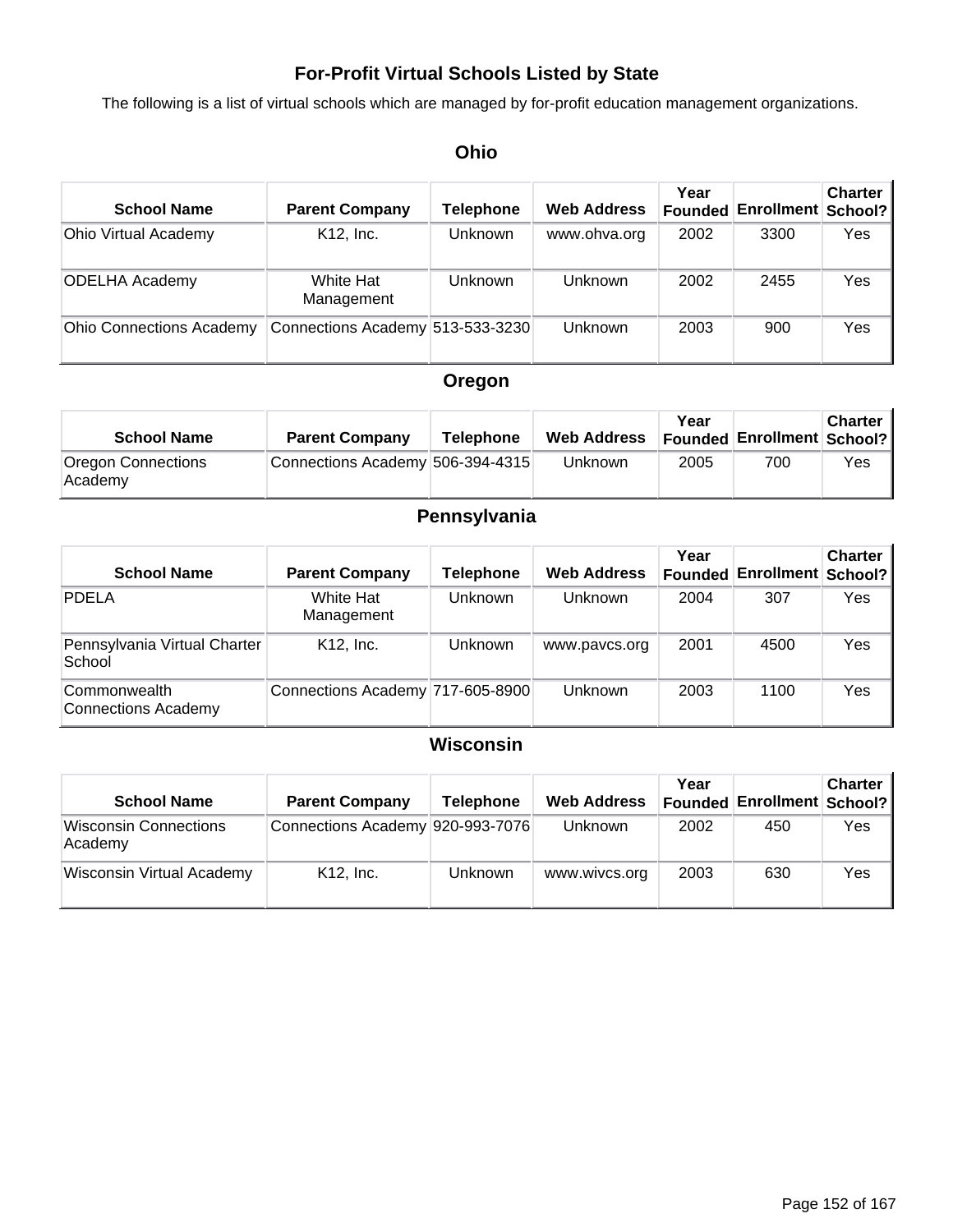# **PROFILES OF FOR-PROFIT EDUCATION MANAGEMENT ORGANIZATIONS: 2005-2006**

**Appendices**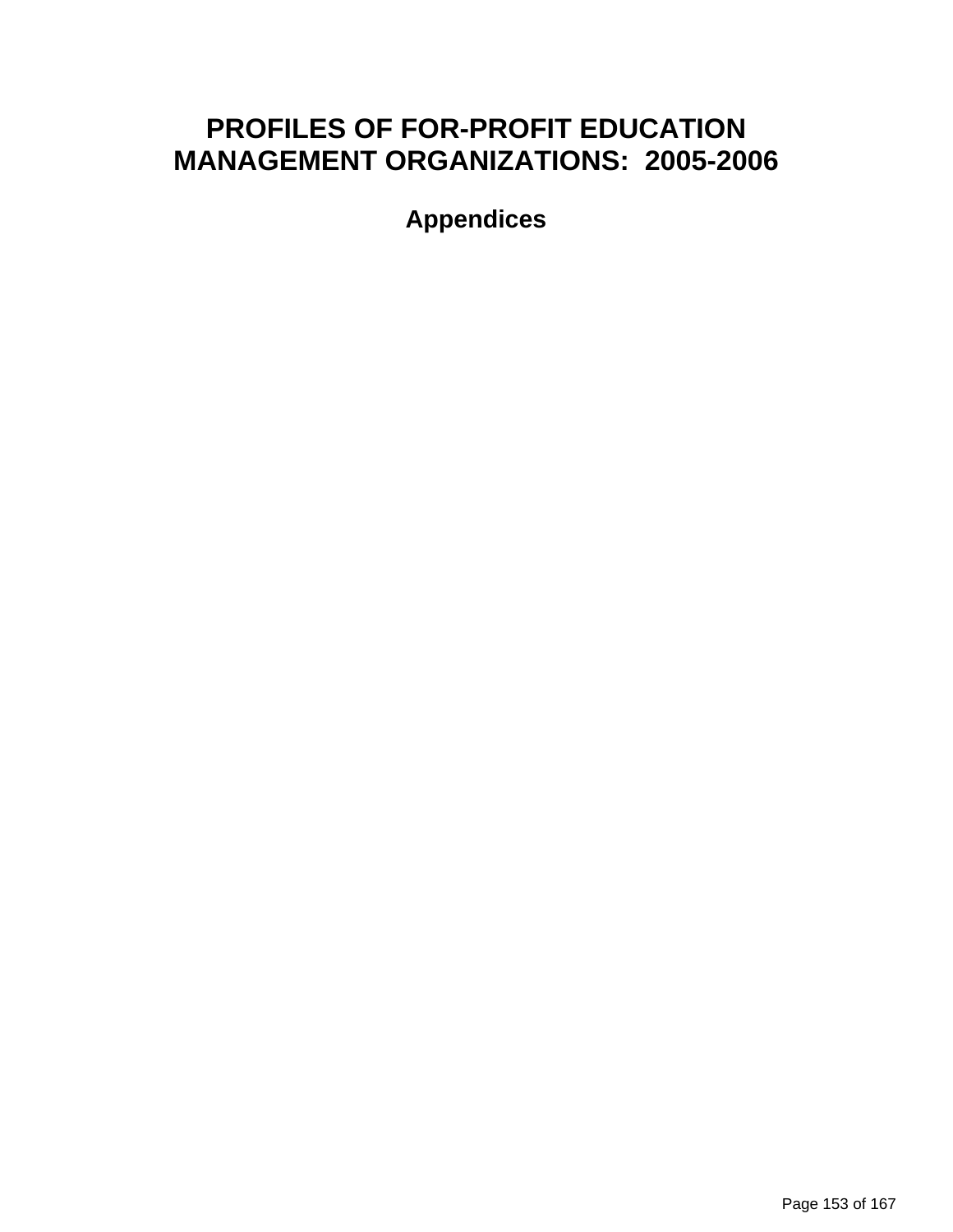# **Appendix A: Reader's Guide**

## **Key to Tables**

- **N/A**: Not applicable. Company was not tracked during this reporting period.
- **U**: Unknown. Company was tracked but data were not available or were unreported.
- **0**: Zero. None reported.

### Miscellaneous Notes

- Large company pie chart categories are based on Common Core of Data defined instructional levels.
- Information for no-longer-profiled, small-EMOs schools was not tracked.
- Notes in Appendix B indicate companies that did not respond to repeated requests for company and school data. If there are no notes for a specific company, assume that an updated company profile was returned as a part of this project.

### Definition of Terms

- **Charter School:** Charter schools provide free elementary/secondary education under a charter granted by the state legislature or other appropriate authority.
- **Virtual School**: An internet-based curriculum outside of the conventional brickand-mortar setting of traditional public and charter schools.
- **Education Management Organization (EMO):** An EMO is for-profit, manages at least one school that receives public funds, and operates the public school(s) it manages under the same admissions rules as regular public schools.
- **Instructional Levels:** Instructional levels are calculated from the lowest and highest grades for which students are enrolled in a school.
	- o *Primary schools* are those with a low grade of pre-kindergarten through grade 3 and a high grade of up to 8.
	- o *Middle schools* contain a low grade of 4-7 and a high grade ranging from 4-9.
	- o *High schools* have a low grade of 7 to 12 and must extend through grade 12.
	- o *Other* includes all other grade configurations, including schools that are completely ungraded.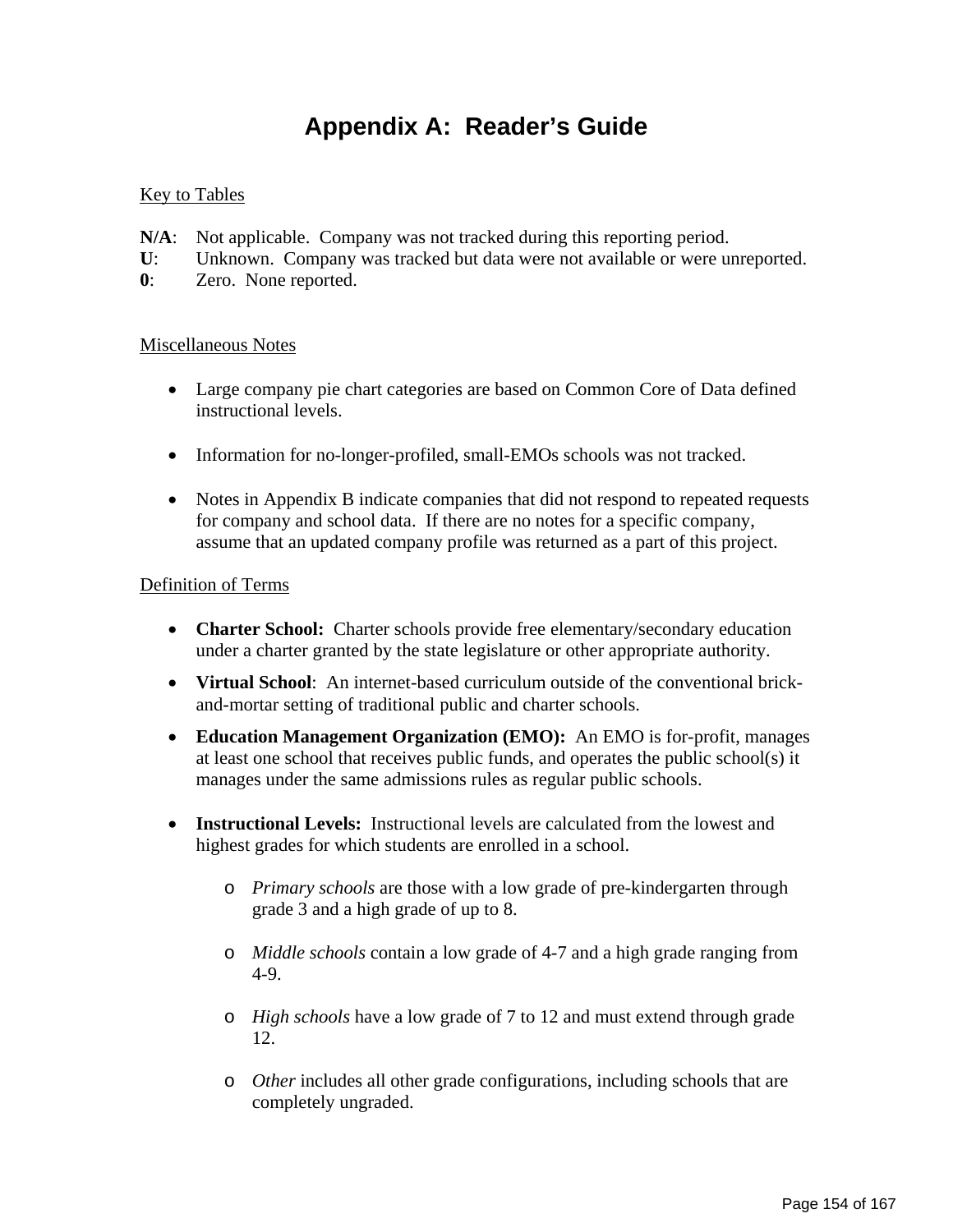Source: CCD Data File: Public Elementary/Secondary school Universe Survey: School Year 2003-2004. <http://nces.ed.gov/pubsearch/pubsinfo.asp?pubid=2005369>

- **Site**: For our purposes, school and site are different as follows:
	- o *Counted as one school***:** Separate location/different principal; same location/same principal
	- o *Counted as two schools*: Same location/different principal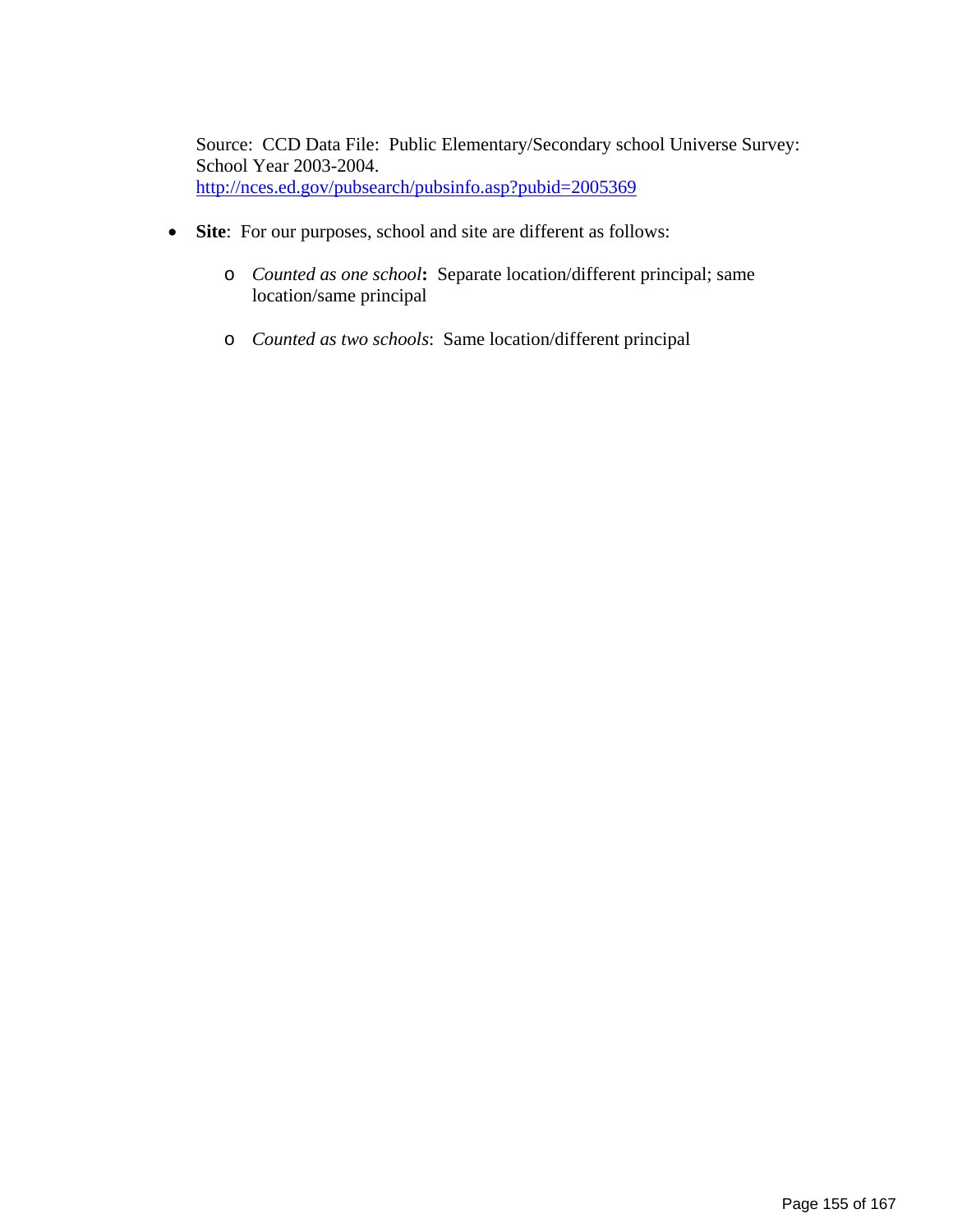# **Appendix B: Special Notes on Company Profiles**

#### **Accelerated Elementary and Secondary Schools (p. 121)**

Accelerated Elementary and Secondary Schools use to be named and tracked under Accelerated Learning Laboratory.

Accelerated Elementary and Secondary Schools did respond to our request for information but did not provide information regarding the profitability of the company.

#### **Accelerated Learning Center, Inc. (p. 122)**

Accelerated Learning Center, Inc. refused to respond to repeated requests for information regarding profitability status and profile data.

Profile data was compiled from Arizona Department of Education website on 6/21/05 and the National Center for Education Statistics (Common Core of Data) website on 10/28/05.

#### **Benjamin Franklin Charter School (p. 126)**

Benjamin Franklin Charter School refused to respond to repeated requests for information regarding profitability status and profile data.

Profile data was compiled from the National Center for Education Statistics (Common Core of Data) website on 10/28/05, Arizona Department of Education website on 7/7/05, and Greatschools.net on 7/7/05.

#### **Black Star Educational Management (p. 127)**

Black Star Educational Management did respond to our request for information but did not provide information regarding the profitability of the company.

#### **Bright Beginnings School, Inc. (p. 128)**

Bright Beginnings School, Inc. did respond to our request for information but did not provide information regarding the profitability of the company.

#### **Charter School Administrative Services (p. 35)**

Charter School Administrative Services refused to respond to repeated requests for information regarding profitability status and profile data.

Profile data was compiled from the Texas Education Agency and the Michigan Department of Education websites on 7/26/05.

#### **Charter Schools USA (p. 39)**

Profile data was compiled from three separate profile responses returned by Charter Schools USA.

Notes: All Notes refer to this reporting period, unless otherwise stated.

Some companies have no associated notes.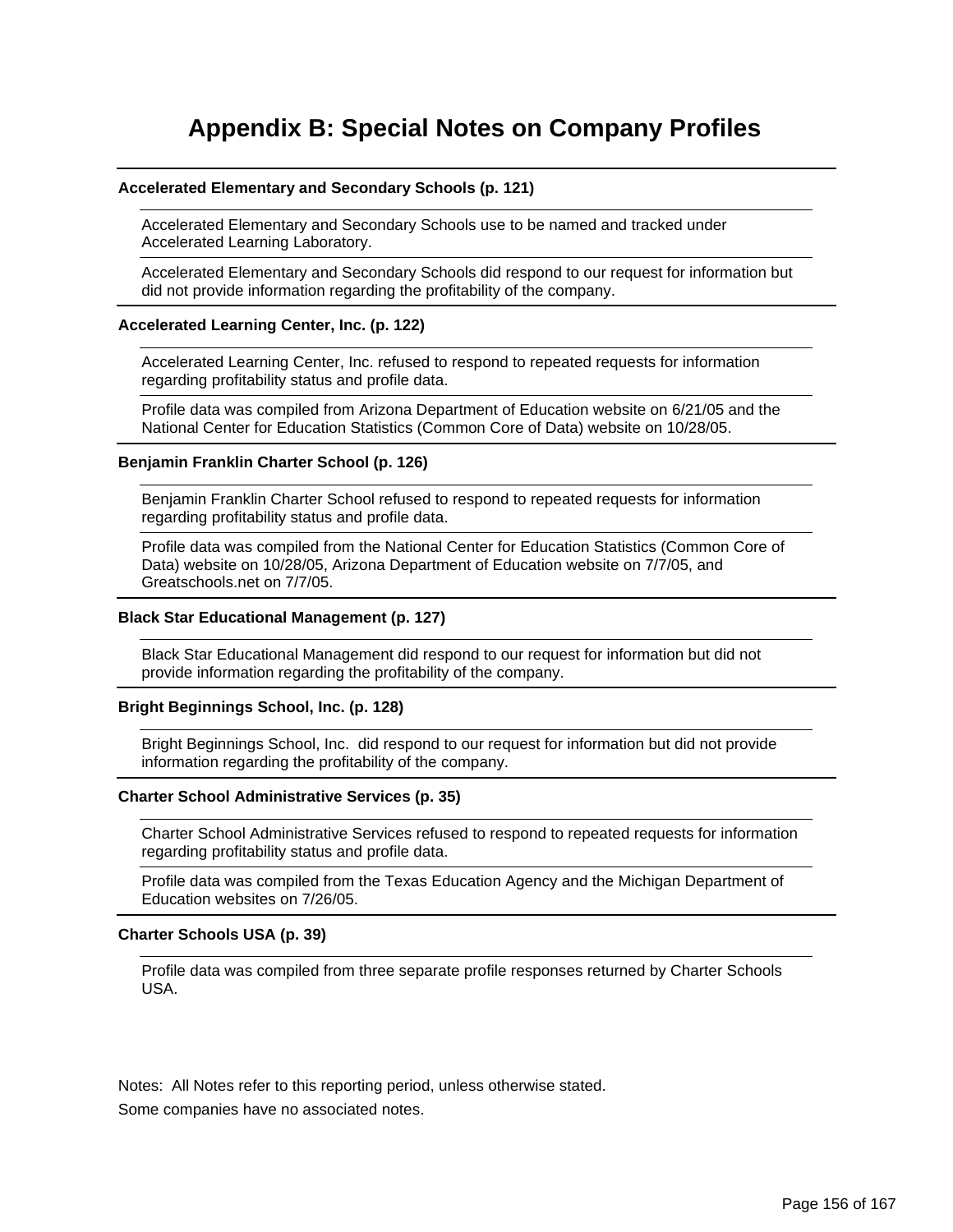#### **Compass High School, Inc. (p. 129)**

Compass High School, Inc. refused to respond to repeated requests for information regarding profitability status and profile data.

Profile data was compiled from the National Center for Education Statistics (Common Core of Data) website on 10/28/05 and the Arizona Department of Education website on 9/17/05.

#### **Connections Academy (p. 43)**

Connections Academy did respond to our request for information but did not provide information regarding the profitability of the company.

#### **Cornerstone Charter School, Inc. (p. 130)**

Cornerstone Charter School, Inc. refused to respond to repeated requests for information regarding profitability status and profile data.

Profile data was compiled from the National Center for Education Statistics (Common Core of Data) website on 10/28/05 and the Arizona Department of Education website on 9/17/05.

#### **Country Gardens Educational Services, LLC (p. 131)**

Country Gardens Educational Services, LLC refused to respond to repeated requests for information regarding profitability status and profile data.

Profile data was compiled from GreatSchools.net and the Arizona Department of Education website on 9/17/05.

#### **CS Partners, LLC (p. 112)**

CS Partners, LLC did respond to our request for information but did not provide information regarding the profitability of the company.

#### **Eastpointe High School, Inc. (p. 133)**

Eastpointe High School, Inc. did respond to our request for information but did not provide information regarding the profitability of the company.

#### **Educational Impact, Inc. (p. 134)**

Educational Impact, Inc. did respond to our request for information but did not provide information regarding the profitability of the company.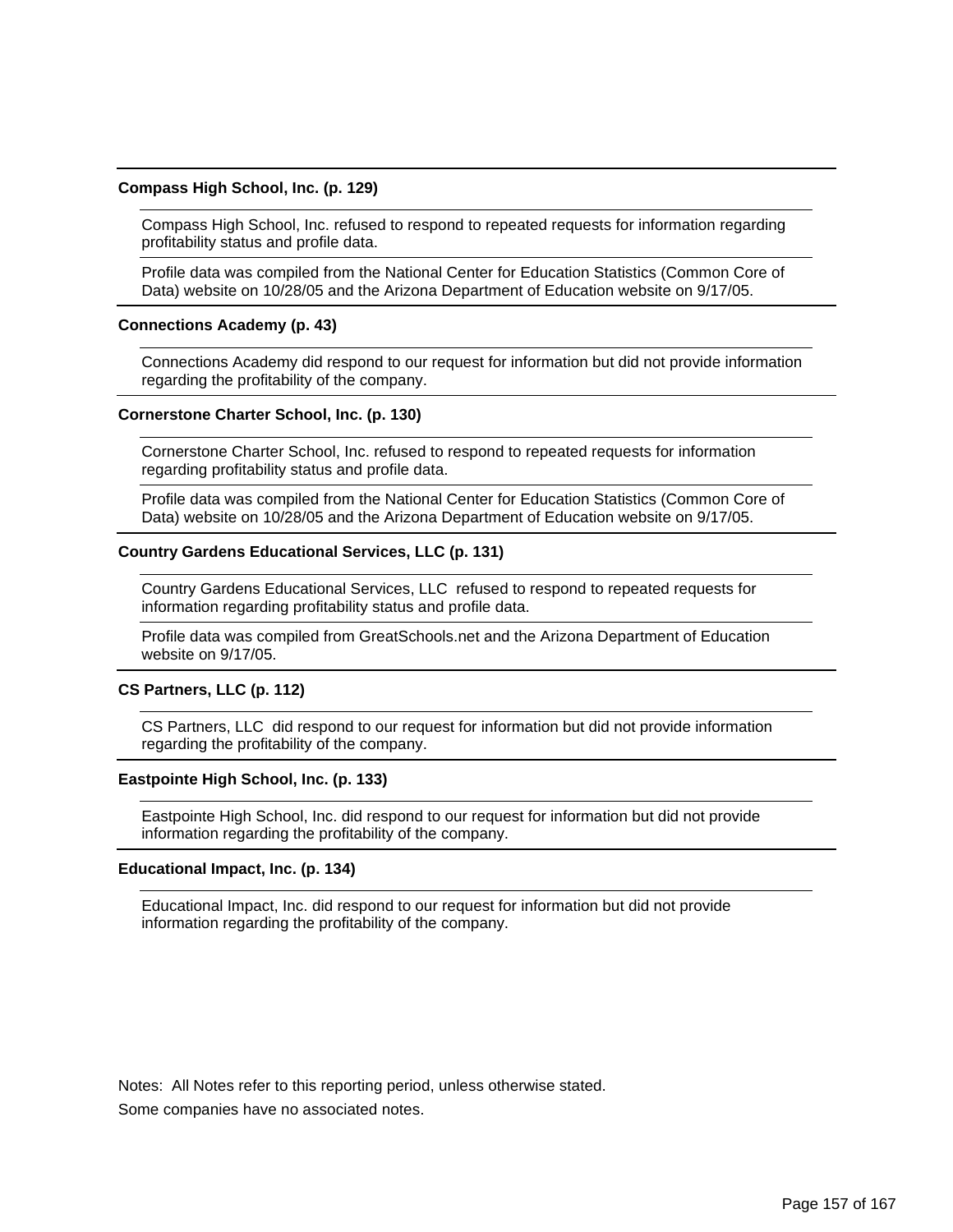#### **Educational Services of America, Inc. (p. 113)**

Educational Services of America, Inc. was previously tracked under Ombudsman Educational Services, Ltd.

Educational Services of America, Inc. acquired Ombudsman Educational Services, Ltd. on 9/16/05.

#### **GAR, LLC (p. 135)**

GAR, LLC did respond to our request for information but did not provide information regarding the profitability of the company.

#### **Hamadeh Educational Services, LLC (p. 136)**

Hamadeh Educational Services, LLC did respond to our request for information but did not provide information regarding the profitability of the company.

#### **Helicon Associates (p. 59)**

Helicon Associates did respond to our request for information but did not provide information regarding the profitability of the company.

#### **Heritage Academy, Inc. (p. 137)**

Heritage Academy, Inc. refused to respond to repeated requests for information regarding profitability status and profile data.

Profile data was compiled from the National Center for Education Statistics (Common Core of Data) website on 11/1/05, Public School Review website on 9/22/05, and the company website on 9/22/05.

#### **Imagine Schools (p. 63)**

Imagine Schools merged with Chancellor Beacon Academies in 6/04. Prior to that Chancellor Beacon Academies formed as a result of a merger of Beacon Education Management and Chancellor Academies in 12/01. This report has tracked these companies under their respective names since 1998.

#### **K12, Inc. (p. 70)**

K12, Inc. did respond to our request for information but did not provide information regarding the profitability of the company.

#### **Mosaica Education, Inc. (p. 81)**

Mosaica Education, Inc. did respond to our request for information but did not provide information regarding the profitability of the company.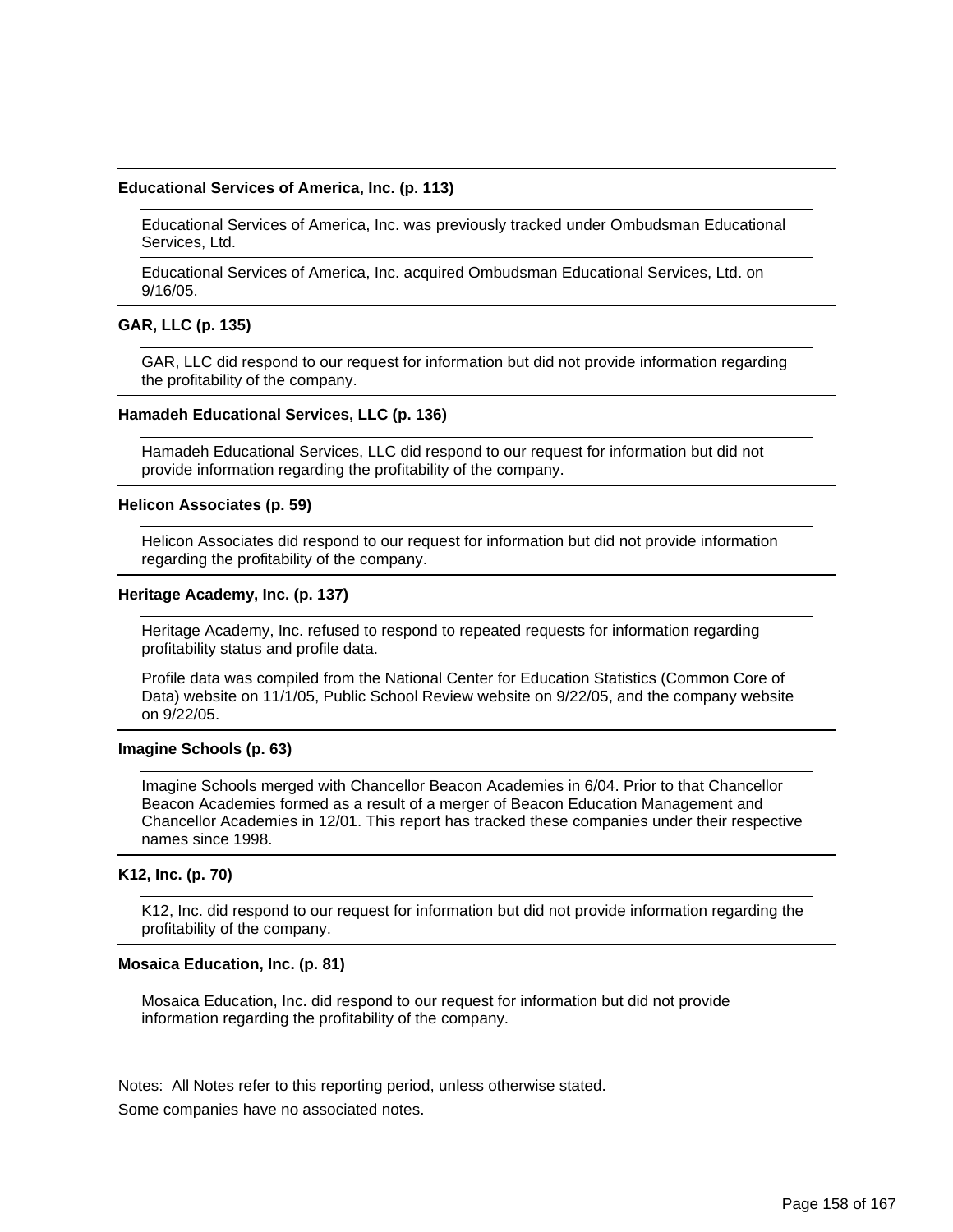#### **Nobel Learning Communities, Inc. (p. 116)**

Nobel Learning Communities, Inc. refused to respond to repeated requests for information regarding profitability status and profile data.

Profile data was compiled from the School District of Philadelphia website on 10/17/05, Greatschools.net on 10/17/05, and National Center for Education Statistics (Common Core of Data) website on 11/3/05.

#### **ORBIS Management Group, LLC (p. 141)**

ORBIS Management Group, LLC refused to respond to repeated requests for information regarding profitability status and profile data.

Profile data was compiled from Michigan Association of Public School Academies website on 10/7/05 and the National Center for Education Statistics (Common Core of Data) website on 10/31/05.

#### **Rose Mangement Group (p. 142)**

Rose Mangement Group refused to respond to repeated requests for information regarding profitability status and profile data.

Profile data was compiled from the National Center for Education Statistics (Common Core of Data) website on 11/3/05, the Arizona Department of Education website on 11/1/05, and company/school websites on 11/7/05.

#### **Schoolhouse Services and Staffing, Inc. (p. 143)**

Schoolhouse Services and Staffing, Inc. refused to respond to repeated requests for information regarding profitability status and profile data.

Profile data was compiled from Michigan Association of Public School Academies website on 10/7/05, Greatschools.net on 10/6/05, and the National Center for Education Statistics (Common Core of Data) website on 11/3/05.

#### **Self Development Charter School (p. 144)**

Self Development Charter School refused to respond to repeated requests for information regarding profitability status and profile data.

Profile data was compiled from the National Center for Education Statistics (Common Core of Data) website on 11/4/05, Arizona Department of Education website on 11/1/05, and Greatschools.net on 10/6/05.

#### **Smart Schools Management (p. 145)**

Smart Schools Management did respond to our request for information but did not provide information regarding the profitability of the company.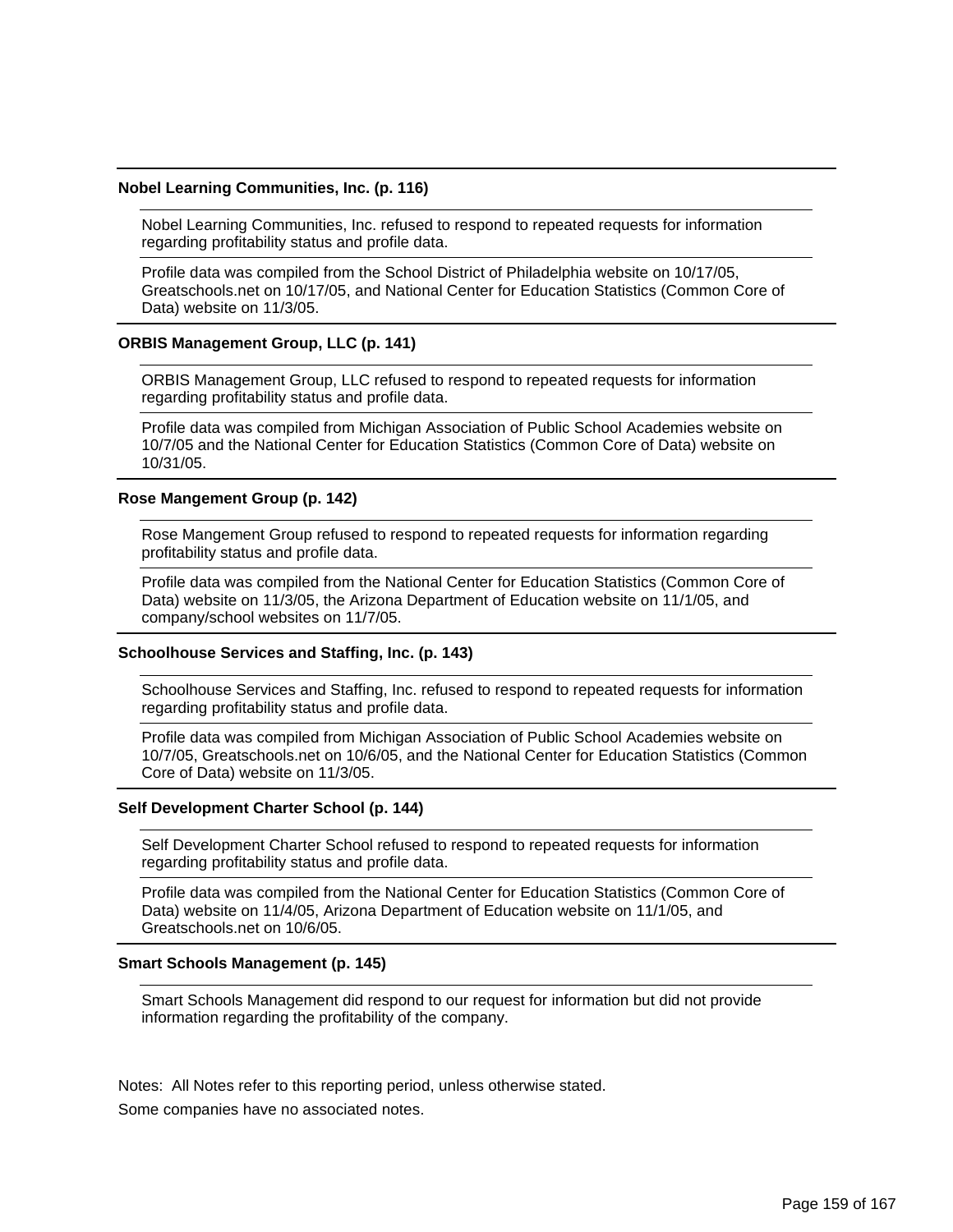#### **Southern Arizona Community Academy, Inc. (p. 146)**

Southern Arizona Community Academy, Inc. refused to respond to repeated requests for information regarding profitability status and profile data.

Profile data was compiled from the National Center for Education Statistics (Common Core of Data) website on 11/3/05, Arizona Department of Education website on 11/1/05, Greatschools.net on 10/6/05, and its company webpage on 10/7/05.

### **Synergy Training Solutions (p. 147)**

Synergy Training Solutions did respond to our request for information but did not provide information regarding the profitability of the company.

#### **White Hat Management (p. 105)**

White Hat Management did respond to our request for information but did not provide information regarding the profitability of the company.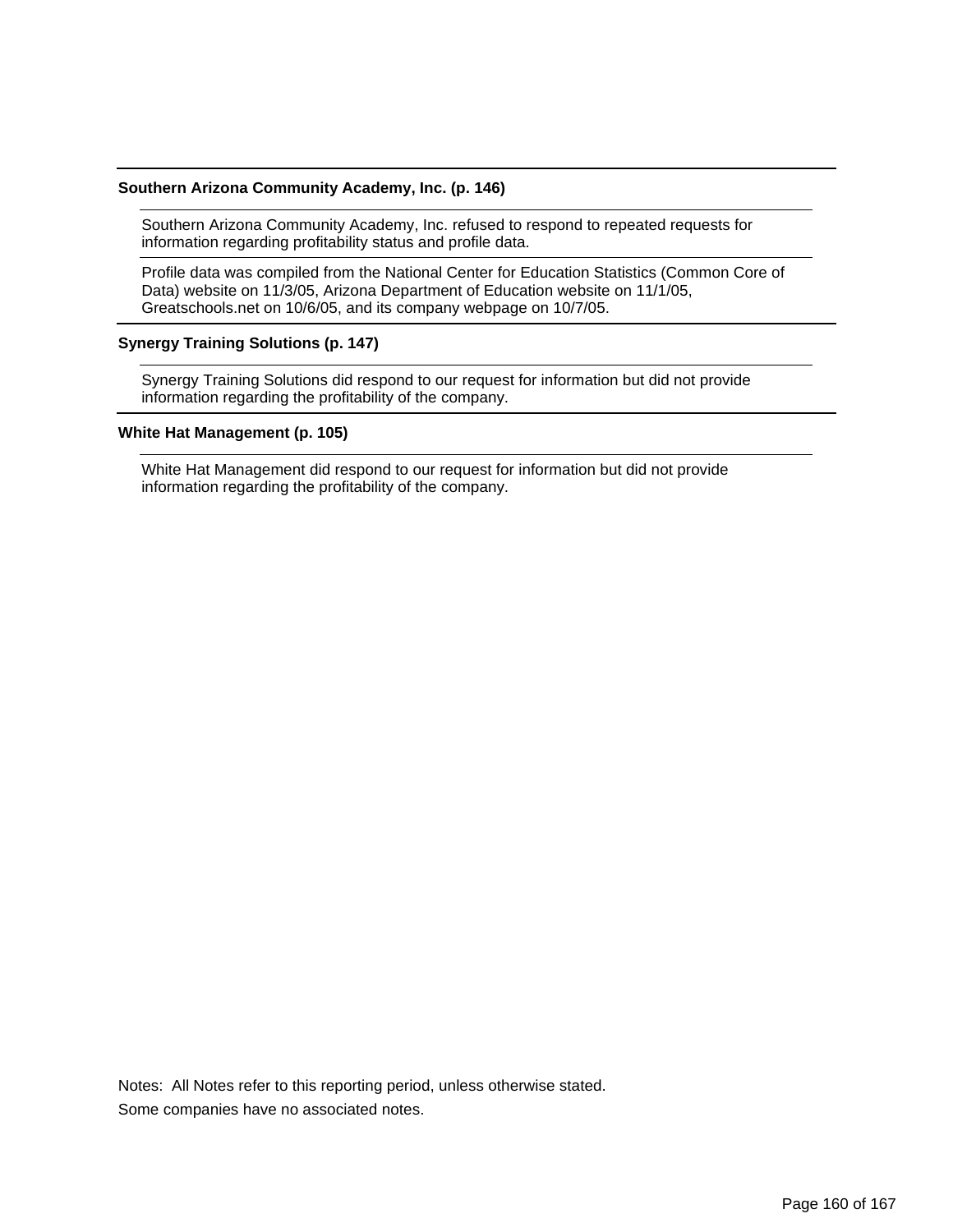# **Appendix C: No Longer Profiled Companies**

**These companies were once profiled but are no longer being tracked for the reason(s) listed.** 

| Name of<br>Company                                                                 | <b>Years</b><br><b>Profiled</b> | <b>Reason for Exclusion</b>                                                                                                                                                                                                                                                                                                                                                                              |
|------------------------------------------------------------------------------------|---------------------------------|----------------------------------------------------------------------------------------------------------------------------------------------------------------------------------------------------------------------------------------------------------------------------------------------------------------------------------------------------------------------------------------------------------|
| Advantage<br>Schools                                                               | 1998-2001                       | Advantage Schools was acquired by Mosaica Schools in July 2001.<br>Information attributed to the Advantage Schools website at<br>www.advantage-schools.com/news/mosaica%20070201.htm on<br>07/02/01.                                                                                                                                                                                                     |
| Cambridge<br>Academy<br>East, Inc.                                                 | 2003-2005                       | Cambridge Academy East, Inc. representative reported on 01/20/06 it<br>operates as a non-profit company.                                                                                                                                                                                                                                                                                                 |
| Cambridge<br>First<br>Education                                                    | 1999-2002                       | Cambridge First Education offers supplementary education by<br>contracting with schools to educate at-risk students. It is not<br>considered an EMO.                                                                                                                                                                                                                                                     |
| Cesar Chavez<br>Learning<br>Community,<br>Inc.                                     | 2003-2005                       | Cesar Chavez Learning Community, Inc representative reported on<br>01/19/06 operates as a non-profit company.                                                                                                                                                                                                                                                                                            |
| Designs for<br>Learning, Inc.                                                      | 2000-2005                       | Designs for Learning, Inc. representative reports on 01/09/06 that it<br>provides professional services, customized training, and consulting.<br>Therefore, it is not considered an EMO.                                                                                                                                                                                                                 |
| EduCare                                                                            | 1998-1999                       | EduCare is a non-profit organization which operates four charter<br>schools in Michigan. Information received via telephone<br>communication with EduCare on 09/03/02.                                                                                                                                                                                                                                   |
| Educational<br>Services, Inc.                                                      | 2002-2005                       | Educational Services, Inc. reports that it transferred schools Pathways<br>Charter High School and Pathways Preparatory Academy to a non-<br>profit charter named Pathways Charter School, Inc on 07/01/05, per<br>company profile response on 01/04/06.                                                                                                                                                 |
| <b>Future</b><br>Development<br><b>Education and</b><br>Performing<br>Arts Academy | 2002-2003                       | Charter revoked by Charter School Board for failure to pay into<br>Arizona state retirement system. School closed mid-year. "Phoenix<br>school closes doors, students stranded." (2003, Oct. 16) azfamily.com.                                                                                                                                                                                           |
| General<br>Health Corp.-<br>Arizona Youth<br>Associates                            | 2003-2005                       | General Health Corp.- Arizona Youth Associates became a non-profit<br>on 11/01/05. As per profile response: "we moved the charter school<br>over and under a non-profit sector of the parent company. This is in<br>response to the federal DOEs interpretation that for-profit status<br>precludes a school from being classified as a 'public school' for the<br>purposes of receiving grant funding." |
| Ideabanc, Inc.                                                                     | 2002-2005                       | Company reports it became a non-profit 07/01/05 and changed name<br>to Edventure, Inc., per company profile response on 12/06/05.                                                                                                                                                                                                                                                                        |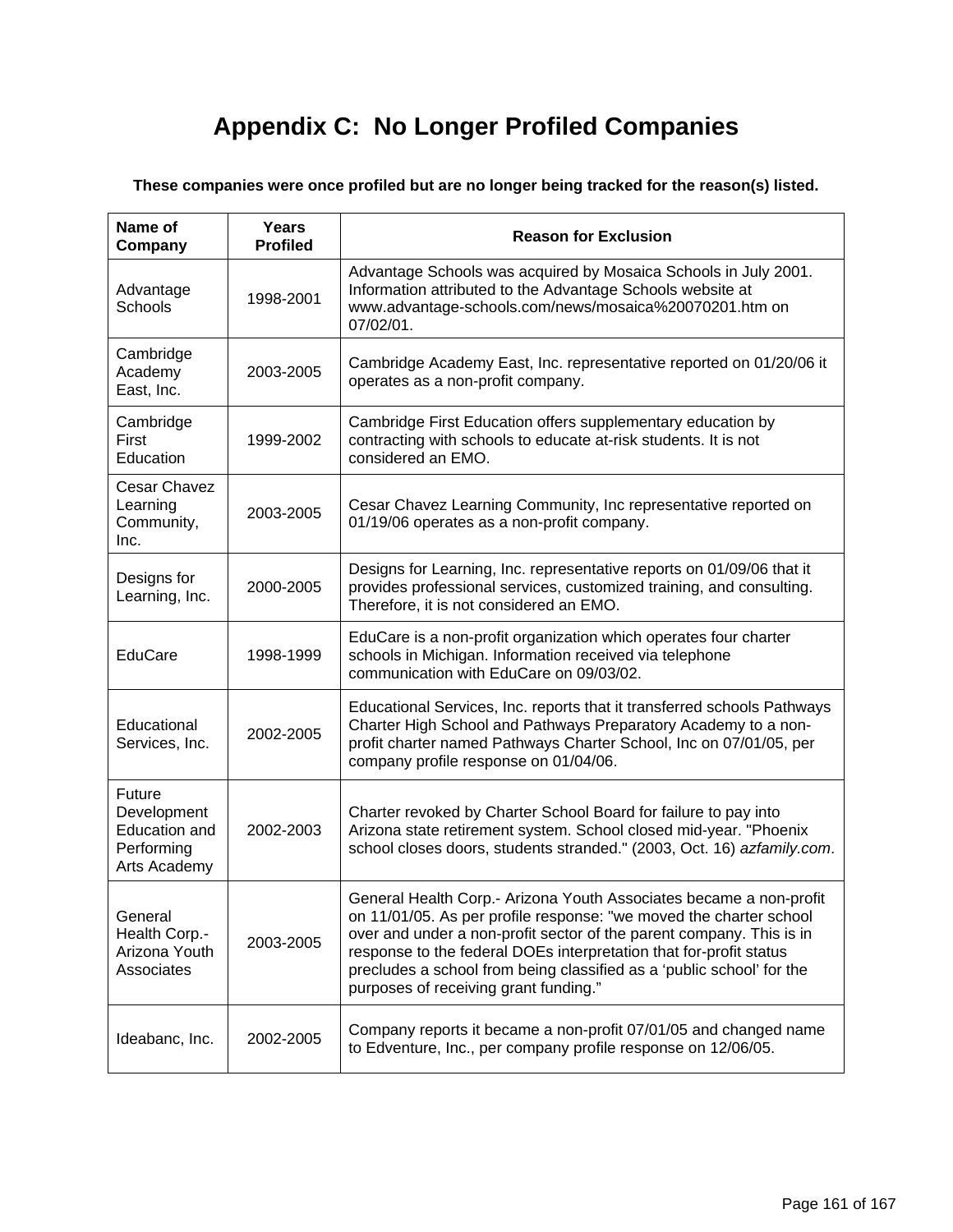| Innovative<br>Educational<br>Programs      | 2001-2002 | Innovative Educational Programs offers supplementary education by<br>contracting with schools to educate special education students. It is<br>not considered an EMO. Information received via telephone<br>conversation with Innovative Educational Programs on 12/12/02.                                                                |
|--------------------------------------------|-----------|------------------------------------------------------------------------------------------------------------------------------------------------------------------------------------------------------------------------------------------------------------------------------------------------------------------------------------------|
| Lake Havasu<br>Charter<br>School           | 2001-2002 | Lake Havasu Charter School changed legal status from for-profit to<br>non-profit on 4 January 2002. Information attributed to the Arizona<br>Department of Education website at<br>www.ade.state.as.us/charterschools/search/SiteList.asp on 06/06/02.                                                                                   |
| LearnNow                                   | 1999-2001 | Acquired by Edison Schools in July 2001. Information attributed to the<br>Edison Schools website at<br>www.edisonschools.com/news/news/cfm?ID=88 on 07/02/01.                                                                                                                                                                            |
| Malone<br>Management                       | 1998-2001 | Malone Management closed the only school they operated in 2000<br>and do not currently operate any schools.                                                                                                                                                                                                                              |
| Mountain<br>Rose                           | 2001-2002 | Mountain Rose Academy changed legal status from for-profit to non-<br>profit in 2002. Information received via telephone communication with<br>Daisy Maldonado of Mountain Rose Academy, Inc. on 09/26/02. Note:<br>This company changed their name in 2004 to Rose Management, and<br>has returned to operating as a for-profit entity. |
| New West<br>Charter<br>School, Inc.        | 2003-2005 | "Now operates as non-profit starting July 1, 2005," per company profile<br>response 12/06/05.                                                                                                                                                                                                                                            |
| Ombudsman<br>Educational<br>Services, Ltd. | 2002-2005 | Ombudsman reports it was acquired by Educational Services of<br>America, Inc. effective 09/16/05.                                                                                                                                                                                                                                        |
| Pitman<br>Resources                        | 2001-2002 | Pitman Resources' charter schools were bought by Sequoia Schools.<br>Information received via telephone conversation with Pitman<br>Resources on 12/03/02.                                                                                                                                                                               |
| ReInventEd,<br>Inc                         | 2002-2004 | Charter revoked by Charter School Board for failure to administer the<br>AIMS HS writing test in February 2003 and failing to provide<br>educational services. Information attributed to the Arizona State Board<br>of Charter Schools website at http://www.asbcs.state.az.us/asbcs on<br>11/02/04.                                     |
| Sequoia<br>Charter<br>Schools              | 2002-2005 | Sequoia Charter Schools reported it became a non-profit on 11/01/05.                                                                                                                                                                                                                                                                     |
| Shadow Ridge                               | 2002-2003 | No longer listed by the Arizona Department of Education as a charter<br>school operator.                                                                                                                                                                                                                                                 |
| TessaracT<br>Group                         | 1998-2001 | Company went bankrupt. "Charter school company files for bankruptcy<br>protection." (2000, Oct. 10) Business News.                                                                                                                                                                                                                       |
| Tucson<br><b>Country Day</b><br>School     | 2002-2003 | Indicated that they are a non-profit company. Information received via<br>fax communication with Tucson Country Day School on 09/24/03.                                                                                                                                                                                                  |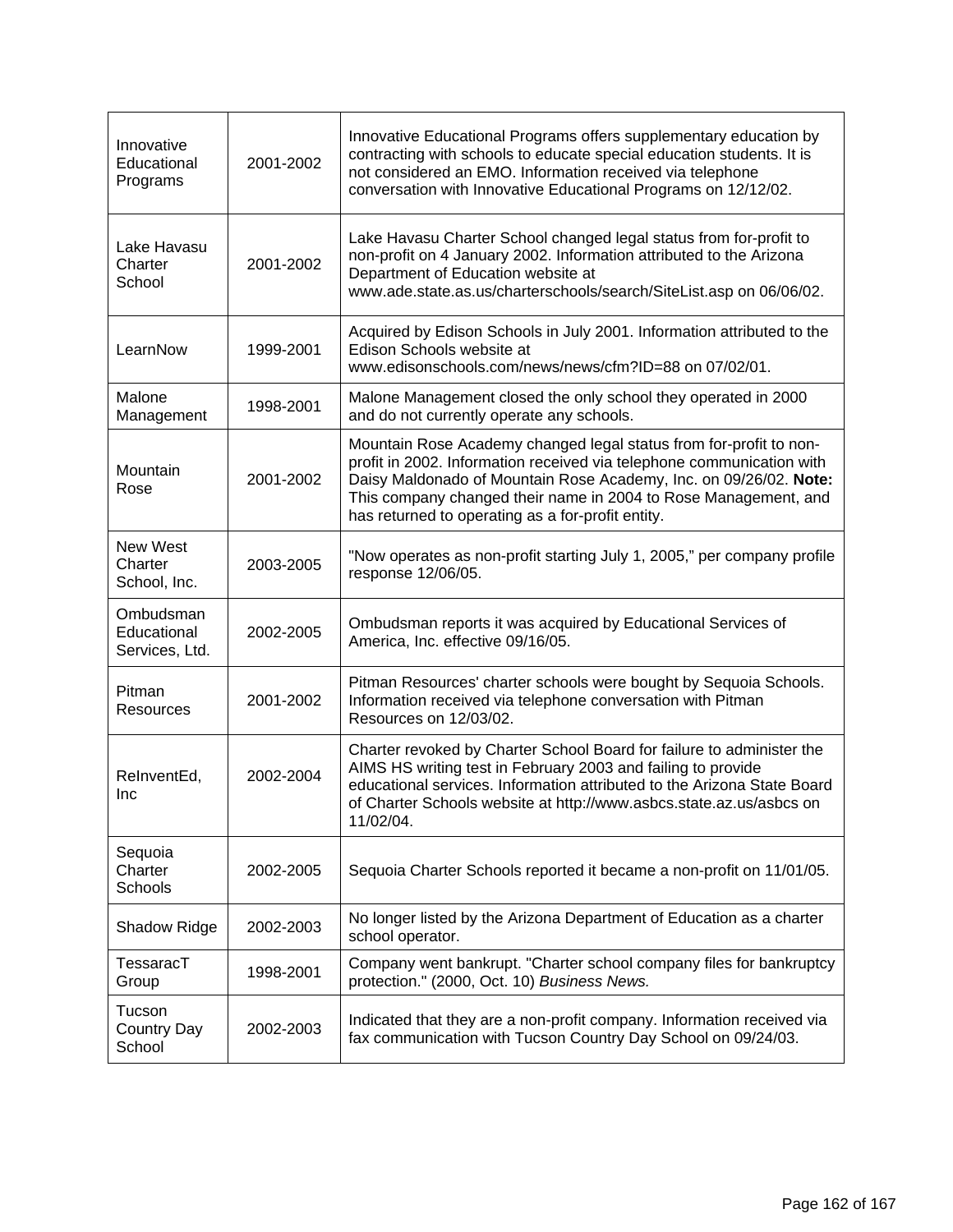# **Appendix D: Methods**

## **Methods to Calculate the National Enrollment Averages**

All schools are divided into four school level categories according to the variable "LEVEL03" in the 2003-2004 Common Core of Data (CCD). The school level categories are established according to the lowest and highest grades offered by school. The school level categories are defined as follows:

- Primary: schools with a low grade offered of prekindergarten through grade three (3) and a high grade of prekindergarten through grade eight (8). For the purposes of this study, pre-kindergarten enrollment counts are excluded from all analyses.
- Middle: schools with a low grade offered of four (4) to seven (7) and a high grade ranging from four (4) to nine (9).
- High: schools with a low grade offered of seven (7) to 12 and a higher grade of 12 only.
- Other: all other grade configurations, including ungraded schools.

(Source: http://nces.ed.gov/ccd/data/txt/psu031alay.txt)

The national district and charter school enrollment averages are derived from schools in the 2003-2004 CCD, excluding non-operational schools, schools located in rural areas and small towns and schools with a total student count equal to zero. The national average enrollment for each grade is calculated uniquely by school level and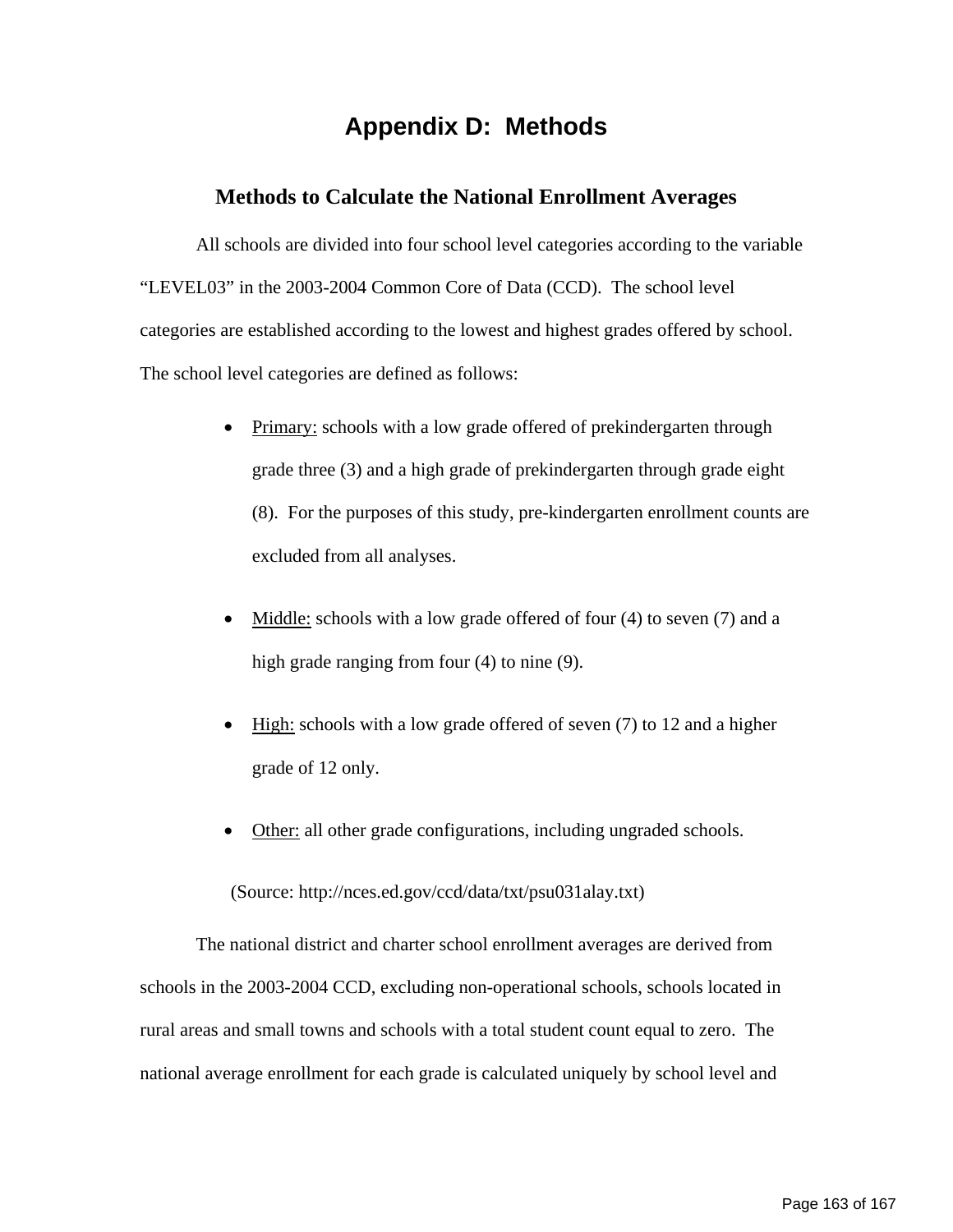charter school status. All valid student enrollment counts, including zeros, are included in the calculations. This method yields several national enrollment averages for each grade. The multiple grade averages account for variability in student enrollment counts by school level and charter school status. For example, six national average enrollment counts are generated for fourth grade. The average fourth grade enrollment is calculated for primary schools, middle schools, and schools categorized as "other." Each of the three aforementioned average fourth grade enrollments also is calculated separately for charter and non-charter schools.

The individual national average enrollments for each grade are combined to create unique school level national enrollment averages by grade configuration and charter school status. For example, the national average school level enrollment count for charter schools that serve a K-6 grade configuration is the sum of the individual grade enrollment averages for primary grades Kindergarten through sixth grade in charter schools. The enrollment for each for-profit school is then compared to the respective national school level average enrollment corresponding to the grade configuration served by the respective for-profit school. For example, the enrollment for a for-profit charter school with a grade configuration of K-6 is compared to the sum of the national average charter school enrollment for primary grades K-6. See Appendix D for the national average enrollment counts by grade configuration, school level and charter school status.

### **Methods for Compiling School Profiles**

Compiled each year since 1998-1999, *Profiles of For-Profit Education Management Companies* documents the number of for-profit firms involved in managing publicly-funded schools, identifies the schools they manage, and records the number of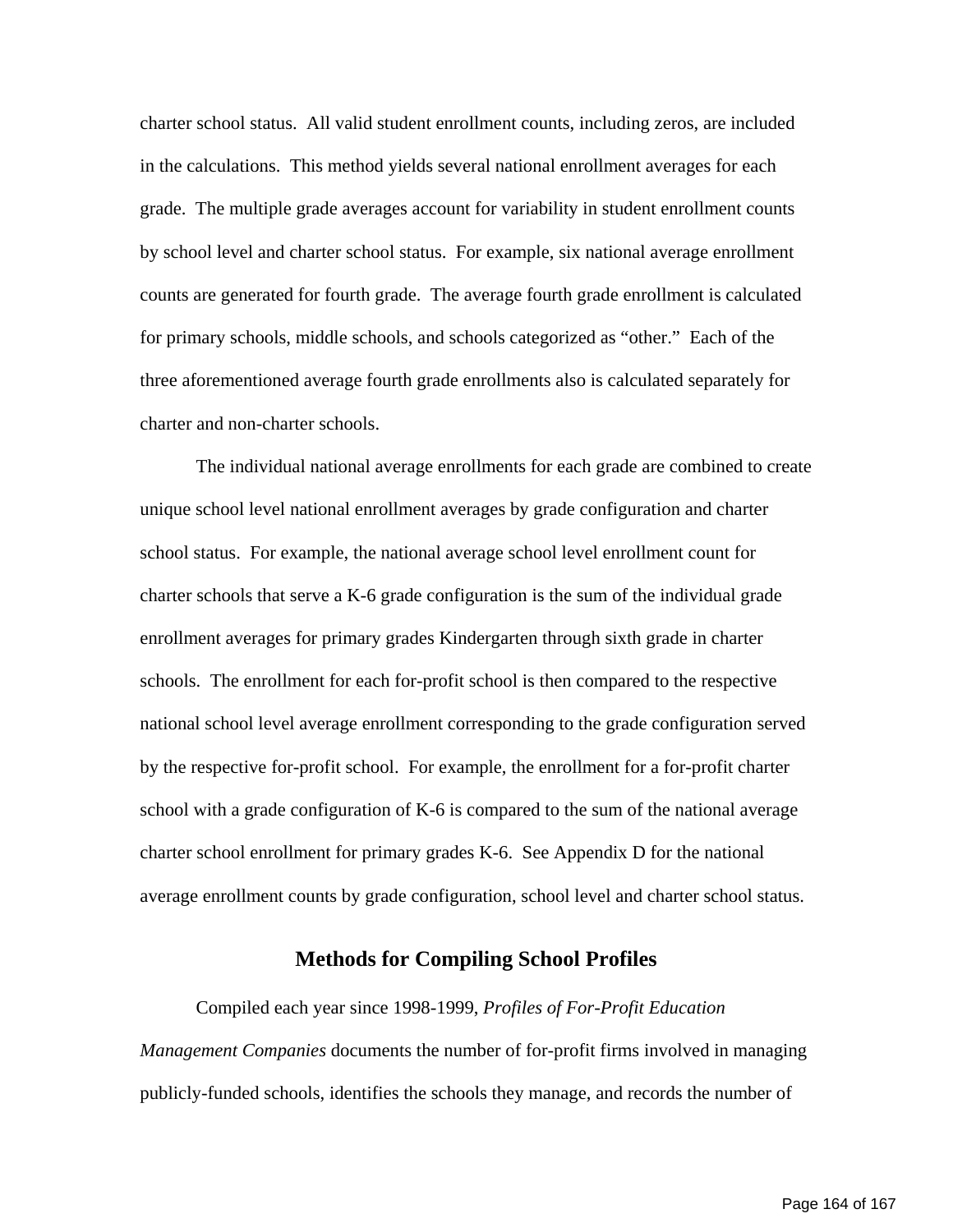students those schools enroll. The *Profiles* report is compiled from a combination of sources. Internet searches are conducted on the name of each known EMO to identify schools with which the EMOs have contractual relationships. The resulting lists of schools are compared with previous years' lists. When a school previously listed as having a relationship with a particular EMO appears to have dropped off the list, researchers use Internet search engines and news media databases, primarily Lexis-Nexis, to attempt to ascertain the reasons for the change. The information gathered is sent to each EMO to verify its accuracy. Company representatives are encouraged to send additions and corrections to the Education Policy Studies Laboratory for inclusions in the next edition of the *For-Profit Profiles Report*.

The companies profiled represent those that CERU/EPRU researchers could positively identify as for-profit management companies, and are likely to represent only the larger or high-profile companies that exist. It is important to note that while this report labels education management companies as "profitable" and "not profitable," in the case of privately held companies, the designation is based on the companies' selfreports. Unlike publicly traded companies that are required by law to make earnings statements public, privately held companies have no such requirement.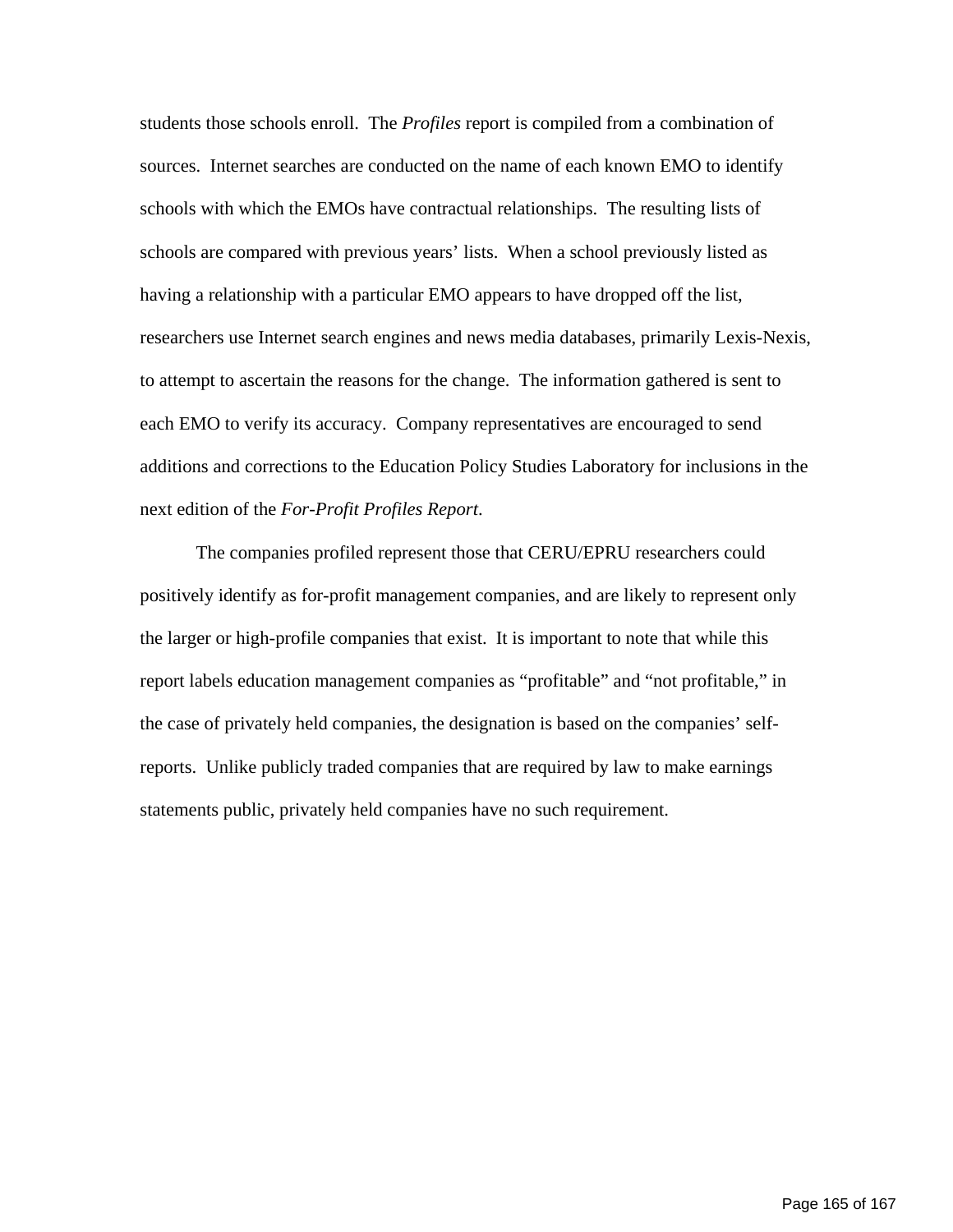# **Appendix E: National Average Enrollments**

| <b>Grade-level</b><br><b>Configuration</b> | <b>Average U.S. Charter</b><br><b>School Enrollment</b> | <b>Average U.S. District</b><br><b>School Enrollment</b> |
|--------------------------------------------|---------------------------------------------------------|----------------------------------------------------------|
| $K-2$                                      | 137.81                                                  | 246.20                                                   |
| $K-3$                                      | 179.84                                                  | 330.30                                                   |
| $K-4$                                      | 220.42                                                  | 414.39                                                   |
| $K-5$                                      | 259.88                                                  | 497.89                                                   |
| $K-6$                                      | 294.31                                                  | 572.56                                                   |
| $K-7$                                      | 326.47                                                  | 641.29                                                   |
| $K-8$                                      | 353.56                                                  | 708.28                                                   |
| $1-6$                                      | 245.59                                                  | 492.48                                                   |
| $3 - 7$                                    | 188.66                                                  | 395.09                                                   |

**Table 1: Average Enrollments for Average U.S. Charter and District Primary Schools by Grade-Level Configuration** 

Note: Averages were compiled using the 2003-2004 Common Core of Data.

## **Table 2: Average Enrollments for Average U.S. Charter and District Middle Schools by Grade-Level Configuration**

| <b>Grade-level</b><br><b>Configuration</b> | <b>Average U.S. Charter</b><br><b>School Enrollment</b> | <b>Average U.S. District</b><br><b>School Enrollment</b> |
|--------------------------------------------|---------------------------------------------------------|----------------------------------------------------------|
| $4 - 5$                                    | 115.09                                                  | 324.84                                                   |
| $4 - 8$                                    | 372.10                                                  | 1147.33                                                  |
| $5 - 8$                                    | 322.10                                                  | 1000.94                                                  |
| $6 - 8$                                    | 257.01                                                  | 822.49                                                   |
| $7-9$                                      | 229.30                                                  | 781.85                                                   |
| q                                          | 55.45                                                   | 220.88                                                   |

Note: Averages were compiled using the 2003-2004 Common Core of Data.